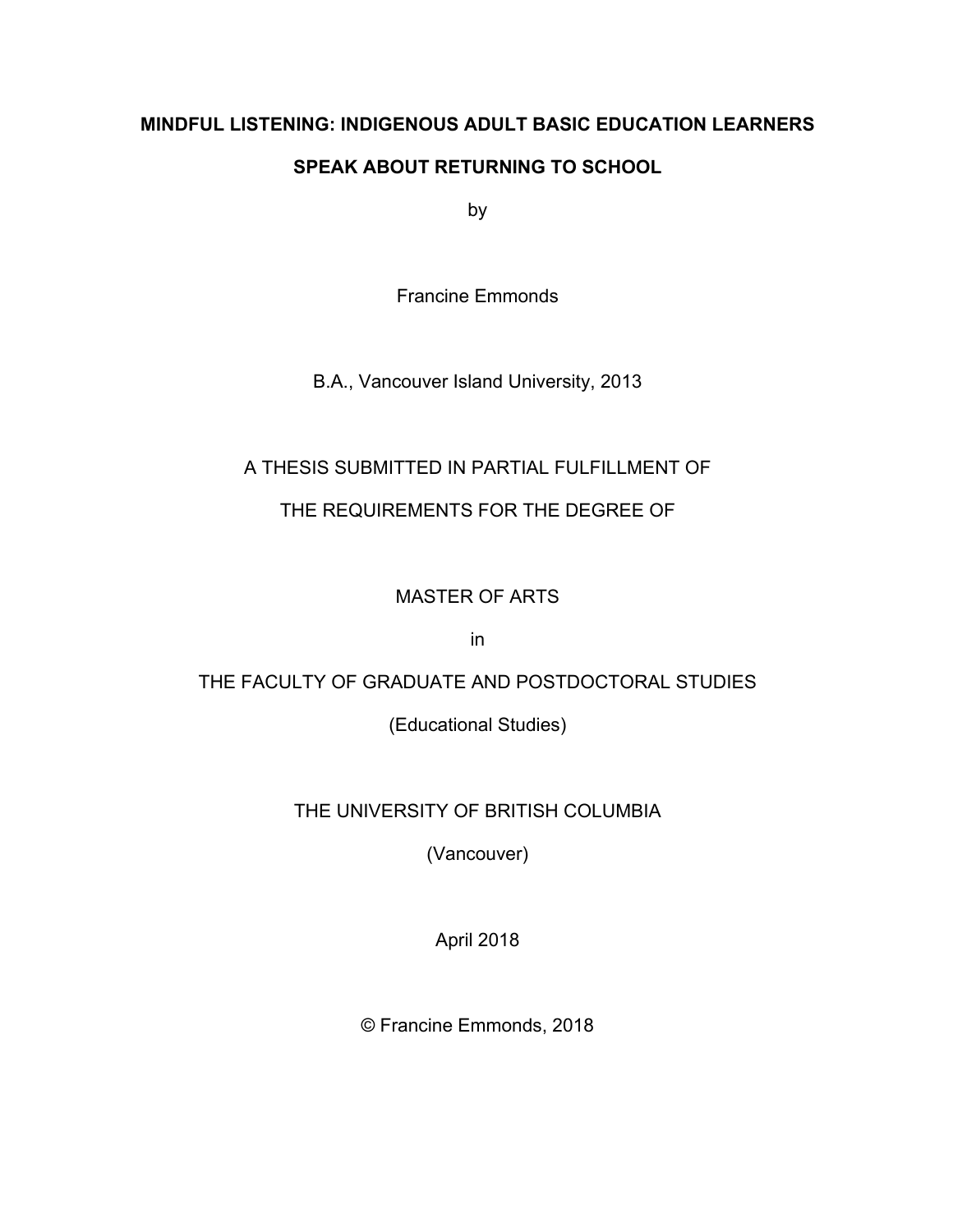### **Abstract**

Returning to school to complete secondary studies is a pivotal event in the life of an Indigenous adult learner, yet there is a gap in the academic literature about student voices describing their experiences. This qualitative case study from the unceded traditional territories of the Musqueam, Squamish and Tsleil-Waututh First Nations focused on students at the Native Education College urban Indigenous adult learning centre. The study sought to make space for student storywork that expressed important elements of adult basic education (ABE) learner experiences. A conceptual framework based on oral traditional teachings of *maskikimiskanow* (the medicine journey), and of *mino pimatisiwin* (a good life), as well as the Seven Teachings of respect, honesty, courage, love, humility, wisdom and truth, informed an Indigenous methodology that incorporated culturally relevant research methods and an overall approach that sought to demonstrate respect and relationality. Thirteen students were interviewed and shared some of their stories of returning to school. School instructors, administrators, Elders – in residence, and one student supporter were also interviewed about ABE and lifelong learning. Cree Elders from Saskatchewan and from my home area of Ochekwi Sipi, Manitoba were consulted, as well as two additional instructor / administrators.

Thematic analyses revealed factors of the greatest importance to the students' experiences of returning to school were motivation and readiness to return to school, participation in the intake assessment, and the finding of community within the school. The greatest impact was the finding of supportive, culturally connected community within the school. This occurred as a result of peer, Elder, and staff support, and the everyday "place" of the school that offered culturally relevant supports with its

ii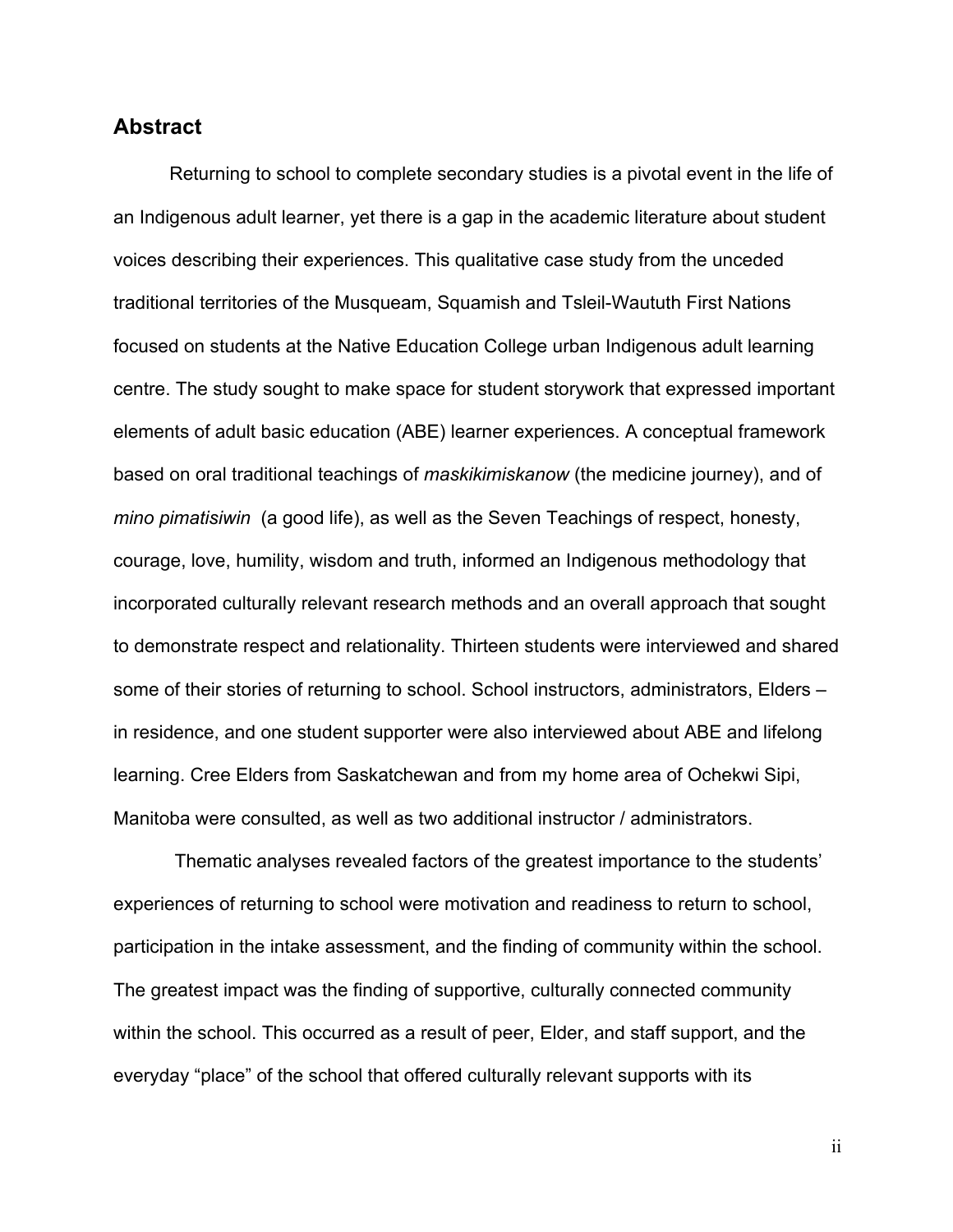Longhouse structure and tangible connections to a physical place on the land where people gathered to be and to learn. This research contributes valuable information for other prospective adult learners, Tribal education authorities, ABE instructors, administrators, and policy and programming personnel. It adds to the academic literature for Indigenous ABE subject matter and Indigenous research methodology. In bringing a strong student perspective from these adult learners, this research values, acknowledges, and empowers their voices and story contributions.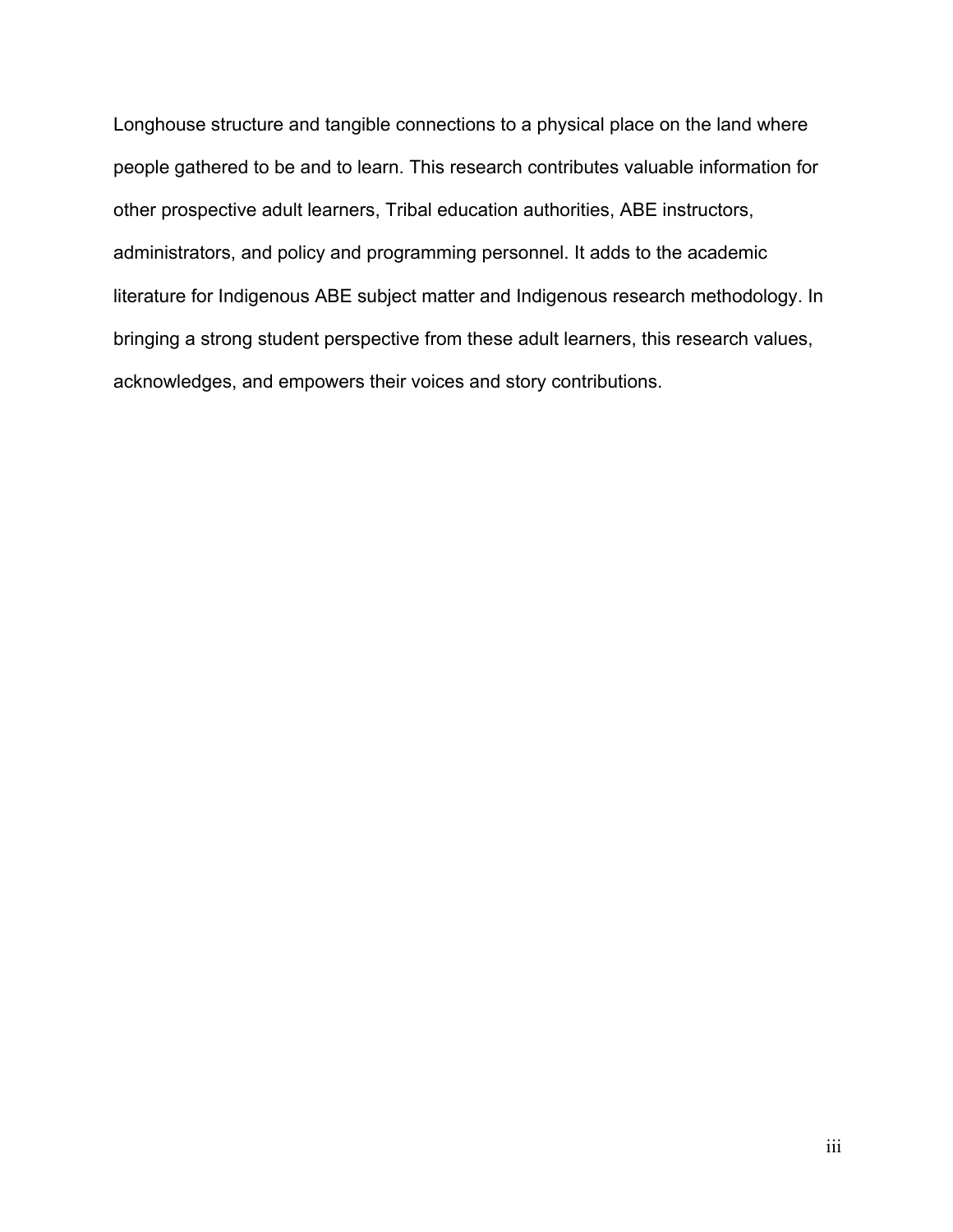### **Lay Summary**

Returning to school to complete grade 12 as an adult learner marks a major shift in a person's life. Not much is written about this experience from the student's view. This study aimed to have urban Indigenous adult learning centre students share their stories of what was important to them as adult basic education (ABE) learners, and to add these stories to the academic literature. A framework of traditional Cree teachings helped to guide the research and ensure the study was carried out with respect and reciprocity. Students indicated that central to their overall experiences were motivation and readiness to return to school, participation in the intake assessments, and especially, the finding of a supportive school community. The findings provide information of high value to prospective students, and to those who teach and develop ABE policy and programming. Sharing these student stories acknowledges and empowers these voices within our community.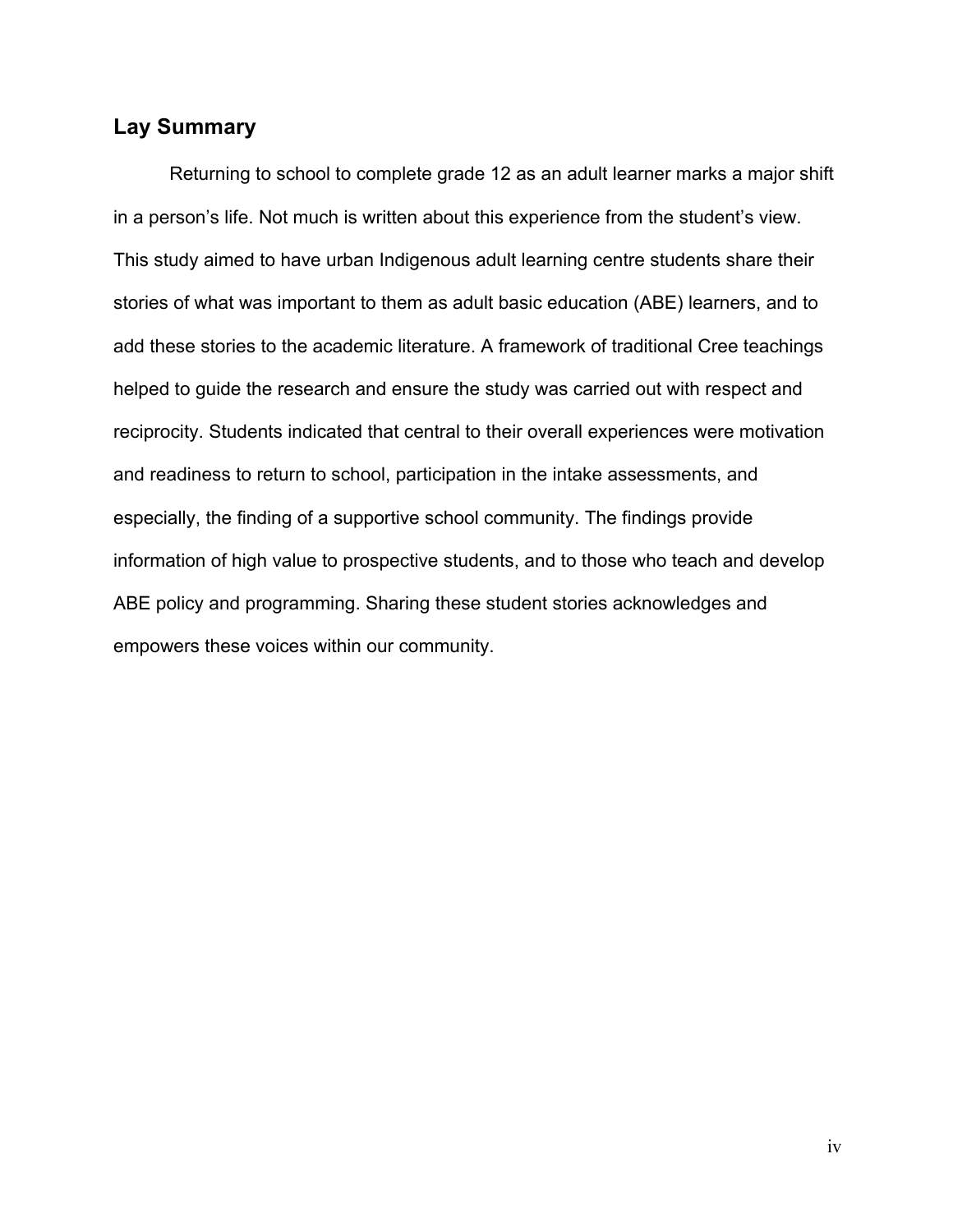# **Preface**

This thesis is original, unpublished, independent work by the author, F. Emmonds. The University of British Columbia Behavioural Research Ethics Board certificate number for fieldwork carried out in this study is H16-01339.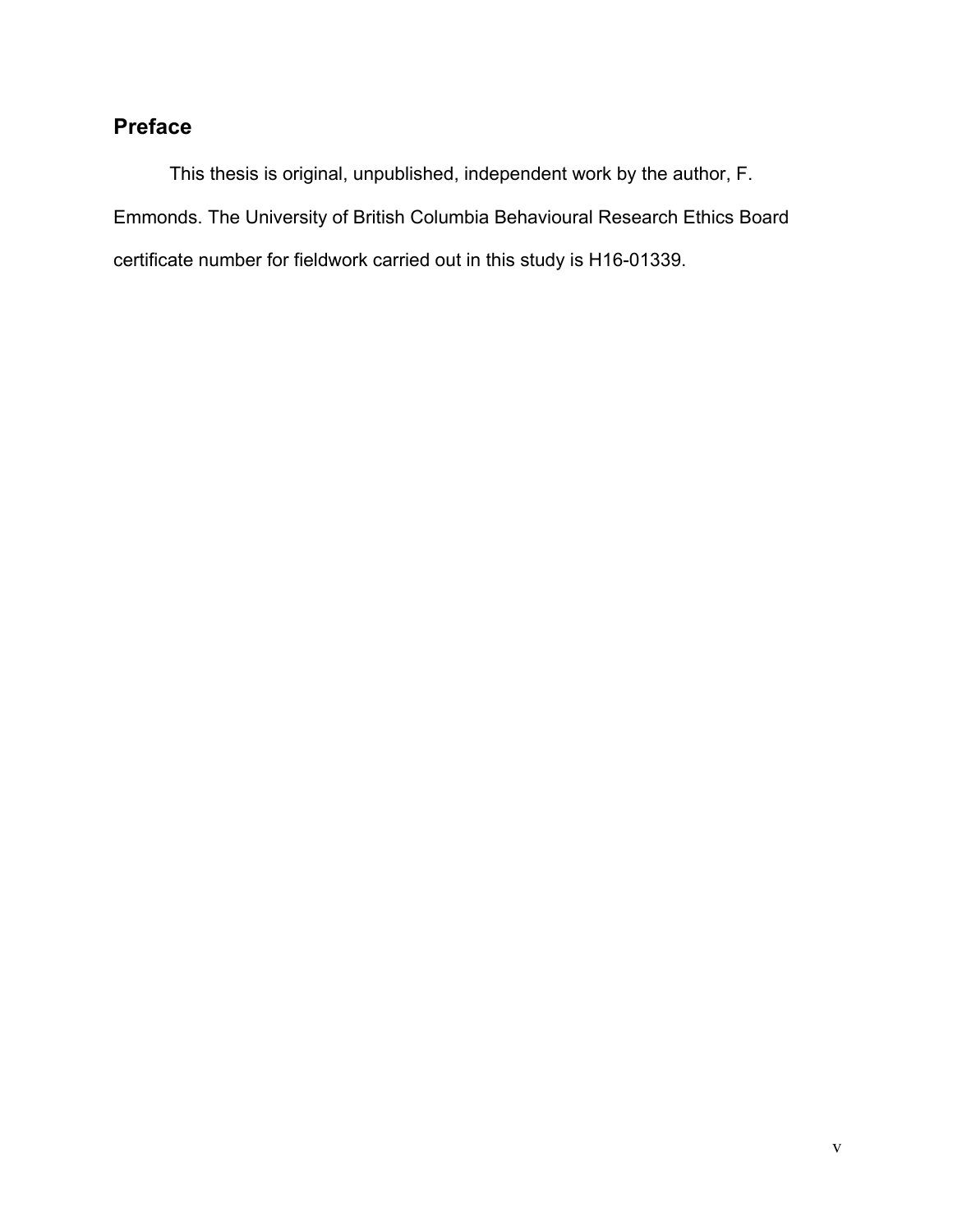# **Table of Contents**

| 1.1 |       |  |
|-----|-------|--|
| 1.2 |       |  |
| 1.3 |       |  |
| 1.4 |       |  |
| 1.5 |       |  |
|     |       |  |
| 2.1 |       |  |
|     |       |  |
|     | 2.2.1 |  |
|     | 2.2.2 |  |
| 2.3 |       |  |
|     | 2.3.1 |  |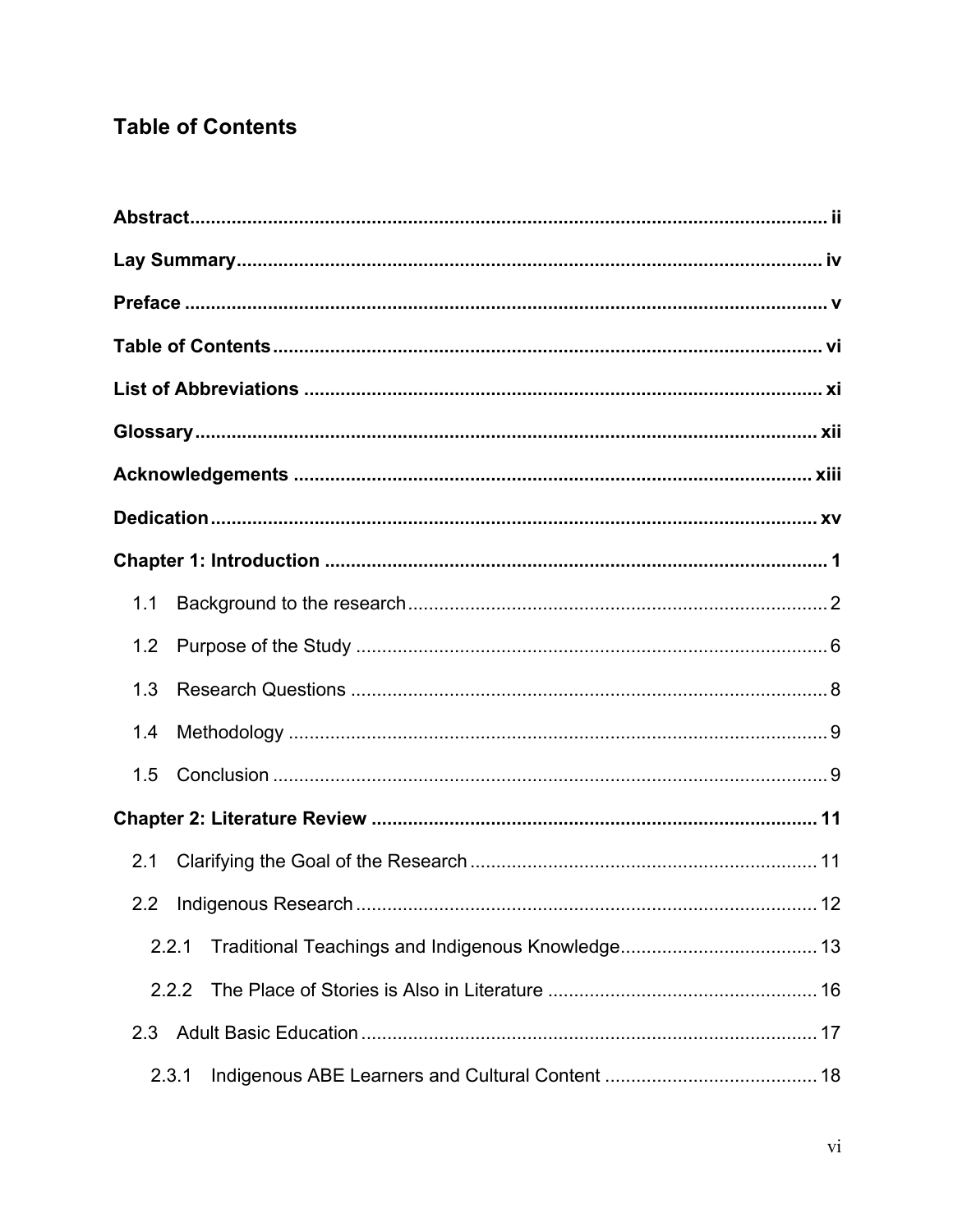| 2.3.2   |  |
|---------|--|
| 2.3.3   |  |
| 2.4     |  |
|         |  |
| 3.1     |  |
| 3.2     |  |
| 3.3     |  |
| 3.3.1   |  |
|         |  |
|         |  |
|         |  |
| 3.5.1   |  |
| 3.5.1.1 |  |
| 3.5.1.2 |  |
| 3.5.1.3 |  |
| 3.5.1.4 |  |
| 3.6     |  |
|         |  |
| 4.1     |  |
| 4.2     |  |
| 4.3     |  |
| 4.4     |  |
| 4.4.1   |  |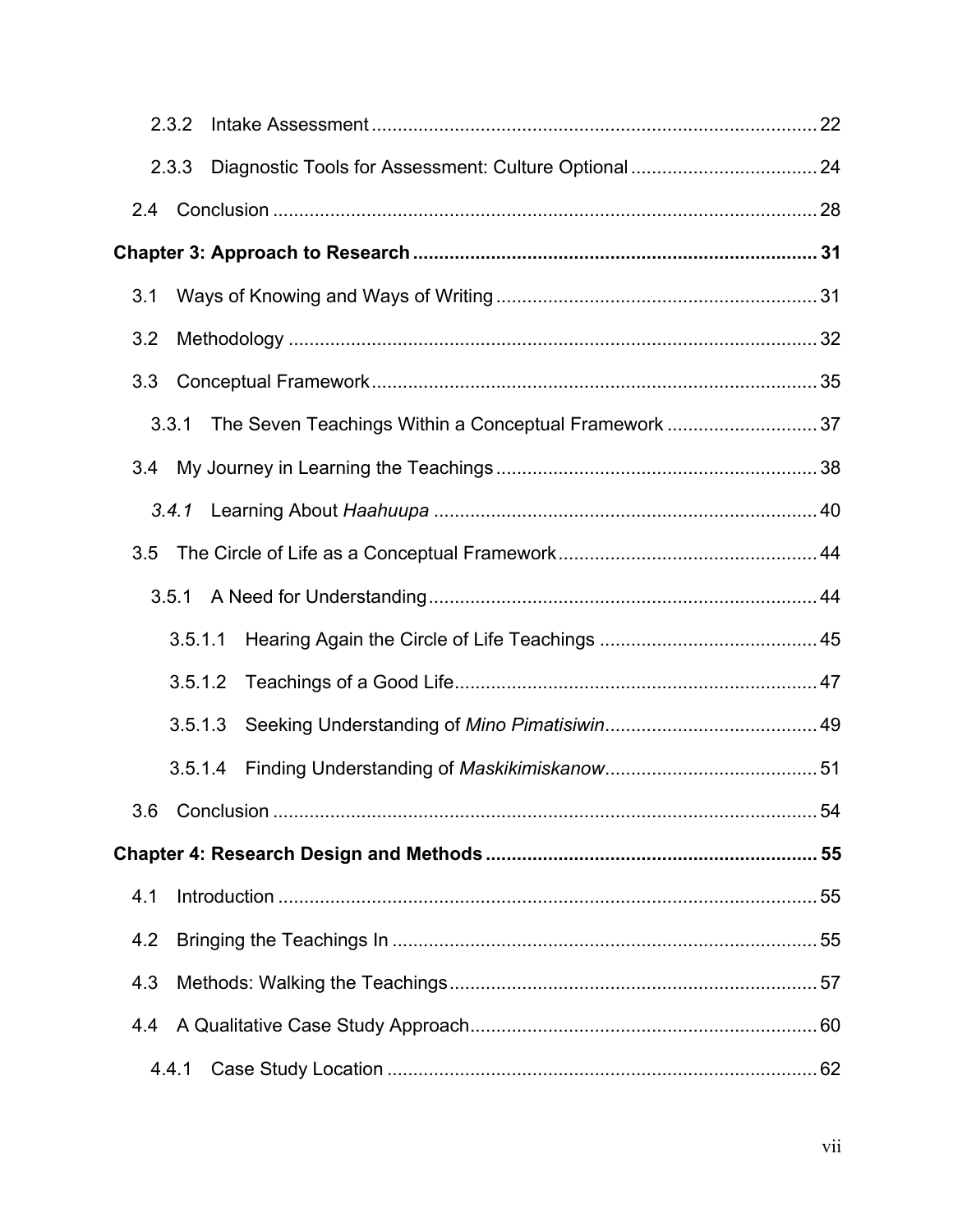|     | 4.4.2   |                                                           |  |
|-----|---------|-----------------------------------------------------------|--|
|     | 4.4.3   |                                                           |  |
|     | 4.4.4   |                                                           |  |
| 4.5 |         |                                                           |  |
|     | 4.5.1   |                                                           |  |
| 4.6 |         |                                                           |  |
|     | 4.6.1   |                                                           |  |
|     |         |                                                           |  |
|     |         |                                                           |  |
| 4.8 |         |                                                           |  |
|     |         |                                                           |  |
| 5.1 |         |                                                           |  |
| 5.2 |         |                                                           |  |
| 5.3 |         |                                                           |  |
| 5.4 |         |                                                           |  |
| 5.5 |         |                                                           |  |
|     |         |                                                           |  |
|     | 5.6.1   |                                                           |  |
|     | 5.6.1.1 |                                                           |  |
|     | 5.6.1.2 |                                                           |  |
|     | 5.6.2   |                                                           |  |
|     | 5.6.2.1 |                                                           |  |
|     | 5.6.2.2 | Other Observations and Suggestions From the Students  109 |  |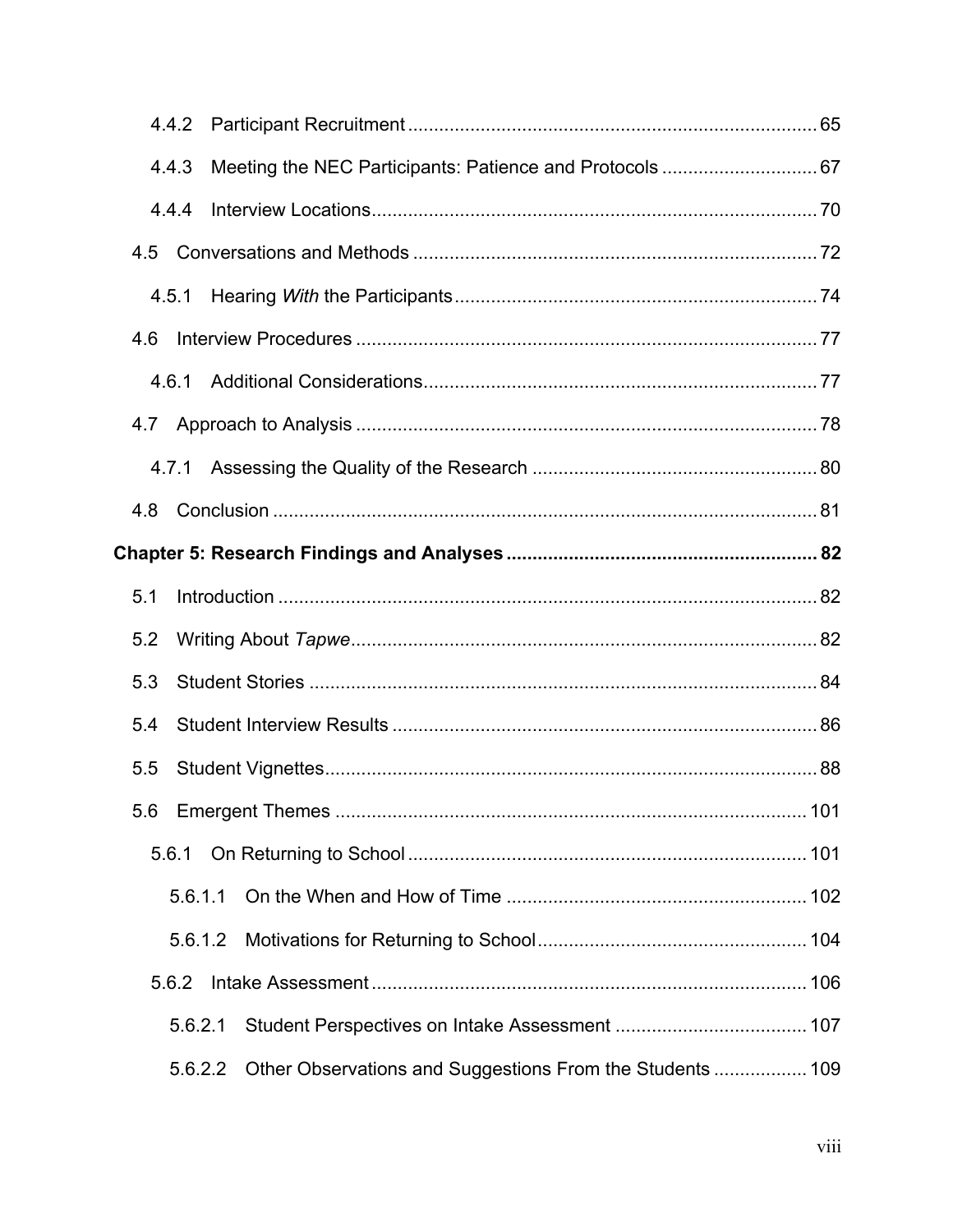|     | 5.6.2.3 | Recognizing What a Student Brings to the Intake Assessment 112              |  |  |  |
|-----|---------|-----------------------------------------------------------------------------|--|--|--|
|     | 5.6.3   |                                                                             |  |  |  |
|     | 5.6.3.1 |                                                                             |  |  |  |
|     |         |                                                                             |  |  |  |
|     | 5.6.4.1 |                                                                             |  |  |  |
|     |         |                                                                             |  |  |  |
|     |         |                                                                             |  |  |  |
| 5.7 |         |                                                                             |  |  |  |
|     |         |                                                                             |  |  |  |
| 6.1 |         |                                                                             |  |  |  |
| 6.2 |         |                                                                             |  |  |  |
| 6.3 |         | Significance, Contributions, and Potential Applications of the Research 128 |  |  |  |
| 6.4 |         |                                                                             |  |  |  |
|     | 6.4.1   |                                                                             |  |  |  |
|     | 6.4.2   | Seeing the Strengths of the Research with Indigenous Eyes  134              |  |  |  |
| 6.5 |         |                                                                             |  |  |  |
| 6.6 |         |                                                                             |  |  |  |
| 6.7 |         |                                                                             |  |  |  |
| 6.8 |         |                                                                             |  |  |  |
|     |         |                                                                             |  |  |  |
|     |         |                                                                             |  |  |  |
|     |         |                                                                             |  |  |  |
|     |         |                                                                             |  |  |  |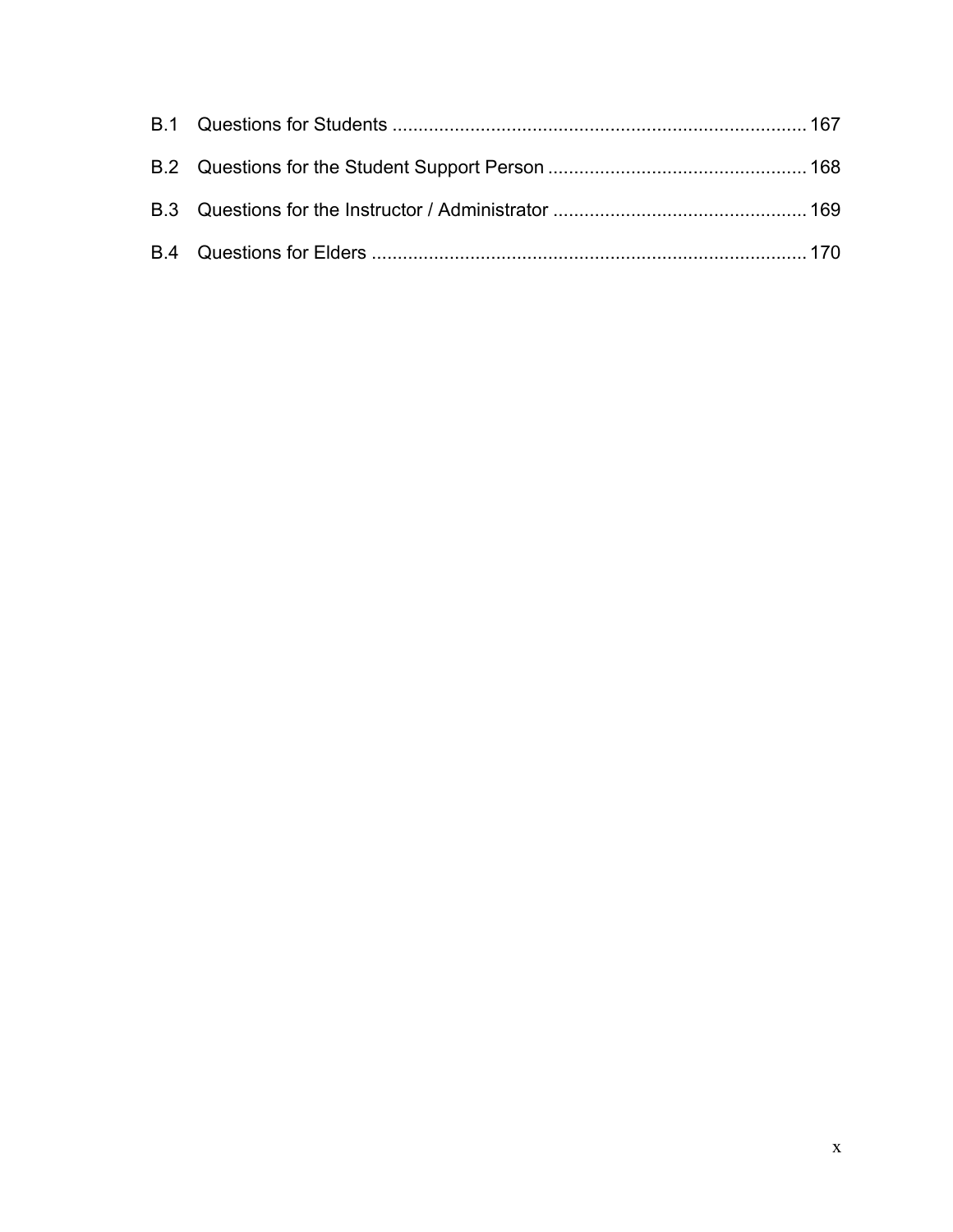# **List of Abbreviations**

ABE – adult basic education

NEC – Native Education College

Interview participants (Students, Elders, Instructors and Administrators) are identified anonymously by alphabetical lettering, beginning with A and ending with BB. There is no participant X.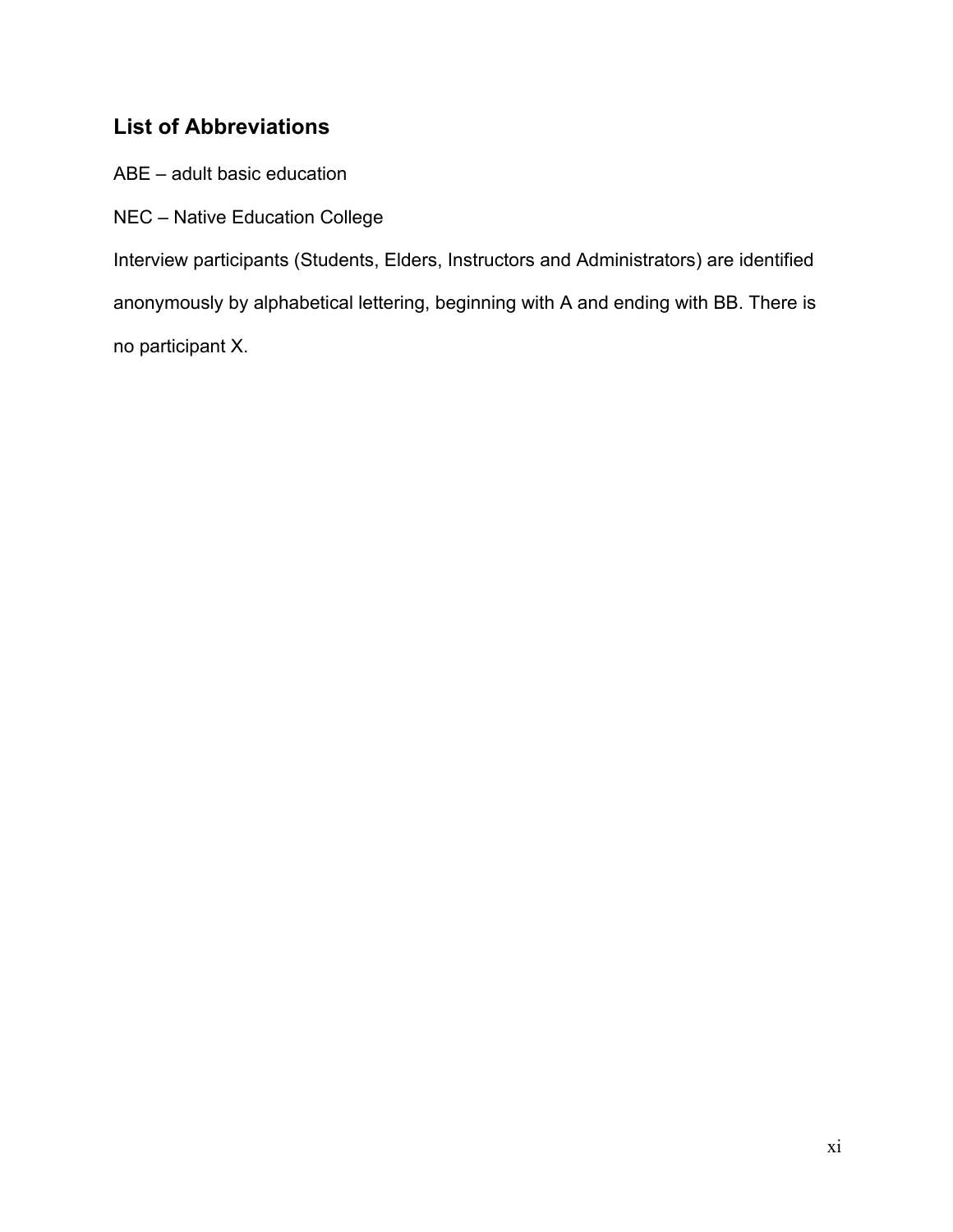### **Glossary**

I am a beginning learner of my Cree language, and I acknowledge that any errors in Roman orthographical representations or explained meanings as they pertain to this paper are my own. Cree is not necessarily given to literal translations; words meanings must be considered in context, and in understandings of shifting contexts. I am grateful for the guidance of my Elders in what I have learned so far about these words. *Ekosani*. *Anishinaabe* – the Ojibwe people *mino bimaadiziwin* – in the Ojibwe language – a good life *ekosani* – thank you *ekosi* – that's the way (affirmation) *mahskikimiskanow* – medicine path / journey *mino pimatisiwin* – a good life; understanding of leading a good life *mooshum* - grandfather *tapwewin – truth tapwe* – acknowledges a truth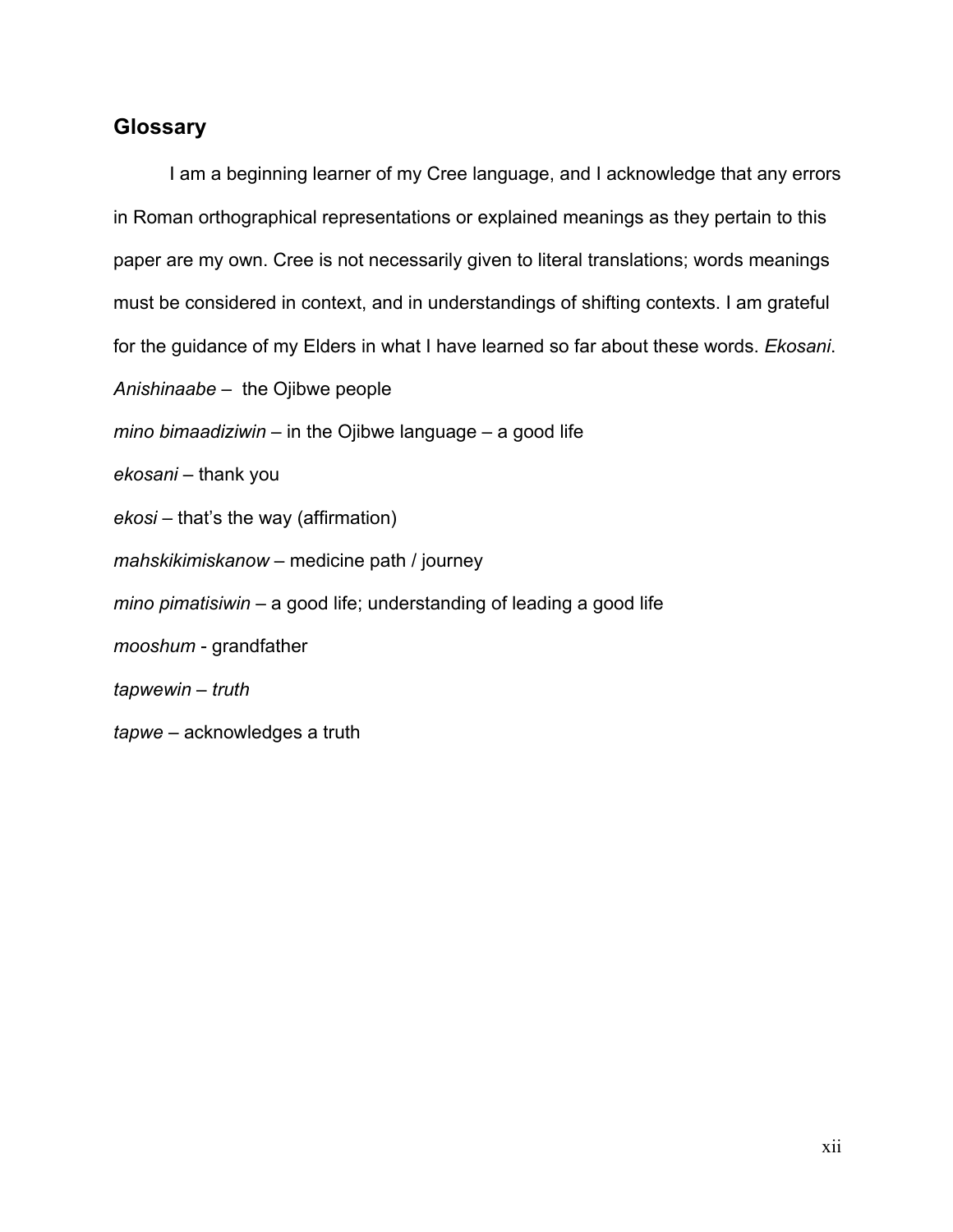### **Acknowledgements**

I am grateful to my family, friends, and Elders for their patience, kindness, love and good humour. Thank you for the accommodations, transportation, meals, good listening ears and helpful advice. Your words and actions helped to lift me up and allowed me to complete this part of my education. I give heartfelt thanks to my thesis supervisor Dr. Shauna Butterwick and to my thesis advisor Dr. Georgina Martin. Shauna is a mentor *par excellence*; she and Georgina consistently inspire me to think and write and be my best. Their helpful analyses and constructive comments have assisted me in seeing my writing more clearly, and their bright good humour has encouraged me to imagine new ways of thinking and writing from the heart and mind. I am honoured to be the recipient of such generous support. Thank you to Dr. Michael Marker for kindly agreeing to be the external examiner in my oral defense. I acknowledge Dr. Cash Ahenakew, Dr. Mona Gleason, and Dr. Pierre Walter for their thoughtful words of encouragement. Thank you also to the many other staff and students of UBC who have graciously helped me on my way in higher education. In addition, I am thankful for the scholarship support I have received from the Social Sciences and Humanities Research Council of Canada (SSHRC) and from UBC, which has helped me to complete my studies and support my family. This research on the unceded traditional territories of the Musqueam, Squamish and Tsleil-Waututh First Nations is for the Adult Basic Education students from near and far away at Native Education College (NEC) who, along with NEC Elders, instructors, administrators, and staff have graciously shared their time and their words with me. I say thank you to them, and thank you to all others - Elders, administrators, instructors, knowledge and language keepers, who have also shared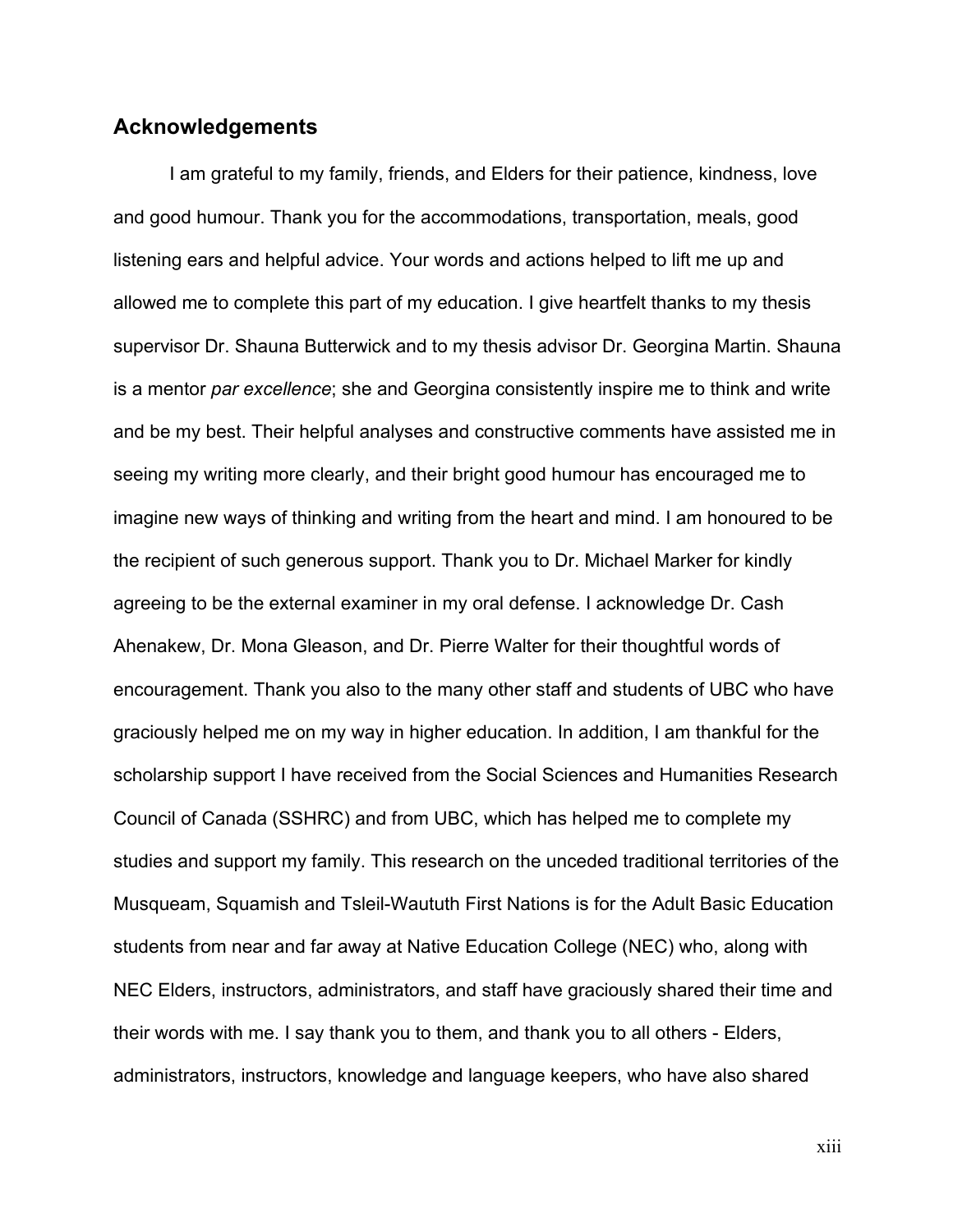their words. You have all shown me great kindness and care, and I am honoured and very grateful to be a part of this student – centred research.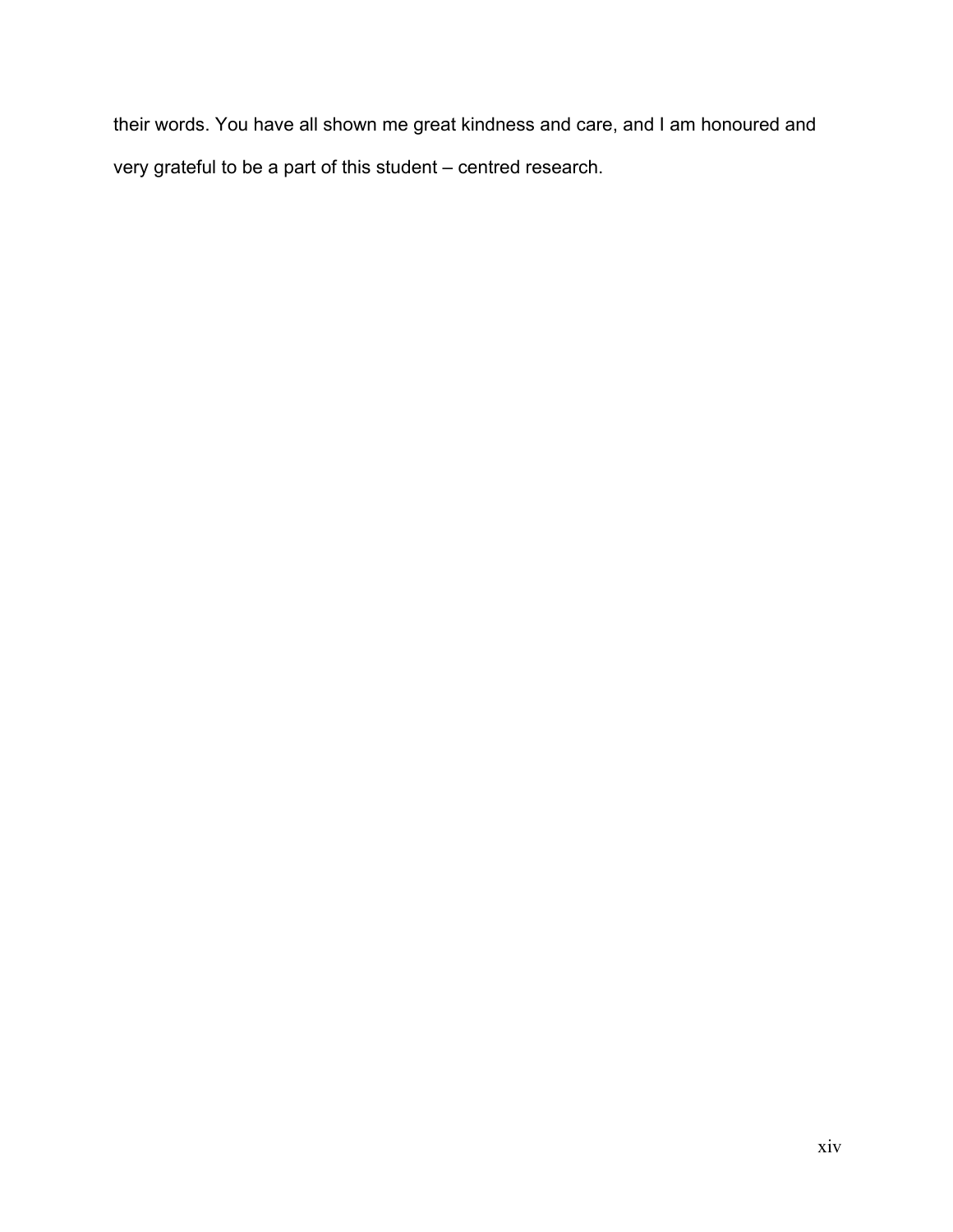# **Dedication**

This research is made possible because of my faith in Creator and my love for my children. Each day they inspire me to practice *mino pimatisiwin* and to carry the teachings, and I dedicate this work to my son Quinn and my daughter Sarah. Follow your dreams, *mes chers enfants*.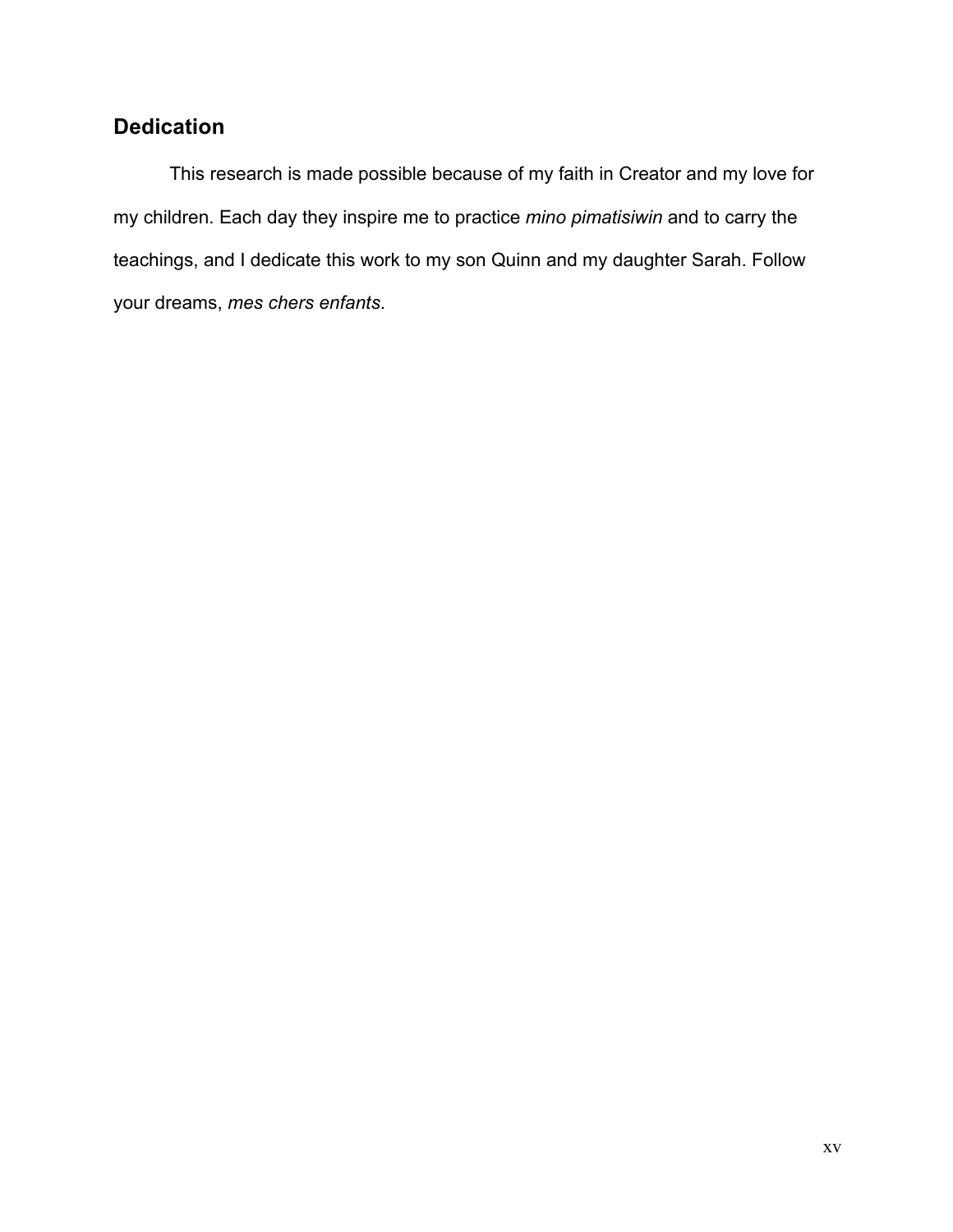### **Chapter 1: Introduction**

"He did it all with a grade four education" (J. Crate, personal communication, July 2015).

This research is about stories and oral histories gathered from adult basic education (ABE) students and staff at an urban Indigenous adult learning centre, and about the teachings that remind us of who we are and *how* we are going. That being the case, it seems like a good idea to start off with a small story. My Auntie, now passed on, was a key story keeper of our family. She often liked to tell how my *mooshum,* my grandfather, had completed grade four before leaving school to work at fishing, trapping, and woodcutting. Growing up, she had marvelled at the way her dad always knew how much fish he needed to catch and how much alfalfa he had to harvest, calculating to the dollar how much income was required to support his family and see to their needs, and what might be left over for contingencies. She said he was always able to figure out the math, all on a grade four education. My granny had completed the highest grade attainable to her at the reserve school - grade eight. My Auntie said her mom was always proud of that. Long ago many of our people did not have the chance to reach that goal of high school graduation; now it is imperative for Indigenous learners to complete at least grade 12 in order to have better opportunities to find work and earn a living wage (Bougie, Kelly-Scott, and Arriagada, 2013). Some students go through and directly finish high school but many, for various reasons such as a lack of ample cultural curriculum, do not (Cherubini, 2014).

Today many of the Indigenous youth and adults who are without their grade 12 standing often find themselves returning to school in some form in order to complete their secondary school education. For example, they are enrolling in online modes of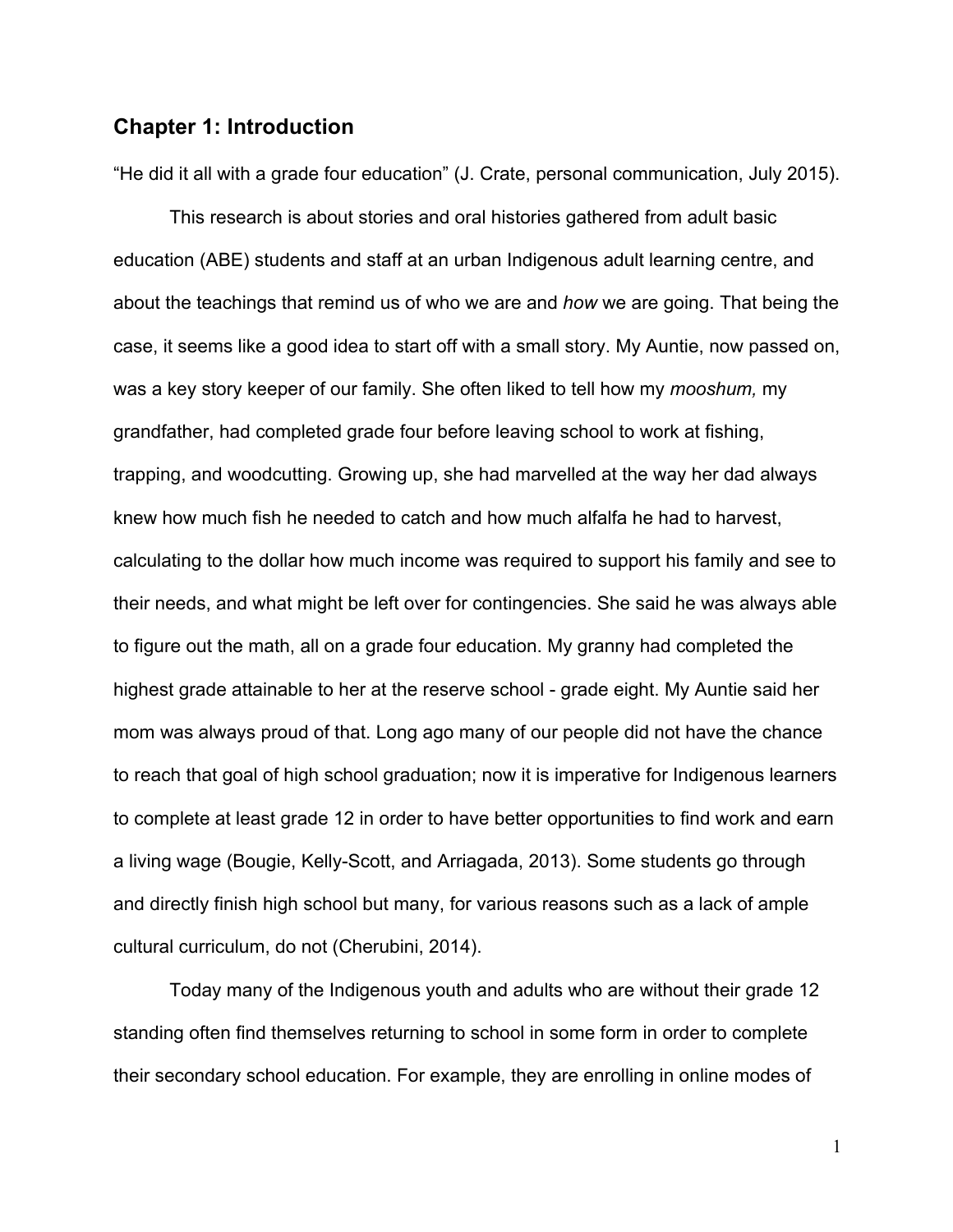distance high school education, or attending secondary school coursework in person at an adult learning centre. These forms of adult education provide an important function in how Indigenous students navigate their paths to further learning, and for many adult learners, adult basic education (ABE) courses are a bridge for completion of grade 12. What is it like for these people to return to school as adult learners? What are their stories? What does it mean to be "ready" to return to school, and what do ABE places of education need to know about the adult learners who come through the door? How is intake assessment received, and what influence does school community have upon the well being of the student, and on retention rates and academic potential? This study focuses on Indigenous ABE and addresses these concerns within the context of an Indigenous worldview. Specifically, it centres on using a case study approach framed by a qualitative Indigenous methodology that is based on traditional teachings about *mino pimatisiwin* – a good life, and *maskikimiskanow* – a medicine journey around the circle of life and lifelong learning.

#### **1.1 Background to the research**

Who am I? I am a member of the Ochekwi Sipi Cree Nation. My maternal grandparents are the late Frances and Wilfred Crate, and my paternal grandparents are the late Yohasia and Metro Holowachuk. As a person of Indigenous and European ancestry, I have roots in the Cree and Ukrainian communities of Canada. I have identified myself and have been identified by others with terms such as Aboriginal, First Nations, Status, Native, Treaty, and Indigenous. When I make reference to Indigenous people, I want to be respectful of the different ways that other Indigenous people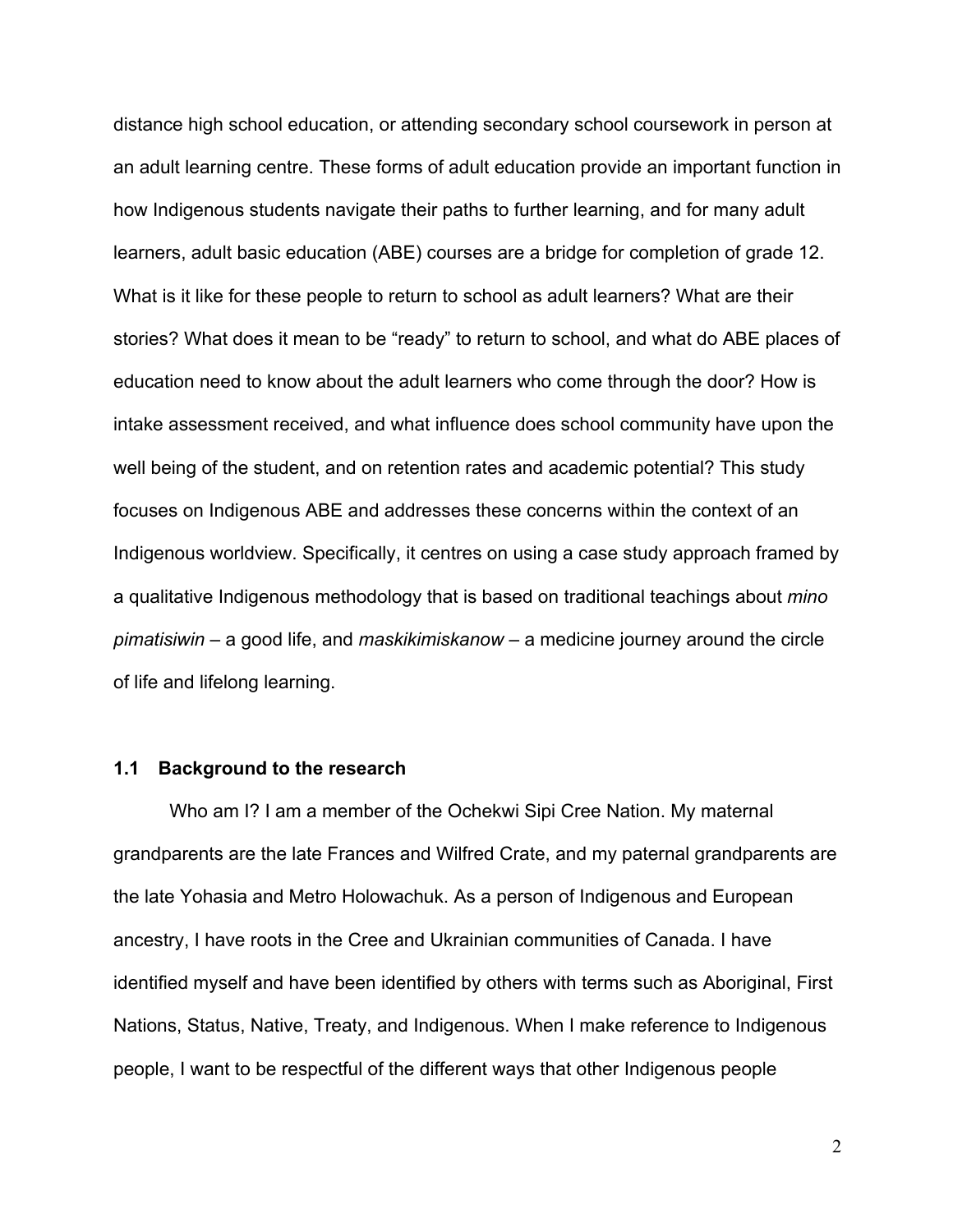choose to self identify, and so I have also chosen to use the terms "Aboriginal", "Native", "First Nations" or "Indigenous" interchangeably within my writing, to respect how they are voiced by different participants, and employed by peoples within academic literature. Furthermore, unless it directly relates to the content of my research, I make no distinction between titles of status, non-status, Métis, and on or off reserve as they pertain to Indigenous peoples. It is not within the scope of this research to examine the often – changing categories that are part of Indigenous history in this country, and what Palmater (2013) refers to as the "externally-imposed, legislative identity of "Indian" "(p. 148).

In addition, and most importantly, when I speak about Indigenous peoples, my words, unless referenced otherwise, come from my personal observations, opinions, and experiences, as I can only speak to my own teachings that I have received and to my own point of view, and I cannot speak for other Indigenous peoples in any way. I do however use the terms "our" and "our people" when referring to Indigenous peoples in a respectful, non- stereotyping manner, such as in "the oral histories of our people are rich and varied." As an added note, many of the Elders I listened to employed the terms "our" and "our people" when referring to Indigenous people. It is also important to say that my descriptions of research language within this paper, including such words as worldviews, epistemologies, ontologies, methodologies and conceptual frameworks, are unless noted otherwise, based on my personal experiences, learning, and interpretations of what I have read and seen and listened to. I endeavour to be respectfully aware of the different ways these words are used and interpreted by other Indigenous and non- Indigenous peoples. My writings, with my thoughts and views, are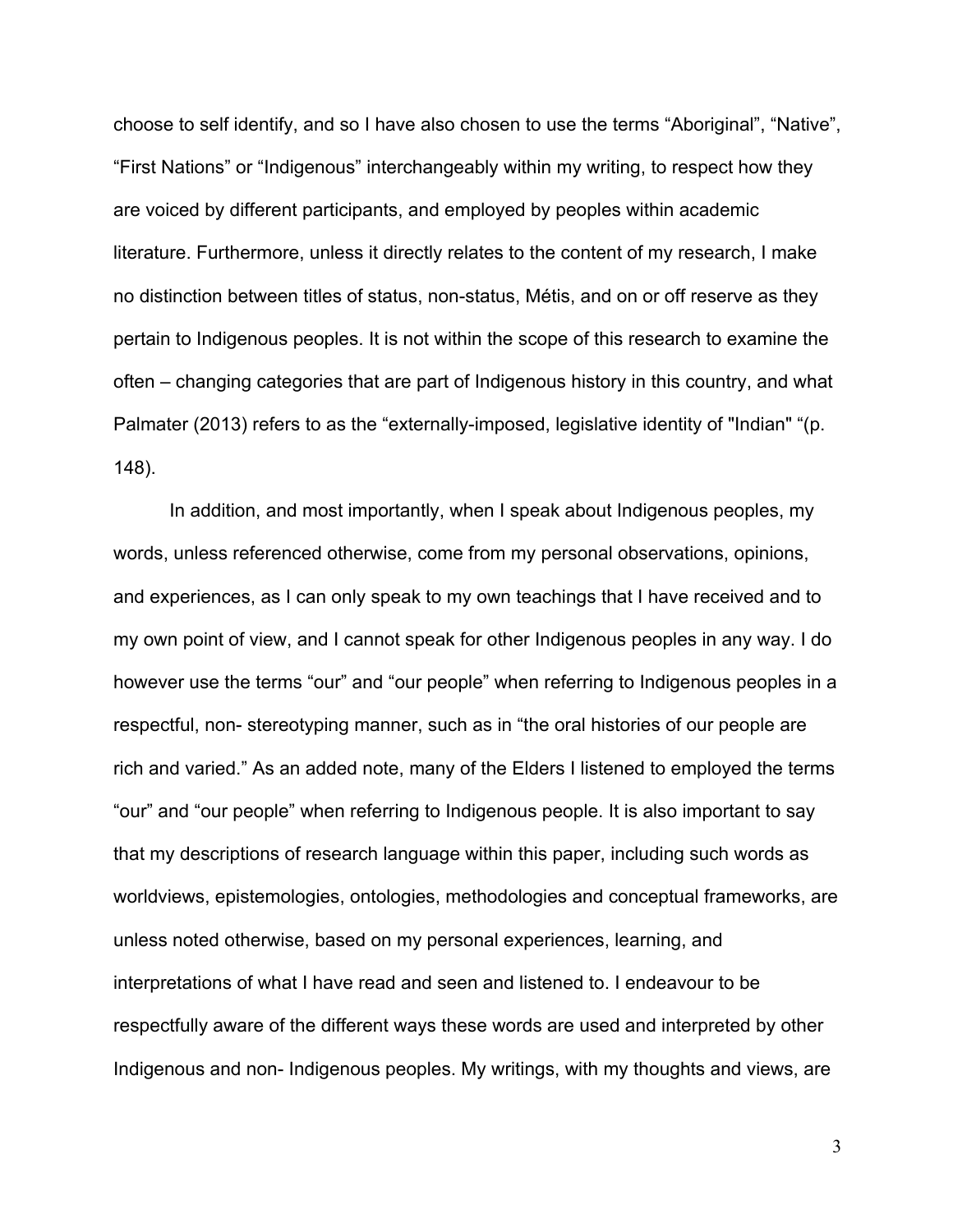my way of interpreting and communicating a bit of what I have come to know so far on this part of my learning journey. In placing myself within this research with an introduction to who I am with regards to family and geography, I am cognizant of how Absolon and Willett (2005) regard this inclusion as "one of the most fundamental principles of Aboriginal research", where identifying who a person is and what perspective they speak or write from contributes to the relationality and validity of the approach (p. 97).

Why am I writing about adult basic education? ABE is a crucial step along the path to grade 12 completion, and we need to know more about it. What are the stories of Indigenous people who return to school as adult learners? What experiences do they encounter when they gather courage enough to walk back through the school doors? In order to understand a bit about students in adult basic education, it is important to comprehend the enrolment processes that they follow.

In order to register for ABE courses, adult learners are often obliged to complete pre-enrolment, diagnostic academic placement assessments to determine their level of proficiency in the subject areas of English and/or mathematics. When students take these placement or intake assessments and then go on to successfully complete subsequent coursework, they add to a learning agency's retention of learners. In the course of my 15 years of work as an academic tutor, I have worked extensively with Indigenous and non-Indigenous adult learners in a wide variety of ABE, university transfer, trades, and diploma programs. During this time I noticed that ABE was undoubtedly a major event in the lives of many of these Indigenous students, and that it had strong effects on their everyday way of being. Students often came in from outlying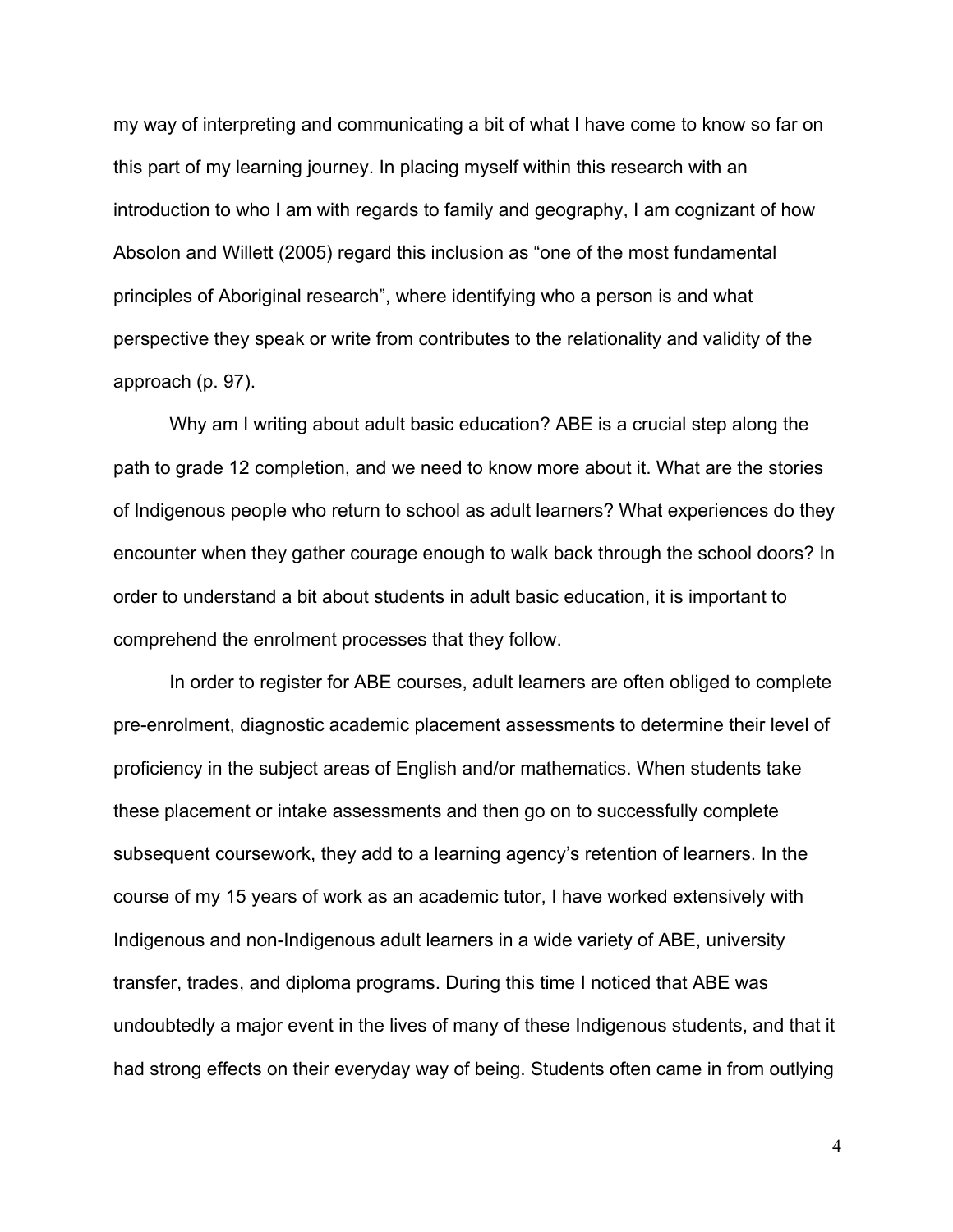areas to attend upgrading, and everything, from walking in the door for the first time, to sitting the placement assessment, to participating in weekly classes, to becoming part of a cohort of learners, had huge influence on how they framed and reframed what mattered in their lives. I was impressed by the strength of character that I witnessed in these adult learners and I was curious about how they might describe their experiences of returning to school.

In the past, I too had returned to school to pursue ABE math upgrading as an Indigenous adult learner who was many years out of high school. My memories of that part of my education journey have stayed with me: my uncertainty at walking back into a school, the nervousness I felt before taking the intake assessment, and my remembering of how high school teachers had criticized my schoolwork and had told me I would never succeed at higher education. Going back to school was a huge shift in my life path as I reached for new goals. Now as a graduate scholar I had many questions about what I had observed over the years with the students I had met and worked with, and choosing this topic for my research study offered a way to learn more about the Indigenous ABE learner experience.

What were the stories of these returning students? In the beginning I was focused on hearing their views about what their intake assessment experiences were like, and about how the assessments affected their education paths. In the course of my initial investigations into this issue, I spoke with ABE instructors, students, career counsellors, administration personnel, and other people concerned with and connected to different places of adult education learning. My inquiries then led me to explore current assessment strategies, and to have conversations with educators who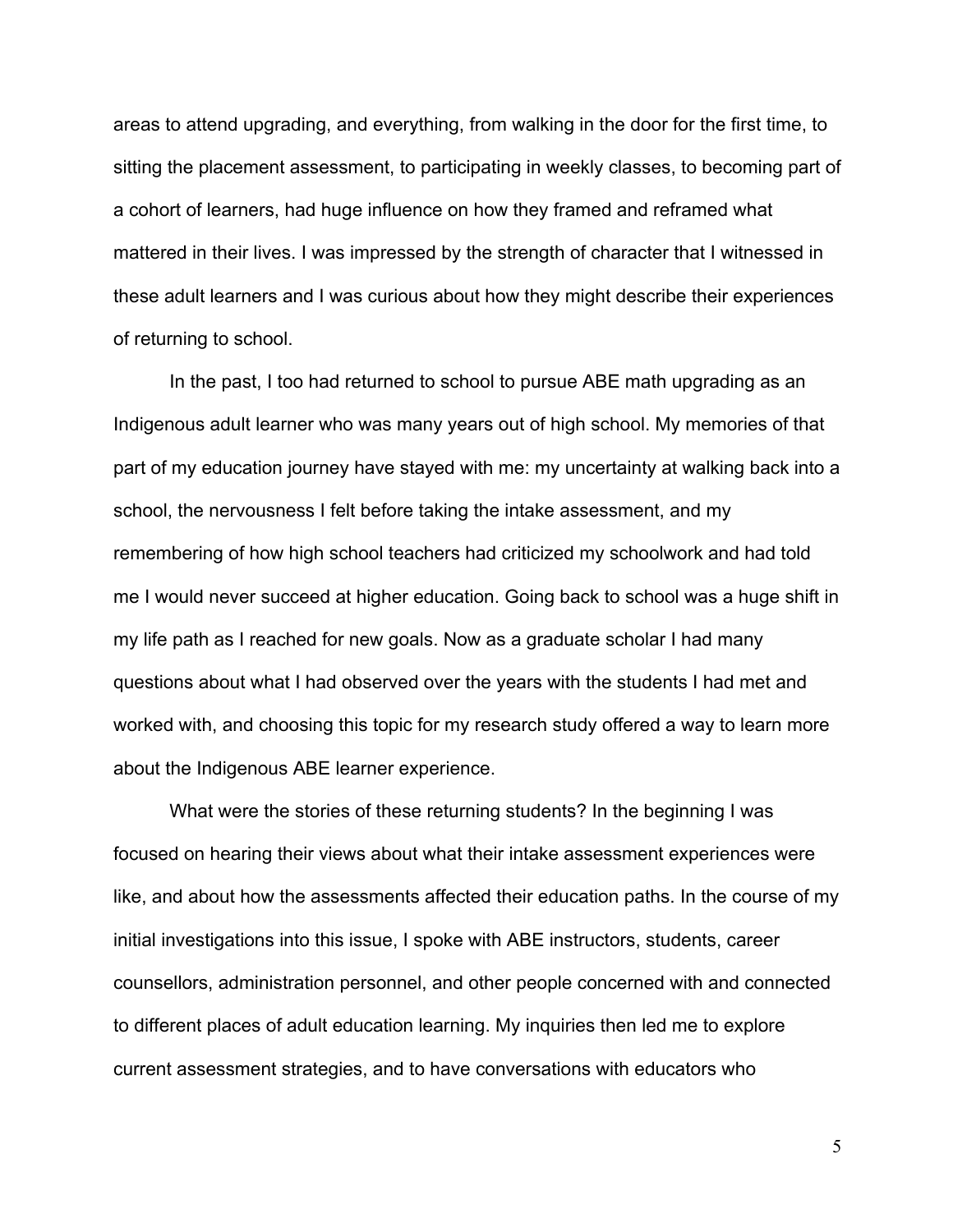expressed similar concerns. What are the assessment procedures and tools? What are the experiences of Indigenous adult learners, and what do they tell us about how intake assessment is delivered and received, and how it impacts the learning potential of ABE students? Based on my work with many Indigenous adult students and from my own previous ABE assessment as an Indigenous adult learner, I found myself wanting to emphasize the human side of the story. From this, my research focus broadened to include questions concerning how Indigenous students go through not only ABE placement assessment, but also the whole experience of returning to school as adult learners.

This is an important subject area. We need to know the stories of these returning students. What they have to share with us can help us to create more effective, culturally relevant places of meaningful adult learning. This is a pertinent research topic for adult and higher learning, framed by an Indigenous qualitative methodology, and drawn from a conceptual framework based on traditional oral teachings about lifelong education.

#### **1.2 Purpose of the Study**

My primary purpose in this research was to gain an understanding of how Indigenous adult basic education students experience returning to school. I wished to examine what students have to say about their "readiness" to return to school, as well as to inquire about how they might view the process of intake assessment and its affects on their learning potential and overall education experience as Indigenous adult learners. In addition, I sought to know how they would describe what they find at school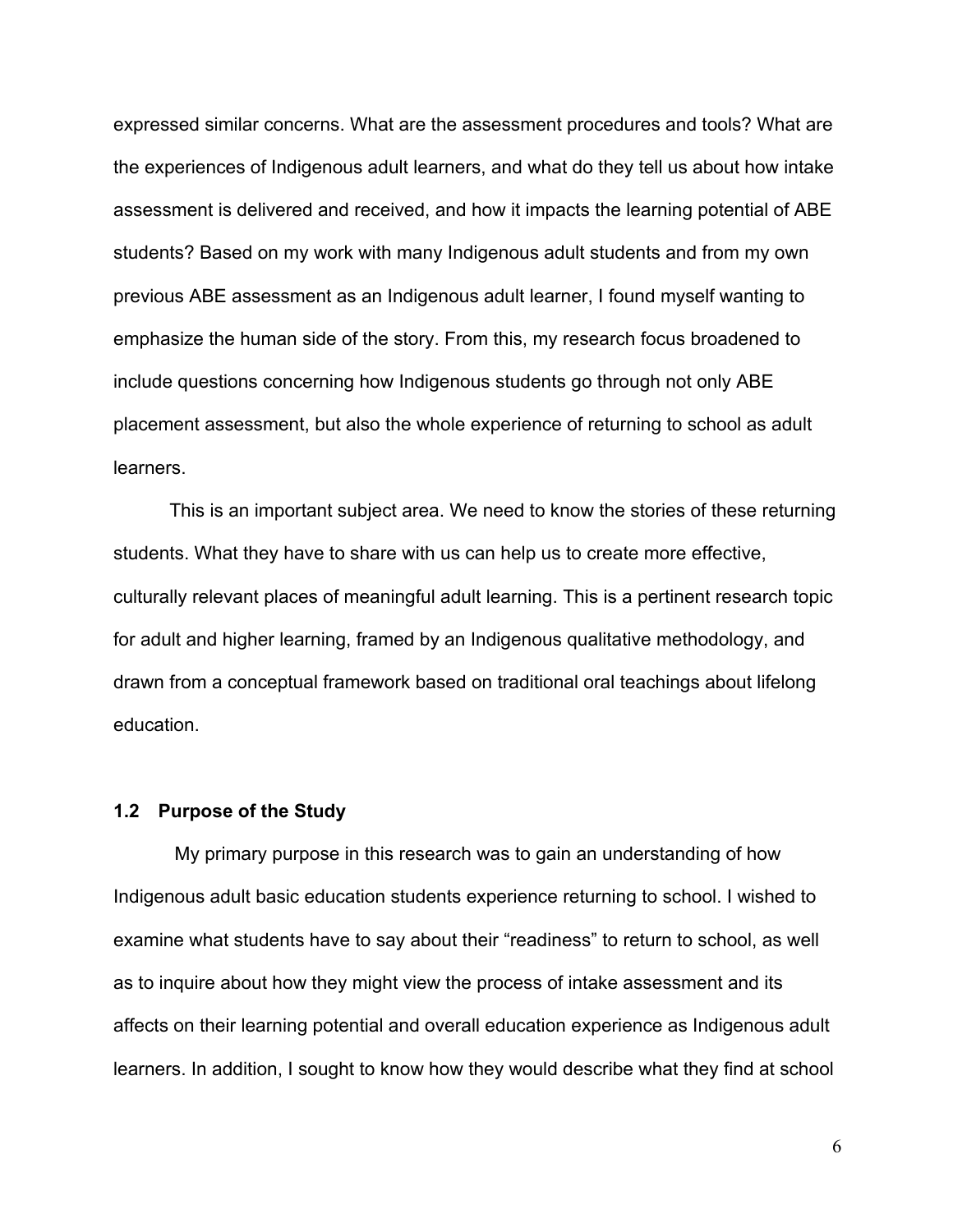in terms of culture, environment and community. What are the ABE experiences of these students and how do these contribute meaningfully to their journey as learners? The best way to gather material to inform my research about how ABE is experienced by Indigenous adult learners was to practice mindful listening: hearing the stories from the learners themselves. In searching for this understanding, I listened and learned from the adult learners, while respectfully examining what their ABE experiences looked like. This is academic research and as such, although I acknowledge that I am writing for a higher learning audience, in order to address the goals of the research I am also writing for the students, to make room for their voices. Additionally, I know from my own schooling that the support of people influences how students experience education, and so I have also listened and endeavoured to learn from those who have lent their personal assistance, instruction, guidance, and encouragement to Indigenous ABE learners: I am also writing for those who support the students in many ways.

My preliminary research showed me that although this is an issue that would clearly benefit from ongoing discussion, there is limited literature on this specific topic, especially from the adult learner or Indigenous adult learner perspective. In order to move the dialogue forward on the topic of Indigenous students' ABE experiences, we must create a respected space in the conversation for the participation of these adult learners. In my opinion, this calls for the increased presence of Indigenous ABE voices within academic literature, and so an additional purpose of this study is to make room in academia for a fuller scope of the voices of Indigenous adult basic education students. It is my belief that what matters most about this topic comes from the voices of the people who are most directly affected by it, namely the students and their supporters. I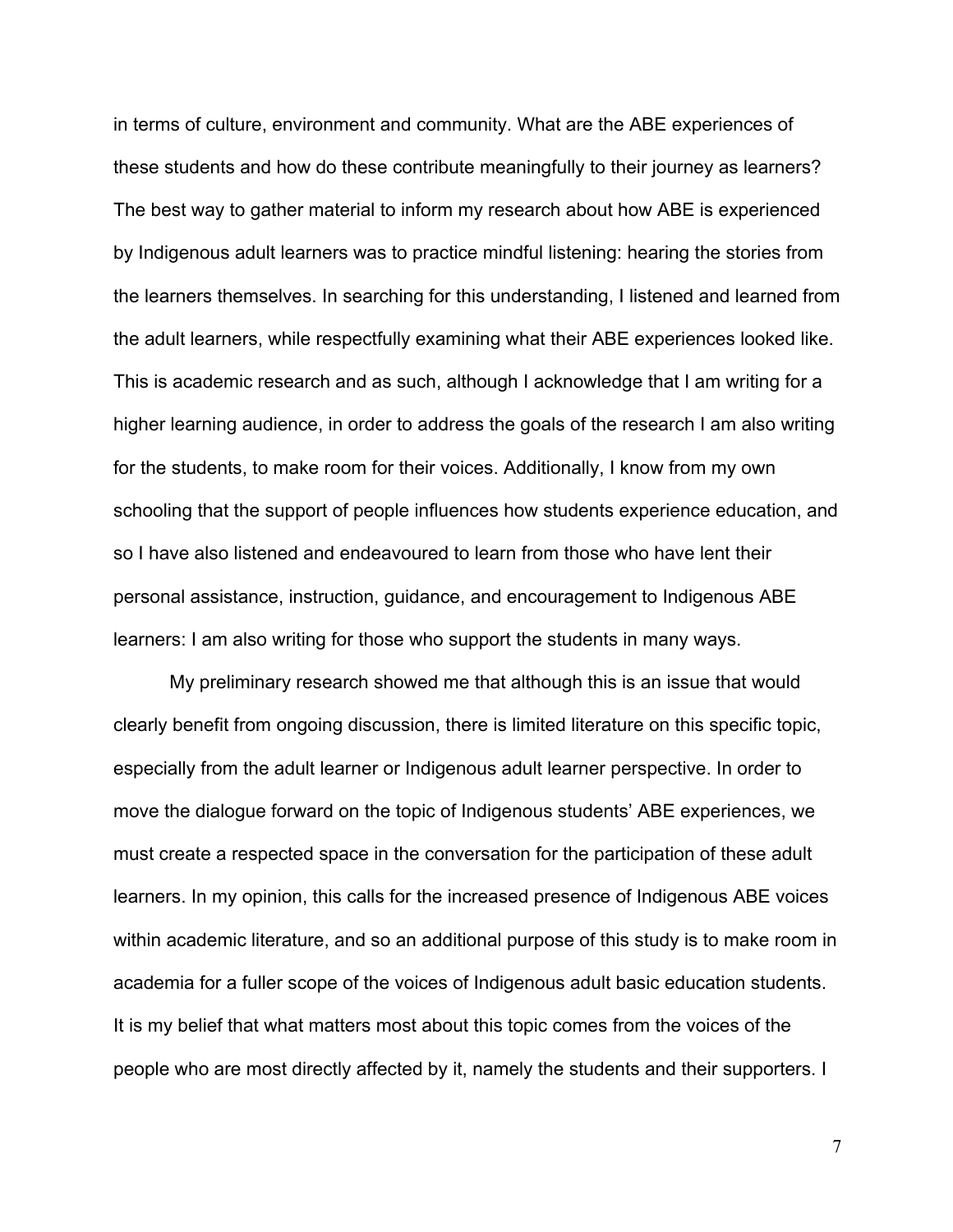also believe that the best approach to this line of inquiry is an Indigenous methodology based on a framework of oral teachings that acknowledges and supports a holistic, culturally relevant Indigenous worldview of education. This is elaborated upon in chapters three and four.

Finally, this research is intended to add to theorizing about Indigenous students' pathways in adult education. In addition, the use of an Indigenous methodology brings attention to aspects of these ABE learners' experiences that help reframe our understanding of how we perceive adult education, while also adding to the existing literature and practice on these topics. In bringing these student stories forward to find an acknowledged place within academic literature, I am also writing for the Elders, teachers, administrators, and researchers who study and work with adult learning.

### **1.3 Research Questions**

- 1. What does ABE look like from Indigenous students' points of view; what are their stories about returning to school? What is of greatest importance to them in their journey as ABE students?
- 2. With respect to Indigenous adult learners, what have been their experiences of assessment tools and practices currently in use for ABE placement? Have they encountered culturally relevant assessment practices?
- 3. How do people who have encouraged the learners describe their experience as supporters? How do instructors and administrators understand the path of learning for an ABE student?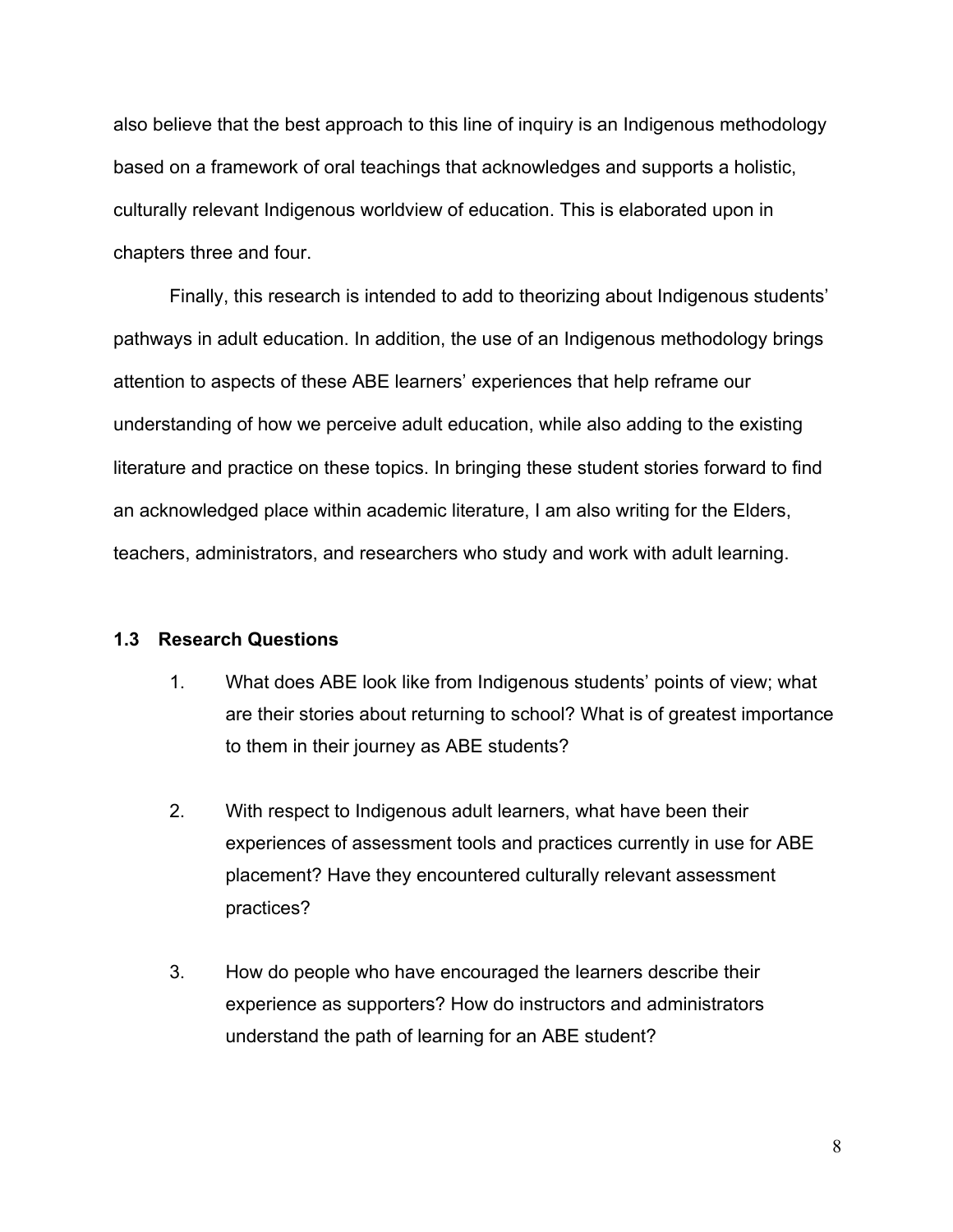#### **1.4 Methodology**

Indigenous approaches to academic research that note characteristics of culturally relevant holistic theory and relationality are well documented (Absolon, 2010, 2011; Archibald, 2008; Chilisa, 2012; Debassige, 2010; Hanohano, 1999; Kovach, 2009; Smith, 2013; Wilson, 2008). In this study, my Indigenous methodological approach is informed by the traditional oral teachings that I have been fortunate to receive. They lend structure to a conceptual framework of a Cree *maskikimiskanow* – a medicine journey around the circle of life, which is upheld and informed by cultural teachings of *mino pimatisiwin* – a good life, as well as by the Seven Teachings of respect, honesty, courage, love, humility, wisdom and truth. In this way, the intent has been laid out to also live a good life as a student, and to approach and carry out all parts of this research with a high degree of respect for the participants and for the teachings.

#### **1.5 Conclusion**

In this introductory section, a brief examination of the background to the research has been provided, including how I situate myself in terms of the research, how I came to focus on this topic, and my research questions. Reference to relevant literature was briefly presented. Chapter two is a literature review of pertinent academic material, followed by a third chapter that outlines in greater detail the approach to the study, including the conceptual framework and methodology. Chapter four explains the research methods employed and the data collection process, and introduces the case study location and the research participants. In chapter five, the data results are shown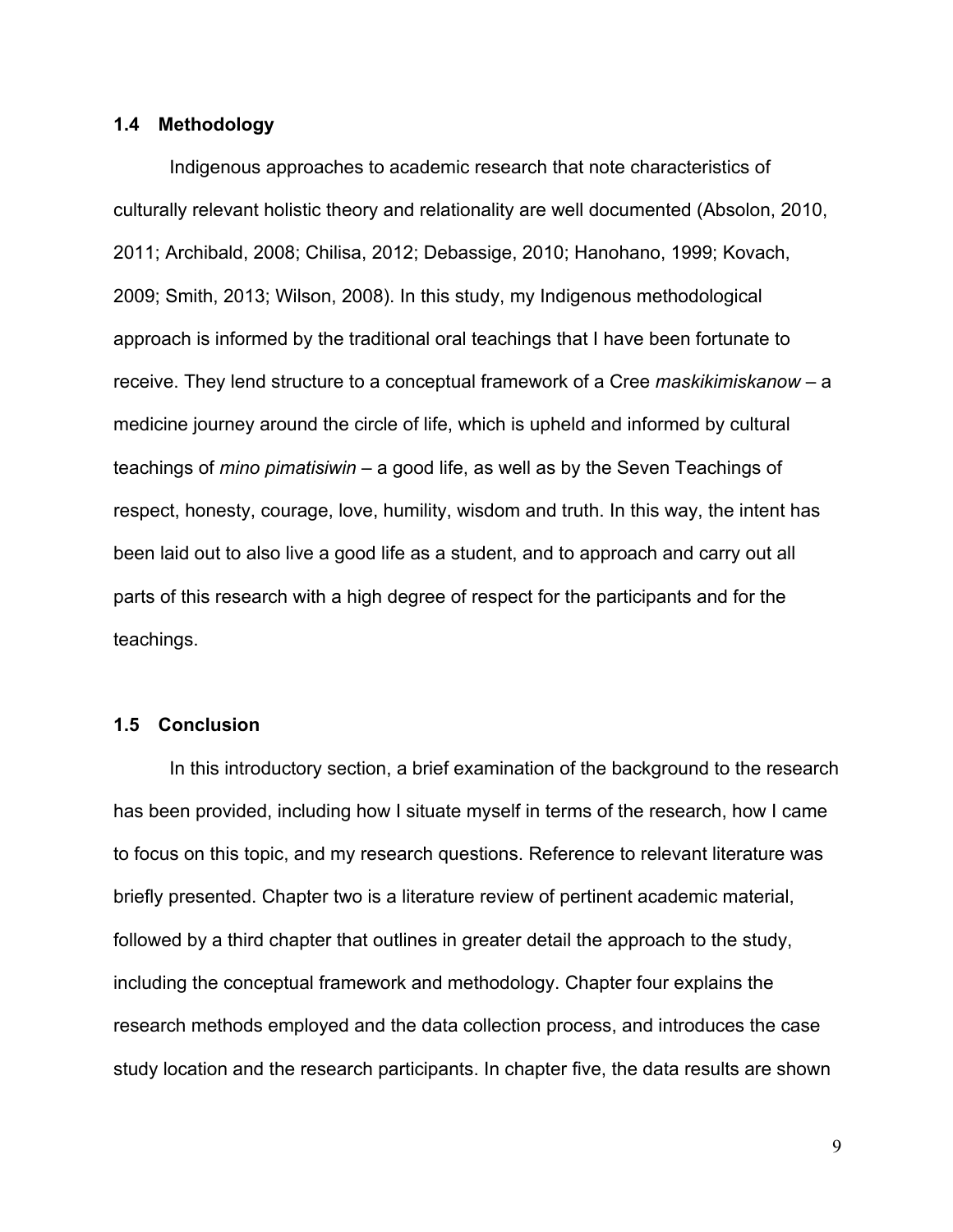and discussed, and the strengths and limitations of the research are also offered.

Conclusions are presented and future directions for research are examined in chapter

six.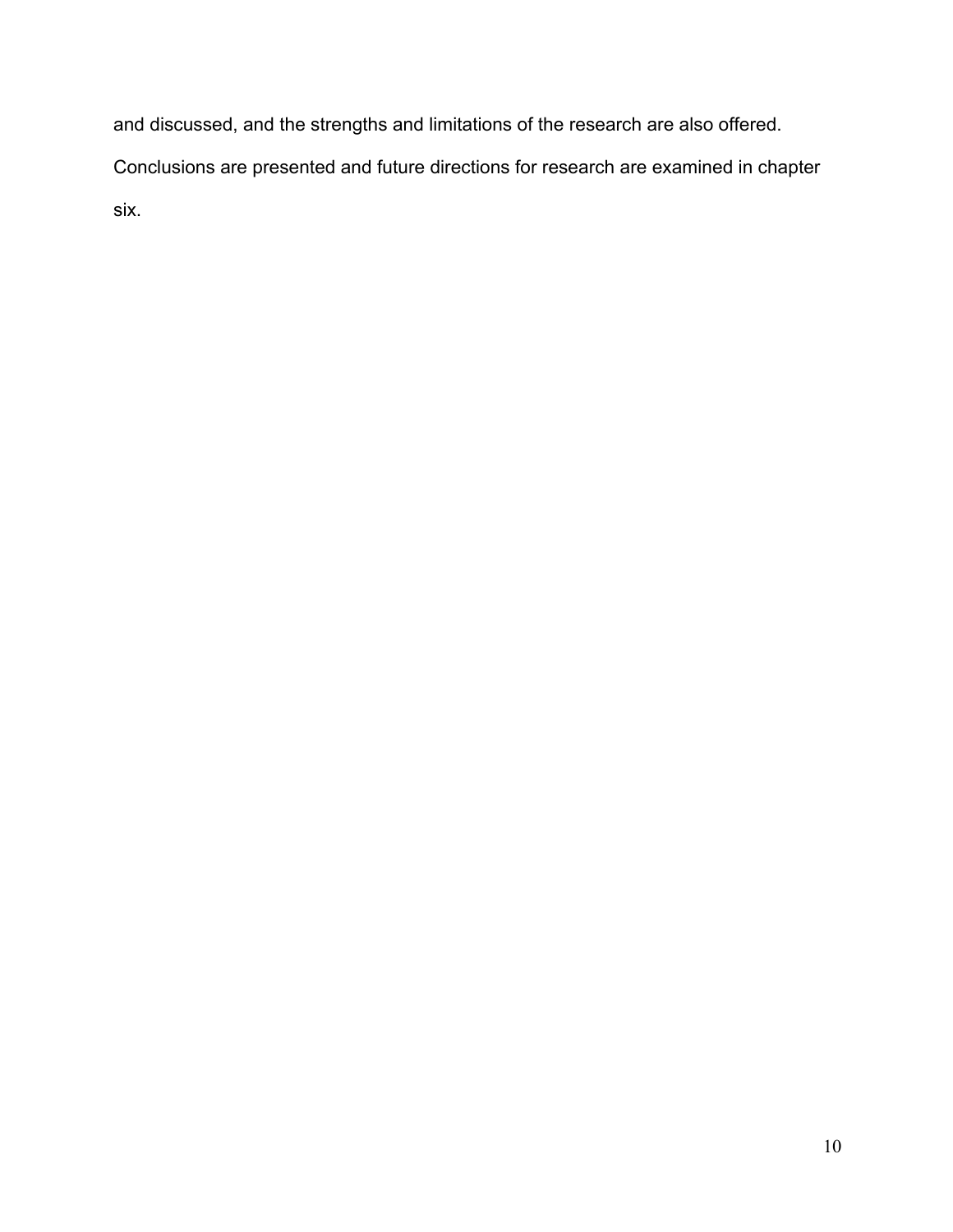### **Chapter 2: Literature Review**

"… so I went to the library, and I couldn't find much of anything written by the students. There were very few student voices talking about ABE or intake assessment" (Emmonds, personal communication, March 29, 2017).

#### **2.1 Clarifying the Goal of the Research**

In compiling this literature review, I ask myself what matters most about the creative processes of reading and thinking about academic literature. What are my priorities here, and what messages am I trying to impart to my readers? Reading Cohen, Manion, and Morrison (2002, p. 73), I am drawn to their description of the creative flow in divergent and convergent phases of planning research. As I consider how I have come through the divergent phase of brainstorming ideas and visions of subjects, questions, frameworks and methodologies, I wonder how well I have laid out the finer distinctions of the convergent phase of planning, where my ideas for study and my collection of reference materials have manifested into an applied version of my research design. I am heedful of their view that in specifying where and how to situate research within a workable plan, one is really figuring out the subtleties of transforming dreams and visions into concrete ideas that will carry meaning from the written text to the reader. To that end, I intend that this literature review will bring a deeper focus on not just *what* I have researched, but also equally about *how* I have researched. I believe that one informs the other.

This literature review of related material is intended to offer a representative cross-section of what is available and relevant on the subject of Indigenous ABE, and to note any gaps present in the research that have influenced how my project was carried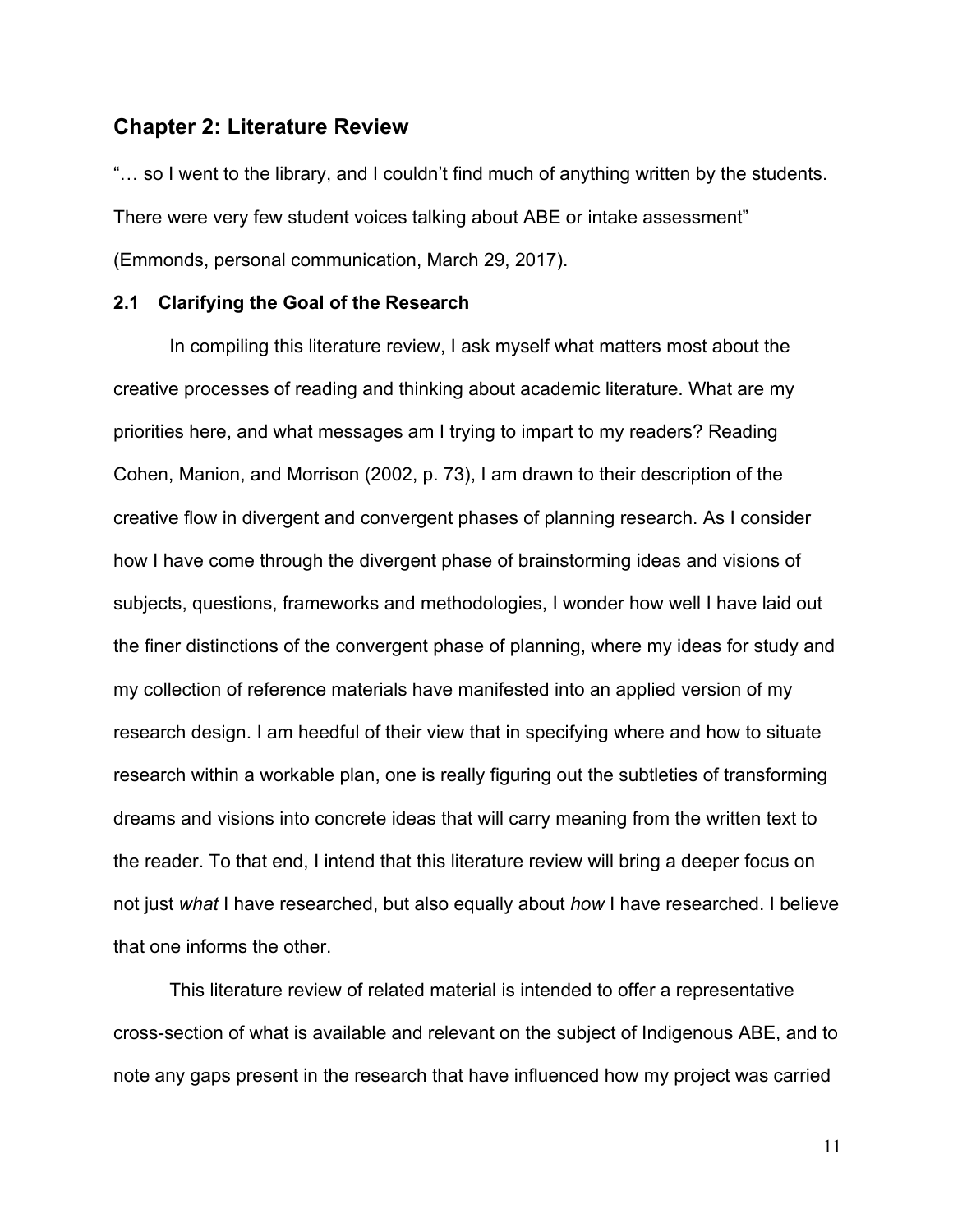out and assessed. I acknowledge that in view of the limited amount of literature that speaks directly to Indigenous ABE students' experiences of placement assessment and returning to school, some of the literature presented addresses the more general areas of Indigenous education, adult education, and placement assessment, on individual, non-comprehensive terms. As well, there may be spaces in my literature research where I have unintentionally overlooked or not found existing pertinent references that speak to the focus of this study.

#### **2.2 Indigenous Research**

At its best, Indigenous research involves a kind of exploration such that the tenets of conducting research in a "good way," as per Debassige (2010), and the "ceremony" of research, as per Wilson (2008), are observed. For me, it is important that the process of my academic research and writing considers my own narrative, where my daily life is grounded in the purpose of keeping and communicating Indigenous traditional teachings as I strive to practice *mino pimatisiwin* – a good life. Debassige (2010) speaks to the intent of "research that is grounded in Anishinaabe spirituality", where the tenets of Anishinaabe *mino bimaadiziwin* – in Ojibwe language "the good life" - flow into doing research in a good way (p. 16). In this respect, the words of the ancestors and Elders are seen to guide Indigenous academic scholars who work within a framework that honours and acknowledges the spiritual intent present in the *how* of doing. Debassige (2010) comments further:

> I believe Anshinaabe mino-bimaadiziwin in research situates our ways of knowing at the center of the research process, and anything that we choose to do in life because it is largely participatory. … In other words, Anishinaabe mino-bimaadiziwin is a unifying and transcendent concept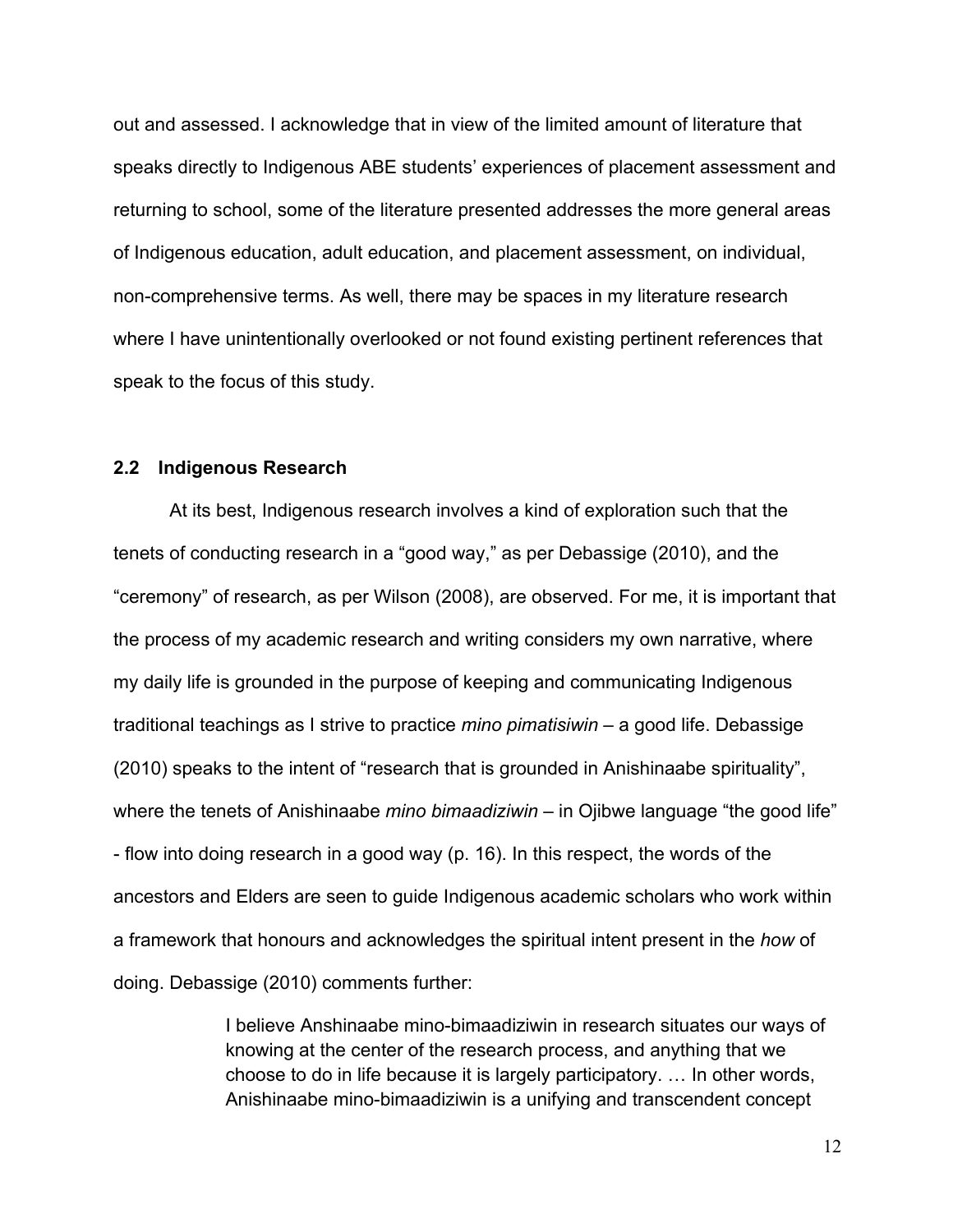that, when activated, contains the past, present, and future of Good and respectful approaches in daily life, which includes Indigenous research. … Anishinaabe mino-bimaadiziwin is a wholistic way of daily living and should not be reduced to only an intellectualizing project. (pp. 16-17)

What this means to me is that this concept is not an action-less metaphor, nor is it a dispassionate exercise in fitting a passive methodology to a given research situation. Indigenous research is not a spectator sport: it requires participation *with intent*. In the best sense, it is a conscious participatory effort to comprehend how intent and reason, faith and spirit, spill out from our life's purpose and encircle our work as scholars who strive to be of benefit to others in our communities: *mino pimatisiwin*  good life, good research. In this way, the oral teachings that reflect the ontology and epistemology of my Indigenous cultural experience also actively inform my methodological approach to research, so that what I believe as a person and how I have come to understand these beliefs guides my way as an Indigenous scholar. It is therefore key that the literature that links this study with the use of Indigenous methodology follows in the same line and reflects a respect for Indigenous worldviews. I use the term "Indigenous worldview" to express my understanding of a way of looking at how we are in relation to all of creation, and I respectfully acknowledge the use of this term as it is understood and expressed by other peoples.

### **2.2.1 Traditional Teachings and Indigenous Knowledge**

Thinking about how ways of knowing connect to ways of learning, I am aware that I must be mindful of how I use the term "traditional teachings" within the context of my research process. I acknowledge and respect that different people understand terms such as "Indigenous knowledge", "traditional knowledge", and "traditional teachings" in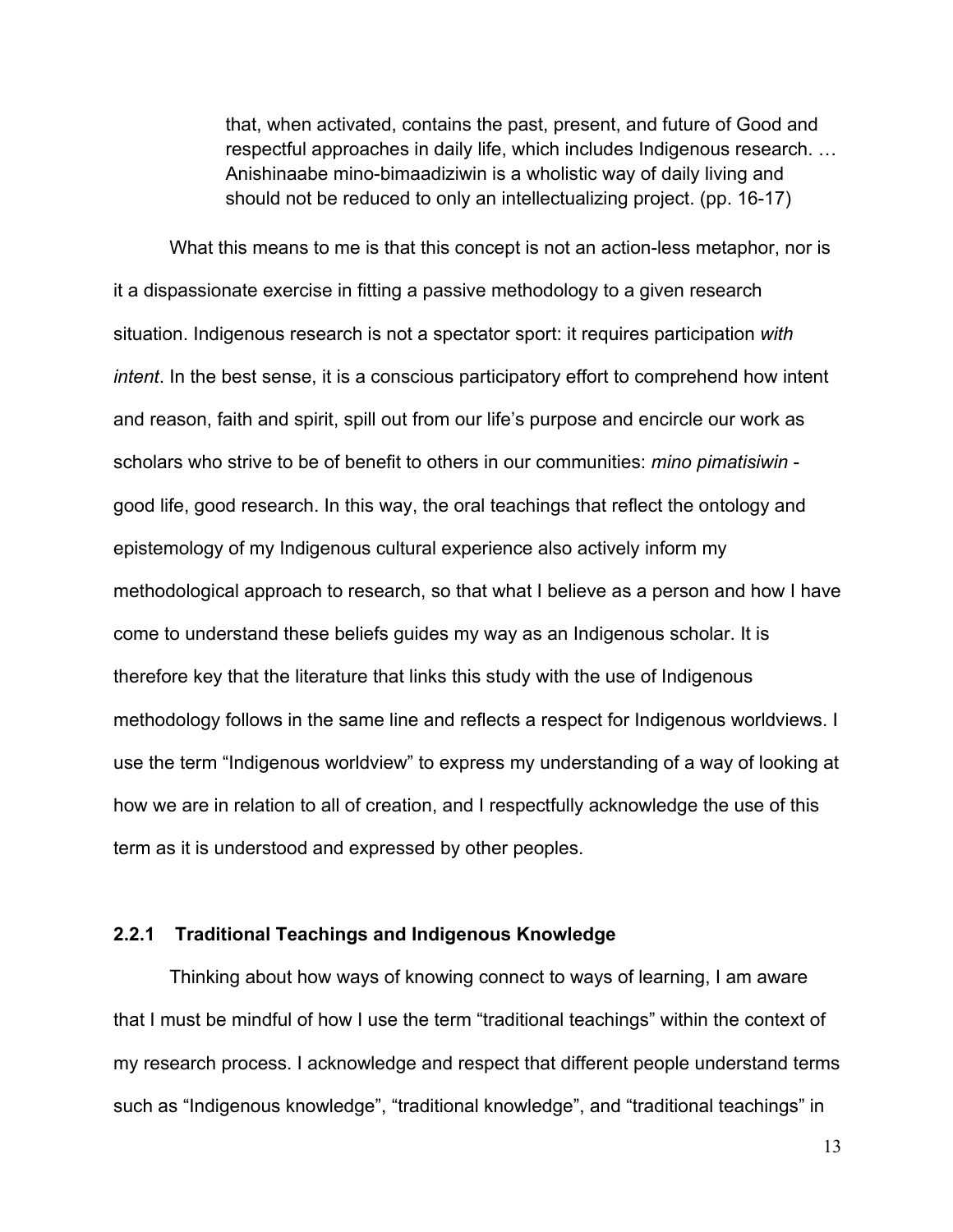many ways. My life experience so far provides a frame for my understanding and application of these terms. I have seen something of how traditional teachings are comprised of oral histories and Indigenous knowledges that form part of our living histories and explain our understanding of how we are in this world, and are transmitted through the spoken lessons and storywork that form part of the circle of life. Kirkness and Barnhardt (1991) critically observe that traditional knowledge is defined in a large part by how its "meaning, value and use are bound to the cultural context in which it is situated" (p. 5), and how it both derives from and exists as an integral part of real life experience. Indigenous forms of research acknowledge that our knowledge is lived knowledge, informed by oral teachings that are carried from generation to generation in a meaningful, purposeful, and demonstrative way. I understand that Indigenous knowledge is traditional knowledge, and I accept that it is further described and delineated by the people who share and receive the teachings.

Looking at the literature, I see it is important to further address how the terms "Indigenous methodology" and "traditional knowledge" are used in academic writings, and how the scope of their meaning and application is interpreted. Ray (2012) speaks to this concern when she makes the point that Indigenous methodology is not necessarily a form of communicating traditional knowledge. She states that one cannot substitute "traditional knowledge" for "Indigenous" in the term "Indigenous methodologies" (p. 86), and that confusing one term with the other is a pitfall of modern research. I can appreciate her perspective and she raises a relevant point of discussion about how the meaning, connotation, and use of words exist and are constructed within understandings of sacred and secular contexts: *traditional knowledges* often come from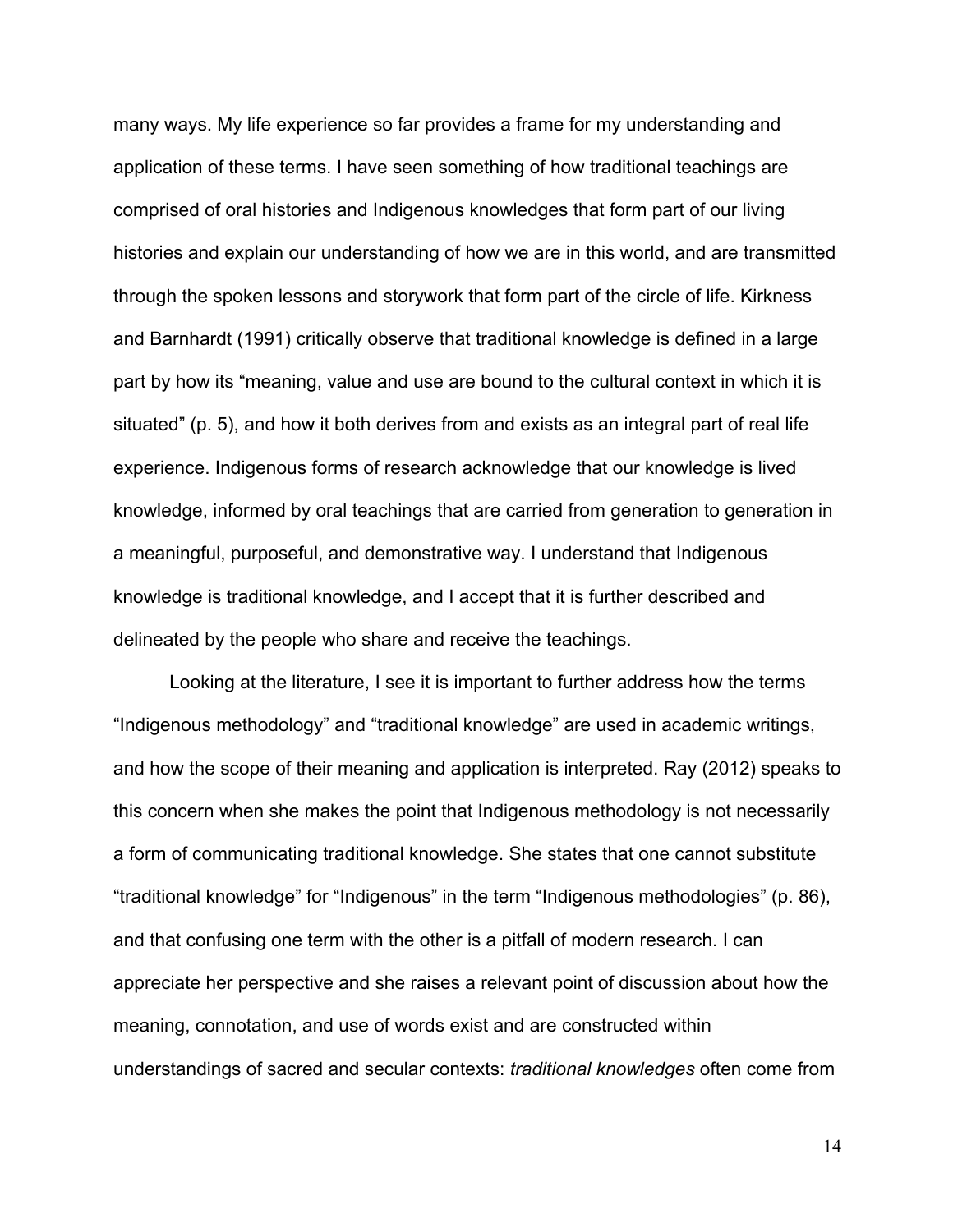oral teachings that are passed down generationally within family, community, and cultural groups, honoured and held up for the ways they continue to sustain and ground us, connecting past to present and future. Sometimes traditional knowledge teachings are given in ceremony and are not widely shared, as commented on by Kunkel and Schorcht (2014) and also by Simpson and Manitowabi (2013). I have been honoured to witness some of these family, community, and ceremonial teachings, and I have learned a bit of how these lessons of traditional knowledge are respectfully carried and shared with the people.

*Indigenous methodologies* are ways of thinking and doing that respect and acknowledge the role of Indigenous ontologies and epistemologies. They are necessary to create space in mainstream academia for the manifestation of Indigenous knowledge systems and the life stories of Aboriginal peoples (Ray, 2012). This is similar to how Smith (2013) and Weber-Pillwax (2001) discuss Indigenous methodologies as being culturally and epistemologically relevant, necessary educational tools of and for Indigenous peoples. As we walk, talk, and write with these worldviews and paradigms we perpetuate acknowledgement of their spiritual origins and understanding of their theoretical underpinnings. This critical approach is something I have endeavoured to incorporate into my research. My inquiry aims to make more room for voices of Indigenous adult learners within an academic setting: how do I do this in a way that acknowledges and honours the teachings and the people? As I proceed, the students will lead with their stories.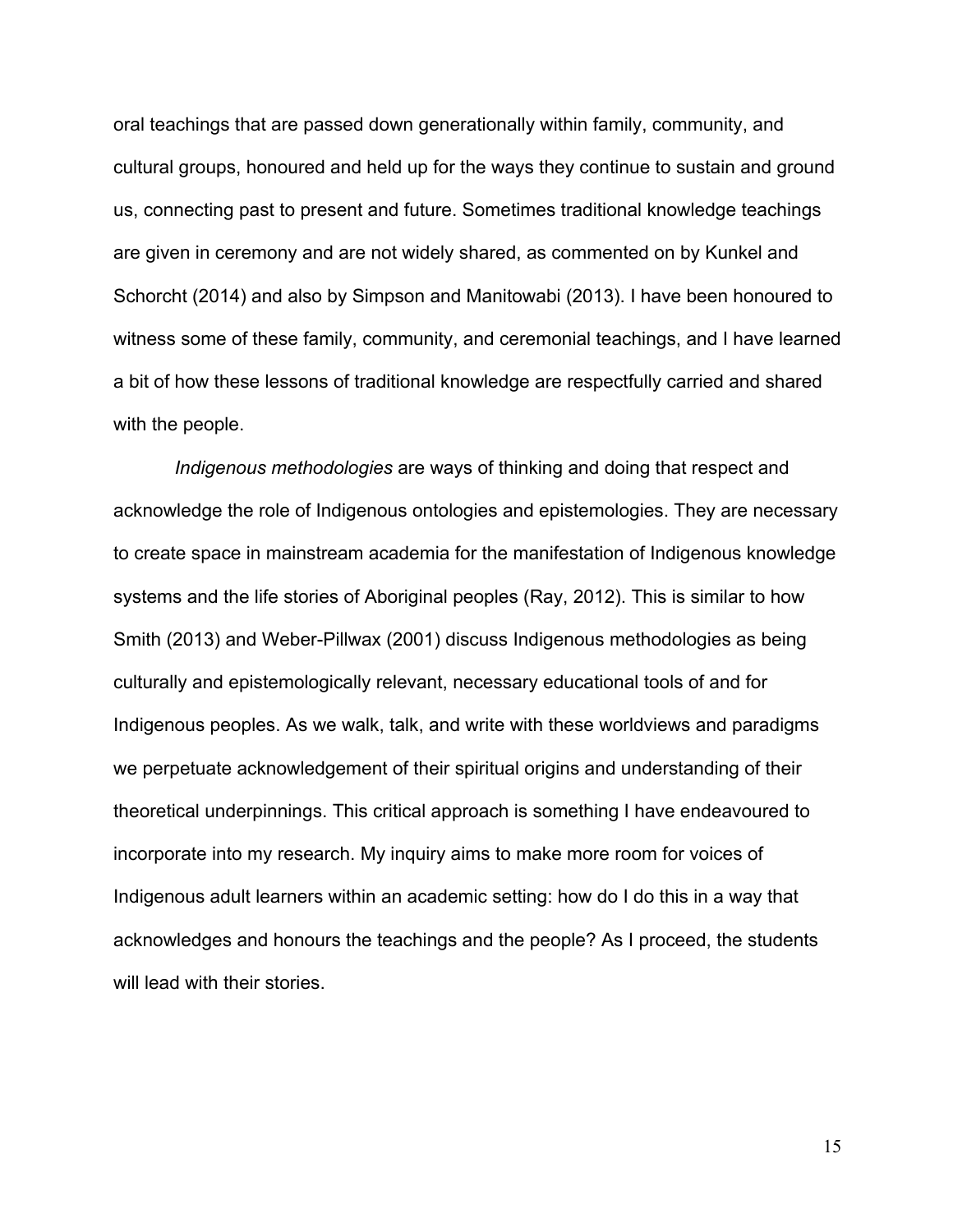#### **2.2.2 The Place of Stories is Also in Literature**

Stories figure prominently within Indigenous frameworks and worldviews, across many languages and cultures. Storywork can take different shapes, including oral or written forms of personal narratives that describe shared or individual occurrences woven together to reflect thought and vision. My Elders have taught me the importance of hearing storywork. Listening to stories is how we learn about who we are and where we are in relation to all creation, and telling stories through voice in oral or written words is how we transmit this learning to others in our family and community, as exemplified in writings by Archibald (2008), and Keitlah (1995). Stories have taught me history from my family, my community, and from our collective community as Indigenous and non-Indigenous peoples of these many lands. As my late Auntie used to tell me, I need to remember these stories because then I will know what to tell my children (J. Crate, personal communication, July 2015).

It is well acknowledged within academic literature that stories function not only to connect us to our homeland, our family history, and our culture, but they also serve to ground us within our Indigenous worldviews in a way that gives us a sense of familiarity and belonging (Absolon, 2011; Kenny, Faries, Fiske, and Voyageur, 2004; and Kovach, 2009). McLeod (2007) succinctly places it all into a relational perspective when he writes, "... collective narrative memory is what puts our singular lives into a larger context" (p.11). The idea of individual and collective storywork relates directly to my case study of student stories and is elaborated upon later when the conceptual framework is examined.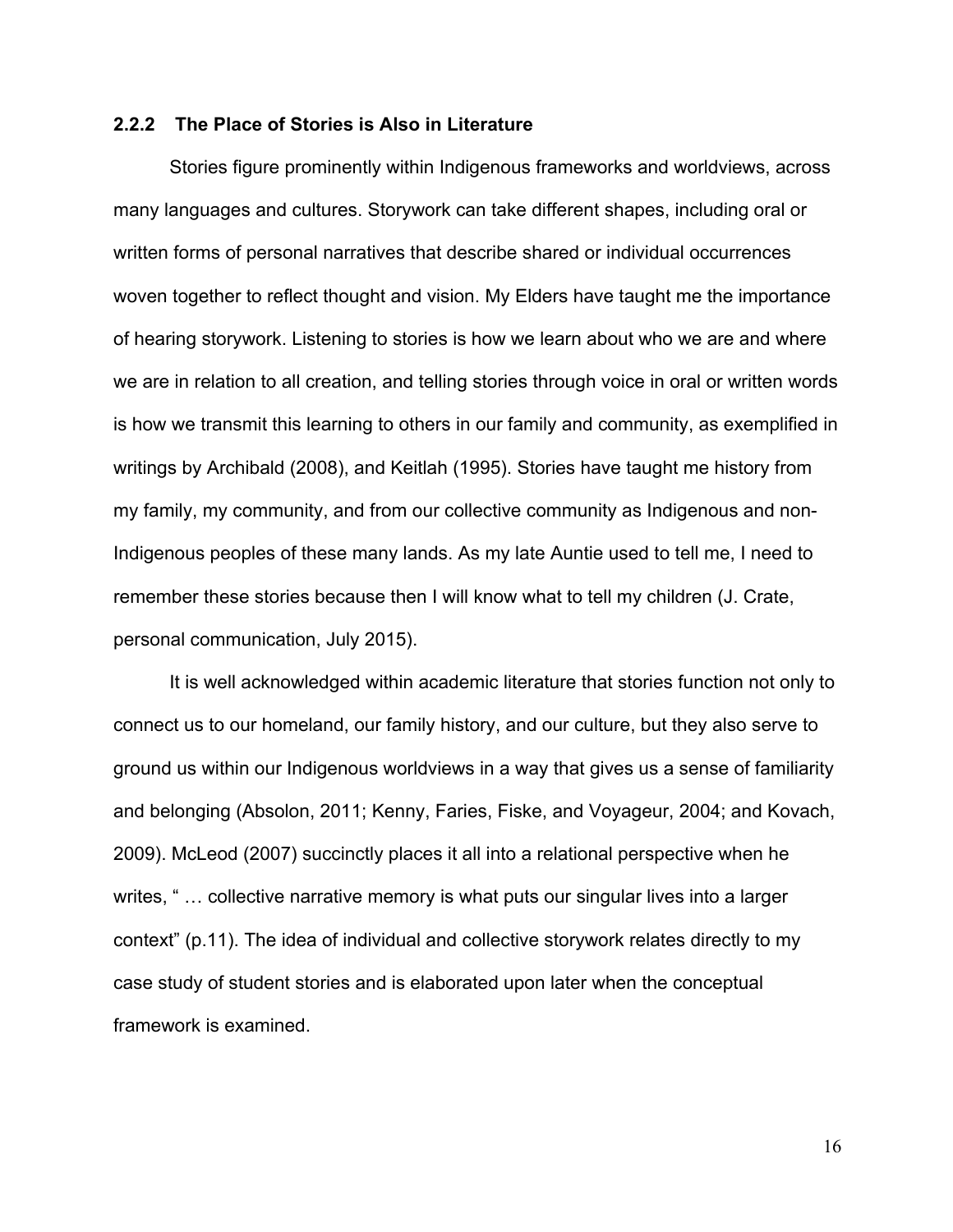#### **2.3 Adult Basic Education**

There is a limited amount of academic literature that speaks specifically about Indigenous ABE students' education stories or placement assessments of Indigenous ABE learners. There is a bit more material that speaks non- specifically to general ABE experiences, as for example in the studies by King and Wright (2003), and Reynolds and Johnson (2014), where ABE students provide qualitative data by sharing accounts of their school experiences as adult learners. Other authors present works in which Indigenous voices may not necessarily represent ABE students, but the findings are still of interest and relevance in how they centre on Indigenous voice and story. Such is the case in Blodgett, Schinke, Smith, Peltier and Pheasant (2011), where Indigenous voices speak via vignettes as part of a community study on Aboriginal research. In addition, although Donovan's (2015) study centres on the inclusion of Australian Aboriginal high school student voices within educational research, the author raises salient points about voice and education practices that do apply to ABE, stating that "Accessing students' opinions and stories about what they believe works in their schooling has the potential to shed light on how better outcomes for Aboriginal students might be achieved" (p. 615). Gallop and Bastien (2016) also draw on Indigenous students' voices and stories in their study of Aboriginal student success in higher education, where post-secondary students shared their education experiences.

In summary, there is valuable research material that touches on ABE, or Indigenous education, or Indigenous voice and story. However, I have found only a few words here and there written by Indigenous ABE students themselves about returning to school or placement assessment (Haig-Brown, 1995; Jothen, Cavaliere, Cormode,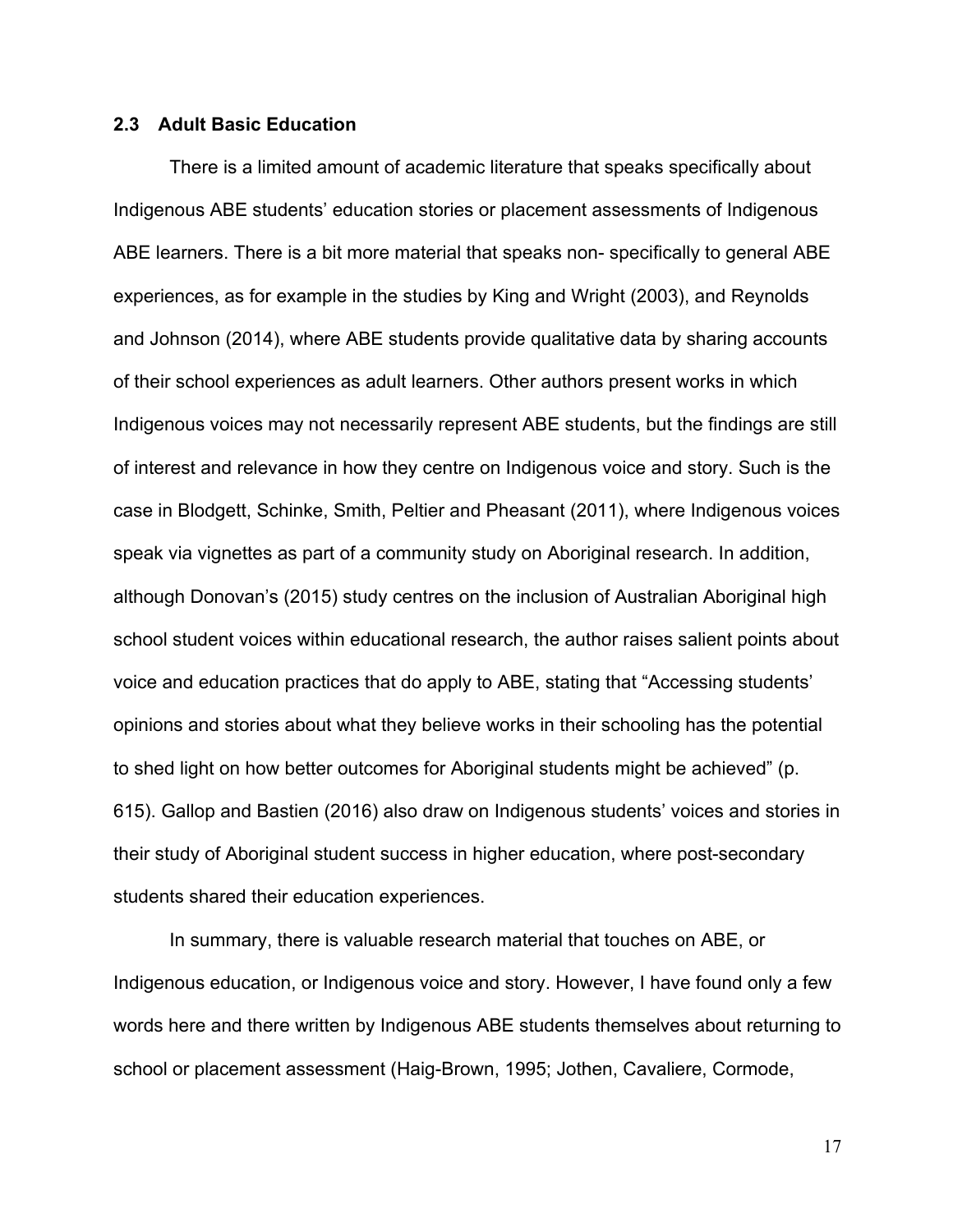Hanson Arnold, McKay, and William, 2011; Little, 2013). What this means to me as a researcher is that the most valuable material I gather is from the students telling their stories about how they have experienced adult basic education as part of their learning path.

Adult education has its own set of variables that students experience in different forms and to varying degrees. Adult learners are in a unique situation of entering a school environment at a time in their lives when many of their age cohorts may be settled into family and work environments, or even looking ahead to plan retirements. Lifelong learning opportunities often happen while adults are busy parenting children, caregiving for Elders, working, managing household finances, or attending to various other adult tasks and activities, so these learning participants often take on a student role in addition to everything else that makes up part of a full and active life. It is important for instructors and administrators to see that adult learners bring much more than just a transcript or *curriculum vitae* with them: along with a variety of life experiences, they may also bring family and work responsibilities, as well as life and learning challenges. They bring their whole person. These points emphasize that ABE students are especially unique individuals with varied backgrounds, and no single description of life history or previous learning experience can define or express what comprises an adult learner in general, or an Indigenous adult learner in particular.

#### **2.3.1 Indigenous ABE Learners and Cultural Content**

One thing that does set Indigenous adult learners apart is that they may be faced with a lack of relevant cultural content in the curriculum and in the learning institution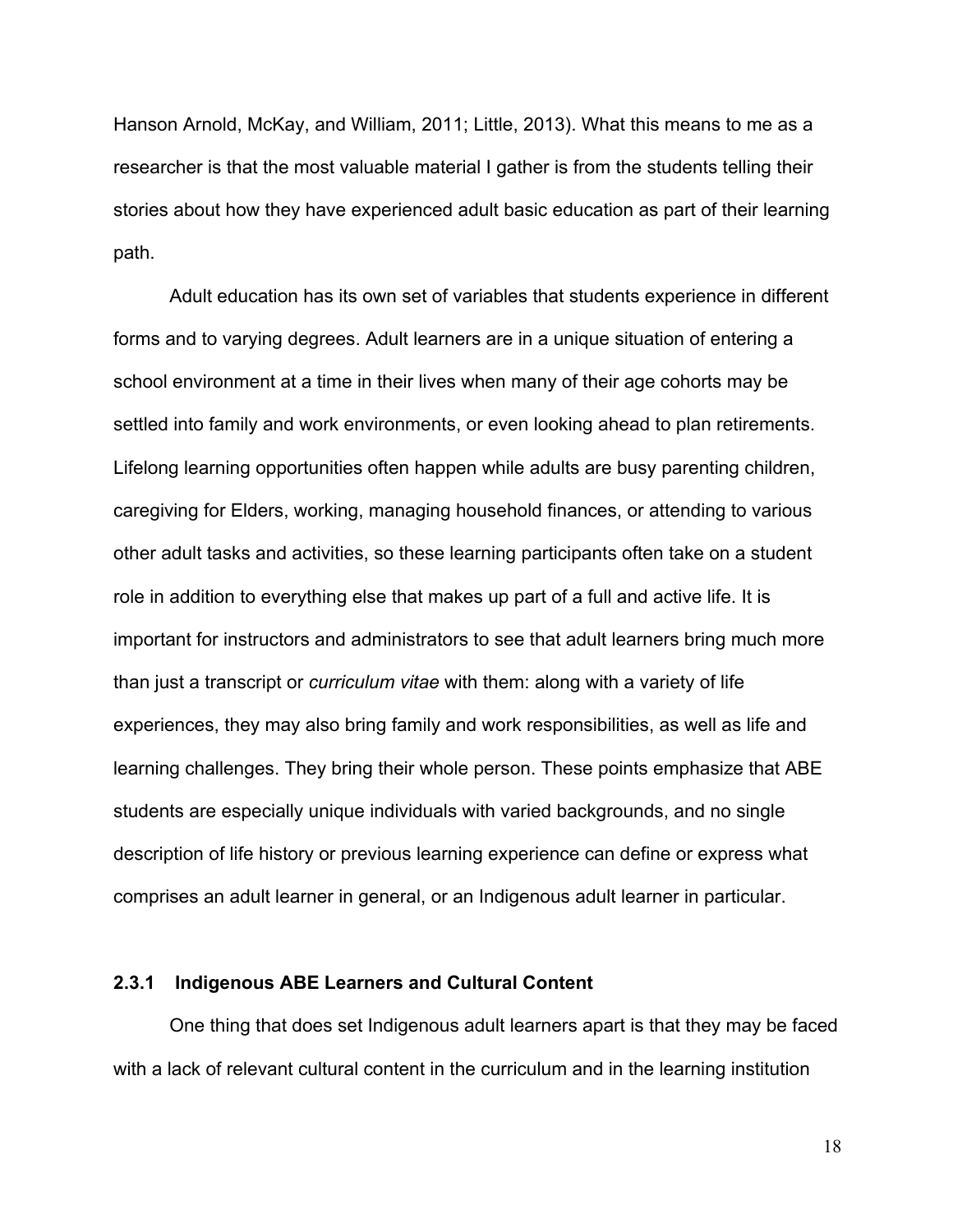itself, as noted by many including Coleman (2012), Kirkness and Barnhardt (1991), and Verwoord, Mitchell, and Machado (2011). Coleman's conversations with Battiste, Henderson, Findlay and Findlay add to this discourse, as they consider the manner in which Indigenous ways of knowing and learning exist within and along margins of acceptance in Eurocentric academic settings. When talking about culturally respectful education, the distinctions of the separate classroom curriculum and the general learning environment of the institute are blurred into a common element, where what happens inside the class is affected by and in turn affects the overall atmosphere of the learning site, including the physical building, and the students, instructors, and other staff.

The degree to which an educational institute itself is sensitive to student needs and provides a culturally relevant environment may directly affect student success as experienced by Indigenous adult learners. This is noted by many, including Coleman (2012), Gallop and Bastien (2016), Isbister (1998), Jothen et al. (2011), Kanu (2011), and Kirkness (1999). How adult education is delivered and received by Indigenous learners matters, and recognizing the importance of culturally relevant content matters a great deal. Little (2013) discusses "Things that get in the way of success" for adult learners, and notes, "… academic, institutional, and pedagogical systems and practices continue to create barriers. They still often fail to recognize Aboriginal identity or meaningfully embrace Aboriginal concepts, values, and knowledge" (p. 18). Anuik, Battiste, and George (2010) examine First Nations education and learners from a traditional cultural, spiritual, and epistemic perspective, and they too note the challenges for students that exist because of how "curriculum, teacher training, and administrative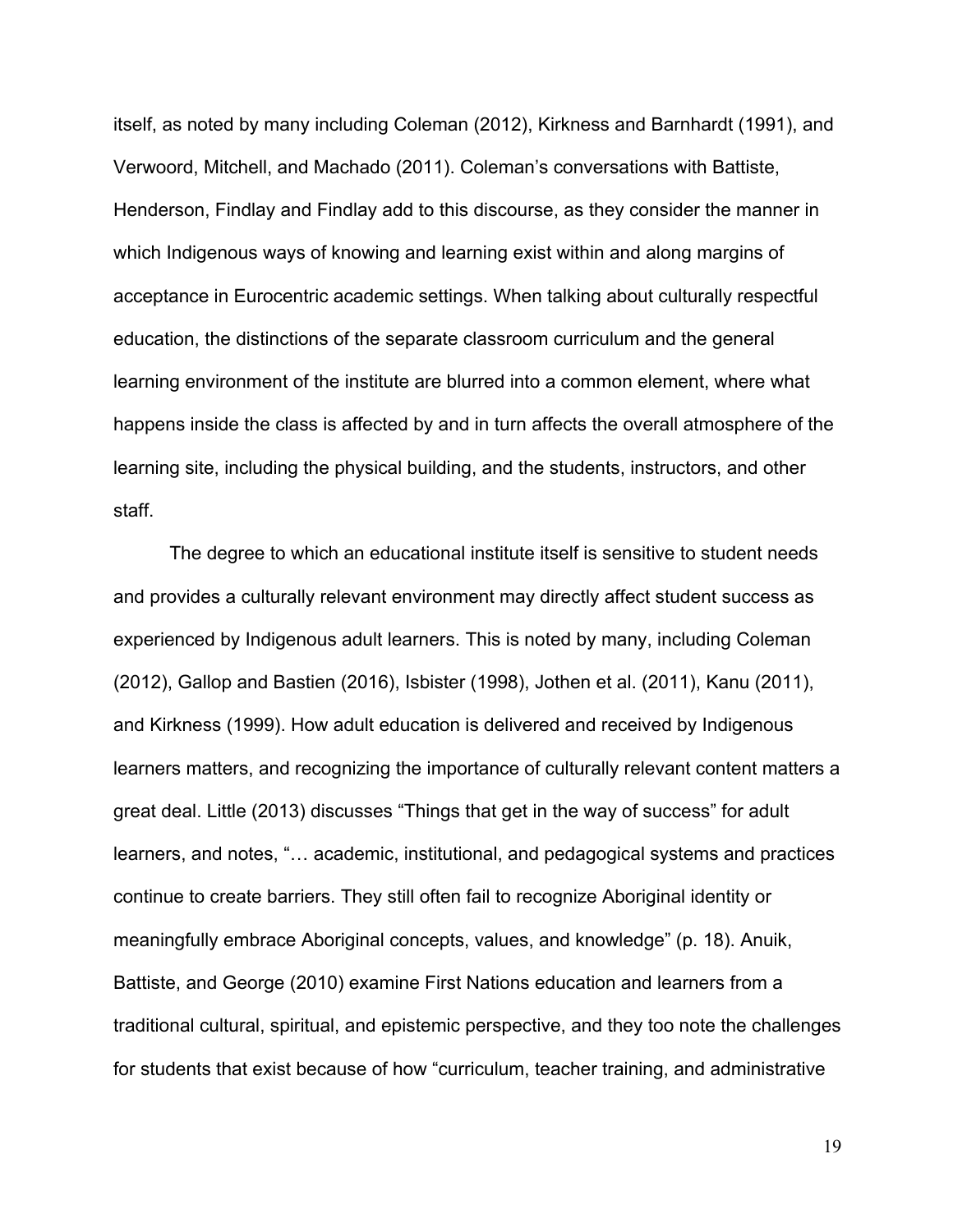practices continue to operate from Eurocentric foundations" within our Canadian education systems (p. 63). They call for the inclusion of Indigenous ways of knowing and learning within our places of education so that students and communities of learners can benefit from a sharing of traditional teachings.

Many authors, including Cherubini (2014), Kanu (2011), Kirkness (1999), Little (2013), and Silver (2013) acknowledge the positive impact that cultural support can have on Indigenous student success when it is implemented into an academic teaching environment. MacKinnon and Silver (2015) also note that incorporating Indigenous teachings within an adult education curriculum positively influences student learning outcomes, while "the continued use of Eurocentric content and teaching styles" is a factor that contributes to Aboriginal students leaving high school before grade 12 completion (p.3).

In a similar line of thought, Amprako's (2017) work identifies that a pedagogy and curriculum based on "culturally responsive teaching" that recognizes, values, and includes local cultural content is of great benefit for primary and secondary Indigenous students in the Northwest Territories (NWT) of Canada. His study underlines the important issue of students being able to meaningfully connect to and interact with a style and content of learning that respects their Indigenous ways of knowing and learning. Wilson (2004) critiques adult learner curriculum content, questioning how educational policies are developed and implemented regarding what constitutes culturally relevant, culturally pertinent curricula within ABE. She advocates for new programming content that recognizes and supports Aboriginal ABE students in a meaningful, decolonizing way. She reminds us that policy "plays a significant role in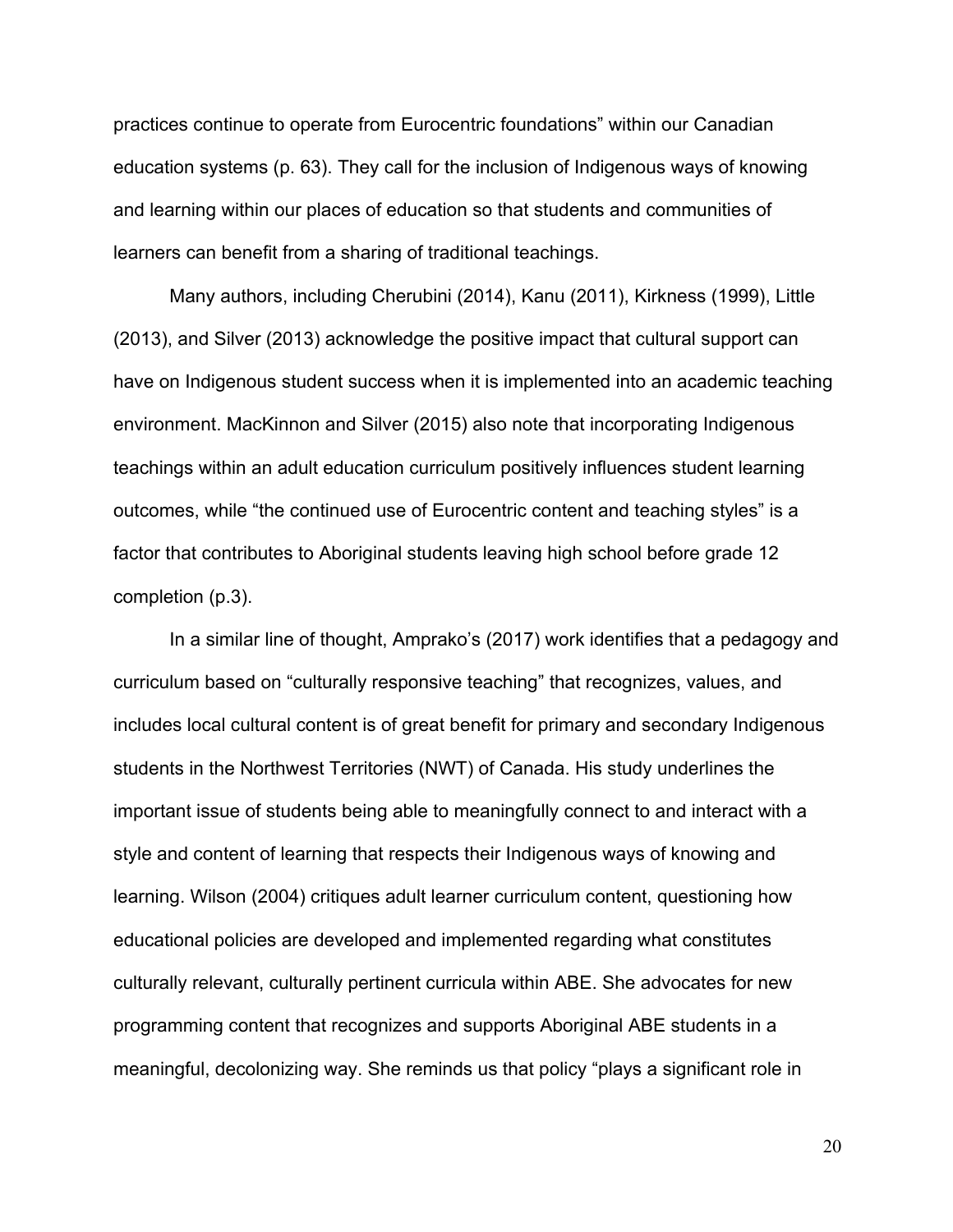influencing, shaping, and producing structures of society " and how it figures "in the production, reproduction, and maintenance of social constructions of power and inequality" (p. 20).

Whose words and meanings do adult learners connect with when they return to the classroom? It matters to our students that they see themselves and their cultures reflected in meaningful ways of delivering educational programming within the classroom and within the institute. A good illustration of this that is also inclusive of Indigenous ABE voices is Little's (2013) work, which is most effective in its use of student dialogue to illustrate important points with real life Indigenous ABE student experiences. For example, one student comments on the cultural content of the ABE program, noting that "If this program was just reading, writing, and math I don't think it would have been as good. Slavey [language] was a really important part of the program for me" (p.32). Culture matters in the lives of students.

Similar to Anuik, Battiste, and George (2010), Tisdell (2006) broadens the conversation and links culturally responsive adult education to an understanding of epistemological knowledge and of how spirituality informs culture. Battiste (2013), Debassige (2010), Hanohano (1999), and McGuire (2003), also discuss the essential role of spirituality in Indigenous academic research and education. This relates directly to how oral teachings function to connect epistemology and methodology to an overall approach to Indigenous research, and is examined further when conceptual framework is discussed.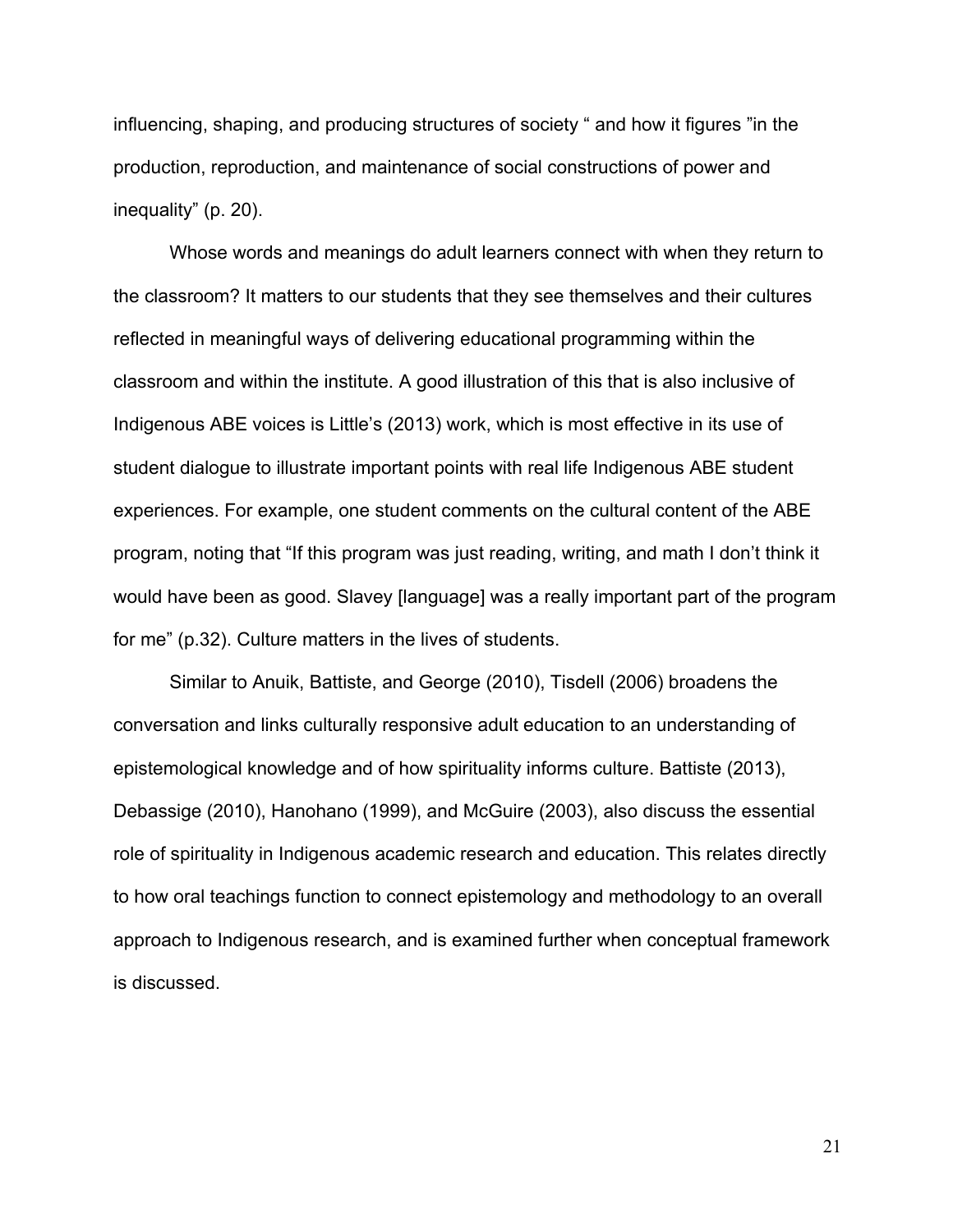#### **2.3.2 Intake Assessment**

Academic placement or intake assessments are often among the first steps that adult learners take when they decide to upgrade their secondary school level education. In addition to a potential lack of culturally sensitive student supports within the learning environment, the challenges of returning to school for Indigenous adults may also include the stress of placement assessments, which can likewise affect how they may or may not fulfill their academic potential (Jothen et al., 2011). The authors comment on sensitive issues around adult student self-esteem and anxiety about entering and completing upgrading, noting that these may connect with the context of school intake assessments. It is important to know that just walking through the doors of a school the second time around as an adult learner takes courage and can be a stressful experience all on its own, even before a would-be student sits for an assessment. I speak here from my own experience as an Indigenous adult learner who has attended upgrading programs, and from my observations of other students I have worked with.

According to Jothen et al. (2011), adult learner assessments are often deficit based and may lack cultural relevance. Coupled with what Askov, Van Horn, and Carman (1997), Campbell (2007), and Verwoord et al. (2011) note about student assessment being a potential source of stress, it is not unexpected that placement assessment can be a worrisome experience. Adult educator J. Green comments further on this subject, and she states how important it is to understand that whether potential ABE students undergo positive or negative experiences during their placement assessments can greatly influence the degree to which their learning potential is realized through subsequent enrolment in and completion of upgrading coursework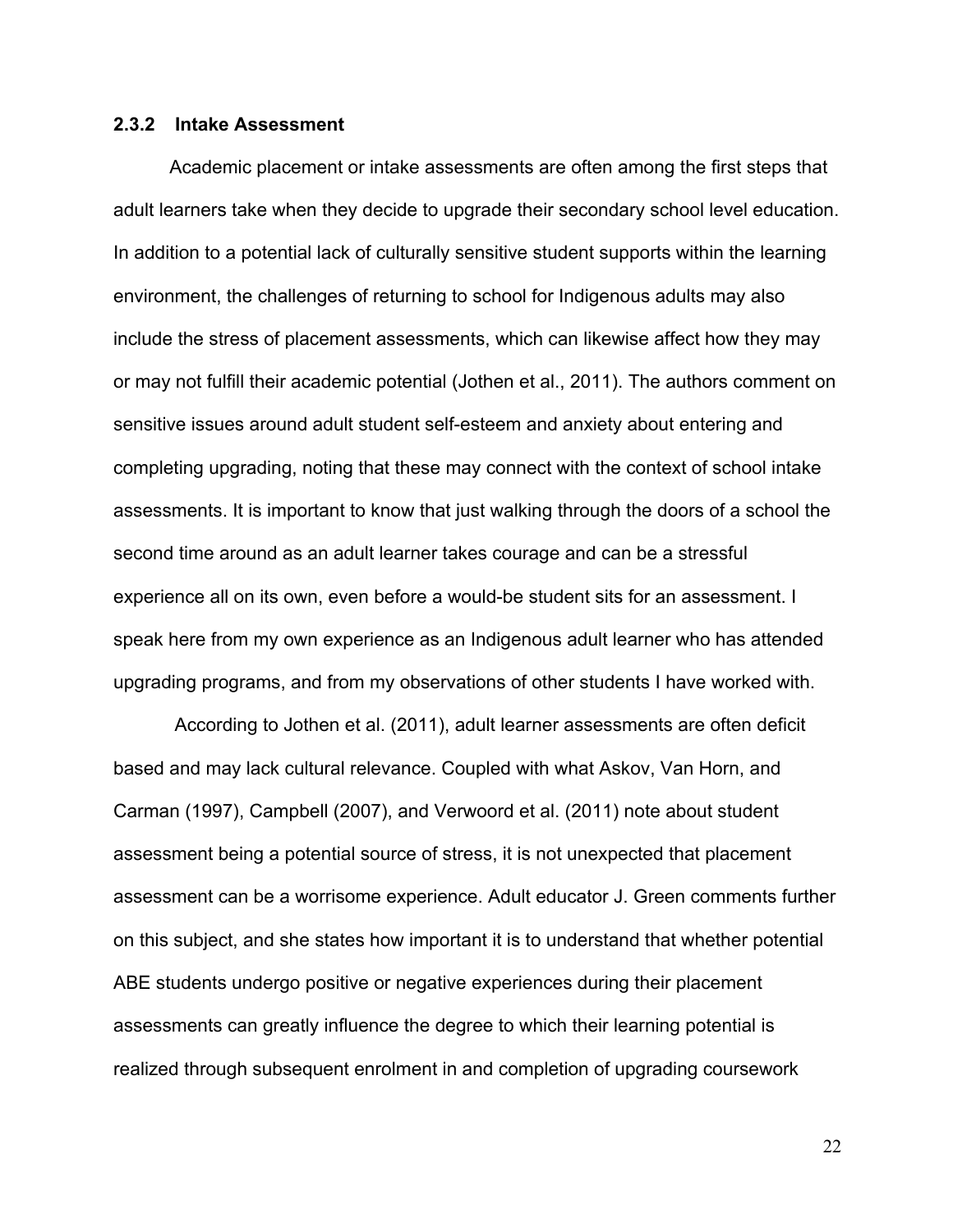(personal communication, October 19, 2012). Lange, Chovanec, Cardinal, Kajner, and Smith Acuna (2015) also mention how effects of previous school encounters may influence the kind of experience a student has when re-entering a school environment. They consider the concept of the "wounded learner", referring to a person who is in a marginalized situation and who has been negatively affected by a previous education experience, which in turn affects how a present or a future learning endeavour is experienced (p. 96.)

In the lesser amounts of academic literature that address Indigenous adult education assessment, or link intake assessment with culturally sensitive ABE, there is considerably less research that focuses specifically on Indigenous student experiences with ABE diagnostic placement assessments, culturally relevant or otherwise. For example, Indigenous ABE intake assessment is mentioned briefly by Anuik, Battiste, and George (2010), Haig-Brown (1995), and by Jothen et al. (2011). Jothen et al. (2011) comment that the majority of adult learner assessments used are of a generic nature and may not be culturally sensitive in design for Indigenous adult learners. They too note the relative absence of research about this, and regard it as a serious lack of information about an issue that affects both the success of adult learners and the degree of student retention experienced by the learning agency. Haig-Brown comments briefly on the practice of intake assessment within an Indigenous adult learning centre, noting that it is a step in the process of ABE enrolment.

Adding to the literature on Indigenous ABE assessment, Anuik, Battiste, and George (2010) describe a culturally relevant method of intake assessment in use for an Aboriginal adult literacy program, and go into some detail about the spiritual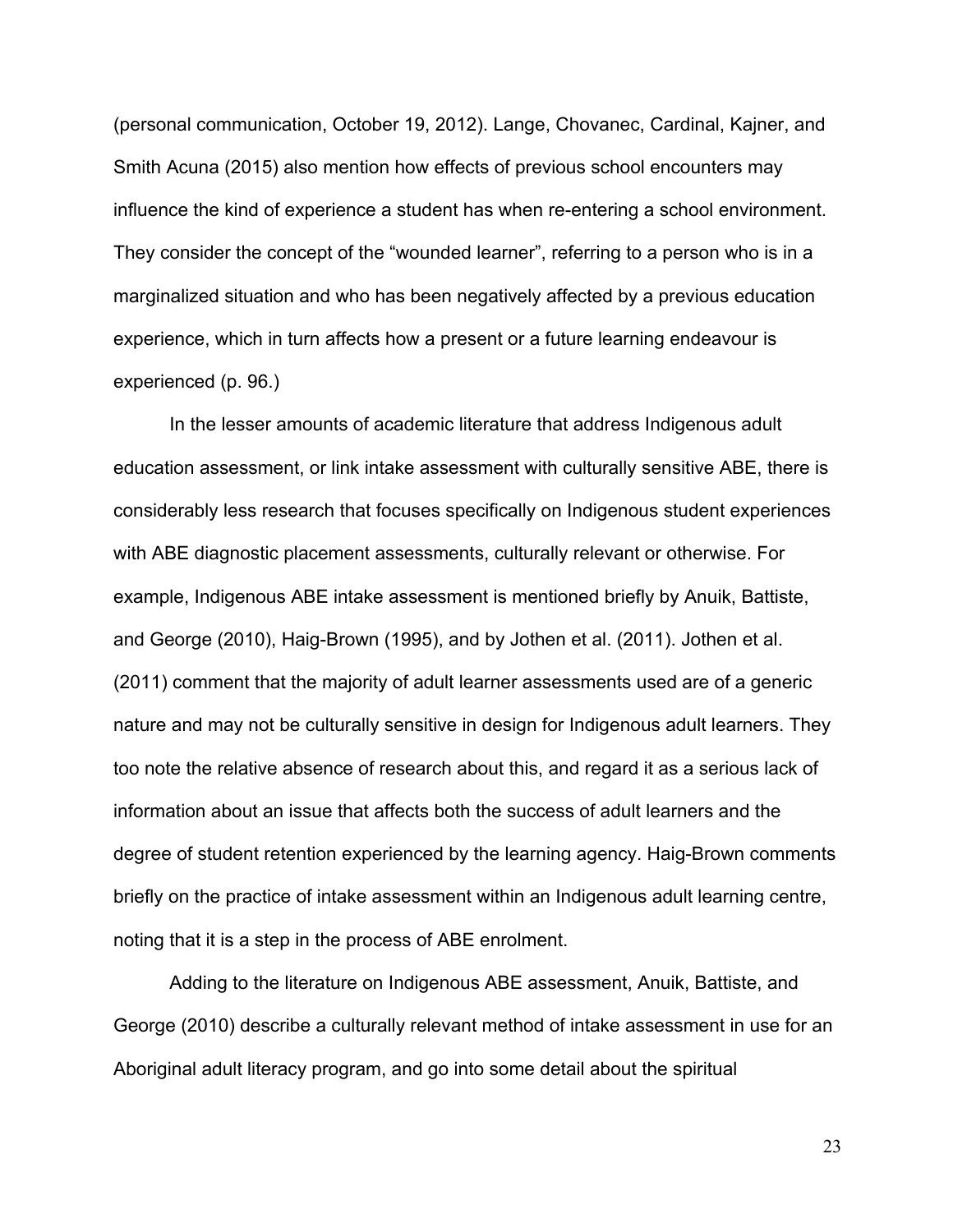epistemology that informs the process, and how it is of much benefit to the students. They note that during a calm and "informal" initial meeting, the learner is set at ease, and thus "shares a wealth of information that sheds light on life experiences in the learner's past", therefore helping the facilitator and the learner to make meaningful connections with the "learning spirit" within the student (p. 74). This example demonstrates a workable method of ABE intake assessment for Aboriginal learners that importantly acknowledges the spiritual path that each learner takes, and that comes from an overall approach to adult education that affirms Indigenous ontologies and epistemologies. Although the authors do comment on the student benefits of such an overall cultural approach to adult literacy programming, such as how "the cultural learning throughout such activities results in a positive cultural identity for the learner", what is lacking in this study are the student voices that describe their experiences of ABE and ABE intake assessment from their perspectives.

While this source does directly refer to Indigenous ABE intake assessment, the overall amount of literature on this subject remains limited, especially any that includes student voices. This gap in the literature is an opportunity for this study to add to the available research by sharing Indigenous students' stories of placement assessment. Walking through the school door is the first part in upgrading; sitting the assessment is usually the next step. What are the students faced with when they take that next step?

## **2.3.3 Diagnostic Tools for Assessment: Culture Optional**

Academic placement assessments use a variety of methods for ascertaining reading and mathematic levels of the ABE student applicants. Most diagnostic tools in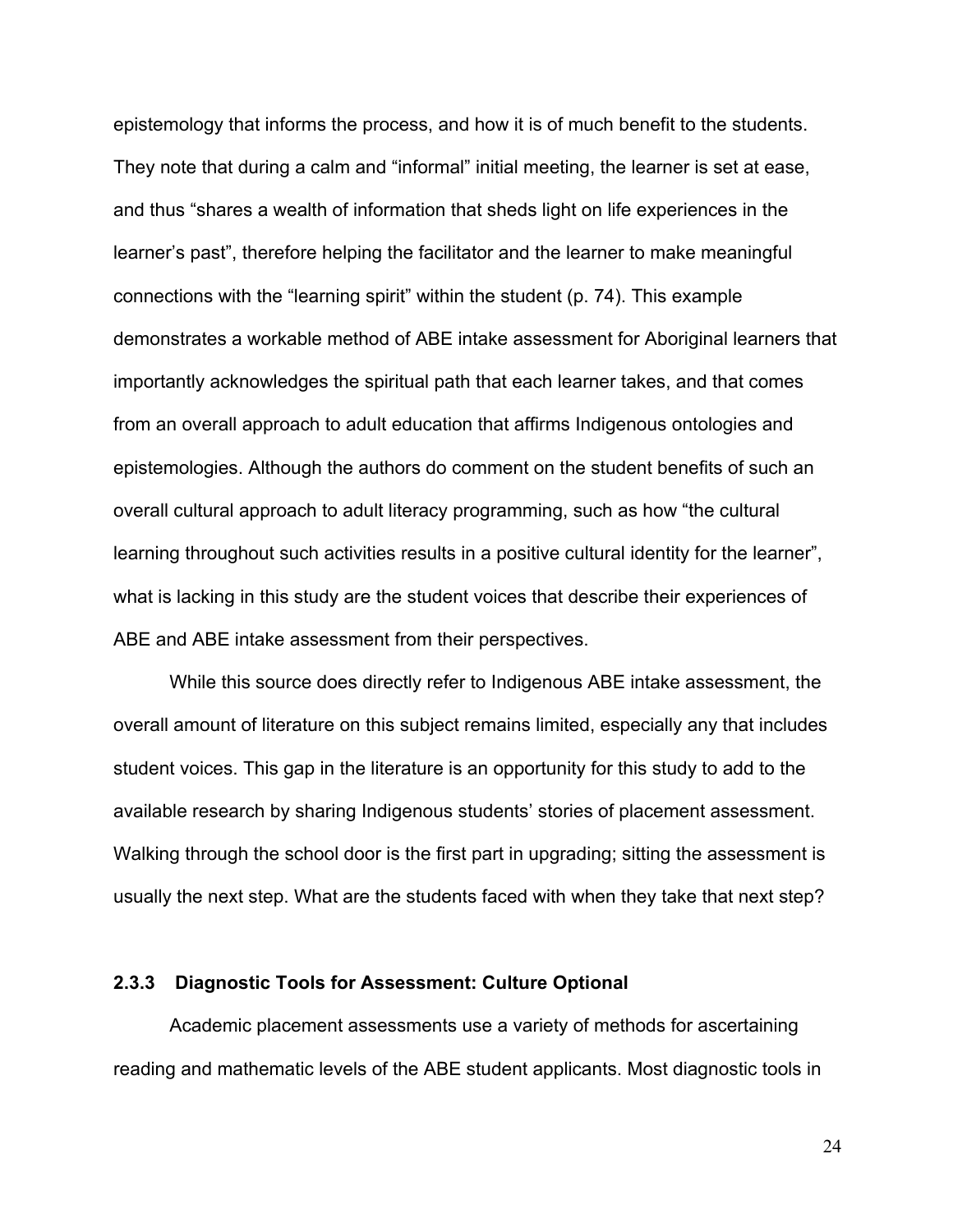use today for intake assessments are not new, and outside of those that have been adapted for "cultural" use by individual agencies, they are not specifically designed for Indigenous adult learner use. Millar (2007) discusses current tools in use that include the Canadian Adult Reading Assessment (CARA), the Canadian Adult Achievement Test (CAAT), and the Tests of Adult Basic Education (TABE), noting that CARA is used as a diagnostic test, while CAAT and TABE are used as standardized tests. Millar notes that standardized tests inform an instructor about *what* a student knows, and diagnostic tests give more information about *how* a student experiences learning or lack of learning, and he also acknowledges that many standardized tests are not "culturally sensitive" for certain groups of people, including Aboriginal adult learners (p. 71). Millar's overview is relevant mainly for its outline of assessment tools currently in use for adult education.

This material is added to by Jackson and Schaetti (2013), and Saskatchewan Learning (2003), and there is some discussion by Millar (2007) and also by Saskatchewan Learning (2003) as to the importance of acknowledging that assessment tests may not necessarily be seen as being culturally appropriate, without a great amount of information given on what makes individual tests more or less usable for cultures outside of mainstream [Western] academia. Jothen et al. (2011) also mention the need for culturally relevant assessment in adult literacy programs: "The standardized assessment tools available today are for the most part, culturally inappropriate and new tools need to be developed which more accurately measure the literacy skills of Aboriginal adult learner" (p. 63).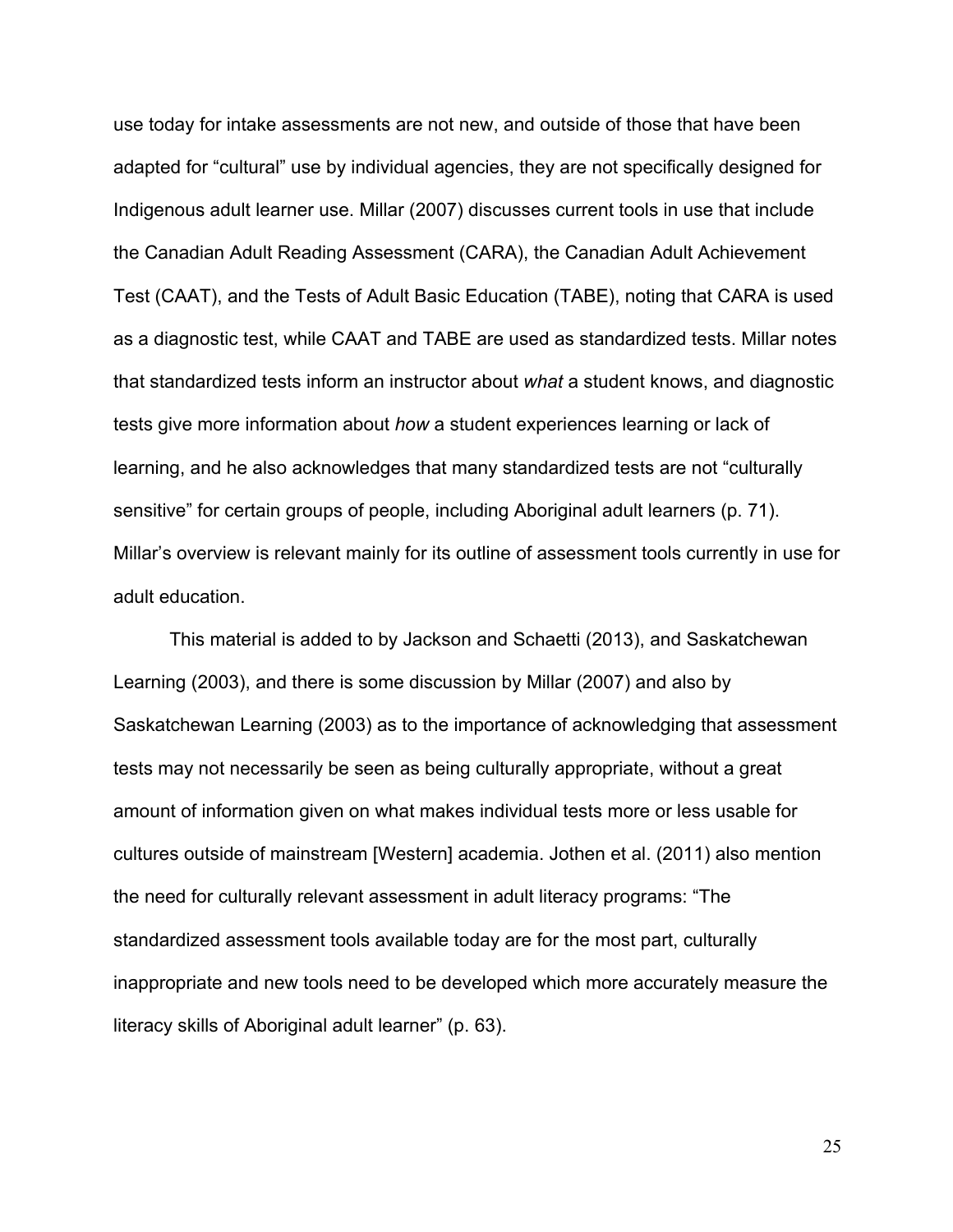While not directly focused on Indigenous ABE intake, Golbeck, Ahlers-Schmidt, and Pashal (2005) do address the cultural importance of having ABE assessment available in Spanish to Hispanic adult learners in the USA, in view of the more widely existing English version. Here in Canada, Campbell (2006) comments that delivering "user-friendly, culturally relevant *diagnostic* tools" for Indigenous adult learners (p. 63) and "creating a non-threatening assessment environment" (p. 65) for students sitting to write assessments are important recommendations for policy development and implementation in adult basic education. Importantly, she also includes mention of "culturally appropriate tools that reflect the assumed knowledge that one would have if one were born and raised in northern Canada" (2006), something that is akin to the findings of Amprako's study on the importance of culturally relevant curriculum content for K to 12 in the Northwest Territories (2017).

Some agencies use a combination of recognized tools, and also add in their own assessment methods that may be more holistic in nature, for the benefit of the students, such as Aboriginal - themed essay questions and reading paragraphs (J. Green, personal communication, March 3, 2015), and also mentioned in Jothen et al. (2011). In addition to the aforementioned work by Anuik, Battiste, and George (2010), Verwoord et al. (2011) also comment on the importance of having student assessment methods that respect Indigenous worldview and culture, as do Campbell (2007), Little (2013), and Mercer, Bellegarde, and Charland (2012). Here again it is difficult to find student voices addressing the specific topic of Indigenous ABE intake assessment.

Campbell (2007) underscores the need for culture as an element of assessment, and she makes good use of compelling statistics, especially when she notes that only a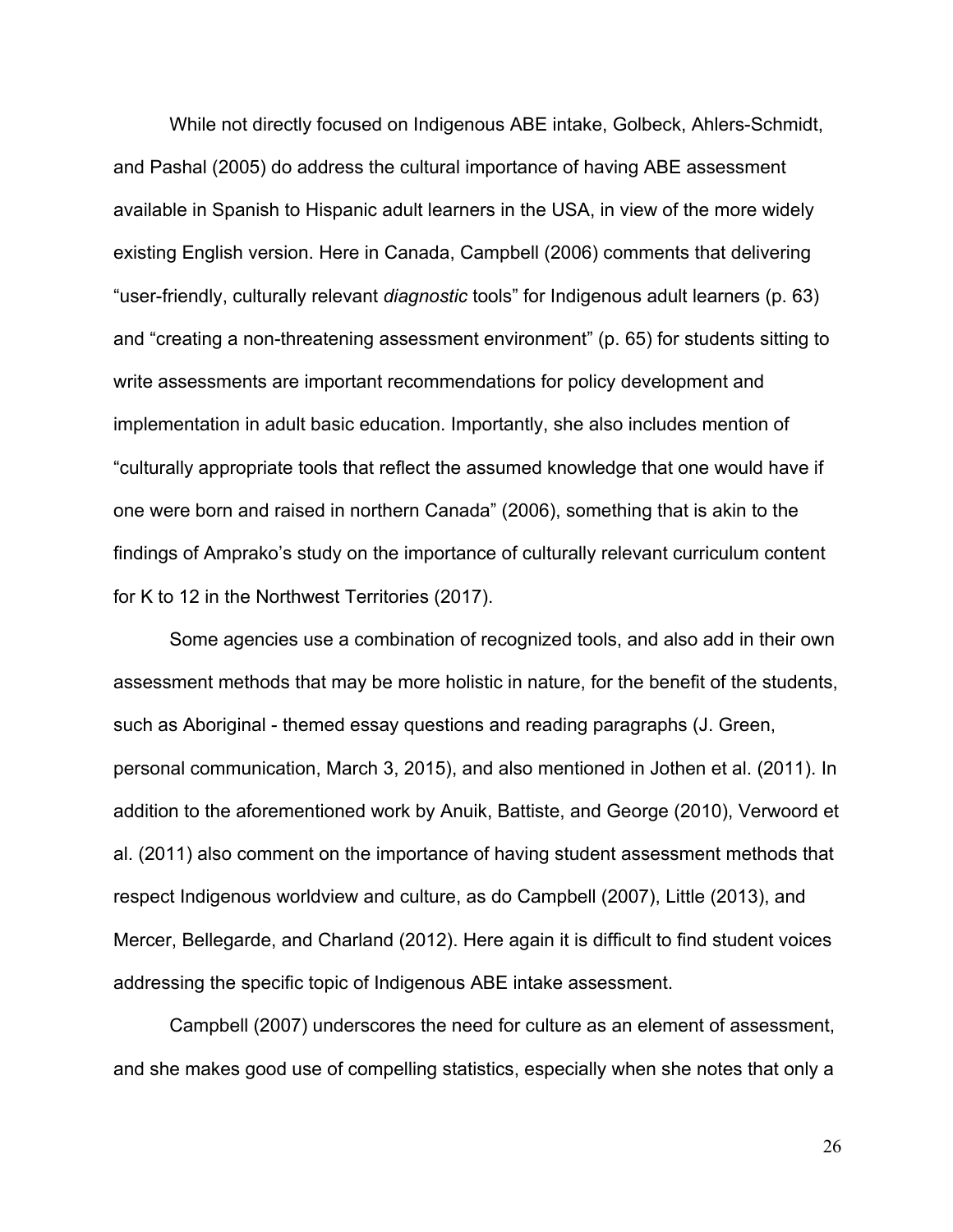small minority of adult assessment tools have been developed within the past decade of her article's publication, pointing to an urgent need for up to date, new forms of assessment that show creative approaches to today's many different adult learner populations. The literature review by Mercer, Bellegarde, and Charland (2012) provides another request for more research into assessment, and it is worthwhile to note that critical examination of the role assessment plays in student success is also touched upon by Grieve (2007).

The overall consensus is that it matters how Indigenous adult learners feel they are treated, especially when they are assessed by methods that may not respect their ways of knowing and learning. As Kenny (2002) states, students notice these errors and omissions. She goes on to cite a comment about the lack of cultural acknowledgement an Indigenous student experienced in higher education evaluation: "The way that they assess White students' abilities doesn't work for us" (p. 27). Although this particular student was enrolled in university, I feel the same principle about culturally inadequate assessment methods could and does apply to ABE learners. Indigenous adult learners, in ABE as well as in places of higher learning, all require and are deserving of assessment methods that respectfully acknowledge worldviews and epistemologies that model culturally relevant forms of teaching and learning.

Traditionally, Indigenous education is grounded in spiritually based teachings and culturally appropriate, positive approaches to learning that model desired behaviour and encourage students to consider the interconnectedness of *all our relations* (Hanohano, 1999). It is challenging to find related, relevant sources of positive -based intake assessment information in academic literature. Education models such as "assessment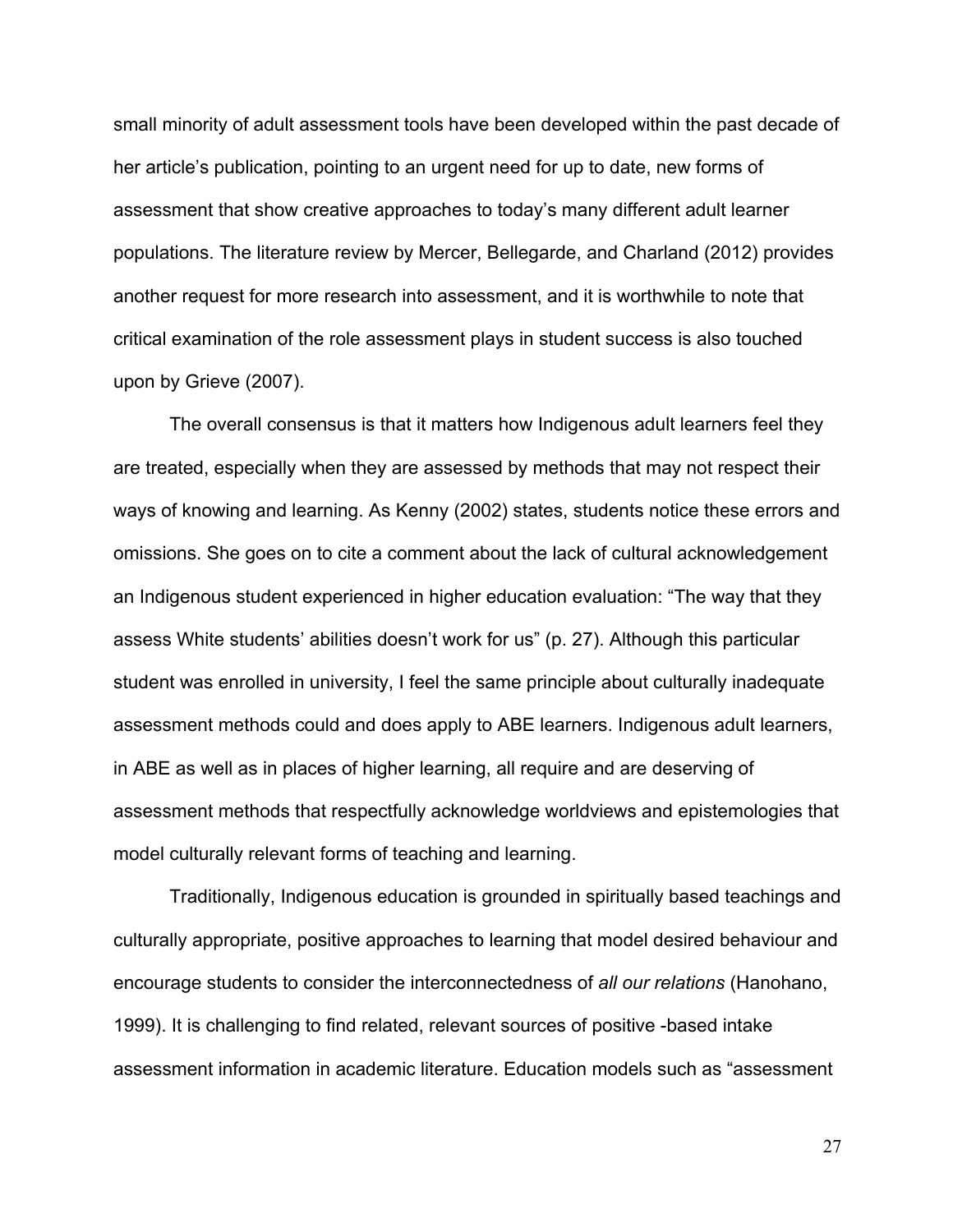for learning" (Black, Harrison, Lee, Marshall and Wiliam, 2007), and "appreciative inquiry" (Cooperrider and Whitney, 2005) address a more positive attitude to assessment, teaching, and learning in adult education, and although they do not specifically look at Indigenous ways of knowing, or ABE intake assessment, they do offer complimentary attitudes to education evaluation that can be related to Indigenous approaches to learning.

One example from the literature of an Indigenous, culturally based method for assessment is the model discussed by Verwoord et al. (2011), which is designed to help Indigenous learners "focus on their strengths … make their learning more meaningful, and place learning within a context that may be more culturally relevant" (p. 49). It is a well thought out design that incorporates a visual modelling of a medicine wheel, which includes references to how Indigenous spiritual and cultural teachings form the basis of an education system (p. 58). This example has significance as relevant literature that touches on my research framework, as it connects traditional teachings to the study of adult learning, although it does not focus specifically on Indigenous ABE intake assessment, and my study does not incorporate a medicine wheel framework.

## **2.4 Conclusion**

To summarize, there is a large amount of writing available that links Indigenous education and research to Indigenous worldview, epistemology and methodology. Authors including Absolon (2011), Archibald (2008), Chilisa (2012), Coleman et al. (2012), Debassige (2010), Hanohano (1999), Kenny et al. (2004), Kovach (2009), McGuire (2003), McLeod (2007), Ray (2007), Simpson and Manitowabi (2013), Smith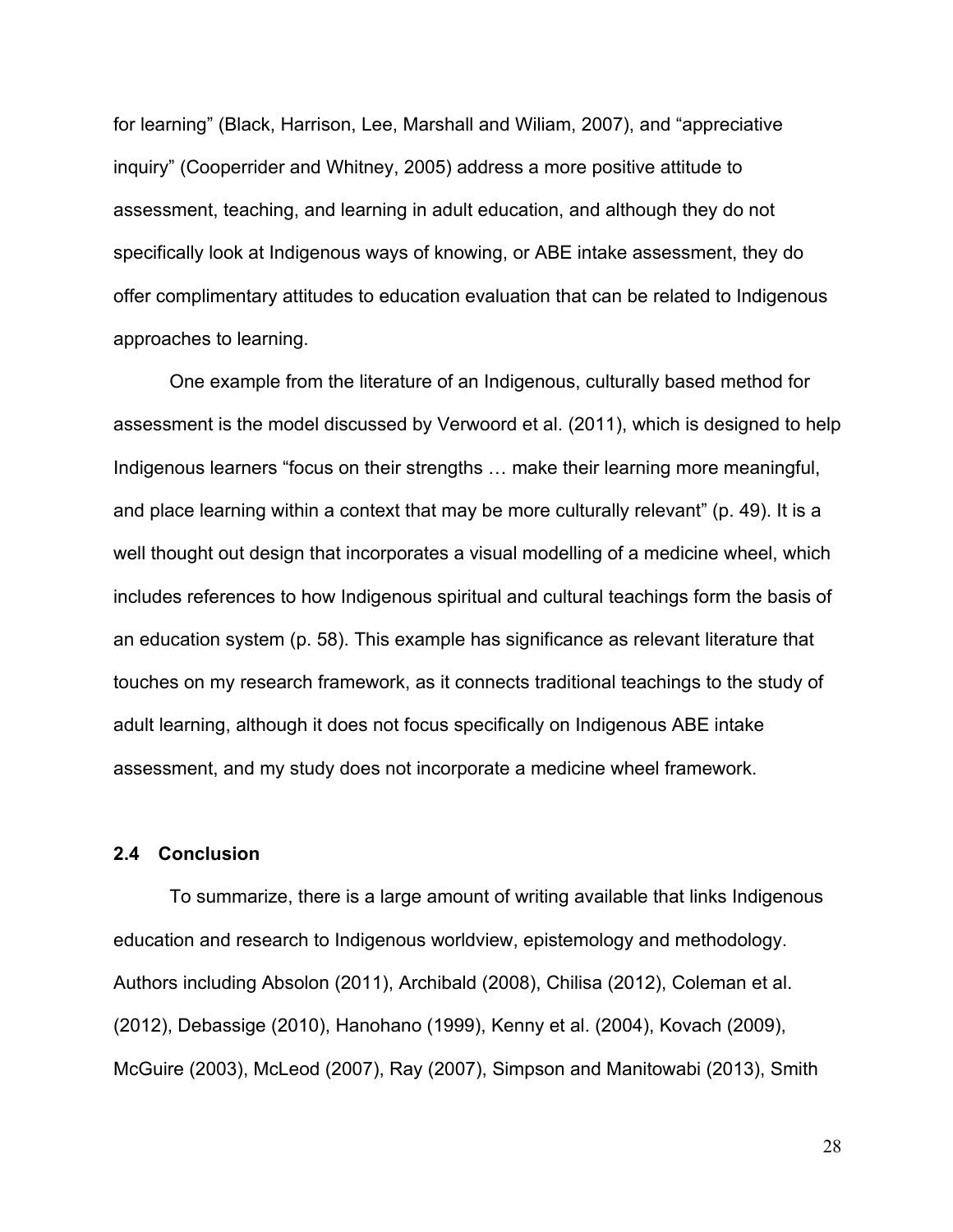(2013), Weber-Pillwax (2001), and Wilson (2008), identify the basic tenets of Indigenous knowledge such as respect, earth-centred philosophy, and spiritual connectedness of all creation, that ground culturally significant ways of knowing and seeing which have a valid place within academic writing. These authors and others such as Little (2013), emphasize the role of narrative and the importance of acknowledging how Indigenous frames of reference and writing provide a vital and life-giving opportunity for hearing what Smith (1999) terms the "counter" stories of Indigenous voices within academic settings (p. 2). The narratives contained within the educative storywork and writings of Absolon (2011), Archibald (2008), and Keitlah (1995) demonstrate the space for these voices of Indigenous people.

In discussing Indigenous adult education, Absolon (2011), Campbell (2007), Little (2013), Jothen et al. (2011), Kenny (2002), Kirkness (1999), and Verwoord et al. (2011) point out some of the challenges involved with a lack of culturally sensitive learning environment and curriculum, and in addition to authors such as Amprako (2017), Battiste (2013), and Mackinnon and Silver (2015), reiterate the importance of having the adult learner / Indigenous learner education process set within a greater culturallyrelevant framework. In addition, authors such as Anuik, Battiste, and George (2010), Campbell (2007), Jothen et al. (2011), Little (2013), and Mercer et al. (2012) make a point of linking key concepts such as *assessments* and *culturally based frames of reference* to the subject of Indigenous adult education, and consider it an issue of importance, although they do not all specifically address intake assessments.

Indigenous ABE learners carry life experience with them that includes individual and collective storywork. It is therefore important to recognize that many writers discuss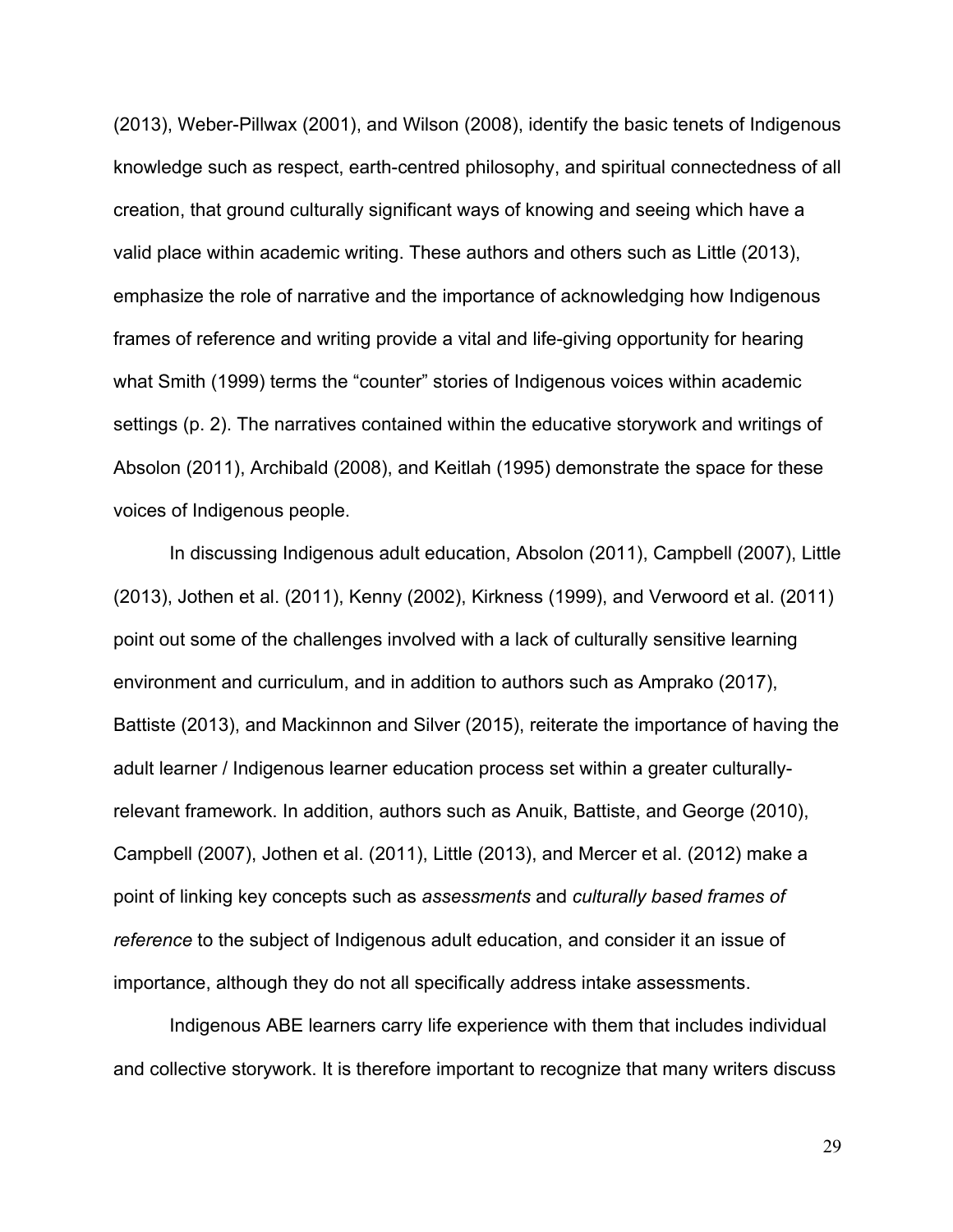what they consider to be the ongoing effects of colonization and oppression experienced by Indigenous peoples, and how these influences impact the educational paths of Indigenous learners (Absolon, 2011; Battiste, 2013); Kovach, 2009; Lanigan, 1998; Silver, 2013; Smith, 2013; and Wilson, 2008.) Although this literature review did consider content about the effects of culturally relevant education, it was not within the scope of this research to bring focus on the causes, effects, and impacts of the aforementioned influences as they correlate with adult education. I respectfully acknowledge that for many Indigenous adult learners, including myself, these influences have touched upon the pages of our "life" *curriculum vitae*.

In conclusion, my research is influenced by the somewhat sparse variety of literature specifically pertaining to Indigenous students' descriptions of their experiences of ABE, and to placement assessments for Indigenous ABE learners. It does however draw upon general studies that speak to Indigenous education, and Indigenous voice and story, as well as non-specific ABE student experiences. This literature review assisted me in visualizing how my conceptual framework and methodology would translate into a workable project. The current discourse in the available literature has helped me to make important connections and refine the flow of concepts within my research. It has reminded me that in researching and writing about the stories I hear, I am the learner, and that as Smith (1999) writes, "Indigenous research is a humble and humbling activity" (p. 5). In the following chapter, the research methodology and conceptual framework are presented.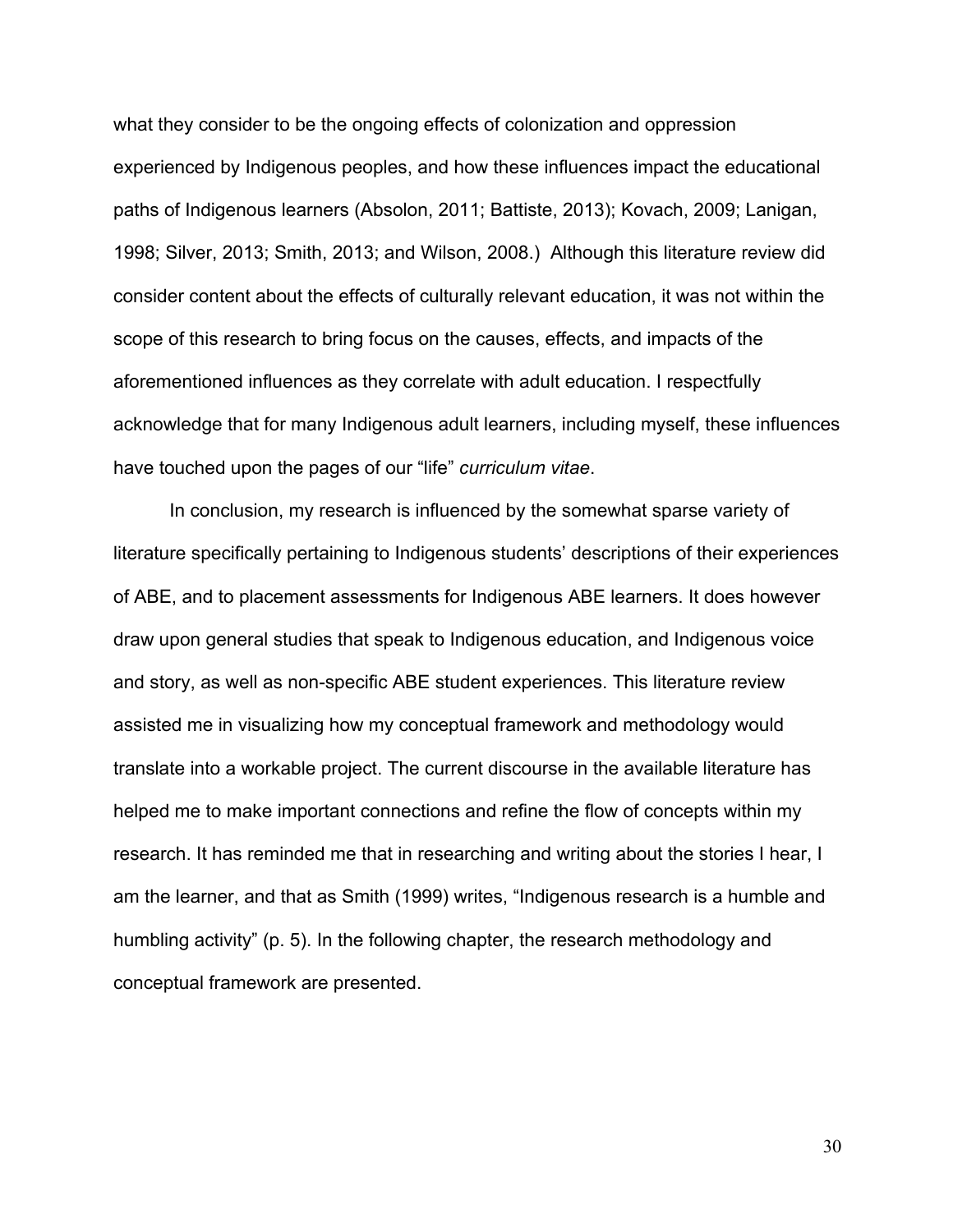## **Chapter 3: Approach to Research**

## **3.1 Ways of Knowing and Ways of Writing**

Indigenous academic study incorporates oral teachings full of language and literacies that contribute to a particular kind of holistic paradigm, which informs the methodologies and conceptual frameworks of *how* we approach research. These teachings are our ontologies and epistemologies; they tell of what we believe and of how we come to have these beliefs (Wilson, 2008). They speak of our relationality to all creation. Similarly, Kenny et al. (2004) offer a holistic framework for Aboriginal research that honours "the past, present, and future … the spiritual, physical, emotional and mental aspects of human beings, …[and] the interconnectedness of all things" (p. 9). Again, this is akin to my own traditional oral teachings that I have been fortunate to receive. Such a way of looking at how Indigenous people situate themselves within being and learning is well documented, and is generally similar to how other authors identify Indigenous worldview and epistemology (Absolon, 2011; Archibald, 2008; Chilisa, 2012; Coleman et al., 2012; Kovach, 2009; Ray, 2012; and Smith, 2013).

We write what we know in our hearts about how we are with respect to all of creation. For example, similar to Debassige (2010) and McLeod (2007), Wilson (2008) voices how his Cree cultural framework shapes the concepts and manners of how he conducts his research. For Wilson, employing a method of being critically respectful of the voices of others is a ceremonial exercise in finding new ways to understand how coming from a place of traditional Indigenous knowledge can be placed within a frame of academic writing. He lays out a mode of assessing his chosen academic references that respects both the other writers and himself as independent thinkers, and also as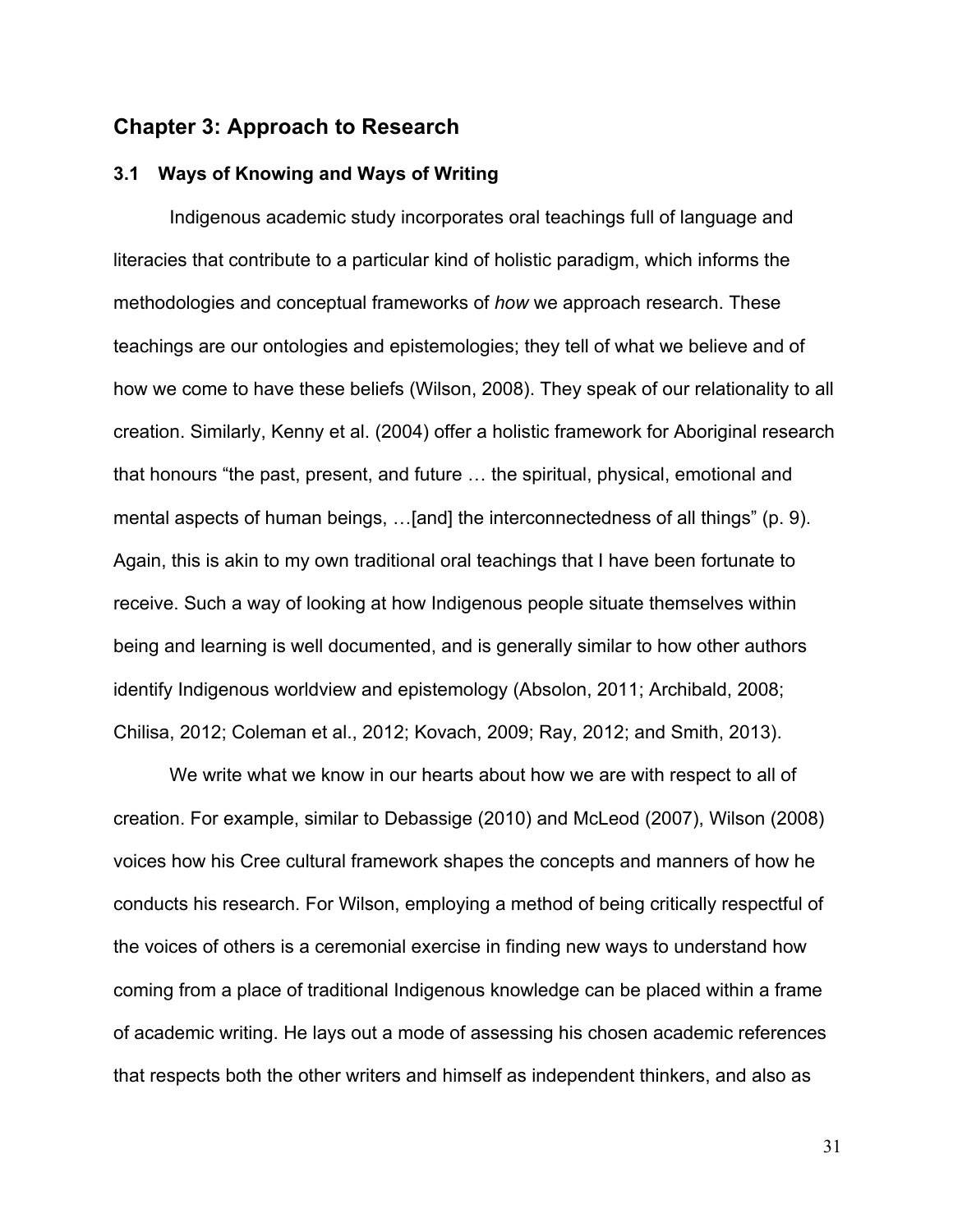connected parts of the same universal humanity, and thus he shows that it is not *what* he does, as much as *how* he does it, that demonstrates his deeper understanding of the traditional Indigenous teachings and knowledges that foreground his academic endeavours. He is demonstrating relationality within research. This echoes the Good Life way of researching by Debassige (2010) and McGuire (2003), something that I aspire to with my own approach to this study, as I endeavour to follow a methodology and a conceptual framework that are respectful of Indigenous ways of knowing and writing.

## **3.2 Methodology**

What is Indigenous methodology? I believe that it describes a way of thinking: it explains why we do something in a certain way. It is an academic approach that addresses the *how* of doing of research, such that the conceptual frameworks and research methods it informs are defined by how they demonstrate ways of knowing and learning that honour and acknowledge Indigenous teachings and tenets. Battiste (2013) offers that "Indigenous methodologies are then thought of as alternative ways of thinking about research processes and have their own ethical guidelines", and when she states that "Brant-Castellano (2004) suggests that ethics are the rules of right behaviour and are intimately related to who you are, the deep values you subscribe to, and your understanding of your place in the spiritual order of reality", she touches upon another essential aspect of Indigenous methodologies: they also describe a way *of being* within a greater context than just the immediate research (p. 76).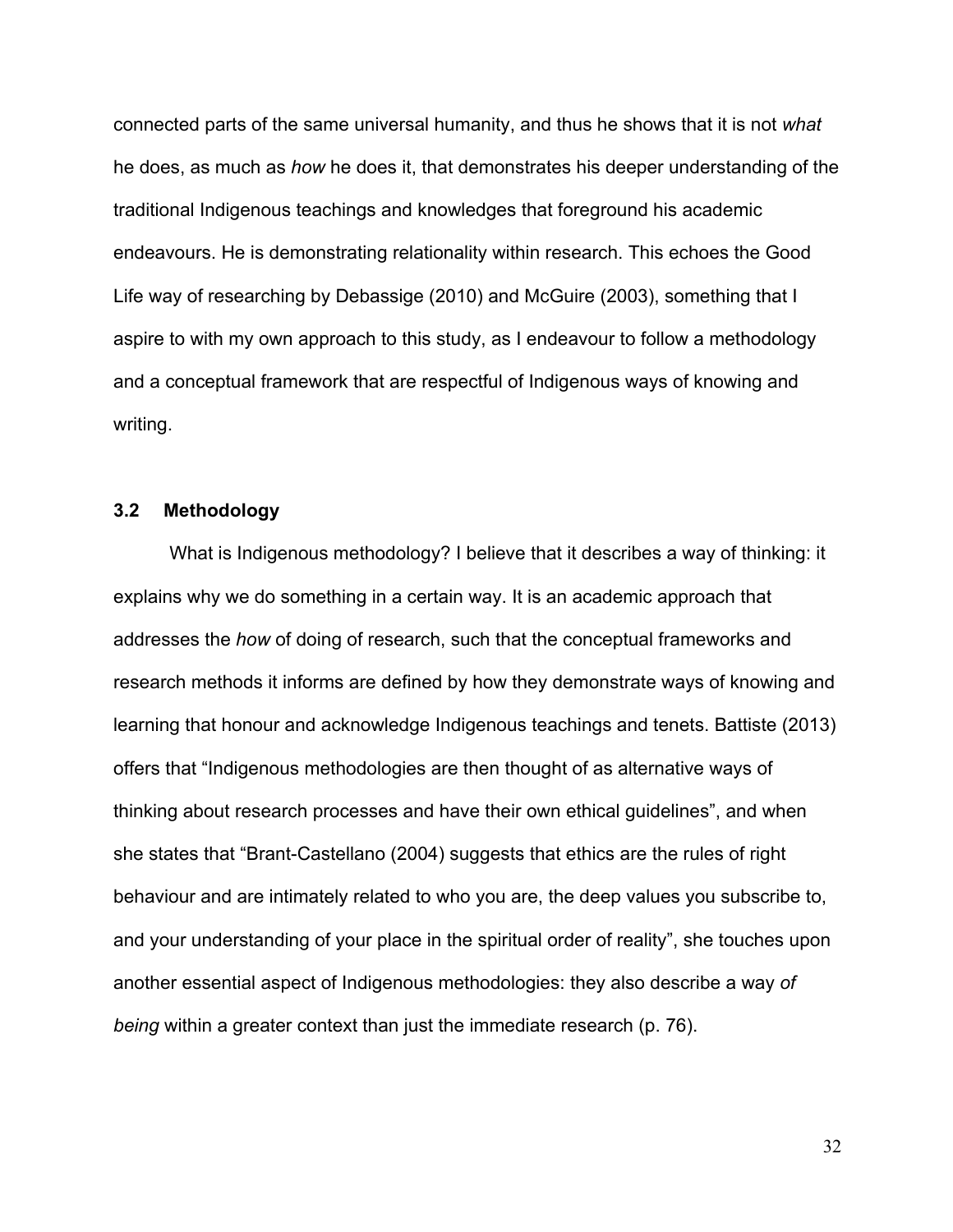Shawn Wilson notes that an Indigenous research paradigm encompasses the elements of axiology, ontology, epistemology, and methodology (2008, p.70). He goes on to discuss how such a methodological approach needs to strongly reflect ethical considerations and a relational accountability within all circles of the research. This relates to previous discussion and is similar to Absolon's (2011, p. 22) description of how Indigenous methodologies are "… methods, practices and approaches that are guided by Indigenous worldviews, beliefs, values, principles, processes and contexts … are wholistic, relational, interrelational and interdependent with Indigenous philosophies, beliefs and ways of life." My approach to research methodology is based on a like understanding, and my intent is to reflect the relationality of elements while employing a culturally sensitive way of making an academic inquiry in a good way, such as Debassige (2010) discusses in his description of Indigenous methodology based upon a spiritually centred "good way" of thinking, being, and doing.

My qualitative approach to inquiry asks how Indigenous ABE students experience returning to school via adult upgrading. The purpose of this study is not to put myself forward, but rather to show how these student stories are an important part of what we need to recognize and know about adult education systems. Stories are active parts of our lives that compel us to connect respectfully with each other in speaking and in listening, as noted by Benton-Banai (2010). Archibald (2008) weaves her Stó:lô storywork into a seamless methodology that reflects deep understandings of strong ties to language and lived learning: she shows us how stories are a necessary participatory link to the *how* of doing. In a similar sense, Smylie, Olding and Ziegler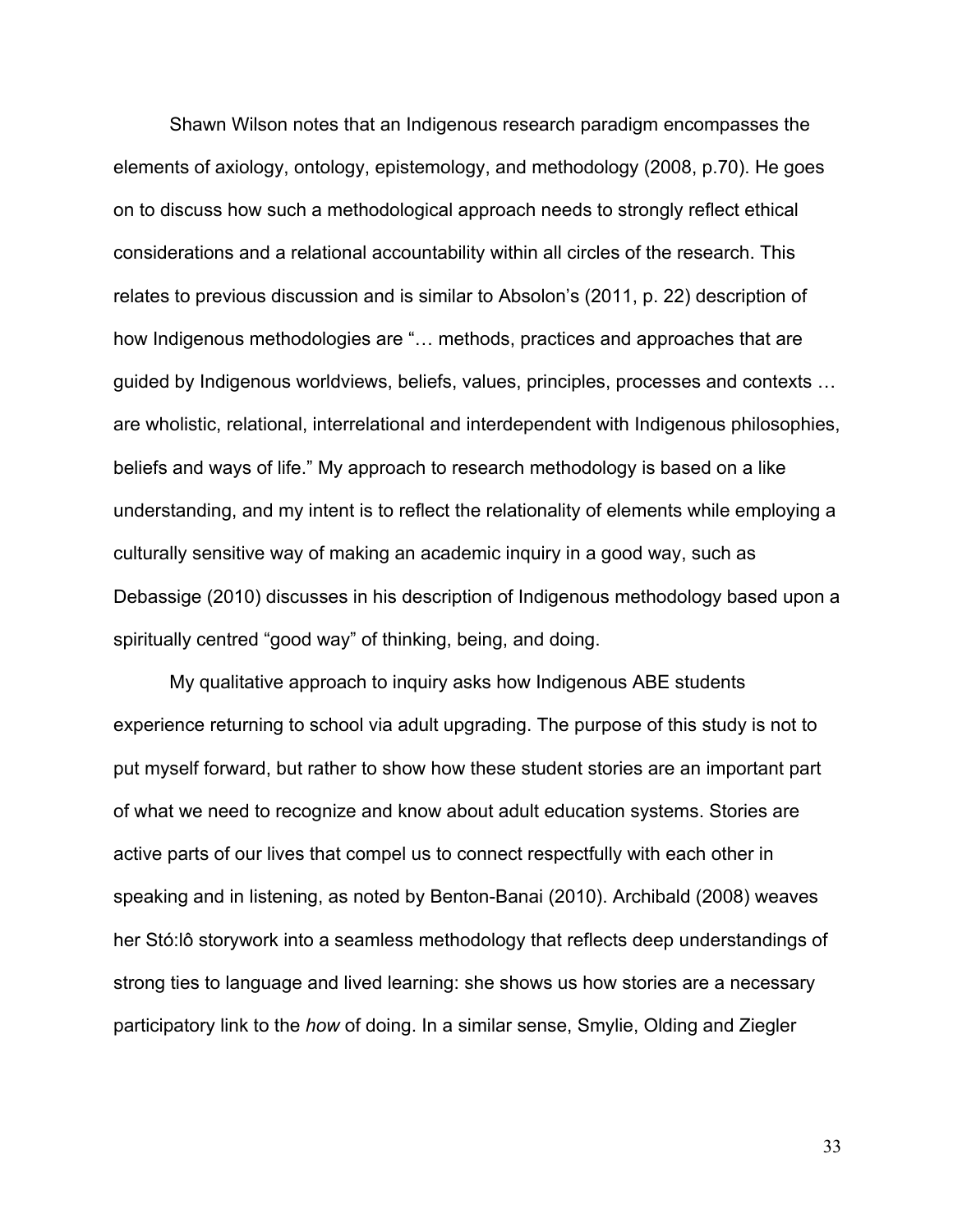(2014) note how epistemologies connect to the vital sharing of knowledge and histories through storywork:

> Indigenous epistemologies, for example, almost always intrinsically connect knowledge with action. … Knowledge may be considered as preexisting such that there are no new ''discoveries'' but rather a process of gradual awareness and understanding of complex, inter- connected, and pluralistic systems of existing knowledge. In this way, knowledge development work is actively transformative as it is linked to life-long processes of human development. Stories themselves can be perceived as holding ''medicine'' and the process of sharing stories as acts of healing. (p. 17)

Simpson and Manitowabi (2013) also discuss the vital links we make between our stories, our epistemologies and our daily lives, and how these ways of knowing and learning carry our culture and our teachings.

For the Indigenous adult learners and others who I have interviewed, having a voice means that the personal stories these people carry are acknowledged as belonging to them, and are a central part of this chosen research that shows how their voices inform our understanding of what we call education studies. My methodology, as well as reflecting the above - mentioned elements, also employs ways of making an inquiry that are respectful of this goal and are ethically mindful of what it is like to work with students and Elders. I recall what it was like for me to go back to school and do upgrading, and I remember what it was like to engage with ABE students during my many years of working in adult education. My Elders have shown me how to respectfully address and enter into conversation with those who are knowledge and language and story keepers. I have been reminded that when people tell their personal stories, the stories are to be held in reverence and accorded to the person who shared them – we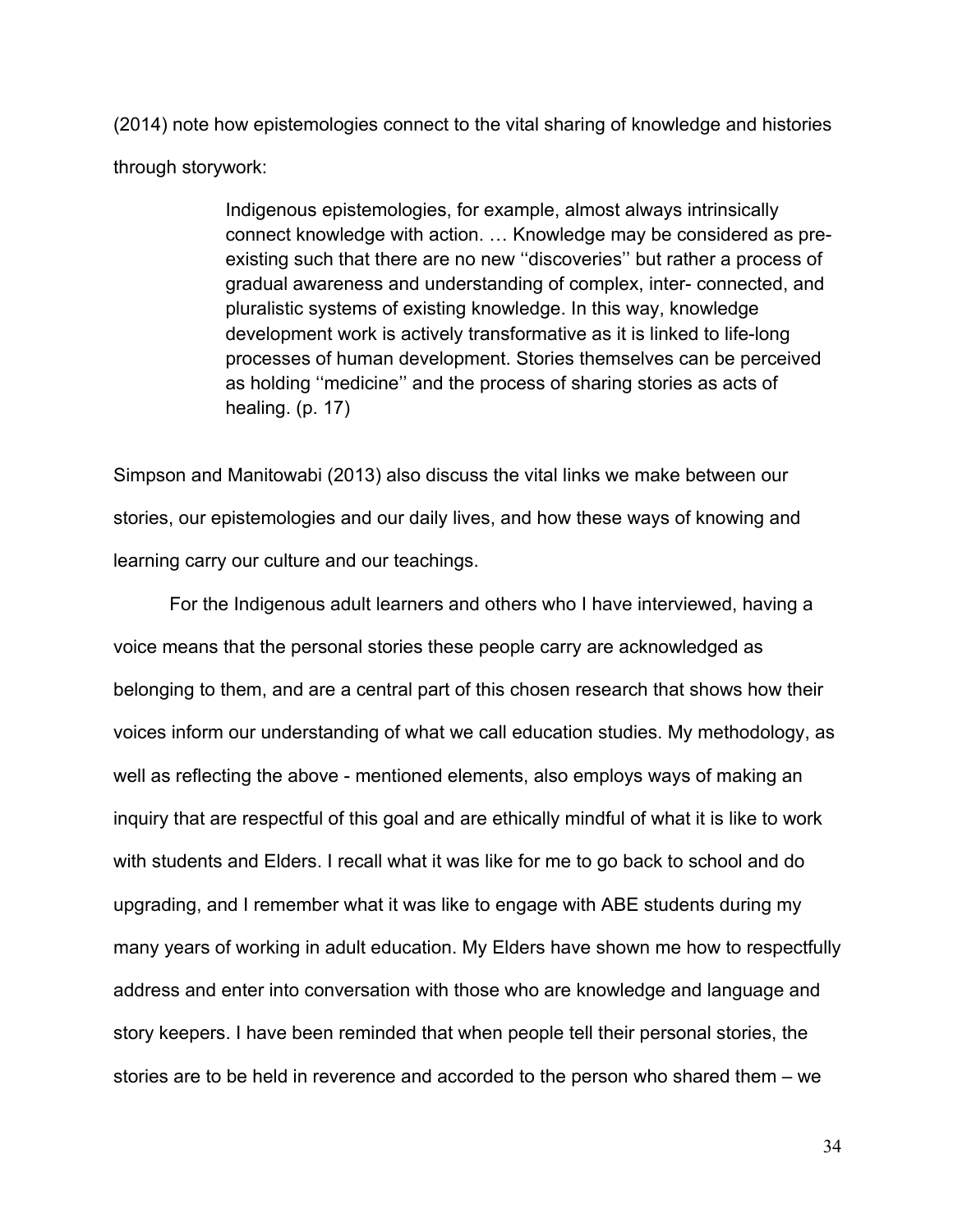do not tell them as our own, or share them in a disrespectful manner, or without receiving permission. They have counselled me on what it means to practice *mino pimatisiwin:* the *how* of the manner in which we go forward with intent to live a good life, and this is how I go forward with the intent to carry out research in a good and right way, with a methodology full of the teachings to guide a 'right way' to my approach to inquiry and to critically inform my conceptual framework.

#### **3.3 Conceptual Framework**

What does an Indigenous conceptual framework look like, and how does this influence my approach to research? For me, it is a linking together of ontology, epistemology and methodology in such a way that all three form the basis for a theoretical framework that is composed of traditional teachings that foreground an Indigenous approach to education. Traditional teachings are based on an oral method of teaching, and are timeless in the sense that they form the story work of past, present and future generations of learners (Hanohano, 1999). The epistemologies of Indigenous people tell of spiritual connections, sacred teachings, the way our natural world is the source for our ways of knowing, and how Indigenous knowledge systems are sourced from all parts of creation, including the ceremonies, dreams, stories, and visions that are given to the people (Absolon, 2011; Archibald, 2008; Debassige, 2010; Hanohano, 1999; McLeod, 2007; Simpson and Manitowabi, 2013; Wilson, 2008). This makes them unique and different from mainstream Western theories that are largely Eurocentric in nature. McLeod (2007) gives an eloquent discourse on this subject that respects and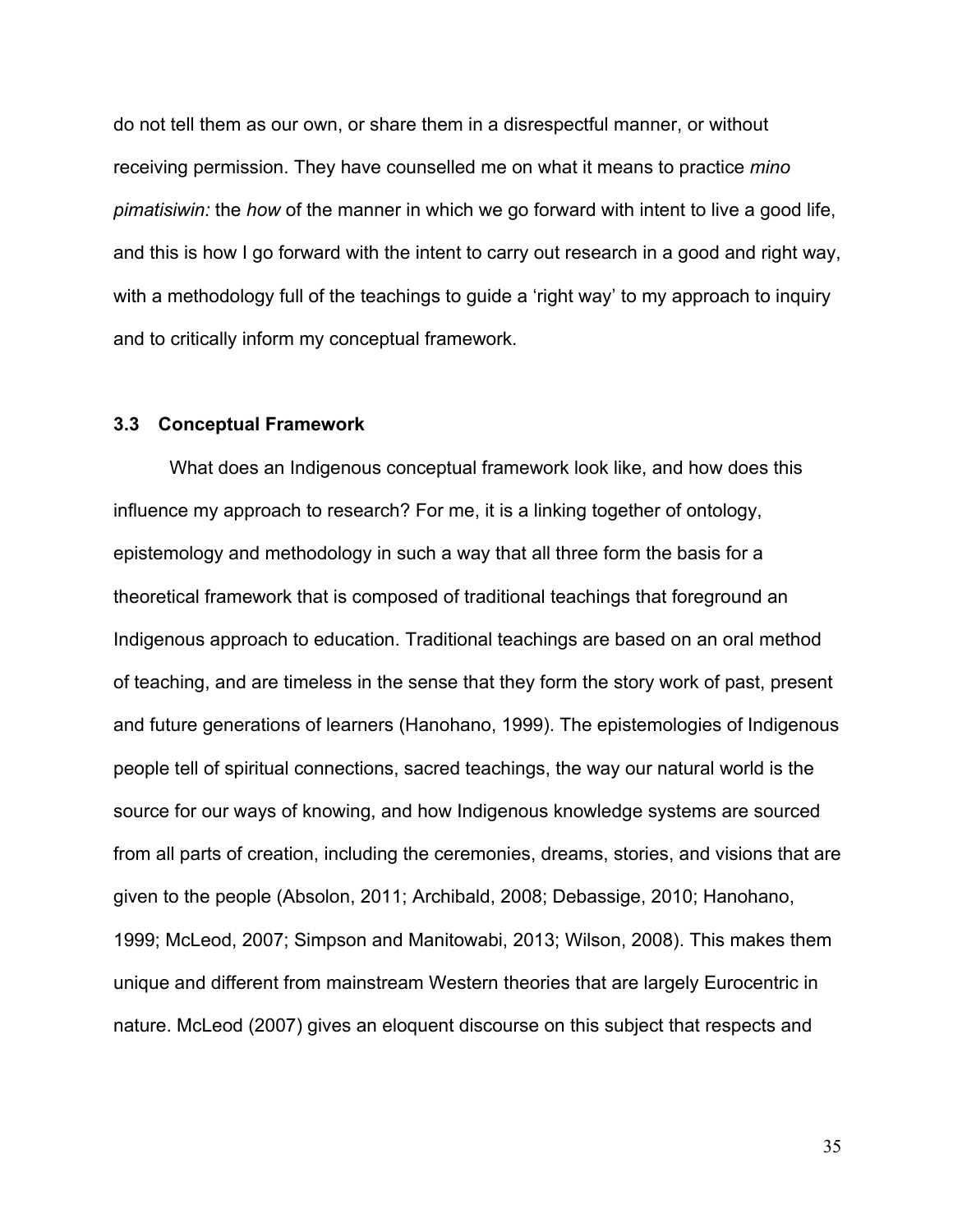honours the many differences and commonalities within and between Indigenous cultures, while emphasizing the connection of academic research to storywork:

> … the starting point within Indigenous theoretical frameworks, then, is different from that within Western theories: the spiritual world is alive and influential, colonialism is contested, and storytelling, or "narrative imagination," is a tool to vision other existences outside of the current ones by critiquing and analyzing the current state of affairs, but also by dreaming and visioning other realities. (p. 98)

Simpson and Manitowabi (2013) draw on epistemological similarities from within their own Anishinaabe culture as they acknowledge McLeod's point of how the spiritual origins of our ways of knowing are carried forward in our research via our epistemologies and methodologies that honour and acknowledge our stories and sacred traditional teachings. They comment that "Every Nishnaabeg has our own personal stories or narratives that communicate their personal truths, learning, histories, and insights" (p. 287). This is how we connect with and make meaning from the sacred oral teachings that inform our ways of knowing: by experiencing life and constructing our own stories that we share from the past to the future. Simpson and Manitowabi's commentary on McLeod's passage is particularly well written, and it elegantly positions ongoing Indigenous knowledge as a necessary foundational part of our theoretical frameworks for academic research. I see this when I incorporate the teachings I have received from the Elders into this writing. I write about their stories and lessons from the past, connecting with a living history of student stories from the present.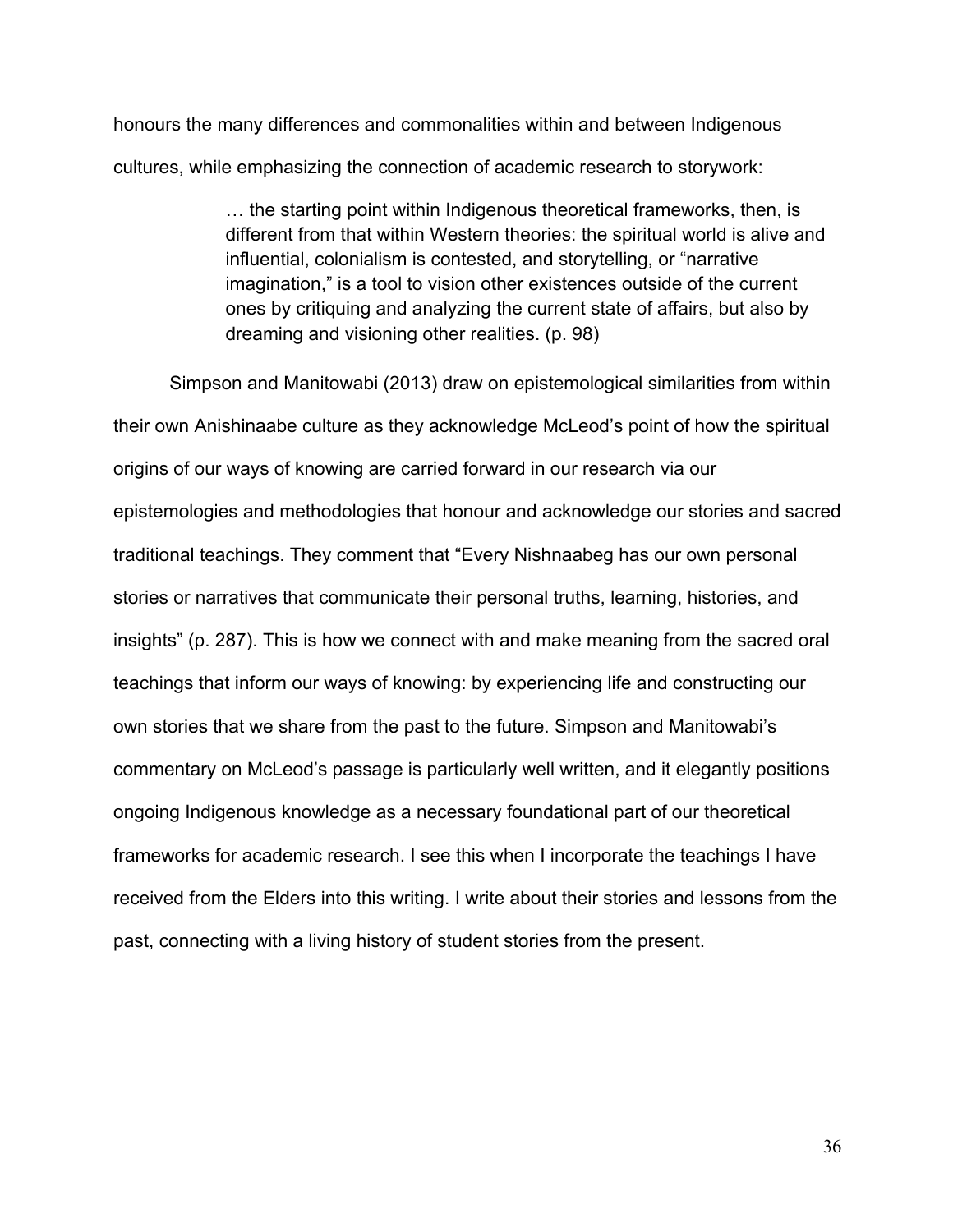#### **3.3.1 The Seven Teachings Within a Conceptual Framework**

I have heard Elders speak of the Seven Teachings of respect, honesty, courage, love, humility, wisdom, and truth, that have been given to the people to help lead them in their daily lives: a system of guidance that speaks to how we endeavour to treat each other and all of creation, gifts given by the Seven Grandfather spirits, as told in Anishinaabe traditional teachings (Benton-Banai, 2010). Many people also refer to these Seven Grandfather teachings as the "Seven Teachings", and that is how I refer to them here in this writing. These sacred teachings were given in order that the people might gain knowledge of a good way to go in their lives (Benton-Banai, 2010), and they represent a conceptual framework in the most literal sense of *applied education*, as they encourage us to aspire to and demonstrate these tenets of wholeness on a daily basis in all that we do, say, and think. As Elder Langford Ogemah shares in Wilson and Restoule (2010), "The seven grandfathers are lived every day of your life, all day long" (p.40). I have been fortunate to hear something of these lessons from my Elders.

On a summer day, standing in the sunshine and dust of a prairie side road, Elder Y accepted my tobacco and gift and reminded me that these Seven Teachings were given by Creator to the people, and so have been passed down through ceremony and shared knowledge. They represent a sacred way of pledging to follow a right and good way in our lives, so that we might heal as a people (personal comment, August 19, 2016).

Teachings such as these are part of an ontology that emphasizes how we are all integral parts of creation, something that Absolon (2011) offers as she discusses how Indigenous methodologies are informed by oral teachings of traditional knowledge that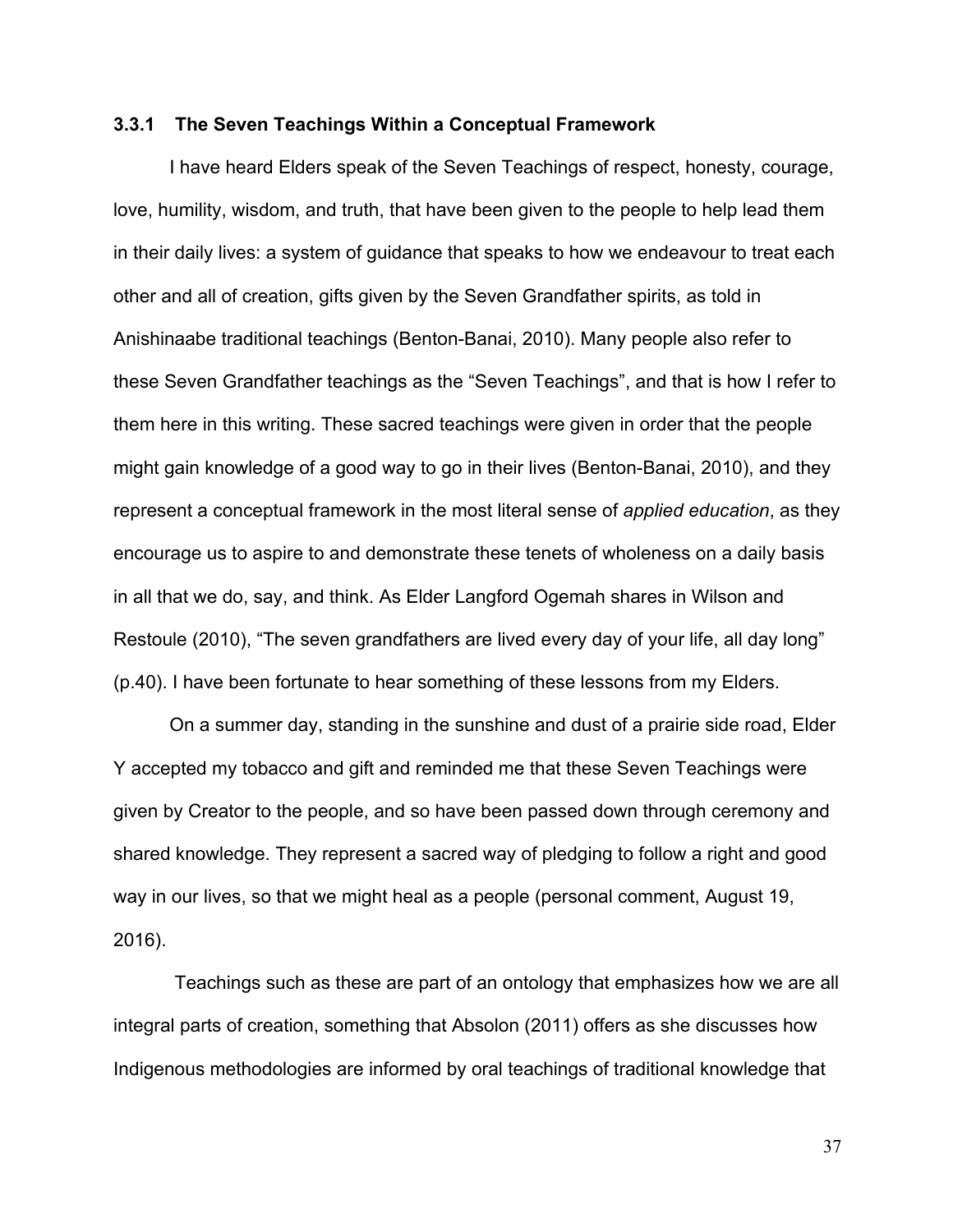are passed down generationally. As aforementioned, Debassige (2010) applies traditional teachings to higher education when he refers to the spiritual significance of walking with Anishinaabe *mino-bimaadiziwin*, or the Good Life approach, as a methodology when doing academic inquiry. McGuire (2003) also does this as she names the Seven Teachings as part of what grounds her research. The Seven Teachings form a directing focus of how we are meant to carry ourselves as we interact with others in our communities; they are traditional teachings that contribute to a conceptual framework for applied Indigenous knowledge that I endeavour to follow in my daily life and that I have been guided by as I complete this research in a good way. This understanding of how traditional teachings such as the Seven Teachings and others underpin Indigenous theory is a central theme of my study, where the teachings are foundational not just to the methodology and conceptual framework, but also to the spiritually grounded applied research methods, as discussed in the following chapters.

#### **3.4 My Journey in Learning the Teachings**

The challenge in articulating a conceptual framework is weaving the teachings offered within an Indigenous worldview into a workable tool with which to: a) skilfully construct and critically examine a viable research project, and b) at the same time retain the ideology of the teachings themselves as living elements that Indigenous people strive to follow in the present as learners, and work to carry for the future as teachers. For my conceptual framework I acknowledge how the Seven Teachings form part of a larger frame of teachings within a *maskikimiskanow* – a medicine journey, because they represent the essence of how I understand traditional teachings as forming a moral and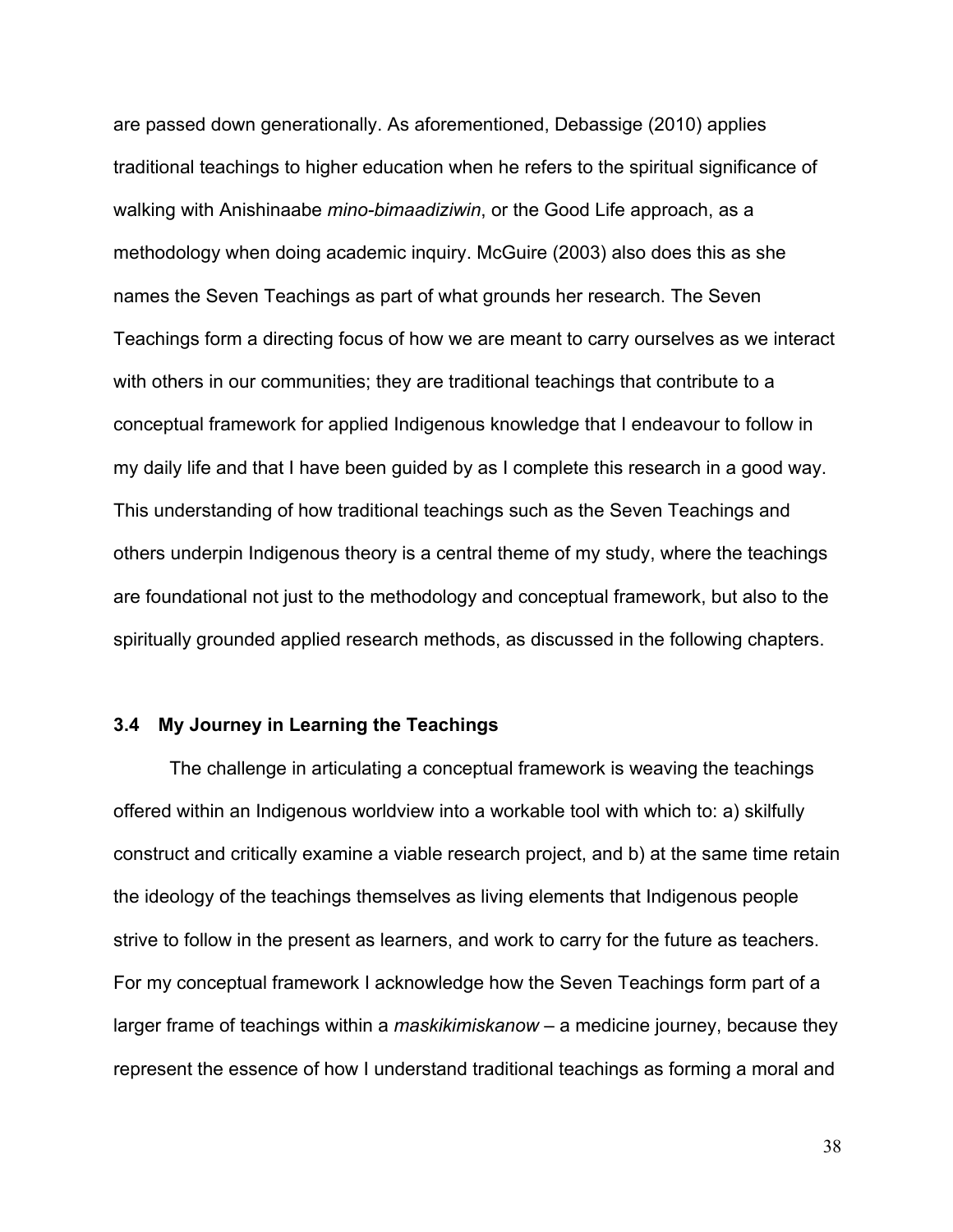ethical guidance for how to walk in a good way, in a medicine way. Where did these Indigenous lessons come into my life, and how do they form a conceptual research framework that is a true representation of guiding principles? To answer that I need to again refer to how I position myself within my research journey.

I was not raised with many Indigenous traditional teachings; they came into my life in later years, and there is much I have yet to learn about my Cree culture. In Wilson's (2008) writing there are commonalities I understand, agree with, and link to my own approach to my inquiry, as his writings reaffirm and contribute further to my own learning about how one can articulate what is clearly a research paradigm that reflects an Indigenous conceptual framework based upon traditional teachings. It is important to me that my academic writing connects my own narrative, where my daily life is grounded in the intent of keeping and communicating the Seven Teachings, with the literature that reflects an Indigenous conceptual framework that acknowledges traditional teachings within the academic setting of a qualitative methodology. The element of spirituality flows from the teachings and into my framework, affirming *how* I am approaching my research, and I am grateful for this.

As aforementioned, Tisdell (2006) writes extensively about how spirituality connects with the culture and success of adult learners. She emphasizes the links between academic writing, cultural identity, and spirituality, and discusses the importance of arriving at a "culturally responsive epistemology that suggests research and teaching is both a spiritual and intellectual pursuit" (p.19). This exemplifies what is so essential for me in my research and writing: how my daily active life is informed by the spirituality of my Indigenous culture. Traditional teachings and Indigenous forms of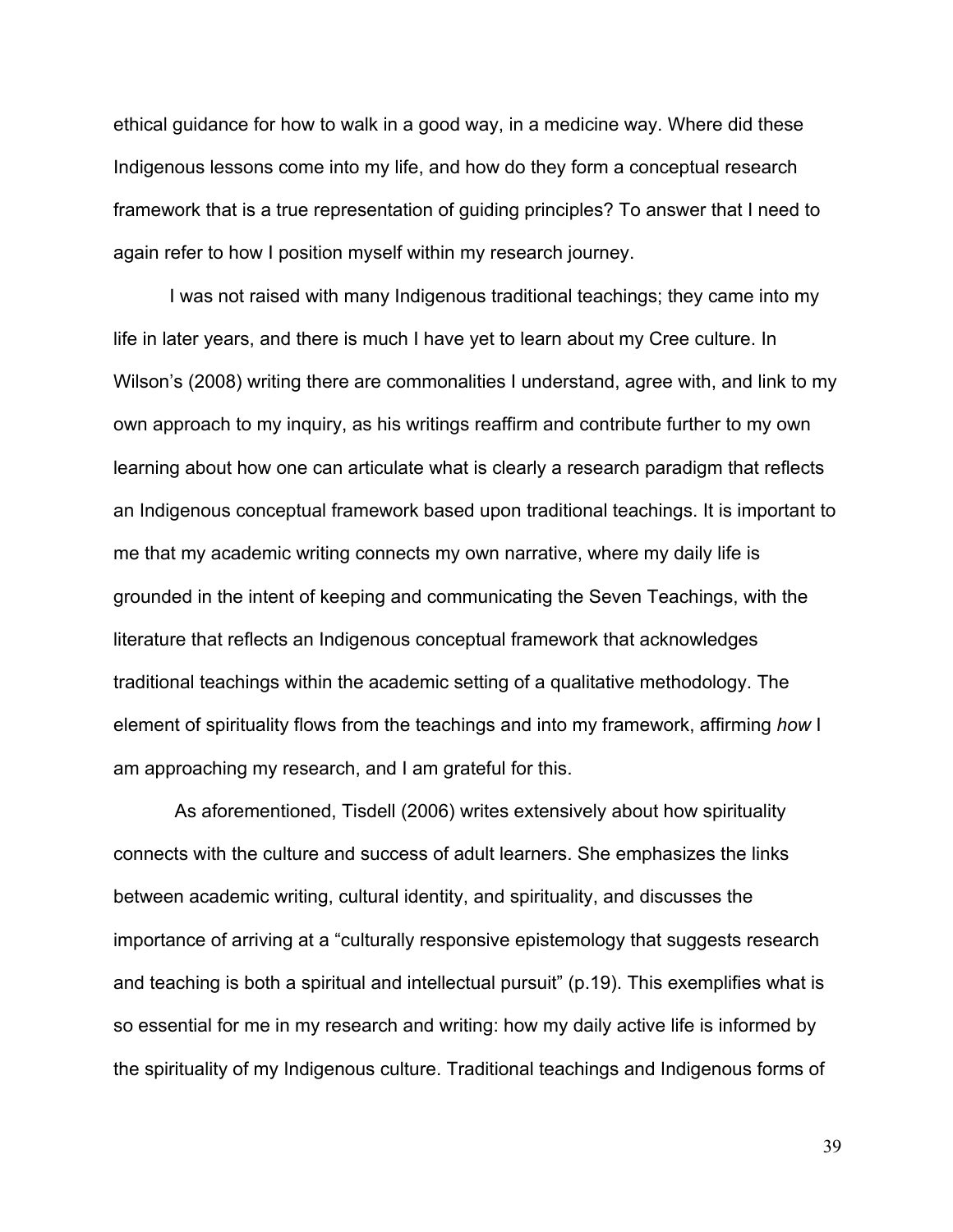knowledge share a spiritual connection, and form the foundations of a culture that brings forward Indigenous teachings and knowledge by *doing*. It is one continuous circular path of education that is, in the best way possible, a demonstrative process about *how we go* in this world, using Indigenous methodology to bring forward traditional teachings. In order to find an example of this process, I need go no further than the community where I have raised my family and spent much of the past few decades.

#### *3.4.1* **Learning About** *Haahuupa*

I am a former resident of Vancouver Island, having spent over 20 years there before recently relocating to Vancouver. These West coast lands are not my ancestral lands and these are not my nations, although we do share important bonds of Aboriginality and Indigenous ways of knowing and learning. I am grateful that for a good part of their early educative years, my children were fortunate to attend a local school on the island that is independently run by the Nuu-chah-nulth First Nations community. In this school, Indigenous language and culture are embedded right into the curriculum as important and essential elements of education. Although we were far away from our own Cree cultural ties, as part of their elementary education my children heard stories, songs, and oral teachings from Nuu-chah-nulth Elders and others that affirmed and reaffirmed the importance of "owning their words and owning their actions", in order to be respectful of themselves and others and in order to help them "go in a good way" in family, community, and nation.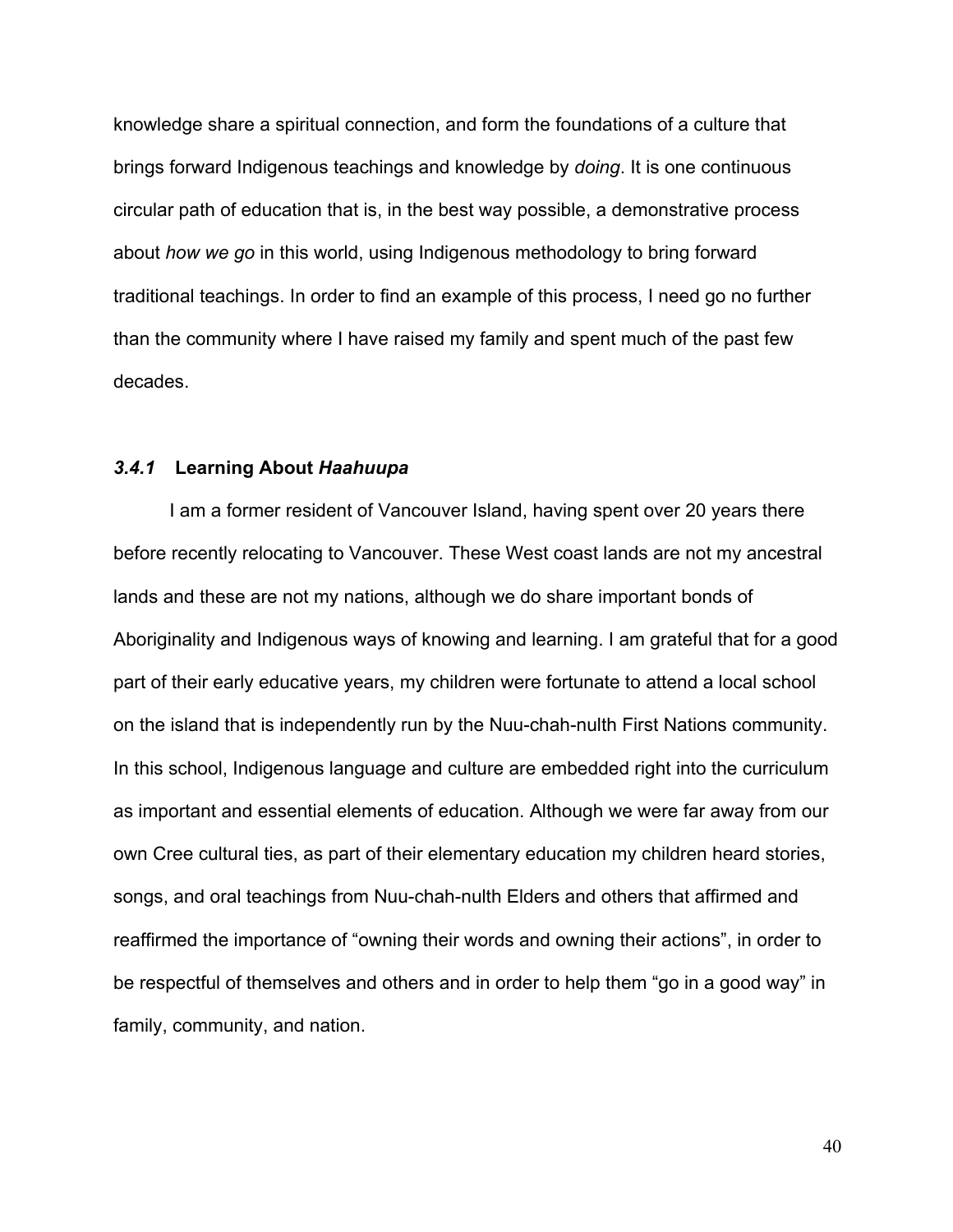At that time I myself was also fortunate to meet and talk with several of the teachers, support staff, and parents from the local First Nations community, and to receive the words they were kind enough to share with me about their Nations and their cultures. During the course of my children's last year of schooling at this place, I had many conversations with the school language teacher. I would arrive to pick up my son and daughter from her last period language class, and while the children read or played quietly, I listened as she shared some of her wise words about language, education, and the necessity of keeping the traditional teachings alive because they were life lessons we could follow. The school name *Haahuupayuk* translates as "the place of learning" (Alberni Children First, 2015), and the school website interprets *haahuupa* as "continuous learning with care" (Haahuupayuk Elementary School, 2015). From my limited understanding of the Nuu-chah-nulth languages and ways of learning, I knew *haahuupa* generally referred to the idea of "to teach", and yet I also knew that this simple definition would be considered incomplete without hearing the culturally specific demonstrative teachings behind the words and concepts, such as those included by Keitlah (1995), in her moving collection of words and wisdoms from Nuu-chah-nulth Elders. Language is how we learn about culture; I could not presume in any way to know even a bit about this word without first being a student and receiving some teachings about its cultural meaning.

I asked the language teacher if she would please share with me some of what her understanding of the Nuu-chah-nulth word *haahuupa* was. She was very kind. She talked about how language carries meanings that do not fit literal translations and then she shared with me some teachings of this word, describing *haahuupa* as lifelong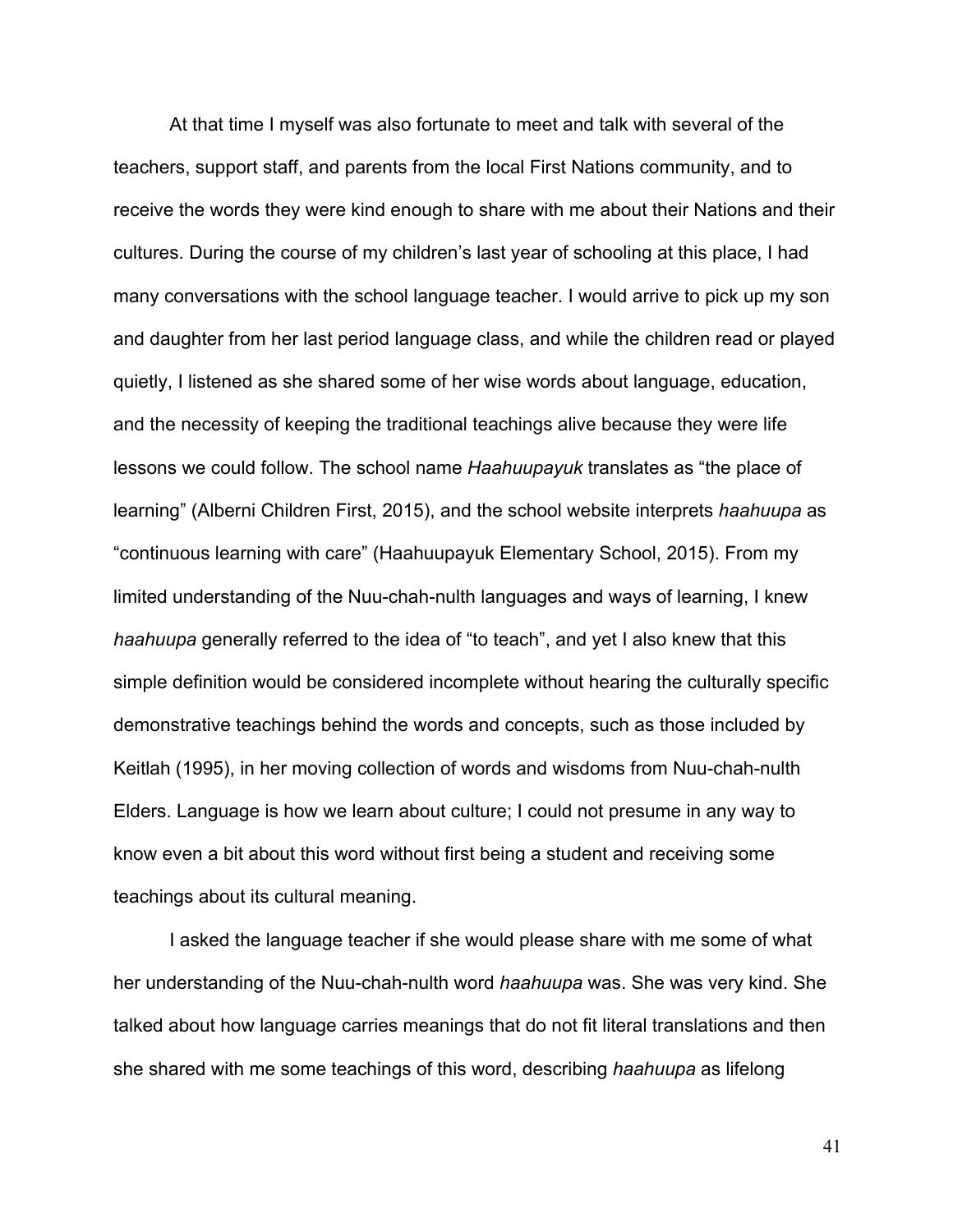learning that incorporates traditional teachings, culture, family, and community with intent to show us all *the good path to go in a life* (L. Watts, personal communication, winter of 2002-2003). She talked at length about how Indigenous worldview is holistic and addresses how we are all connected, with each of us to be respected for our life choices. From her I heard that when we *haahuupa* someone, we do not judge, blame, or otherwise criticize in a negative way; we literally show them how to go in this life, using narrative and leading by positive-based example to model how to take in, interpret, and apply traditional teachings in a way that benefits individual, community and nation, and also respects the natural world, the ancestors who have passed on, and the generations yet to come. She further explained that to *haahuupa* another acknowledges the life long learning of a person, and also the individual stories of success and challenge that we all carry as individuals. She spoke of relationality, and of how all things in creation were connected, so that when one person hears the teachings and learns about living in a good way, walking in a respectful manner, and carrying the teachings forward, this positively influences those who support the person, and all those with whom the person comes in contact. People are supported and in turn support others: we are all one. This echoes other teachings I have heard from my own community that say that when we lift up one person with support and acknowledgement of his or her accomplishments, we lift up the whole community and encourage others to go in a good way.

It was a profound honour to hear this knowledge and language keeper impart her wisdom. Her deep caring about teaching, learning, and carrying culture and language lessons on to future generations was evident in all her ways of sharing her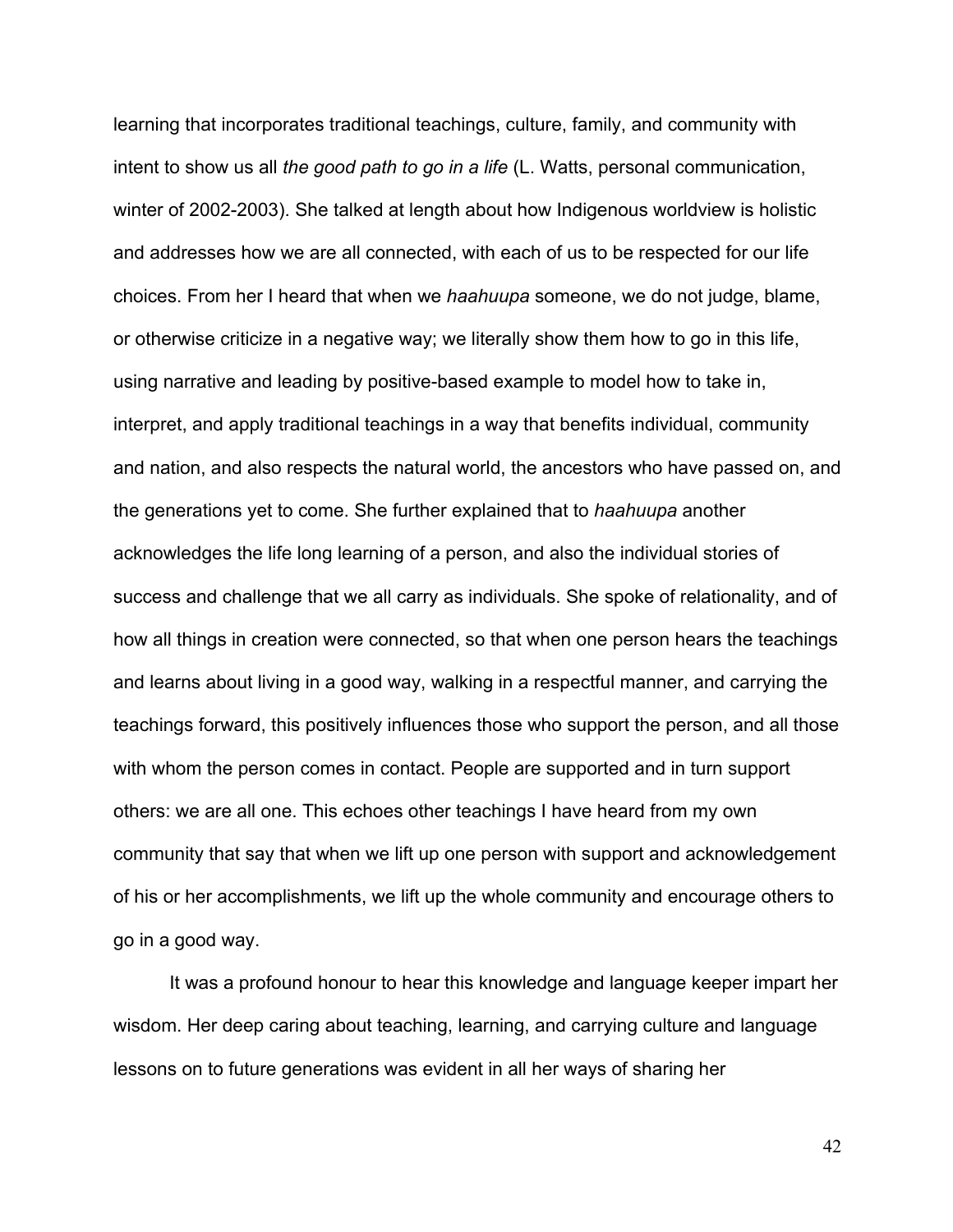understanding of *haahuupa*. In her words, I gathered how these teachings form a framework for a life purpose and plan. Keitlah (1995) offers the wisdom of Nuu- chahnulth Elder Sam Johnson, who speaks of the continuity of teachings from grandparents and Elders and "how they raised their children as a family … where they first started to *haahuupa,* 'You will be like this growing up.' Not [only] once, for as long as they were growing up they would be *haahuupa* because they will go the right way when they grow up" (p. 198 – 199).

In the words of these Elders I also heard echoes of other oral teachings I have experienced from my own culture, from lessons about *mino pimatisiwin,* a Cree way of living life in a good way, and from *mino-bimaadiziwin,* Anishinaabe teachings on a good life that Debassige (2010) and McGuire (2003) speak of. All touch on elements similar to *haahuupa,* and describe *a good way to go in life,* where teachings are given to guide and support us through a circular understanding of life and time that affirms and reaffirms our ontologies and epistemologies, and how connections between sacred and secular are natural and necessary to all of our well being. Young (2005) alludes to how formative teachings create a collective understanding of *how* we learn, as she discusses her own interpretations of *pimatisiwin* with regard to academic research*.* In summary, the ideology of *haahuupa* is very similar in some ways to my own traditional teachings that I have had the good fortune to listen to. *Haahuupa, mino pimatisiwin, mino-bimaadiziwin* and other Indigenous conceptual frameworks for life are representative ways of relationally thinking about people, lifelong learning, and community that base themselves in relation to where a person is in this life, both literally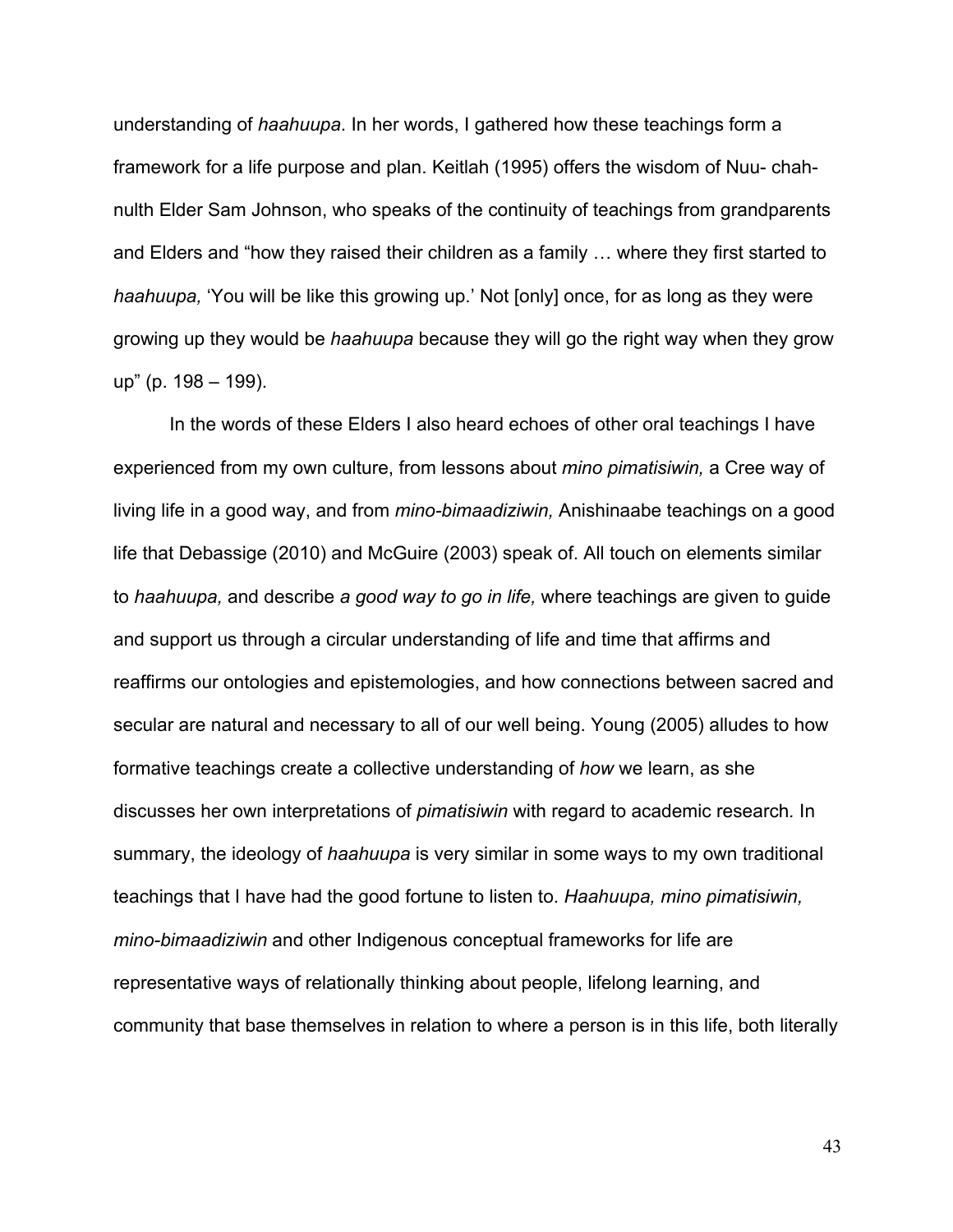and figuratively because according to the teachings, we journey in life as we journey in spirit.

#### **3.5 The Circle of Life as a Conceptual Framework**

In my research area, an academic approach based on Indigenous traditional teachings forms a *circle of life* conceptual framework. This circular framework holds as parts of its structure and function a medicine journey, teachings of a good life, the Seven Teachings, and other teachings from the four directions and from all along the circle. It is a comprehensive framework that describes the Indigenous ABE student participant journey, and also my journey as a student – researcher participant and Indigenous scholar, where I am grateful for the learning I have received of *maskikimiskanow* – the medicine journey, and of carrying *mino pimatisiwin –* a good life, along the circle of life path. How did I hear of these teachings? Previously, I had heard of them through ceremony and in earlier talks with Elders. To learn again and to hear the teachings while I worked on this study, I asked the ones who hold them and carry them for future generations.

## **3.5.1 A Need for Understanding**

As part of my approach to this research and to my conceptual framework, I connected with people from my circle of traditional teachers, knowledge, ceremony, and language keepers, to ensure that my research was grounded in an ethically appropriate and valid way that honoured protocols and acknowledged the traditional oral teachings that I have been fortunate to experience from my Elders. Part of my walk with the Seven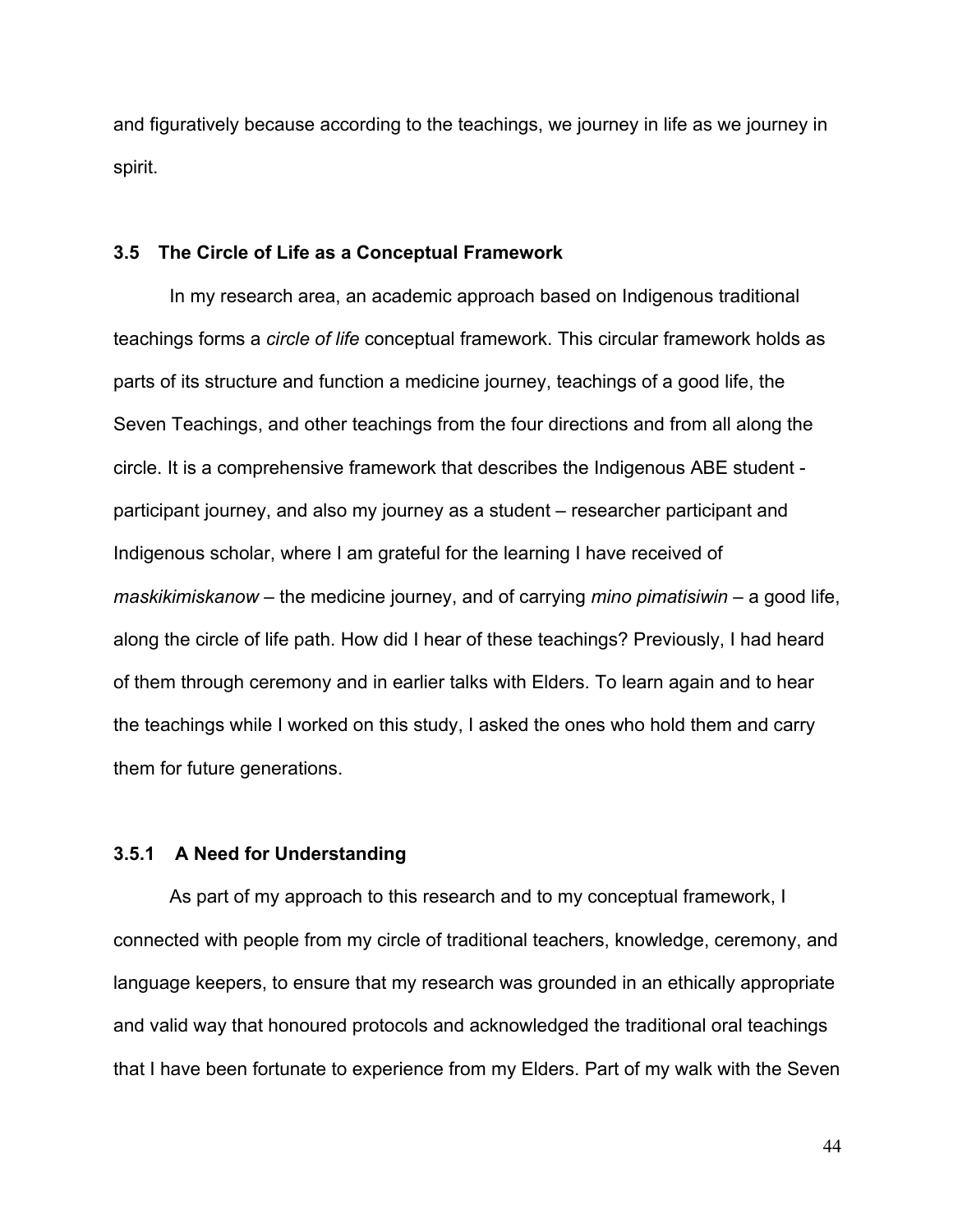Teachings involved meditative prayer for guidance in this study, which led me to realize that I first needed to understand more about the teachings of *pimatisiwin* and *maskikimiskanow*, before I could walk with them and further explain how they related to my research and theoretical framework. Just knowing the basic translations of the terms was not enough to enable me to respectfully integrate them into my research in a sound way that reflected appropriate reasoning. I could not include them just because they seemed to fit; I needed to see and understand where the words came from on a cultural basis, from the teachings and the language. As I myself am very much a beginner student and only carry a little bit of my Cree language at this time, it was with profound gratitude that I sat with those who are knowledge and language keepers. These included Cree Elders from my own community of Ochekwi Sipi, as well as other Cree knowledge and language keepers.

#### **3.5.1.1 Hearing Again the Circle of Life Teachings**

I met with Elder W from Ochekwi Sipi, and I offered her tobacco and a gift, which she accepted. Tobacco is one of the four sacred medicines from my teachings, and I have been taught to offer it when saying my prayers, and to offer it when asking an Elder or other person to please share some teachings and words with me. Not all Elders have these teachings of tobacco, and so with this research, I did offer tobacco to those who would accept it, and for those who did not take tobacco, I offered a gift without including tobacco. I asked this Elder if she would please remind me again of the teachings she had once shared with me many years ago, about the circle of life path.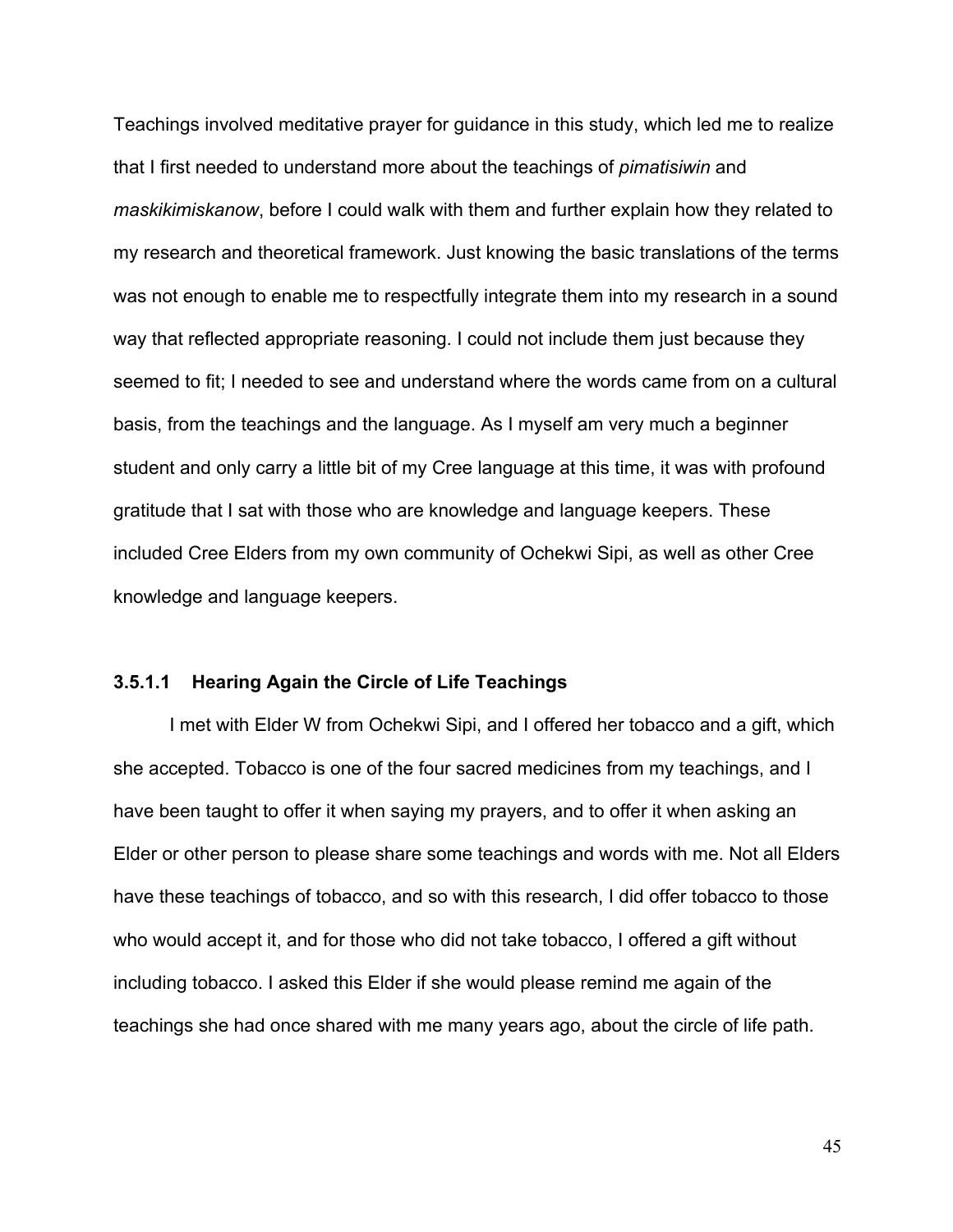These were teachings that she had in turn received from her Elders, and had passed on to me before, when I had asked her to please tell me about our lifelong path of learning. Now she reminded me again that we all travel this path in our lives, this learning path of lifelong education (Elder W, personal communication, October 13, 2017).

It begins in the East, in the place of new beginnings, where we are born into our lives and come into the world, fresh and so connected to Creator. In the East part of the circle of life we take in those first teachings that we receive as children; we learn the start of practicing the Seven Teachings of respect, honesty, courage, love, humility, wisdom, and truth. As we travel the circle to the South, as youth and young adults we learn the teachings of family, and how to connect with and support each other – how to further walk the Seven Teachings as we learn how to take care of ourselves and of each other. Following the circle to the West, we come to the place of introspection, where we pause and reflect on what we have taken in and experienced so far – how we have come to walk the teachings as we make our way around the circle of life. We aspire and have intent to walk the circle to the North, where the place of wisdom is. However, even though it is a circular path, it is still not a linear, one direction of travel that is described by this teaching. We do not start in the East and travel perfunctorily through South, West and on to the North. Rather, it is a visiting and revisiting of each direction as we follow our circle of life, so that one might go from reflecting in the West and travel back to revisit the family teachings of the South, before continuing on again to the West and beyond. I asked the Elder about the term "medicine wheel" that I have heard people talk about. It is important to note that the Elder acknowledged that we have no words for "medicine wheel" in our Cree language. When talking about the circle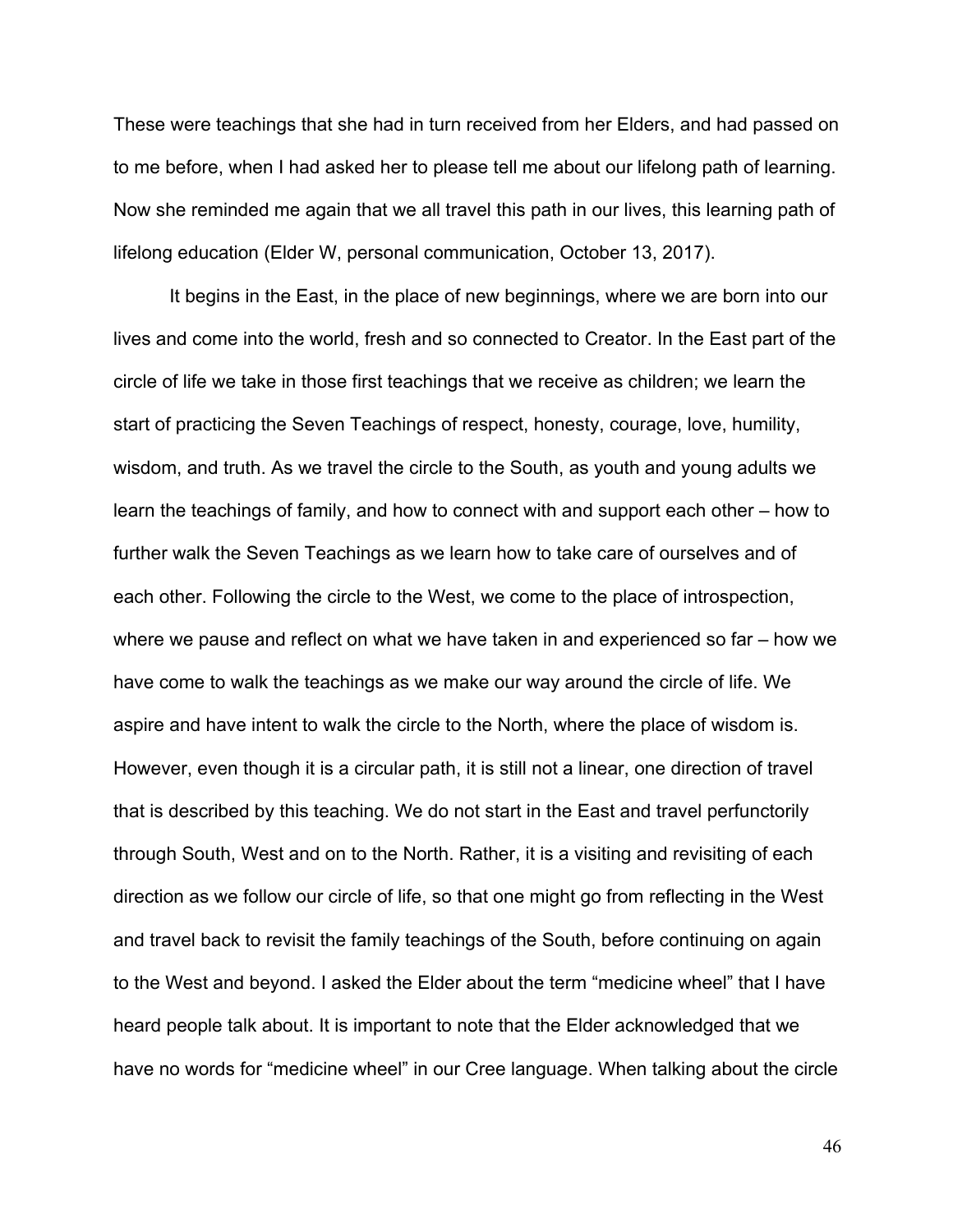of life teachings, the Elder shared that this is described in the language as a *maskikimiskanow* – a medicine *journey* around the circle of life, and so with respect to my language and culture, this is how I too describe this path of lifelong learning.

It takes time to travel a lifetime of learning, and this kind of learning is also a back and forth endeavour to find again teachings from along the four directions when it is time for us to pick them up. That was an important point that this Elder made: we each of us walk our own way along the circle of life, learning how to walk with the Seven Teachings, as she named them, and finding other teachings on our journey as we strive for *pimatisiwin* - to have a "good life" path on our *maskikimiskanow,* our medicine journey of the circle of life. From her words I understood that the journey was the lesson; it was not about where we ended up in our lifetimes – it was about *how* we travelled, because how we travel and take in the teachings and endeavour to walk with them is what makes the most difference in our lives and in the lives of others. We are to be respectful and not critical of the unique ways that a person travels. Not everyone picks up the same lessons, or at the same time. It takes each of us a different amount of time and learning to see where and when and *how* we are walking the teachings, and where we are going from there, and we never know how far we are meant to travel on the circle in a lifetime; that is part of the great mystery of life.

#### **3.5.1.2 Teachings of a Good Life**

The *maskikimiskanow* within the circle of life framework speaks to how Indigenous adult learners can be seen to follow a circular, spiritually informed, holistic path in lifelong learning that is unique for each student. As I worked through my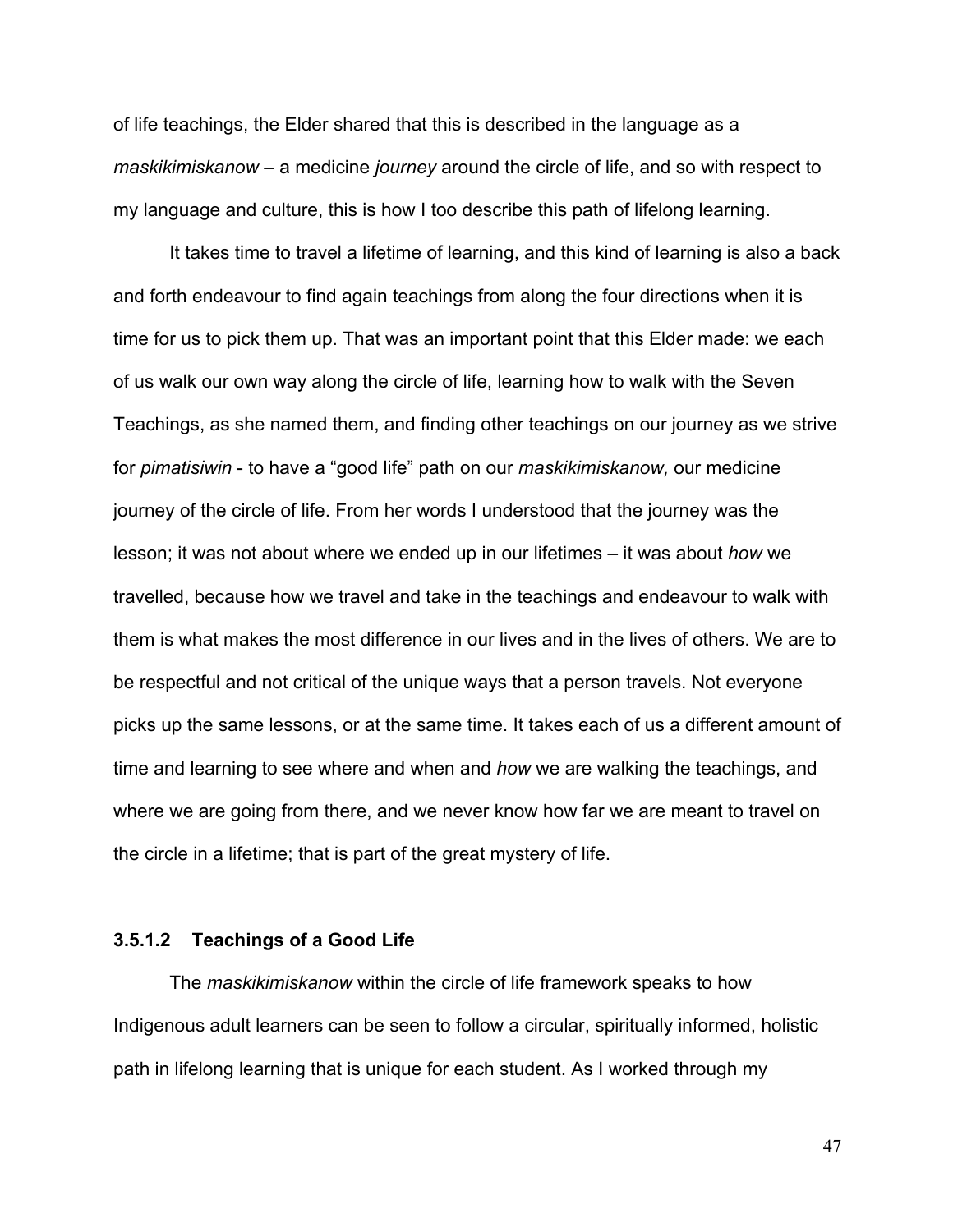understanding of this Elder's teaching, I felt that I needed to learn more about the concept of the "good life" path that had been mentioned, because I saw it as an integral part of the framework. I turned to the literature and found that among others, Debassige (2010) and Young (2005) had respectively addressed the concept of mino-bimaadiziwin - "the good life" in Ojibwe, and *mino pimatisiwin* – " the good life" in Cree, as part of the academic research process. Goulet and Goulet (2014) write how "*Pimatisiwin* translates as "life" or "state of aliveness" " and is one of the foundations of Nehinuw (Cree) life theory and understanding (p. 59). Debassige discusses how this concept forms a precise methodology that is informed by principles of spiritual paths to learning (2010, p. 20). He notes that Spielmann (1998) " … concludes that the word bimaadiziwin is best understood *in context* and *in the language"* (p. 17), an important point that I have been careful to consider when bringing the lessons of *pimatisiwin* into my conceptual framework.

My knowledge of the Cree language is still quite small, and I knew that I did not know enough to understand the cultural significance of this term. Again, culturally, ethically, I also knew that I could not just write about this word simply because it seemed to fit into my framework: I needed to learn about it from a language perspective in order to truly see how it connected to the circle of life teaching. I needed to *hear*  about this word so that I might take in and learn from traditional oral teachings about language, in the way that Archibald (2008), Goulet and Goulet (2014) and others have mentioned. Goulet and Goulet (2014) write specifically on how the Nehinuw (Cree) word *kiskeneetumowin*, is given to mean "knowledge", and their explanation illustrates how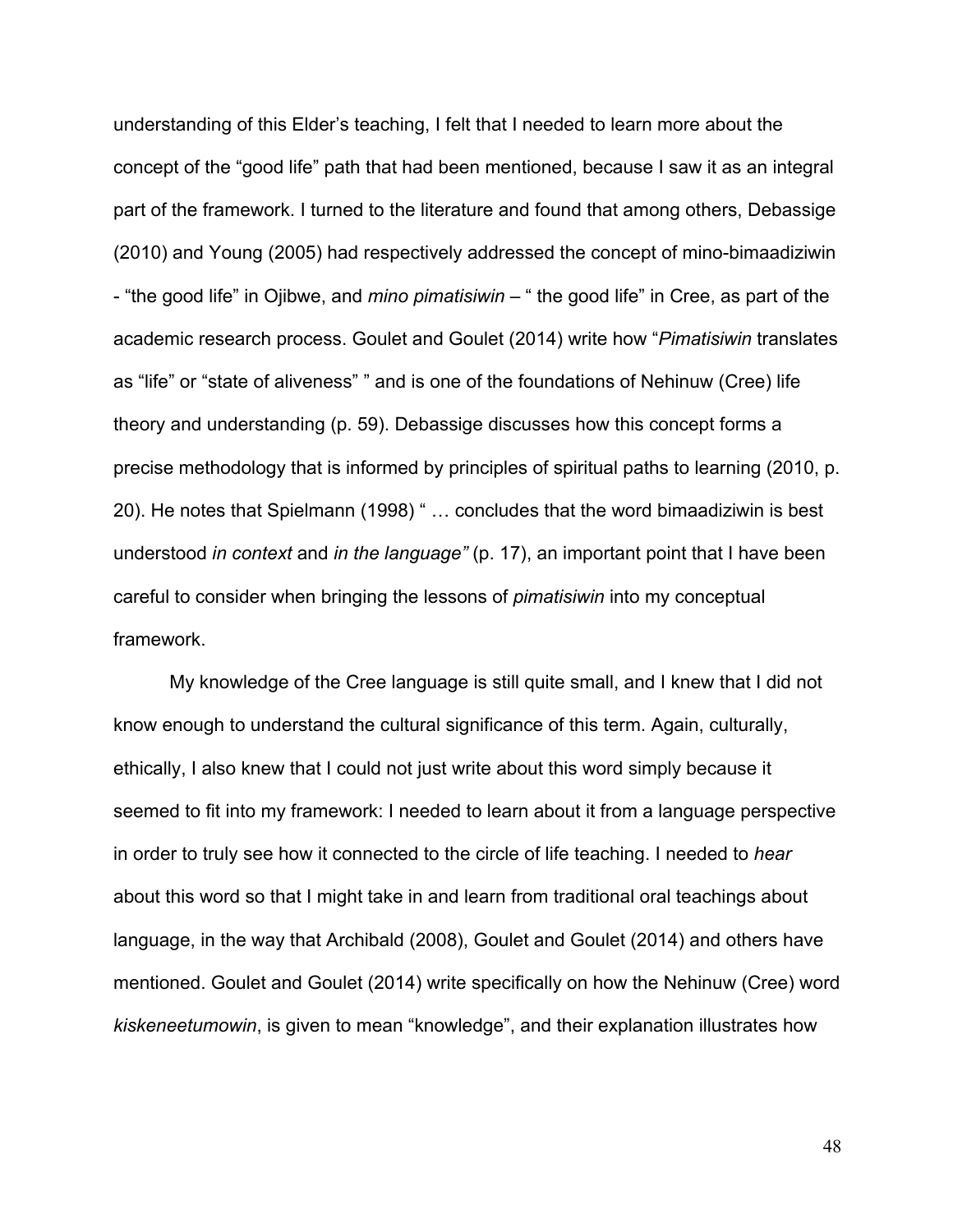one must, for example, *know* a word culturally and contextually to understand its meaning and connotations:

> The meaning of the root stem, *kisken-*, is "to know." However, in Cree, it is understanding that is emphasized. The Nehinuw word *nisitootumowin* encapsulates both the English concepts of meaning and understanding and is a central concept in learning. In the Nehinuw view, knowledge acquisition is not enough. Knowledge needs to be complemented with understanding. (p. 59)

I needed to understand more about knowing the cultural concepts and contextual meanings of *mino pimatisiwin* and *maskikimiskanow*. It was time to turn to other Elders who were language keepers as well as knowledge keepers.

## **3.5.1.3 Seeking Understanding of** *Mino Pimatisiwin*

Elder U is a knowledge and language keeper and is fluent in her first language of Cree. I offered her a braid of sweetgrass, another of our four sacred medicines, and also a small gift. I gave the sweetgrass as a sign of respect and as a way of connecting the giving and receiving of her teachings to how we go about our journey as part of the natural world. Gift giving is a form of reciprocity that respectfully acknowledged the valuable teachings I was to receive from this Elder, and also the kindness she showed by sharing her time and her words: it is part of my Indigenous methodology, my research methods, and it reflects a good way of doing research. I asked her if she would please share with me some teachings about *mino pimatisiwin* and education. She accepted the sweetgrass and the gift and we sat down to mugs of tea. I spoke with her about my conceptual framework, and told her that I had received teachings from another Elder that had mentioned the "good life" path. I revealed that I did not have the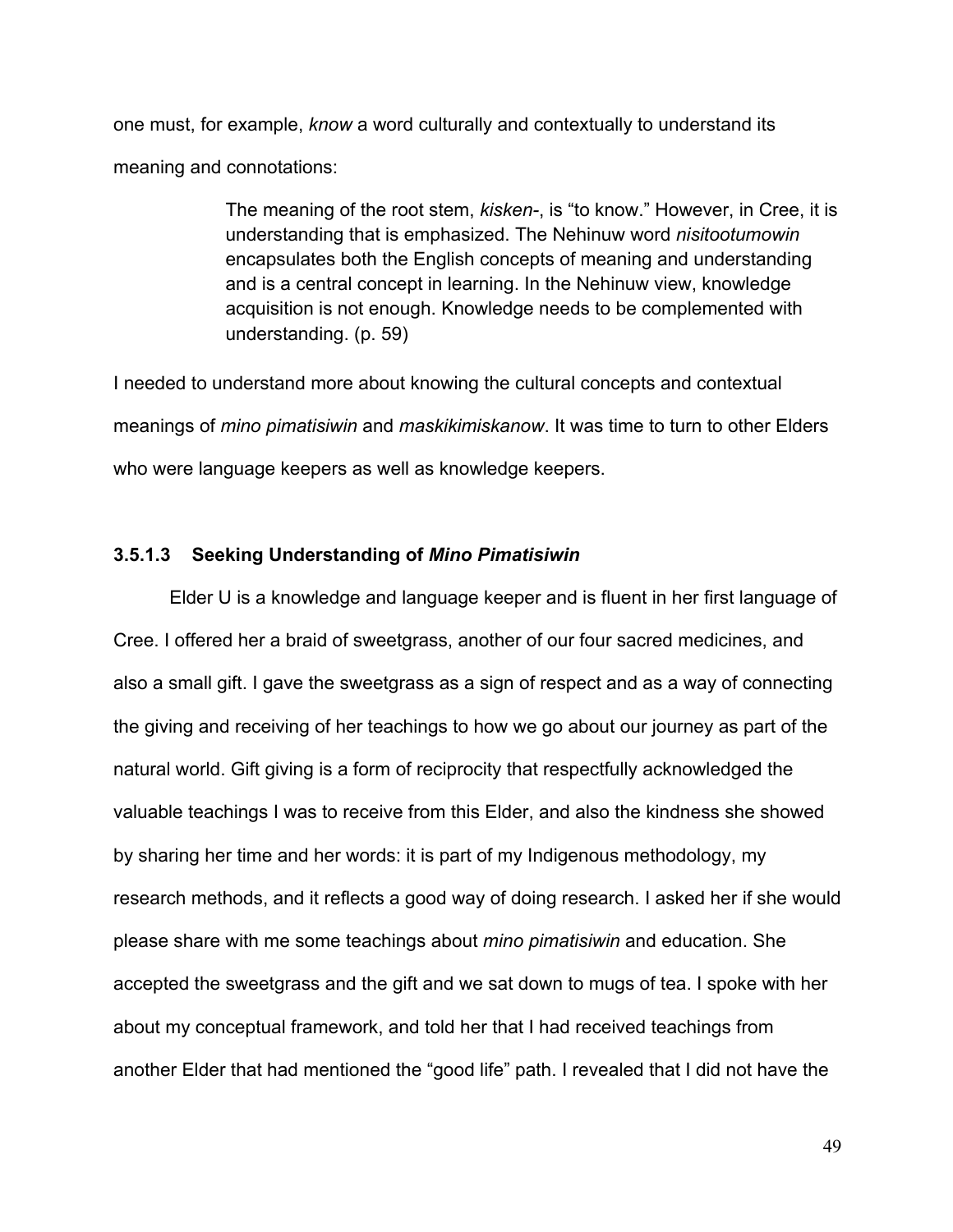language to really understand the cultural meaning of what *mino pimatisiwin* was, and I felt it was important to bring it into my learning. I shared with her that my as yet limited knowledge about my Cree language precluded me from writing about this concept in my paper without first seeking guidance and teachings from a respected language keeper.

Her initial reply was somewhat of a surprise for me. She chided me gently for not seeing that although I might not yet have many Cree language skills, I was still, in the eyes of Creator, carrying an Anishinaabe – centred understanding of *mino pimatisiwin*. I had carried this since birth and she informed me that furthermore, I also knew on some inherent level that it was in my blood, right in my DNA. What an honour, to have this Elder, an Auntie who baked bannock and made moose meat soup, who had grown up in a tent in the bush of northern Manitoba, teaching me about DNA and how we carry the teachings within us, according to Creator's purpose.

I asked her where she had first learned the Seven Teachings and she said she had been raised with those teachings, as part of her upbringing (Elder U, personal communication, 2017). She went on to say that the Seven Teachings were akin to the teachings of *mino pimatisiwin*, and were all with us during the days of our lives, starting from when we were just born and raised as little children. They were seen in the loving family environment where we were taught how to respect ourselves and each other and Mother Earth. *Mino pimatisiwin* was in teachings like washing our faces and hands each day before joining our parents/ family members for sharing food at breakfast. It was about respecting ourselves and being responsible, respectful members of a family that helped each other to try to live a good way, in family and greater community.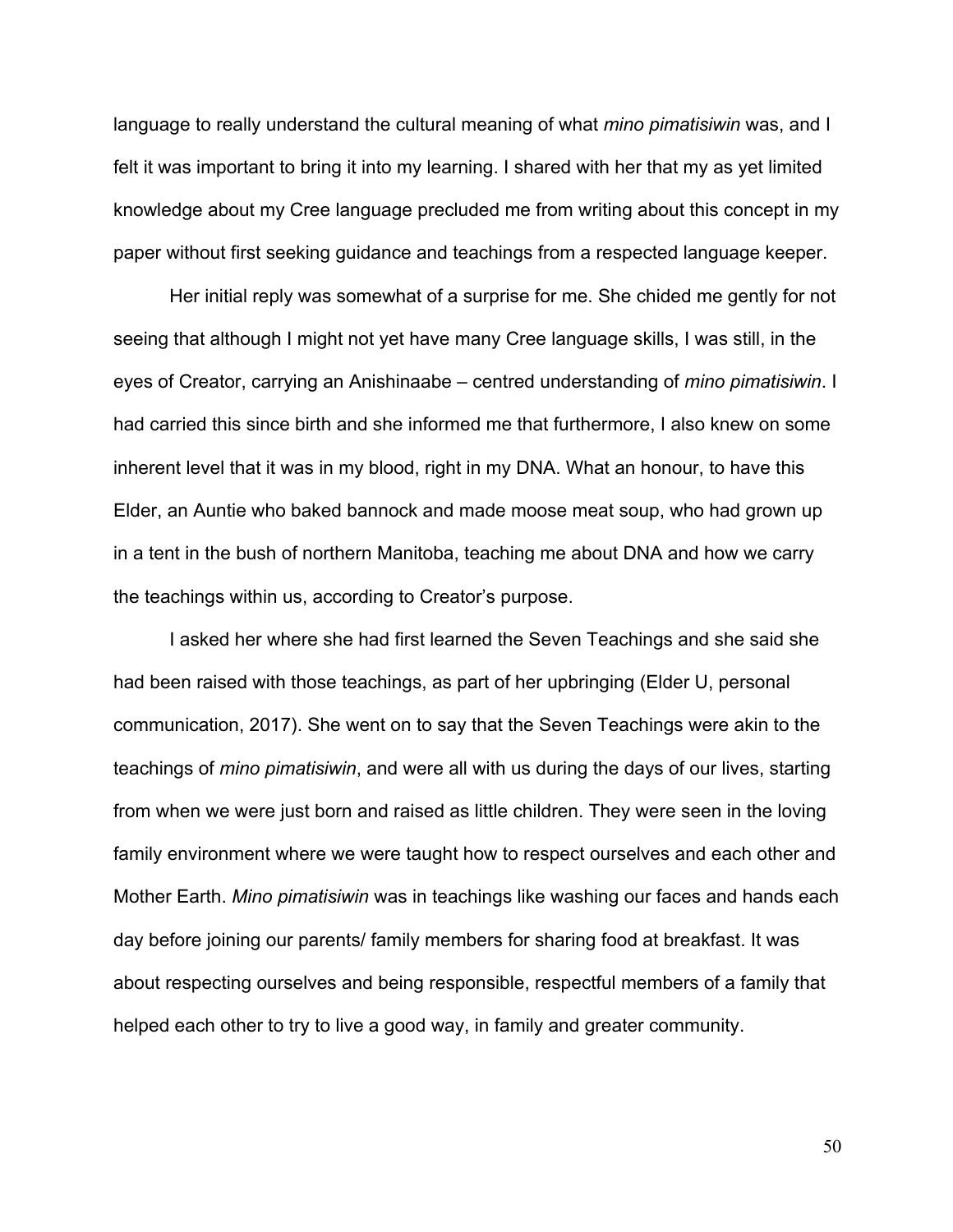These teachings were no great mystery shrouded in formal ceremony: they were how we greeted each day, so that ourselves, others, and all creation were treated with kindness and respect. According to Auntie, this way of living a good life contributed to balance and harmony in the home and in the community. As well, it gave a person the necessary life skills in order to be able to go out into the greater areas of new life experiences and succeed, while keeping him or her balanced and remembering what the purpose of life is, so that a person was less likely to become lost and separated from the teachings, family and community that help give us sustenance and good direction in life.

In listening to this Auntie, it was very much like what West coast Elder Z had shared about how she was raised with the teachings of *haahuupa* as part of her every day experience while growing up in her family – there was no formal acknowledgement of what they were being taught about *haahuupa*, but there was an understanding of the importance of growing up in a good way, and of learning life skills to become a balanced, responsible member of the family and community (Elder Z, personal communication, September 5, 2016). I thanked Elder U for her teachings and stories. I then understood a bit more about this teaching, but I still had to address other unanswered questions about the word itself before I could write about it with regards to my research.

#### **3.5.1.4 Finding Understanding of** *Maskikimiskanow*

The second person I asked about *mino pimatisiwin* was Elder V, a knowledge and language keeper whom I had interviewed before as part of my initial inquiry. This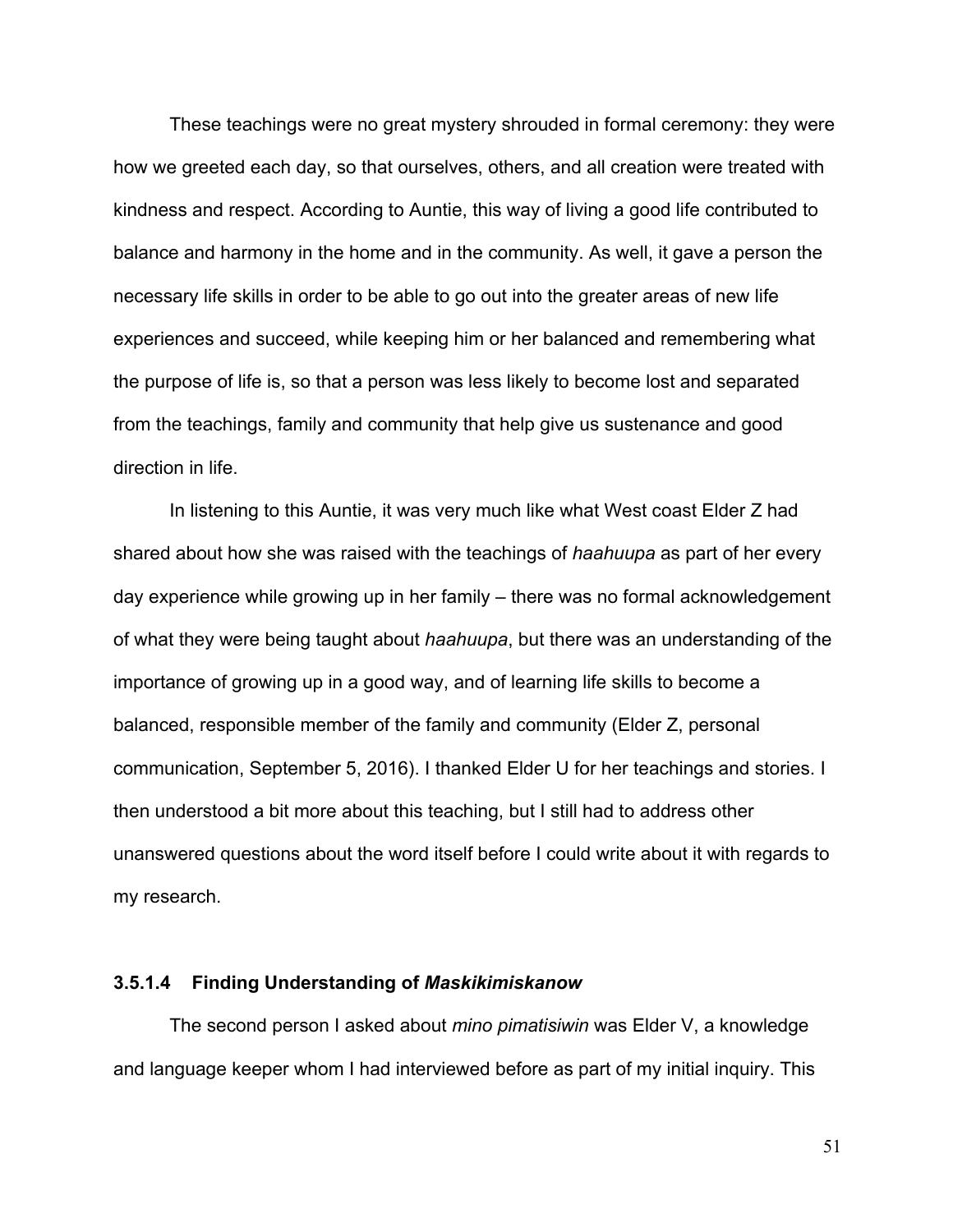time he again accepted my tobacco and gift, and he shared with me an important teaching about how the Cree culture was illustrated through this word. He explained that *mino pimatisiwin* was understood as the way we travel around the circle of life as we make / as we learn our medicine journey in life. *Miska* is 'to find', and *miskanow* is a path, "a holistic journey that we look for and find via our culture, our language and the teachings we receive into our mind, body and spirit as a whole person" (Elder V, personal communication, 2017).

From his words about the medicine journey, I gained affirmation of previous teachings I had heard before, that told how the wisdom which sits in the north of the *maskikimiskanow* around the circle of life is not a singular element, but rather represents an understanding of the knowledge that we gather as we make our way around the circle. I thought again of how the Seven Teachings include *knowledge* or *wisdom,* and I realized that for me, *wisdom* represents an understanding of knowledge, akin to how we travel the circle of life and receive our teachings as we go. It is how we accept and integrate these teachings that leads to wisdom informed by a demonstrated understanding of knowledge, on path of "good life": this is our praxis.

Looking at how the word *mino pimatisiwin* is formed, he noted that *mino* in this sense meant "good", as in choosing a good path in life. *Pima* spoke to "moving forward" in life, as on a path of learning and growing. *Tisi* could be understood as part of the root word of *mitisi* – our umbilical cord that connects us to our past, present and future and also to Mother Earth and Creator: it also relates to our blood memory of how we figure as an integral part of creation, moving forward and carrying our memories of how we are all connected, and how these connections make us all stronger.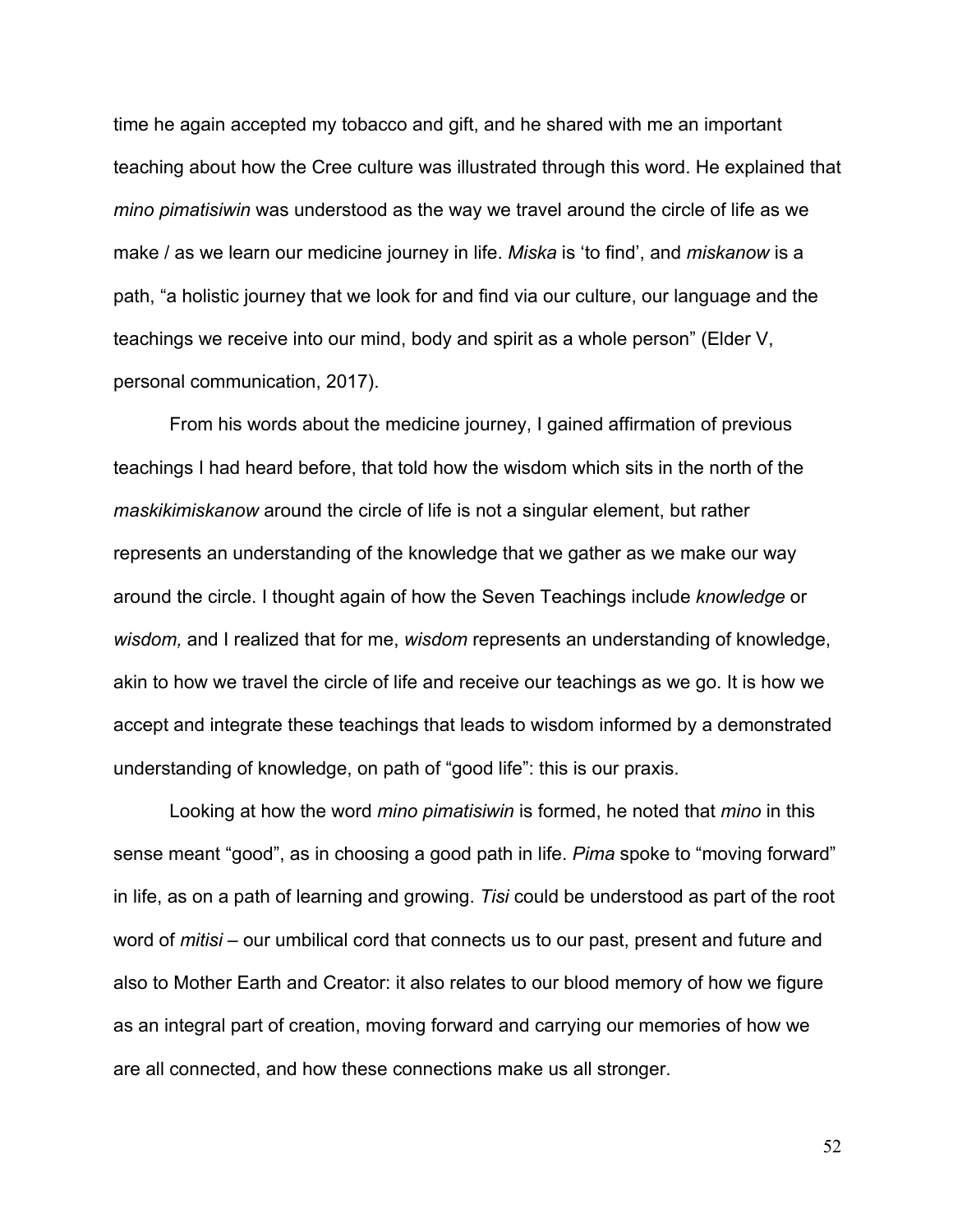The Elder spoke at length about how we travel with our ancestors alongside us to help us learn about *mino pimatisiwin.* He added that the suffix *win* spoke to our intent to master these skills, to move forward with the intent to lead a good life carrying our teachings forward with us, while acknowledging at the same time that there is the "great mystery" of life, and we are not meant to know everything. He shared that from his knowing, this teaching of the circle of life path was described in Cree as a *maskikimiskanow* – a medicine journey where we learn to "walk in beauty", because "you are supposed to develop along the way … somewhere along the line, you know your journey to be medicine when you can say good things to people … give good teachings to people … give good words to people, your life becomes medicine." He emphasized that "the word medicine wheel is not in the Cree language – not in different dialects either. We Cree have *miskanow* – from the time you are born, to a teenager, to an adult, to an Elder. That's your *miskanow*" (Elder V, personal communication, October 12, 2017). This is much like Elder W had noted. Elder V did respectfully acknowledge that some people used the term medicine wheel, although from his extensive knowledge of his first language of Cree, and from his traditional teachings that he has received, it is not a term originating from our specific language and culture.

From this Elder I heard that while we travel our *maskikimiskanow* and have in our mind, body, and spirit that idea of *mino pimatisiwin,* a good way of life, we are presented with occasions to bring the teachings from Creator into our lives. I thanked the Elder for sharing his words and his time; I had been offered an opportunity to take in precious learning about my Indigenous culture and language.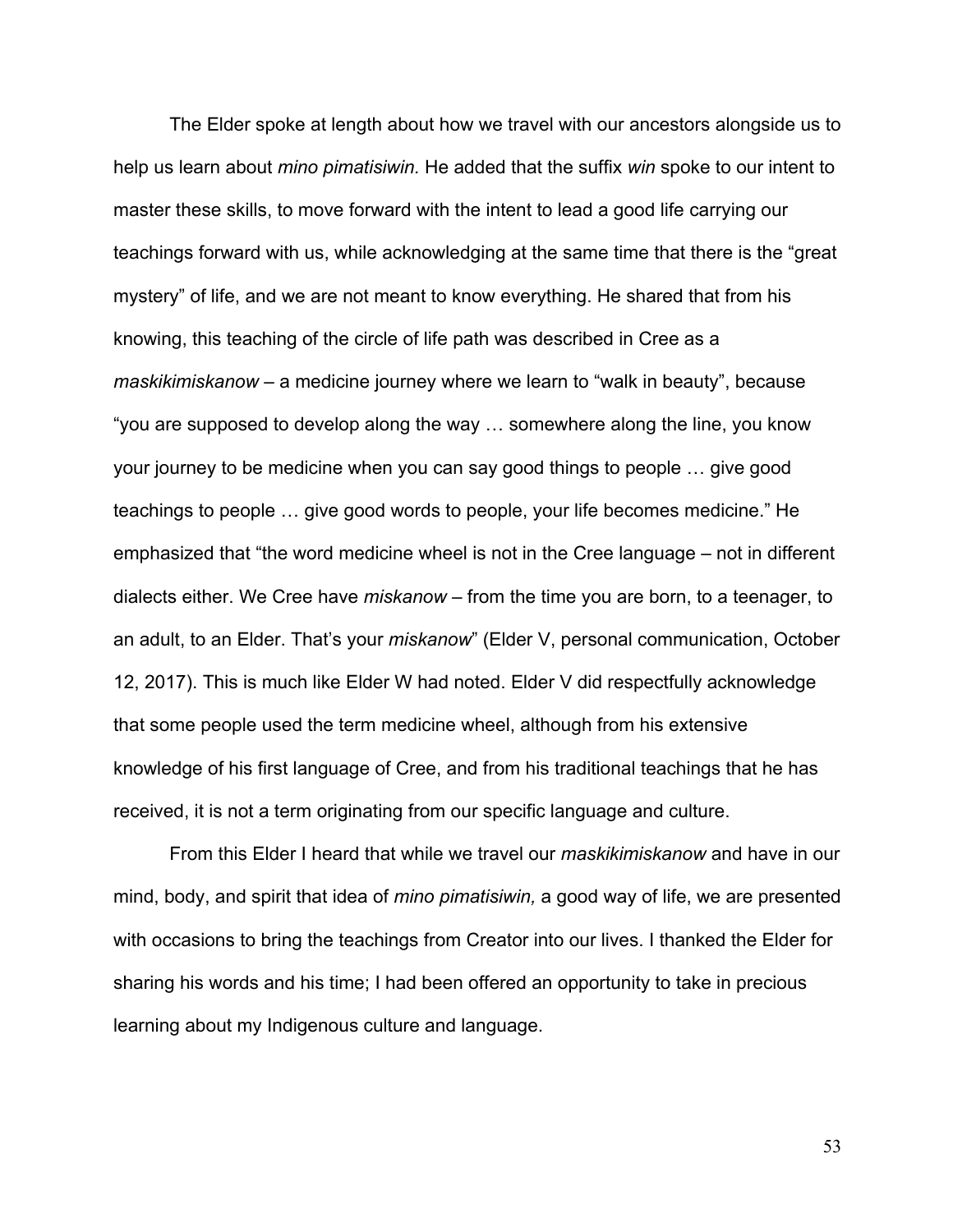## **3.6 Conclusion**

In this chapter I have recounted some of the lessons I have received that led me to a deeper understanding of Indigenous ways of knowing within the entirety of my academic inquiry. I am truly honoured and humbled to receive these many teachings from these kind Elders. They come together to inform more of the structure and function of my conceptual framework, where the circle of life path is a medicine journey and a learning journey within the great mystery of life. In our *maskikimiskanow,* as we travel through the four directions, we practice *mino pimatisiwin* and hold that intent to have a good life, carry the teachings, and learn how to walk in beauty. As a researcher I am mindful of the ways these teachings inform the *how* of my approach to this study: I hear the Elders' voices recounting the teachings as I walk the steps I take to go about this work. When I need guidance about what to write and how to write, I remember their words, their smiles, and I am lifted up. The next chapter presents the steps involved in the research design of this case study, including descriptions of locations and participant selection, as well as the interview processes.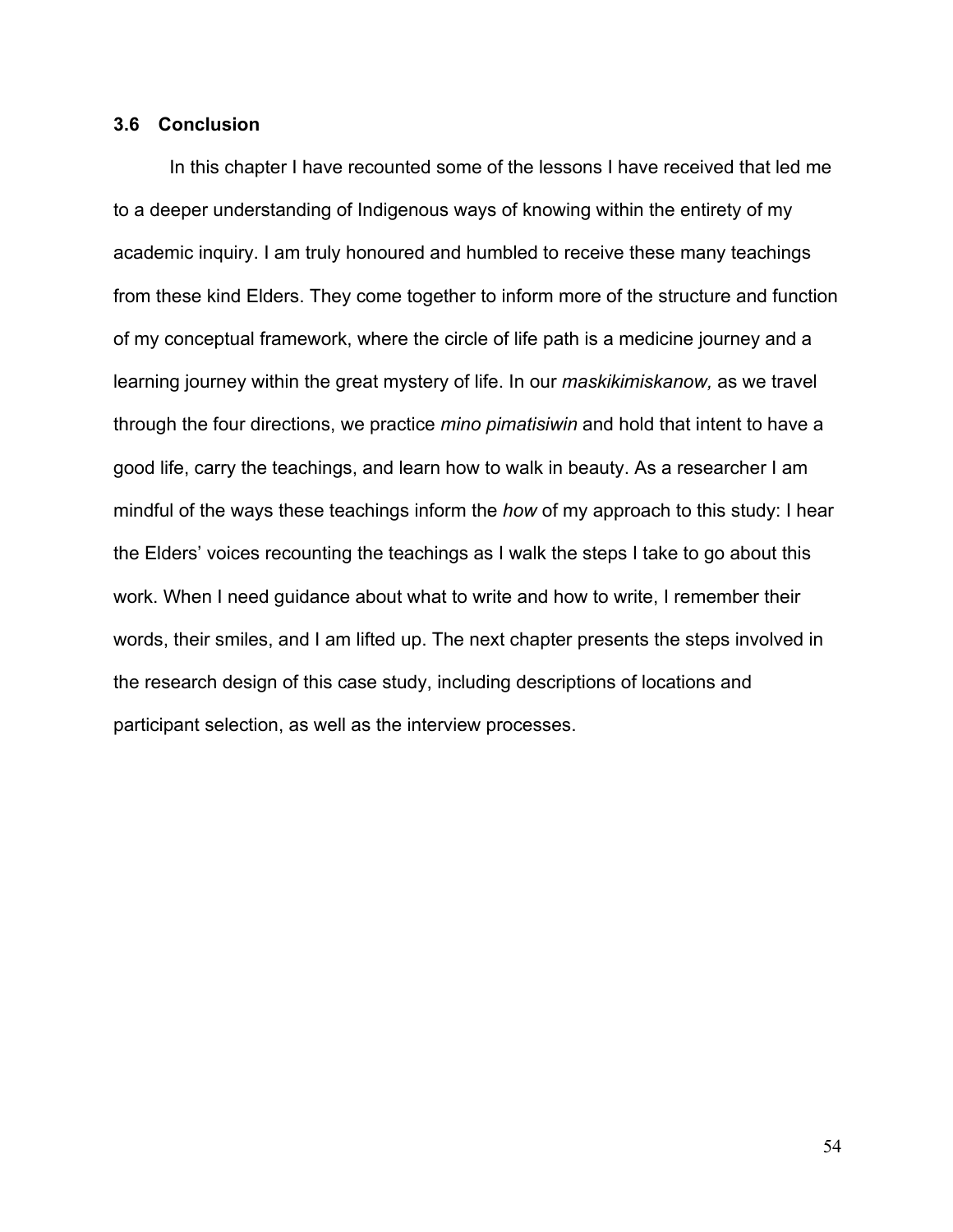# **Chapter 4: Research Design and Methods**

## **4.1 Introduction**

In this chapter the design and what might be described as the functional components of the research process are outlined and detailed. It is meant to help the reader visualize the actions that were carried out during the study, such as where, with whom, and in what way I listened and conversed, how these activities were intended to contribute towards fulfilling the purpose of the research, and in what manner they were subsequently analyzed. I believe that describing a research design not only answers the more direct questions of what was done and why it was done in such a way, but it also illuminates the more nuanced connections between the *how* and the *doing* and the overarching purpose of the process. In this study, the research design shows how traditional teachings that ground and sustain a way of life also ground and sustain a way of academic inquiry within a specific area of research.

#### **4.2 Bringing the Teachings In**

What does it mean to bring the teachings into the design of the applied research methods and analysis? I believe that Indigenous approaches to methodology and methods illustrate how principles of traditional teachings are inherent within the ontology and epistemology, as discussed by Debassige (2010), Wilson (2008), and also by Elder V (personal communication, October 12, 2017). Bringing them in means humbly acknowledging how they innately exist and how they give something more than mere structural format: they inform the specific ways of *being* and *doing* within a research process, grounding the methodology and conceptual framework, flowing into all parts of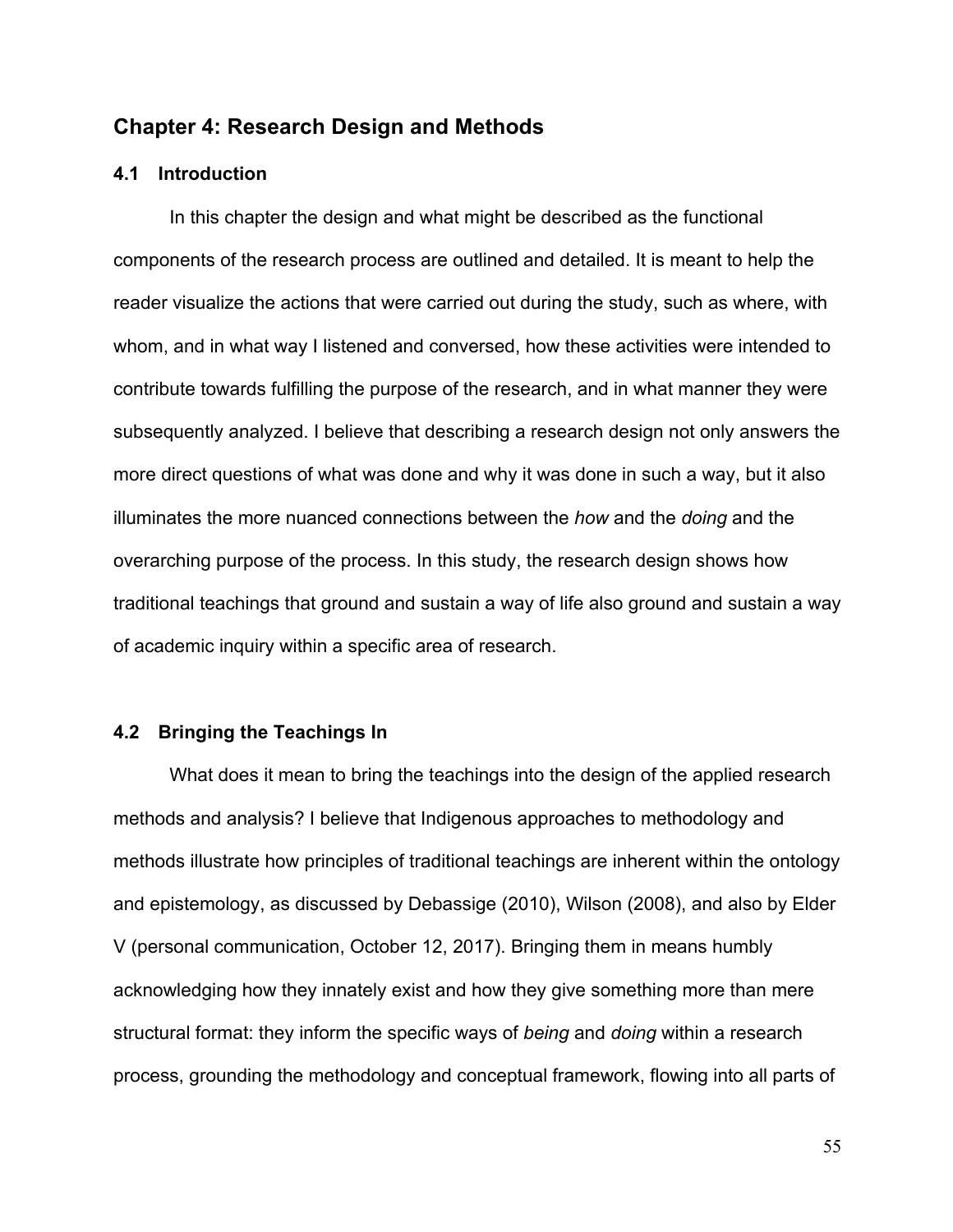the research methods and analyses, and bringing a reminder of what Hanohano (1999) refers to as the "spiritual imperative of Native epistemology" that is present within Indigenous education studies (p. 206).

I am a beginning learner of this part of my culture, much as I am also a beginning researcher. In order to understand more of how traditional teachings are manifested and demonstrated within this research, I sat and listened to the Cree Elders I sought guidance from as they shared their wisdom and knowledge. They reminded me that in the Cree teachings of *mino pimatisiwin,* our ways of *being* and *doing,* and the form and structure of our daily life within a *maskikimiskanow*, are influenced by our choices to bring in teachings such as the Seven Teachings, and others. Through listening to the Elders, I saw that as a graduate student doing research, the daily life of my own medicine journey was influenced by how I sat with the teachings to guide my words and actions as I interacted with my co-participants, listened to their stories, and wrote my thesis.

As an example of this I wish to acknowledge a teaching that was brought into my daily life some time ago, and that has been with me throughout this research process: the teaching of tobacco. I don't know much of this teaching, only what I have been gifted with so far. It is one of the four sacred medicines given by Creator to the people, and we pray with it when we connect with Creator, as noted by Benton-Banai, (2010) and Wilson and Restoule (2010). For me this teaching has been a way of *being* and *doing*  during this study, linking purposeful ways of carrying the knowledge with demonstrative action for the highest purpose. It is an important Indigenous research method that is discussed later in this chapter.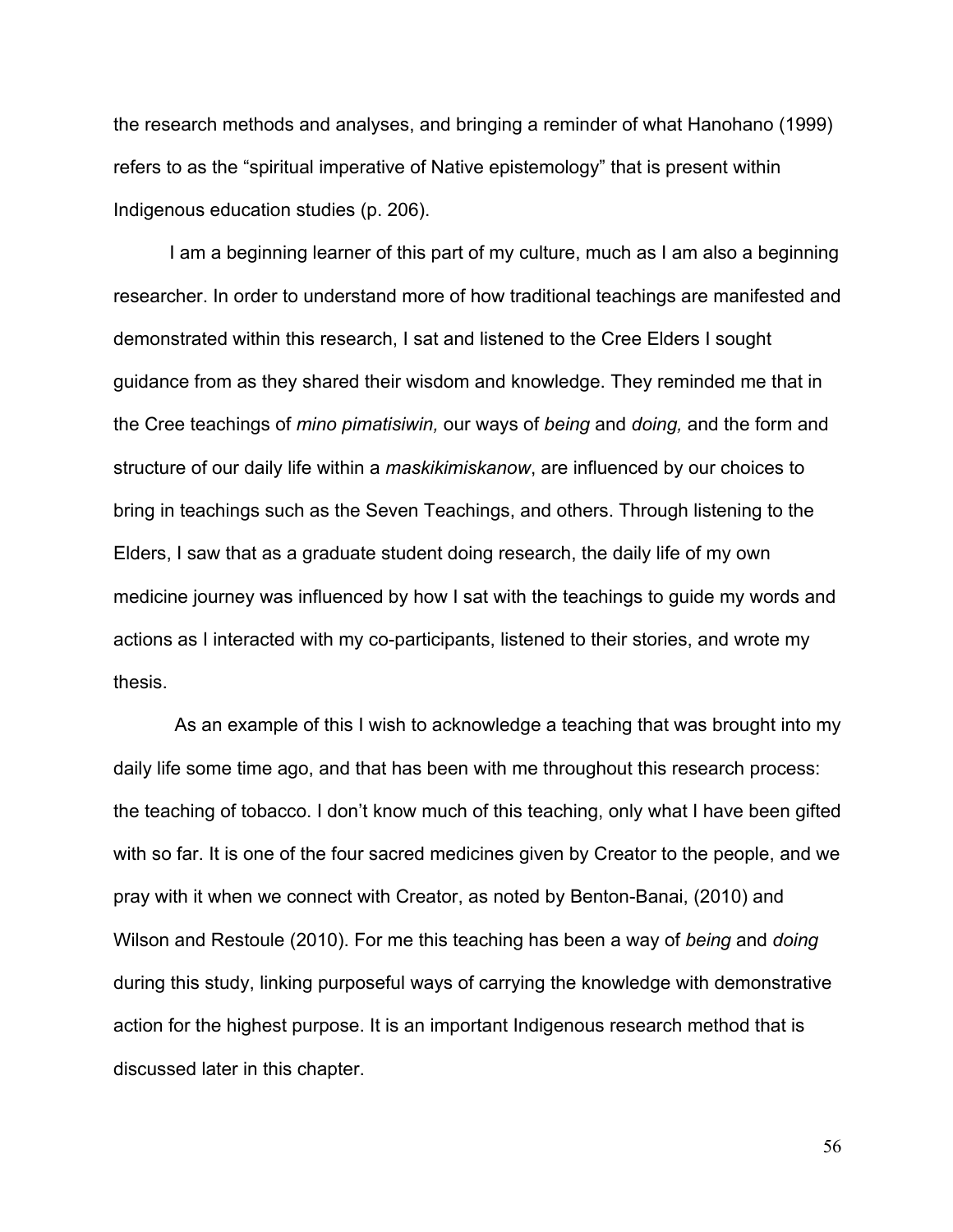From methodology to framework, to data and analysis, I endeavour to walk the teachings that have been brought in through each step of this study, using self-reflection and trying to see clearly with my "Indigenous approach to research" eyes as I go on. There is guidance for *mino pimatisiwin* and a good way to do research within the *maskikimiskanow* – the medicine journey around the circle of life, that I believe connects with the Seven Teachings of respect, honesty, courage, love, humility, wisdom, and truth. The four Rs of research articulated by Kirkness and Barnhardt (1991) - respect, relevance, reciprocity, and responsibility - are also teachings that I remember and endeavour to bring along for guidance. It really is all about more than just dry, lifeless rhetoric; it is about *being* and *doing* and walking the walk to the best of one's abilities. In academic research as in life, I believe we really do look seven generations back and seven generations forward as we go on our *maskikimiskanow*: walking with the teachings gives us good vision to see how our scholarly work connects with past lessons and moves forward to inform new, mutually beneficial ways of understanding ourselves and our communities.

## **4.3 Methods: Walking the Teachings**

From pre-planning to present writing of this research, I have endeavoured to walk the teachings in every part of this study*.* I carry intention and awareness of how *mino pimatisiwin* forms a basis for the methodology, adds structure and purpose to the conceptual framework, and is an ongoing, essential research method that is employed throughout the inquiry. This is an important point: I believe that Indigenous research methods are derived from what we believe and how we believe, as per Wilson (2008),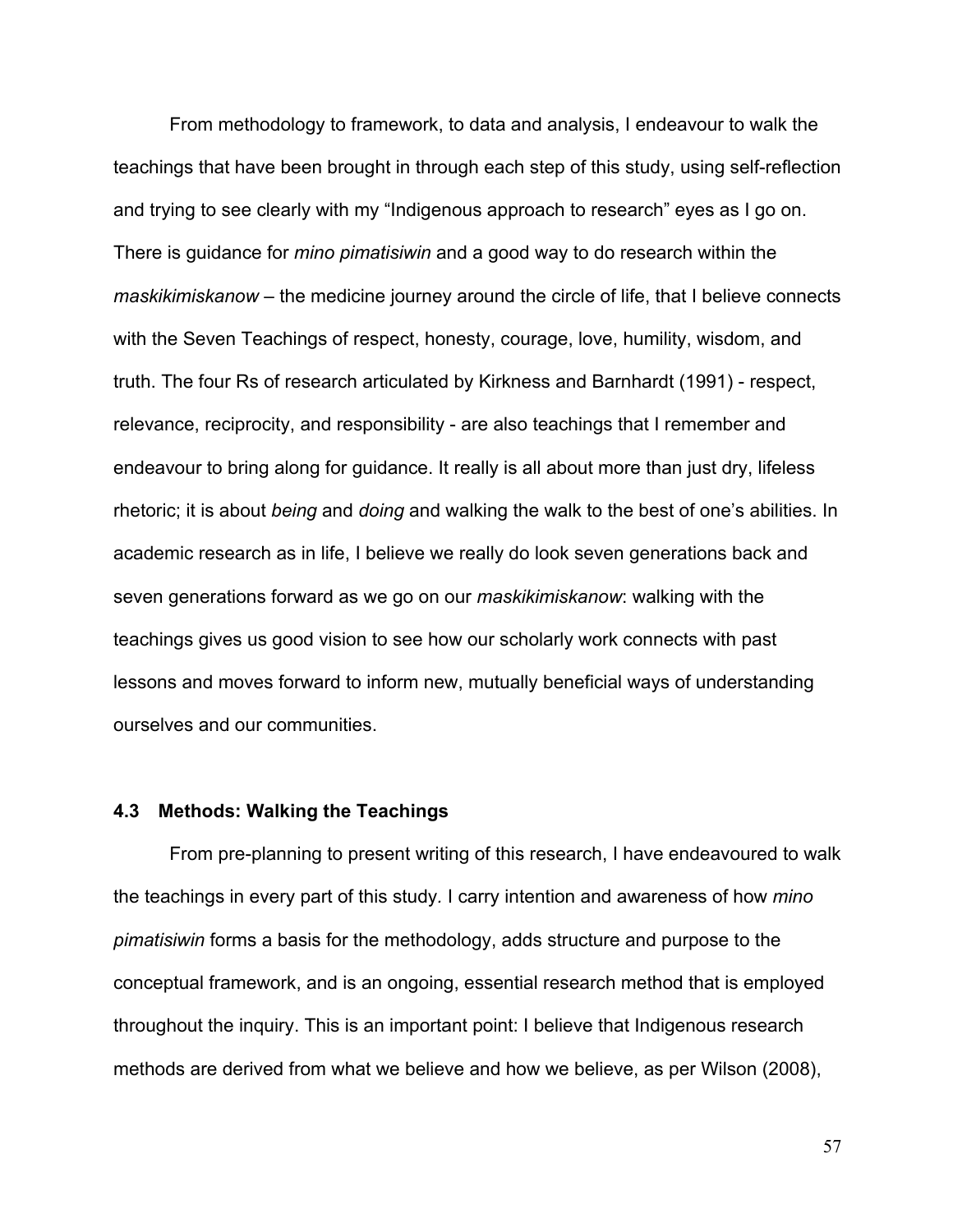and that they exist as a demonstrative example of how we apply our holistic, relational ways of knowing and learning to the entire process of planning, carrying out, analyzing and completing our academic research projects. The methods embody the *how* of the *doing*, and in this way, they show in what manner we walk the walk as we carry our understandings of the teachings in our daily lives. Restoule, Archibald, Lester – Smith, Parent, and Smillie (2010) echo this sentiment, as they describe how Indigenous research methods require the researcher to prepare in a holistic manner that includes spiritual preparation, when readying to carry out academic research in a good way.

One example of this from my study is recognizing the teaching of tobacco as a research method. I know little of this teaching; I practice what I have been blessed with so far in my own *maskikimiskanow*. For many years I have prayed with my tobacco, placing it on the ground as I give thanks to Creator. Long before this thesis project started, and regularly while I am researching and writing, I continue to place my tobacco down on the earth and ask Creator to please bless and guide this study, and to prepare me so that I am able to work in a helpful way each day. I give thanks that this research comes from a good place that respects the teachings and all the participants, and I ask that every step of it be done with the highest intent for walking with *mino pimatisiwin* on this *maskikimiskanow.*

These are part of my traditional teachings – to offer the sacred medicine of tobacco when connecting with Creator, and for me this is an essential research method and also an important protocol that forms a part of creating "good life" research. It is one way, one method that I use to create a respectful relationship with all facets of this inquiry, including meaningful participation by myself in offering my tobacco and prayers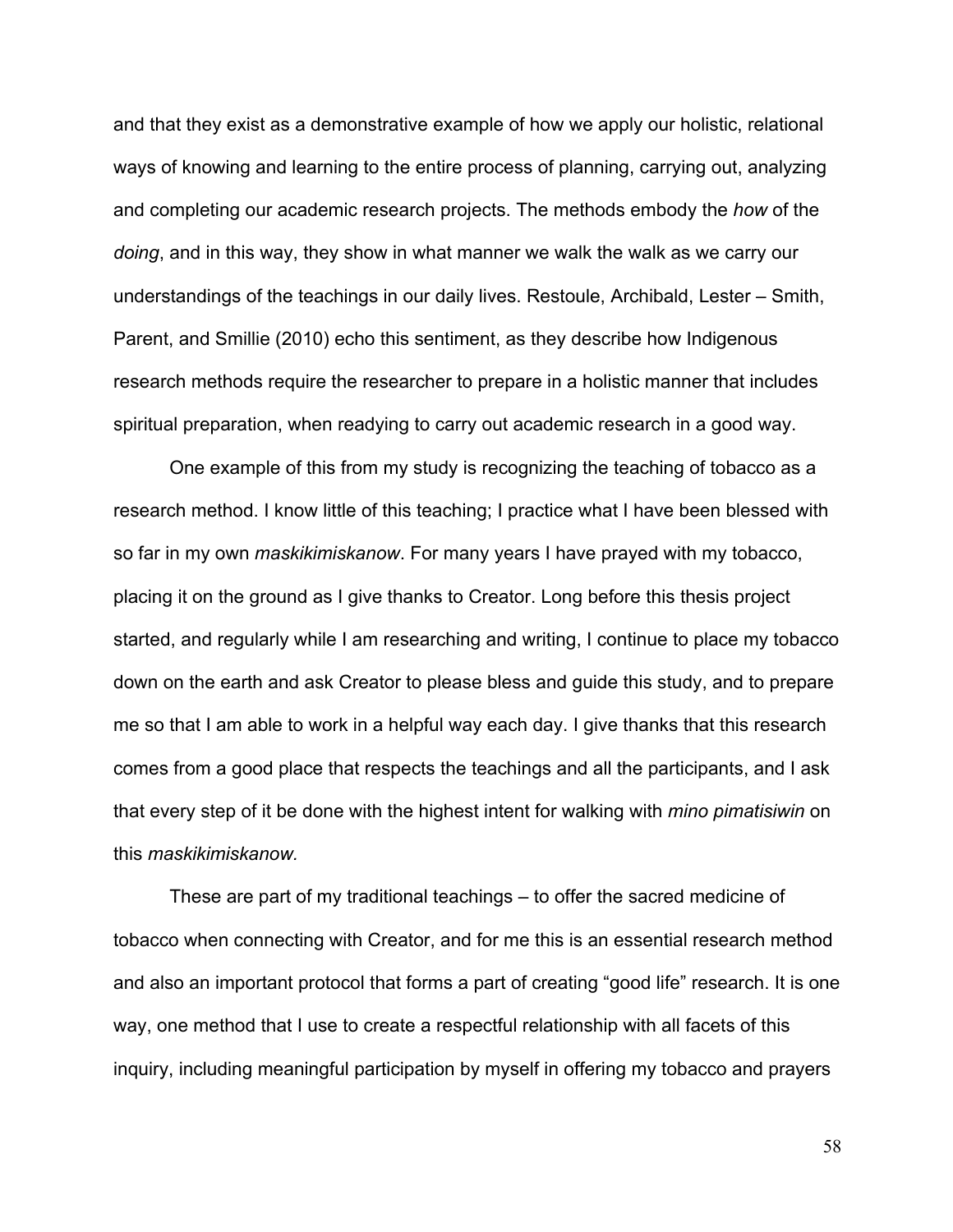in an effort to produce culturally relevant, ethical, credible, ongoing research results. Crate (2005) affirms how the teachings of tobacco are an integral part of the Indigenous research process:

> The departure from 'pure' academic research methods began in my preparation that came *before* contact with the research participants. This preparation, the offering of tobacco and prayer, also took place on a daily basis while the research was ongoing. … I have learned that tobacco was given to the Indian to use as an offering in prayer when saying thank you for something: the new day, the water, the medicine plants, the animals, and all living things put here on earth by creator. Tobacco is also used as an offering when asking for help with something … . (p. 25)

For Crate, being mindful of Indigenous approaches to academic inquiry extends to employing Indigenous research methods so that the work is supported, blessed, and carried out in a good way through the ceremony of tobacco. Wilson and Restoule (2010) offer that the central ceremonial role of tobacco is not merely method, but rather an overarching, decolonizing methodology within Indigenous academic research, as they write how "allowing the ancestral knowledge to speak through the teachings of tobacco gives voice to knowledges that have been stripped away, rearticulated, and restructured" (p.43).

In addition to walking the teaching of tobacco, I have followed my lessons and have respectfully asked my Elders and the case study location Elders for their guidance and ways of knowing; this too is an essential research method within this study. I was taught by my Elders and through ceremony to "ask an Elder" in my search for assistance with direction, perspective, and knowledge. Wilson and Restoule (2010) emphasize the importance of Elders, and they note "learning from Elders is one of the "methods" Simpson (2000) lists as critical to Aboriginal research" (p. 31).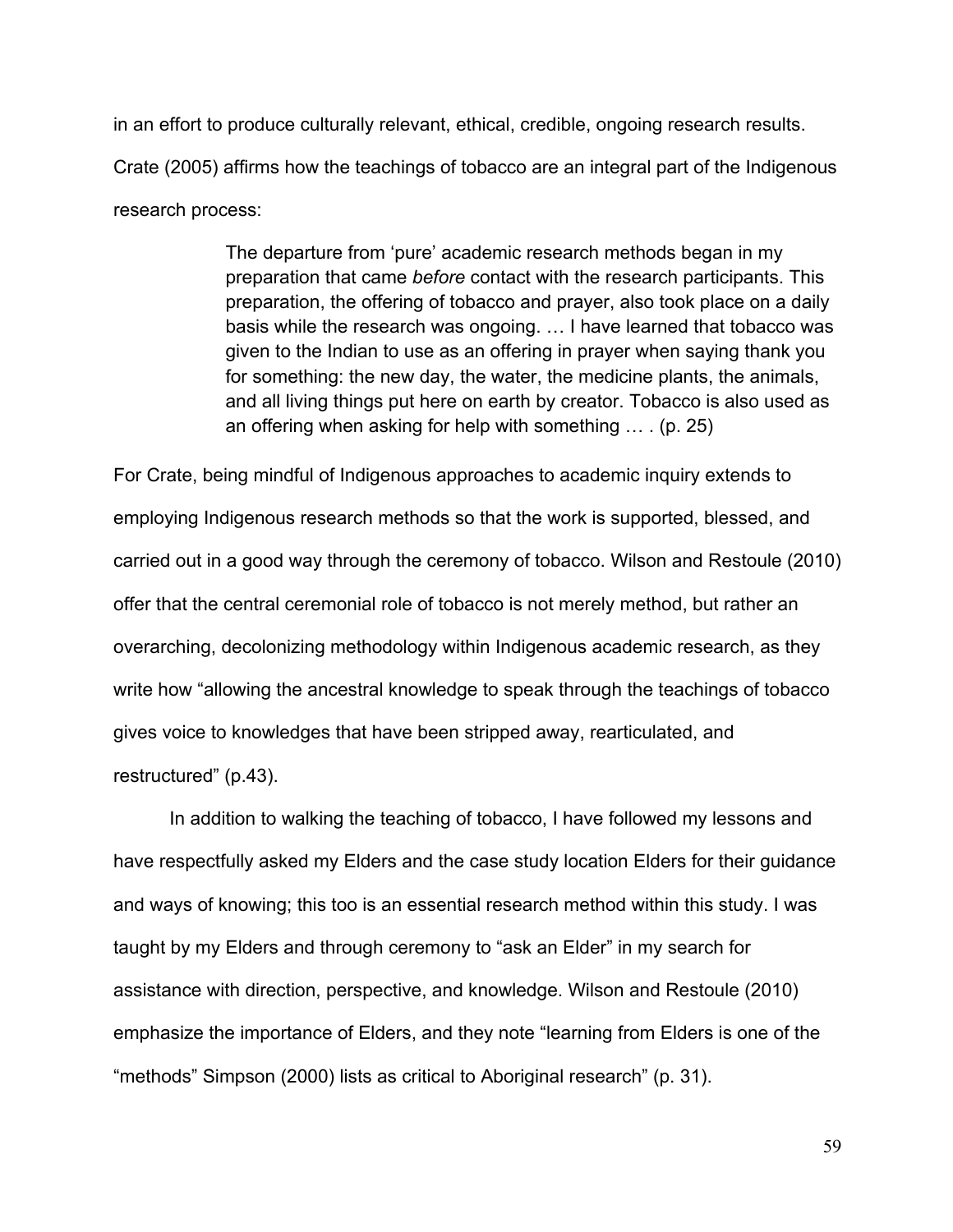What is essential to understand about the previous and following discussions on research methods is that as part of holding true to an Indigenous approach to academic inquiry, the methods reflect the ways of knowing and learning that ground the overall approach, as discussed by Absolon (2011), Chilisa (2012), Drawson, Toombs, and Mushquash (2017), Wilson (2008), Wright, Wahoush, Ballantyne, Gabel, and Jack (2016), among others. The methods are not just derivatives of the methodology and conceptual framework: they are a continued expression of them, as another form of praxis that links theory and practice.

## **4.4 A Qualitative Case Study Approach**

My research interest in ABE placement assessment and school experiences specifically centres on hearing the voices of Indigenous adult learners as they recount their individual histories. My main research goal was to have Indigenous adult learners share their own stories about how they have experienced ABE, so that I could gain an understanding about what the process looks like from their points of view. In addition, I wanted to invite the supporters of the students, as well as the instructors, administrators, and Elders in residence from the school to also share their stories: this adds important perspectives to the study of the ABE experiences of the students.

I have chosen to use an Indigenous qualitative methodological approach within a case study format, using one on one interviewing as the main method of data collection. This is appropriate given the context of my study: mindful listening to the stories of Indigenous learners from within an urban education institute. There are several additional explanations for choosing this approach to research design. For example,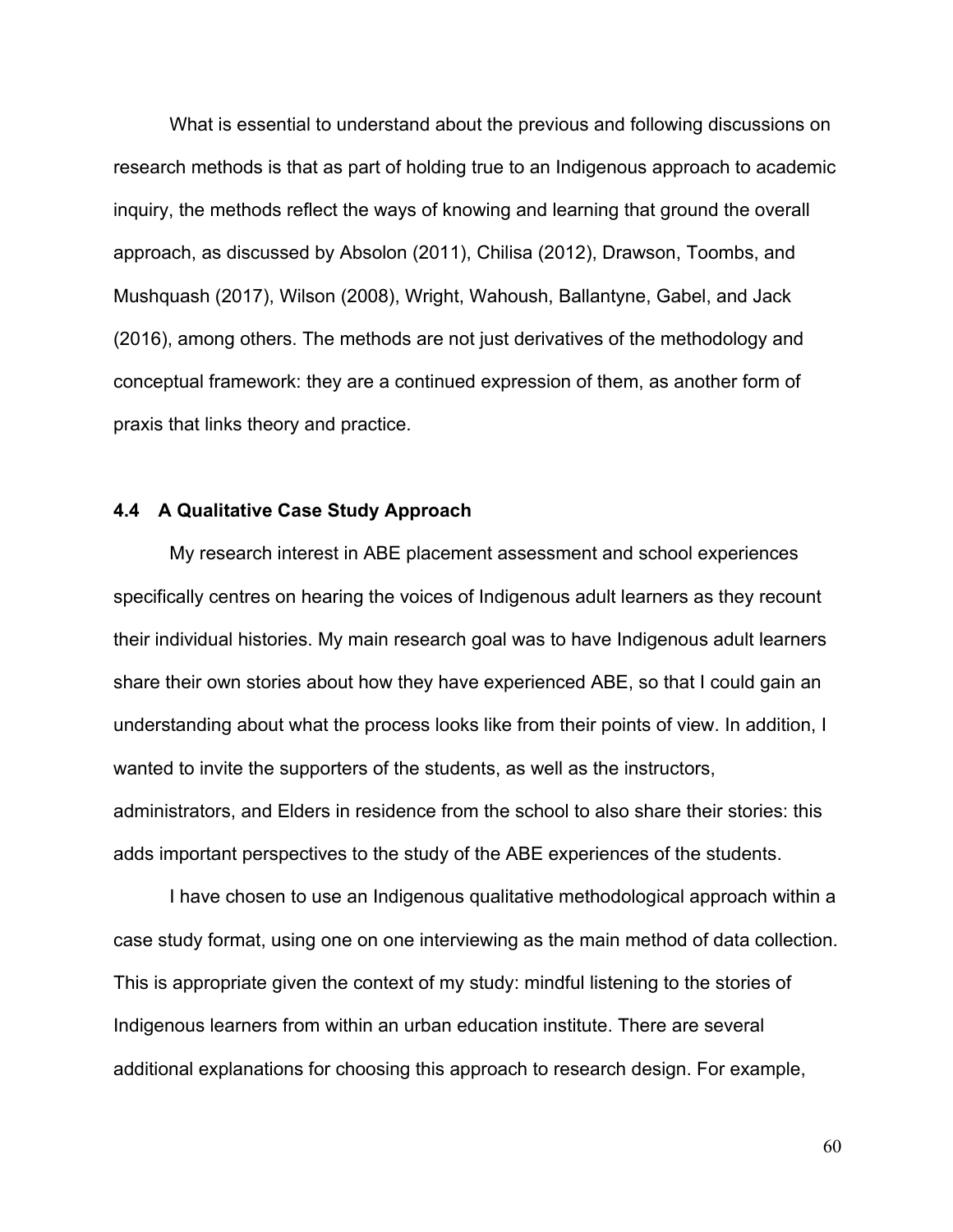Merriam (1998) defines a qualitative case study as being "an intensive, holistic description and analysis of a bounded phenomenon such as a program, an institution, a person, a process, or a social unit" (p. xiii). For this inquiry, a case study approach allows for a closer view of the bounded individual setting of an urban Indigenous place of adult learning, and of the adult basic education students enrolled there. Additionally, in seeking to document the phenomenon of the Indigenous ABE experience via the stories of the students set within the context of an individual school location, this study followed what Yin (2014) defines as a descriptive case study format, thus aligning with Baxter and Jack's (2008) observation that a "specific type of case study design will be guided by the overall study purpose" (p. 547).

The advantages of employing a case study design are noted by many, including Yin (2014), who notes that a qualitative case study format is especially useful for addressing the how and why of a particular phenomenon. An example of this is seen in this inquiry, where a case study focuses on hearing Indigenous adult learners describe their experiences of ABE. Tetnowski (2015) states that one of the benefits derived from case study design is that it offers "rich description" because it "allows for deeper description of a phenomenon" (p. 40). In this study, rich description is seen in the in depth interviews that were carried out, and it contributes to the quality of the research, as discussed in the next chapter.

Rubin and Rubin (2012) describe qualitative approaches to interview-based research as encompassing "… that which is not ordinarily on view and … that which is often looked at but seldom seen" (p. xv). To prepare myself to hear the students share their personal stories and to prepare my writing to make room in academic literature for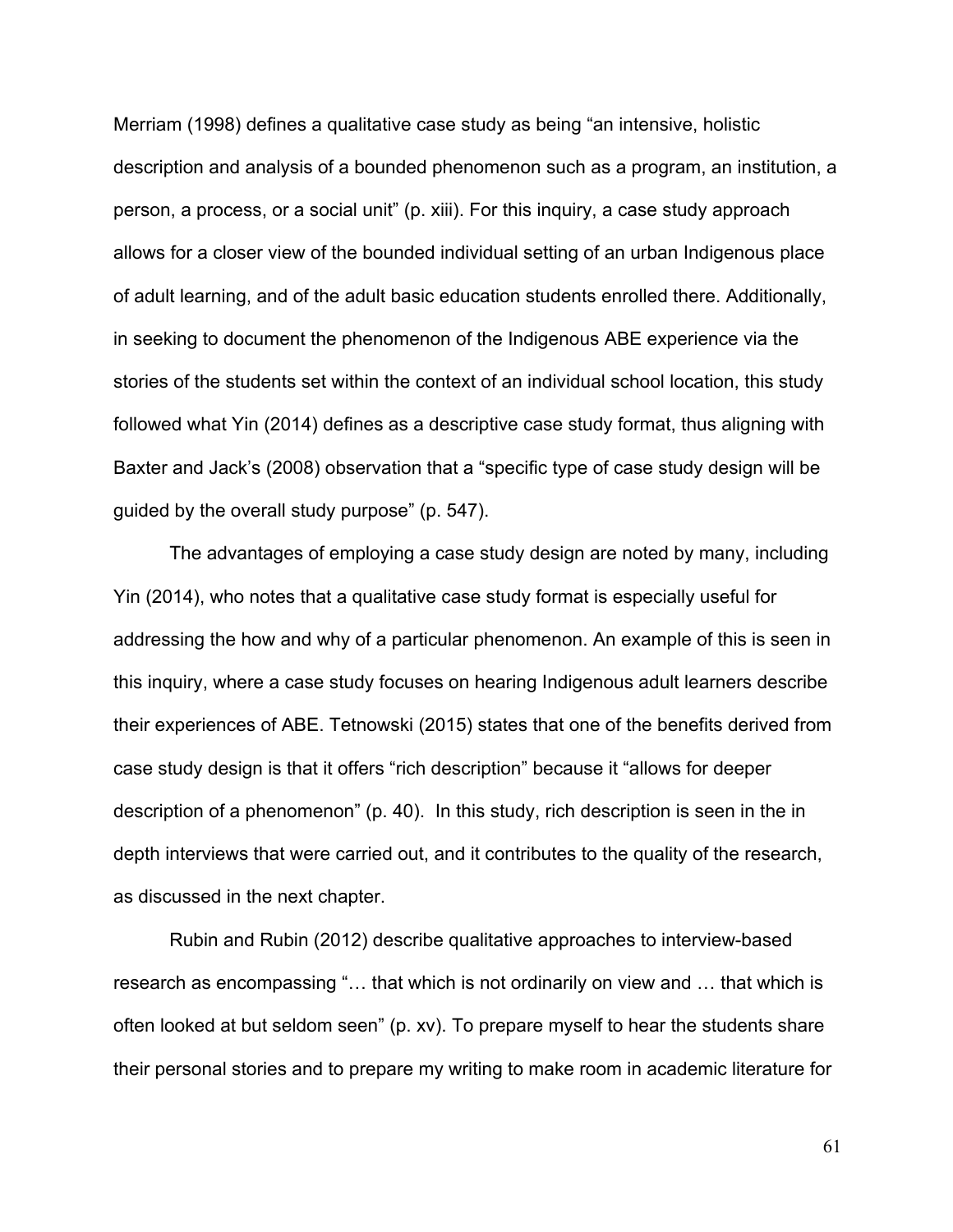these seldom heard voices, I drew inspiration from my own background as an Indigenous adult learner who has also attended placement assessment for upgrading courses. As I thought about what my path had been like when I returned to school, I wondered what the experiences and feelings of these students might be. In what ways might I carry out my methods of inquiry, so that I would respect their unique histories of education experience, and also honour the spiritual guidance that forms my daily way of life? For me, again it was about returning to the teachings.

To ground this academic work, I sought to integrate a theoretical framework created from and supported by the oral traditional teachings of the *maskikimiskanow* – the medicine journey around the circle of life, that connects with the teaching of *mino pimatisiwin –* the good life, and the Seven Teachings of respect, honesty, courage, love, humility, truth, and wisdom (which I interpret as an understanding of knowledge from the *maskikimiskanow*, that informs the beginning of wisdom). I felt that by carrying these teachings, by really trying to live them each day and then bringing them into my research, I would be best prepared to be a kind and discerning listener / interviewer, and an ethical and respectful student researcher /writer, and to me that mattered a great deal.

## **4.4.1 Case Study Location**

The case study was carried out at the Native Education College (NEC) in central Vancouver. This private Indigenous education college was begun in 1967 as the Native Education Centre, started by Ray Collins as an urban resource here in Vancouver to assist Indigenous adult learners in furthering their educations (NEC, 2017). Today the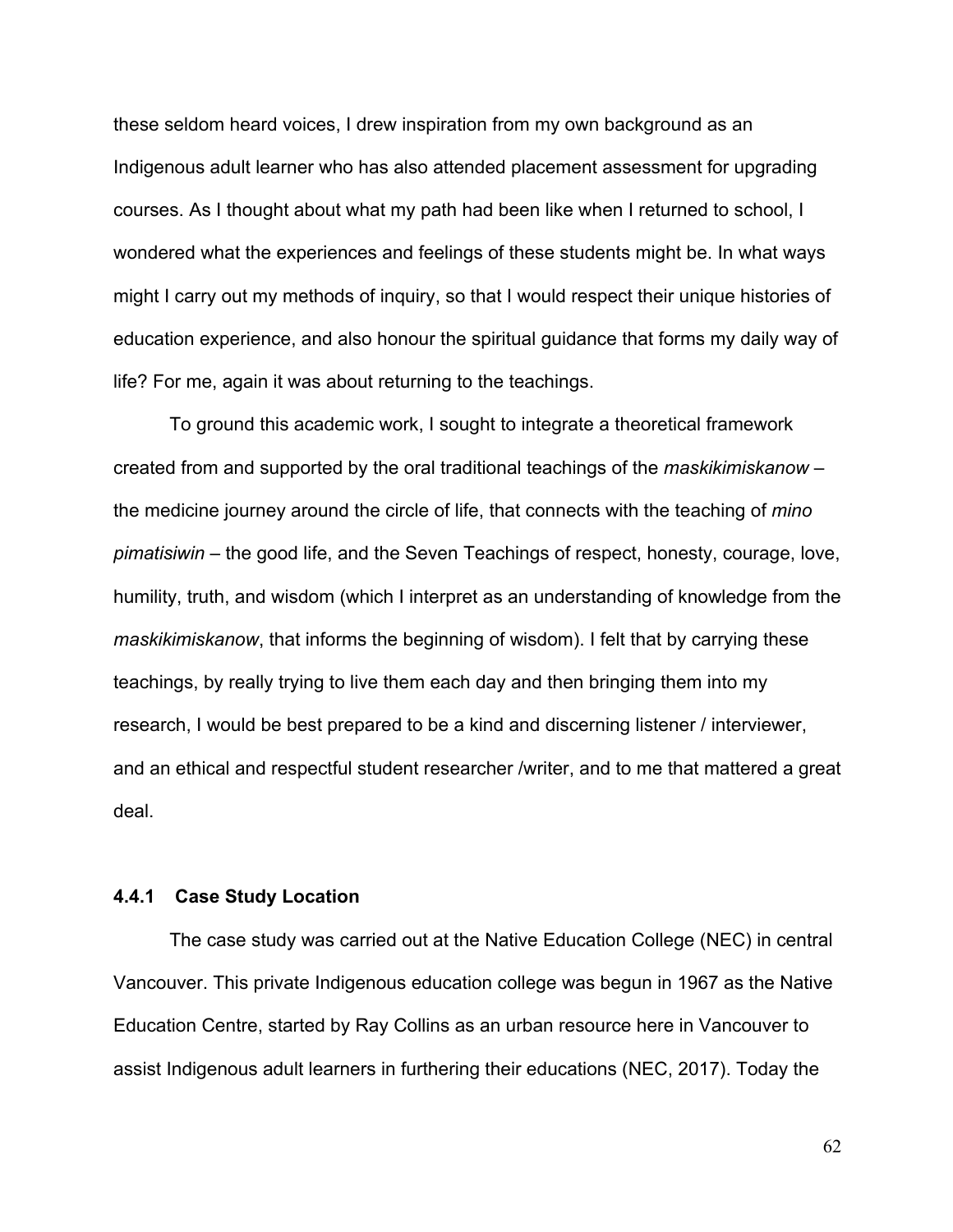college is a non-profit society, governed by a board of nine members of the Native Education College Society. Built of cedar and with a central gas fire in the main gathering / student lounge Longhouse area, the building evokes a sense of sacred space and speaks to the cultures of West coast Indigenous peoples. Along the East wall of the Longhouse are hung photographs of Elders, each with a written teaching or lesson, some wise words that the Elder has given to share with the people.

Nisga'a artist Norman Tate and his family carved the totem pole that stands beside the East doorway of the Longhouse area of the school. Tate acknowledged that it is a "powerful storyteller" whose design recalls a Nisga'a story of humans and animals living in peaceful balance with all of creation. The pole is called *Wil Sayt Bakwhlgat*, which means "the place where the people gather", and it is a positive statement to the Native peoples of Vancouver (Jensen, 1994). This exemplifies how the idea of place has great meaning for Indigenous peoples, and how important connections are made that recognize a physical location on Mother Earth where people gather to take part in life experiences. Places and people matter in our living histories.

The NEC was identified as a possible case study location as it is a wellestablished centre for Indigenous adult education, has a regular intake of Indigenous adult learners for its Aboriginal Adult Basic Education program (AABE), and includes placement assessments as part of the program intake. In the AABE, Aboriginal content is an integral part of many ABE course foundations, as for example in the English curriculum where Indigenous - authored books, such as *Monkey Beach* by Haisla writer Eden Robinson, are featured. An average of 200 students register at NEC per school year (September to June), and of those students, approximately one half, or an average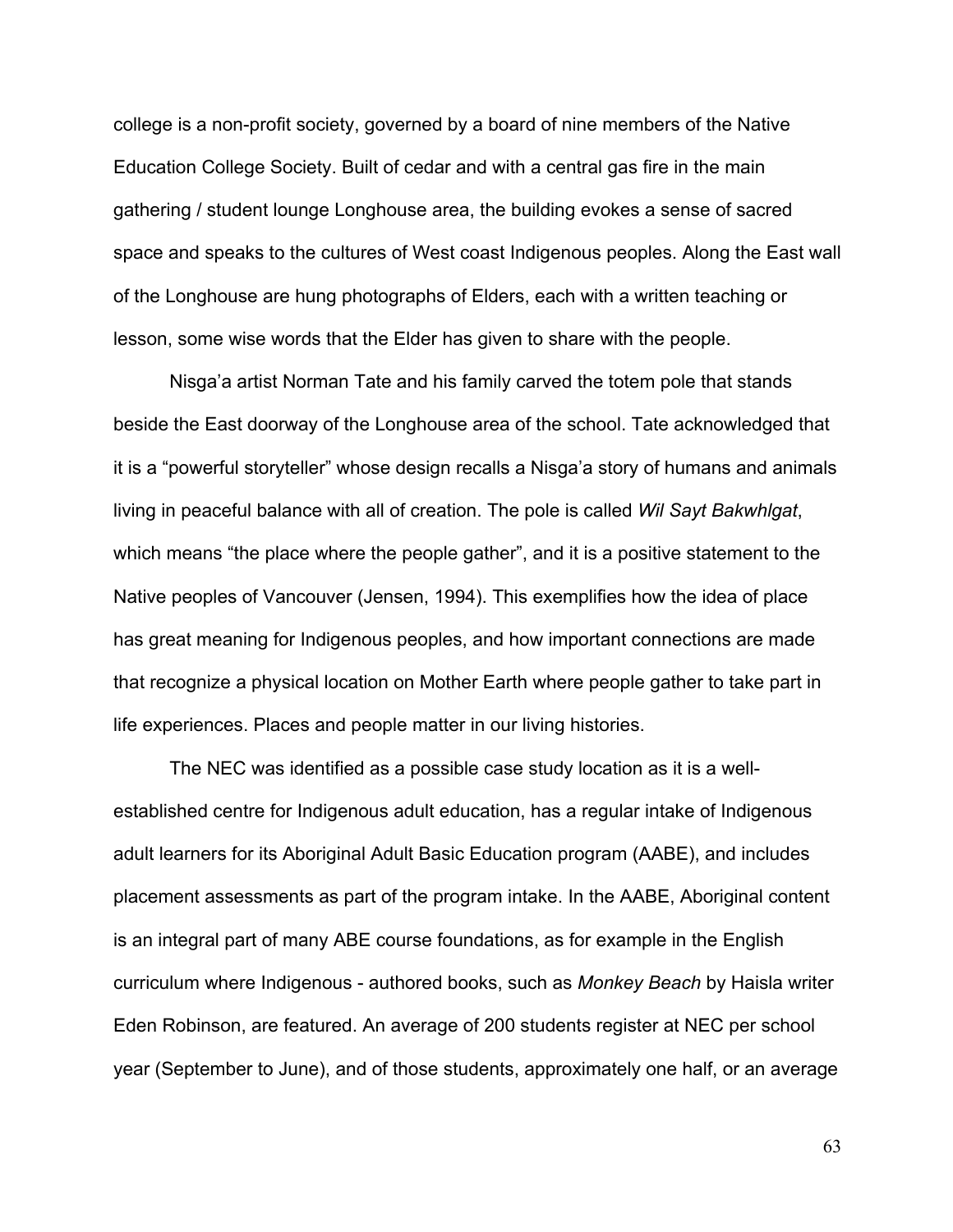of 100 adult learners are registered in ABE courses each year (Administrator R, personal communication, July 17, 2017). In addition, the college is centrally located in Vancouver and draws a large population of Indigenous ABE learners from the lower mainland, from outlying areas of the province, and also from outside the province.

After receiving approval of my study proposal, I submitted my research application to the UBC Behavioural Research Ethics Board (BREB), which included request for approval for letters of information and consent forms for participants. In addition, I met with administration personnel at NEC to present my ideas for this inquiry, and to respectfully request that they be reviewed and assessed by the administration and board of directors. Subsequently I received approval for my research project from the UBC BREB on July  $5<sup>th</sup>$ , 2016, and then I again met with the NEC administration to ascertain if the research proposal that had been approved by UBC would also be amenable to the interests of the NEC administration and its school community. For their review I also presented sample letters of information and consent forms for all participants (student letters are located in Appendix A), as well as sample interview questions (located in Appendix B). In accordance with Indigenous approaches to research, and as stated in my request to NEC for approval of my project, I asked that I please be informed of any institutional or cultural protocols which need to be followed for the thesis project, and I confirmed that respect for such protocols would be given at all times. In December 2016 I received approval from NEC for my research project, and I began to arrange and carry out the qualitative case study in December 2016.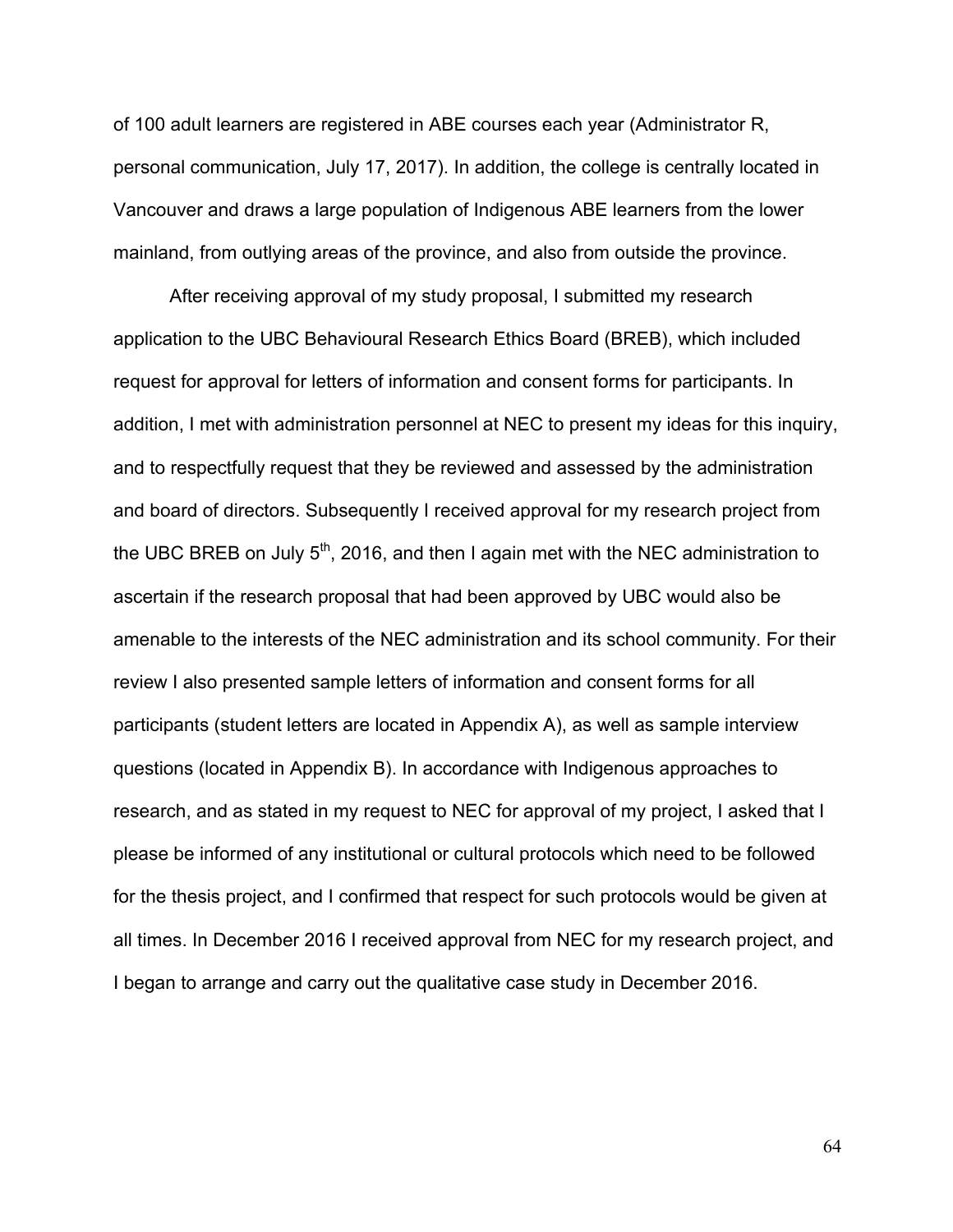#### **4.4.2 Participant Recruitment**

ABE courses were offered at Native Education College for three semesters during the time period of January to July 2017. Selection criteria for participants allowed for inclusion of all students who were enrolled at NEC at some point during the school terms of January to July 2017, and who had also participated in an ABE intake assessment within the past two years. Excluded from participation were students who were not at enrolled in coursework at NEC at some point during the above mentioned time period, and who had not participated in an ABE intake assessment within the past two years. As aforementioned, preliminary letters of information as well as letters of consent were prepared for students, student supporters, instructors / administrators, and Elders in residence.

Permission was requested and obtained from the NEC administration and from ABE instruction staff to speak with four different ABE classes, in order to give brief 5 to 10 minute presentations on my research inquiry, hand out letters of information to interested students, and answer any questions that might arise. The presentations were carried out and several students within the classrooms expressed interest in the study, and asked for letters of information. In addition to handing out letters of information in ABE classrooms, random recruitment of eligible students also took place in the common seating area of the Longhouse portion of the school. This is where students gather to eat, have coffee, and sit and visit. It is a large cedar-walled room with tables and chairs at one side near the canteen counter, and padded benches around a central gas fireplace on the other side. As I sat at a table and kept busy with my own writing tasks, I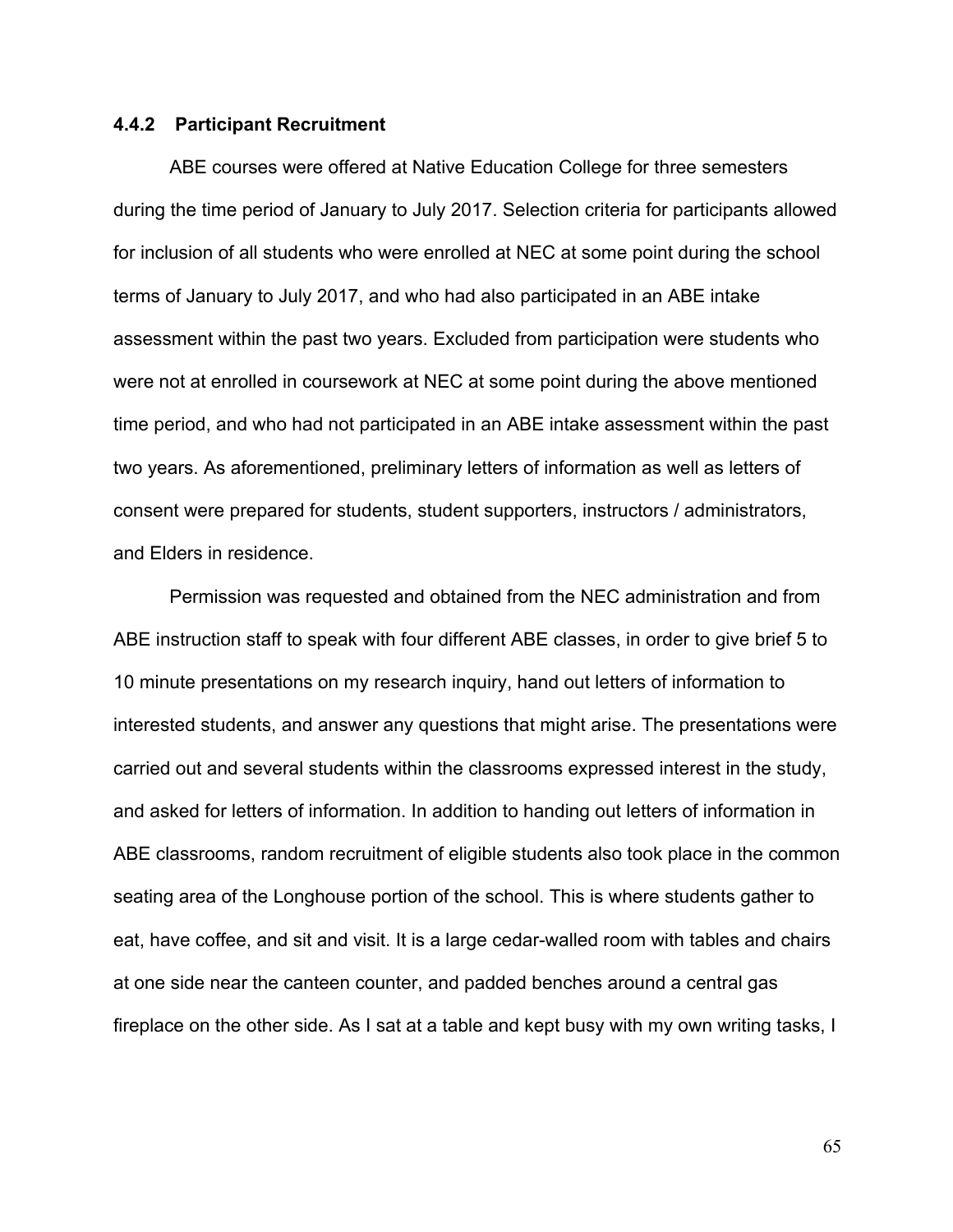observed the everyday life at NEC, and I viewed students in the common area interacting with each other and with the Elders, instructors, and administrators.

I eventually met with students who came up and asked me questions about what I was doing at NEC. I introduced myself, and explained the basis of my inquiry and how I was requesting student participation. Letters of information were handed out to those interested students who met inclusion criteria, and snowball sampling also occurred when students shared the news of the study with other eligible student participants. Regardless of who approached me and asked me questions, I tried to connect with the people and maintain a good relationship, whether they fit the participant inclusion criteria or not. For example, on several occasions people from the surrounding community, young and old, Indigenous and non-Indigenous, stopped by, as well as present and former NEC teachers, Elders, and students, and parents, grandparents, and other family members of NEC students. They all asked who I was and appeared genuinely interested in the study. I felt welcomed by these kind brief meetings, and I saw how the college was a focal point for community.

During this early portion of participant recruitment, I also made appointments to speak with four administrator / instructors, which resulted in three of them consenting to be interviewed: one administrator, and two people who worked dual roles as administrator / instructors. The fourth person was not available for interviewing. In addition, I was introduced to four Elders in residence who came to sit in the student lounge area, and subsequently three of them agreed to meet for interviews. The fourth Elder was not available.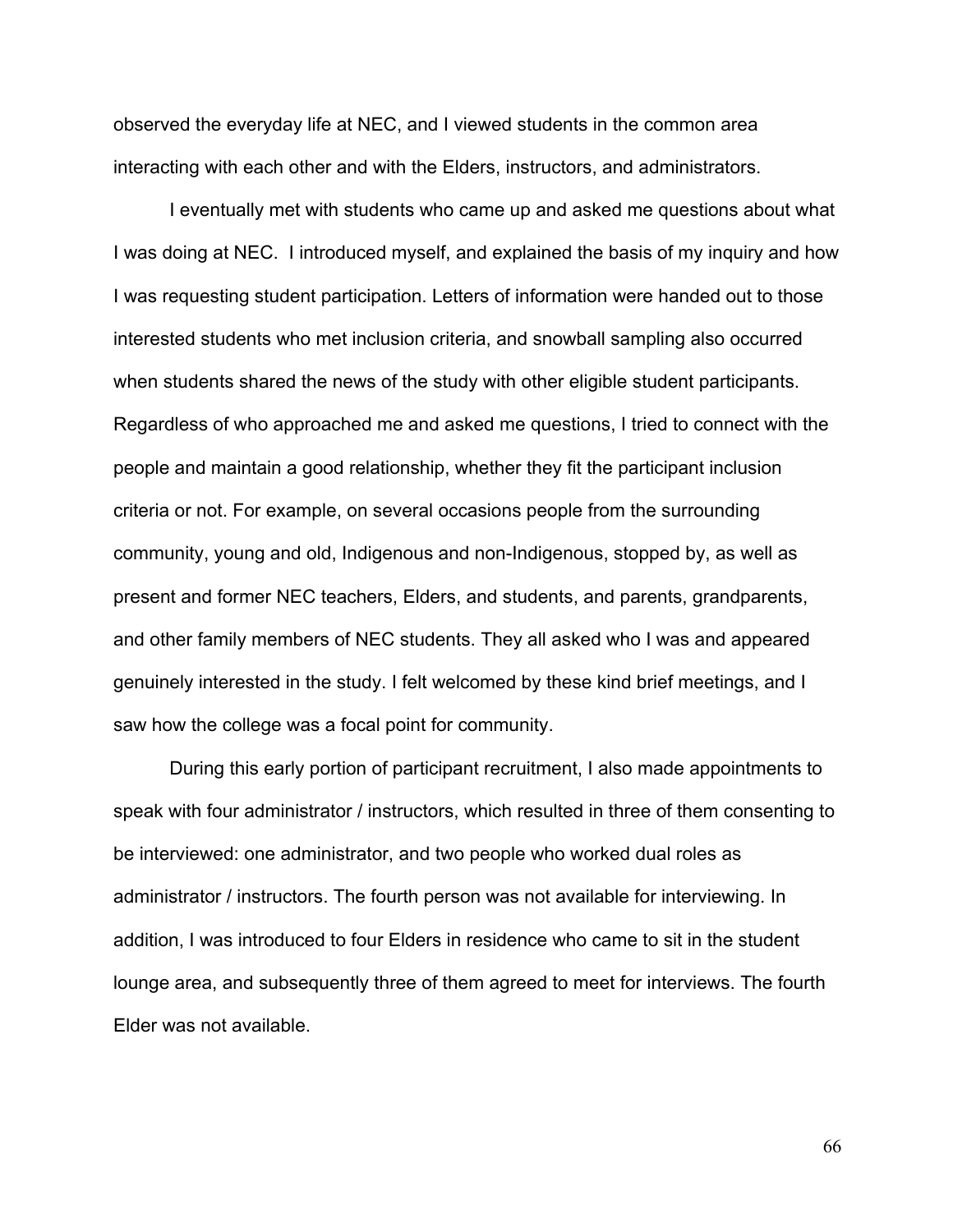A total of 10 Indigenous adult learners were sought for interview participation, along with a support person for each student. With snowball sampling, the final number of students interviewed was 13, plus one support person. The total of NEC personnel interviewed included one administrator, two administrator / instructors who held dual positions, and three Elders in residence. In addition, a total of four knowledge and language keepers from my own Cree culture were interviewed to provide a grounded understanding of the teachings that inform my methodology, conceptual framework, and research design. One West coast Vancouver Island Nuu-chah-nulth knowledge and language keeper was interviewed to provide understanding of the educational teachings my family has received while living on traditional Nuu-chah-nulth territories. Additionally, two other non - NEC administrator/instructor personnel who currently work within ABE were contacted for interviews as they had both had extensive experience with ABE intake assessments, and could provide added perspective to the background of this study. In total, 27 interviews were completed. Interviewees were each randomly assigned a unique, alphabetical code (A through Z, AA, BB, with no "X") to respectfully maintain anonymity and protect their privacy. All participants received thank you cards and small gifts to acknowledge their kindness in sharing their time and their words.

## **4.4.3 Meeting the NEC Participants: Patience and Protocols**

To begin the research process with the participants at NEC, I visited the school an average of twice weekly beginning in early January 2017, spending 3 – 4 hours or longer each visit sitting in the common gathering space in the Longhouse area. After a week or so I had begun to converse in regular way with the canteen cook, and also with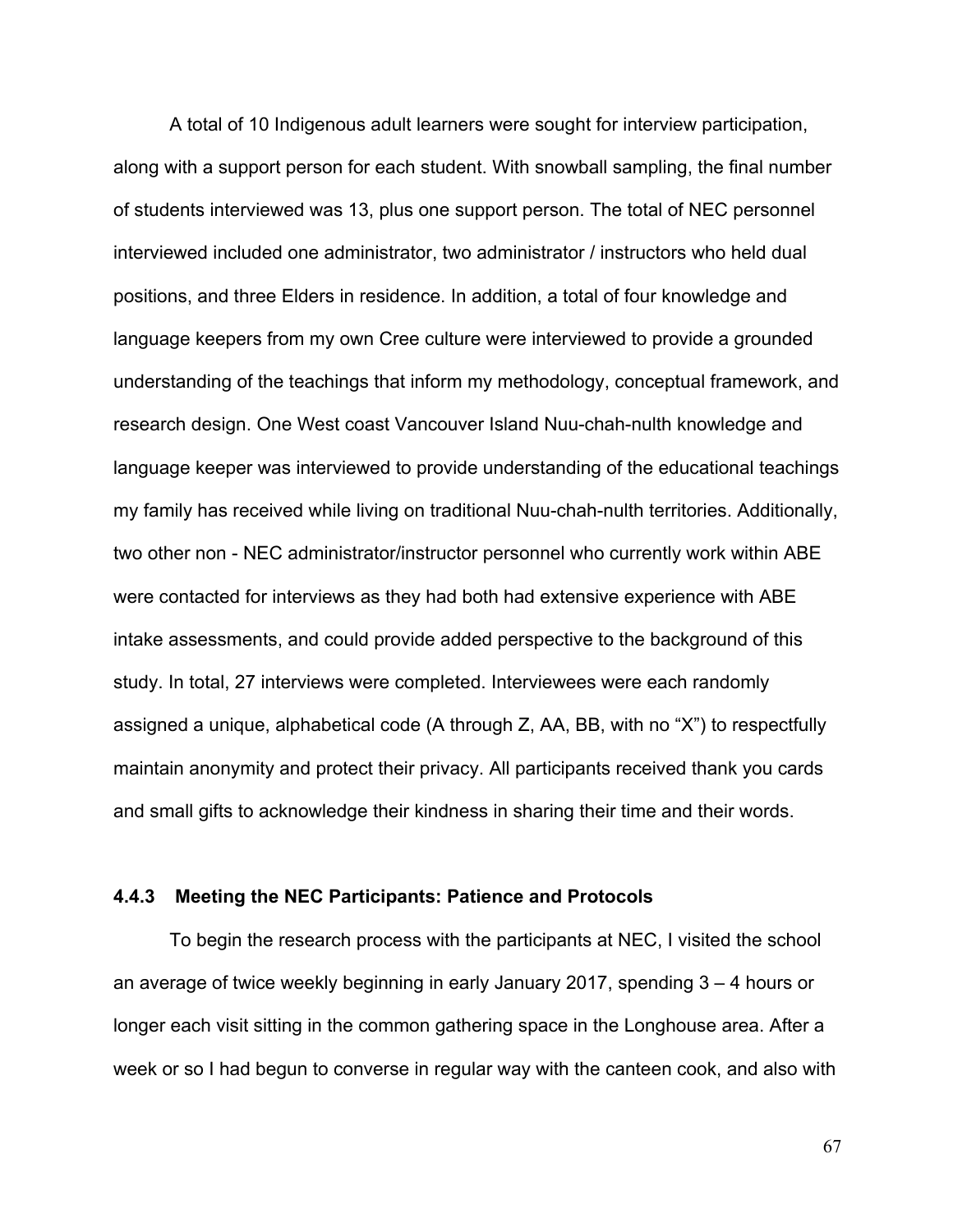the maintenance staff. They were interested in knowing who I was and what my cultural ties were. I explained who I was and where my family was from, and also why I was there at NEC. A further week into January, one of the ABE instructors stopped to say hello, and to kindly invite me into the classroom to make a presentation about my research project. As aforementioned, I subsequently visited this class and the classes of three other instructors, gave brief presentations about my research, and handed out information sheets to interested students.

By the end of January no potential student participant had come forward to express interest in an interview, although at least 24 students had received an information sheet from me. I continued to come and sit and regularly interact with people at NEC, as I realized the importance of creating a good relationship with my research community, a topic that one of the participants from the case study by Blodgett, Schinke, Smith, Peltier and Pheasant (2011) comments on in a concise, meaningful manner:

> Any researcher going in to [*sic*] First Nations community is going to have to build relationships prior to actually initiating a project. It is important to demonstrate that they have friendship to offer and that their research is for the betterment of the community rather than personal pursuits such as academic notoriety. I think the more time a researcher devotes to the beginning stages of a research project and the development of community friendships, the easier it will be going into a community and seeking approval from the appropriate authorities [and from the participants] to commence a project. (p. 528)

My supervisor advised me to "just keep showing up" and to have extra patience. I understood that from the students' point of view, I was likely to be viewed as a stranger, who although connected by Indigeneity, was still someone with whom they were unfamiliar. Moreover, I was also connected with academia and research, two elements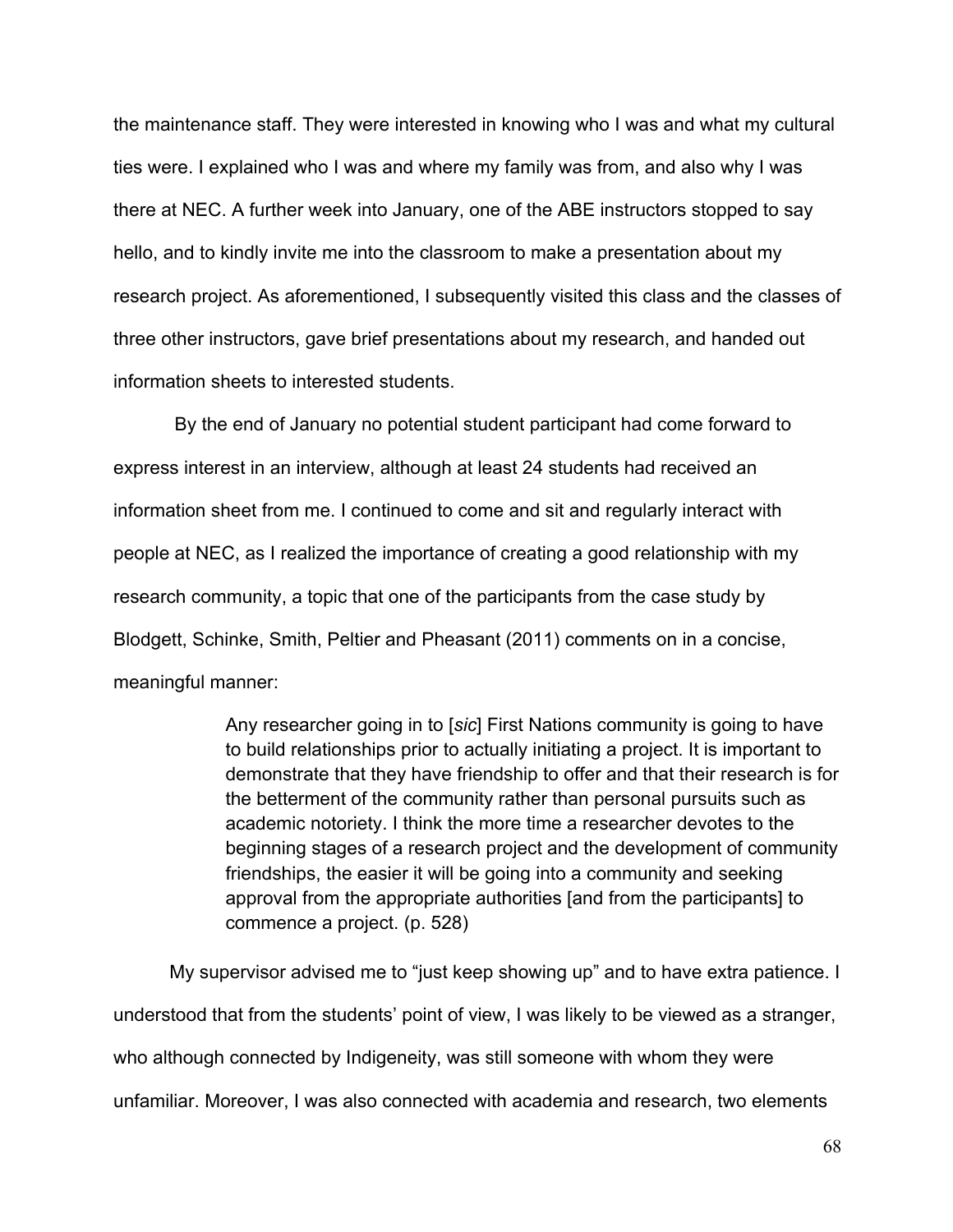with which many Indigenous people have had less than positive experiences. I wondered if any students would agree to be interviewed. I also wondered if any student who agreed to take part in an interview would respond to my list of questions that I had prepared for my 'semi-structured' interview format. Casual silence was okay, but I worried about total silence: what would I do if no students shared their words?

On February 1<sup>st</sup> my first student approached me, asked for more information about my research project, and expressed interest in taking part in an interview. I thanked the student, and we chatted a bit as I outlined why I was there and why I was interested in meeting with the students. I described how I was asking adult learners if they would share how they experienced ABE, and I asked if the student would like to participate. The student asked me to clarify the question and I explained in greater detail. From this exchange it occurred to me as how I might re-vamp the interview process to move the first question - asking the student if he or she would share some of the story of their ABE experience – into the preamble to the interview questions. After the introductions and casual preamble, I would then ask a direct first question about when the student had completed the ABE intake assessment. I felt that this change would help to signal the start of the "research" conversation, and move the interview process from casual preamble to more directly within the context of the ABE experience, beginning with the assessment. This change for the first question was done for all student interviews. Sample interview questions are located in Appendix B.

After this initial conversation, which also included the student and I going over the letter of introduction and the consent form together, we proceeded with the interview questions. I was happy to have met my first student participant. Bit by bit, slowly more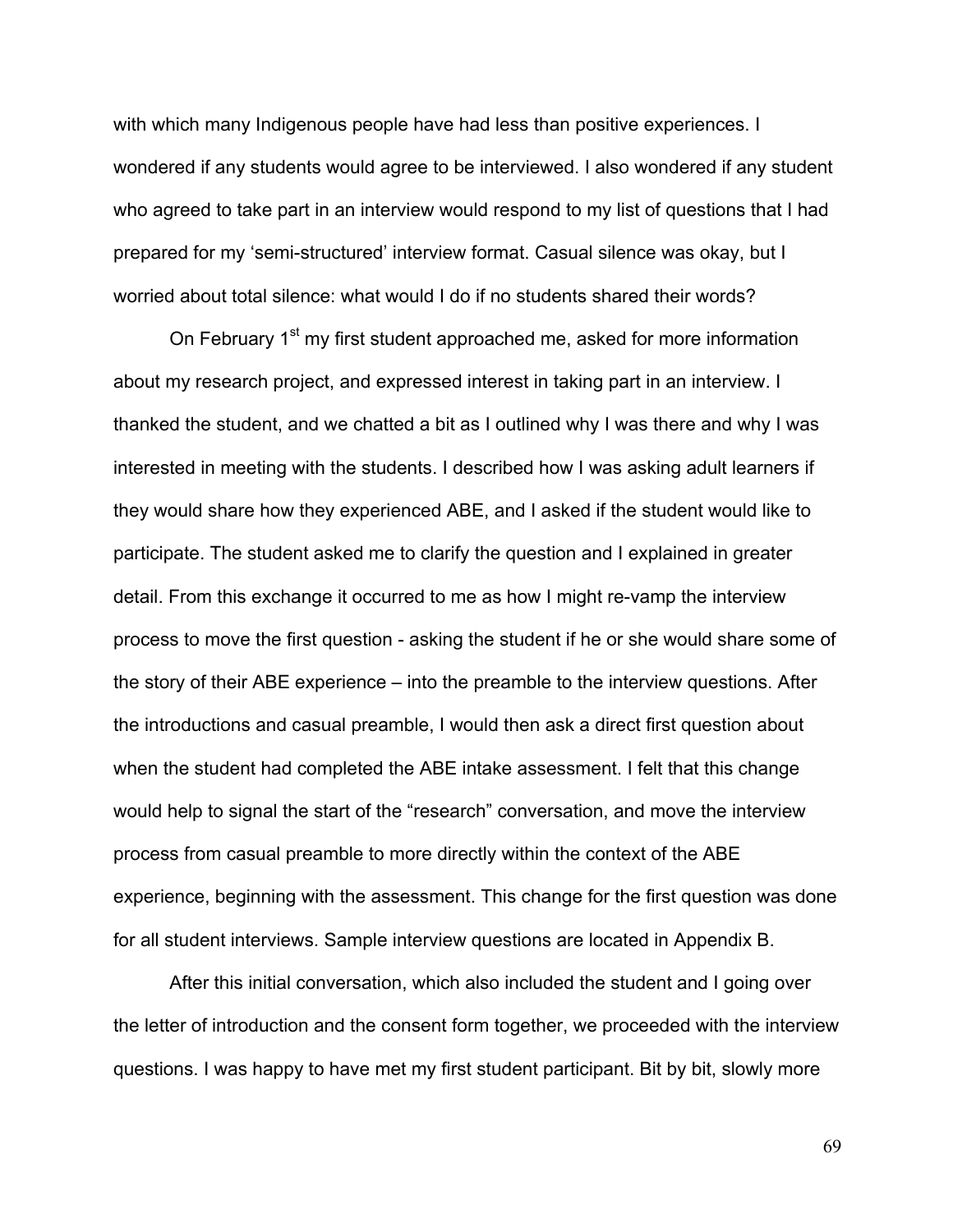students came forward to talk with me. Some were interested in participating in the study and some declined, and at least one student shared that he/ she was not comfortable with "anything to do with the university or with research" (anonymous student personal communication, February 1, 2017). I was very grateful for all the students who came and spoke with me, whether to be interviewed, or to share time and words of a different nature. I see them and the other participants as co-researchers whose contributions come together with my own to create a concerted effort in this study.

#### **4.4.4 Interview Locations**

In all ways, the students and other interviewees were respected and their needs were given priority during the data collection. For the main part of my project I carried out personal, one-on-one audio-recorded interviews with thirteen Indigenous adult learners at NEC, spanning the period from February to July 2017, in order to hear their stories about how they have experienced ABE. I asked all participants to choose an interview location that they felt most comfortable with. This was done to respect the well-being of the interviewees, even though I realized that some selected locations might at times be more noisy, and therefore the resulting conversations might be less clear and more difficult to transcribe (and this proved to be true). This presented me with an opportunity to use my "good listening ears" and to take in oral communication, using an Indigenous research method of "mindful listening" to hear these voices. It reminded me of what an Elder had once said years ago, about how we listen with our hearts as much as we listen with our ears, and how we needed to remember that skill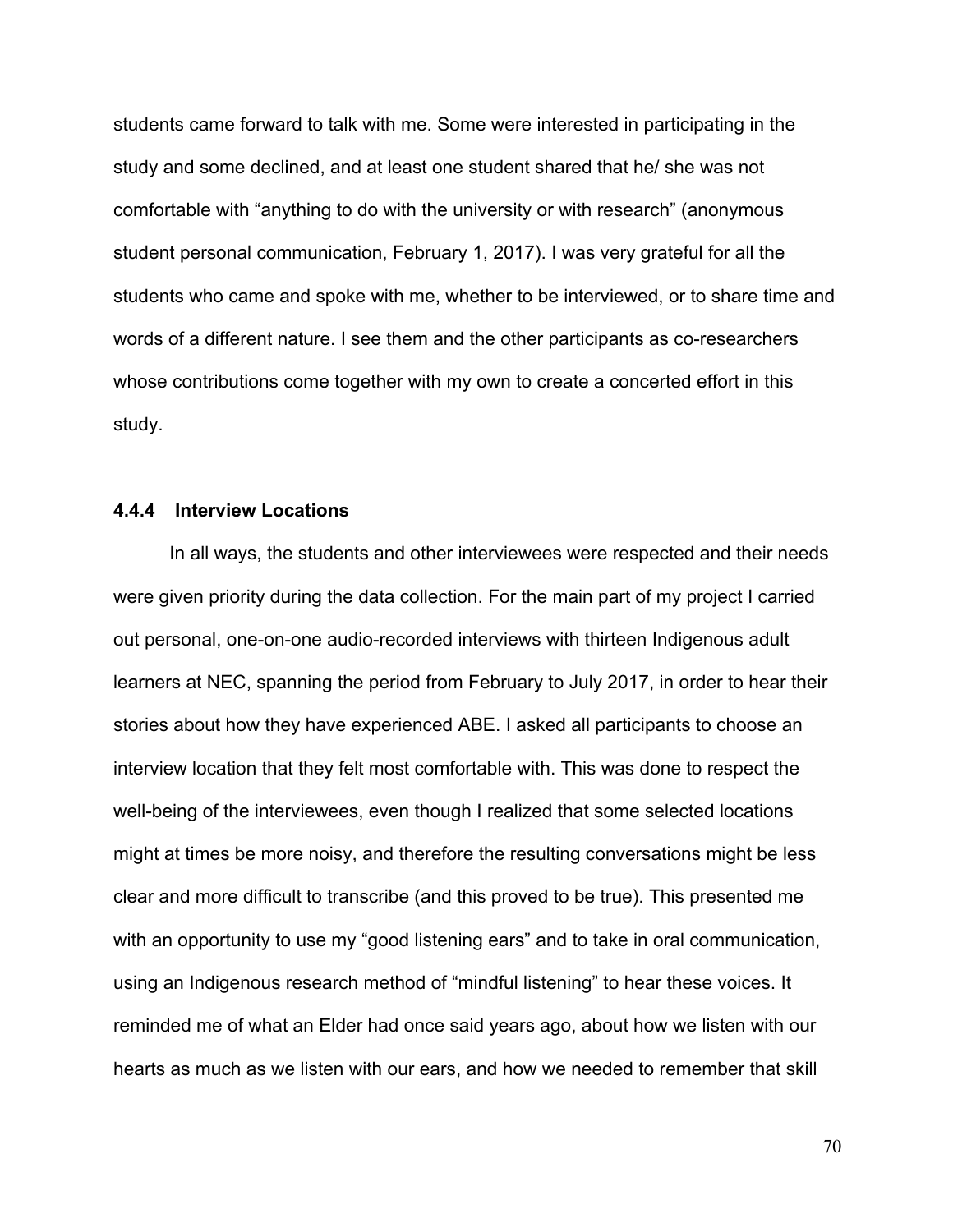and not rely too much on having everything (e.g. from the teachings) recorded electronically and on paper.

The common Longhouse area of the cedar building remained the preferred choice of most students for an interview site, and all but one of the student interviews were held there at the students' requests. When asked where they would prefer to be interviewed, some students mentioned that the Longhouse area was "comfortable", "quiet", "handy", and "close by" and was therefore a preferred location. This area proved to be quite noisy during several interviews, which subsequently resulted in periodic difficulty obtaining clear audio recordings and a greater amount of time spent transcribing interviews. One student chose to be interviewed in an upstairs classroom, stating it was because of the greater quiet there as compared to the student lounge/ Longhouse area (student J, personal communication, July 10, 2017). The student supporter interview was carried out by telephone, at the request of the supporter.

NEC administrator R chose to be interviewed in his/her office, and administrator / instructor T chose the student lounge as a convenient spot to converse. One administrator/ instructor chose to sit outside on a sunny day to share time and words. This was a great, fresh air location, although transcribing revealed that street noise decreased the clarity of some words. NEC Elder in residence Q also sat with me in the Longhouse/ student lounge area, while Elder P chose to be interviewed in the Elders' room on the second floor of NEC. My conversation with Elder O began in the student lounge, and continued on off – campus, at a mutually agreed upon café location that also proved somewhat noisy.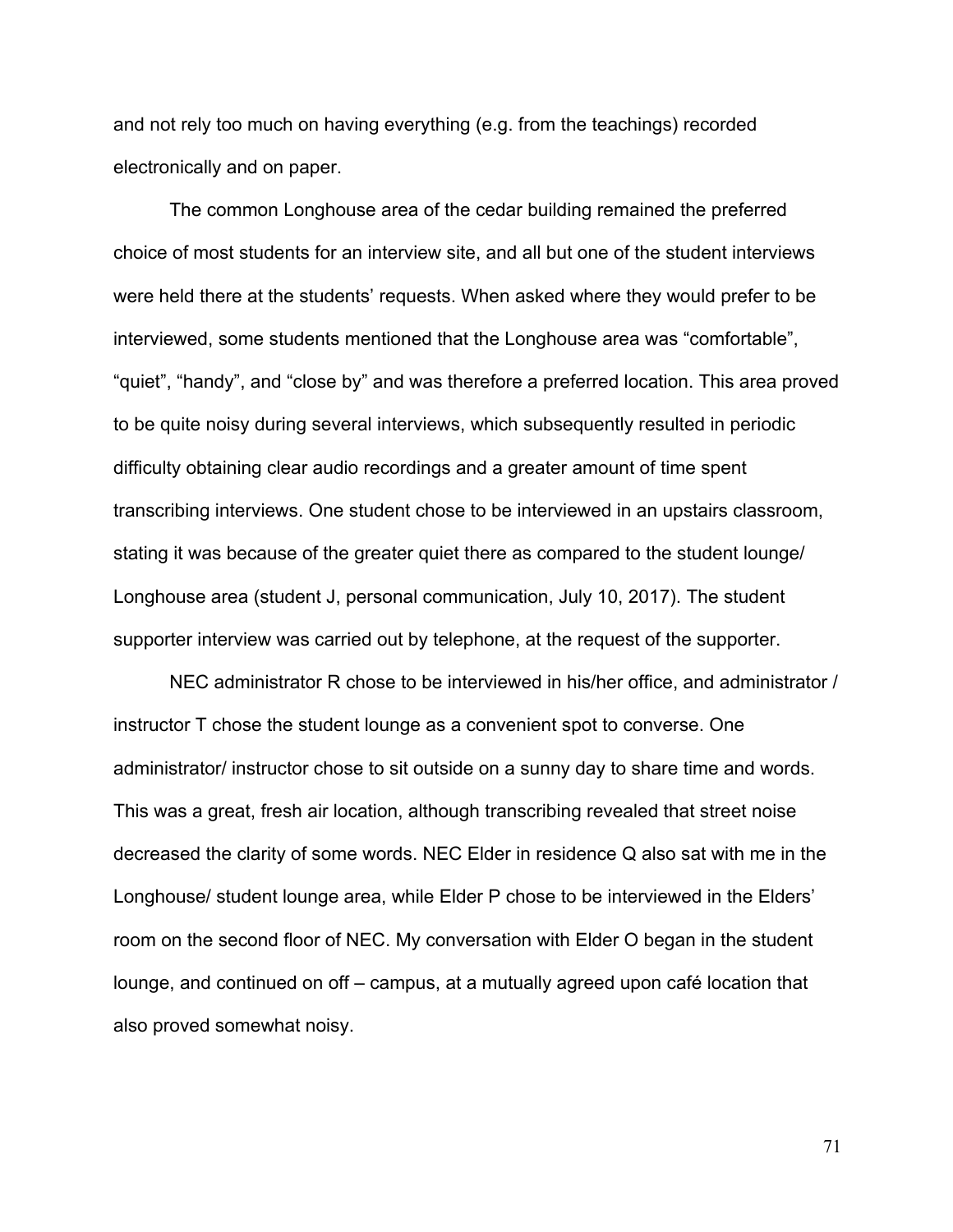Interviews with two of the Cree Elders were held at their homes in Manitoba, while the third Elder was contacted in person in rural Saskatchewan, with a follow – up phone call completed at a later date. A fourth Cree Elder was initially contacted by phone, with an in- person follow up interview held at a later date in rural Manitoba. The West Coast knowledge and language keeper was interviewed at home in a beautiful, remote coastal location on Vancouver Island, and the two non- NEC administrator/ instructors were interviewed at or near their homes, also on Vancouver Island. With gratitude and respect, I acknowledge the traditional territories and lands of all the Indigenous Peoples where this research took place.

#### **4.5 Conversations and Methods**

Sutton and Austin (2015) note that "qualitative research is used to gain insights into people's feelings and thoughts …" (p. 226), an intimate practice that when looked at through the lens of Indigenous principles and protocols of research, reminds us of the tenets of respect, relevance, reciprocity, responsibility put forth by Kirkness and Barnhardt (1991), as well as the Seven Teachings as described by Benton – Banai (2010). Following these guidelines for treating others well, the NEC participant interview process began by my giving an introduction that acknowledged the local traditional territories, described who I am and what my cultural and familial ties are to the land, and offered the participant opportunity to do a similar introduction. This grounded the interview process (Kovach, 2009; Wilson, 2008) and acknowledged that the interviewee and I are both connected by land and family ties to the same web of life here on Mother Earth. It also provided a more relaxed way to make connections with the student before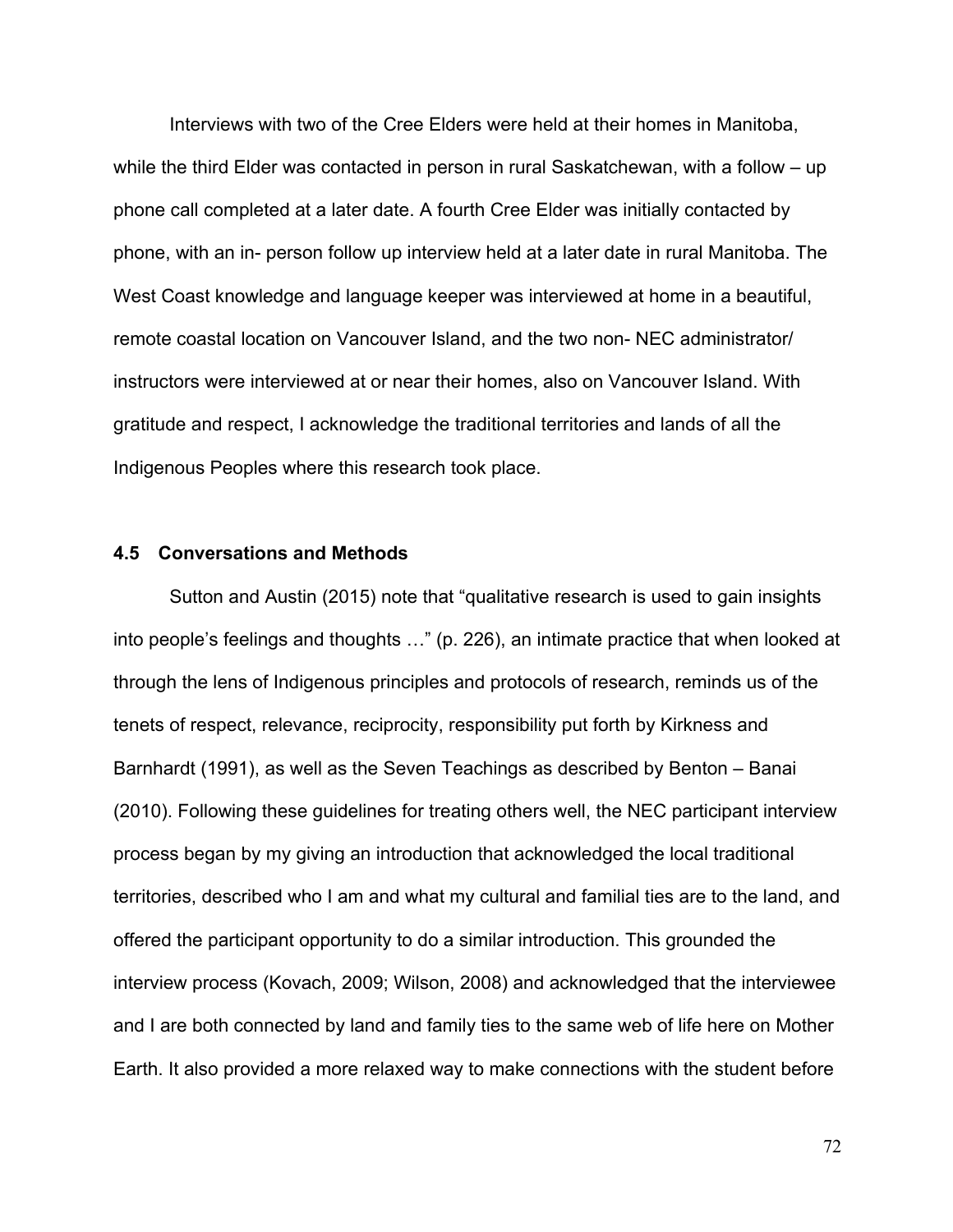beginning the interview questions about ABE. Additionally, at the start of each interview I offered a small lunch to the participant from the school canteen - usually a sandwich or bowl of soup and a drink - as this is part of the protocol that I have been raised with, to offer food and refreshment as part of reciprocity and respect for a person's contribution to the work of the study. As an important and essential part of the pre- interview procedure, I went over the letters of information and the letters of consent with each participant, to ensure that everything was clearly understood, and any questions the interviewee had were answered to the best of my ability, in a respectful manner.

As well as listening to 13 NEC students, I held a telephone interview with one support person connected to a student, someone who had encouraged the student during the student's assessment process and return to school. This interview was in order to hear another perspective on Indigenous adult learners and ABE. At or after the interviews, each student and the student supporter participant were given a thank you card, along with a gift certificate to a coffee shop.

Three NEC Elders in-residence were also interviewed to hear their perspectives on ABE students, lifelong education and Indigenous ways of teaching and learning. Each Elder was presented with a small gift and a thank you card at the start of the interview to acknowledge his/ her contribution. In addition, one administrator and two administrator /instructors who work with the ABE program at NEC were also interviewed. These participants also received thank you cards and small gifts in appreciation of their time and effort.

For interviews with non-NEC participants, a similar method was followed, with food being offered and thank you cards with small gifts also included. For those Cree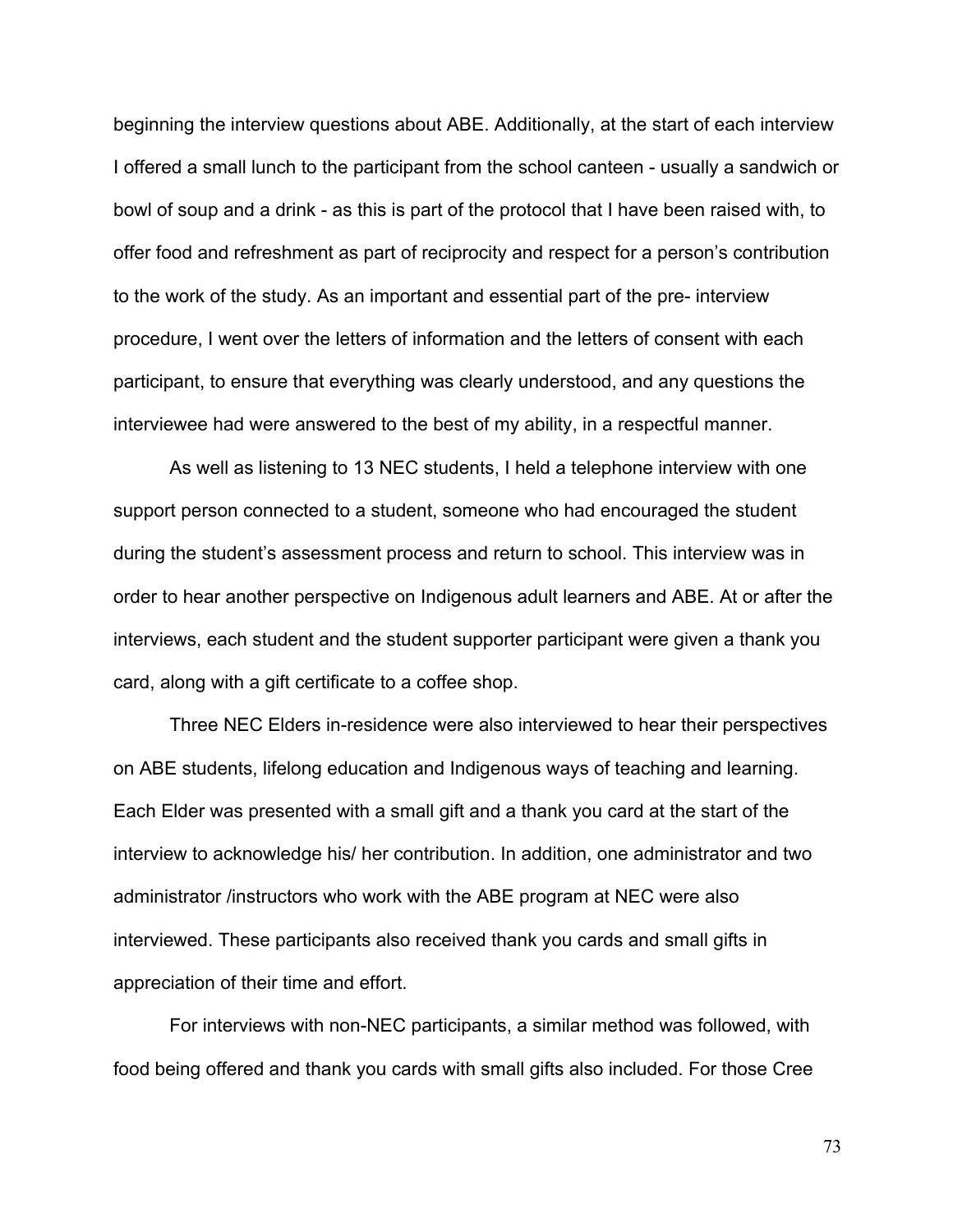Elders who observed the ceremonial use of tobacco, it was offered to them first, along with a small gift. It was understood by the Elder and by myself that if the Elder did not wish to engage with the interview process, the Elder would show that by not accepting the tobacco. It was further understood that in accepting the tobacco, the Elder might then indicate that I would be notified at a later time as to whether the interview would go ahead. These protocols, and the specific use of tobacco as an important Indigenous research method that connects to Creator as "a practice of faith", are noted by Wilson and Restoule (2010, p. 31).

Audio interviews were transcribed, and participants were given unique coded alphabetical reference letters that appear on their audio - recorded interview files, as well as on their typed transcripts and in this written thesis. Participants were offered the opportunity to review their typed transcripts and edit their interview responses.

#### **4.5.1 Hearing** *With* **the Participants**

It is not my intention to mishear or misconstrue the words that the interviewees have offered in the interviews. I understand that the process is a partnership of sorts, a give and take of reciprocating kindness and allowing of verbal and non-verbal space for 'conversation' that will result in an honest exchange of listening, speaking, and learning. Steven High (2010) acknowledges the writings of Greenspan (1998), and reminds us of the importance in oral history "of 'knowing with' rather than simply 'knowing about' " (p. 103). I would say that it was my intention to know and to hear *with* the people I interviewed. It is my aim to add to the existing body of knowledge concerning Indigenous ABE by having practiced mindful listening and now with my writing, to offer a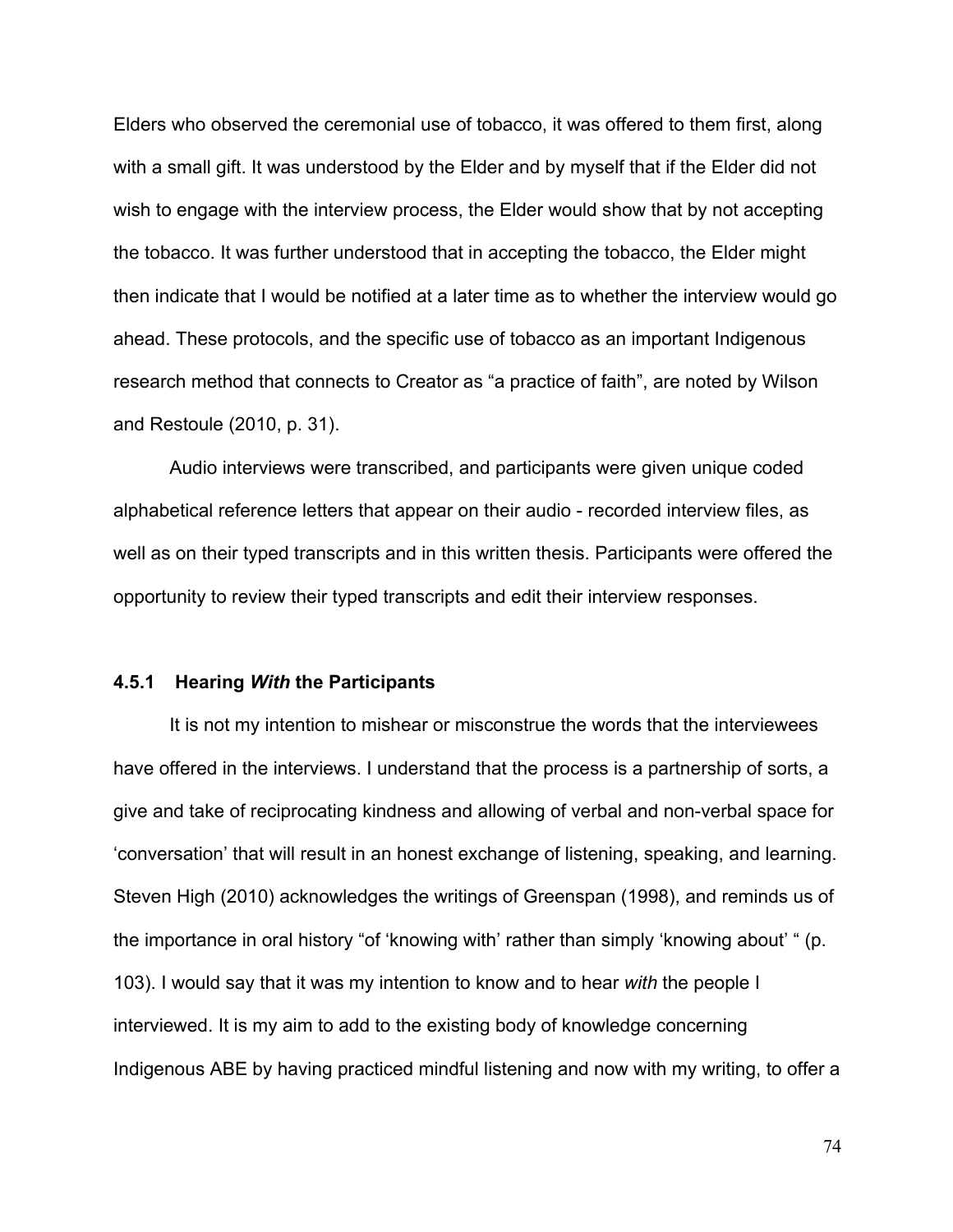place for these voices to recount their experiences and interpretations so that others might also learn and hear *with* the students.

While I was sitting in the school student lounge and waiting for my first student interview to occur, I wondered and worried about how the interview script would be viewed by the students. To further hear *with* the participants, the interviews were of a semi-structured type and standardized questions were limited in number, which allowed emphasis on an open format style and would give all interviewees an opportunity to freely express their stories in their own words. I wondered how it would all unfold, and how my questions would be weighed, measured, and hopefully found answerable by the students. Thinking on this, I decided that it would be beneficial for the student – interviewer rapport to move beyond a semi-structured format of inquiry to one where the interview would be seen as a more casual, relaxed back and forth conversation, where I would take my cues about which questions to ask from the interview script based on what the student said, and how the student's body language spoke to me, adding a few of my own comments on the topics discussed and following a more casual, and (hopefully) more comfortable process not unlike that described by Kovach as "a conversation method" for Indigenous inquiry (2010), and by Bessarab and Ng'andu (2010) as the "yarning" method of Indigenous research. Yarning is presented as an "Indigenous cultural form of conversation … a data gathering tool" (p. 37) that brings "an informal and relaxed discussion" between researcher and participant, in which a familiar, general topic "social yarn" precedes the "research topic yarn" and enhances the information sharing experience for both (p. 38).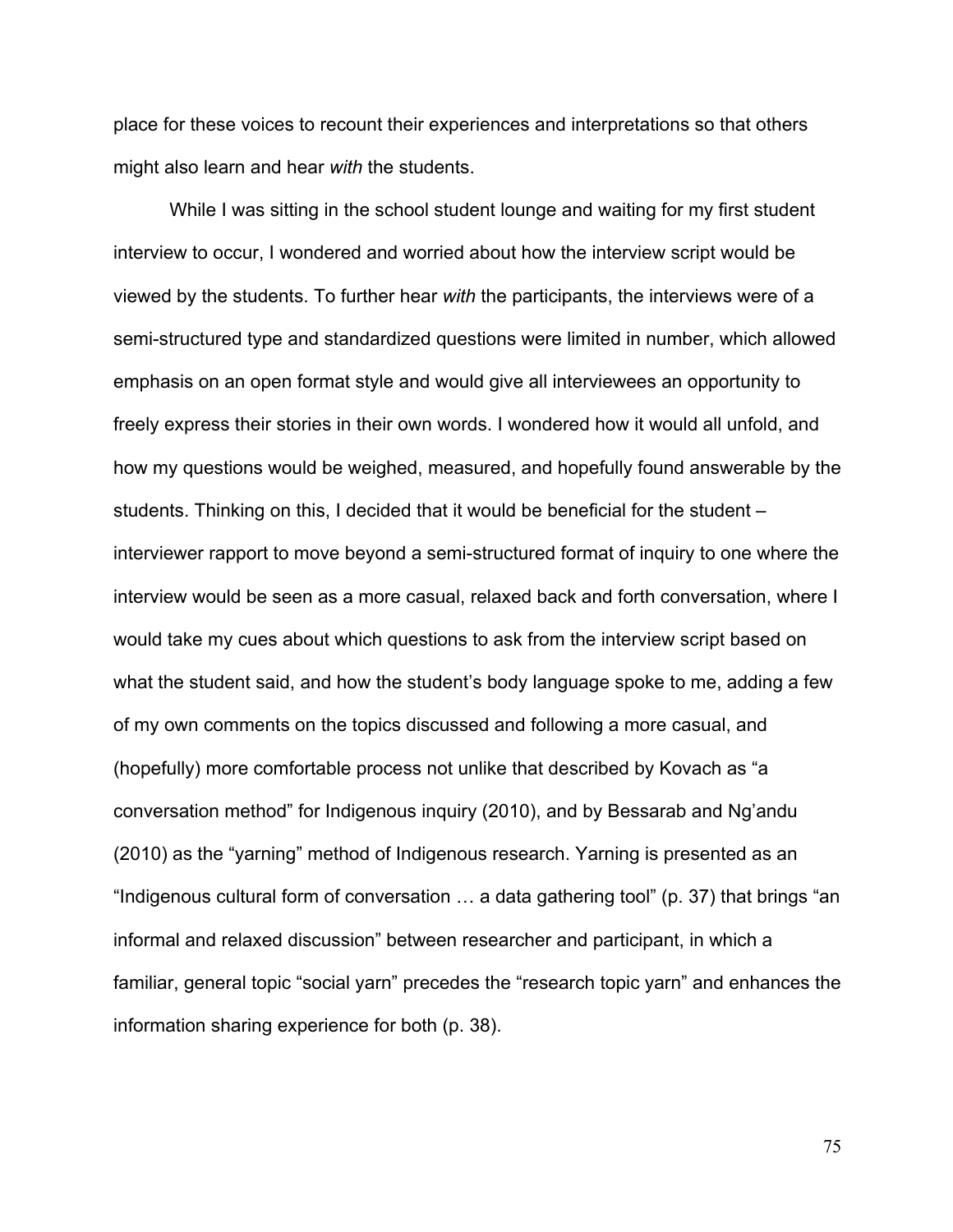Similarly, Crate (2005) addresses the use of Indigenous research methods in interviews, where casual back and forth visiting as a prelude to interview questions is seen as a mutually beneficial way of acknowledging the role of conversation and the intent of sharing good words between interviewer and participant:

> … various methods [are] used which will help the research to 'flow', to happen in 'a good way', encouraging the research participants to participate, to share their views, thoughts, and stories. These methods are what I call Traditional Indian Research methods or *tapwéwina* (the truth). (p. 10)

This is akin to how Kovach (2010) describes the conversational method of Indigenous research inquiry, where "our doing is intricately related with our knowing" (p. 40). She goes on to comment on research protocols that in the best sense, would "ensure that activities are carried out in a manner that reflects community teachings and are done in a good way", reminding us "of what it means to bring old knowledges as Indigenous into places that are new to them as academic research" (p. 40, 41). It matters how Indigenous approaches to research and research methods are carried out: to be valid from an Indigenous perspective, they need to reflect the relational view of the theoretical concepts and the overall methodology that are underpinned by traditional knowledges, because the *how* of the *doing* matters. Rubin and Rubin (2012) describe an approach to qualitative interviewing that mirrors these guidelines and the practice of conversational inquiry:

> We call our approach … *responsive interviewing* because researchers respond to and then ask further questions about what they hear from the interviewees rather than rely exclusively on predetermined questions. Responsive interviewing emphasizes the importance of working with interviewees as partners rather than treating them as objects of research. We emphasize the importance of developing and maintaining an ongoing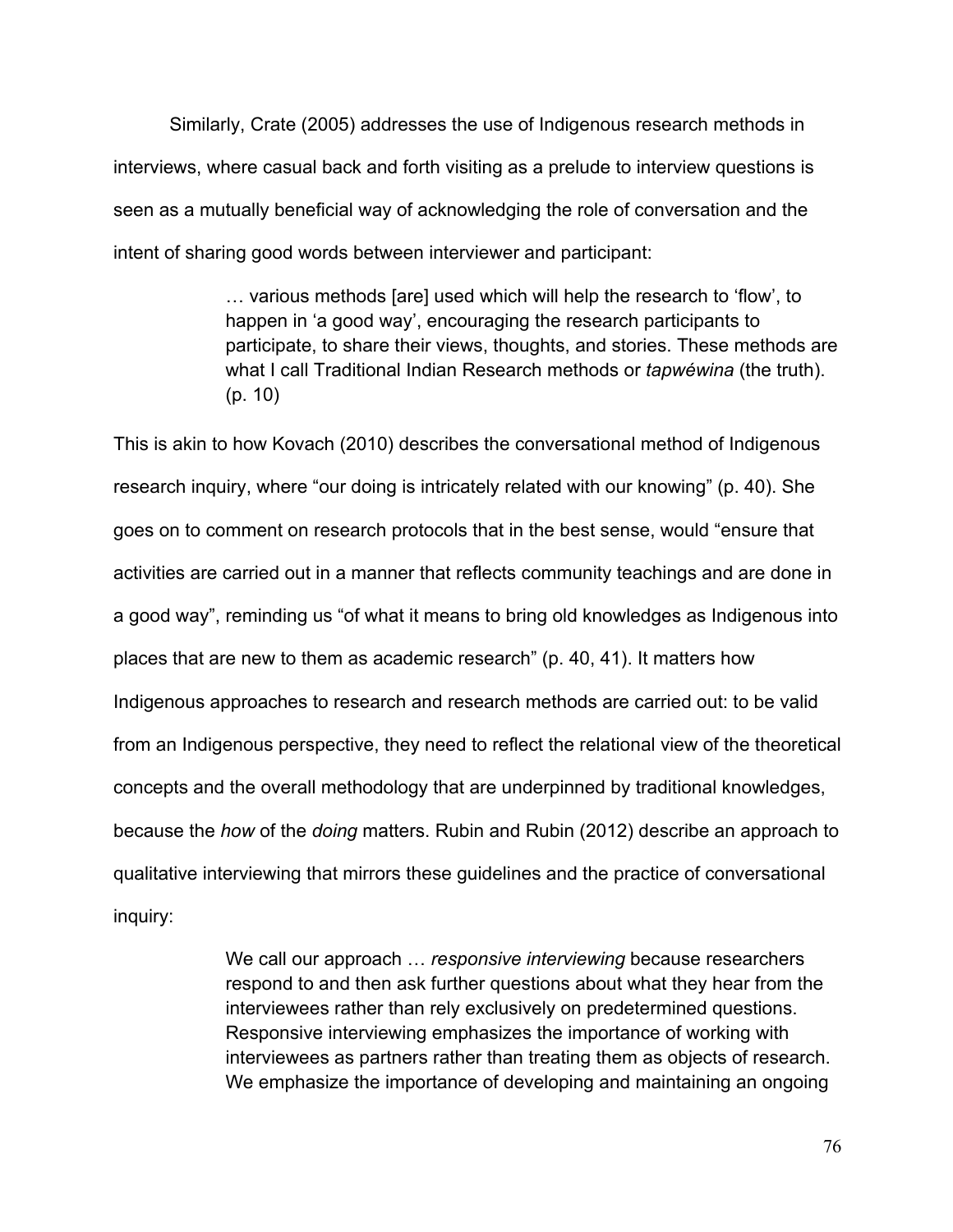relationship with the interviewees, whom we term *conversational partners,* and stress that this relationship imposes ethical requirements. (p. xv)

# **4.6 Interview Procedures**

I chose to begin the participant sessions by first introducing myself with my family and cultural background, acknowledging the traditional territories of the local First Nations, and expressing gratitude to be here on this land. In this way I conveyed respect for the participants and for the research process. Sample interview questions are located in Appendix B. The interview questions served as a guideline: the conversation method and the inclusion of open - ended questions encouraged participants to share their own unique stories and perspectives. Permission was requested and agreed to for audio recording of the interviews. Prior to commencing the recordings, I previewed the interview process, identified any adjustments that needed to be done, and endeavoured to make it as smooth a process as possible for all concerned, while producing relevant, valid, ethical research results. Interview data for Elders W and Y included note – taking after the interviews had finished, without electronic or other form of recorded writing during the actual conversations. This was done to preserve flow of conversation during the interviews.

# **4.6.1 Additional Considerations**

In view of the fact that many peoples, including and especially Indigenous peoples, may have had less than positive experiences with the education system, attention was given to possible stress that a participant might undergo while thinking, talking, or reading about a past, present, or future education experience. High (2015)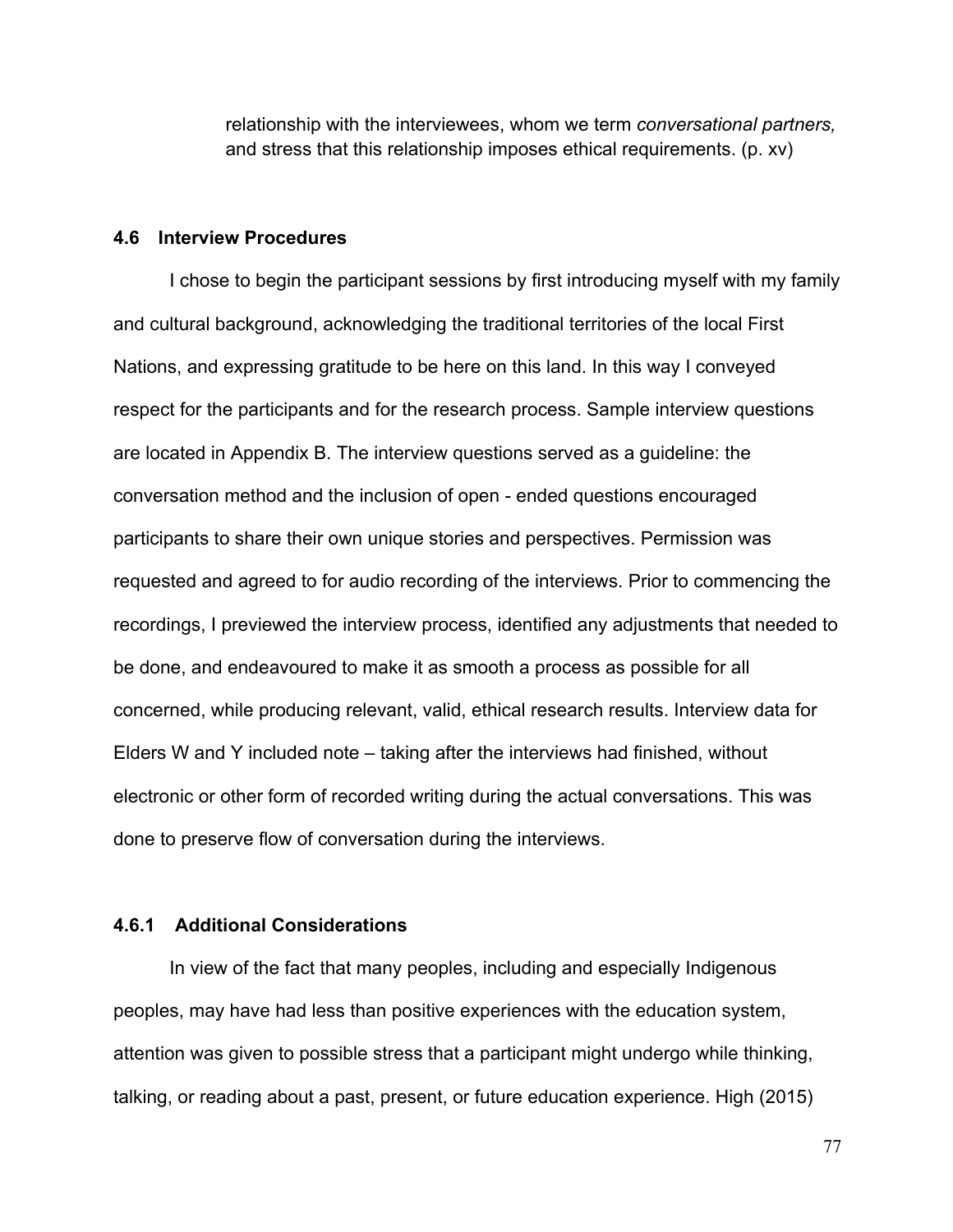acknowledges this point of possible concern, and suggests that researchers be proactive by identifying helpful resources such as counselling and community support ahead of time, before the interview process begins. To address this consideration, and to follow BREB guidelines, contact information about counselling support that is appropriate, culturally relevant, and education centre approved was attached to each interviewee consent form as a matter of course, and was also verbally conveyed to the participants. After the completion of this research project, the interview recordings and all paperwork, including transcriptions and signed letters of consent, will be stored in a secure location at UBC, as per ethics board guidelines.

## **4.7 Approach to Analysis**

In all ways, I intended that the treatment of the data from this study be in line with Indigenous principles and protocols of good research, so as to maintain a respectful relationship between all co-researchers, participants and places of work. Sutton and Austin (2015) discuss how "the most important part of data analysis and management is to be true to the participants. It is their voices that the researcher is trying to hear … for others to read and learn from" (p.227). When reviewing the words and messages that were shared by the participants, I endeavoured to look and listen with my "Indigenous research eyes and ears" as best I could, and to remember the Seven Teachings. I hoped that I was walking with honesty, truth, kindness, love, and humility as I listened and typed. All audio - recorded interviews were transcribed by myself, with assistance used for typing part of one transcription. For the two Cree Elders who were interviewed without recordings, typed transcripts of the post – interview notes were made.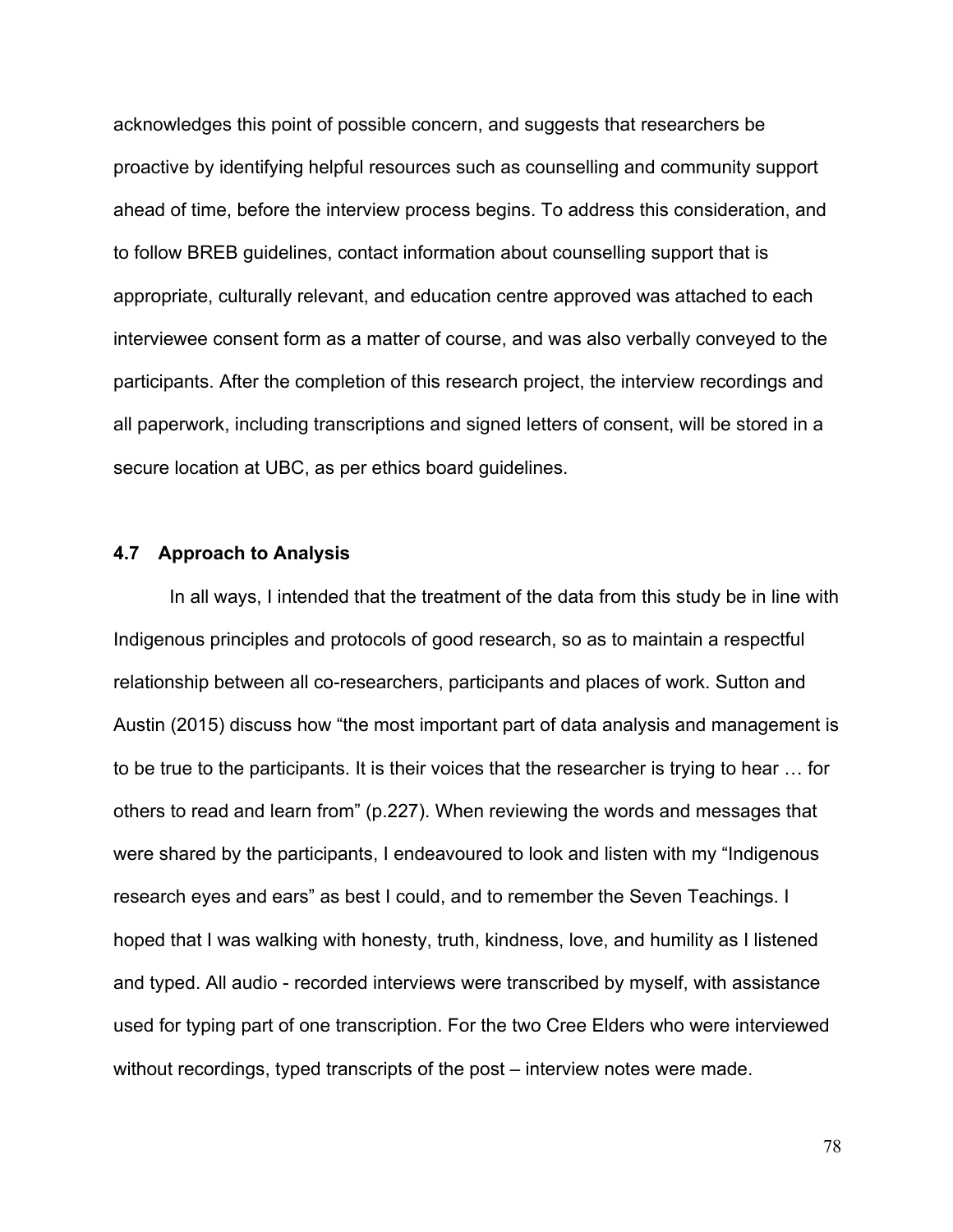To begin the data analysis I replayed the recorded interviews, listening again to the voices as they recounted their stories and shared their wisdoms. This was an important first step that allowed me to better hear and remember the subtle distinctions within the responses and the intermittent pauses. From this I heard more of the spirit of the person and the many emotions that coloured the interview experience at different times, as for example when I heard humour, hesitation, shyness, anger, surprise, warmth, kindness, compassion, and self-respect. I acknowledge that this method of reviewing the audio recordings to hear again the qualities of the voices and the echoes of spirit is very subjective, and is solely interpreted by the person who listens, although others do comment favourably on listening in greater depth for what is not necessarily put forth in words. For example, Yin (2014) writes that "For case studies, "listening" means of receiving information through multiple modalities – for example, making keen observations or sensing what might be going on – not just using aural modality" (p. 70). Chilisa (2012) notes the importance of identifying and acknowledging the "emotional tone – laughter, sadness, anger, and so on" within an interview (p. 168). Importantly, it offers an added dimension to the reflexivity of the research process, which is discussed in chapter six.

The interview transcripts and note pages were then read over and coded by hand, using a basic open coding approach in order to identify key words and phrases, after which they were reviewed again to notice any possible broad thematic connections between key words and phrases. Following these initial exercises, a further in-depth axial coding was carried out in order to focus more closely on themes and ideas that were noticed to occur and reoccur within the transcripts. Sutton and Austin (2015) refer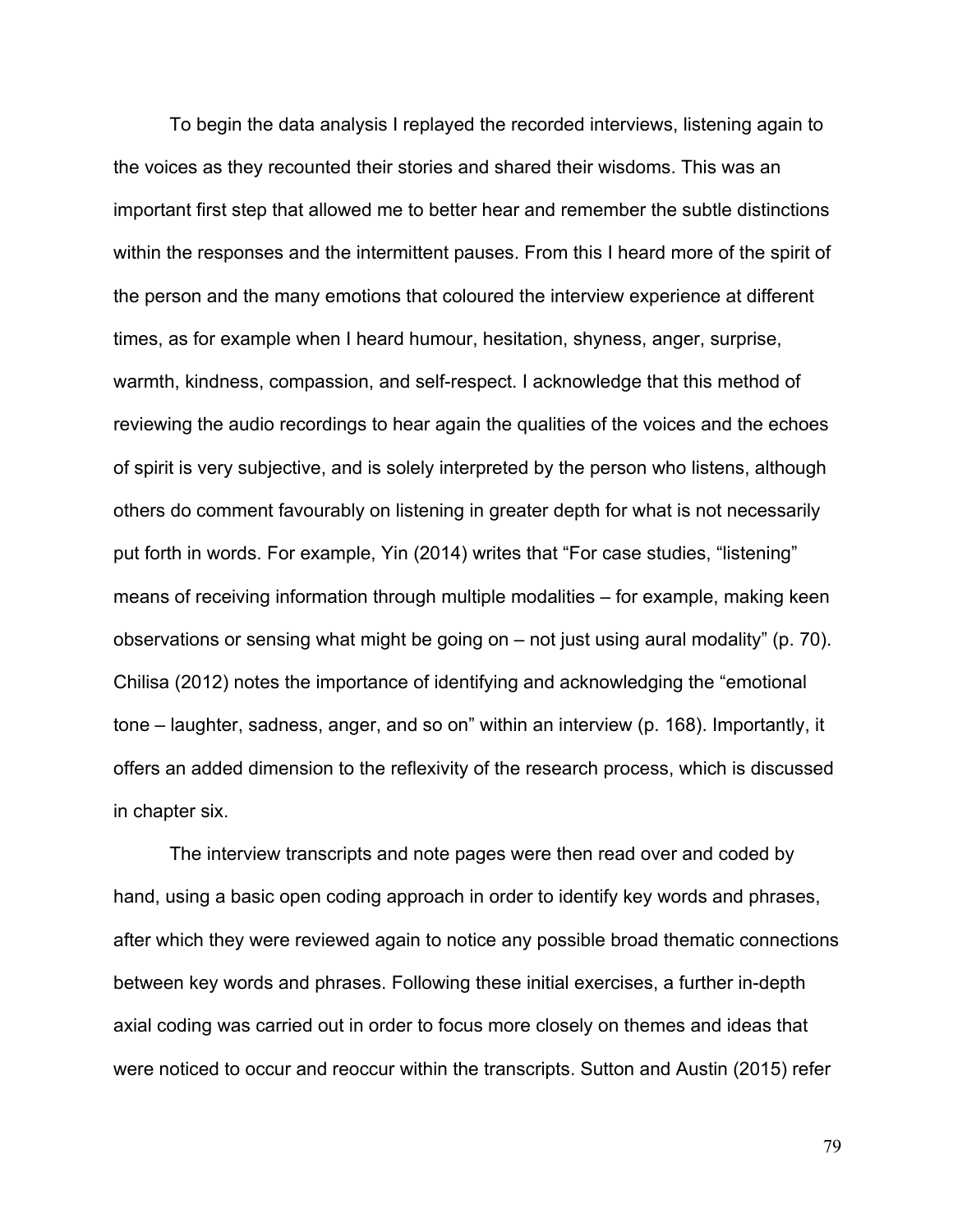to coding as "the identification of topics, issues, similarities, and differences that are revealed through the participants' narratives and interpreted by the researcher … to understand the world from each participant's perspective" (p. 228). Within this progressive analysis that started with identifying key feelings, words, and phrases, and moved to highlighting possible topics and overarching themes, I tried to respect the honesty of the participants' voices and show the truth of how they shared their words. Data results are discussed in greater detail in the next chapter.

## **4.7.1 Assessing the Quality of the Research**

A review of this study was carried out to ascertain its level of quality, as per guiding principles remarked upon by Chilisa (2012) and Tracy (2010). In discussing analysis of qualitative research, Chilisa (2012) considers "postcolonial indigenous perspectives of validity" that may be found within the elements of "fairness, ontological, educative authenticity, catalytic authenticity, and tactical authenticity. Chilisa (p. 171) also refers to Guba and Lincoln (2005), in her discussion of the relevant points of "positionality, voice, critical subjectivity, or self-reflexivity". Tracy's (2010) eight criteria for "excellent qualitative research", which are "worthy topic", "rich rigor", "sincerity", "credibility", "resonance", "significant contribution", "ethics", and "meaningful coherence" were also reviewed (p. 840). In addition, several other sources of Indigenous commentary on the subject of research quality were consulted, including Blodgett et al. (2011), Cajete (2005), Wilson (2008), and Wright, Wahoush, Ballantyne, Gabel, and Jack (2016). Discussion of this analysis as it pertains to strengths and limitations of the research is found in chapter six.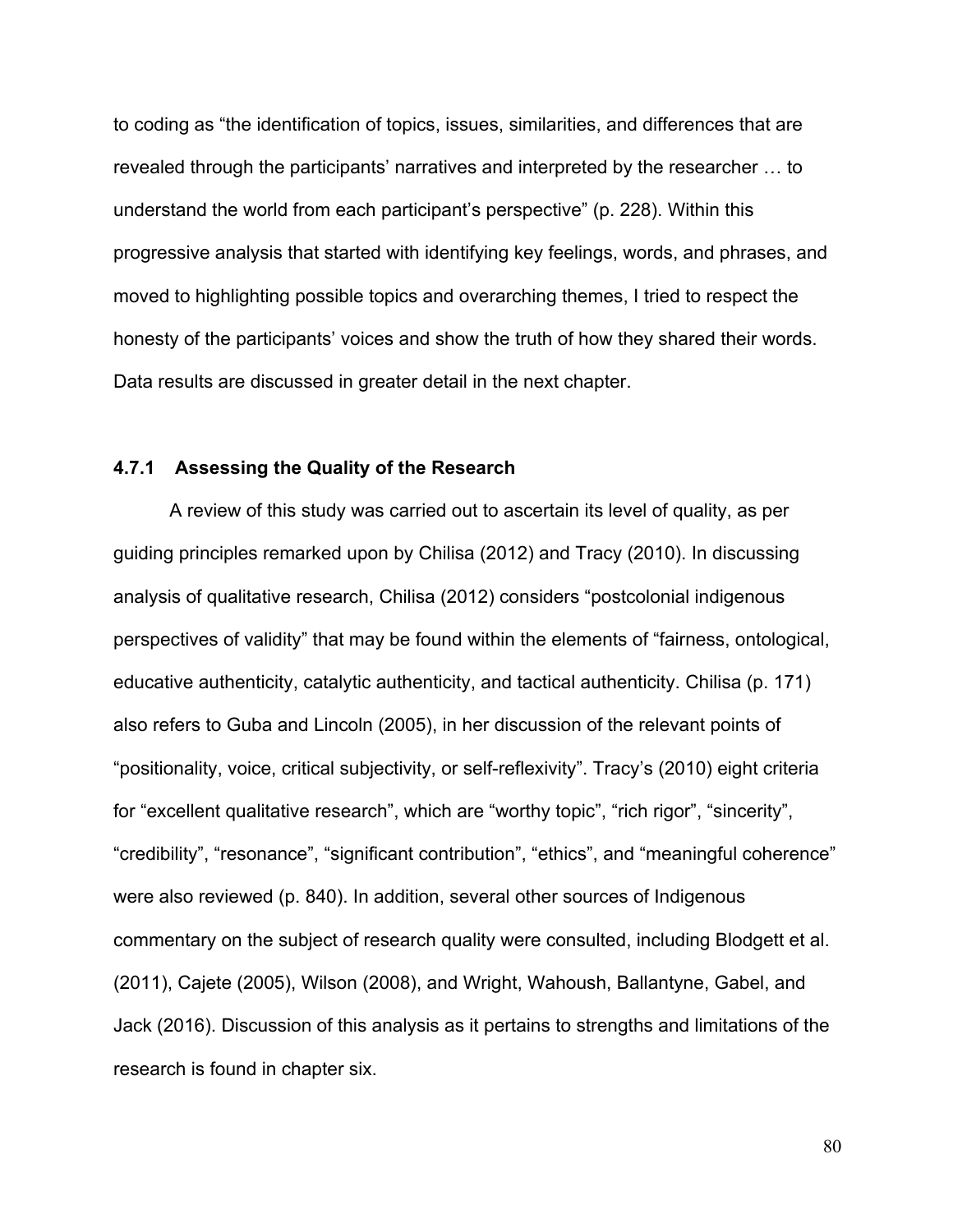# **4.8 Conclusion**

Wilson (2008) writes about ceremony as an essential part of research and research methods, as do Wilson and Restoule (2010), who also mention the Seven Teachings in their discussion of a good approach to academic inquiry. These authors emphasize how our awareness of spiritual wellness can be carried through our research so that it is embedded within and reflected by our expressions of academic writing. It is hoped the design of my research and the chosen methods I have used also reflect what I see as the inclusive, relational, positive- based nature of Indigenous theoretical frameworks and epistemologies.

This chapter has provided information on how the planning, design and implementation of this project was carried out according to Indigenous research methods that are in line with the theoretical framework elements of *maskikimiskanow*, *mino pimatisiwin*, and the Seven Teachings. Data collection procedures were discussed, including the selection of the case study location, the recruitment of interview participants, and the specific approach to how the interviews were carried out. The method of data analysis was outlined, and an overview of the quality assessment of this study was given. The next chapter presents the study results and discussion of findings, including a more detailed description of the results of thematic analyses, and condensed versions of transcribed student participant stories. Student suggestions for NEC regarding the ABE program are also described.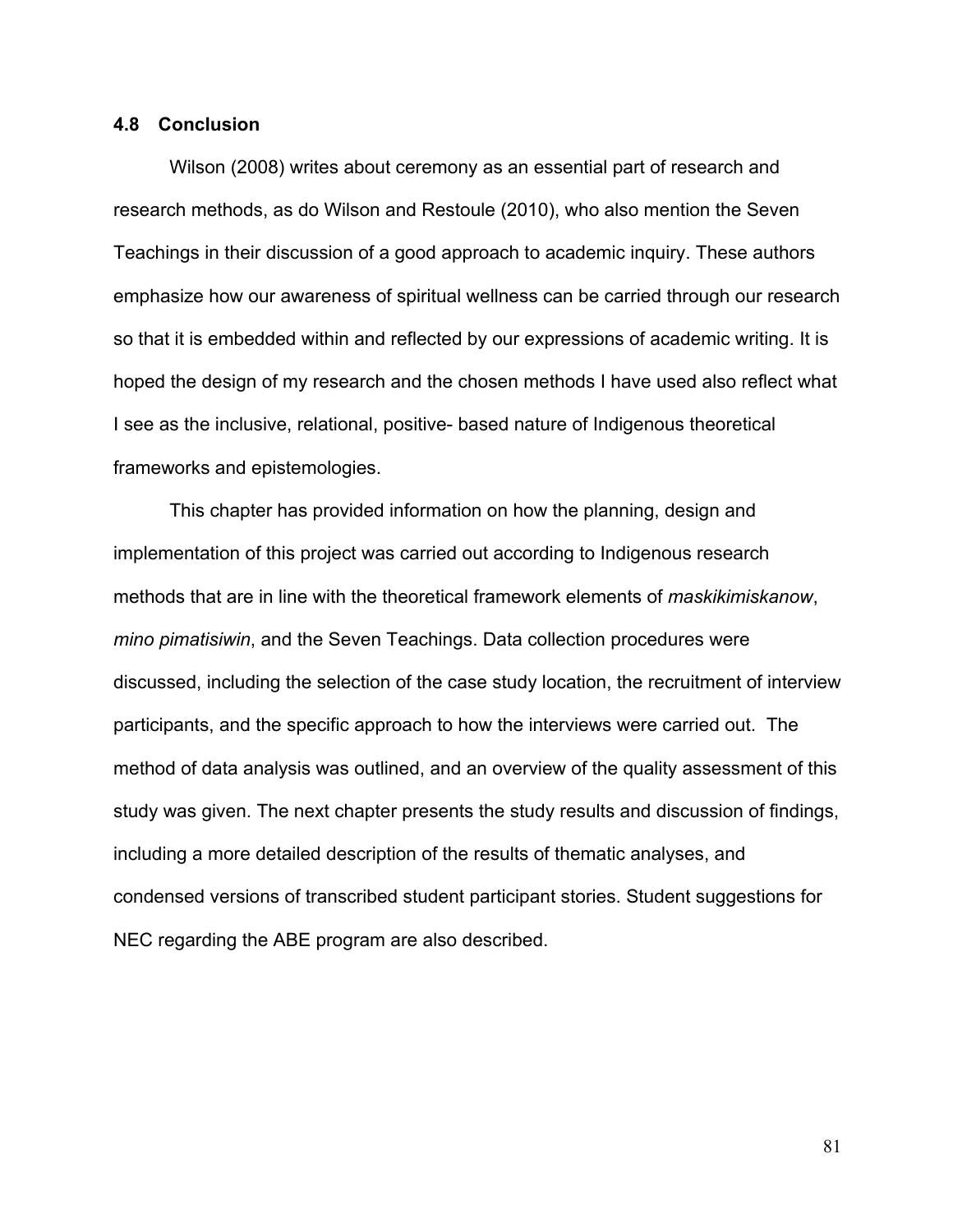# **Chapter 5: Research Findings and Analyses**

# **5.1 Introduction**

This chapter presents and describes the analysis of data gathered from the interview process, and seeks to address the research questions from chapter 1. The recorded interviews, notes, and other conversations are one kind of tangible representation of the *doing* from this study. It was my intent to respectfully carry out the presentation and analysis of the student and other voices, in accordance with principles and protocols of Indigenous research that have been described and discussed in prior chapters of this study. As is mentioned later in this chapter, I have endeavoured to be aware and also wary of imposing my own biases, and I have tried to let the data guide me in finding the themes that emerged from these many voices. In addition, I have strived to look with my "Indigenous research eyes" when assessing the quality of this study, understanding that it is an academic inquiry undertaken for the beneficial information it may provide to the NEC and greater education community, and also for the learning experience it presents for this novice researcher.

## **5.2 Writing About** *Tapwe*

In this chapter the Cree words *tapwewin* and *tapwe* are brought in. I have only a small amount of learning around these words. I sat with Elder W and we talked about how *tapwewin* is understood as "the truth", noting that the "win" suffix connects with the idea of intent as previously mentioned by Elder V, and also discussing how *tapwe* is something I have heard in ceremony and I understand as a word that recognizes a truth being given. For example, I have sat in ceremony listening to a person speak, and I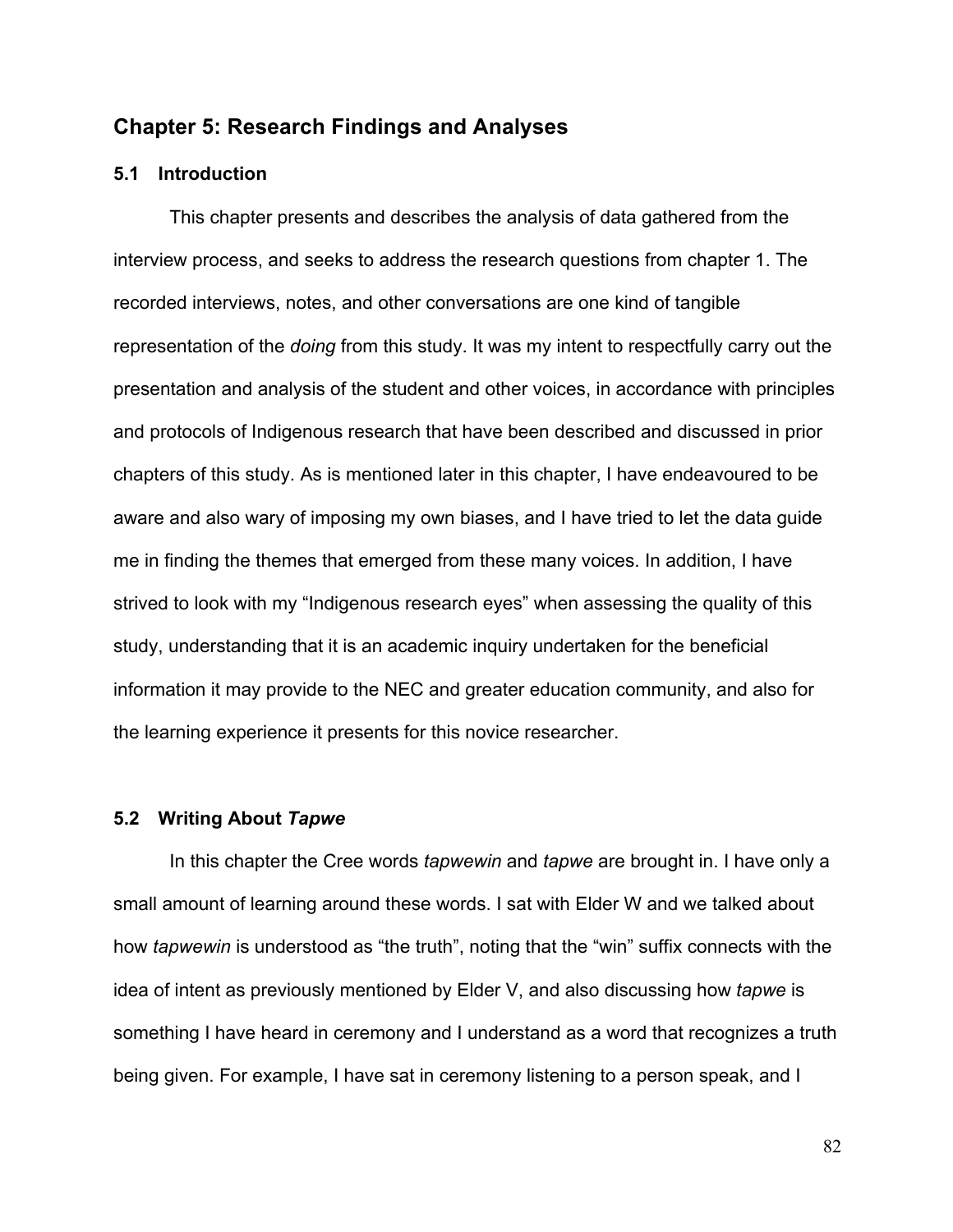have heard the others who are listening comment quietly, saying "tapwe" to acknowledge that a truth is being said and heard. I do not know much about these words; the most that can be said is that I know *of* these words. I myself have used them in ceremony to comment as mentioned above, when I hear a truth that touches me deep inside my spirit. As I sat and talked and listened with Elder W, I spoke about my study and my concerns with the interview data. It has been a great honour to sit and listen to the students and others who shared their words and personal feelings about Indigenous ABE. In describing and analyzing the data, I wanted to find a way of respectfully expressing that I had witnessed a truth being spoken by these coparticipant voices in this inquiry.

I shared with the Elder that the intent in my use of *tapwe* was to acknowledge that the clear truths I had heard were to be held up and respected. Firstly, the personal stories of the students and other participants were their own words, to be shared and received in a very trustful way. They were not to be generalized or transferred to other contexts so as to disrespect their origins, or to mis-interpret or misconstrue their meanings. Secondly, with these stories, I would carefully, mindfully, consider not only what was said and transcribed, and perhaps paraphrased and quoted in this writing, but I would equally as well be considerate of what was respectfully left on the tapes and transcriptions, and not included within in this writing. Here I refer to the sharing of personal trauma, something that I feel is akin to what Bessarab and Ng'andu, (2010) discuss as "therapeutic yarning" where "the participant in telling their story discloses information that is traumatic or intensely personal and emotional. The researcher switches from the research topic to the role of a listener where the participant is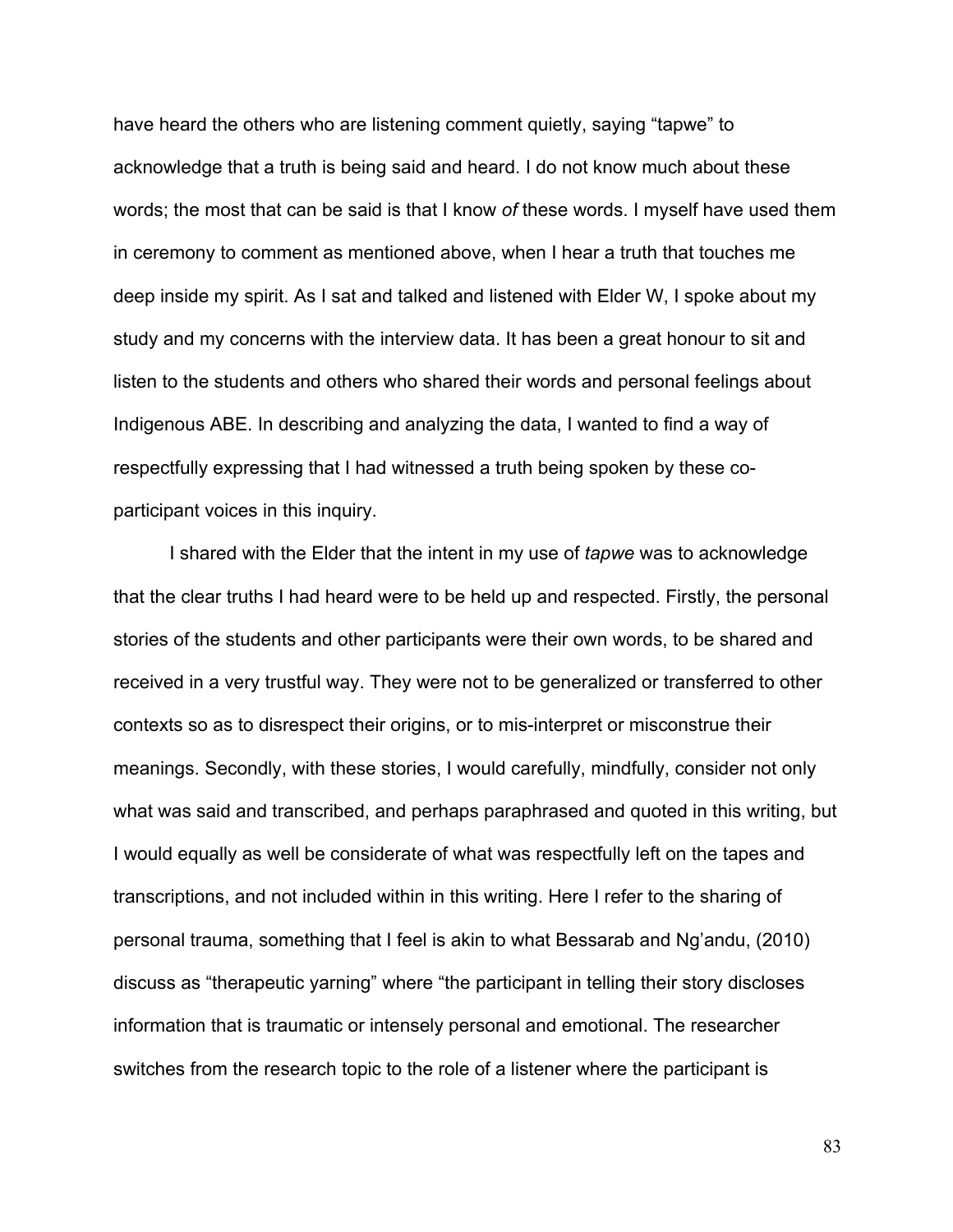supported in giving voice to their story  $\ldots$ " (p. 40 – 41). Witnessing the participants' sharing of their stories was part of my learning experience as an Indigenous research student. An important application of the principles and protocols of this study is the knowledge and understanding that the sharing of these special kinds of personal stories is not part of the scope or purpose of this inquiry. Here I have the intention and opportunity to practice my learning about respect, kindness, truth, and knowledge informing the teaching of wisdom from the Seven Teachings.

## **5.3 Student Stories**

The qualitative data collected from this project was analyzed to interpret the content of student story work pertaining to the ABE experience. Each student story was not only examined by the aforementioned (see chapter 4) more select codification and connection of recurring themes, but was also importantly looked at in its entirety, as coming from one person. In honouring and witnessing the sharing of personal knowledge and experience, the individual stories of each student's *maskikimiskanow*  were held intact. Simonds and Christopher (2013) comment on this method of data analysis as discussed within the context of the traditional teachings of the Crow people. A Crow Elder, one of their community member case study participants, described how the process of codifying themes breaks up the stories that a participant shares and "scatters" the knowledge. Other Crow participants shared further on this matter.

> They said that everything Crow people do has a story behind it and people share their experiences as a way of teaching others. … having scattered categories and breaking apart people's stories loses the meaning and the understanding of the whole picture and purpose of the story. (p. 2187)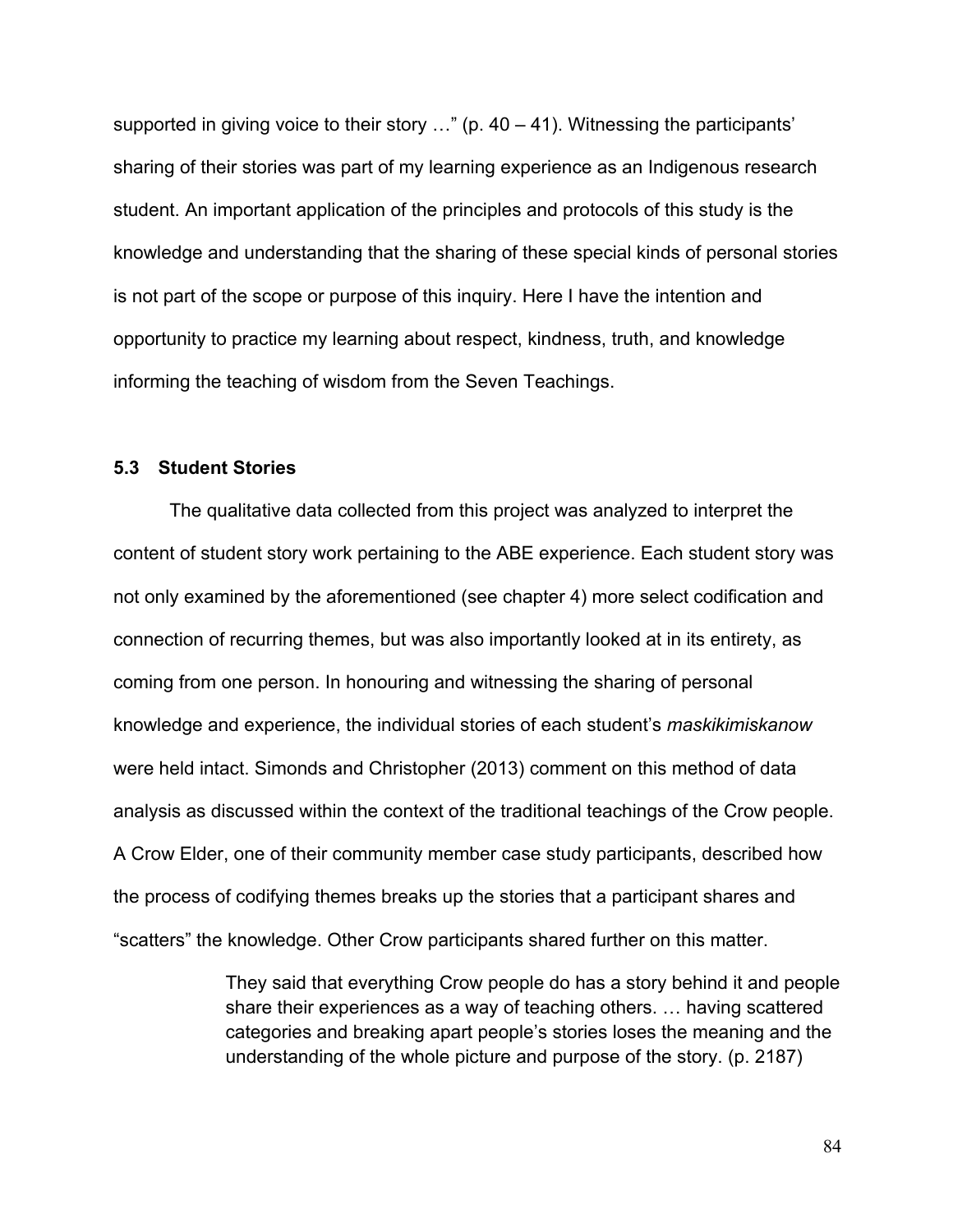In addition, the participants also remarked that the breaking apart of the story showed disrespect and disrupted the connection between the person who was sharing the story and the person who was receiving it. I have heard this kind of comment before, in teaching lodges when Elders stressed how important it is for us as learners to accept and take in a teaching in its entirety, without trying to intellectually dissect and analyse the lesser parts of the whole. As an Indigenous academic scholar I can appreciate this perspective. I also value the function of the thematic coding in data analysis that I have used in this study to look at commonalities and recurring themes, respectfully, and concurrently with an Indigenous approach to this research.

Working with Indigenous storywork is a process where connections between interview participant and researcher are uniquely different from a Western approach to academic data collection (Archibald, 2008). In this study, the sharing of personal storywork by the students, and also the teachings shared by the Elders and other Indigenous participants, is a kind of witnessing where a personal connection is recognized that honours the sharing and receiving of knowledge / oral history.

This sharing and receiving acknowledges a participatory role for both parties, where the researcher is trusted to respect the sharing of knowledge according to cultural principles and protocols. This is more than following the ethical guidelines set out by the supervisory Western academic institution: in my understanding this is following the Seven Teachings as I intend to do research in a good way with *mino pimatisiwin.* I look to see that I walk with *respect* for the participants, acknowledging the *knowledge* that informs *wisdom* about our unique paths of the *maskikimiskanow*, and exercising the *courage* to clearly see the strengths and weaknesses in the quality of this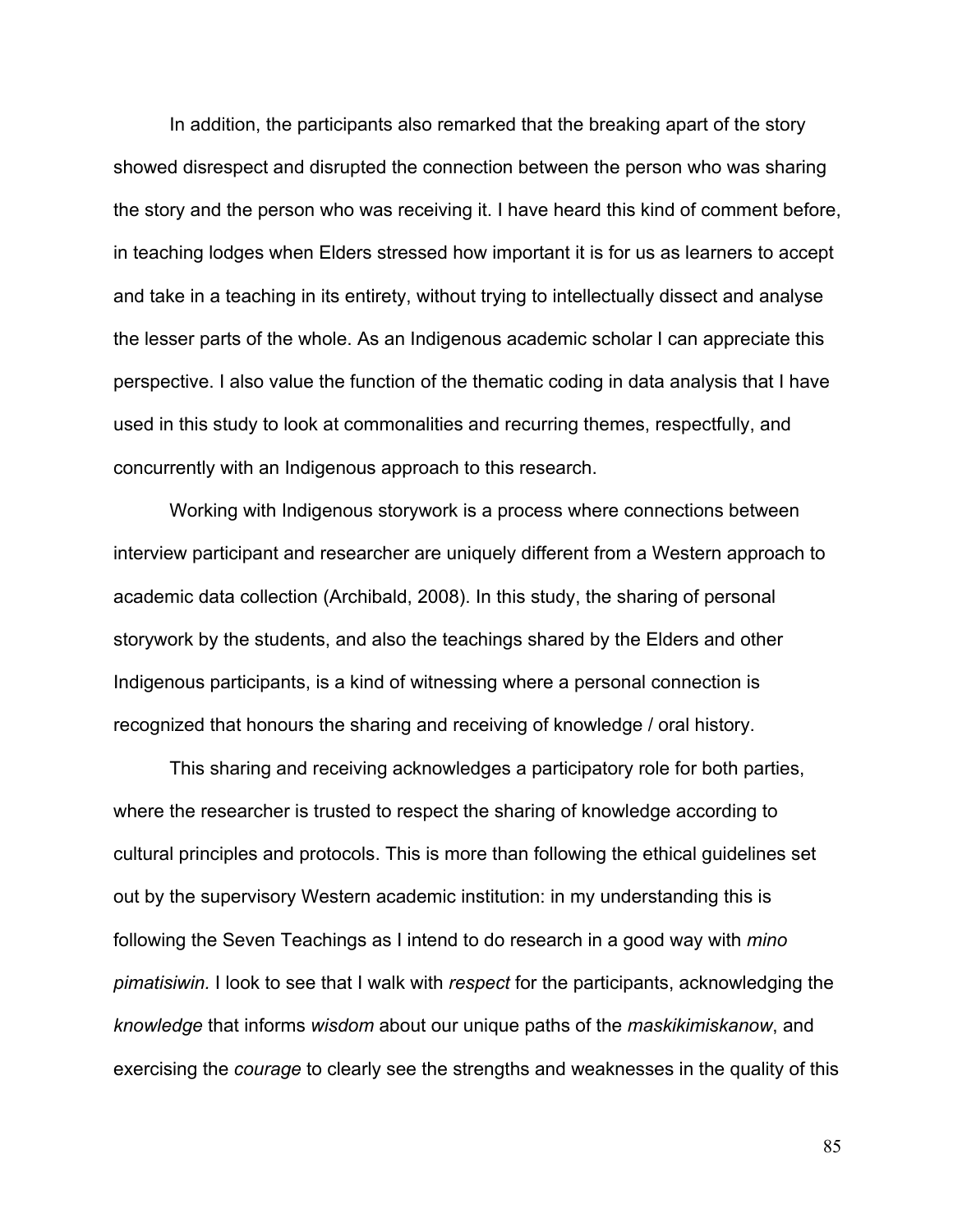research. This is understanding and applying the characteristics of an Indigenous research methodology that confirms the relationality of my co-researcher interview participants and myself. As a person on my own *maskikimiskanow,* I have listened to the student voices, and I have respectfully witnessed them recount elements of personal storywork that describe their unique paths on a *maskikimiskanow*. This is *being* and this is *doing,* as prescribed by Indigenous approaches to research.

Along this theme, Kovach (2010) touches upon several important points, noting that with Indigenous knowledge "our doing is intricately related with our knowing. … Protocols are a means to ensure that activities are carried out in a manner that reflects community teachings and are done in a good way. The same principle ought to apply to research" (p. 41). Additionally, Smith (2012) discusses how the relationships between researcher and participant are uniquely more personal and more continuous within Indigenous ways of doing research, as compared to Western methods, a point also acknowledged by Simonds and Christopher (2013).

#### **5.4 Student Interview Results**

The sample group of 13 students naturally varied in age, gender, and life experience. These differences within a given cohort of ABE are to be expected in addressing adult learners, as people return to secondary studies at different times during their individual lifelong learning process (Campbell, 2007; Little & McCreadie, 2013; Silver, 2013). I am of the belief that the inquiry benefits from the unique perspective each student has brought to the interview process.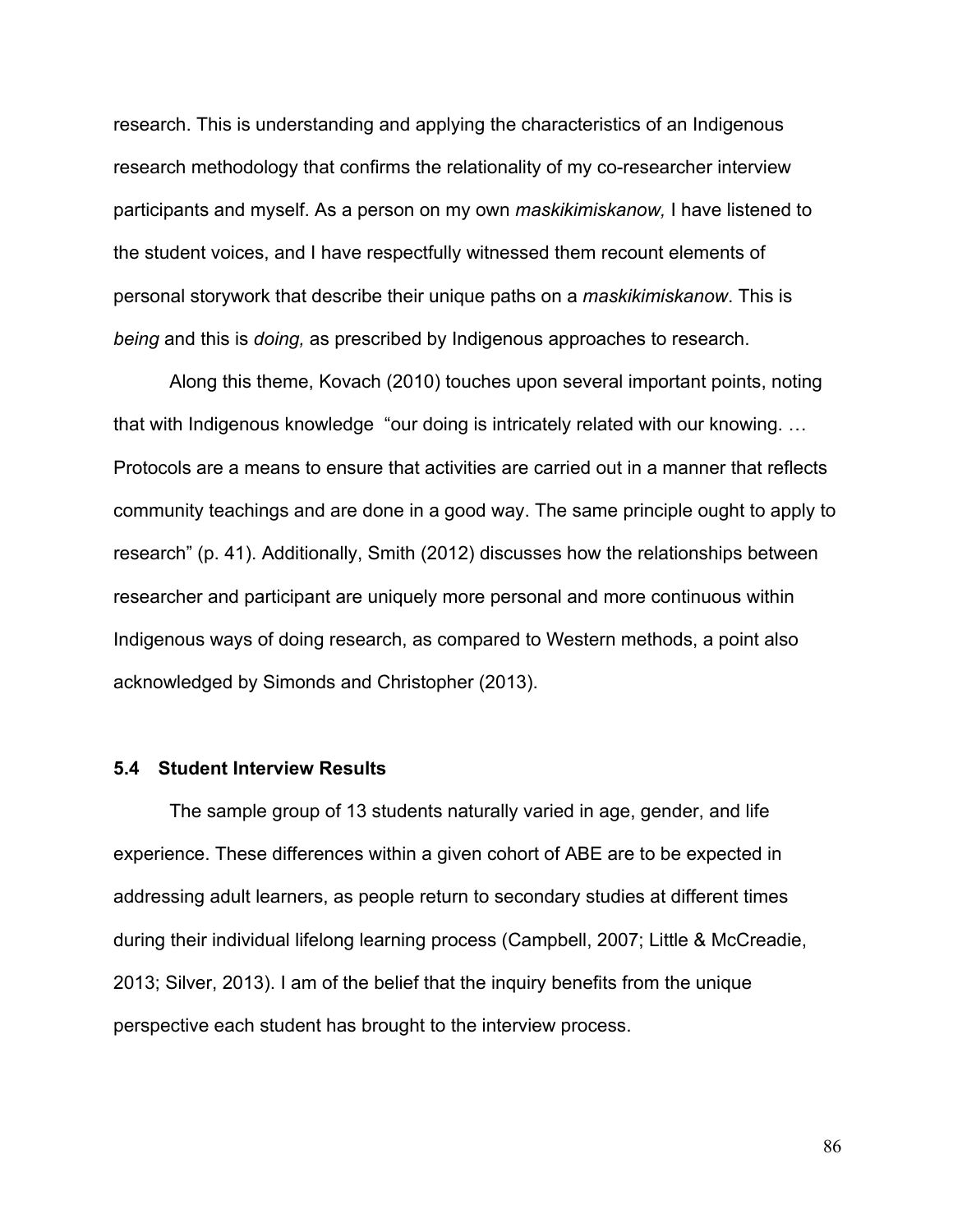For the first part of the meeting, I introduced myself and identified where my family ties were from. The student and I then engaged in "social yarning" as we made small talk and chatted back and forth, exchanging conversation about subjects such as where we both were from, and who our families were. This had the effect of creating a relaxed, more familiar atmosphere in which to have the interview, where researcher and participant co-researcher had the opportunity to form a more familiar idea of each other as people, before the conversation shifted to address the inquiry questions. I noticed that most of the students appeared to have a more relaxed posture and way of speaking within the first 15 minutes or so of the interview, although some were more relaxed within the first 5 minutes, and others took additional time. As well, from the manner (e.g. the kind of tone) of how the students spoke, as well as from other visual cues such as body tenseness, I understood a sense of the beginning of trust between the student and myself. Watching trust unfold in circumstances of listening and speaking with students is something I have also observed with my twenty years of work with ABE students.

To move from the "social yarning" part of the conversation, I reiterated that I was present to hear about some of the student's story of his or her ABE experience, whatever the student would kindly share with me. To open the "research yarn" segment of the interview, I began by asking the student when his or her assessment had taken place. This question did not negate the aforementioned statement that I was there to listen to whatever the student cared to share about the ABE experience: rather, it provided a concrete focus to signal that we were in what Besarab and Ng'andu (2010) refer to as the "research yarn" segment, and that I would be asking questions and encouraging responses that specifically told of the student's ABE experience. During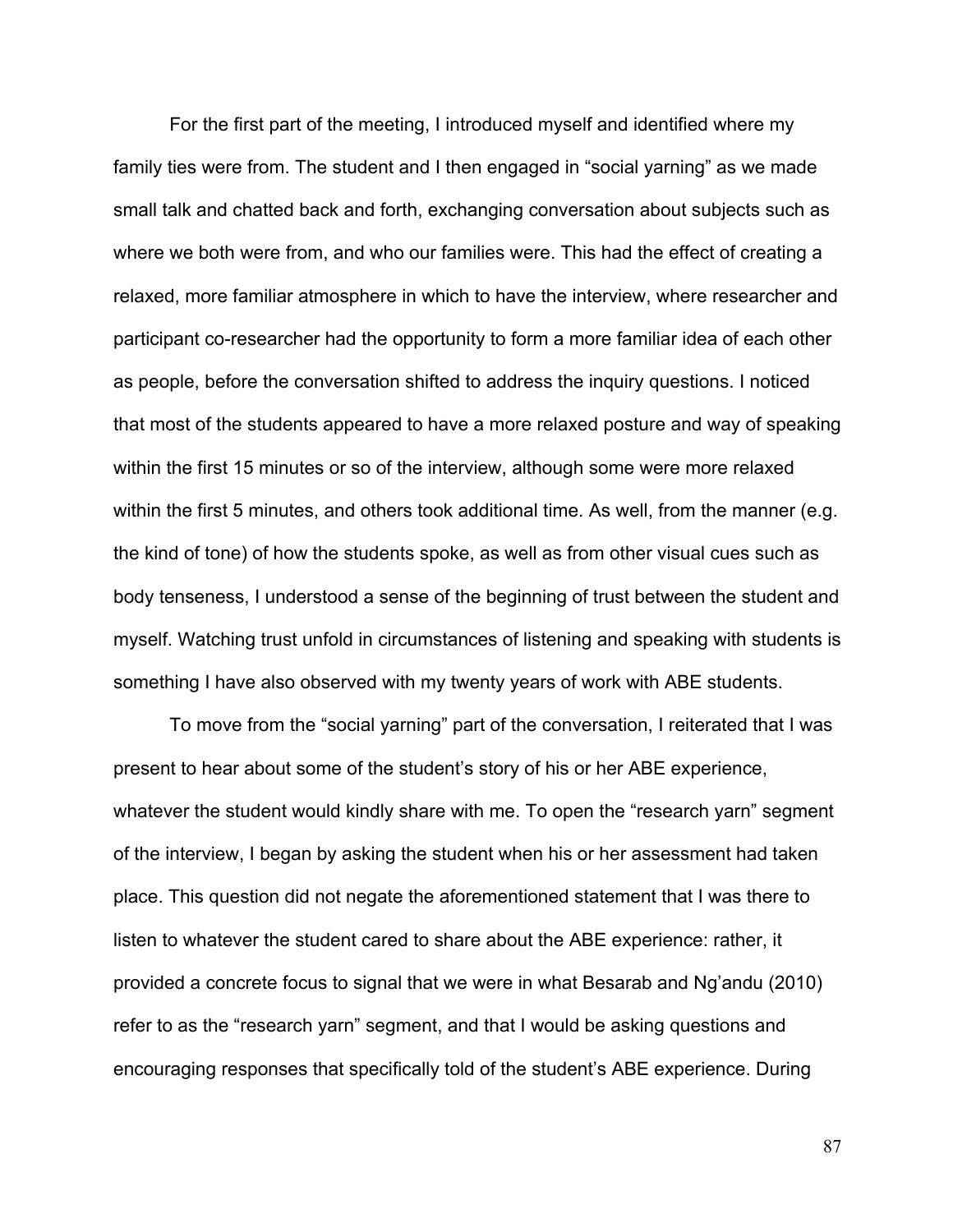the interview process many students chose to respond in a similar manner by telling a bit (or considerably more) of their own story, and sharing some of their life experiences that had brought them to adult upgrading. I was truly honoured to hear how their paths of lifelong learning had brought them to NEC and ABE.

## **5.5 Student Vignettes**

When I think of how I heard the students speak their words, and of how I recognized that to be a sharing of their truths, I think again of *tapwe,* a Cree word that I have heard in ceremony, when words are shared that ring true and those who hear them say "*tapwe"* to acknowledge the speaker and to honour the truths that have been shared. This section presents a series of vignettes that bring a brief offering of the truths that the students so kindly shared with me. Blodgett et al. (2011) identified the use of vignettes in their study "as a way of bringing forth the voices of indigenous community coresearchers" (p. 524). They acknowledge (p. 525) that their use of portrait style vignettes for depicting data from "conversational interviews" represents an authentic research method, as per the work of Ely, Vinz, Downing, and Anzul (1997), and note they serve to "reflect the different parts of the interview and illuminate the content that was brought forward" (p. 526).

I have preserved student anonymity with the use of coded identity letters, and the sometimes-awkward use of multiple gendered pronouns. I hope that in the editing and thematic analyses, I have been respectful in choosing how to bring voice to their words within an academic setting, while also exercising empathy and conscientious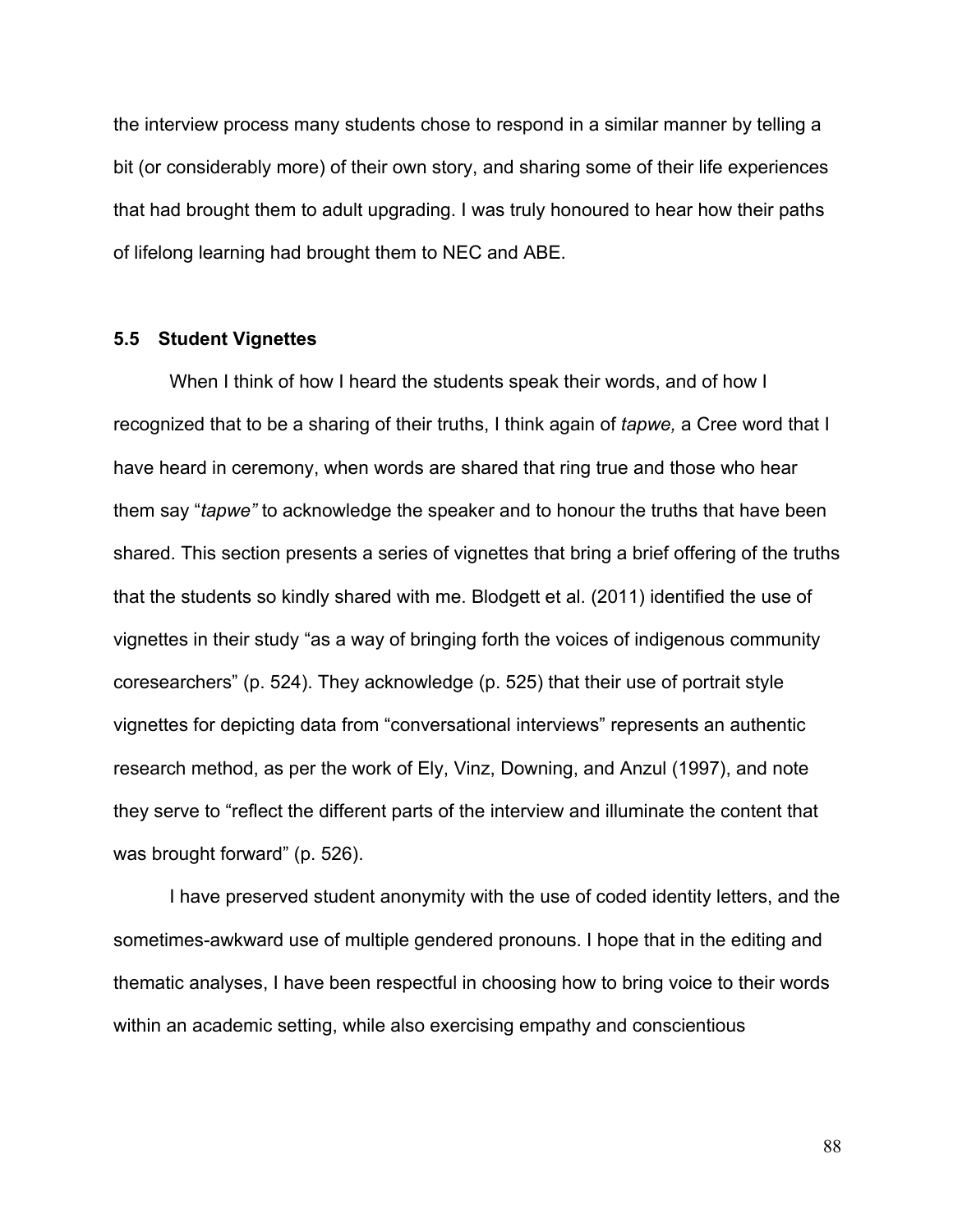consideration with the words that I have heard and not included here. I am honoured and humbled by bearing witness to these student stories. *Tapwe.* 

# Student A

Student A returned to school with a history of employment and previous postsecondary experience as a mature student, citing a strong personal goal to complete grade 12 and receive a Dogwood diploma. A's perspective on education had been coloured by negative experiences in earlier schooling, such that during the NEC intake, A worried that "when I took the assessment here, I was afraid, because if I didn't get that one sentence right, I was afraid of them calling me stupid, because it was so ingrained in me." With personal determination that was further buoyed by emotional support and unwavering encouragement from a family member, A persevered to enter NEC and complete ABE coursework, finding community from teachers, classmates, and Elders. At the completion of the first year of courses, there was a shift and celebration: "Now I could move on; I am not stuck in that mire of being called stupid … I've got everybody behind me pushing me forward." Towards the end of the interview, A glanced up to the photographs of the Elders and their lessons and affirmed the inspirational value and relationality of traditional teachings:

> 100%, that lore is passed on from one to one to one. Whether you are male or female, it gets passed on. It's up to us to grab it and pass [it] on. When I first came in here and I saw all these people, and I said, "They're passing that baton on." And maybe it's not from my people; just reading what they said  $-$  it's all one, it's all one.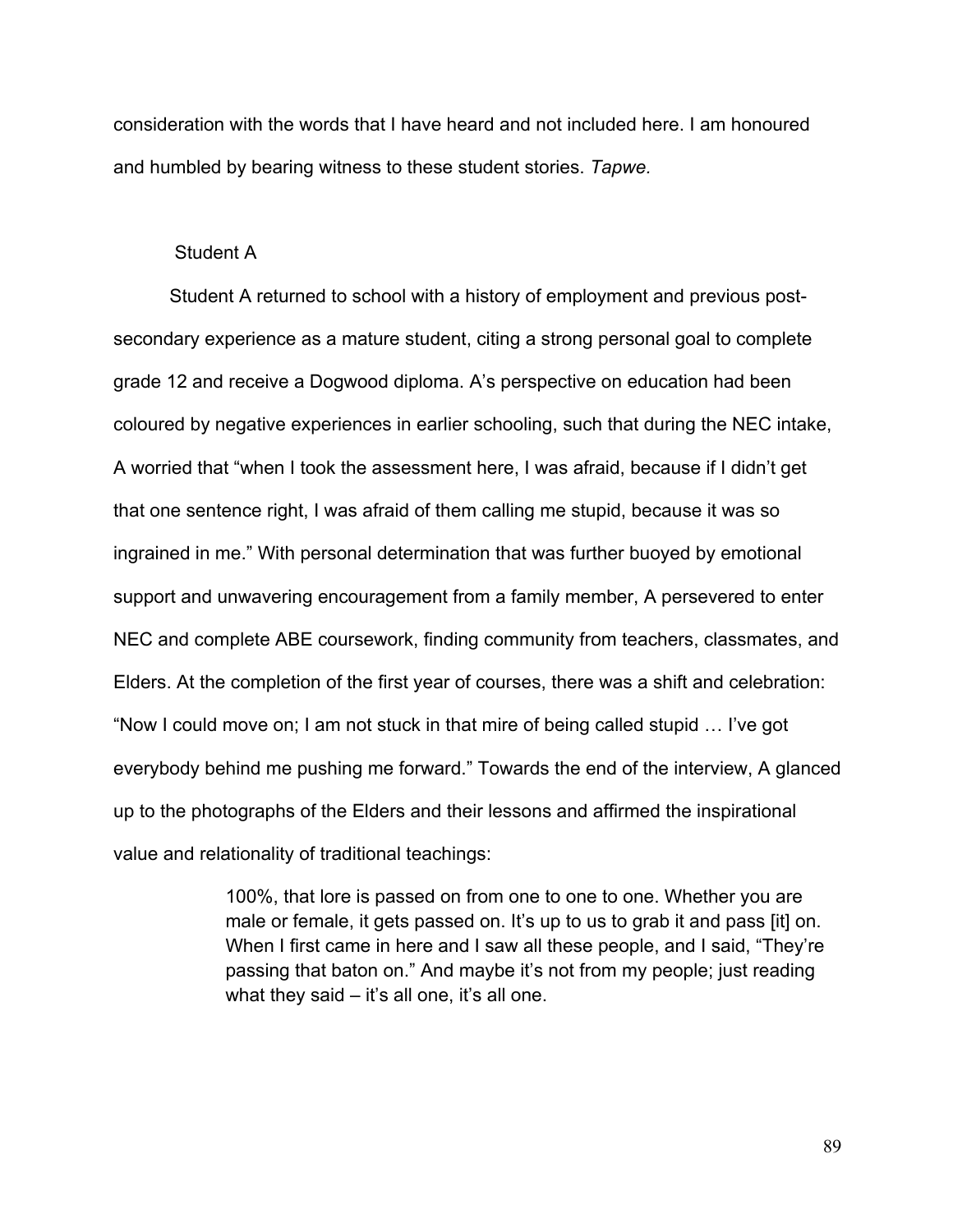# Student B

Student B also brought previous post-secondary education as a mature student, along with an extensive professional employment history and a notably positive attitude. This learner was personally motivated to complete grade 12, and had attended NEC before for a short while, but says "I just wasn't ready, it wasn't my time, you know." B shared further that healing from PTSD has influenced his/her path as a lifelong learner, and that he/she values and is encouraged by the emotional support of family who say, "Oh I'm so proud of you … this is going to be a good thing!" This ABE student completed the intake assessment and found it "not terribly difficult" or arduous, describing it as, "There's no right or wrong, and there's no failure; there's just discovery of yourself." This student found the ABE experience at NEC to be mostly positive, because of the supportive and friendly people, the "more familiar" feeling of being around other First Nations students, and especially because of the Aboriginal course content where "we deal with actual issues that First Nations live with, you know." B is a role model for his/her children in returning to school to complete grade 12, and says of the overall ABE program within the NEC community: "Like it's just encouraged me to keep taking the next step … like it's a confidence builder once you get started. … you can't go wrong and you get self-discovery."

# Student C

Student C came to NEC from the workforce, with a goal to completing grade 12 in order to prepare academically for post – secondary studies that would enable a change in employment and a new professional career. C commented that it meant more to him/her to "do it right" and get the experience of completing grade 12, rather than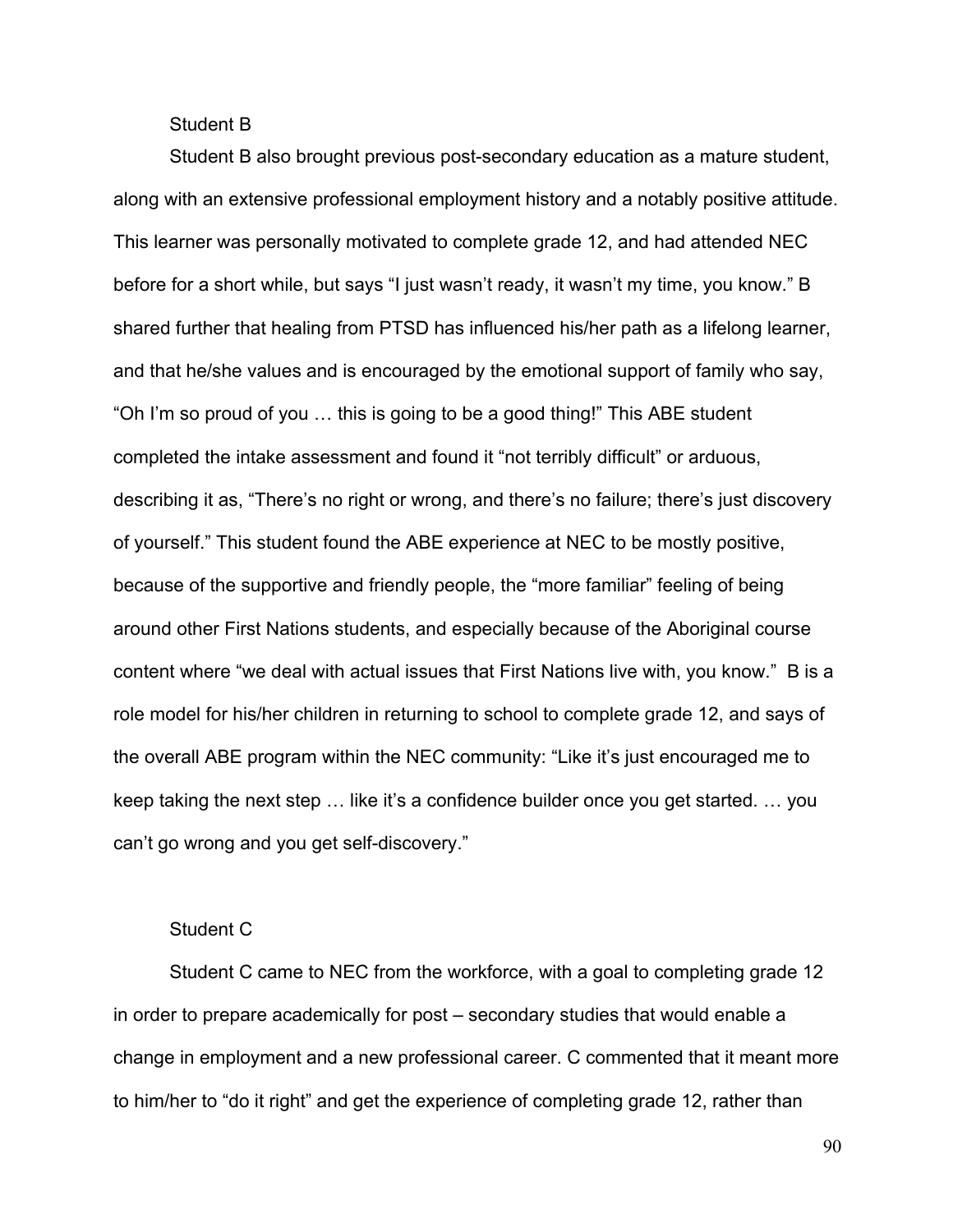apply for post-secondary studies as a mature student. Citing personal decisions to change his/her course in life, this adult learner was encouraged and sustained by memories of family to return to school by enrolling at NEC and completing the intake assessment. C did not go into great detail about his/her academic background before NEC, except to say that it had been very difficult and very "European" in nature, and quite opposite to what this ABE student expressed as the kind and compassionate ways of Indigenous teaching and learning that this student had experienced at NEC. C described what was found at NEC as:

> The European style teaching – that's not how they do it here. It's more of "let's see how we can make it work for you." That's what I like, that's what I get out of this school. ... Here it's way different, it's like ... there's a lot of respect for that, so I find it very soothing, very comforting. That mellow kind of atmosphere you're in inside when you come here. And it can help.

Student C, who self-described as a "more or less concrete Native", was inspired by NEC programs and the patience and consideration of Elders, teachers, staff, and students who shared their own knowledge of Native ways without judging or criticizing what C knew or did not know. This student emphasized that the supportive community of the school as a whole, and of one instructor in particular who was seen as a role model, encouraged him/her to keep going and keep looking forward. C expressed that the NEC community manifested a tangible atmosphere that other students felt too, and then summed it up by stating "everybody has that little space in their heart, where something's missing at some times. Hopefully this place will fill that; if not, it will show you how to."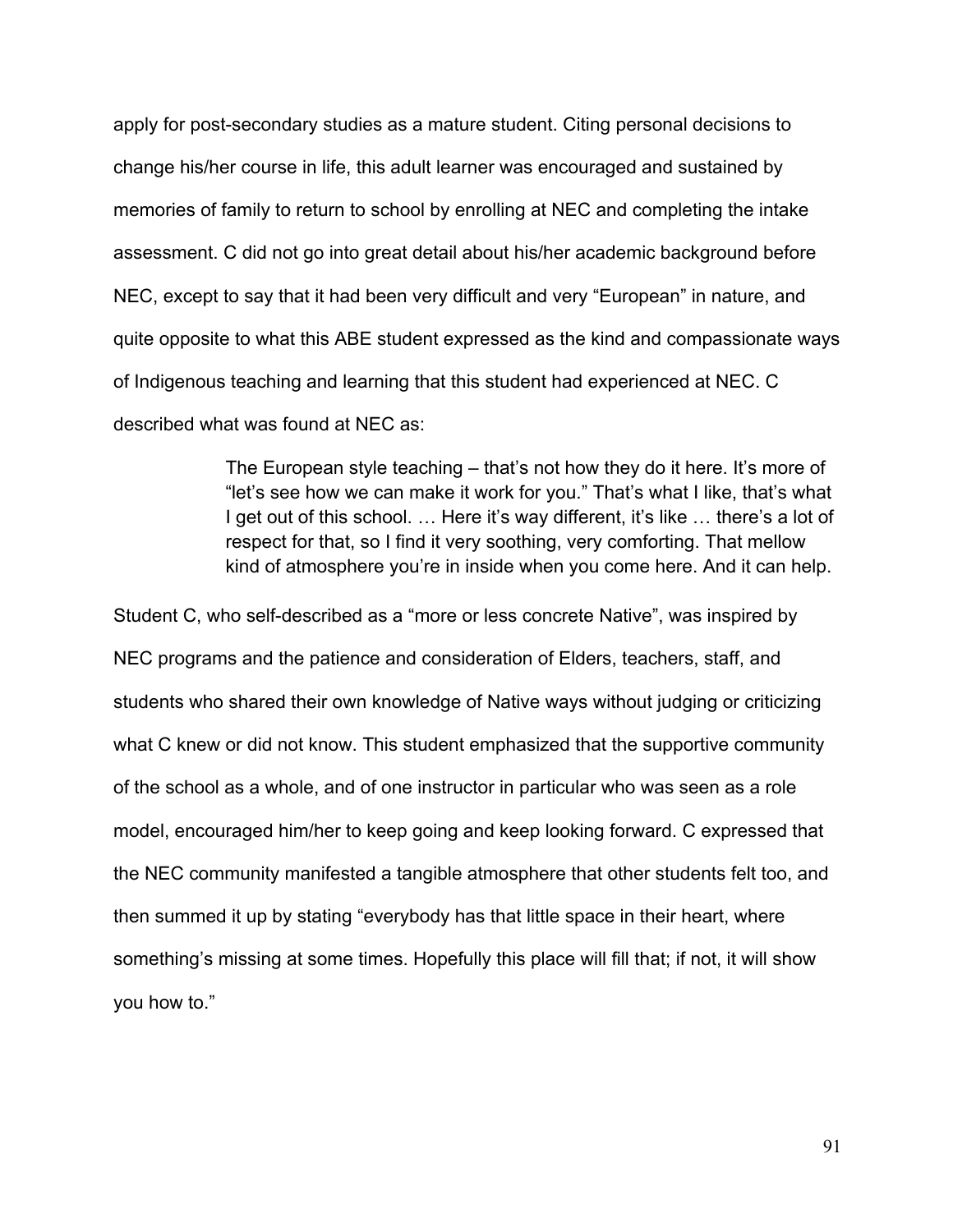## Student D

Student D returned to studies while also attending to family caregiving, and cited support from family as an ongoing motivation for attending school, in addition to a personal determination to complete grade 12. D had previously tried and left ABE upgrading at NEC, and had recently returned as his/her life situation now supported and allowed the time for studies, and because "when it's time, that's when it will happen, and that's what it is for me right now." This adult learner had a positive experience with the intake assessment, and finds the environment at NEC "welcoming and homey", with its cedar Longhouse structure and central fire. D noted that the Elders provide an essential presence, and that the Elder photographs and teachings on the wall offer "a good kind of learning, a spiritual kind of learning" that is a part of the student lessons gathered at NEC, and a strong part of the community that he/she finds there. D shared how this "other" kind of education from supportive connections was just as important as the classroom coursework. This ABE student commented on my conceptual framework, saying that "the Seven Grandfather teachings, that's good, because it's like, in life - of everything that we do anyways, you know - that's how it is in everything we do … learning, living, breathing, everything." D also acknowledged the place of Indigenous teachings in education, saying, "that needs to be taught a lot" for both Native and non-Native students.

## Student E

A family member who had previously attended NEC encouraged E to attend an intake assessment. E did not complete it then, but returned soon after to fully complete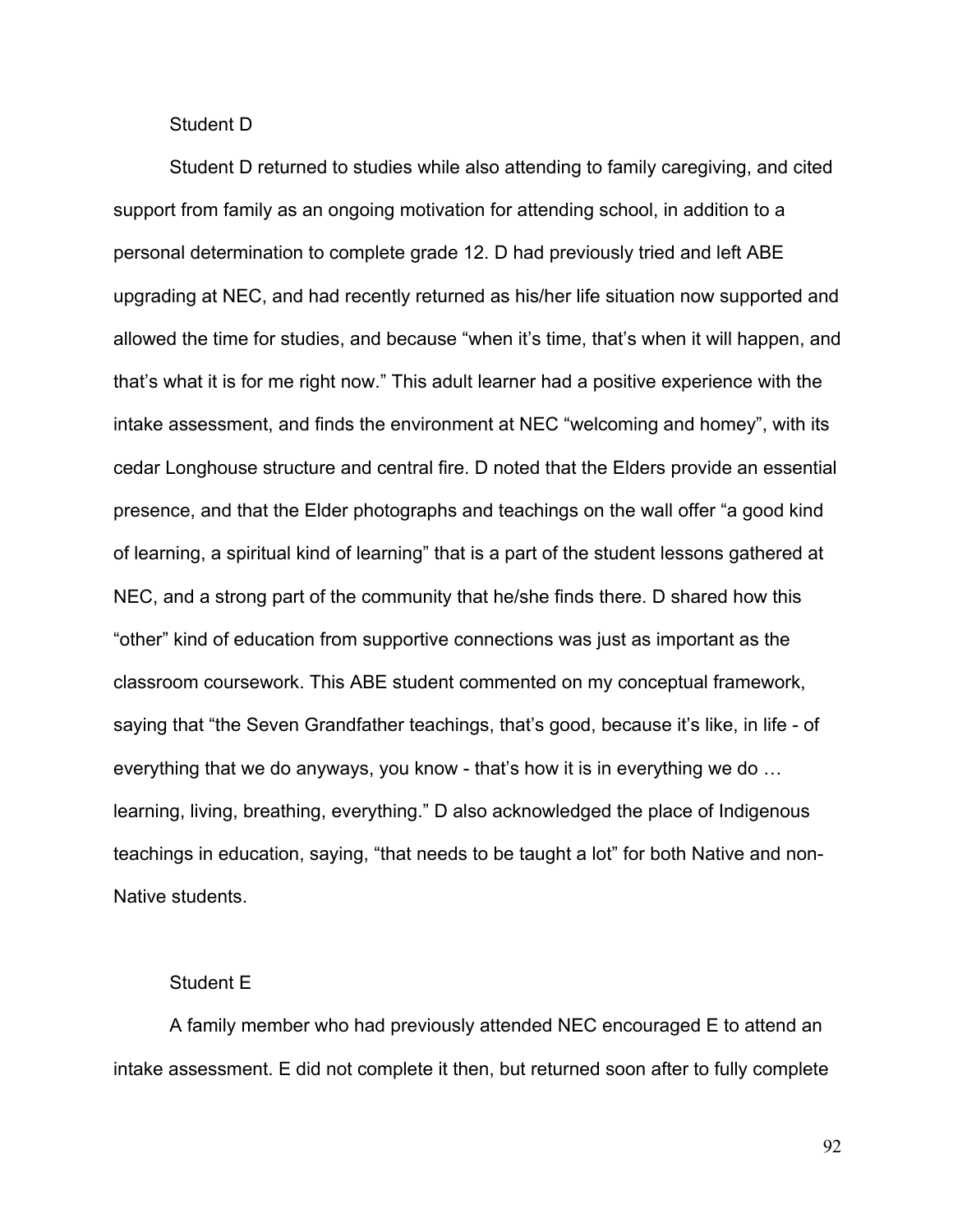a second assessment, after which E enrolled in ABE coursework. Of the assessment process, E says:

> Honestly, I was nervous. I lost half of my knowledge from high school, so once I did my assessment test, I was like – I don't know this, I don't know that, I don't know this, but I did a little studying beforehand, just so I can at least, you know, remember it. So I did it the first time; the first time I didn't do so good. So I went back home, I started studying those things that are on the paper, and I went back, and my assessment test came back pretty good.

This student mentioned that personal determination and strong family support were instrumental to his/her returning and completing the second assessment, and that family continue to greatly encourage E as he/she attends courses at NEC. This person's goal is to complete ABE upgrading and then enrol in a specific post-secondary program, in order to follow a particular career goal. E also shared that he/she would encourage other potential students to complete an assessment and enrol to finish grade 12 because "it's a great choice to come back to school", acknowledging that "when you get back into it, it's because you want the knowledge, you need the knowledge, especially in a world that's kind of confusing in multiple different ways. It's better to know the knowledge of this world, then not."

# Student F.

This student has been active in the workforce, and has enrolled in upgrading to help facilitate new employment opportunities that will bring F closer to future career goals. NEC was chosen because it had "a good name" for Indigenous themed coursework, for a supportive environment for Indigenous students, and for good transferability of courses to higher education degree programs. For F the intake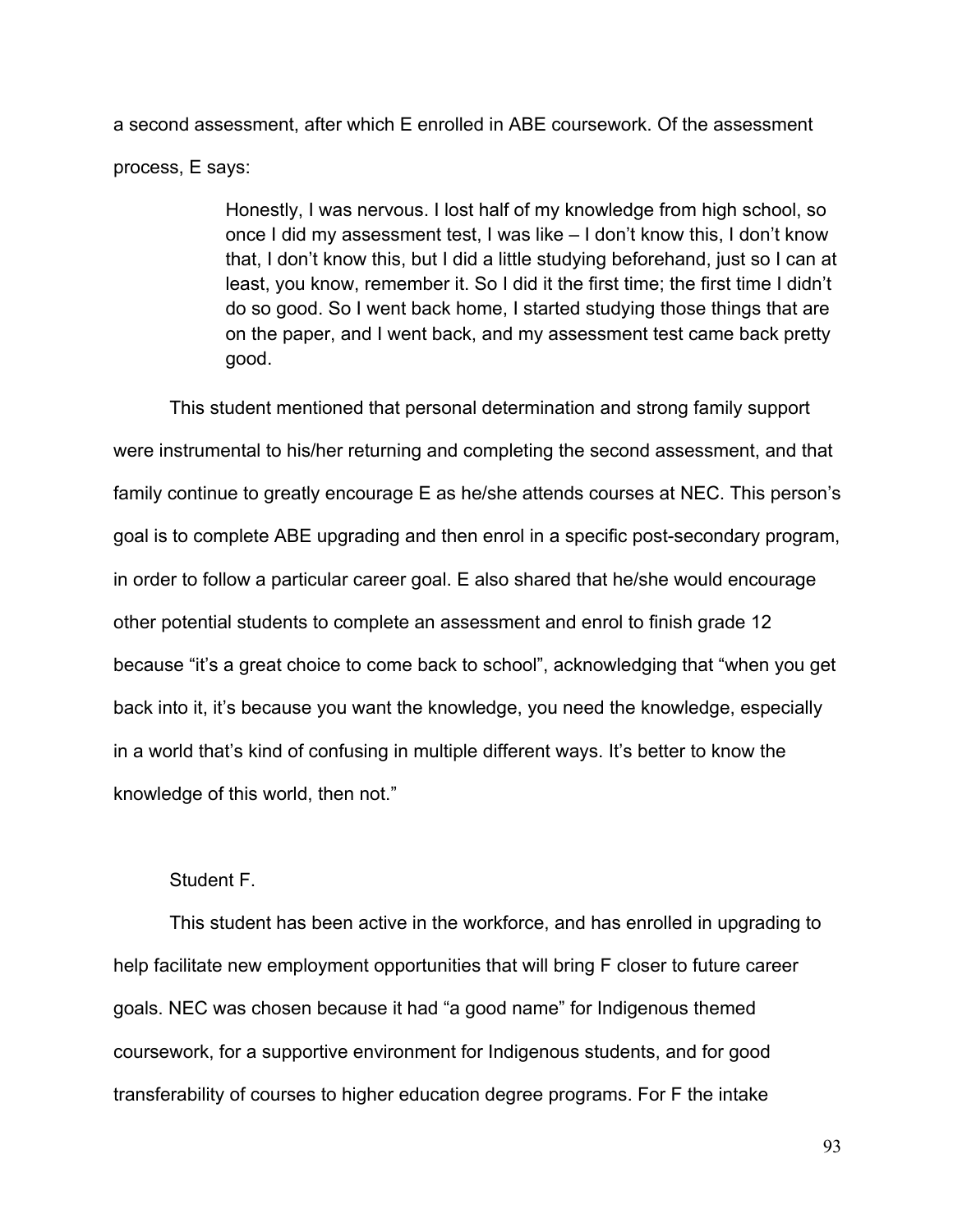assessment was a very positive experience, although "it was a little scary" at the time, as F had been out of school for a few years and was a bit nervous. The NEC community of staff, teachers, Elders and peers is a source of strong support and encouragement, in addition to friends and co-workers who remind this student to be strong and remember why he/she is at NEC and what his/her future goals are. For F, family is far away, "about a 14 hour drive from here" and interaction with NEC Elders, even just seeing them sitting in the lounge, helps bring a sense of comfort and support. F notes that the Elders remind him/her of "home" and help make NEC "more a community than a school." F shared that the Elders' work helps all people at NEC, especially the students "just starting out on their own." This ABE learner added that the most moving experience at NEC had been the welcoming ceremony, where students, staff, and others were welcomed and acknowledged through ceremony as part of the NEC family community. F shared that it made him/her feel as if he/she had been welcomed in as a real part of the school.

#### Student G

G came to NEC from the workforce as a self-motivated adult learner, and continues to work now during his/her studies, showing pride in his/her hard work and scholastic accomplishments, sharing "I'm getting stronger and stronger on my math." The intake assessment was not smooth or easy for this adult education student, who would have wished for greater assistance from the NEC personnel as to instructions before and during the process. In addition, G would like to see more up to date versions of intake assessment materials, as "it was out of date – the test that they gave me was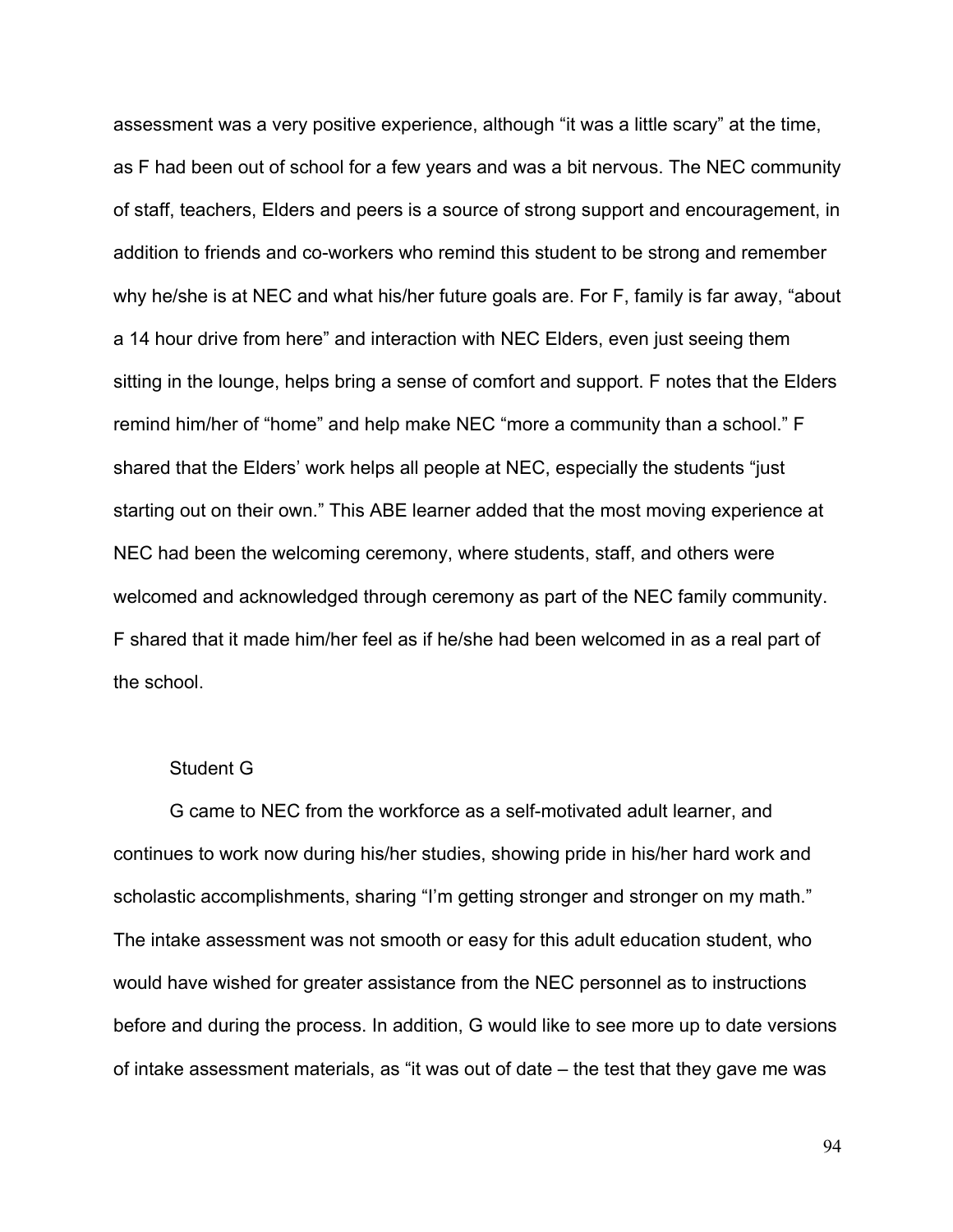out of date." In addition, G would have liked to see more other people writing the assessment at the same time as him/her, or at least to have had a choice about writing it alone or with others. However, this learner is positive about enrolling in ABE and states "but it's worth it, it [the intake assessment] really is worth it in the end, that's what I would say." This student's home community is out of town and far away, although there is some family nearby. Of the NEC community, G says "it's like family … the fun we have … being friends and actually hanging outside the school together … when you're having difficult times, there's always somebody there to talk to … I just think, feel like it's home." G notes that in addition to receiving academic lessons, the NEC students also benefit from close connections and "they take away friendships, family, relationships with themselves and others."

### Student H

H came to NEC as a caregiver and with ongoing employment. A busy person who self-describes as being super motivated to complete grade 12, this person arrived at NEC because a friend and co-worker came in to register and brought H along too. This student found the assessment process to be very positive: "so it was really good; I found I knew a little more than I'd thought -I felt pretty good about that – which also helped encourage me to come back. It was like, wow, you can do it, you're not as dumb as you think you are!" About the NEC experience, this learner says

> It's always nice to be understood. It's never nice to come back to school and have somebody say – oh, you dropped out … oh? It's like I know and they know, and we're trying to move forward. We're trying to go upwards and onwards, and a part of that is being humble enough to come back to school and get your grade 12.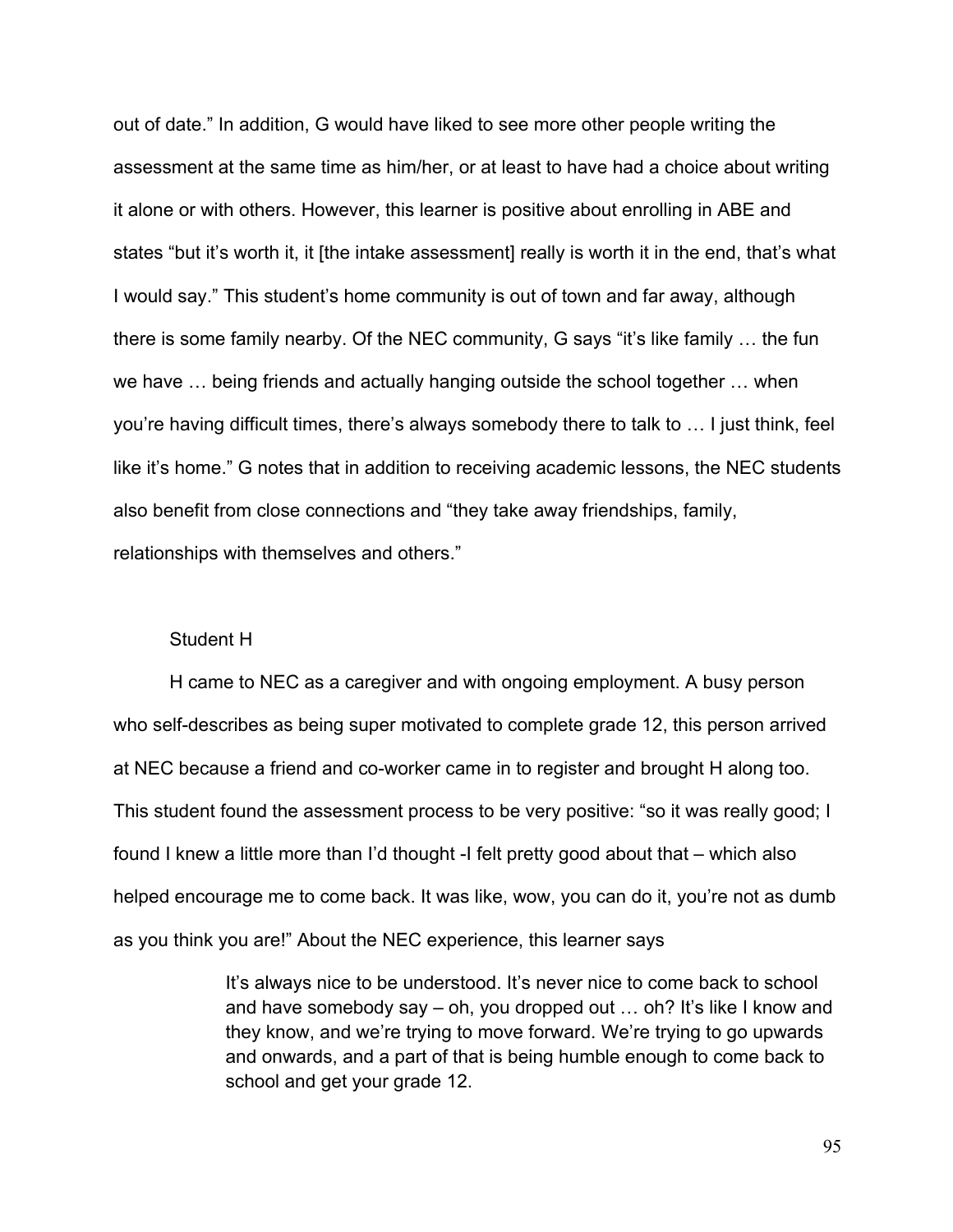Encouraged and greatly supported by his/her co-worker and his/her family, this ABE learner sees other benefits of going back to school in being a role model for his/her children, and also in spending time with the NEC Elders:

> I grew up in a white family, so it's really neat coming here and being able to sit with my Elder – she's part of our family … she offers suggestions when we are down, or frustrated, or had enough with school. She just sits there, and like all the Elders do, they all bring their own special something. … I think it's really cool because I never grew up with knowing any of that kind of stuff. So I think it's neat, and discussing stuff with them, like stuff out of our textbooks.

# Student I

Student I came to NEC from full time work, heeding the advice of a friend who had heard that student I was unsatisfied at work and looking for a change. This adult learner arrived at NEC and requested an assessment appointment, in order to fulfil a goal to complete grade 12, and target a change in career options. Learner I found the intake assessment stressful because of the years away from school, but worked through it and went on to enrol at NEC, where he/she has the support and encouragement of friends, peers, and NEC personnel. About the assessment day, student I shared the experience with some pride:

> … and that was the day I told work that I actually wasn't going to be working there anymore. I've got to do this assessment to go to school – I'm not actually going to be working for you guys anymore.

This ABE student finds inspiration in the teachings of the Elders whose photographs line the wall of the Longhouse: "I think when you read like those, there will be certain ones that will stick with certain people in their walk – to guide." Of the environment inside the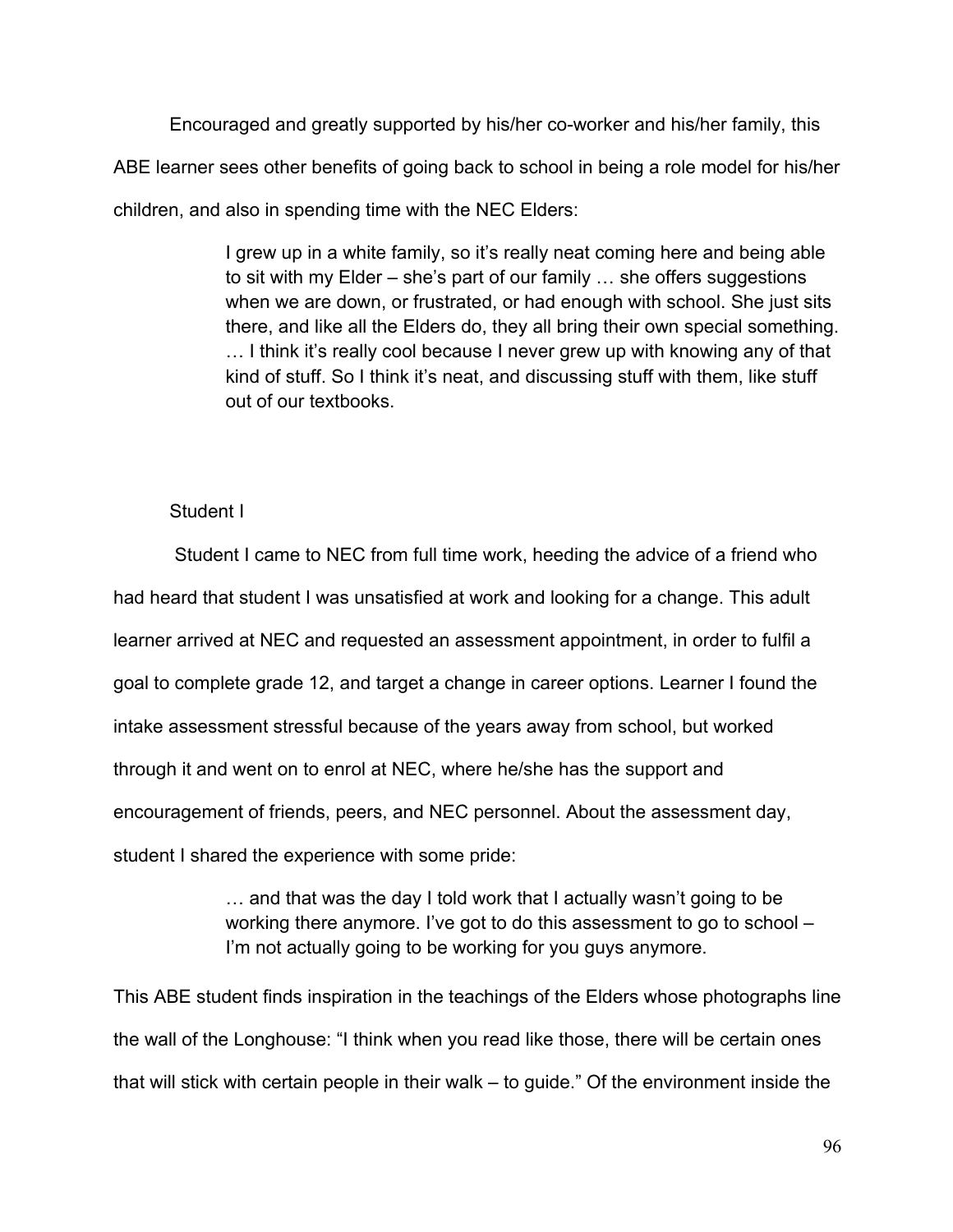college, this person comments, "A Longhouse, like a home. It's pretty good. Everyone comes here for that moment, forget about what is outside … come in here, do what you want to do – work toward that future, and it's pretty good."

#### Student J

Student J was inspired and supported by family to attend upgrading at NEC, in order to prepare for specific post-secondary coursework that will hopefully result in better career opportunities. When asked what motivated him/her to return to school, this student said, "I just knew I needed to do something more … than being a dishwasher." J interpreted the intake assessment as "looking to see what type of skills you have, and what you need to work on. … you need to start somewhere." This adult learner's experience was mostly positive, even "amazing" with the Indigenous content in the essay questions, and the assessment was completed over two days. J acknowledged that it is easier to do writing when you can relate to that writing, and he/she also added an important observation that culturally relevant questions provide a unique platform where Indigenous adult learners can voice an opinion:

> … and no one will criticize you and say no, sorry, you don't know what you are talking about. … so if you don't know what you're talking about here [at NEC], it's an issue, and they know that there are all different sides [to the issue]. But if you go to another institute, they … [non-Natives] have one-sided [issues] … they don't look at the whole picture.

This Indigenous learner realized that he/she would be better prepared for postsecondary coursework with the completion of upgrading in English and mathematics, and so enrolled in the ABE program. When asked about the NEC community, this student shared that at first things were unsure, and there was some concern about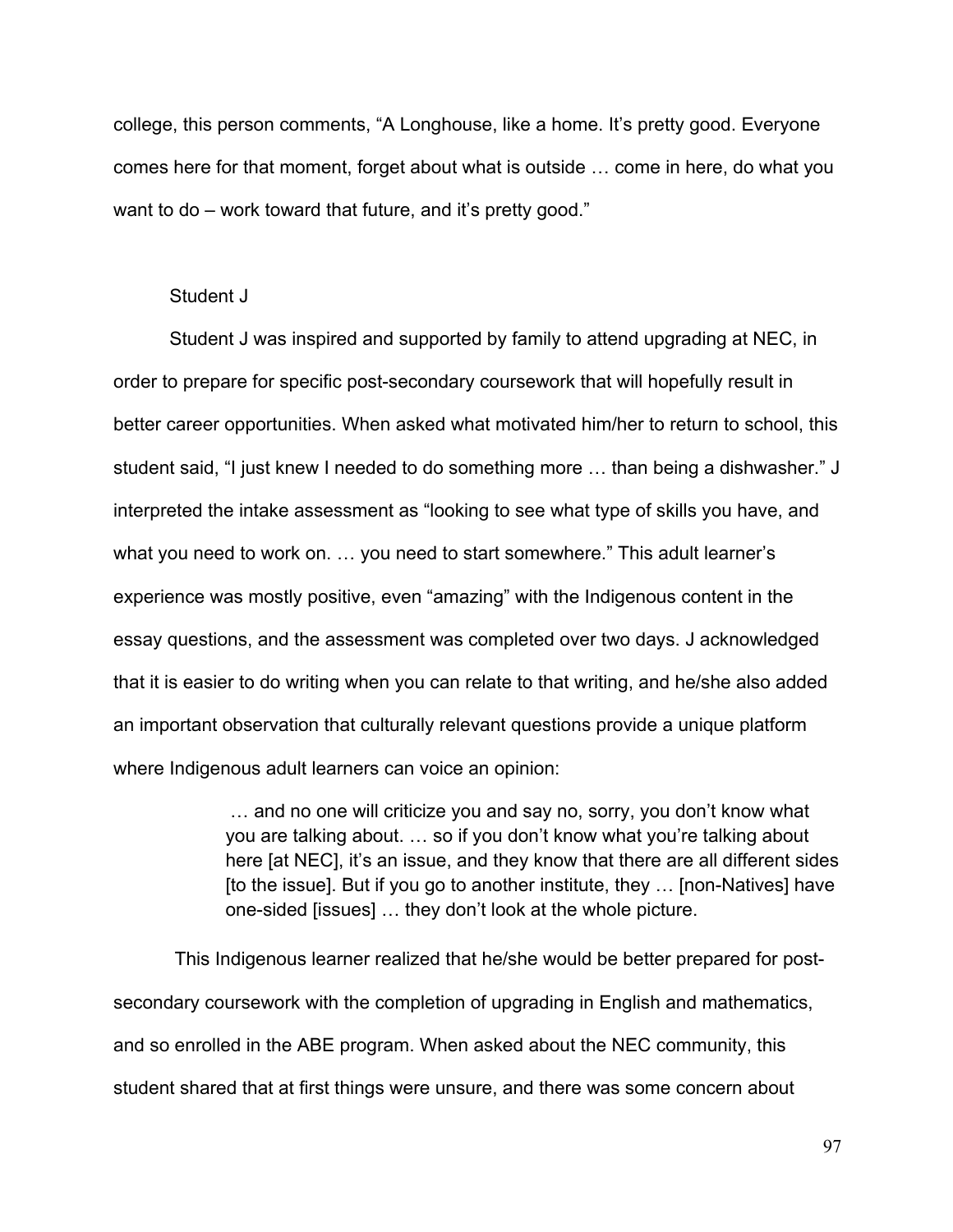his/her lighter skin tone, but he/she quickly made friends. A big surprise for this adult learner was when his/her family members came to NEC and identified many of the Elders in the Longhouse photographs as being from their family group. When J's father told of the traditional teachings that these Elders had passed on to him, this ABE student said at that moment he/she knew that "okay, this is where I'm supposed to be."

#### Student K

Student K came into NEC with a history of previous employment and post secondary school experience, and was largely self- motivated to attend ABE coursework and carry on with post-secondary education. This student's intake assessment experience was smooth, and although there was a little worry about how his/her lighter skin tone would be accepted, K soon enjoyed a "warm welcome" at the college from peers, and found Elders and staff "always helpful." K notes that the ongoing support from student peers, as well as teachers and staff have helped to make his/her school experience an overall good one. After upgrading math, computers, and English at NEC, K entered the Family Community Counselling program here. According to K, although Indigenous adult learners may face challenges from such things as "intergenerational trauma, personal anguish … addictions, and just like systemic poverty", they support each other with "tolerance, [and] acceptance" and form close connections with each other based on commonalities in their lives. This is an important characteristic of the NEC community. K also saw the possibility of having student volunteers take a more active role in peer support within NEC, such as homework help and tutoring, something that would fill a growing need within the school community.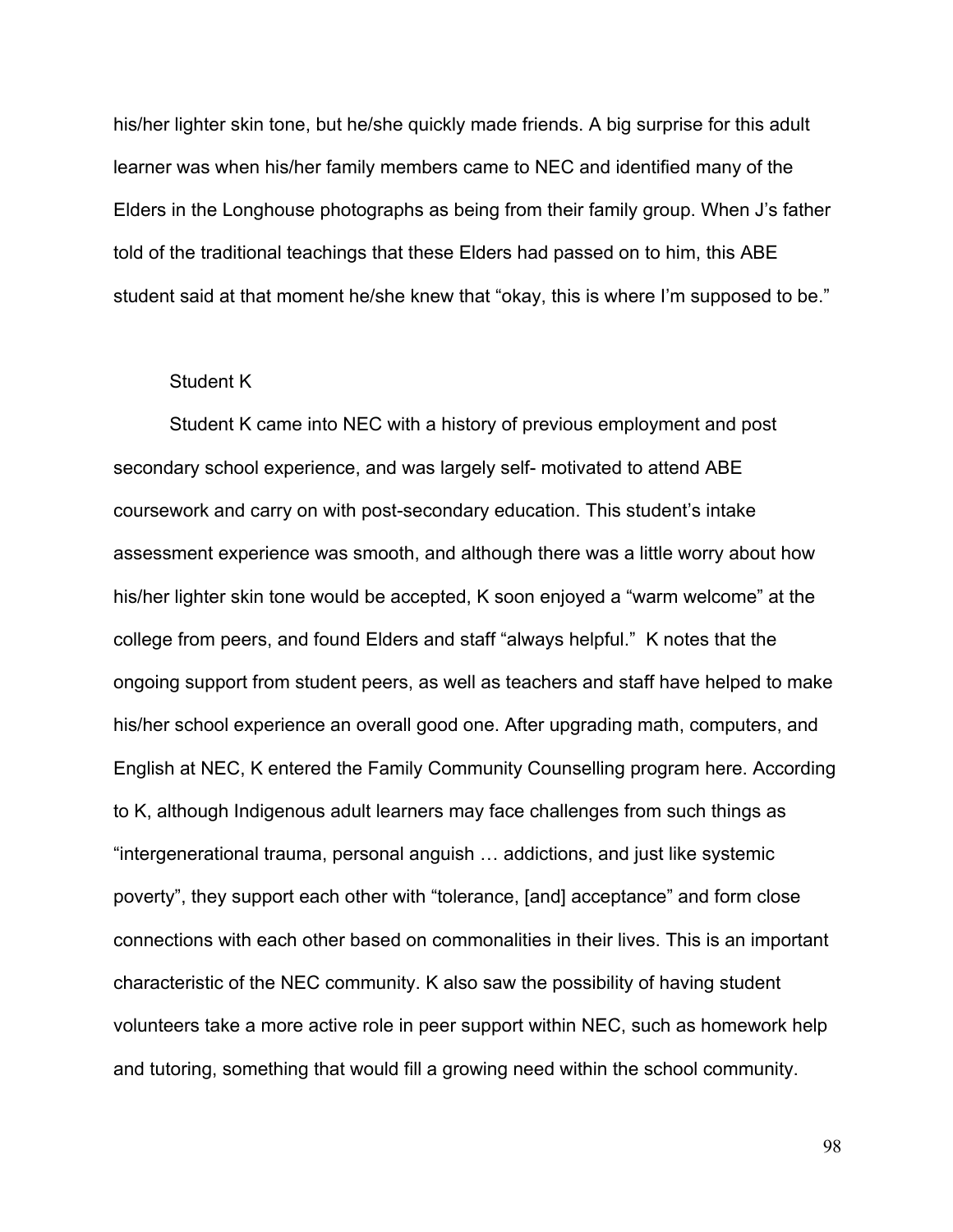## Student L

It took this student a while to enrol at NEC for upgrading.

Like it took me a long time to even get to walking through the door because there was so much going on in my life. I've been wanting to do it like for a few years, but I just wasn't in the right frame of mind, or healthy enough to do that. … even just to complete my grade 12 or get my Dogwood, and that was something that I just always wanted to do. …it was a lot of work on my part, to overcome a lot of my obstacles, which I think I did a pretty good job.

L was self-motivated, and although experiencing stress from the assessment and from the paper work of the application process, still speaks highly of the instructors, Elders, and other students that make up the community, noting it is a "positive experience" to be studying at NEC, where others are "non-judgemental of people and where they are in their learning process." This ABE student acknowledges that adult learners walk their own paths in lifelong learning, and remains positive about achieving his/her own goals: "wherever they are and however long it takes them to reach their goals, I admire that in them … I admire that they are really working towards bettering themselves, and trying to do something with their lives. So that's what I think about when I'm here." This adult learner also observed that retention rates in ABE decline after the first part of the semester, and he/she wonders how this might be addressed: "I think a better job needs to be done, or a better account, to bring in the students and to keep them interested."

## Student M

Student M was inspired and encouraged by family members who had previously attended NEC, and overcame personal challenges to go through the intake assessment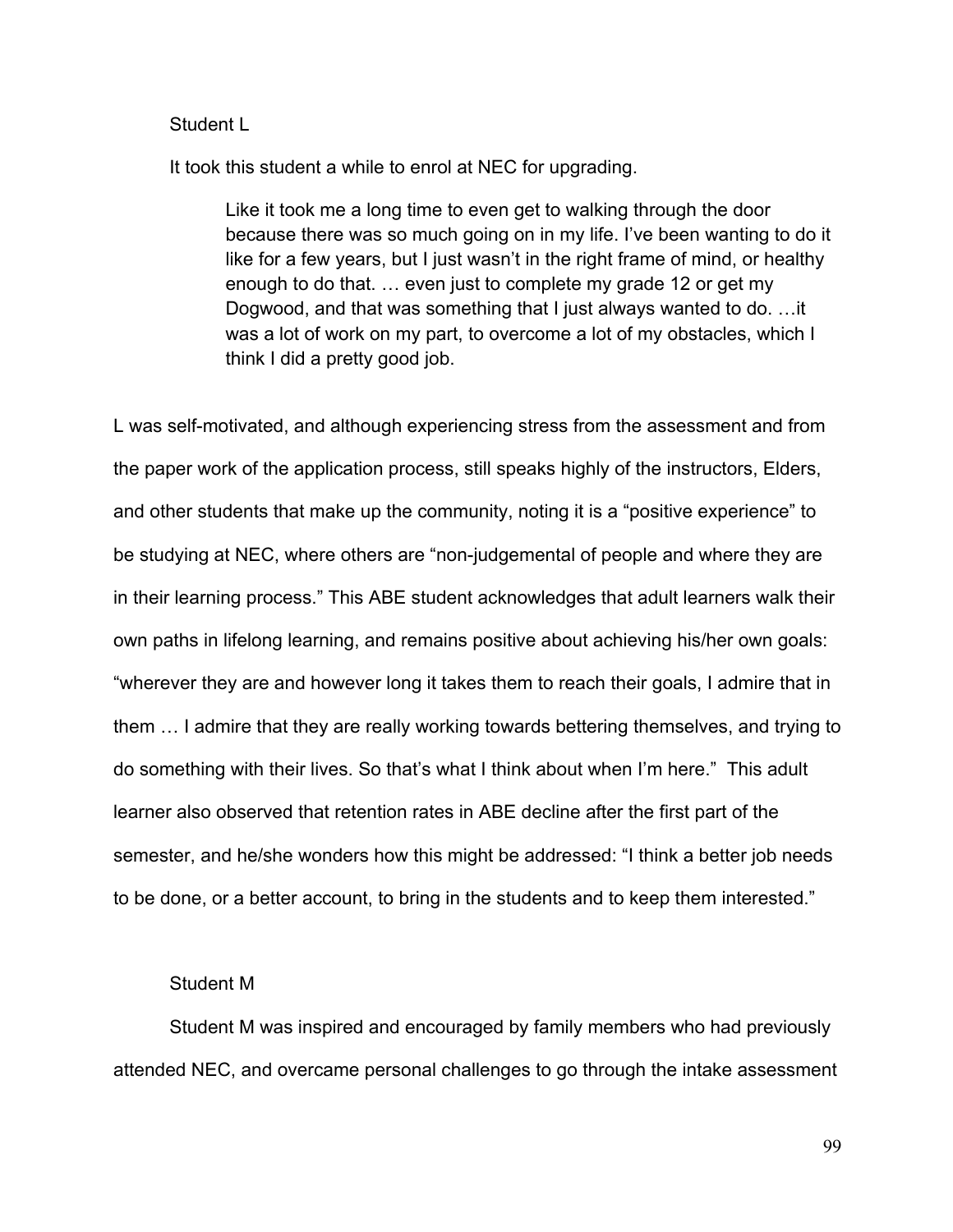process, then enrol and complete ABE coursework. This student speaks about the intake and assessment experience, and the support and encouragement he/she received from family who had also attended NEC:

> I have PTSD, so going to school is very scary for me … I was like terrified of the whole thing. … I don't think I was actually paying attention at that point [when the appointment was made for the intake assessment], just because I was freaking out. … okay, there's the day of the assessment. I was having a panic attack … I came running home … I can't even make it down the street … but I want to go to school so bad. And [my family member] is like, I'll clear my day, I'll take you. So we did the assessment, and then I get my books right away … and I was like, I'm going to try to do this myself, and if I can't, and I end up coming home, then yeah, you can take me to school.

For this learner, writing the intake assessment went fairly smooth, although it went longer than expected, and M grew hungry, agitated and wanted to return home. This ABE student has great determination and a super positive attitude, and sees the assessment as a part of the path of education that leads to "multiple doors, multiple ways it could go", with students making choices to further their education based on where their interests take them. This adult learner sees NEC as an inclusive community where "the teachers are awesome", and notes that being in an Indigenous place of learning is a better fit than attending other schools because of how people really understand the students' lives, and care about supporting each other:

> Because of all the residential school crap that's happened, it's affected my family … so being able to relate to other people who've gone through the same thing, and realizing in the dark that we're not the only ones who've gone through this, that we can get through this together, that's what this school has done.

M's future plans include pursuing post-secondary coursework to lay foundations for new career goals.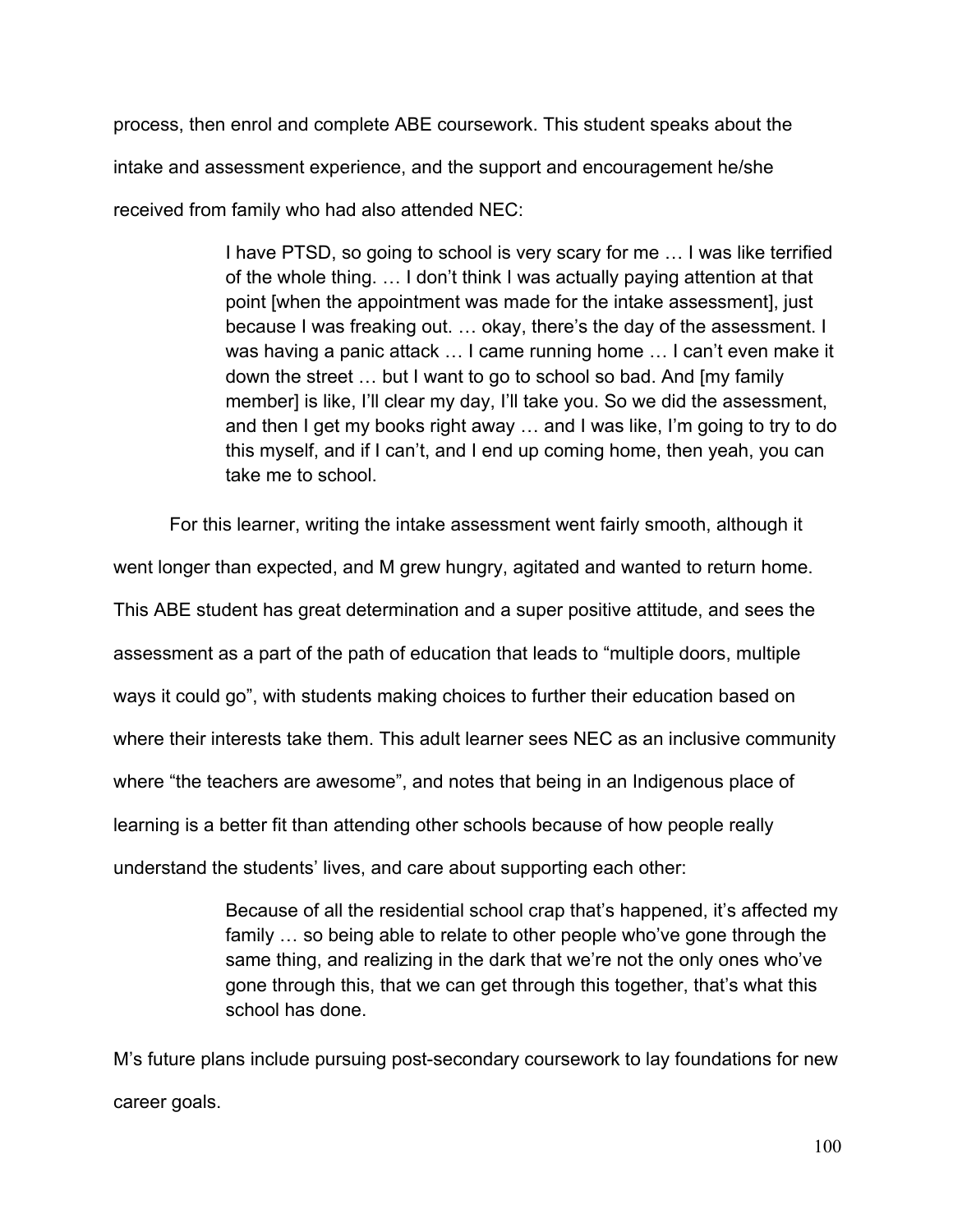#### **5.6 Emergent Themes**

Initial identification of basic subject elements revealed student story work on areas of (i) a broad description of the student's ABE experience, including intake assessment, (ii) the student's self-reflection on the value of education, and (iii) the learner's perspective on being an Indigenous student at NEC.

Further analysis of basic topics showed more defined themes of (i) returning to school: student stories of how they came to be studying ABE at NEC, including their background of previous education, what it meant for them to be motivated by self, family, or others, and how they identified with being "ready" to return to school. (ii) intake assessment: what the intake assessment experience was like for them, including suggestions of how the school might improve upon its policy and practices. (iii) finding community: how they experienced support and encouragement within the community at NEC, including peers, Elders, staff and an Indigenous place of being. What is presented next is a discussion of these student storywork themes, including pertinent comments and observations by other interview participants.

### **5.6.1 On Returning to School**

"The student's desire to change her/his life through education, that is, to take control of her/his life, is the foundation on which NEC is built" (Haig-Brown, 1995, p. 215). This quote came to mind as I was writing, and I realized that when the adult learner participants shared how, when, and why they made the choice about being ready to return to school, these decisions were consistently framed by the students as a logical step in their lifelong learning paths. Some students were self-inspired to enrol as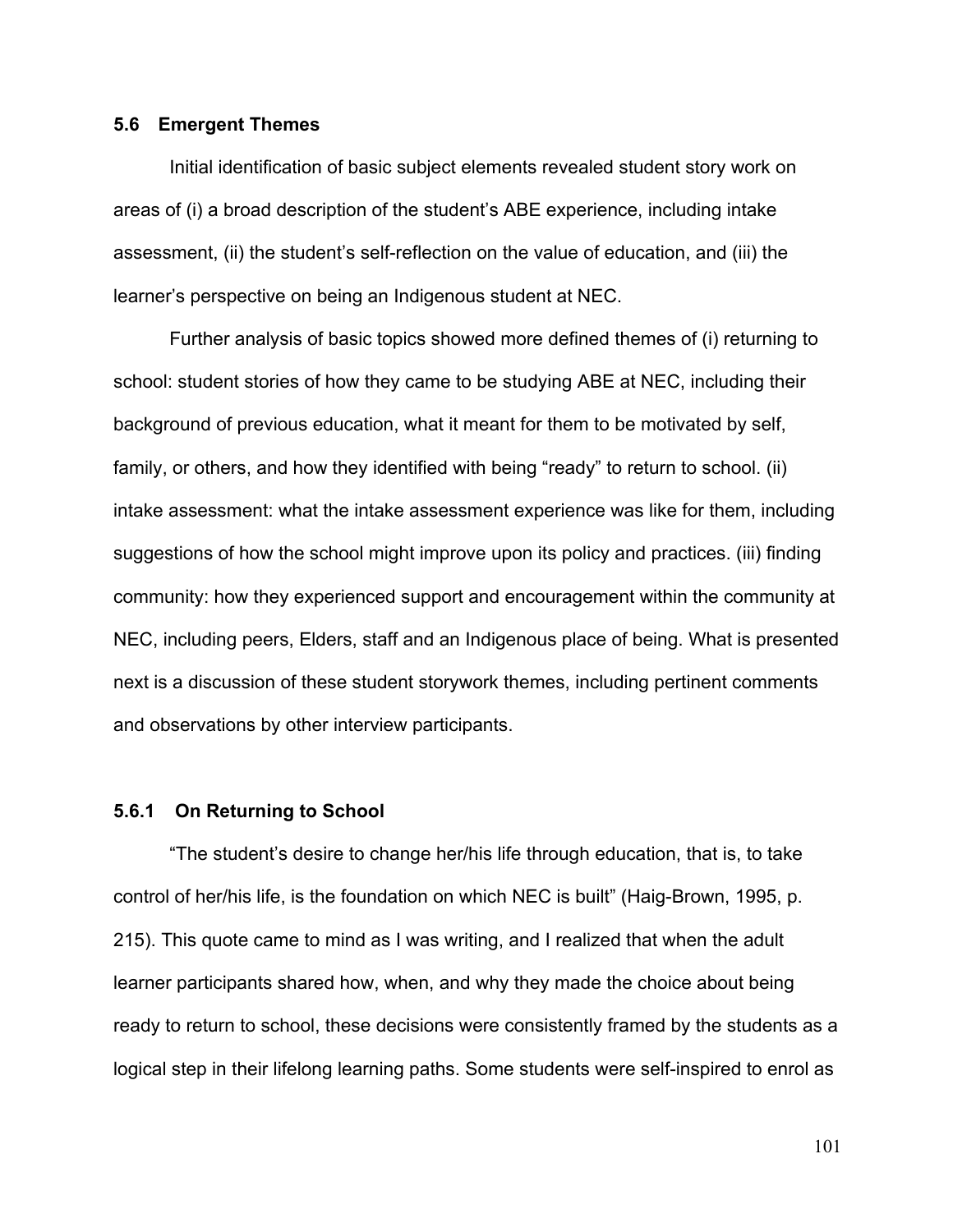an ABE learner, but most were encouraged to return to school by their peers, family, friends, or co-workers, some of whom had previously attended NEC and had shared their own positive ABE experiences with the would – be student. Many students cited the ongoing support and encouragement they received from family as a strong motivator for them to have strength, stamina, confidence and self-worth in pursuing their goal of completing grade 12. Not all students experienced a considerable level of help and inspiration from family and/ or friends about returning to school, but they still enrolled in spite of this lack. Even with varying degrees of support and encouragement in place, it was apparent that on some level the students had decided that going back to school at this time made sense for them. It was time to take this step because it was time, according to inner self and life context.

## **5.6.1.1 On the When and How of Time**

During my days at NEC, I heard many casual comments around the lunch tables in the lounge that affirmed the students' perspectives of it being the right time for them to be at school now and complete this part of their education, in order for them to move on to their next steps in life. Time in this sense is less of a literal measurement of chronological function, and more of an acknowledgement of the internal rhythms of self and spirit, similar to how Elder V and Elder W spoke about how we each travel on our unique *maskikimiskanow* within the circle of life, stopping to visit and revisit the teachings when it's time for us to do so. What I heard and observed at NEC and from the student interviews, was that there was less of a personal sense of "being ready" to return to school, and more of an "it's time to do this" acknowledgment. Often this was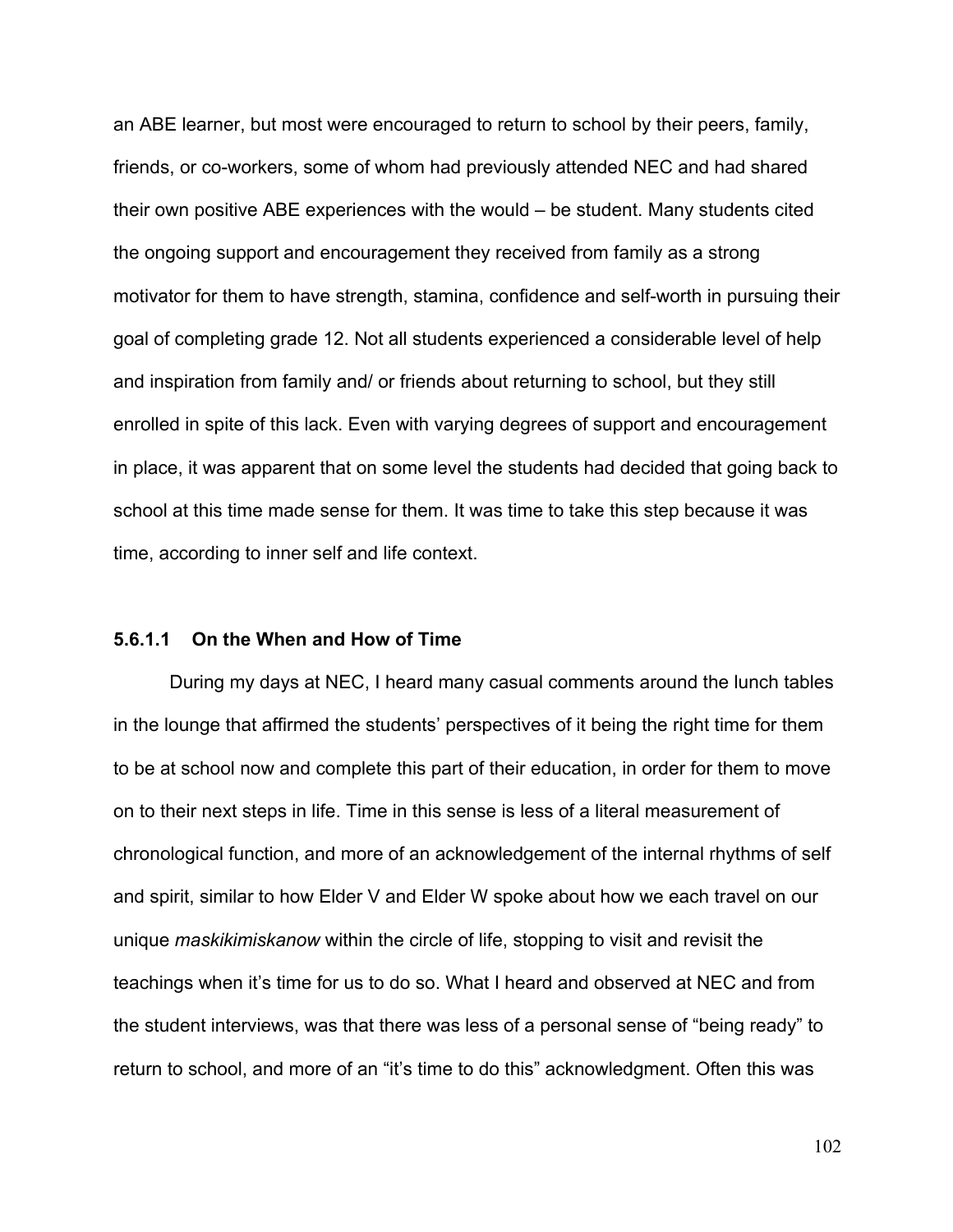connected to student motivation, either by self or from others such as friends, family or co-workers. What I heard from the Elders about "coming back when it's time" confirmed this understanding, as did comments by Instructor / Administrator R.

Ormiston (2010) notes the importance of "understanding that the Elders have wisdom gained through experience, and that they know when it is time for the teachings to be shared" (p. 55). This was the biggest message about adult education from all the Elders, that "it's time when it's time" and for each student, that time to return and pick up schooling again was different, not only in *when,* but also in *how*. It looks different for each student. Elder Q commented on how we each find our own process with education, and shared that "everything you do when you learn, it all has different steps to go" (personal communication, May 4, 2017). This makes sense in terms of the *maskikimiskanow* that a person follows, as we go around the circle of life according to our own choice of path, gathering new teachings, revisiting former teachings, and holding that intent of *mino pimatisiwin* – to have a good life. The NEC Elders reminded me that being unique individuals, our life paths as students, teachers, and Elders vary in accordance to our own sense of time. We're all doing our best as we go along with what is placed on our path. My Cree Elders also reminded me that in this world, within the "great mystery of life" that is the "walk in beauty" as Elder D described it, Creator gives us free choice of when and where and whether or not to stop and pick up our teachings along the path, and we must remember that we are not meant to know it all. I like how Pawnee Elder Frank Davis put it:

> As we walk down that path we'll find experiences like little scraps of paper in front of us along the way … If we never pick up those scraps of paper and read them, we'll never become wiser. We'll keep on wondering about life, and never learn the Creator's instructions… even if we pick up all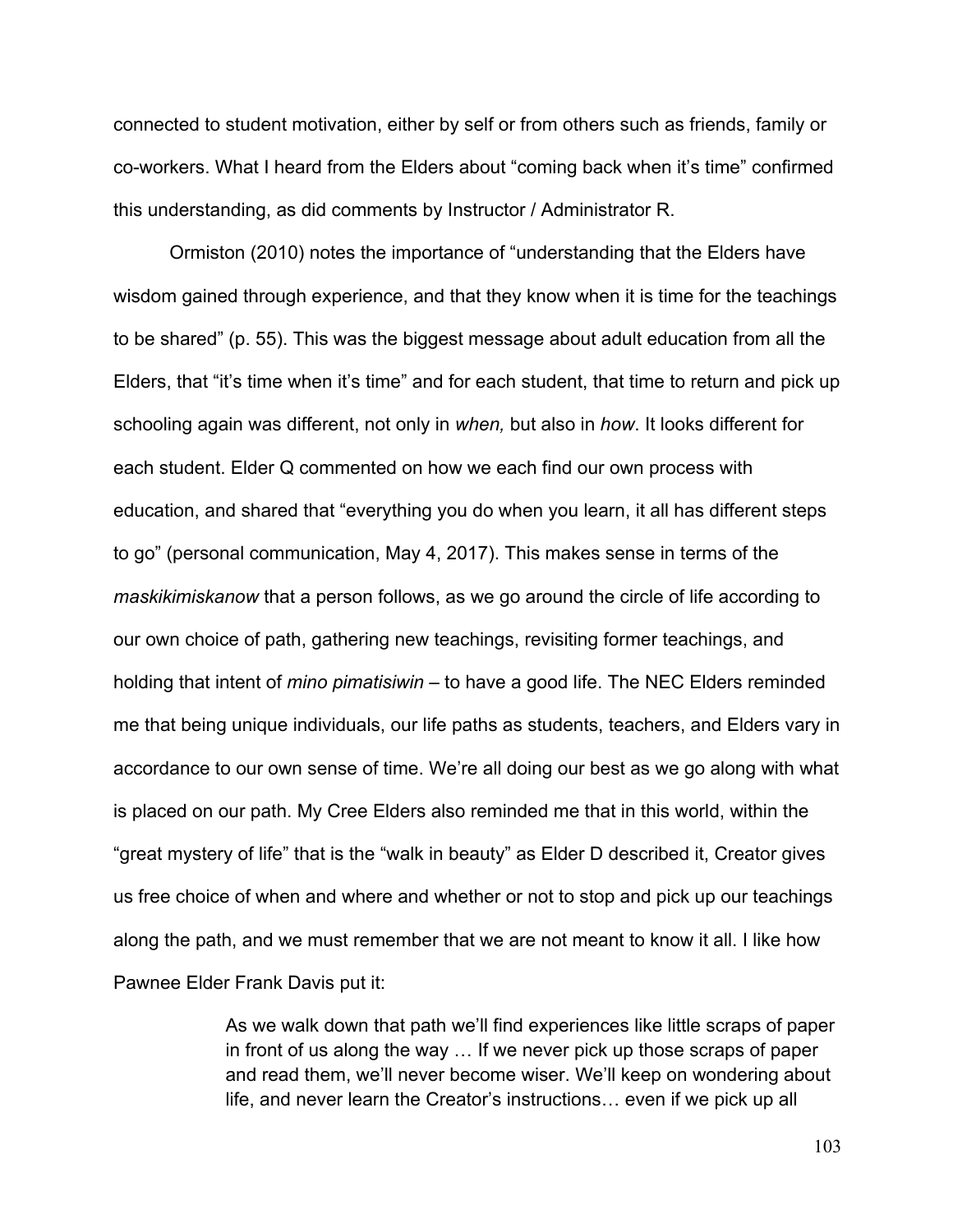those scraps, we'll still be learning. Nobody ever learns all the answers. (Wall & Arden, 2006, pp. 100-101)

### **5.6.1.2 Motivations for Returning to School**

In addition to a sense of it being the "right time" to return to school, many adult learners shared that in coming back to school, they were acting on their own feelings of self-motivation, or they felt motivated by others within their circle. Students arrived with their life circumstances and prior education experiences, and each was remarkable and unique. In discussing the many paths that lead to ABE, instructor / administrator S remarked on the challenges that adult learners may go through, agreeing that there are often very different circumstances surrounding each person's return to school (personal communication, June 16, 2017). Some ABE participants had left the workforce to return to full time study, while others continued to part time work while at school. Many attended courses in addition to being caregivers and homemakers for their families. Students (such as A and B) who had attended college as mature students and had then enrolled at NEC to complete their grade 12, held unique perspectives on motivation for returning to school for ABE. Importantly, even though they had previously completed post-secondary programs as mature students (where a grade 12 diploma was not necessarily required), and may have then subsequently worked within their field of study, the attainment of the grade 12 British Columbia provincial "Dogwood" diploma requirements still remained the overarching goal that motivated them on a personal level, and made such a positive impact on their sense of accomplishment and self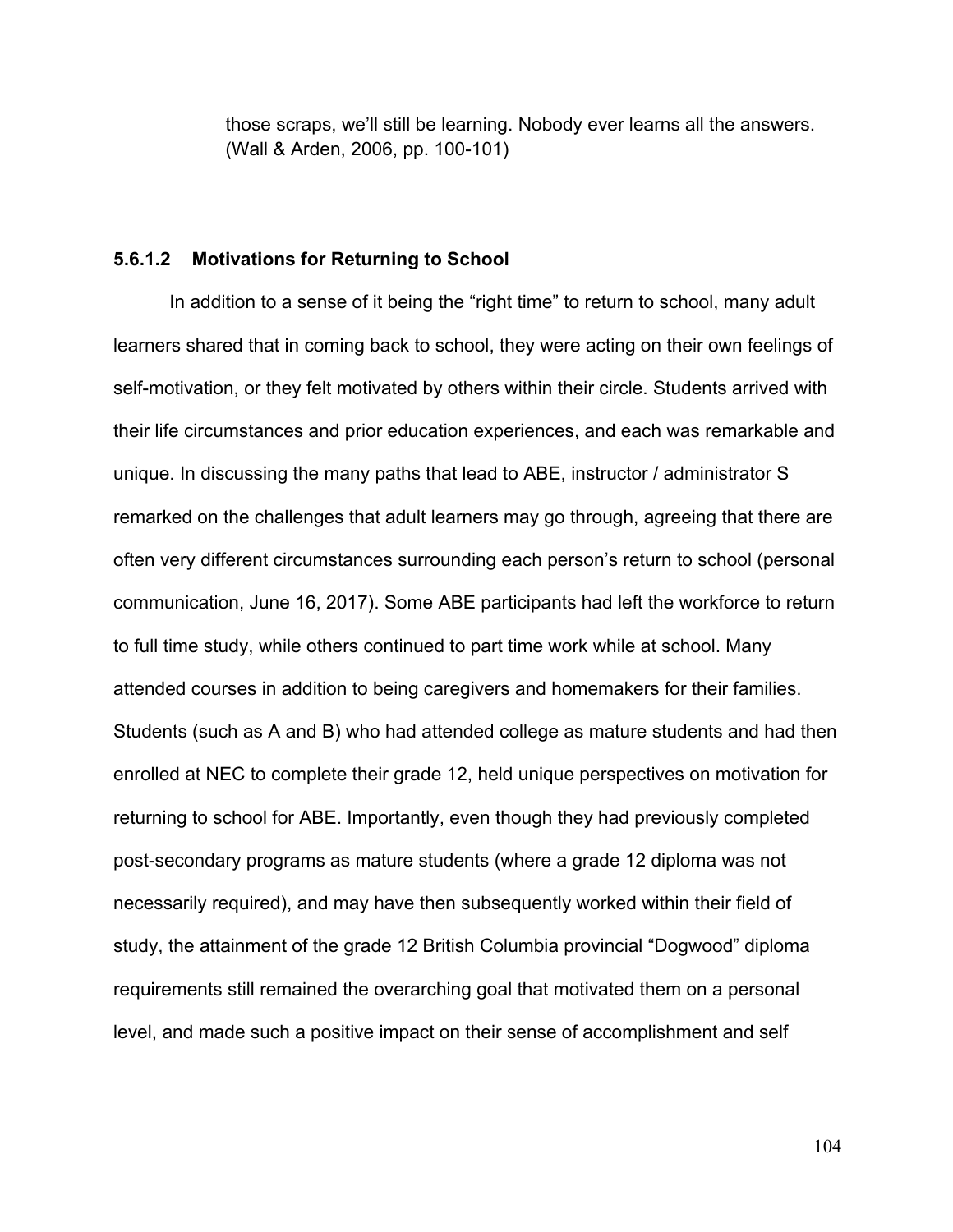esteem. Instructor/ Administrator R also noted this about student motivation and sense of readiness in certain instances (personal communication, July 17, 2017).

Additional motivations for students to return to school included that it was a way to change the focus of their lives, to be a role model for their family members, and to increase feelings of accomplishment and self-worth, even if the students did not yet plan on pursuing higher education after completing grade 12. Other students connected completion of grade 12 to entering higher education and realizing increased employment opportunities in career fields selected by choice, instead of out of necessity. They shared that attaining grade 12 would help lead them to goal-oriented post-secondary education such as university, trades, or diploma studies. This in turn would increase their chances of finding more rewarding and stable types of work based on their career interests, instead of their being obligated to take potentially taking lower paying, less regular, or less satisfying work, based on making ends meet.

What I heard here were students sharing their dreams and realizing all the hard work that would go into achieving them, meanwhile recognizing that attending ABE was bringing them step by step closer to their goals. One student in particular commented on how hard work and success in the ABE program was helping to change his/her employment category from dishwasher to office worker. This brought to mind how Bougie et al. (2013) discuss that attainment of higher education levels from grade 12 onward are correlated to greater opportunities in realizing gainful employment for Aboriginal peoples. These life choices are part of following a *maskikimiskanow* and picking up teachings about the opportunities and abundances that come into our lives.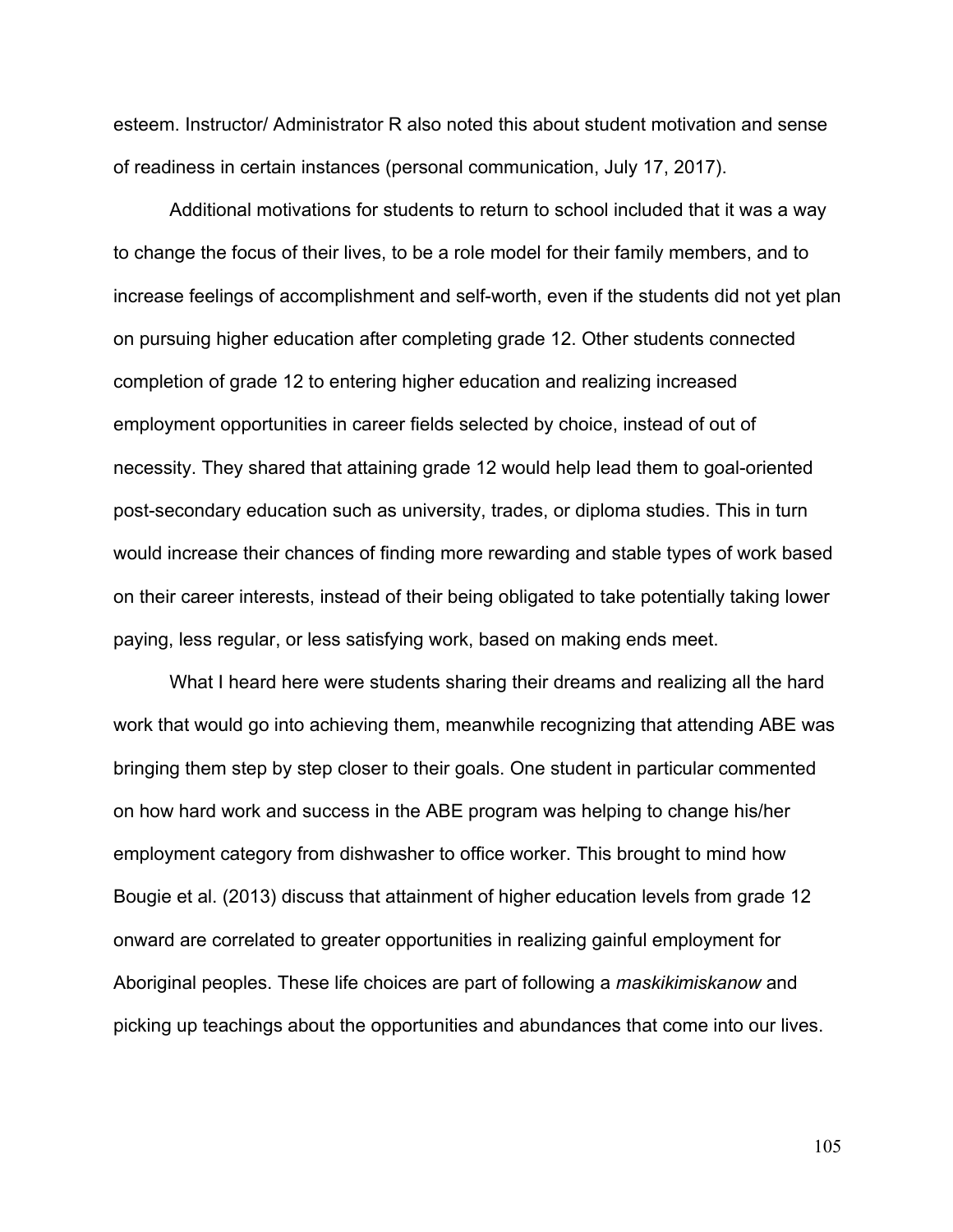### **5.6.2 Intake Assessment**

All of the student participants completed an intake assessment in English and/ or math, as part of their registration process at NEC. An important focus of this study was to determine what the assessment experience was like for the students. I know from my own experience as an Indigenous student returning to school for upgrading, that it is a life-changing experience to walk back in the school doors and be faced with an assessment as a first step to coursework.

My own K to 12 school experience had been less than positive, and I recall feeling nervous and unsure of how I would be treated when I entered the doors of the community college years after high school. Walking through the doors is an essential step; how a student is welcomed and made to feel comfortable makes a huge difference to whether he or she completes an assessment and goes on to enrol. This, and also how the assessment is delivered and received sets the tone of the relationship between a potential student and the place of learning. In addition, it is important to understand that this relationship, whether more positive or less so, is what becomes part of a person's student storywork that is carried back to the student's community and shared with other potential learners, so that it also becomes part of the relationship that the school has with the greater community (Instructor / administrator BB, personal communication, June 16, 2017). We are all connected by the stories we carry within our circles of communities.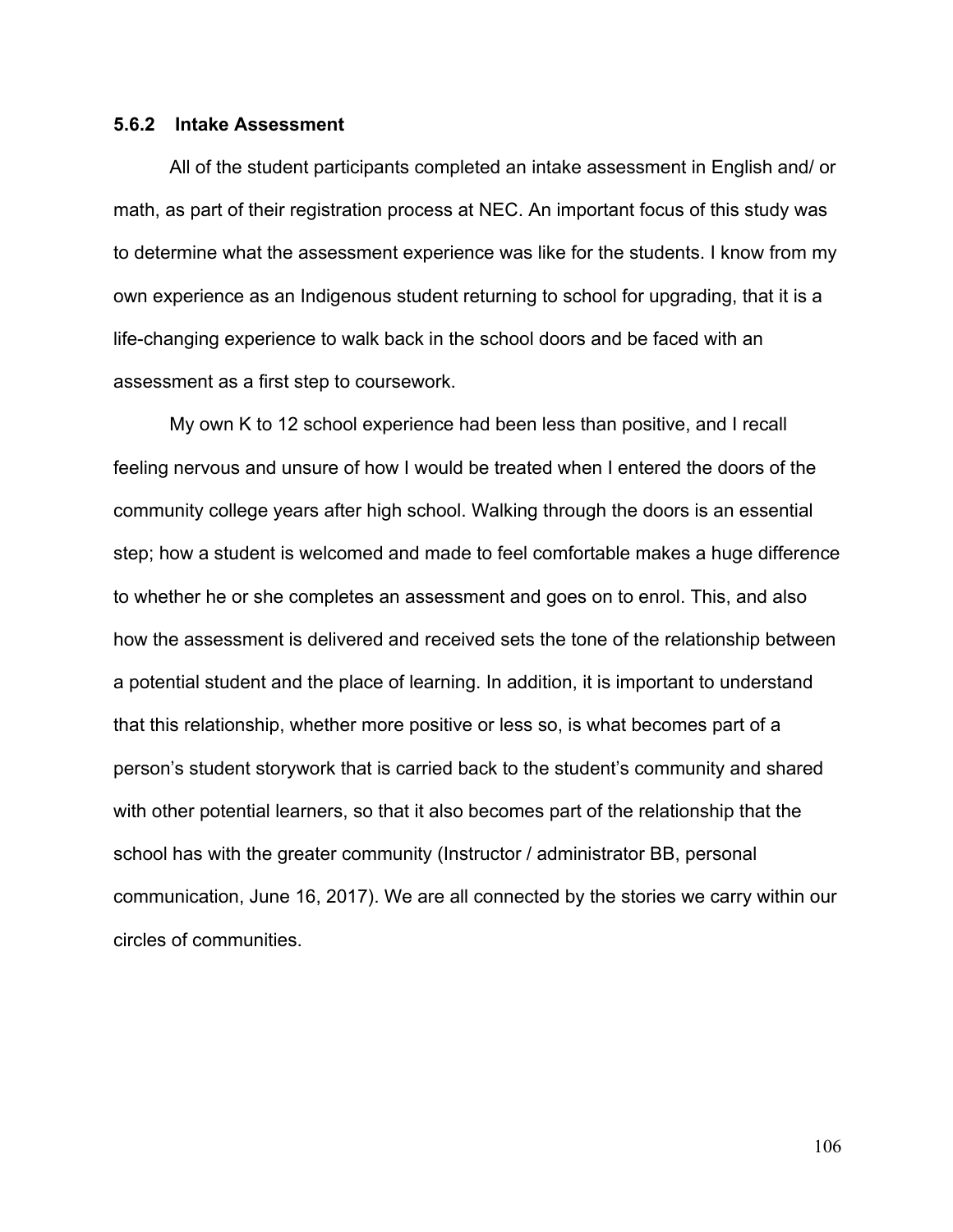### **5.6.2.1 Student Perspectives on Intake Assessment**

Not all participants chose to answer all of the interview questions, including questions on assessment. For example, not all students responded to the question about how ABE assessment had influenced their education paths, or offered suggestions as to how the process could be improved for the students. When asked to comment on what their ABE assessment experience had been, most students stated that it had been a positive session, while others shared that their overall encounter had been influenced by previous negative school incidents. ABE instructor / administrator R noted that how adult learners have previously gone through the education system, especially if they have had traumatic or otherwise negative incidents, has a strong influence on how they experience ABE assessment and programming, including their need for particular support and encouragement. Other NEC (S, T) and non-NEC instructor/ administrators (AA, BB), as well as the NEC Elders (O, P, Q) and Elder Y, also noted that this was an important element of adult education to consider when figuring student supports.

Students agreed that what mattered most to them was *how* the assessment was presented, with kindness, respect, patience, gentleness and soft speech being cited as positives. However, they were not in agreement about how the assessment sessions had been delivered and received, and they reported conflicting messaging, instructions, and procedures from NEC personnel that resulted in differing kinds of intake assessment experiences for them. For example, many students' stories revealed that they had received a greater or lesser number of instructions about the content and process of the intake assessment. Some students shared that they were surprised by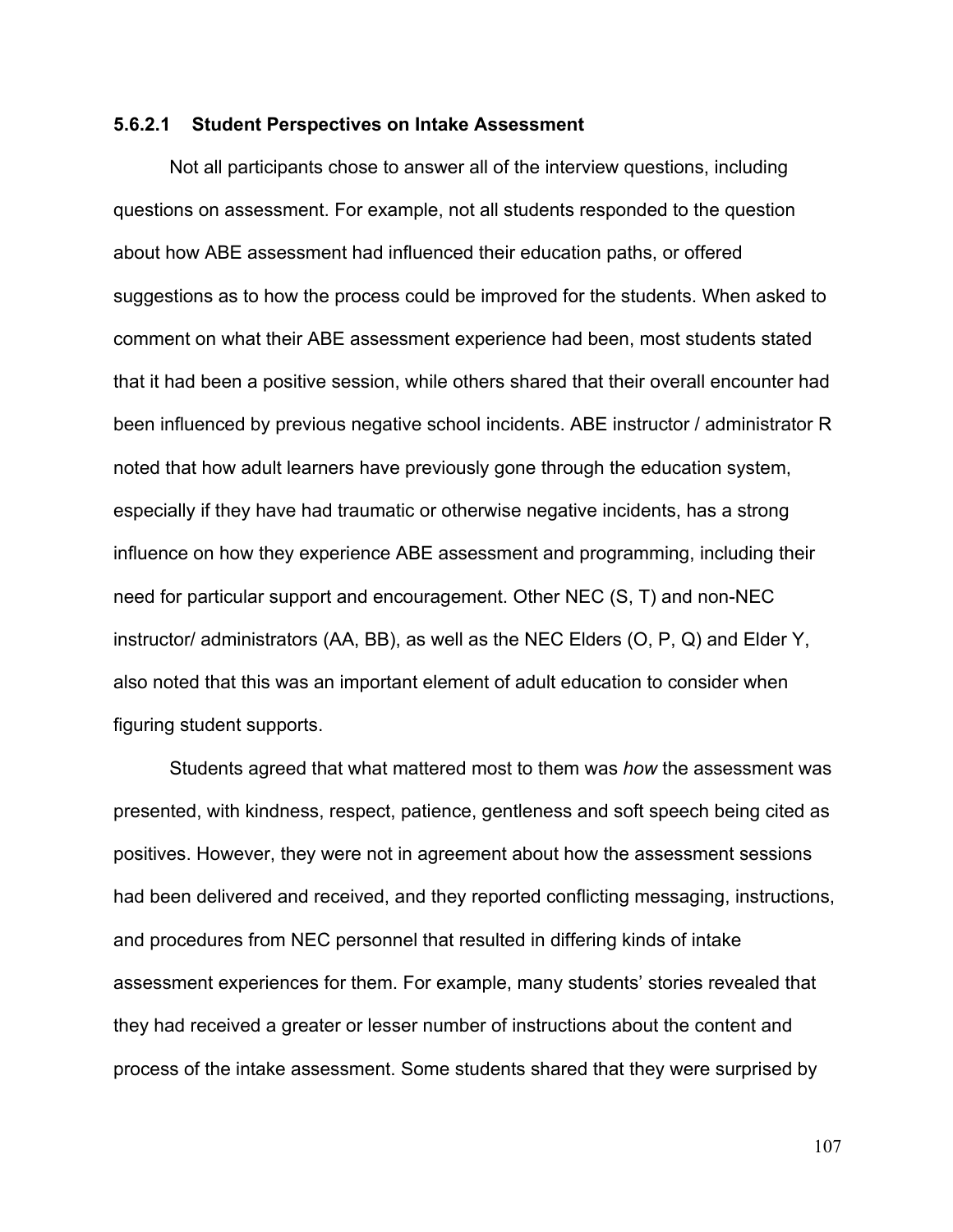the essay question, and that they had received no prior information about the optional take home element of the essay portion of the intake assessment process, while others said they did receive instructions about this, and that the take home element benefitted them time-wise, and reduced overall stress from the assessment process.

What is important to note here is that student perceptions of how verbal and nonverbal interactions between NEC personnel and students were conducted (friendly, patient, attentive, in a big hurry, not paying attention to the student, not ensuring the student understood the instructions) varied with each learner. Although memory recall and the emotions described by some students, as for example having had a good day or a stressful time during the assessment, may have influenced how they interpreted their assessment experience, their stories are to be held as their truth, and are to be respected and acknowledged as such. Some student stories tell of receiving more information and guidance, while others recount less information and guidance being given; each story is a little bit different in the details. Each story is a bit unique this way.

 Looking at it from the perspective of the *maskikimiskanow,* this is how they have each felt, experienced and remembered this part of their lifelong education journey on a physical, emotional, and spiritual level. It is important for school personnel to hear about these different experiences, because these students' stories represent nothing less than their truths as they understand them. This is essential feedback that can help the school ameliorate the assessment process to increase the amount of positive interaction in the student – school relationship, and to bring new good school stories for students.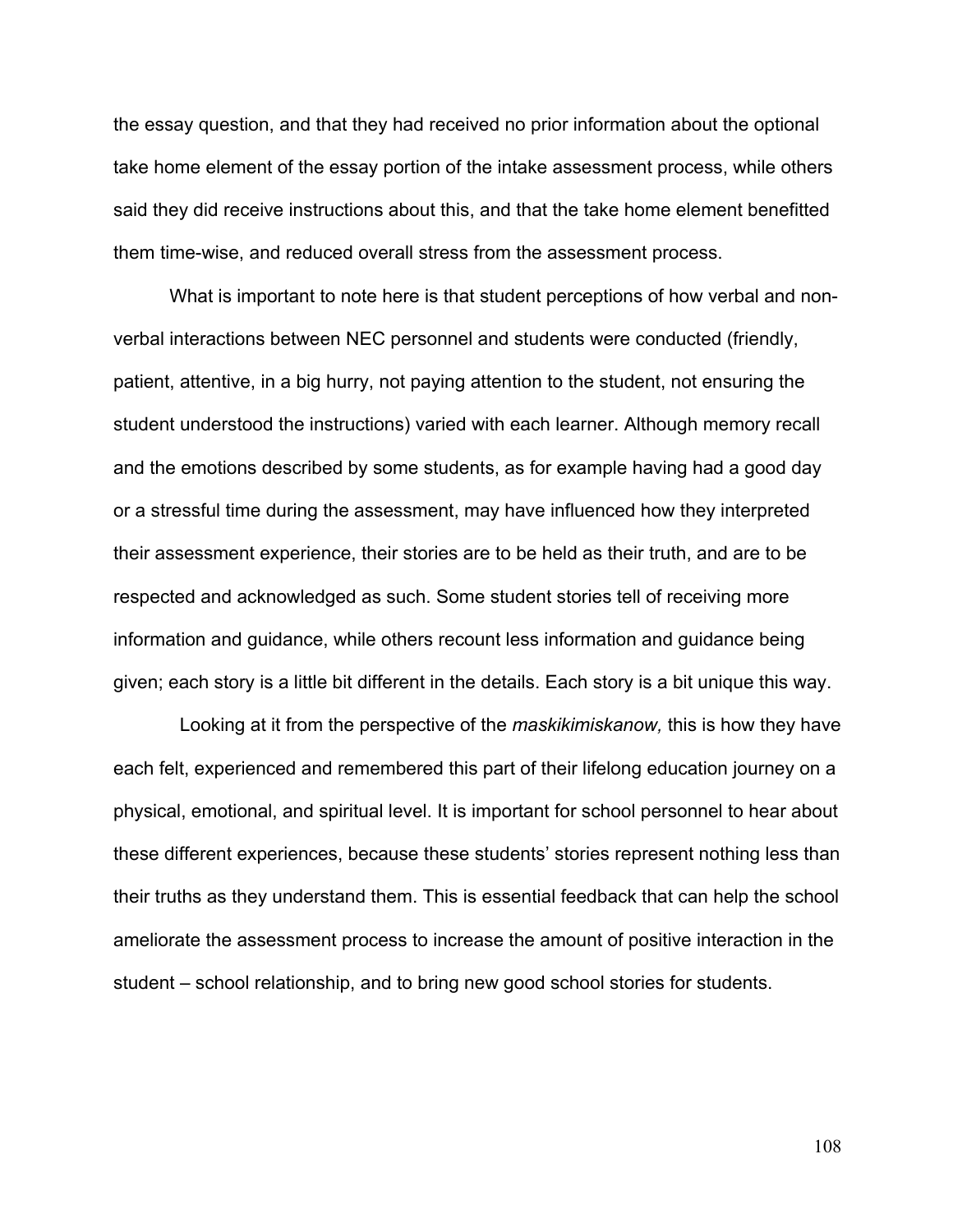## **5.6.2.2 Other Observations and Suggestions From the Students**

Many students noted the importance of whether the assessment material contained Indigenous content. Learners were also concerned over what they felt were out dated versions of paper booklet assessment materials, some dating back to over 20 years. Instructor / administrator R agreed that there was a need for newer, more culturally relevant versions of ABE intake assessment materials such as for example the CAAT standard achievement assessment test (personal communication, July 17, 2017). Students shared the difficulties they had experienced in working through the assessment booklet, where some had challenges interpreting the mathematics questions, and others wondered if they had answered the English sections correctly. Many participants shared that they felt stressed and doubted themselves as to how they had completed the assessment.

What follows next is a summary of suggestions from students to the college, regarding intake assessment materials, processes, and other items of concern, taken from the interview data.

- $\triangleright$  The first contact, whether by phone or in person, sets the tone for how the student perceives NEC as being a supportive, friendly place to enrol. Students may want to just ask questions, and then perhaps return at another time to discuss assessment appointments, or to ask more questions. Students may feel stressed if they perceive they are being rushed, overlooked, or not given opportunity to voice their questions. Students may be hesitant or unsure of the questions they need to ask.
- $\triangleright$  NEC staff to verbally go over any paperwork handed out, without rushing or overlooking sections. Remember life happens, and adult learners are often busy with work and/or caregiving, and their goals for returning to school are often coloured by less than positive previous education experiences. Be flexible: students' schedules may conflict with school timetables, including attending intake assessment appointments.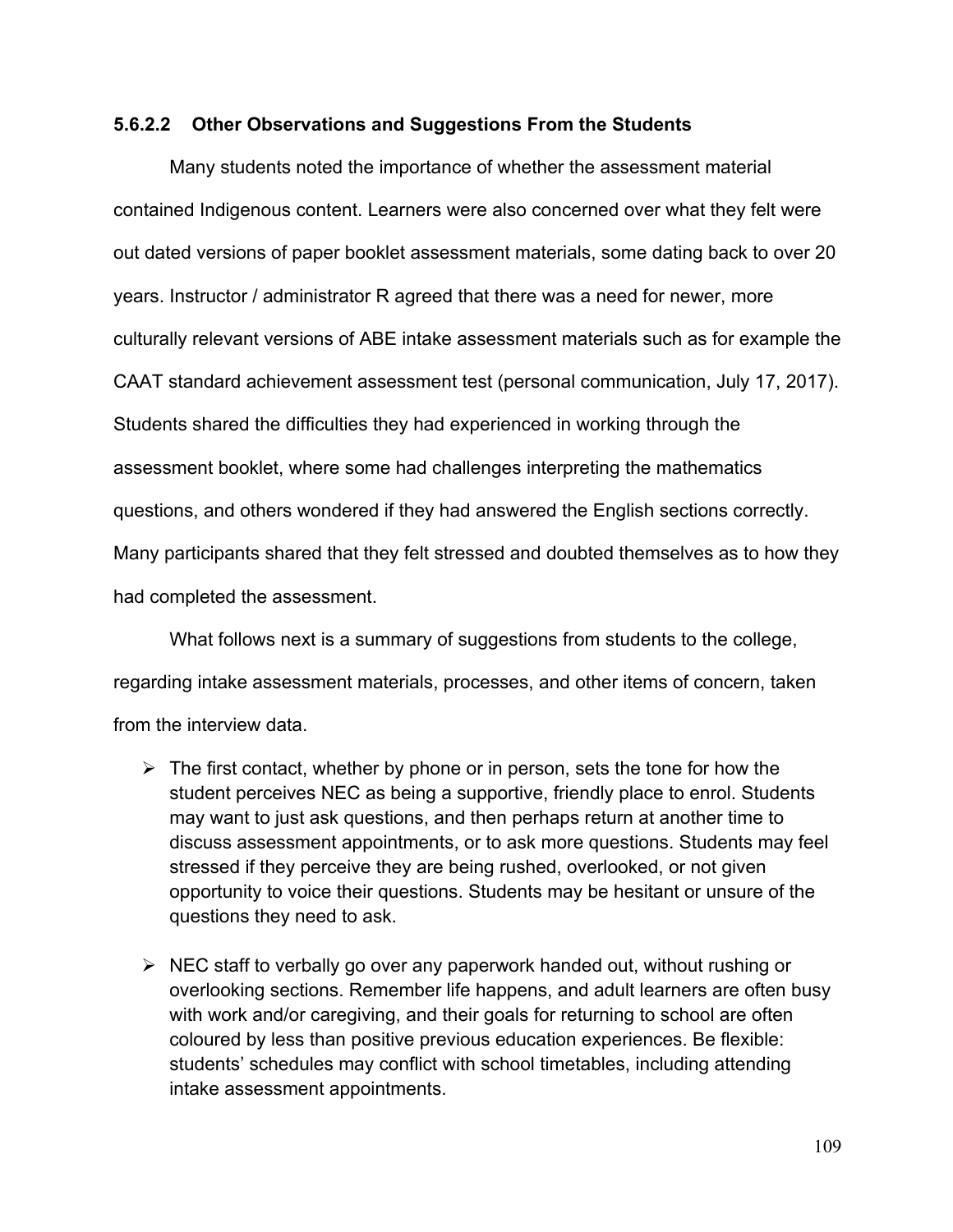- $\triangleright$  Train more than one person in handling intake assessments, including paperwork, so that if one person is absent, there remains a continuation of competence and compassionate knowledge about how students navigate this process.
- $\triangleright$  Respond to students' requests for paperwork in a timely manner, and if there is a delay, please maintain contact with the students, so they do not feel overlooked or stressed.
- $\triangleright$  Educate staff and Elders about LGBTQ communities and gender diversity, and how important it is to be considerate and respectful when asking or hearing how students prefer to be addressed, and if they prefer to self-identify in a specific manner.
- $\triangleright$  Emphasize and support student leadership initiatives within NEC, as for example with student ambassadors / liaisons, and peer tutors to network with prospective and new students. Expand peer tutor network to offer support to students preparing for intake assessment. For example, prior to the assessment, introduce prospective students to peer tutors/ student ambassadors / liaisons who have previously completed assessments, to help welcome the students, familiarize them with NEC, and introduce them to peer tutoring options. Peer tutors may offer group "brush up" sessions e.g. biweekly, to re-familiarize potential students with fundamentals of math operations / basic grammar and punctuation in a casual, relaxed environment. Recognize and support student efforts in these areas.
- $\triangleright$  Offer a campus tour to prospective students (perhaps with peer tutors/ student liaisons) before they make an appointment for an intake assessment. This will familiarize them with the layout and atmosphere of the college, and introduce them to the place and the people. Students also mentioned that they may be less nervous and more motivated to attend and complete their assessments if they had an idea beforehand of what the NEC upgrading coursework might look like in a real classroom setting.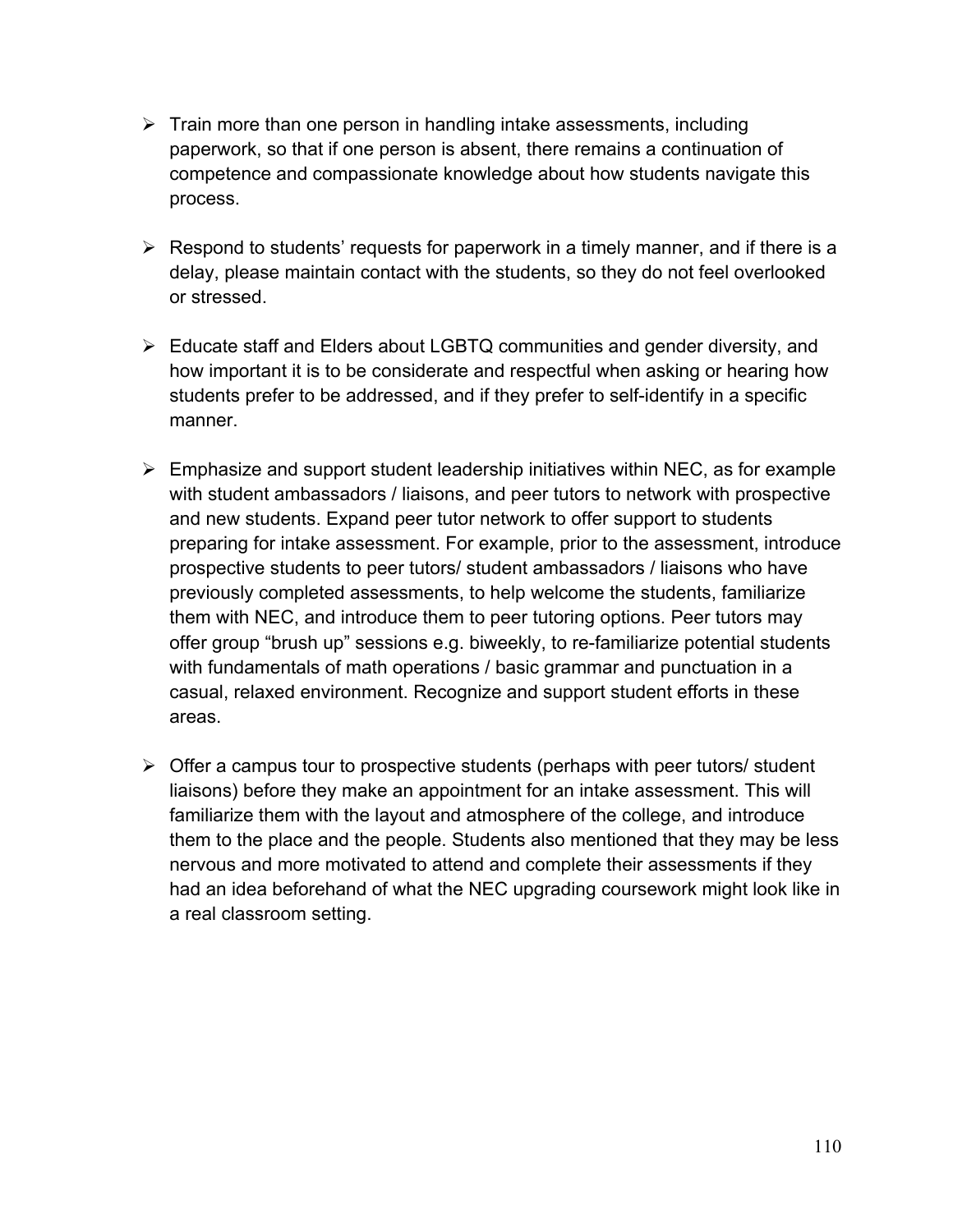- $\triangleright$  Prior to the assessment, introduce prospective students to peer tutors/ student ambassadors / liaisons who have previously completed assessments, to help welcome the students, familiarize them with NEC, and introduce them to peer tutoring options. Peer tutors may offer group "brush up" sessions e.g. biweekly, to re-familiarize potential students with fundamentals of math operations / basic grammar and punctuation in a casual, relaxed environment. Recognize these student helpers for their efforts.
- $\triangleright$  Provide clear verbal and written instructions about the assessment content and process when the student makes the appointment, preferably in an easy to read handout with larger size (e.g. 14) font.
- $\triangleright$  Provide a brief, informal, pre and post assessment chat with the student to prepare before and debrief after the process. Remind students if they have the option of completing the assessment over two days. In addition, check in regularly to see how the student is faring with the assessment, and whether there are any questions to address.
- $\triangleright$  Provide a more modern, up to date version of the assessment booklets, and wherever possible, bring in cultural content for Canadian Indigenous adult learners.
- $\triangleright$  Break the math assessment up into smaller sections, and have similar math operations grouped on separate pages (one page for addition, one page for division … etc.) to avoid confusion.
- $\triangleright$  Offer healthy snacks (juice, granola bars, fruit, muffins, etc.) to students, and offer to adjust the lighting in the writing room if it's too bright. Ensure students know where the restrooms and emergency exits are.
- $\triangleright$  Suggestions are to have an optional group assessment, for students who would feel more comfortable and less stressed with other students around.
- $\triangleright$  Survey (anonymously by paper or online methods) students on campus during each term, to know how they experienced the intake assessment, and to find out what suggestions and ideas they may have for improvement. Students want their voices to be heard.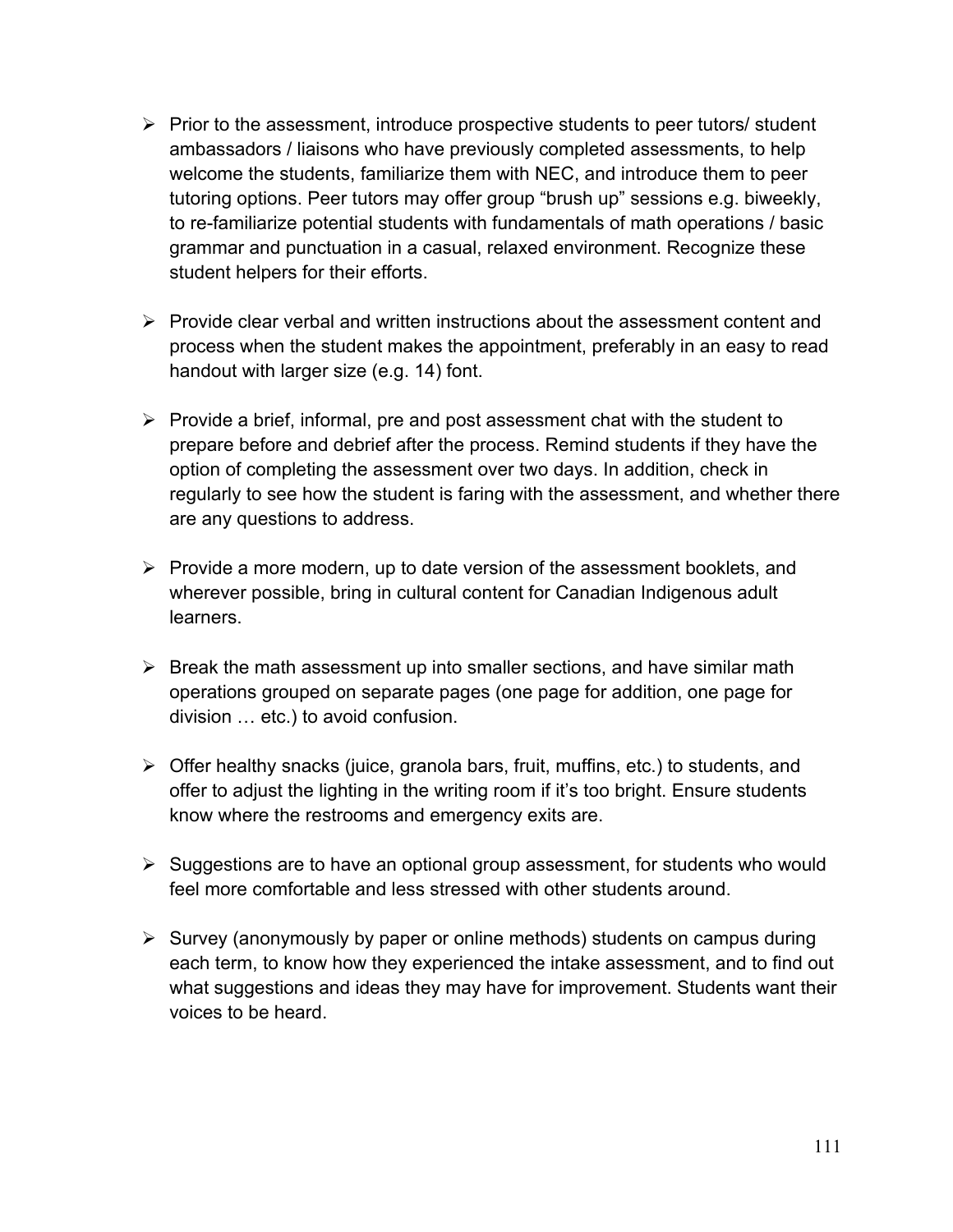### **5.6.2.3 Recognizing What a Student Brings to the Intake Assessment**

Instructor / administrator BB shared his/her thoughts of how even though the same assessment may be given out in a similar manner for each student, the way the student goes through it is a uniquely personal experience, and the school needs to see and hear "the whole person" in order for the student to have the best possible outcome for learning. The whole person brings along stories of life learning, family, and community with him or her to the school and to the assessment, and this is part of what the school needs to see in order to better understand the skills and supports that a student has and has need of (personal communication, June 16, 2017).

Anuk et al. (2010) discuss how we carry a "learning spirit" within us that needs to be recognized and nurtured in order for us to bring our life learning to fruition, including when we participate in assessments (p. 74). Part of that nurturing is similar to the views of instructor/ administrator BB, and describes how the assessment personnel connect with the stories of the whole person of the student:

> Intake and assessment procedures are informal in that the instructor or coordinator has a "chat" with the learner, easing any tensions. … In this way, the learner feels the freedom to share information that, at first glance, may not appear relevant to the learning path. When the instructor or coordinator listens to the learner with ears, eyes, and heart, the learner shares a wealth of information that sheds light on life experiences in the learner's past, other than the aforementioned barriers to education that may have created blocks to learning. In addition, practitioners are able to discern what has nudged the learner back onto the learning path, what is trying to re-awaken the learning spirit. More importantly, the instructor or coordinator is able to ascertain key people or events in a learner's life that may be integrated into the learning path as a support. (p. 74)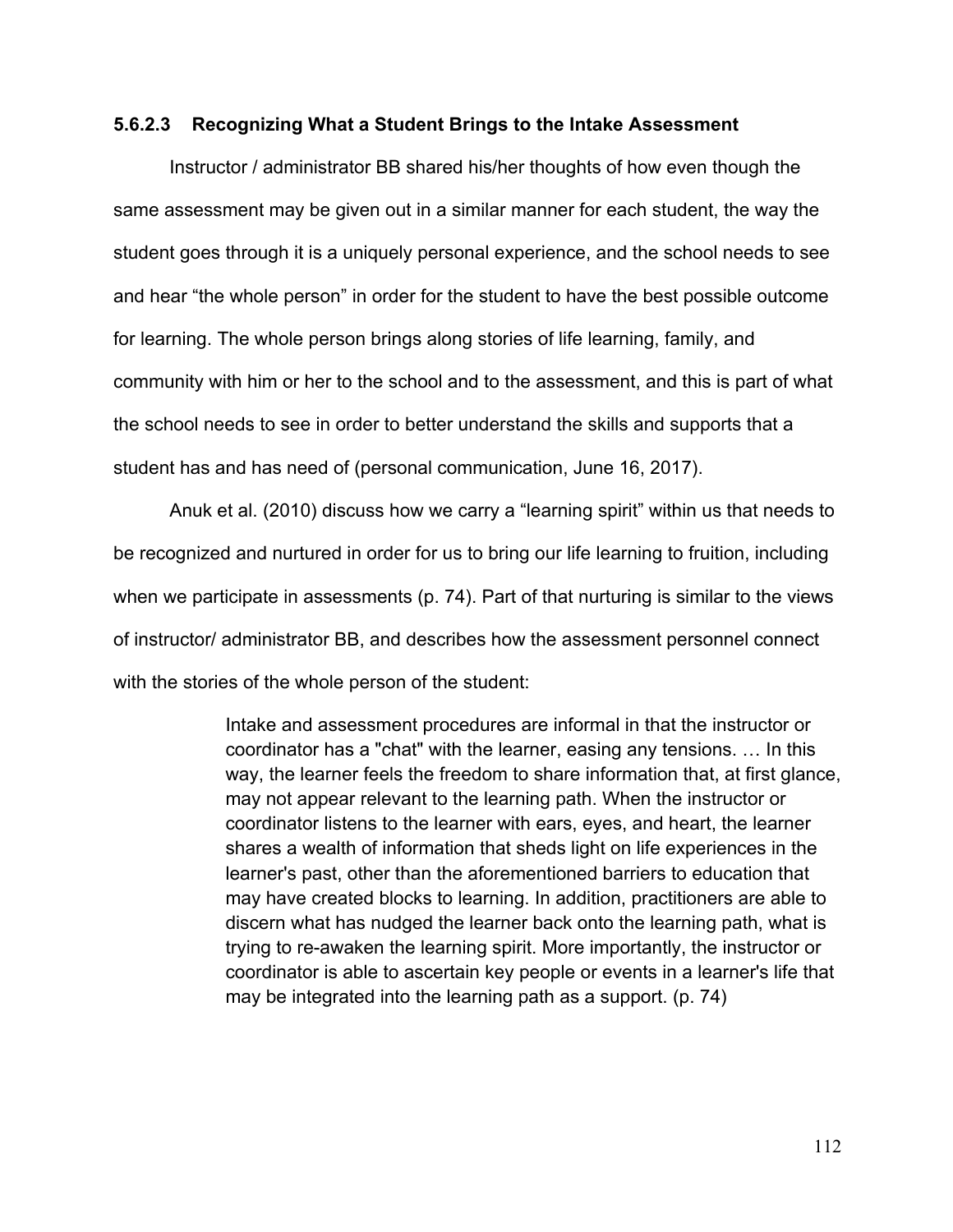All the instructor/ administrator personnel spoke of how listening to and understanding the unique needs of adult learners is of high importance to the process of delivering intake assessments.

Instructor / administrator AA agreed that schools could learn from ABE student views on teaching and learning, and further commented on the subject of student voice, acknowledging that although being "student centred" was of vital importance in adult learning and other schooling, in many places of mainstream education, it is missing.

> I don't know how we can actually say … that we should be student centred, if we don't include a student perspective, at least a student perspective – it should be all student perspective. … You can't talk about being student centred unless you listen to what it is that students say. (personal communication, September 15, 2016)

# **5.6.3 On Finding Community**

As one student said, "Here's a good way to put it – come in for your education, but you leave with a family." These kinds of sentiments about the value and importance of making personal connections were expressed by all the student participants. When I first started this study, I had wondered about the assessment experience being the most influential part of ABE for the students, and this is reflected in the title of the student consent letter in Appendix A. (I did retitle the study at a late date to reflect its broader focus.) In contrast and beginning with the first interview, the students showed me that what impacted them most in their ABE experience was the finding of a supportive and caring NEC community that they could connect with in a positive manner, where they could find mutual help, motivation, and inspiration.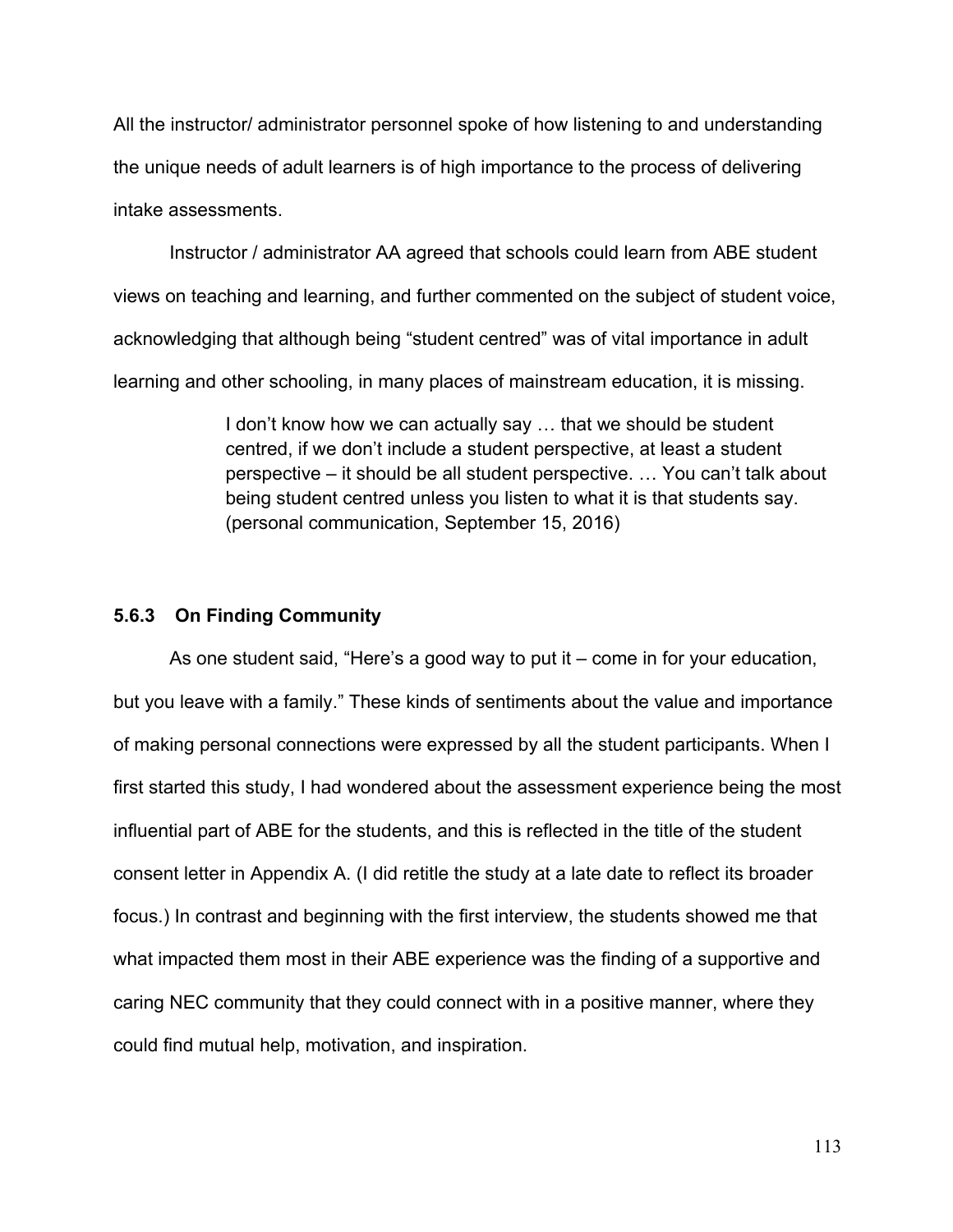Gallop and Bastien (2016) discuss the "creating [of] supportive institutional space" for post-secondary Indigenous students, noting the high importance of finding this kind of community:

> For the participants of this study, being successful in this post-secondary institution did not come automatically from small class sizes and the opportunity to create connections with peers and faculty. Instead, it was the quality of interactions within these spaces that make the difference. … they needed to find individuals who could help them visualize success by minimizing the negative self-talk and sense of helplessness. Adopting positive self-belief could be a strong motivator for ongoing learning. (p. 218)

What Gallop and Bastien have stated regarding essential school supports for Indigenous post-secondary students also applies to ABE students – how they connect with community within the school matters the most to the kind of supportive experience they encounter, and to the overall positive quality of their ABE schooling. This is also in alignment with the findings of Lange et al. (2015), who noted the importance of places of community centred adult education that offer supports not only via programming (with for example culturally relevant curricula), but most essentially through a learning environment that respects, supports and compassionately encourages the health and wellbeing of the student as a whole person. They emphasized that this is of particular relevance for adult learners who may have had previous negative education experiences (p. 94-96).

At NEC, ABE learners found support and encouragement from the environment, including the people as well as the building itself. They acknowledged the Longhouse, with its cedar structure and central fire, the cultural content such as smudging, drumming and singing, and the genuine respect and kind, non-judgemental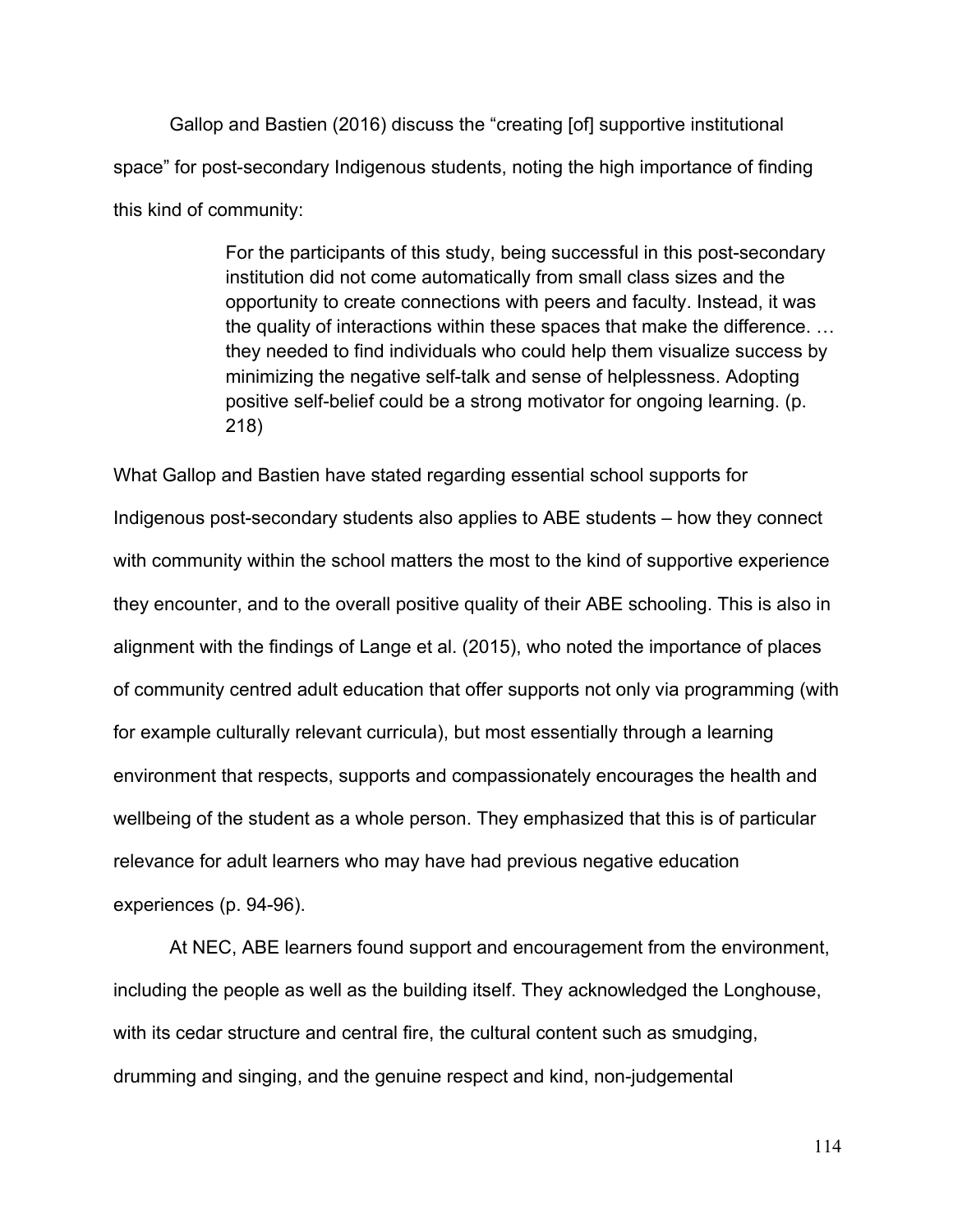encouragement they received from peers, Elders, instructors and administrators. Students also spoke about the importance of being recognized as whole people with many responsibilities and sometimes complicated lives; how they were seen made a difference to how they felt supported by the NEC community.

Instructor / administrator S commented on how the Longhouse serves to help create and maintain a supportive sense of community: "Every Indigenous culture has its own symbols. … This is where we gather, we learn about each other. … The Longhouse itself is all made out of cedar; cedar represents sharing and it also represents strength" (personal communication, July 4, 2017). Further to this, S went on to describe the story of the totem pole carved by Norman Tate and his family, which stands at the East wall of the Longhouse. S said that as much as it spoke of people in balance with the natural world, it also showed how people were meant to get along with, learn from, and strengthen each other by sharing together and supporting one another (personal communication, July 4, 2017). This brings to mind how one student said of her peers: "you work together and it ends up being better." When I look at the Longhouse, what I see and what I have gathered from the students is that the college especially the Longhouse part of the college that is anchored by the totem pole – is a place where students and others balance and find grounding. It is a place that sustains them as "the land", and it really is, for many of the students, representative of "the land" and they have that connection to the land through the school, and through that place.

Students spoke of how the positive, patient attitudes and encouragement from teaching staff made a big impression on them and often influenced their decisions to try to stay the course and finish the semester in a good way. Teachers were sometimes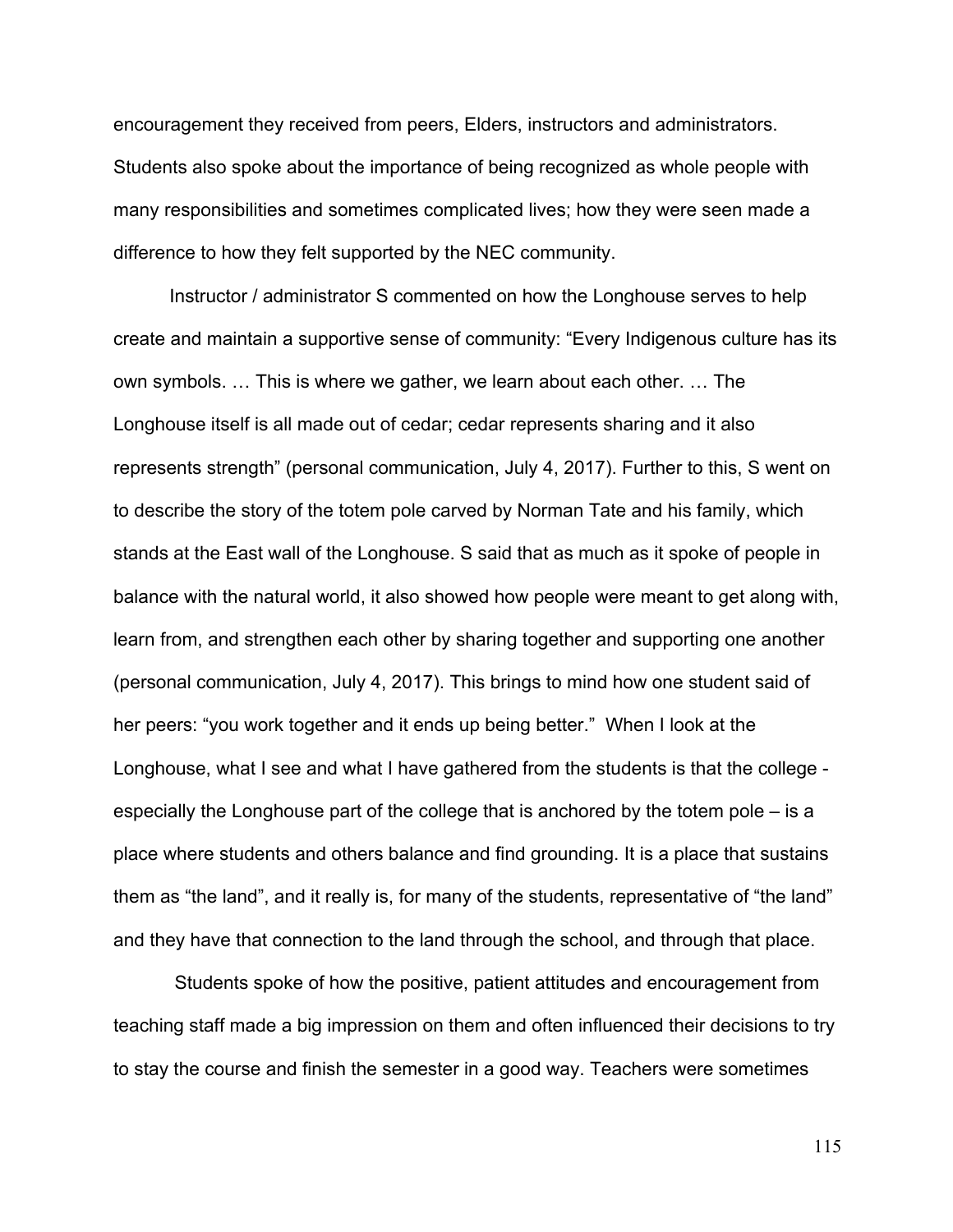referred to as role models who inspired students to complete their studies, and offered kind words of understanding when students were in need of extra support. It mattered to the students that the administration and support staff interacted with them as members of the college community, and listened to their concerns.

### **5.6.3.1 Elders as a Foundation of Community**

"He calls me *kokum* [grandmother] and gives me a hug" (Elder Q, personal communication, May 4, 2017).

The learners were all in agreement that the Elders played a vital role in keeping and nurturing the community within NEC. By spending time with the Elders and listening to the Elders talk about life and share Indigenous stories, the students were learning things about being an Indigenous person that had not been presented to them before. Students said they had better or good feelings about themselves after sitting with the Elders, and that they felt more supported in their day - to -day life as students, by having the Elders there as part of the environment. One student stated that she only needed to look across the room and see that the Elder was sitting there, to feel calmer, and more like she was part of a home community, or family at NEC. Instructor / administrator T noted the central role that Elders fill within the NEC community:

> The beauty of it is, not only students talk with them: staff, myself, administration … They [students] feel comfortable being able to sit and talk to the Elder. You know, sometimes they'll be totally lost, and they won't even want to see the counsellors, but they'll go talk to the Elder, and the Elder will give them some advice and encouragement. That's very important. (personal communication, July 4, 2017)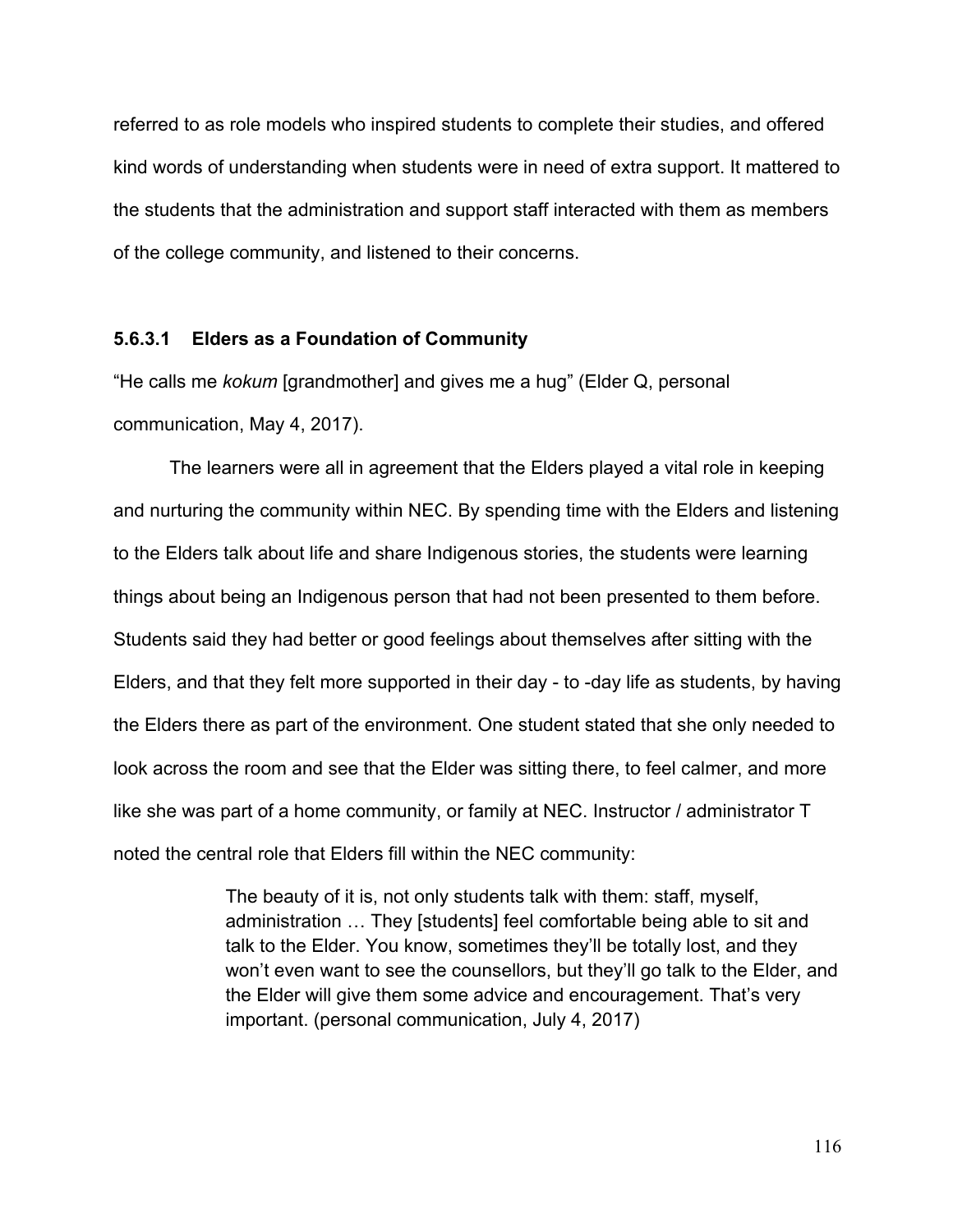NEC Elder O remarked on the significance of cultural teachings and the learning experience of being in an Indigenous community - supporting each other and being supported by others - that students find at NEC: "that 'other' education is as important to them, as the 'other' education, the more linear one, the English way, I guess … there's so many students who have said, " I didn't grow up with my culture, and I'm so happy to be here, to be exposed to it." " (personal communication, July 21, 2017). Elder P affirmed this view and observed that today in these times, the oral teachings of our cultures bring guidance to the students on how to go in a good way:

> Be it cultural, for everyday life, [for] education – it's like, it's another part of life skills. We can take a life skills course on how to help ourselves grow, but with oral teachings, it was the Elders' way of saying you're getting your life skills just by listening. (personal communication, April 24, 2017)

Instructor / administrator S also spoke about how traditional teachings matter to the sense of wholeness within the college: "One of the good things about NEC is that Indigenous knowledge is part of every curriculum. Part of it is having the Elders here; they have that background. …There's all different kinds of stories" (personal communication, July 4, 2017).

## **5.6.4 Other Findings**

## **5.6.4.1 On the When and How of Time**

Ormiston (2010) notes the importance of "understanding that the Elders have wisdom gained through experience, and that they know when it is time for the teachings to be shared" (p. 55). This was the biggest message about adult education from all the Elders, that "it's time when it's time", and for each student, that time to pick up schooling again was different, not only in *when,* but also in *how*. In terms of the *maskikimiskanow*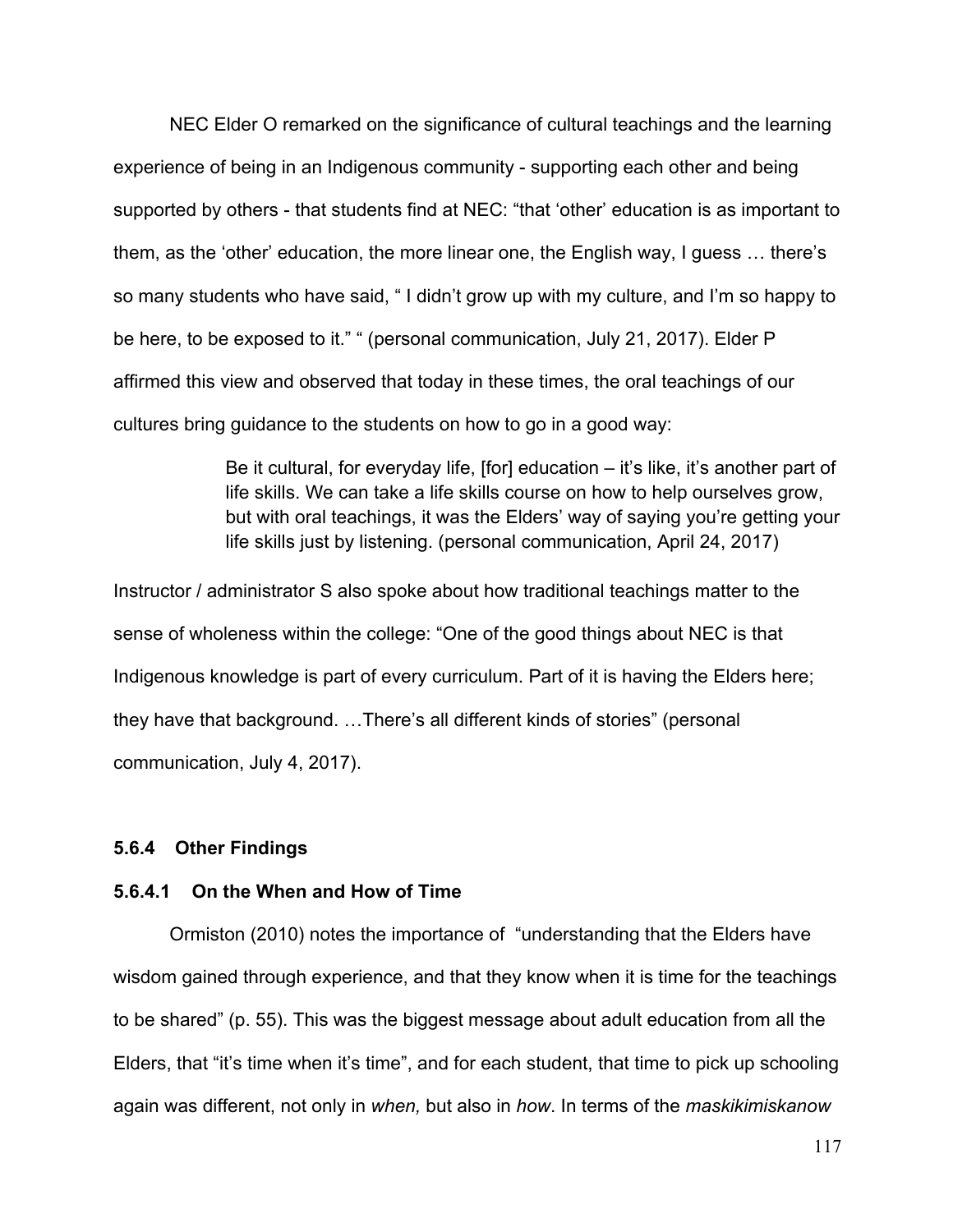that we all follow, this makes sense, as we all go around the circle of life according to our own choice of paths, gathering new teachings, revisiting former teachings, and holding that intent of *mino pimatisiwin* – to have a good life. The NEC Elders reminded me that being unique individuals, our life paths as students, teachers, and Elders vary. Elder Q said, "everything you do when you learn, it all has different steps to go" (personal communication, May 4, 2017).

We're all doing our best as we go along with what is placed on our path, listening so we will know when it's time to pause and hear the teachings. My Cree Elders reminded me that in this world, within the "great mystery of life" that is the "walk in beauty" as Elder D put it, Creator gives us free choice of when and where and whether or not to stop and pick up our teachings along the path. I like how Pawnee Elder Frank Davis puts it:

> As we walk down that path we'll find experiences like little scraps of paper in front of us along the way … If we never pick up those scraps of paper and read them, we'll never become wiser. We'll keep on wondering about life, and never learn the Creator's instructions… even if we pick up all those scraps, we'll still be learning. Nobody ever learns all the answers. (Wall & Arden, 1990, pp. 100-101)

I feel truly blessed to hear these words from this Elder.

## **5.6.4.2 Lifting Up**

Over and over the participants spoke of how important it is to recognize the unique challenges for Indigenous adult learners, and to honour and acknowledge student success in little and big things, without judgment or negative criticism. This theme was evident in how the Elders spoke of the students who came and sat with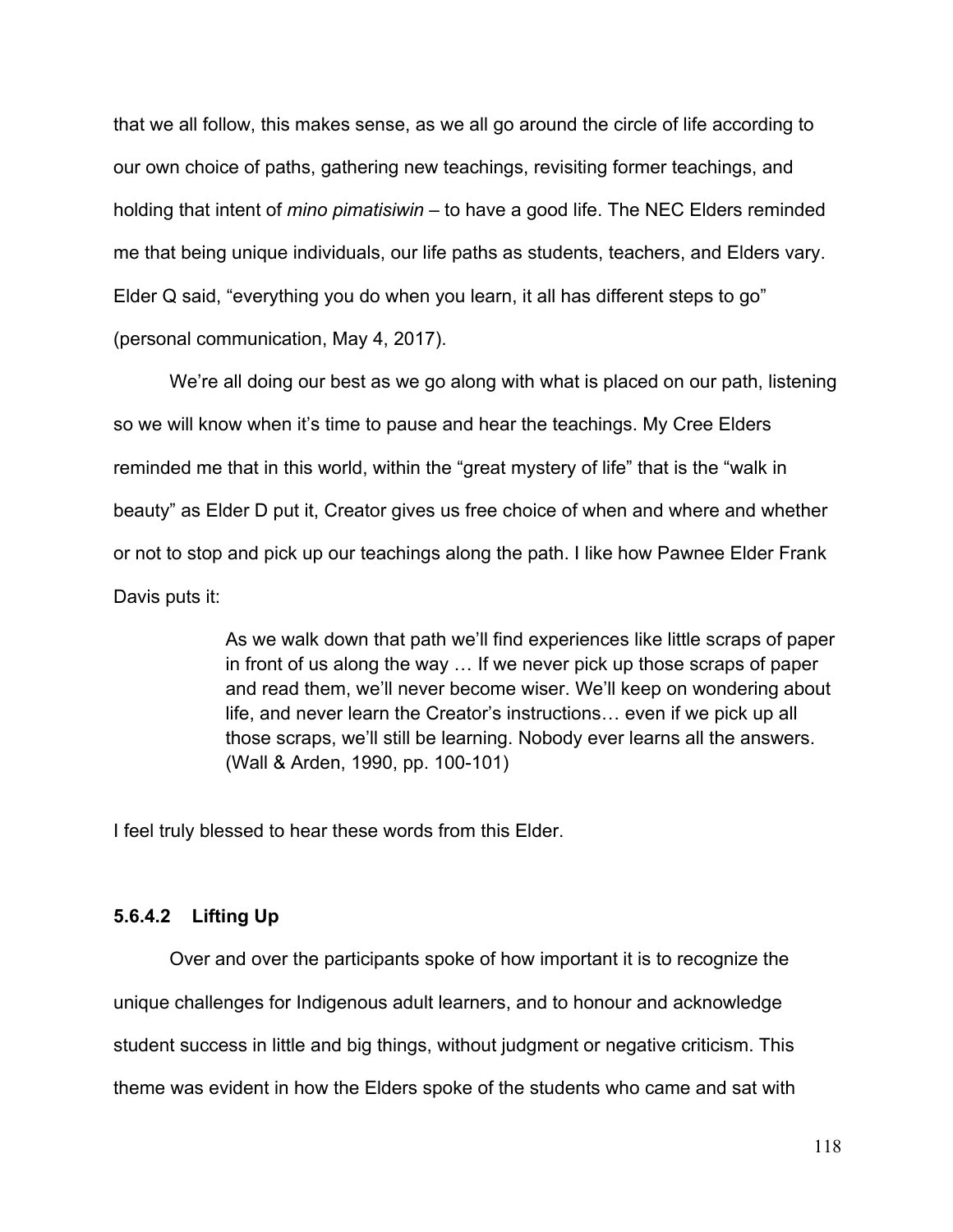them, or of the students they watched and noticed sitting elsewhere. It was part of their role as community/ family members at NEC to encourage the 'lifting up' of the students, supporting them in their scholastic endeavours, as well as in their other daily roles such as parents, spouses, sons, daughters, siblings and peers. NEC Elder Q agreed that all parts of a student's life were to be acknowledged and honoured because we are all connected in a deeper way: "we have a family [at NEC], we're all together, we're all Natives, I said [to the student]" (personal comment May 4, 2017). Within the ABE community this view encourages others, helping to create a positive, supportive mood within the school for students, staff, and Elders.

I interviewed one student supporter N, a person whose family member was attending NEC to complete grade 12. This person shared that supporting and encouraging an adult learner from the family had been a very moving and positive experience. In the words and tone that this supporter used to describe the hard work, determination, and new confidence exhibited by the student as the student moved forward and overcame many personal challenges, I heard the student being lifted up and honoured. I was touched by the emotions I heard in this person's voice as N reflected on his/ her own education story, and expressed profound gratitude that he/ she could be there to encourage and support this family member. N acknowledged that helping this family member had brought benefits for the whole family. For example, N spoke of how "the spark" that lights up when this student has greater confidence and self esteem has travelled from the student into the family community: "it grows" (personal communication, April 22, 2017).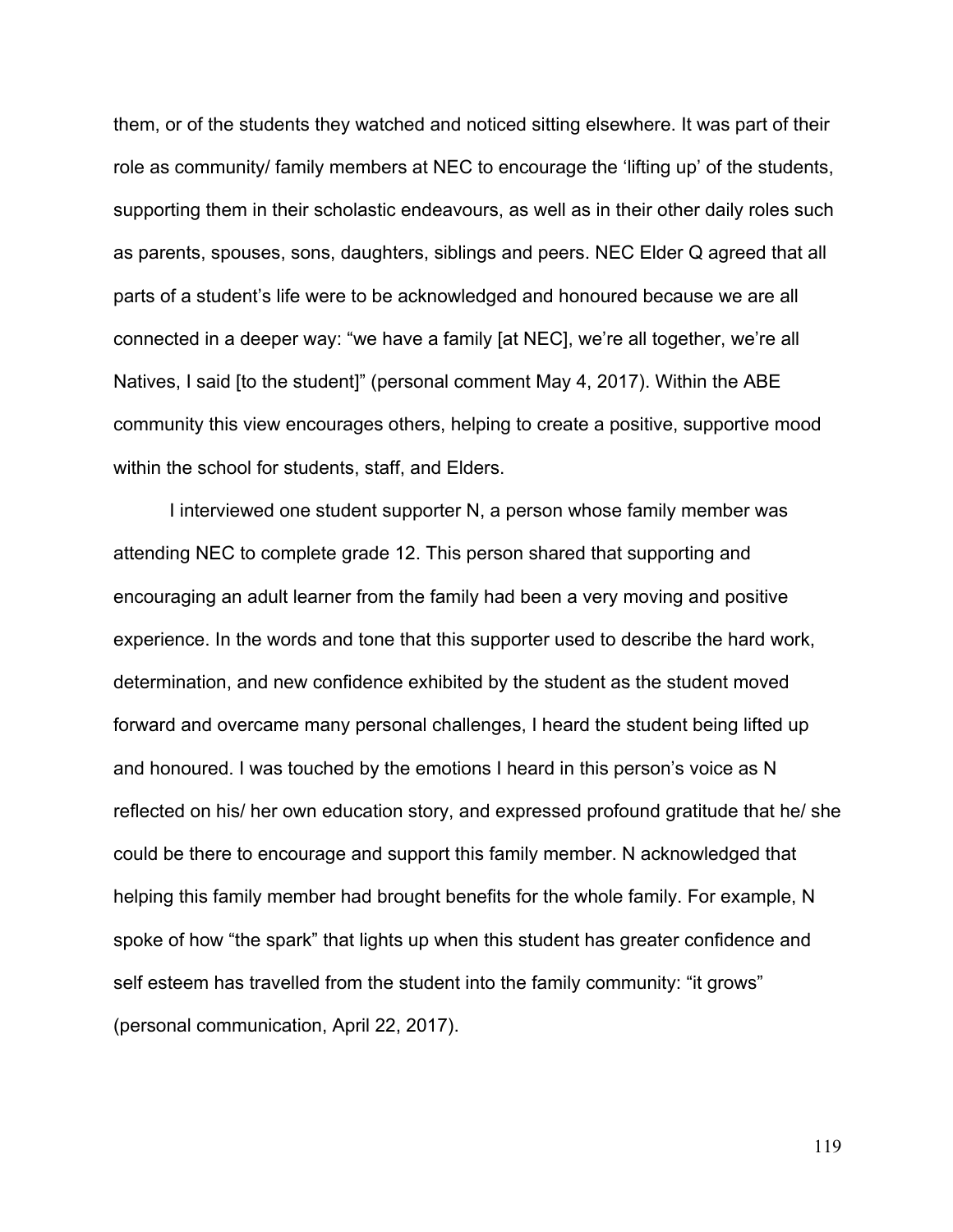Students also acknowledged how their good feelings about school and their increased self esteem affected positive interactions with family and community, something that MacKinnon and Silver (2015) consider as well. I have heard this in teachings that remind us of how when we lift one person up, honouring and acknowledging the place he or she has within a place/family/community, we inspire that person to walk in a good way, so that others within the place/family/ community are also inspired to walk in a good way and help others. When we lift one person up, we lift up a whole community, similar to the teachings of *pimatisiwin* and *haahuupa.*

Administrators and instructors emphasized that a vital part of adult basic education was seeing how the uniqueness of adult learners was addressed and respected. What I heard from all of these educators was that ABE students need (and deserve) to be celebrated and supported in ways that respect the whole person, not just the adult who is sitting at a desk. Numerous students have family responsibilities such as children and Elder care and jobs to fit in along with their study time. In addition, some students face personal and family challenges such as poverty and food insecurity.

NEC educators all noted there is a large cohort of students who come from far away, and so being away from family and community support is yet another condition that students may experience. As educator T commented "they're looking for a sense of belonging" One challenge that students may also face at NEC is that there is a learning process that takes place for staff who may hold teaching certificates in K to 12, and who are adding to their knowledge and practice in ABE. All of these educators concurred that ABE students were to be commended for their hard work and heartfelt efforts to continue and complete their education. Theirs was a unique kind of education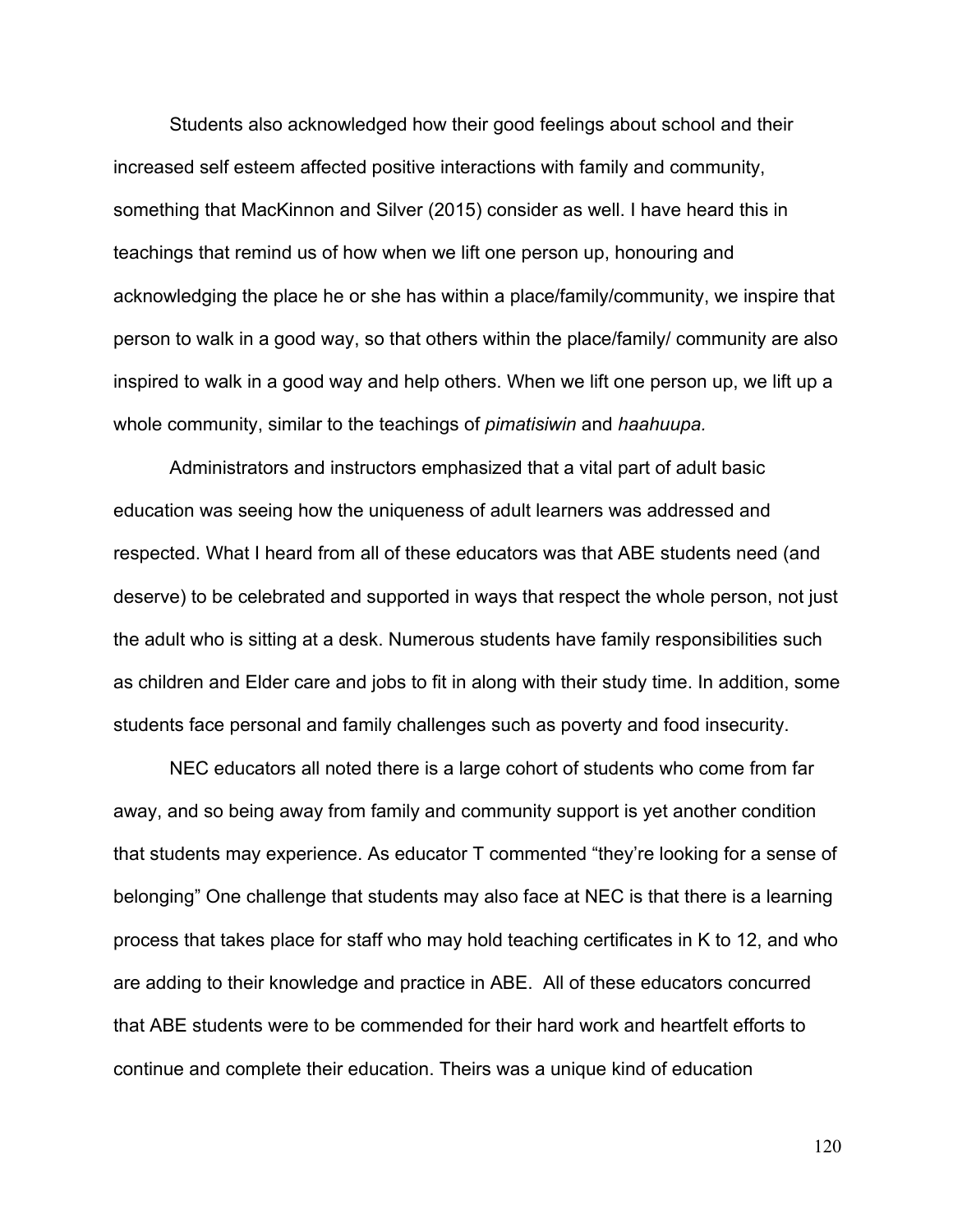experience, where family and peer support had strong roles in seeing them through their ABE studies, and where the students were also often seen as family and peer supporters, as well.

## **5.6.4.3 On Retention**

One of the key recommendations from this study is the need for a review of how the concept of retention is interpreted and understood within ABE. As discussed in the previous chapter, adult upgrading as a part of lifelong learning represents one kind of teaching that a person may choose to receive on the *maskikimiskanow* in the circle of life. The circle is a non-linear path with a forward momentum that includes stepping back to retrace and re-experience teachings before moving forward again. Coleman (2012) discusses the life path of the learning spirit with Battiste, Henderson, Findlay and Findlay:

> In our indigenous ways of knowing, our elders have talked about how we come into this world. … into this body and this time and this place as a continuous learning process. … we can go in all kinds of directions. But we do come to a distinctive "here" with a distinctive purpose. So we end up finding along the path different kinds of inspiration that help us to keep on our path, to keep with new ideas and creativity, and other things like that. But those are a part of this learning path and part of the learning spirit that comes with us, as well as the learning spirits that are with us. (p. 147)

Instructor / administrator S acknowledged that he/she saw many kinds and stages of 'readiness' demonstrated by the students, and that sometimes students carry on and complete their studies, while others may need to pause and take a break from the school process. It is time when it's time, as one of the students said of being ready to return to school and complete a course of studies. The circle of life journey is an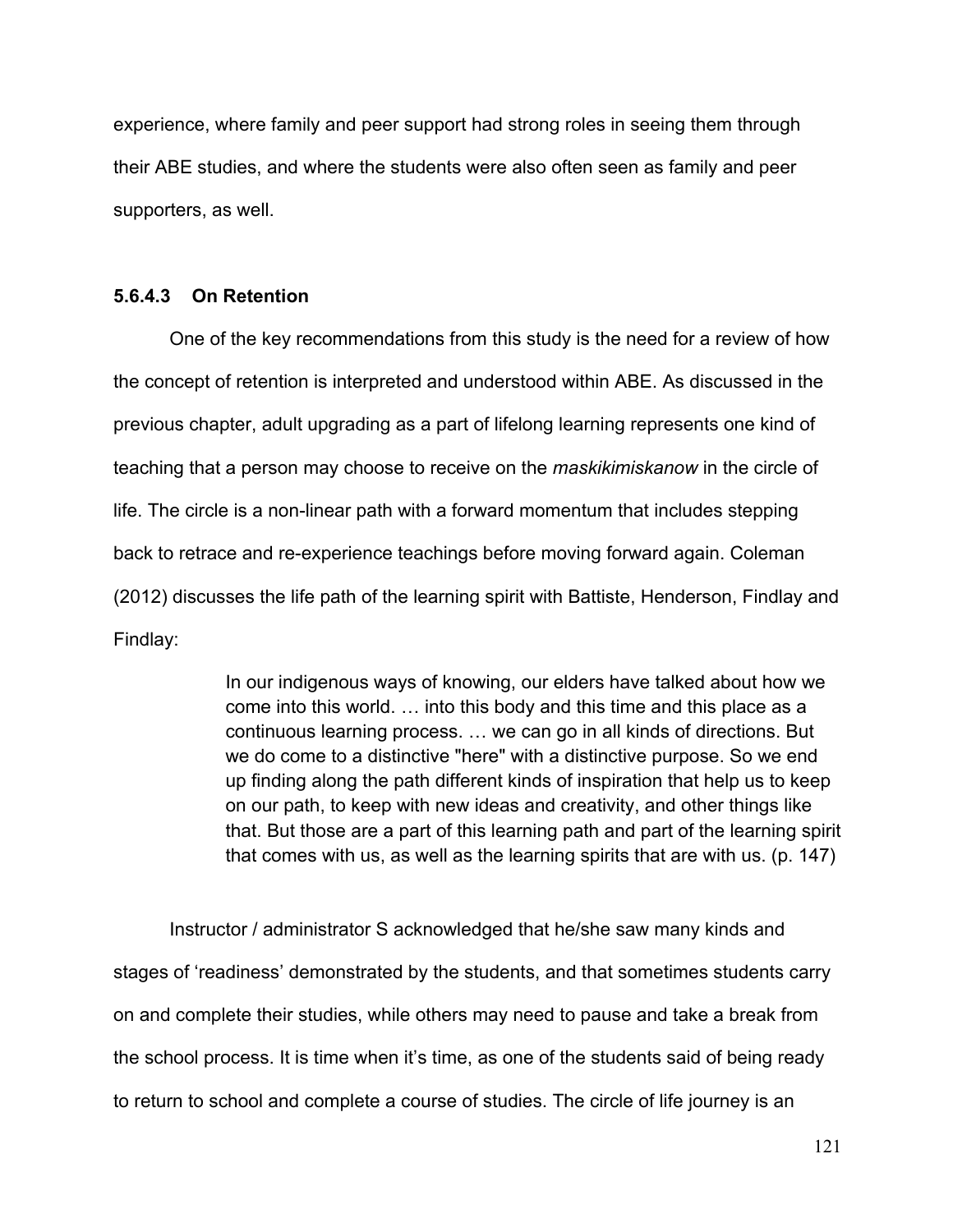example for how retention is experienced, and for how it might be viewed in a good way.

Elder O also acknowledged that a more fluid interpretation of retention is "important for success" of ABE learners and that the personal situations that affect the attendance rates of students may go unknown, unseen, and unaccounted for. This Elder noted that just acting on the decision to return is a part of a student's commitment to participate in further education to the best of his or her ability. Instructor / administrator AA understands how adult education enrolment is a step by step process that may take several tries, and comments on the effort it takes just to apply, let alone stay and complete a course of study in ABE:

> we can look at example after example of students who have started – taken a chance … you have to really acknowledge the strength and courage that it takes for a student to walk through those doors … I've had many students say to me "this is the third time or the  $10<sup>th</sup>$  time that I've been up here [at the school], and I'm actually now sitting with you" whereas the other nine times they didn't get quite through the door. (personal communication, September 15, 2016)

NEC Elders in-residence are there to listen and talk with the students; this offers an important personal connection and cultural support that makes a big difference to help learners work forward to stay the course and meet their goals. The students know they are part of a caring community, and they are not alone Gallop and Bastien (2016) note the vital role that these kinds of bonds play in positively affecting the retention and achievements of Indigenous students.

> … while concrete motivators, such as small class sizes and the availability of Aboriginal resources, encourage students to pursue postsecondary education, these factors are not specifically what maintain the students' ability to remain in their programs. Instead, the quality of the relationships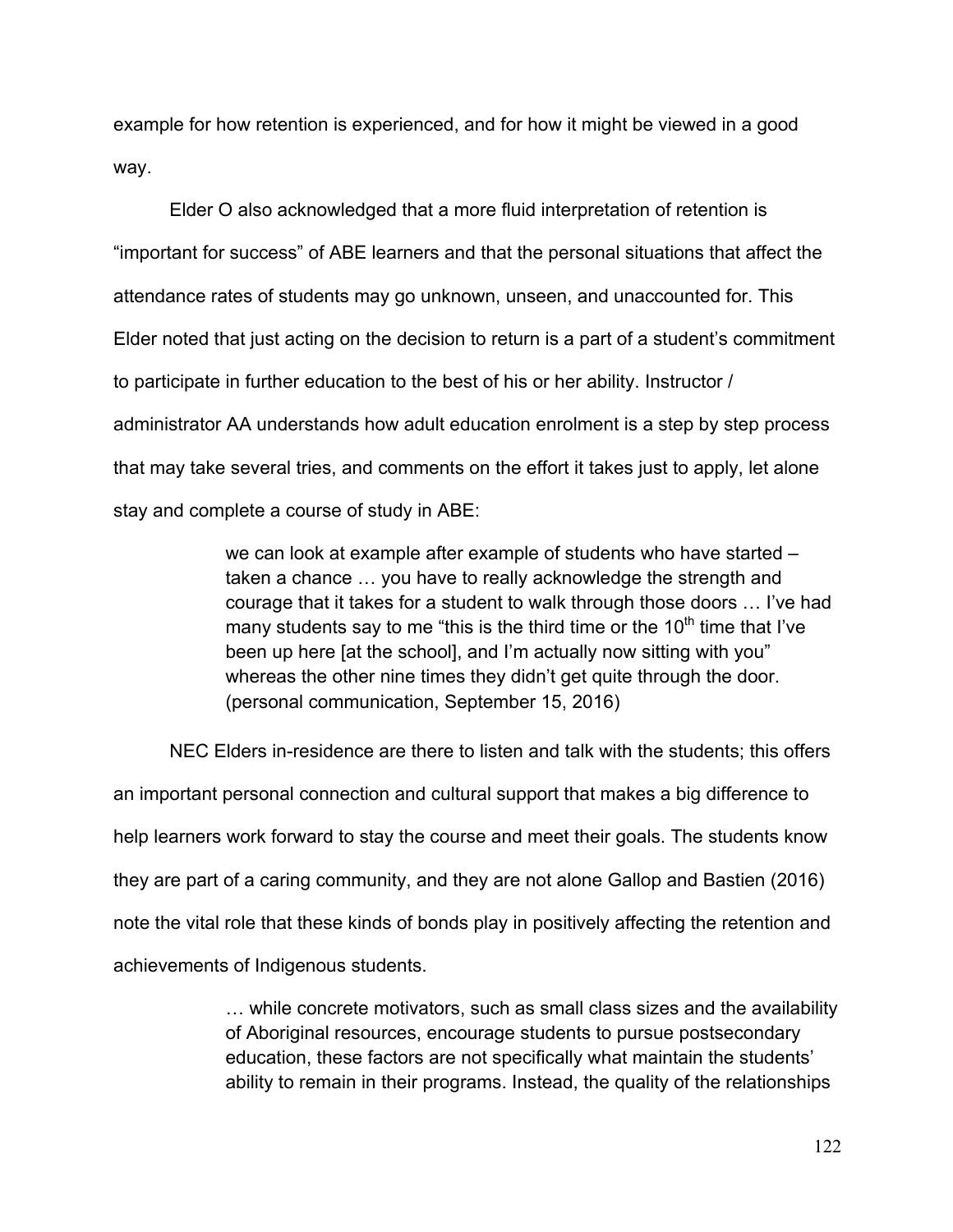developed during their academic program may be as important, if not more important, to their eventual academic success. (p. 218)

At NEC, the importance of this link of understanding between students and supportive personnel such as peers, staff, and Elders within the school community is something that is understood by the Elders, and is demonstrated in how they speak of the students.

For example, further to the subject of retention, Elder Q described how ABE students come to school along with their life circumstances and challenges that need to be acknowledged by teachers and administration in adult learning. This Elder shared that students sometimes lack confidence and are reluctant to apply to enrol. At other times students are discouraged and leave before course completion, or they lack confidence to return after an absence, because of worry and self-doubts. Q spoke of how students may feel a lack of self-esteem, and a need for extra encouragement, support, and compassionate understanding from family, friends, school peers, staff and Elders, when they are in need of breaking from studies for a period of time in order to attend to personal situations. They need this when they leave, and also when they feel ready to return again. That is part of what makes adult learners so unique. Q stated that NEC has a beneficial environment where Indigenous culture offers a special kind of support, such as connecting with the Elders in-residence, to help these students achieve their goals in school, when they first come in or when they return (personal communication, May 4, 2017).

Gopalakrishnan (2008) also notes that adult students may start, leave, and then return to complete ABE coursework according to their personal life schedules. He writes on the topic of retention, suggesting a more long - term interpretation of adult learner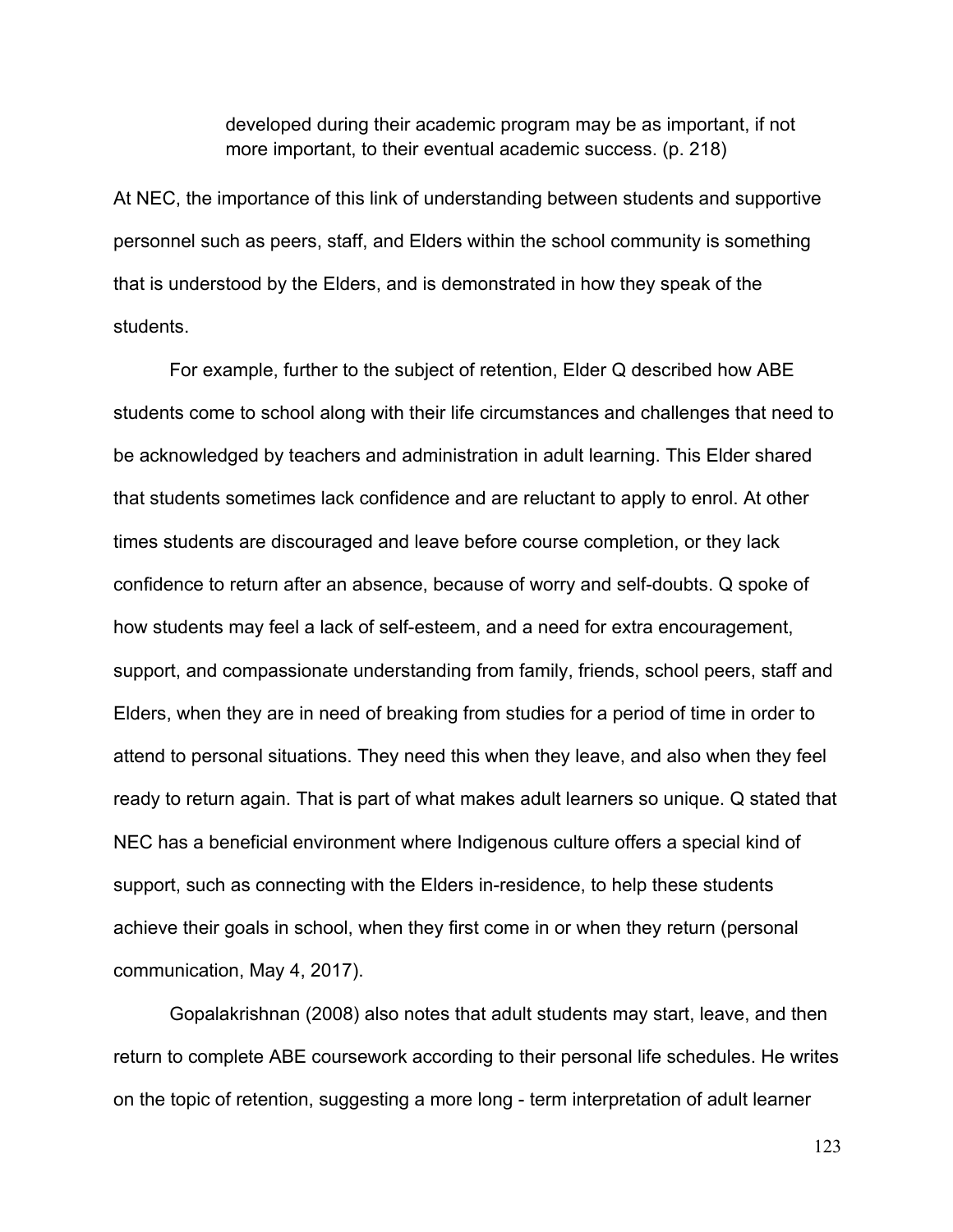success is needed, along with "a new definition of learner retention that tracks continued participation in future fiscal years" (p. 149). The author brings into discussion a longer view of adult upgrading programming in which students are able to "experience small successes early" in their semesters through a process of incremental achievements. These are then counted towards a cumulative assessment of upgrading credits that persists through school pauses a student may take. In this way, time and scholastic effort take on different connotations. Administrator R also acknowledged the value of a more qualitative interpretation of retention that spoke to role of the "small steps" that may help students transition into attending ABE. For example, students may need more than one start at attending ABE to "sample" the education experience before finding it to be a positive encounter that they can commit to with a sense of purpose (personal communication, July 17, 2017). In this way, small steps of 'try out' attendance assist the student to see how ABE education can be a positive choice, and at NEC, to see how the student supports within the school community can assist in making the school experience a good one.

Students need positive interactions with places of learning; this brings good school stories for them to carry. The long range, holistic view of accomplishment that Gopalakrishnan describes could help students benefit from increased self-esteem and acknowledgement of their scholastic achievements, two elements that may affect a smoother transition during their breaks from schooling and on their returns. This in turn can positively affect the kind of relationship an adult learner has with the school community, something that could have far reaching benefits. For example, Lange et al. (2015) describe a need for positive school interactions for ABE students, especially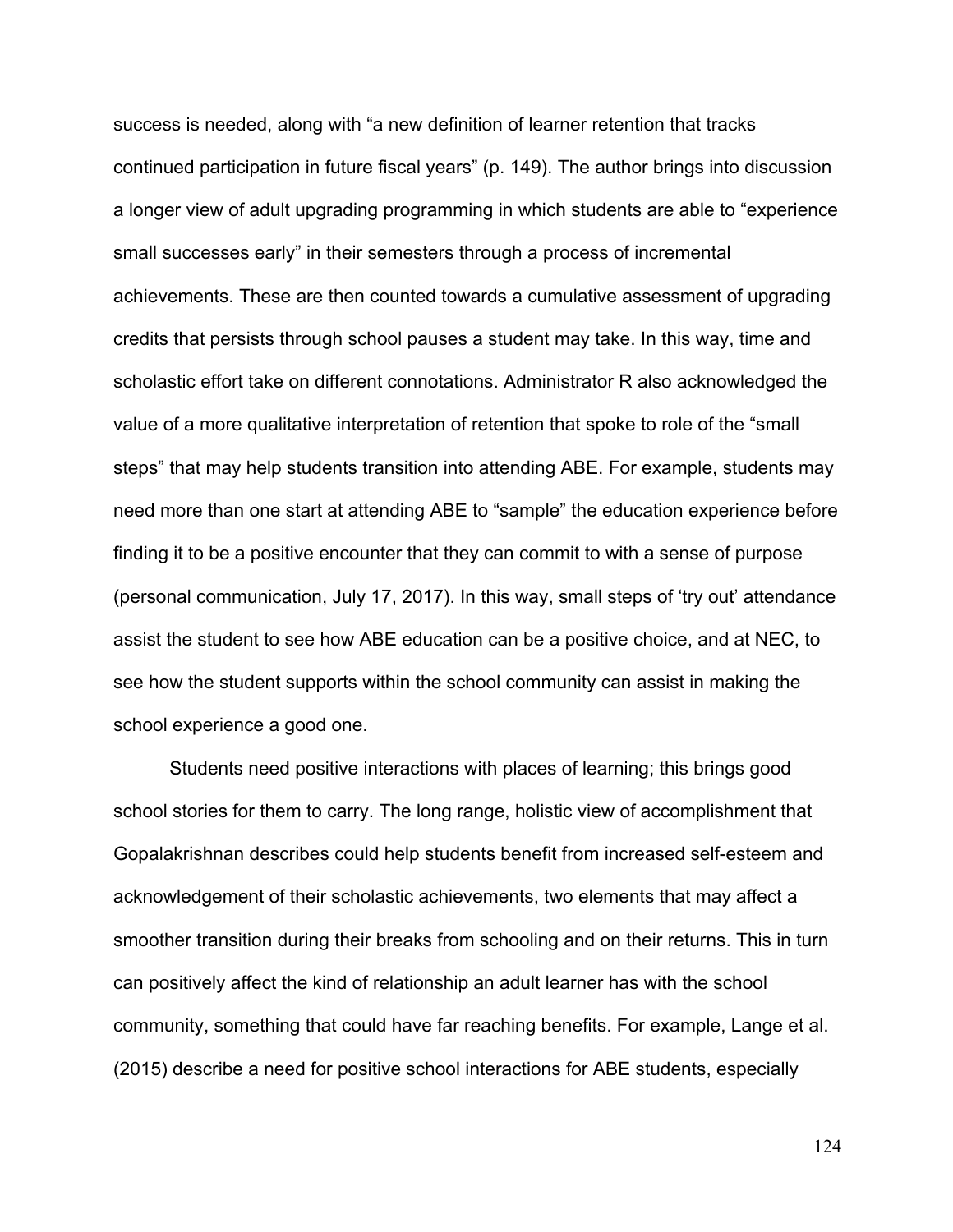those who may have had negative previous school experiences: "New, more engaging and positive experiences with learning must take place for the learner to begin to tell a different kind of story …" (p. 98). At NEC, culture and community combine to offer a supportive, Indigenous approach to ABE education that strives to be student-centred.

## **5.7 Conclusion**

This chapter has focussed on the main emergent themes of i) returning to school, ii) intake assessment, and iii) finding community, including data from student and other interview participants. Additional topics derived from the data were examined, including concepts of time, understanding how we lift each other up, and ideas of retention. A summary of suggestions from ABE students to NEC regarding intake assessment and college practices was also listed. The next chapter concludes this thesis, and revisits the goals of the study as well as the significance, contributions, and potential applications of the research. It also examines the strengths, limitations, generalizability and sharing of this work, and offers views on future research.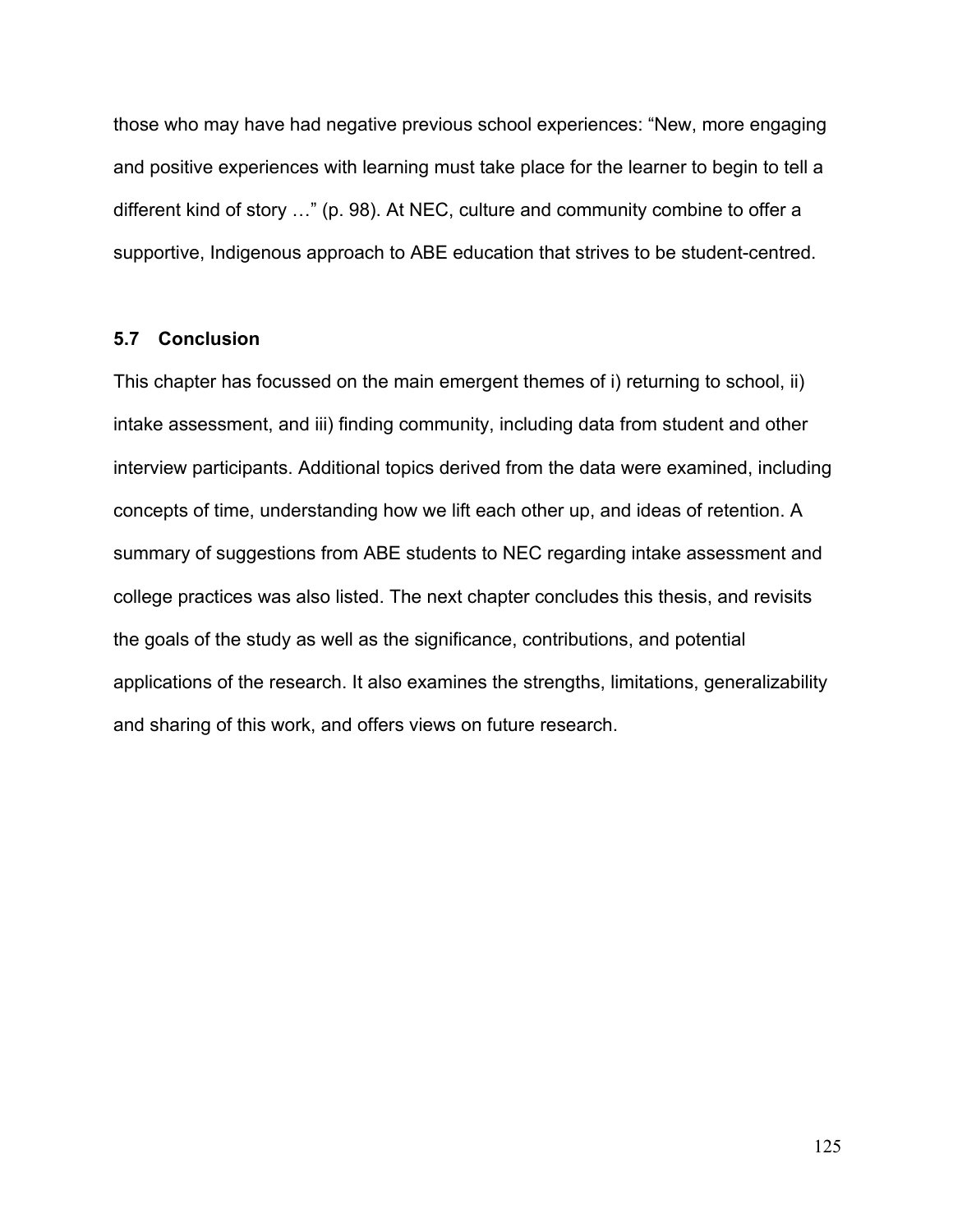# **Chapter 6: Conclusion**

## **6.1 Revisiting the Goals of the Study**

This research project intended to add relevant and suitable material to the existing academic literature on student experiences of Adult Basic Education, and to provide a new space in the literature for the voices of Indigenous ABE students. Additionally, it sought to provide informative data that would be of use to the case study education centre personnel, to the Indigenous student participants, and to the greater Indigenous and educational communities, by addressing the question of what is it like for people to return to school as adult learners, in terms of readiness to return, intake assessment, finding community. The question of what do ABE places of education need to know about the uniqueness of adult learners that come through the door was also examined.

Identification and examination of the major themes that resulted from student interview data showed that finding community at the education centre in terms of peer support, Elder presence, and teacher encouragement was the most prevalent theme, and was central to ABE student success and well being. Student stories shared essential information about what the challenges and roads to achievement look like for ABE learners, and how these paths are impacted by support systems found in the school environment. Speaking to a second key theme, the students provided relevant and useful observations about their experiences with intake assessments, including suggestions for improving the intake assessment process. Although student response was low to the interview question of how ABE placement assessment contributes to their learning, the students did all speak about how the overall ABE experience helped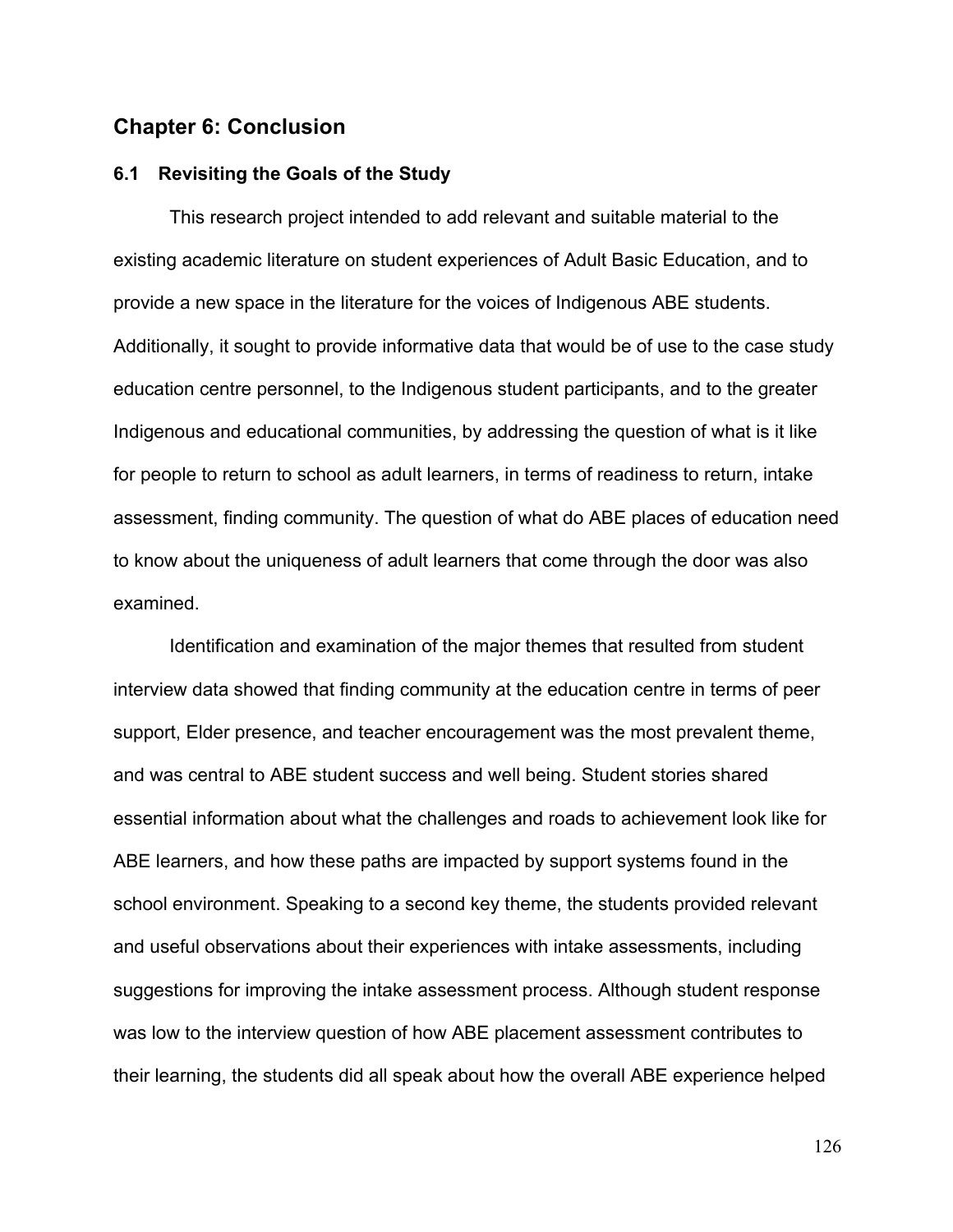to move them closer to their education and personal goals. The third core theme that was identified related to the decision about returning to school, and the student's sense of readiness about making that choice. The sense of readiness was connected to a sense of timing, which for many but not all students reflected motivation by peers, family, or co-workers. This is essential material that can help inform school policies and programs about ABE: it is valuable information that schools need to know about the adult learners who walk in their doors.

### **6.2 Addressing the Research Questions**

The first research question set out in Chapter 1 asked, "What does ABE look like from Indigenous students' points of view; what are their stories about returning to school? What is of greatest importance to them in their journey as ABE students?" The students provided answers to this first question via their interviews, describing what ABE from an Indigenous student's point of view by sharing their stories about returning to school. Their responses showed that challenges, hard work, achievement, support, and friendships were part of this experience. What was of greatest importance to their ABE experience was the finding of supportive and encouraging community at the college, made in part by the staff, Elders and Longhouse environment of NEC.

The second question inquired, "With respect to Indigenous adult learners, what have been their experiences of assessment tools and practices currently in use for ABE placement? Have they encountered culturally relevant assessment practices?" Responses showed that many students experienced challenges in the navigating the assessment materials and process. These challenges included a perceived lack of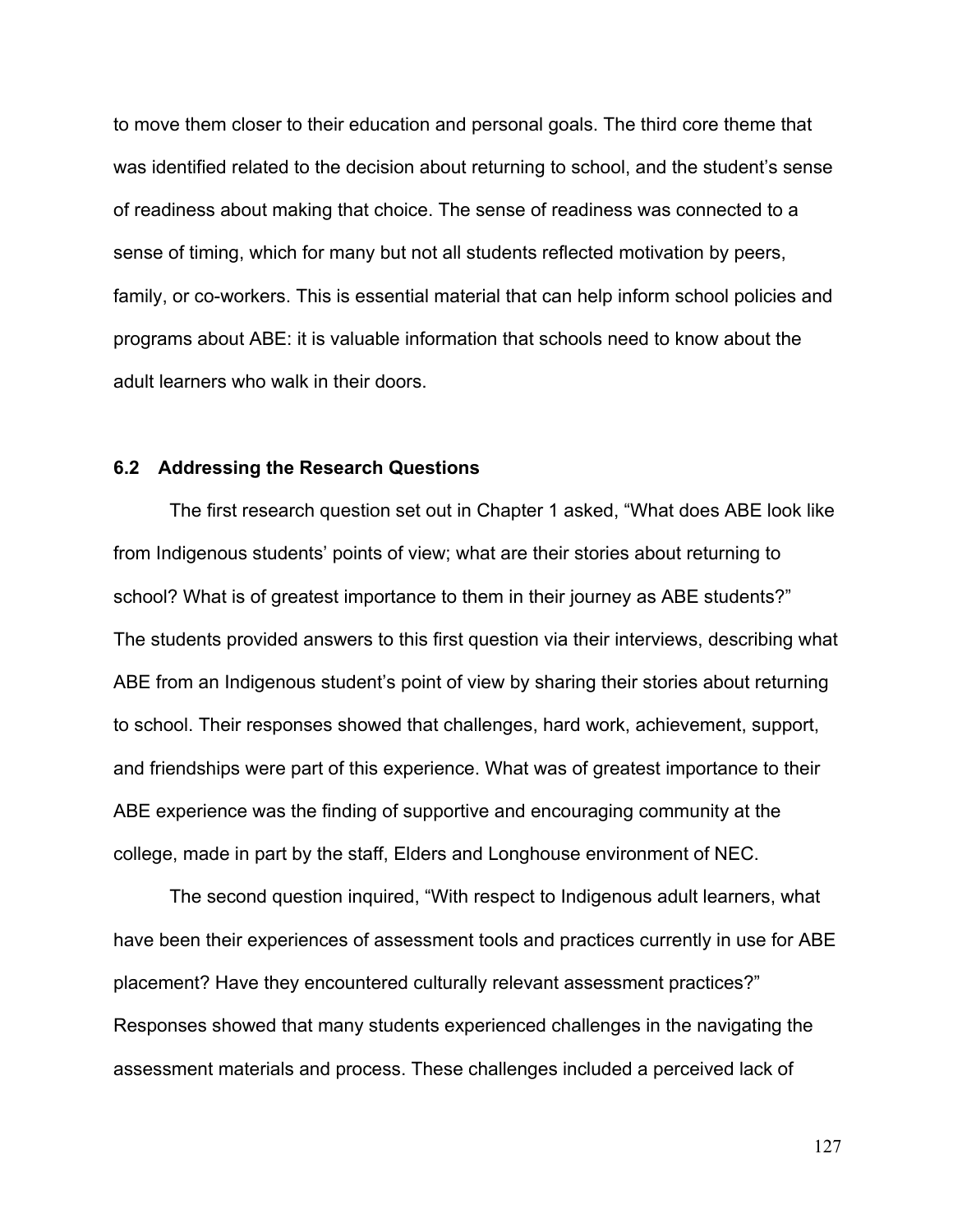clarity and student support in how assessment instructions were delivered, uncertainty of one's skills to complete the session, and stress from students going through these challenges that added to the difficulty. For many students, these points related to previous negative school experiences. In addition, participants recommended that culturally relevant content and updated material be made available.

The third research question asked, "How do people who have encouraged the learners describe their experience as supporters? How do instructors and administrators understand the path of learning for an ABE student?" Interview data on personal supporters of ABE students was limited to one family member of a student. However, this person offered a rich description of the challenges and successes that the student has encountered, and of how being a supporter has had positive impact on family. NEC personnel and other administrators and instructors spoke at length about the special strength and determination of ABE students, emphasizing their uniqueness as Indigenous adult learners and the importance of recognizing and respecting them as whole persons. NEC Elders shared how vital it is to lift these students up, honour them, and support them as members of the school family, and also as part of a greater community.

### **6.3 Significance, Contributions, and Potential Applications of the Research**

Kovach (2015) discusses Indigenous ways of knowing and learning and shares that "… there is a need for Indigenous presence within the academy that places value upon Indigenous knowledges, to provide a stewardship role for those knowledges" (p. 50). While this study does not focus specifically on Indigenous knowledges, it does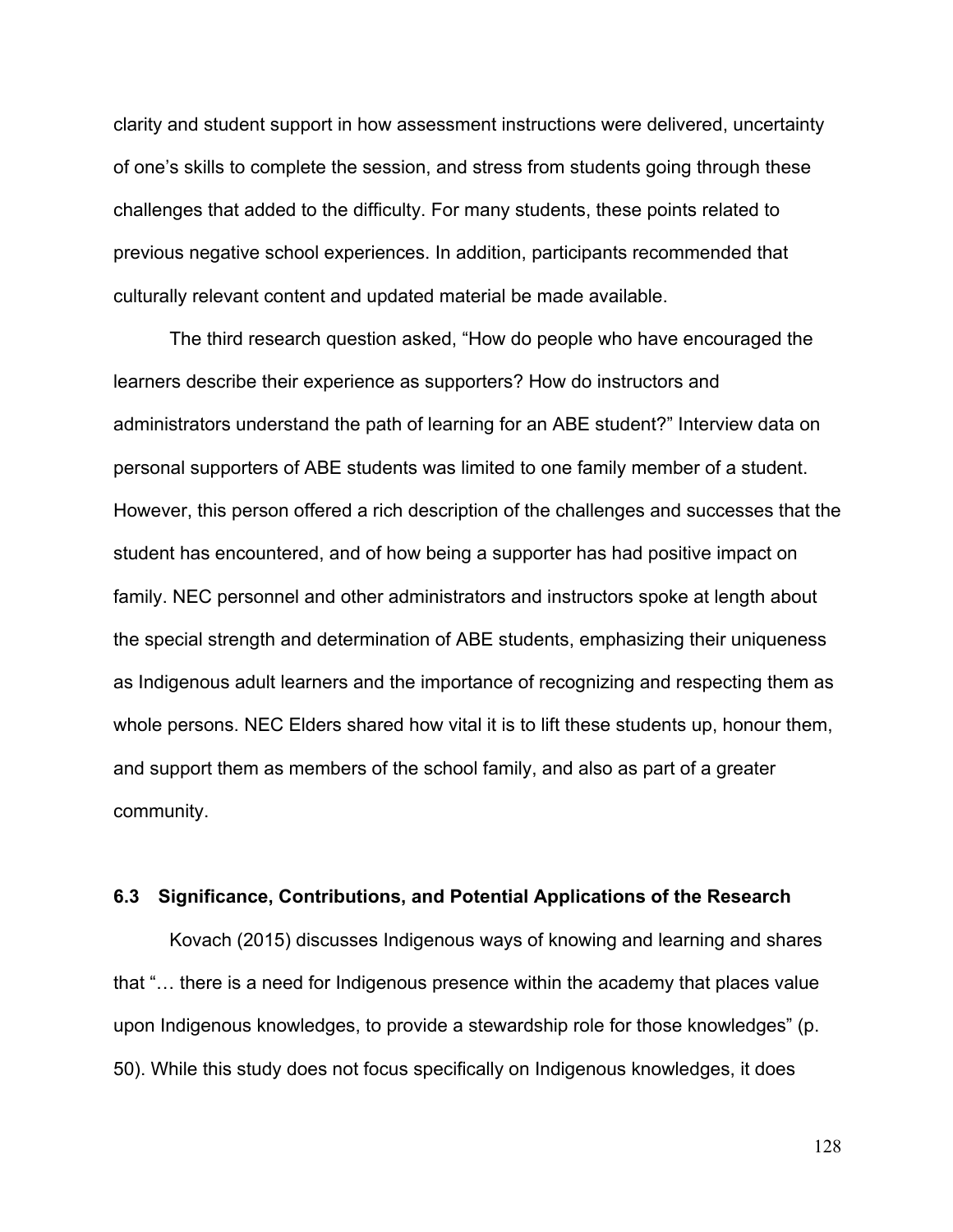emphasize the important need to continue the affirmation of traditional oral teachings and Indigenous epistemologies and voices, and to bring space for these within academic settings.

Regarding adult learners, my research adds significantly to the current discourse on the topic of Indigenous ABE student experience, and is especially of value in view of the limited amount of this subject literature that is available for review. This study is a useful contribution to the advancement of knowledge about ABE placement assessment experience, Indigenous student story work, and adult learners. It is also of potential worth to assessment scholars, educators, policy research and development personnel, and education administrators who are interested in Indigenous adult learners, ABE assessments, and the relationship building assets of Indigenous methodologies and research methods. In addition, it may be of interest to scholars who study retention, and to other Indigenous students, their supporters, and their instructors. Tribal education authorities and education funding agencies would also gain insight from this study, into needed supports for students attending ABE and completing intake assessments.

Methodologically, this research contributes to the growing body of academic work that is based on Indigenous ways of knowing and learning. Importantly, this work incorporates an Indigenous approach that seeks *mino pimatisiwin* – the leading of a good life - in how the research is planned and carried out in a mindful, respectful way. The conceptual framework of *maskikimiskanow* – the medicine journey, is illustrated throughout this study, as the students and also I visit and revisit the teachings to gain insight as we each go our own way around the circle of life.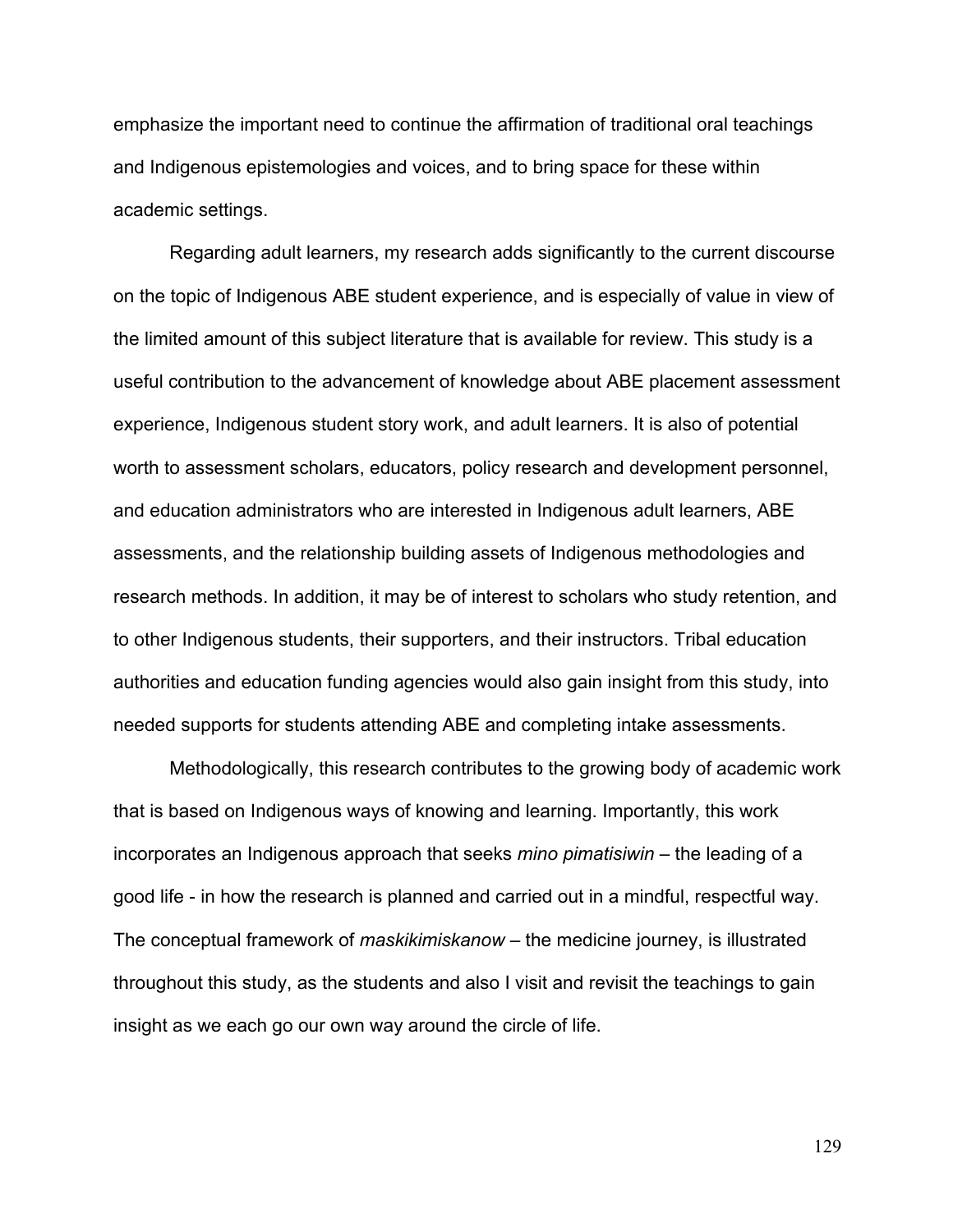#### **6.4 Assessing the Research**

It was difficult to find a comprehensive assessment for Indigenous qualitative research or research methods, although authors such as for example Absolon (2010), Debassige (2010), Kovach (2010), Smith (2012), Wilson (2010), and Wright et al. (2016), have mentioned this subject area in some of the literature discussions relating to Indigenous methodology and methods, and/or decolonizing approaches to higher education, and/or culturally appropriate methods of research. For the purpose of assessing the strengths and limitations of this research, I have examined criteria set out by Tracy (2010), Chilisa (2012), and the Tri-Council Policy Statement (TCPS2): Ethical Conduct for Research Involving Humans (Canadian Institutes of Health Research, Natural Sciences and Engineering Research Council of Canada, and Social Sciences and Humanities Research Council of Canada (CIHR, NSERC, and SSHRC) 2014), as well as criteria from other Indigenous sources, including the above-mentioned authors. I have tried to look at all assessment criteria with my "Indigenous researcher" eyes, bearing in mind the teachings that have been brought forth in this study.

#### **6.4.1 Strengths and Limitations of the Research**

Using Tracy's (2010) "Eight "Big – Tent" Criteria for Excellent Qualitative Research" as a guide, this qualitative case study was assessed as to the quality of its content based on the following measures: worthy topic, rich rigor, sincerity, credibility, resonance, significant contribution, ethical, and meaningful coherence (p. 840). Tracy's "parsimonious pedagogical tool" brings an awareness of "the complexity of the qualitative landscape" that allows for varied paradigms and encourages creative,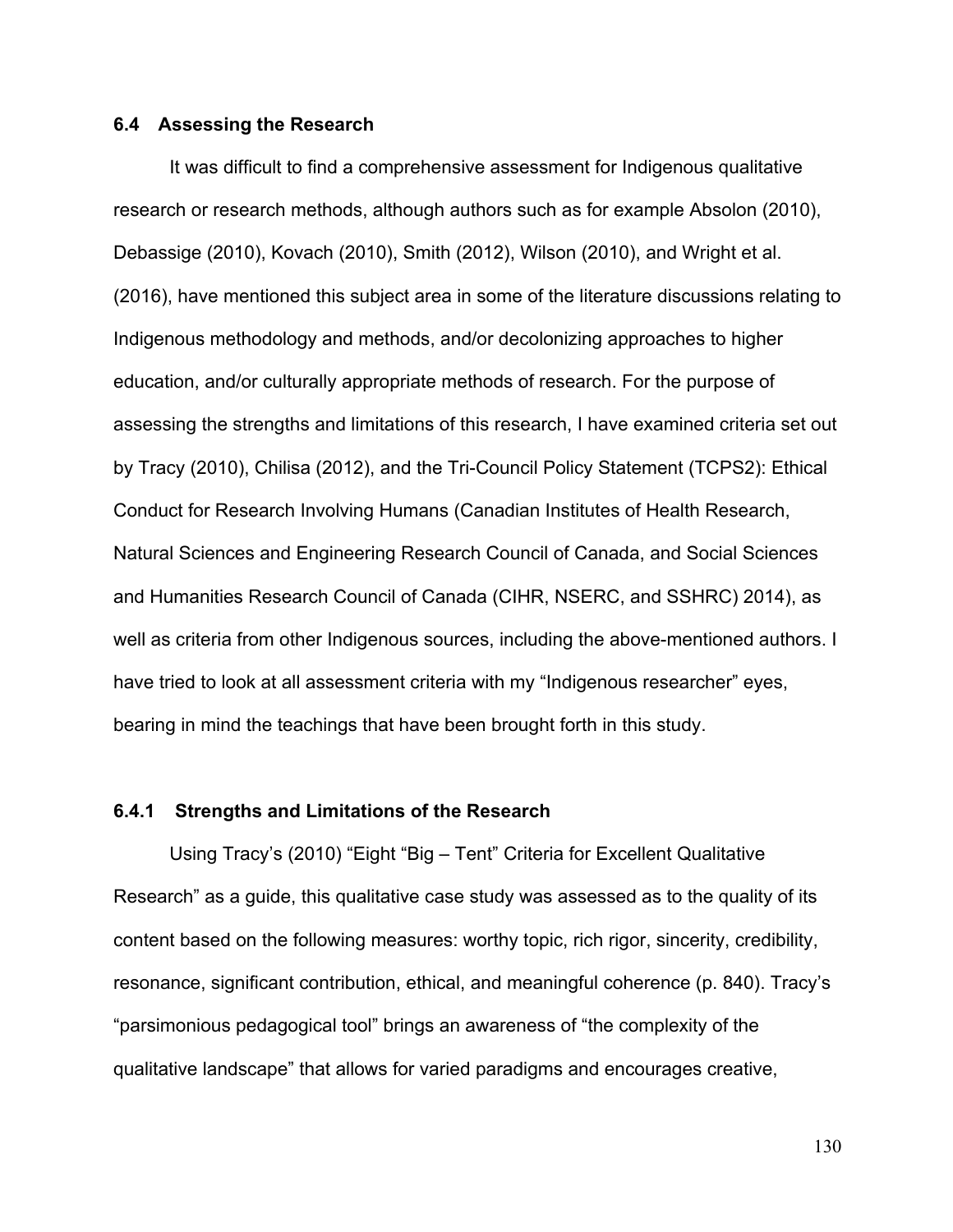differing approaches to what we deem good qualitative research (p. 839). What follows is a brief discussion of how the strengths and limitations of this study are viewed with respect to each criterion.

One of the strengths of this work is that it represents a "worthy topic" as it is "relevant, timely, significant and interesting" according to criteria in Tracy (2010, p. 840). Now, more than ever it is imperative for Indigenous people to achieve at least a grade 12 standing, and as educators and fellow community members, we need to know and care about how people go through this experience. One delimitation of this research is that with its primary focus on the voices of Indigenous adult learners as they pertain to ABE and intake assessment experience, it has a specific scope and depth. The subject may not be of interest or significance to those wanting a broader view of education topics.

Criteria for "rich rigor" are reached by a study's use of "sufficient, abundant, appropriate, and complex theoretical constructs, data and time in the field, sample(s), context(s) [and] data collection and analysis processes" (Tracy, 2010, p. 840). In this light, this study can be seen to have many strengths, such as a strong, complex theoretical framework of traditional teachings that inform its methods. In addition, the data collection portion of this work was spread over the most part of a whole year, where culturally relevant and appropriate research methods were applied to a fairly large (27) number of interviews, and were also described in considerable detail in this paper. A limitation of this research with regards to rich rigor is that it did not collect interview data from all of the assessment and teaching personnel at NEC. This would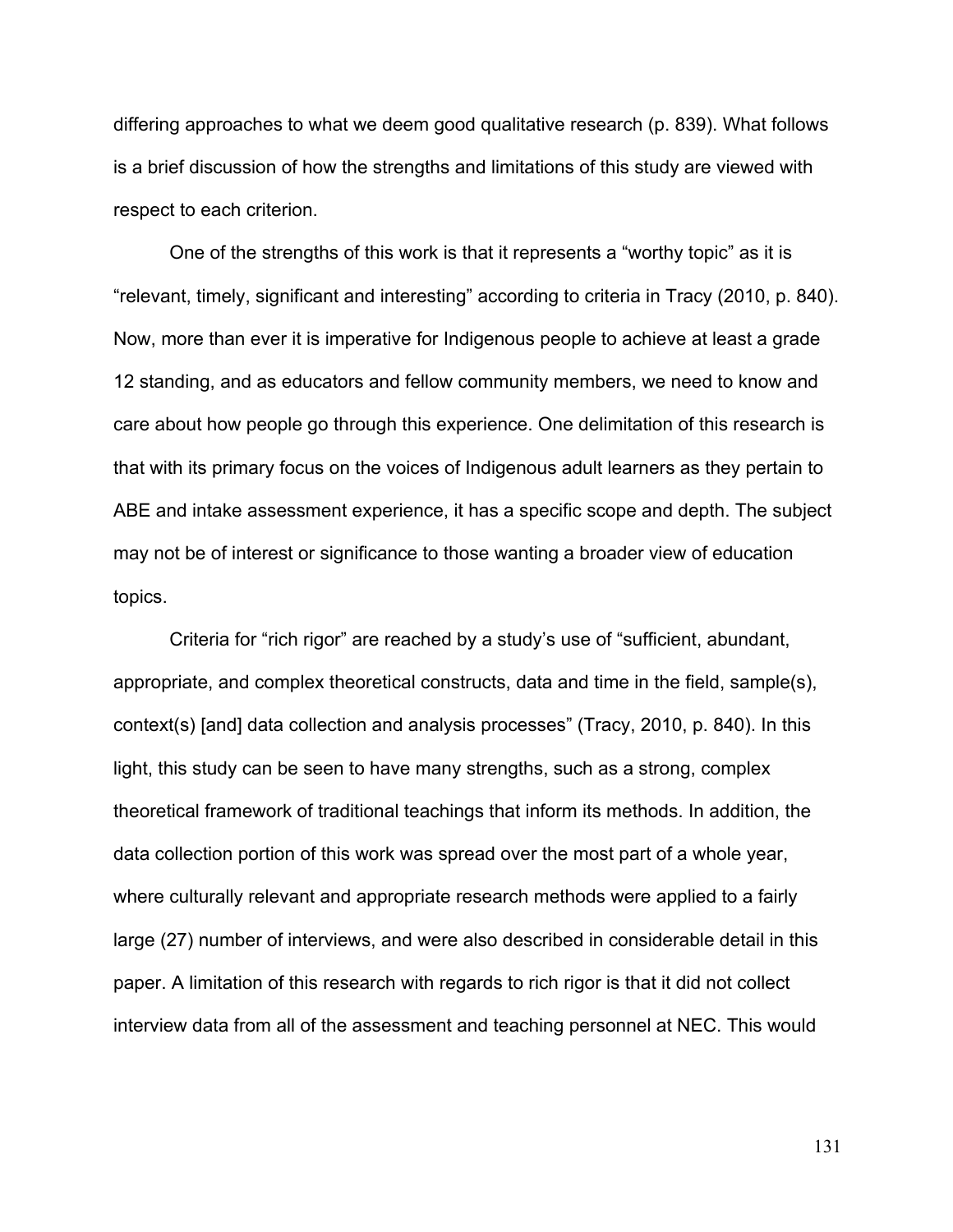have added valuable content and context to the data collection and analysis of this work.

Sincerity in research is "characterized by self-reflexivity about subjective values, biases, and inclinations of the researcher(s), [and] transparency about the methods and challenges" (Tracy, 2010, p. 840). I feel that this study holds many examples of sincerity, especially in the way I have described stories about myself: my own journey of lifelong learning in a way that shares my experiences in life, traditional teachings and education, complete with the doubts, the lessons and the questionings. In addition, I have strived to walk with *mino pimatisiwin* in this work, going forward with intent to carry and demonstrate the Seven Teachings in a good way with every person and in every part of my research. A possible limitation with regard to sincerity and selfreflexivity is that it would have added to these elements to ask for feedback from the participants as to their opinions of my skills and demonstrated (or not) abilities as a researcher. For example, did the students find me too rushed or too slow during the interviews? Was my manner appropriately respectful to the Elders? Were my explanations clear and concise?

Tracy (2010) shares that credibility in qualitative research is obtained by elements such as thick description and triangulation (p. 843). This project contains thick description of the case study location and participants that helps one to envision the setting, while the rich detailing of the traditional teachings imparted by the Elders allows the reader to see how elements of the theoretical framework substantiate and inform the research process from beginning to completion. In this way, the "showing rather than telling" (Tracy, 2010, p. 843) aspect of credibility is brought forth. In this study, the use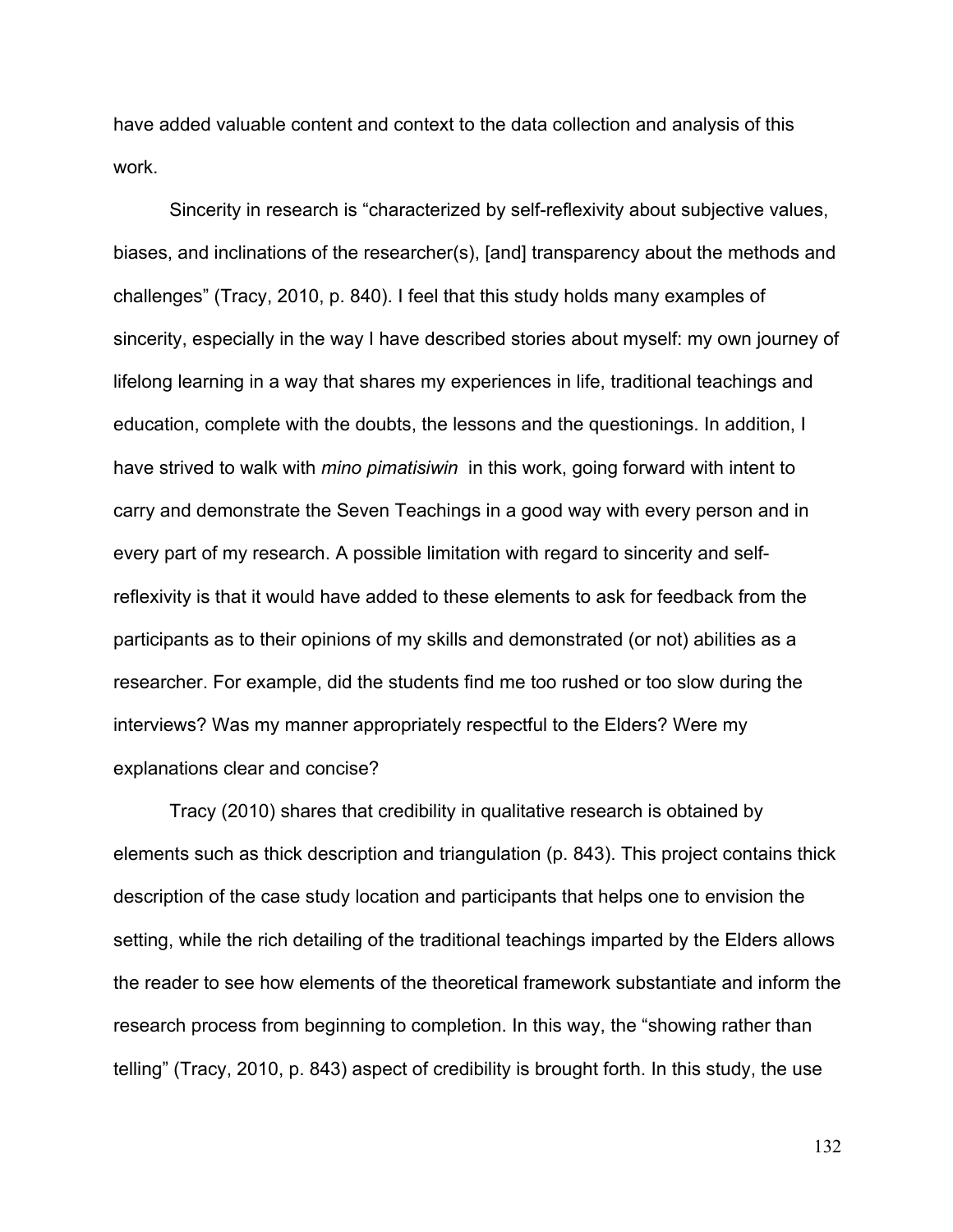of multiple perspectives on the subject of ABE, as presented by students, Elders, supporters, and administrator / instructors, provides a rich variety of viewpoints which can be seen to enhance credibility via triangulation. Mays and Pope (2000) note that although this kind of practice does refer to triangulation, it might be "better seen as a way of ensuring comprehensiveness and encouraging a more reflexive analysis of the data … that as a pure test of validity" (p. 51). It is therefore possible that this strength of multiple perspectives may overlap as pertaining to both credibility and validity.

"Resonance" in research includes "practices that will promote empathy, identification, and reverberation of the research by readers who have not direct experience with the topic discussed" and includes "aesthetic merit and evocative writing" as part of this interpretation (Tracy, 2010, p. 844). For this study, presenting the traditional teachings, student vignettes, and other stories in between the more ordered content of the thesis project brings strength to the aesthetic merit aspect. A possible limitation in this area is that further thick description of these items may have afforded a greater amount of resonance.

In her discussion of "ethics" as a research principle, Tracy refers to procedural, situational, relational and exiting ethics. This study has strong procedural ethics by the researcher's adherence to the guiding principles of BREB, and also by how the researcher (me) maintains a chain of control regarding safeguarding of audio recordings, written transcripts, signed consent forms, and other materials, including password protected encryptions on computers. Importantly, this study also follows the principles and cultural ethics protocols that are set out by the NEC. Overlaying all of this and connecting to Tracy's topics of situational, relational, and exiting ethics, are the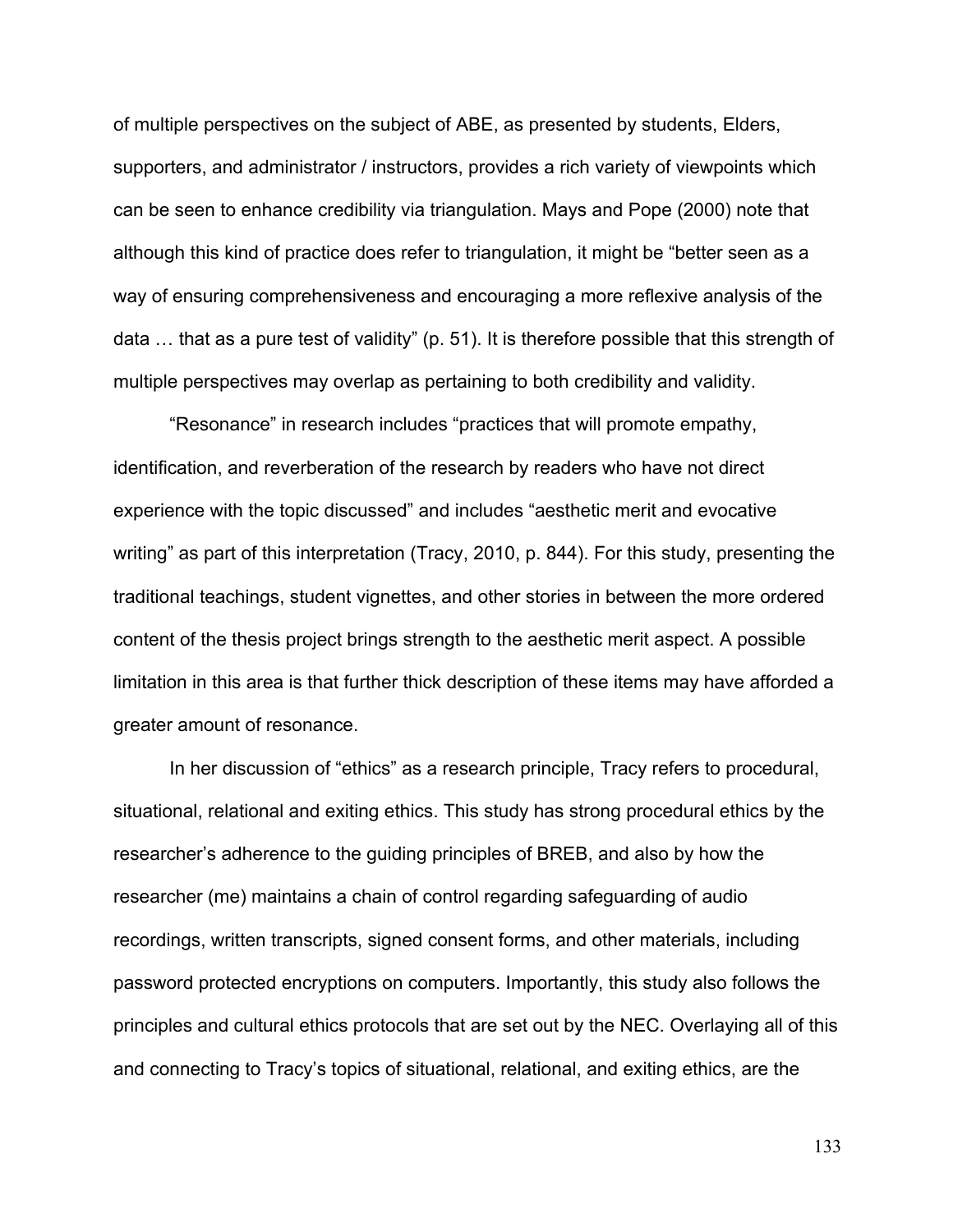guiding tenets of the Seven Teachings, which provide a clear mandate for how all aspects of this project are to be carried out for the highest best purpose of all concerned.

Meaningful coherence refers to how studies "eloquently interconnect their research design, data collection, and analysis with their theoretical framework and situational goals" (Tracy, 2010, p. 848). In this study, the circular conceptual framework of the *maskikimiskanow* has been applied to each part of its form, continually referring back to how the data exemplifies stories of lifelong learning as part of the Circle of Life journey. In addition, the findings of this work relate back and address the research goals and questions, completing that circle. One limitation of this study with regards to meaningful coherence is that it lacked in data from student supporters, and so response to that research question was based on one respondent, and may have lacked substance. A further limitation of this study at present is that the sharing of the results and interpretation with the study participants at NEC has not yet happened. A series of presentations will be made to all interested participants a future date, including the board of directors of NEC. Feedback from these presentation sessions would have added significantly to the meaningful coherence and overall quality of this study.

#### **6.4.2 Seeing the Strengths of the Research with Indigenous Eyes**

What follows here is a brief summary that speaks to how this study has many strengths seen from within an Indigenous lens. For example, the case study design allows for use of primary data from the oral communications of student and other coresearchers that gives an increased credibility to the researched material. Kunkel &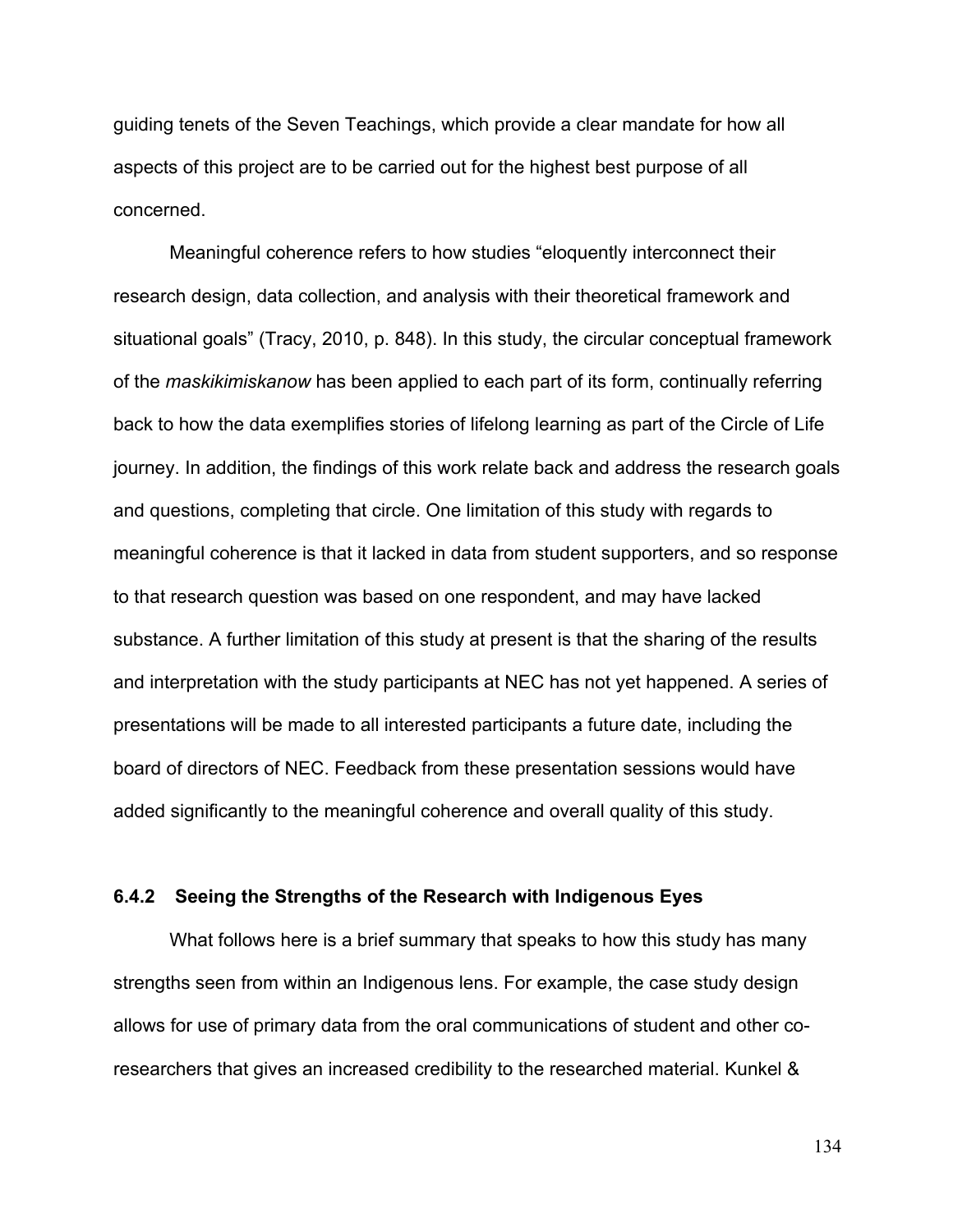Schorcht (2014) refer to ways of knowing in Tsilhqot'in culture that speak to the significance of citing and validating oral knowledge. The authors comment how "In Tsilhqot'in culture, narrators of stories must be acknowledged, along with translators and the context. Acknowledging the various people is a form of citation" (p. 49). Acknowledging who is speaking and relating their information, stories, and teachings speaks to observing cultural protocols about observing "voice" and maintaining connections and continuity in how oral knowledge is transmitted and received in a respectful, veritable and verifiable manner. Indigenous scholars such as Kovach (2010), and Smith (2012) also mention this subject.

One unexpected strength in this research came from discovering that I have kinfolk ties with two student participants. When we introduced ourselves and our family ties, we discovered that different branches of our families had "married in" to each other. In Indigenous ways of knowing, recognizing family ties strengthens the relationship between people, and can lend credence to words that are shared. The students and I were extremely pleased to find additional family connections so far away from our home communities, and I discerned a more immediate sense of trust and relaxation between researcher and participant. As aforementioned, it sometimes took notably longer for some of the participants to relax and a sense of a beginning of trust to be apparent. I did consider how this caution exhibited by some participants might have influenced the interview process and analysis results, but I found no discernable difference in manner, or content, with how these students responded to the interview questions. In addition, there was no change in how this data was collected or interpreted, as compared to all other data.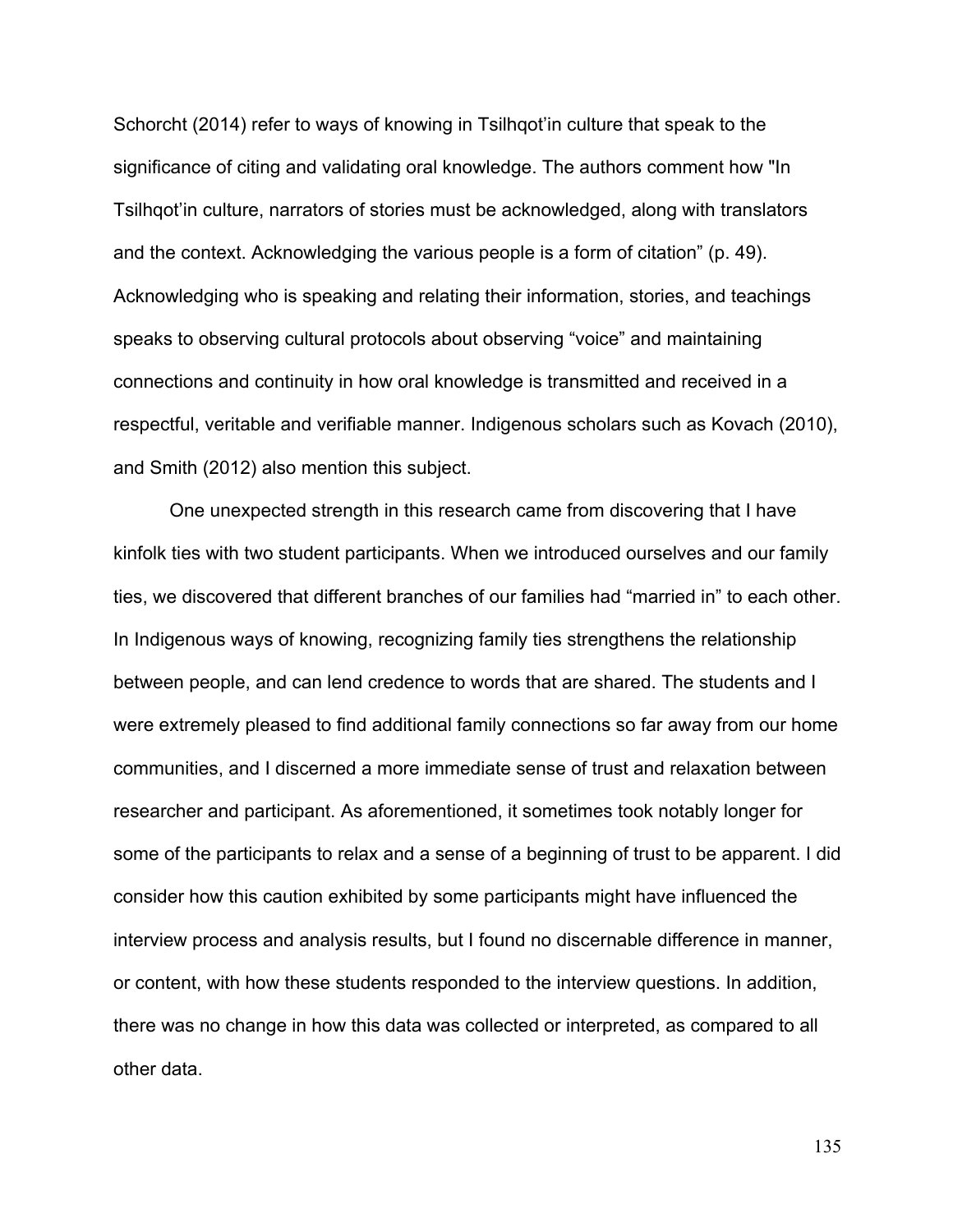One of the overlying strengths of this study that contributes to its elements of quality is the guiding framework of Indigenous epistemology and methodology. The Cree word *tapwe* again comes to mind. It refers to 'the truth', and it is something that is said when one hears someone share valuable knowledge, or speak an important truth. In this study I have heard valuable truths from my co-researchers. Interviewing students, educators, Elders, and a student support person has formed a clearer, fuller, and more expressive and recognizable picture of how Indigenous students experience ABE. Listening to my Cree Elders provided invaluable understanding about the conceptual framework elements of *maskikimiskanow* - the medicine path, *mino pimatisiwin* – leading a good life, and the underpinnings of traditional oral teachings such as the Seven Teachings of respect, honesty, courage, love, humility, wisdom, and truth, which inform each step of this approach to research. Learning more about these elements has strengthened the framework of this study, and contributed to my own growth as a person. I understand that this is a lifelong learning process. Cajete (2000) speaks to the efforts and responsibilities involved with understanding and working with Indigenous approaches to knowledge, and really trying to see and understand those principles as a part of life.

> We have to reflect on Indigenous thought, Indigenous science, and Indigenous education based on their own merits and on their own terms. That is a key. We have tried to validate these ways of knowing through the Western system, but there is a point at which you see that they are completely different systems, different ways of knowing the world, and that you have to look at them based on what they are. Indigenous knowledge is an internally consistent system. It validates itself. It does not need external validation. But you have to understand it and its principles through the maps it has created … be responsible to ourselves, our communities, our ancestry, and our personal gifts. That's difficult. You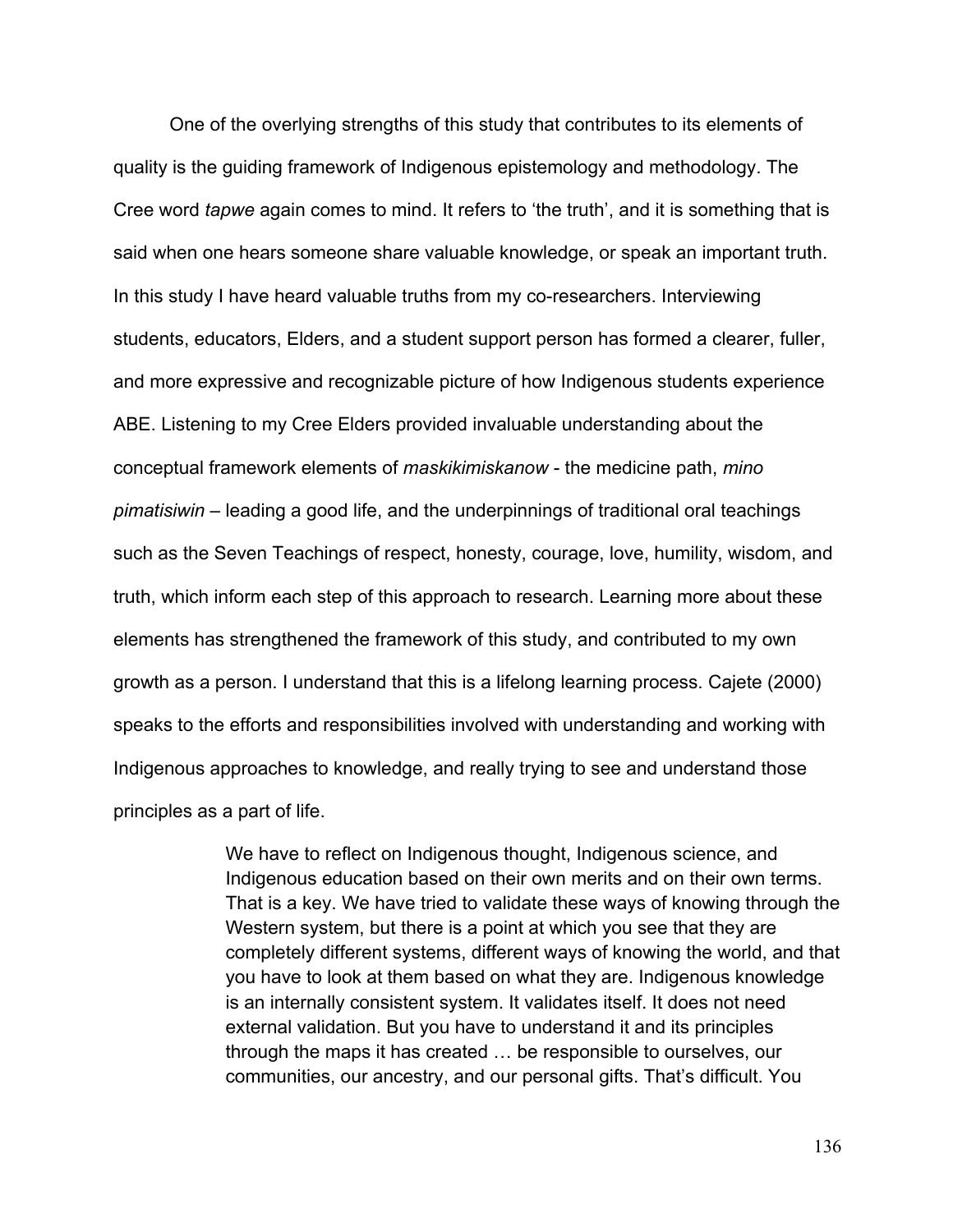have to work at it every day… we have to carry forward the best that we have and give that to the next generation. (p. 189)

As a final point, in Indigenous research Elder participation lends not only credibility, but also contributes to the resonance and meaningful coherence of a study, and without their participation, this inquiry would be considered of low quality and lacking in these elements. Without the Elder voices, this research would have been incomplete and invalid according to Indigenous principles and protocols of how knowledge is shared. In addition, not including Elder perspectives would have demonstrated deep disrespect to the Indigenous community of NEC, and to the Elders themselves, who hold knowledge and teachings that help to inform and assist others. For this work, Elders' words are crucial in understanding the many contexts of lifelong learning.

#### **6.5 Sharing and Generalizability of This Work**

Tracy (2010) relates resonance to generalizability and transferability, where rich storytelling and description bring the stories and scenes within the data to life for the reader, and the "culturally situated knowledge" may not necessarily be transferable to other situations of research or other learning (p. 845). This is an important aspect of this study. The data gathered from this research presents the personal story work of Indigenous adult learners in a way that respects their points of view. The voices are placed in the forefront and are meant to be heard and shared in a respectful way that acknowledges and honours the speakers and their stories, keeping in mind that context matters, as do cultural protocols and understandings. Regarding issues of sharing and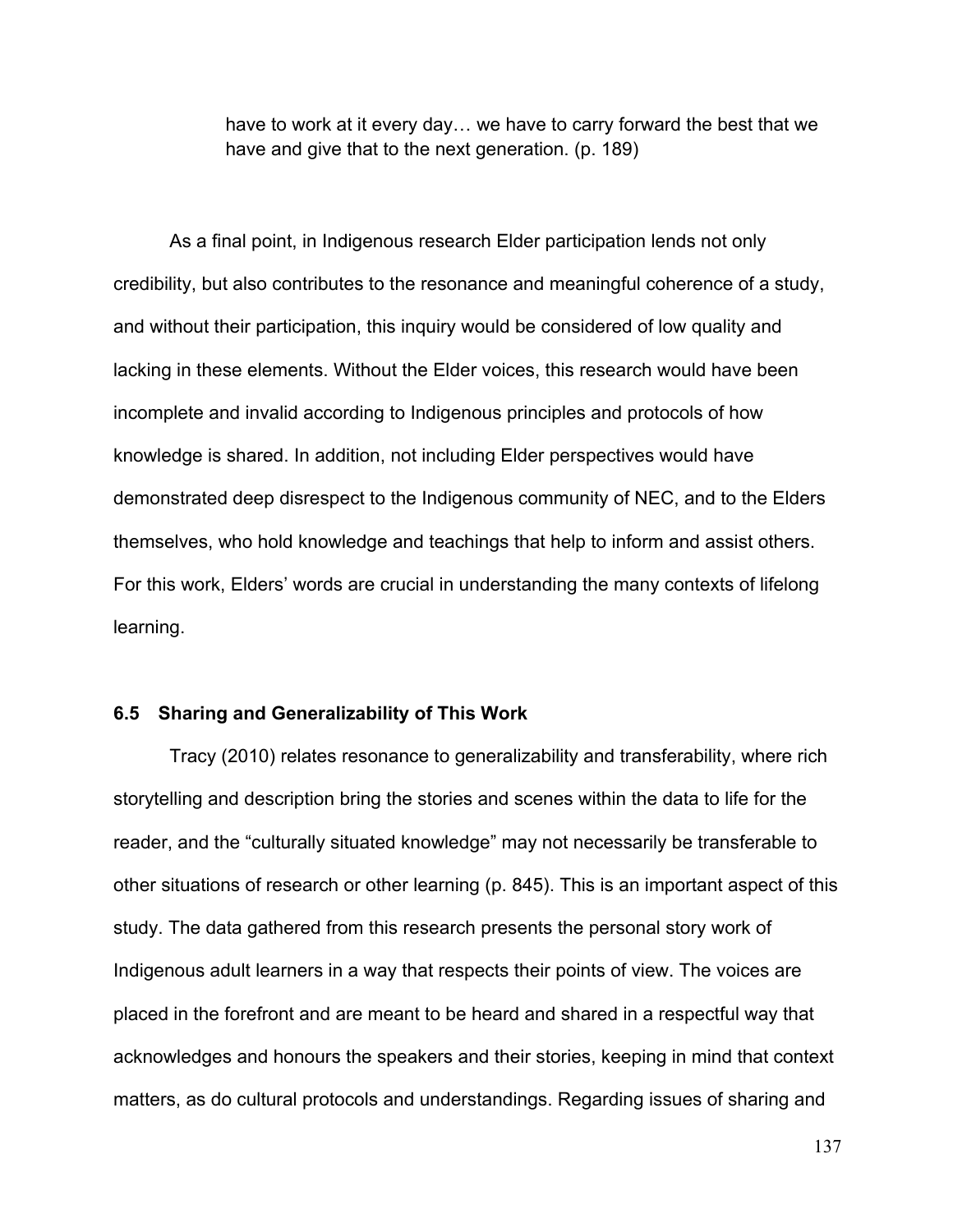transferability, it can be said with caveat that some concepts and findings presented from this research may transfer and relate in a general way to other sites and practices involved with the study of ABE. For example, other ABE students, Indigenous and non-Indigenous, may place value on culturally relevant assessment materials.

However, limitations do exist, as for example with understanding how the personal stories of the participants do not immediately apply to research results at other places of ABE programming and assessment. As previously noted, each ABE learner's experience is unique and belongs to that person, as do the individual stories that are shared. Smith (2012) notes that historically, researchers have often generalized research on Indigenous subject matter, without stopping to consider that it cannot automatically be applied to other Indigenous people in a valid or respectful manner. One Indigenous person does not speak for all Indigenous people. It is unquestionably respectful and always necessary to consider voice, ethics, and cultural protocols when examining whether research results are transferable or generalizable outside of the context from which they were generated. As Smith has discussed, this has not always been the case, and I do agree that Indigenous researchers and research participants have not always been treated with respect by others who might appropriate and misconstrue their words.

#### **6.6 My Journey Through This Research**

When I first began this study at the proposal stage, I struggled to choose an approach to research that made sense to the way I understand education and ethical inquiry, and also gave respect to the way my cultural and spiritual beliefs ground my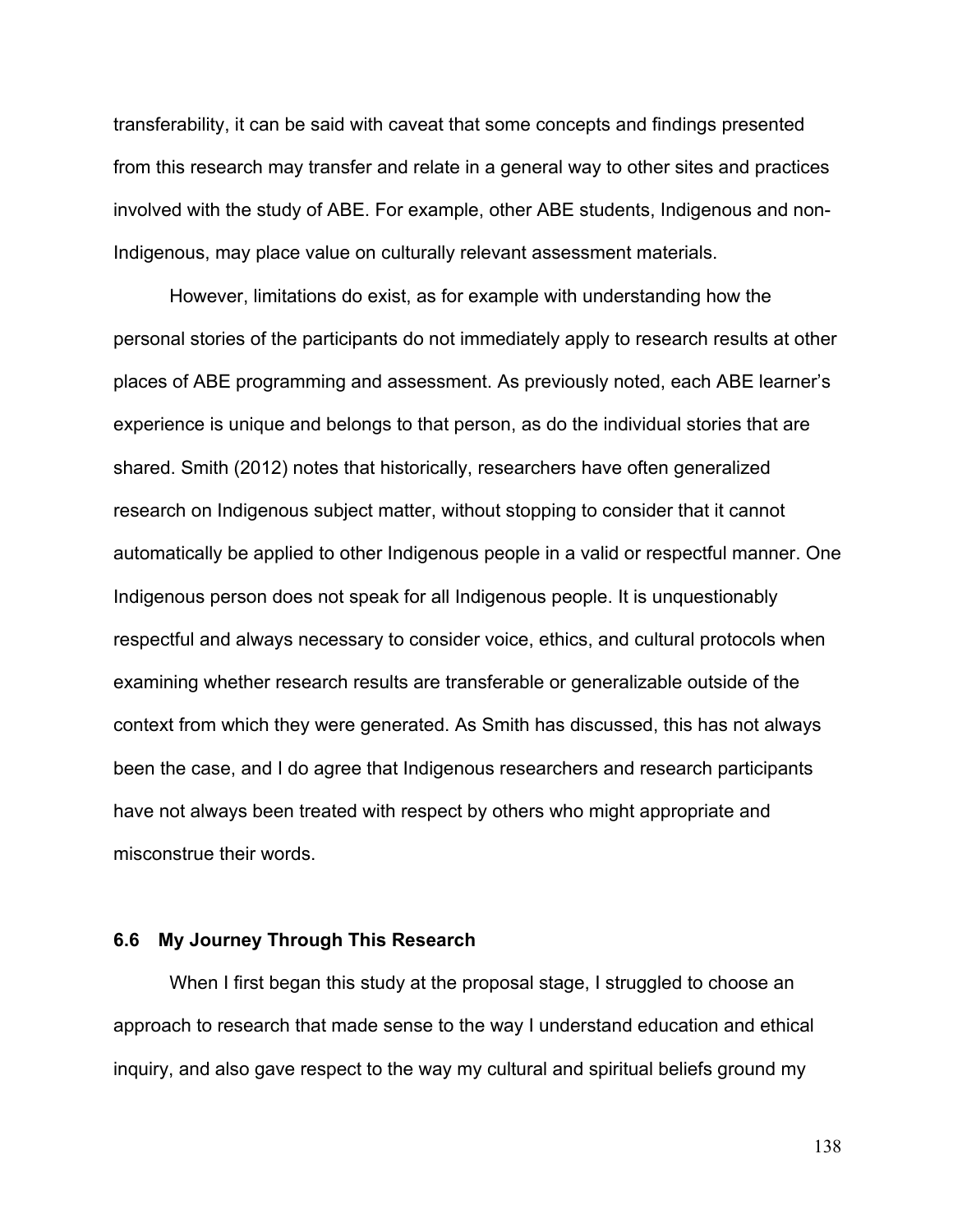way of living each day. Others have thought about the roles of culture and belief in secular academia, and Newhouse (2017) comments on some of the challenges and benefits of bringing spiritual elements of Indigenous knowledge into higher education and research:

> They are seen as inappropriate for inclusion in an Enlightenment institution and as inimicable to the reasoned work of the academy. For us as Indigenous peoples as for many others, the spiritual facilitates our work. …The spiritual also reminds us of the ethics of our work, to approach it, as the Anishinaabe say, in a good way, and as the Haudenosaunee say, with a good mind. The spiritual also reminds us of our responsibilities as academics to tell the truth, to be conscious of our method, to be aware of our emotions and their effects, and above all, to do no harm. It is possible to do all these things without a spiritual foundation, as our Enlightenment colleagues will tell us. … Yet for us it would not be consistent with the idea of the good mind and would be asking us to forget who we are. … It would be asking us to continue the old assimilationist activities of the university. (p. 85 -86)

During my higher education, I had inferred from various conversations that straying from Western methodologies or ways of inquiry would result in the production of research that was somehow sub – par, and not suitably rigorous, valid, or otherwise acceptable in the eyes of academia. I had on several occasions also heard the quiet message, *sotto voce*, that anything touching on the spiritual was frowned upon in secular thesis work. Likewise, I received subtle notices that Indigenous methodologies and research methods were seen as anomalies within mainstream academic theory and practice, as for example my being asked to justify the inclusion of Elders as research participants, something that is fundamental to Indigenous research, and is clearly noted as such in article 9 of the TCPS2 (CIHR, NSERC, and SSHRC, 2014). Indigenous ways of knowing and learning were communicated as being marginal, uninformed sources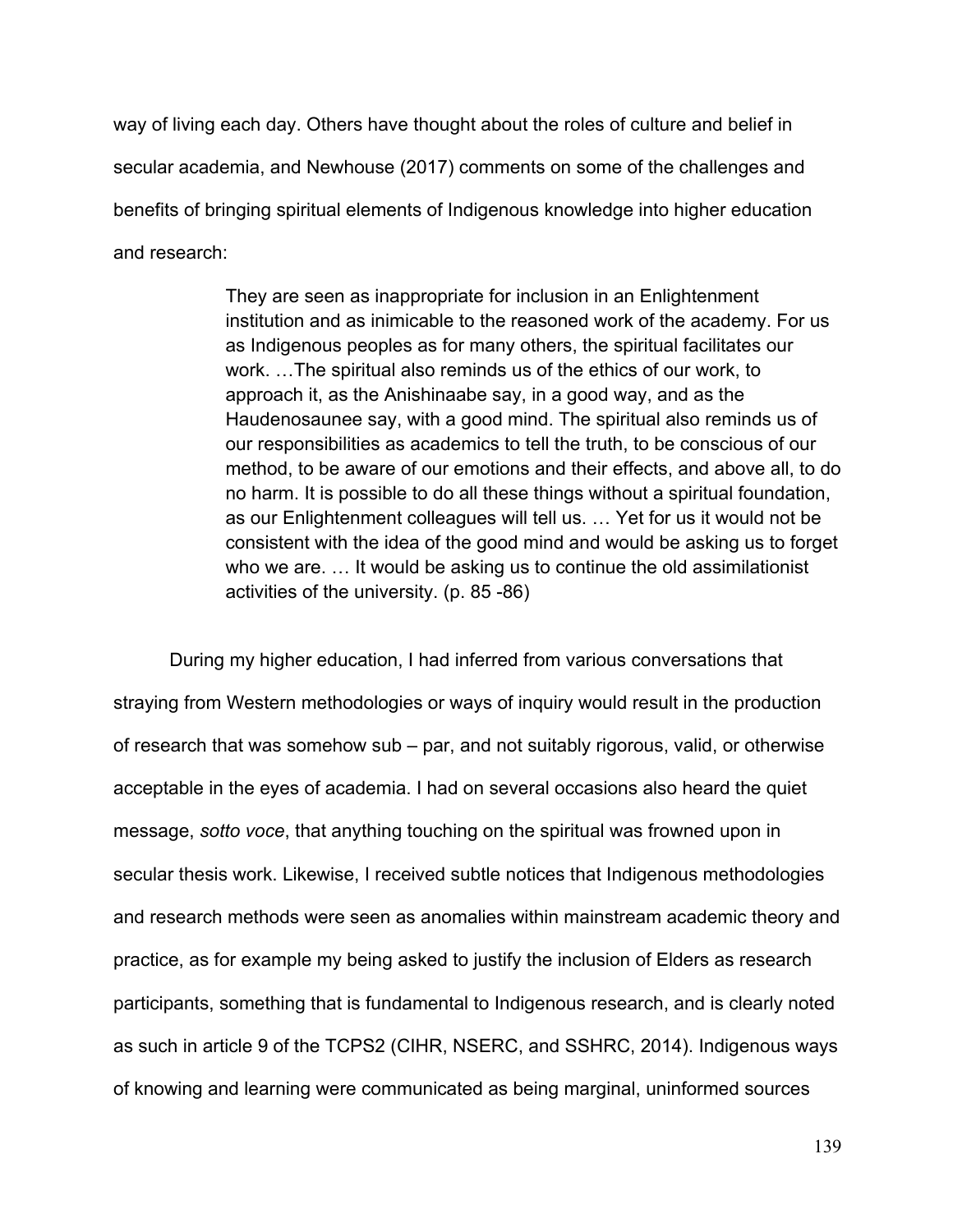that were not quite recognized as worthwhile approaches, if I intended to produce quality research that would be taken seriously by the academic *cognoscenti*. There was an *understanding*. Recently this subject came up for discussion within a group of Indigenous graduate students. One person recounted an encounter with this *understanding* and most of us there nodded our heads in acknowledgement; we too had witnessed commentary of this sort, sometimes largely unspoken and sometimes from other Indigenous people who had in some way internalized this understanding. I count myself as one who has personal experience with learning and unlearning this way of marginalizing Indigenous approaches to academic research.

I am a conscientious student, still working bit by bit to find my voice, and so in the early days of writing my study proposal, I quietly learned these lessons about the acknowledged authority of Western methodologies. I took them to heart, paying heed to the *understanding*. It was not easy and I struggled inside myself. I could see many examples of where the application of Western methodologies greatly informed a high quality of research. However, it was difficult imagining a better fit for my proposal than an Indigenous theory of lifelong learning, given the context of a qualitative study of Indigenous students set within an Indigenous place of learning, but who was I to question this?

I settled on using a Western qualitative approach, which I felt was appropriate, and would also lend credence to the elements of Indigenous methodology I felt absolutely needed to be included, but I did not feel totally satisfied and well about this choice, in mind, body, or spirit. I am forever grateful to the professor who quietly pointed out to me that an Indigenous methodology, complete with spiritual elements, could and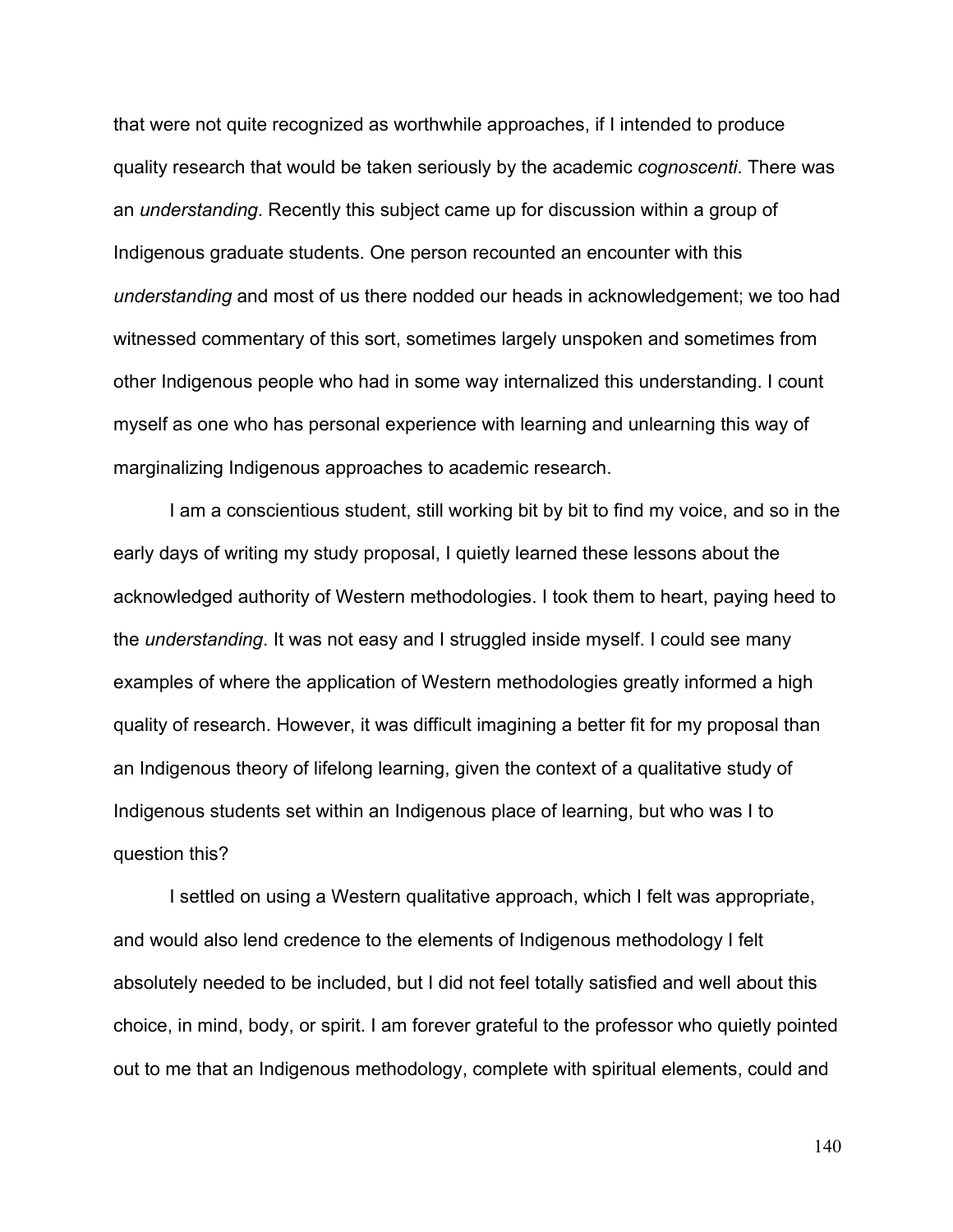should stand on its own, not withstanding the fact that some academics were unfamiliar with this way of knowing or writing. It was nothing short of an epiphany for me that brought a new way of seeing (and much relief) to my path as a graduate student. My happiness was doubly so when my supervisor and advisor echoed these views and encouraged me to write about what was part of my culture and my learning journey.

I see all this as part of my *maskikimiskanow,* where I have moved forward, then stopped to retrace my steps as I revisited teachings along the circle of life as a student, and also as a member of my family, my culture, and my circle of communities. My family community has grown, and as mentioned before, I was very happy to meet two of my kinfolk within the group of student participants at NEC. This academic work has importantly presented me with many opportunities to learn more about graduate studies in education, and to gather valuable research skills.

Through this work I have also been graced with time to sit and listen and learn from the Elders. This has been an honour in every way; their teachings are a constant inspiration and illustration of how our ties to culture and language help to bring us forward, generation to generation. Younging (2018) acknowledges the special work of Elders and reminds us of "the internal cultural imperatives of Indigenous Peoples, and the ultimate responsibility of the current generation to be the link between the ancestors and future generations. Elders especially assume this ultimate responsibility, which requires knowledge, vision, observation, synthesis and communication" (p. 36). I say *ekosani* to the Elders for the work they do, and for kindly sharing their words and their time with me so that I might learn from them what they choose to teach.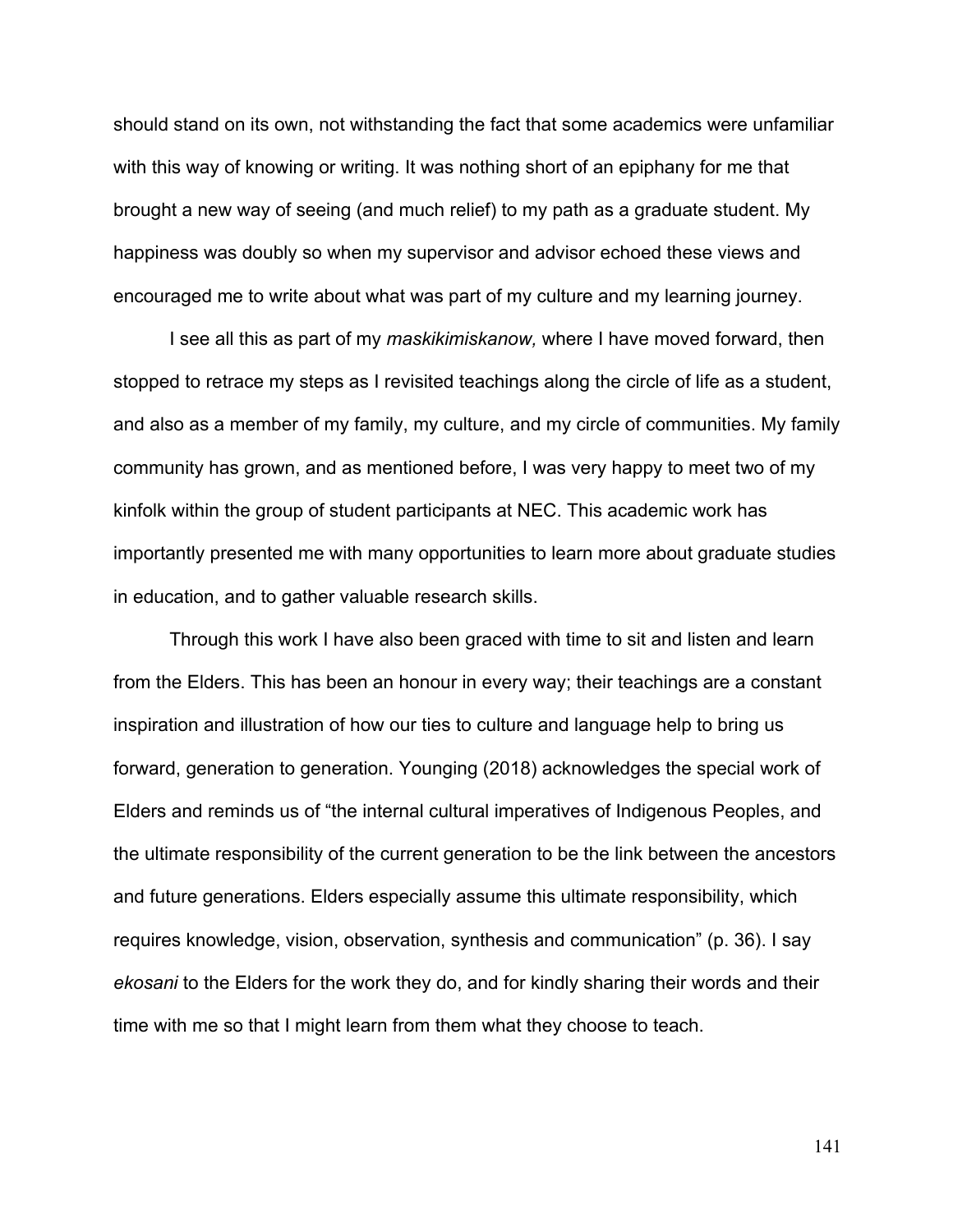#### **6.7 On Future Paths**

Although the interviews are finished, and the transcripts coded and analyzed, and the writing is done, this research will not be complete until it is shared meaningfully out in the greater community. With Indigenous methodologies, there is an emphasis on relationality, and the respect that this brings to the researcher – co-researcher/ interviewee relationship. A summary report is being compiled for sharing with the student, Elder, instructor and administrator participants within the case study community, including the NEC board of directors. Guidance has been sought from these participants as to how and when the material gathered might best be presented to their community, and at present arrangements are being discussed. For the students, and for the NEC, I will endeavour to present my discussion of data within an accepted format that acknowledges community protocols. It is important to me that my research shows how it focussed on hearing the stories of the students and making room for their voices to be heard, and how it is intended for the NEC community of adult learners, Elders, and educators who have shared their time and their words with me.

I am moved by the words of Borland (2006), as she counsels researchers to "open up the exchange of ideas so that we do not simply gather data on others to fit into our own paradigms once we are safely ensconced in our university libraries ready to do interpretation" (p. 319). The process of conducting culturally appropriate ethical research begins well before the interview and extends far after participants have shared their stories. Especially in Indigenous research, the respectful relationships that connect researcher and participant are often part of an ongoing acknowledgement of shared respect that extends beyond the study, as noted by Smith (1999). For my part, I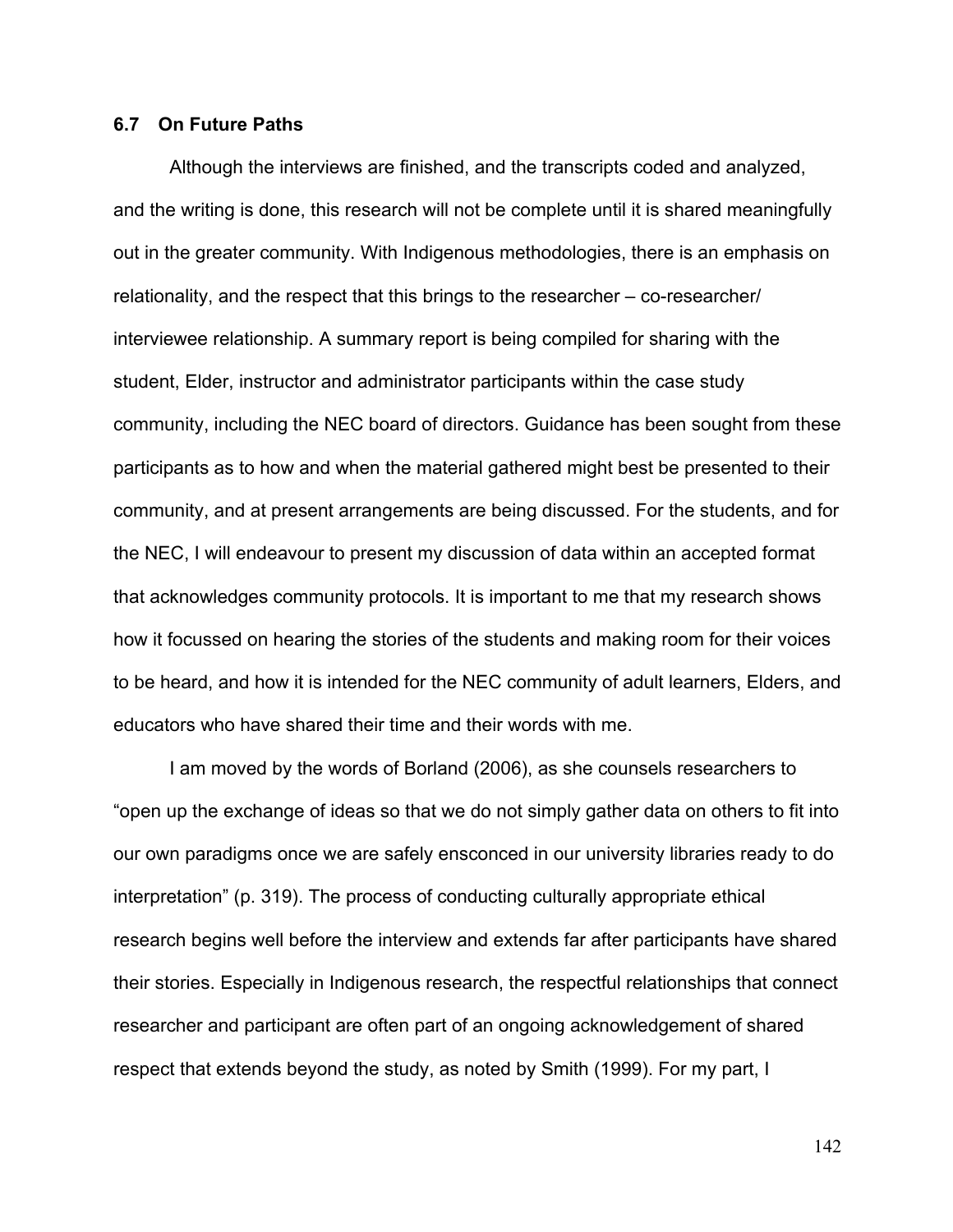continue to attend cultural events at NEC, or drop by for coffee, and have maintained a casual connection with students I happen to see there or elsewhere within the city. I am honoured to be part of the extended community of this place and these people.

It is important to consider how this study may inform future research. Certainly more student voices are needed to inform about ABE experiences, and this is necessary across all Native and non-Native ABE programs. For example, at a recent conference on adult education, I was asked to consider increasing my student interviews to at least 100, in order to provide vital information for ABE assessment specialists. There is always room for more student voices. Culturally relevant curricula need to be brought in to more places of adult education. This would benefit both Indigenous and non-Indigenous students. The Council of Ministers of Education of Canada (2012) has identified assessment and culturally relevant curriculum as two areas of concern in adult basic education. As pointed out by an NEC administrator/ instructor, and suggested by students, newer, more culturally relevant assessment materials are called for.

On the subject of retention, I would agree that more inquiry needs to be made on how we define and understand this term, especially with regard to the non-linear lifelong education model of the *maskikimiskanow* with its visiting and revisiting of teachings and directions. In addition, Gopalakrishnan's (2008) discussion of incremental achievement bears noting as an example of interpreting learner retention that connects with this concept. Administrator/ instructor R mentioned that one challenge for some adult learners and instructors is that K to 12 curriculum in an education degree, or in a higher learning curriculum may not specifically prepare a person to teach ABE, because of the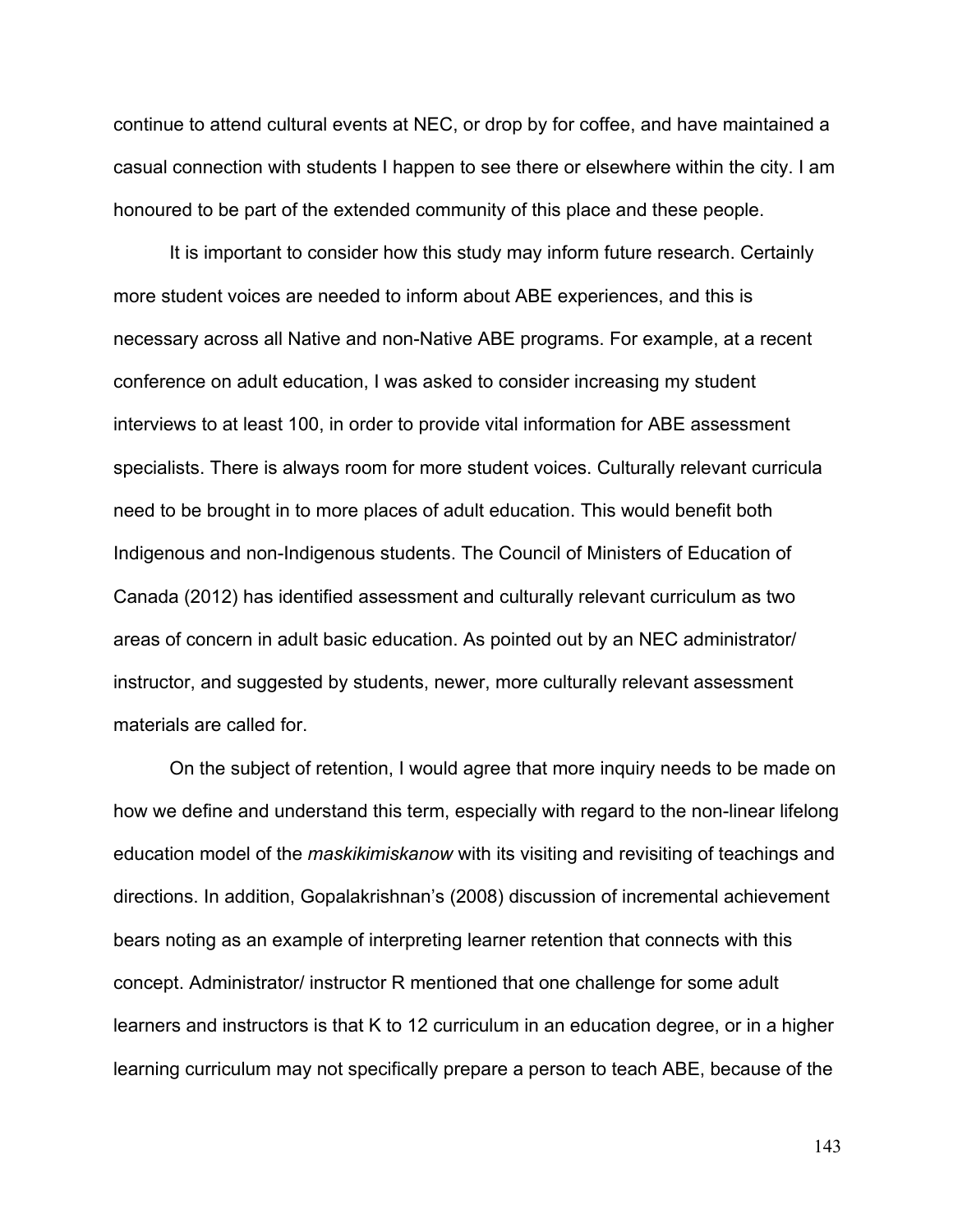unique nature of the learners. I have remarked upon this as well, and as a graduate student in Educational Studies I have found it curious that there are few if any learning opportunities within the "adult education" department of the university that actually touch on the subject of ABE. Rather, ABE instruction and practicum is its own separate diploma program offered at an external institute. ABE is a vital link to higher education and greater employment opportunities; this teaching material would be a welcome addition and a valuable skill set to offer within graduate (or undergraduate) studies.

As a final mention about future directions for ABE research, I would state that the importance of Elder presence and participation in settings of ABE is vital, and that we should look beyond ABE settings, to see how Elders can inform and contribute to places of higher education, both Native and non-Native, as well.

#### **6.8 Ekosani**

As another way to say *ekosani* to the students and other co-researcher participants, I would like to conclude here with several words of inspiration that I was blessed to hear from them. *Tapwe*. These are their truths.

"This is the beginning. A pretty cool beginning. … It's too cool how it all finally falls into place once you start looking for it."

"I didn't want to actually go to school. Been so long, I'd be making a lot of mistakes, … somewhere along the way I decided 'that's it, time to make that dream a reality.' Someone said - just do it, what's the worst that could happen? You'll end up in school - so that's what I did, I ended up in school. Amazing!"

"I said the hell with it, and I came back. I said if I can get it, then great – that means I am not stupid. Walking out of here with that diploma, that was the icing on the cake"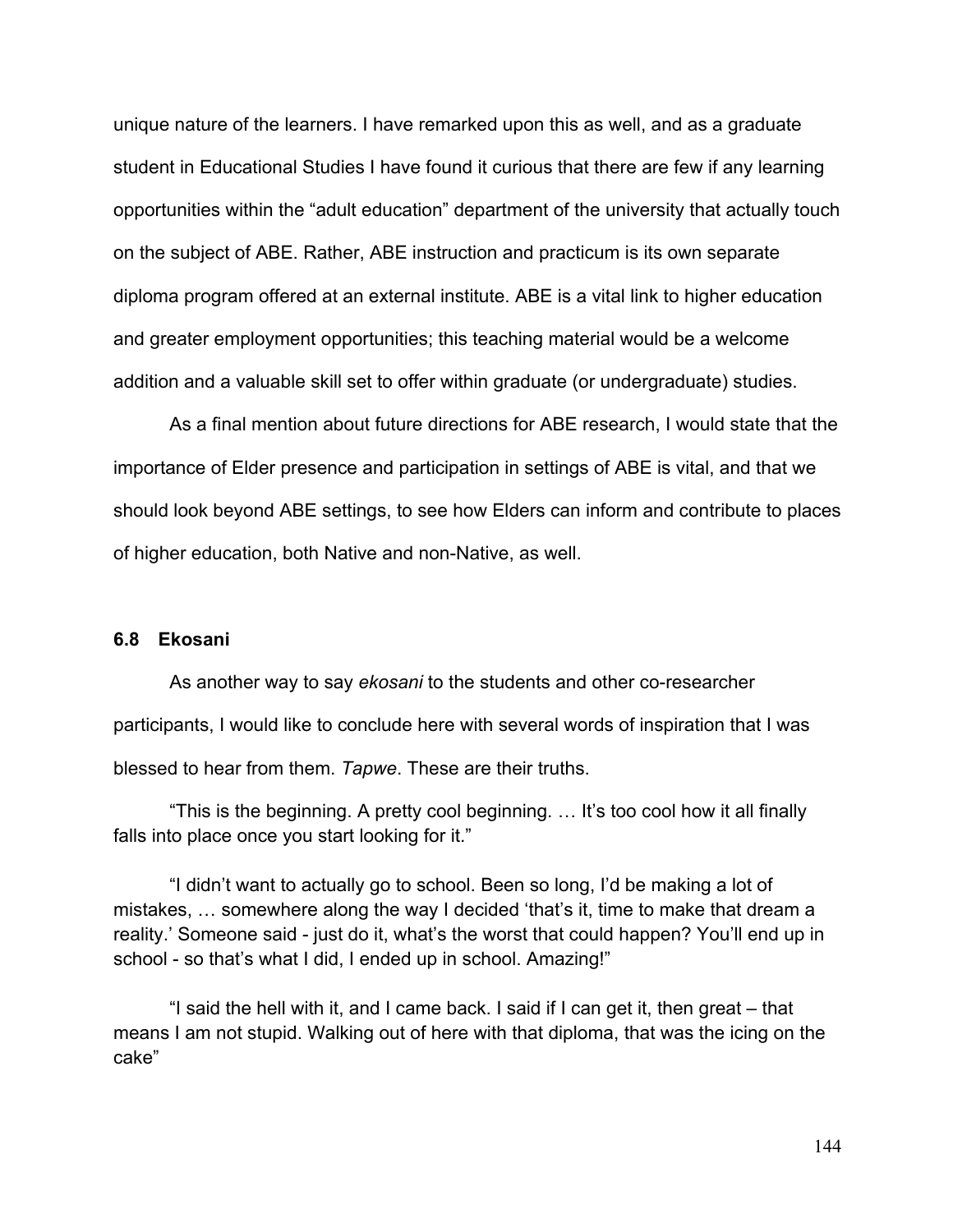"… he was the one who did the assessment, and he was very kind and gentle, talked very slowly, and I was like, okay, good. I got this."

"It looks like a test, but it's not really a test. It's just to determine where you are, to fit you in the best possible place for your education. Something like that. Because when I took it I felt bad that I wasn't smart enough, but people were like, no, it's just to figure out where you are. I have my family for [talking to about] that, but there are actually people out there who have family, and they don't have anyone to talk to about that"

"… anywhere I go there's always something to do with my [Native] heritage, so obviously in my thinking, that it's meant to be, you know, to help."

"Follow your dreams, like think about what you want, and what you bring to the table. It's a good time to get to know yourself."

"[going] forward to elevate my knowledge, my education. That's the way I'd put it."

"The moment I got in here it was a warm welcome. Everyone wanted to smile … they wanted to talk to me and ask where I'm coming [from], where I'm going, why I'm here, all that jazz."

"That's it. See you again. I don't think in any Native culture there's a word for 'goodbye'. That's weird. Ok, thank you, have a good day."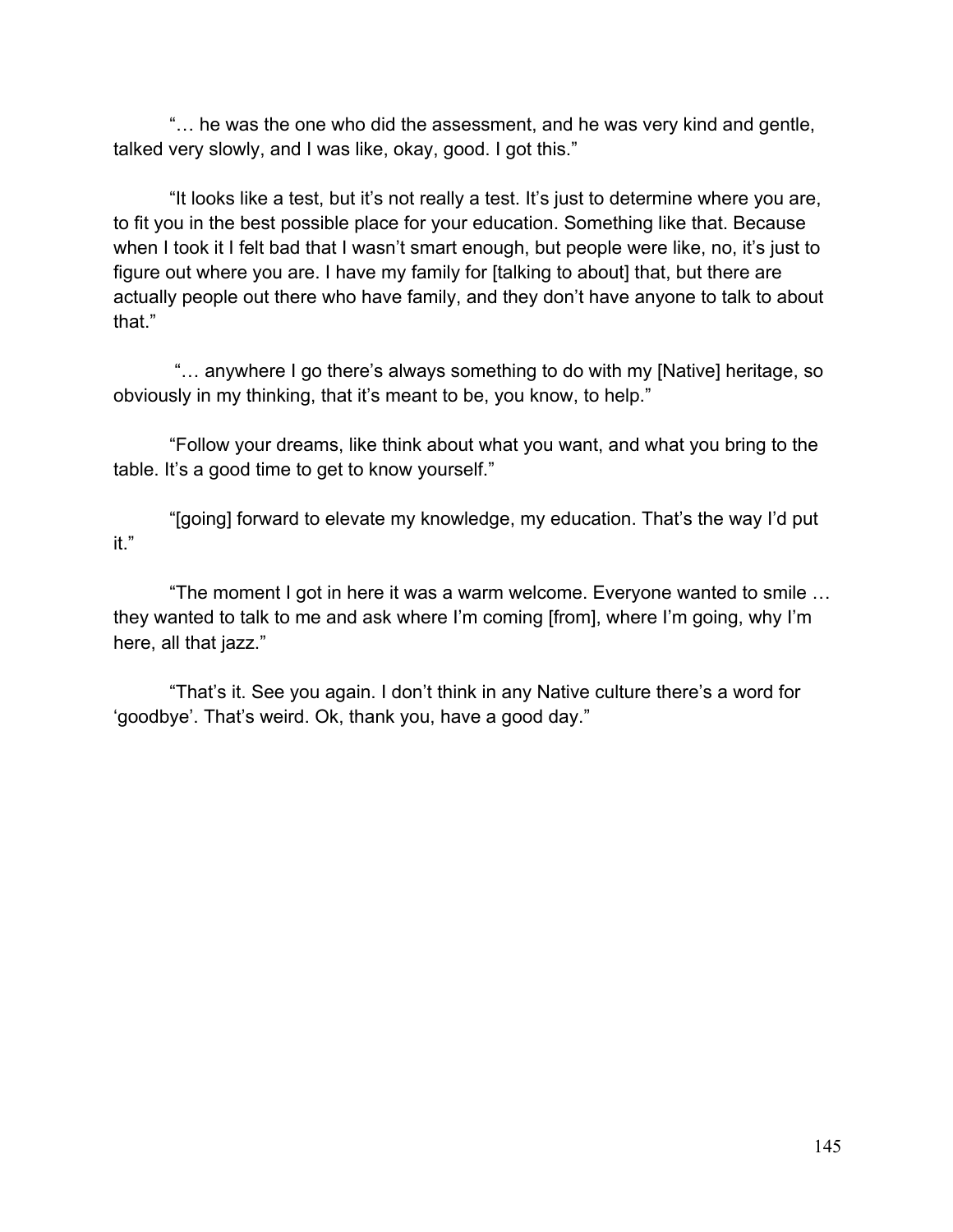#### **References**

- Absolon, K. (2010). Indigenous wholistic theory: A knowledge set for practice. *First Peoples Child & Family Review, 5*(2), 74-87. Retrieved June 10, 2017 from http://www.journals.sfu.ca
- Absolon, K. (2011). *Kaandossiwin: How we come to know*. Winnipeg, MB: Fernwood Publishing.
- Absolon, K., & Willett, C. (2005). Putting ourselves forward: Location in Aboriginal research. In L. Brown & S. Strega (Eds.), *Research as resistance: Critical, Indigenous and anti-oppressive approaches* (pp. 97–126). Toronto, ON: Canadian Scholars' Press.
- Alberni Children First (2015). Retrieved June 20, 2016 from

http://www.albernichildrenfirst.ca/services/haahuupayuk-school

Amprako, F. (2017). *Culturally Responsive Teaching of Indigenous Students in Canada's Northwest Territories*. Dissertation. Walden University. (Order No. 10277530). Retrieved September 3, 2017 from http://ezproxy.library.ubc.ca/login?url=https://search-proquestcom.ezproxy.library.ubc.ca/docview/1897020580?accountid=14656

Anuik, J., Battiste, M., George, P. (2010). Learning from promising programs and applications in nourishing the learning spirit. *Canadian Journal of Native Education, 33*(1), 63-82, 154-155. Retrieved September 3, 2017 from http://ezproxy.library.ubc.ca/login?url=https://search-proquestcom.ezproxy.library.ubc.ca/docview/864885237?accountid=14656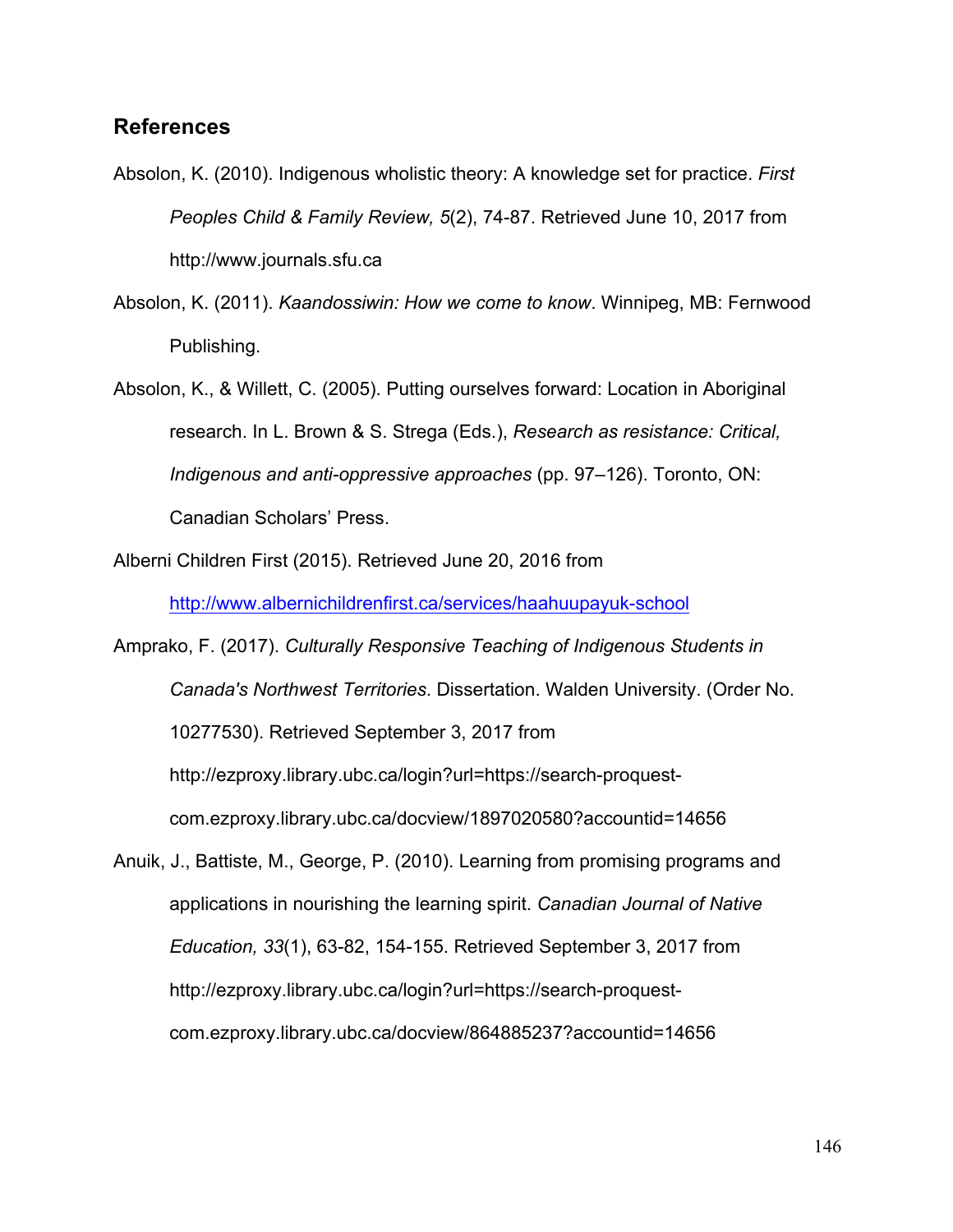- Archibald, J. (2008). *Indigenous story work: Educating the heart, mind, body, and spirit.* Vancouver, BC: UBC Press.
- Askov, E.N., Van Horn, B.L., & Carman, P.S. (1997). Assessment in adult basic education programs. *New Directions for Adult and Continuing Education, 75,* Fall 1997, 65-74.
- Battiste, M. (2013). *Decolonizing education: Nourishing the learning spirit.* Saskatoon, SK: Purich Publishing Limited.
- Baxter, P. & Jack, S. (2008). Qualitative Case Study Methodology: Study Design and Implementation for Novice Researchers. *The Qualitative Report, 13*(4), 544-559. Retrieved June 10, 2016 from http://www.nova.edu/ssss/QR/QR13-4/baxter.pdf
- Black, P., Harrison, C., Lee, C., Marshall, B., & Wiliam, D. (2007). *Assessment for learning: Putting it into practice.* New York, NY: McGraw-Hill.
- Benton-Banai, E. (2010). *The Mishomis book: The voice of the Ojibway.* Minneapolis, MN: University of Minnesota Press with Indian Country Communications.
- Bessarab, D. & Ng'andu, B. (2010). Yarning about yarning as a legitimate method in Indigenous research. *International Journal of Critical Indigenous Studies, 3*(1), 37-50. Retrieved January 22, 2018 from http://www.isrn.qut.edu.au
- Blodgett, A. T., Schinke, R. J., Smith, B., Peltier, D., and Pheasant, C. (2011). In Indigenous words: Exploring vignettes as a narrative strategy for presenting the research voices of Aboriginal community members. *Qualitative Inquiry, 17*(6), 522-533. doi: 10.1177/1077800411409885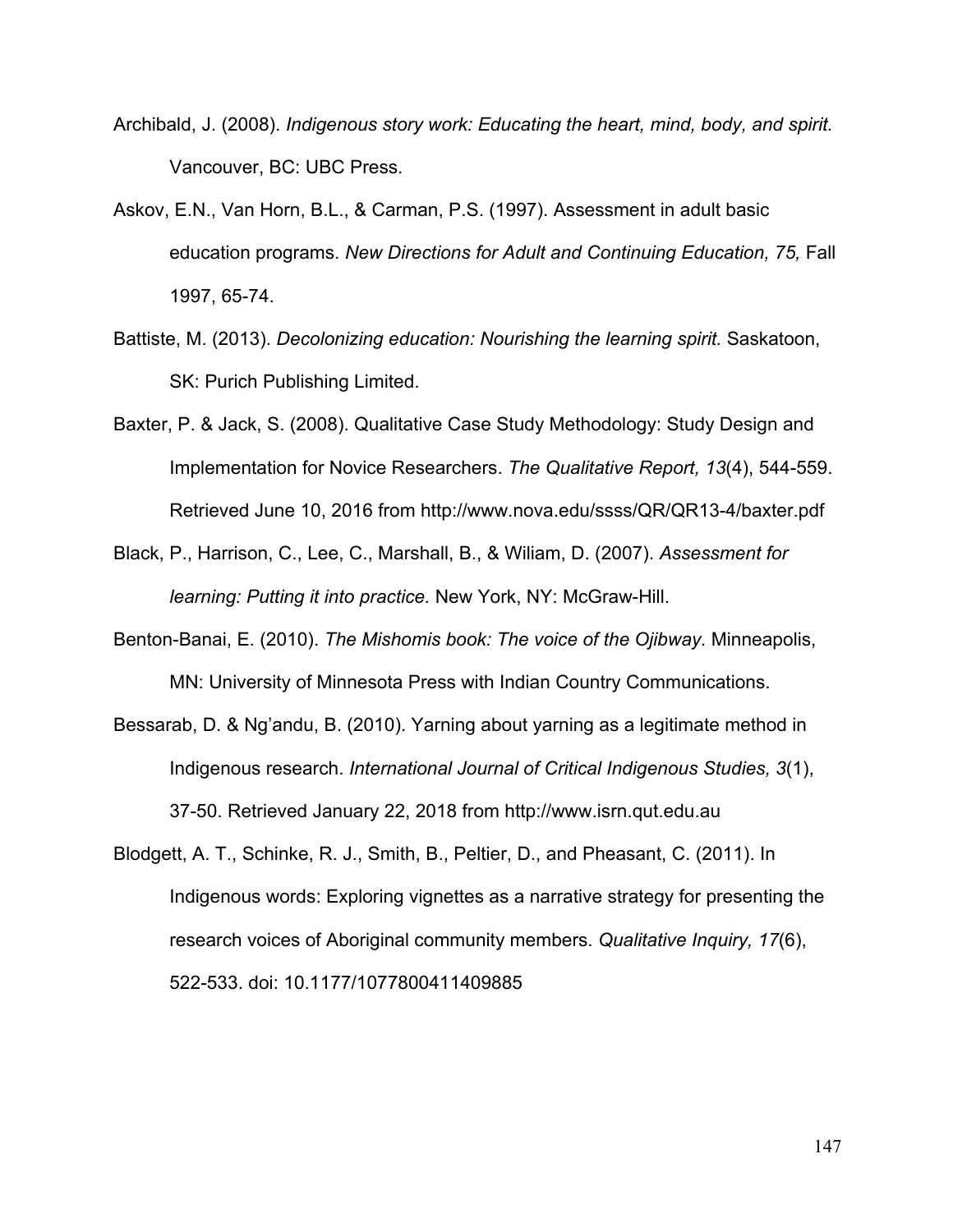- Borland K. (2006). 'That's not what I said': Interpretive conflict in oral narrative research. In R. Perks & A. Thomson (Eds.), *The oral history reader* (2<sup>nd</sup> ed.) (pp. 310-321). New York, NY: Routledge.
- Bougie, E., Kelly-Scott, K., & Arriagada, P. (2013). *The education and employment experiences of First Nations people living off reserve, Inuit, and Métis: Selected findings from the 2012 Aboriginal Peoples Survey.* Statistics Canada Analytical Paper. Retrieved September 3, 2017 from www.statcan.gc.ca/pub/89-653-x/89- 653-x2013001-eng.htm#a3
- Cajete, G. (2000). Indigenous knowledge: The Pueblo metaphor of Indigenous education. In M. Battiste (Ed.), *Reclaiming Indigenous voice and vision* (pp. 181- 191). Vancouver, BC: UBC Press.
- Campbell, P. (2006). Student assessment in adult basic education: A Canadian snapshot. The Centre for Education and Work. Retrieved June 10, 2016 from http://deslibris.ca.ezproxy.library.ubc.ca/ID/225160
- Campbell, P. (2007). Student assessment in Canada's adult basic education programs. In P. Campbell (Ed.), *Measures of success: Assessment and accountability in adult basic education* (pp. 207-250). Edmonton, AB: Grass Roots Press.
- Canadian Institutes of Health Research, Natural Sciences and Engineering Research Council of Canada, and Social Sciences and Humanities Research Council of Canada (2014). *Tri-Council Policy Statement: Ethical conduct for research involving humans.* Retrieved February 23, 2015 from www.http://pre.ethics.gc.ca
- Cherubini, L. (2014). *Aboriginal student engagement and achievement: Educational practices and cultural sustainability.* Vancouver, BC: UBC Press.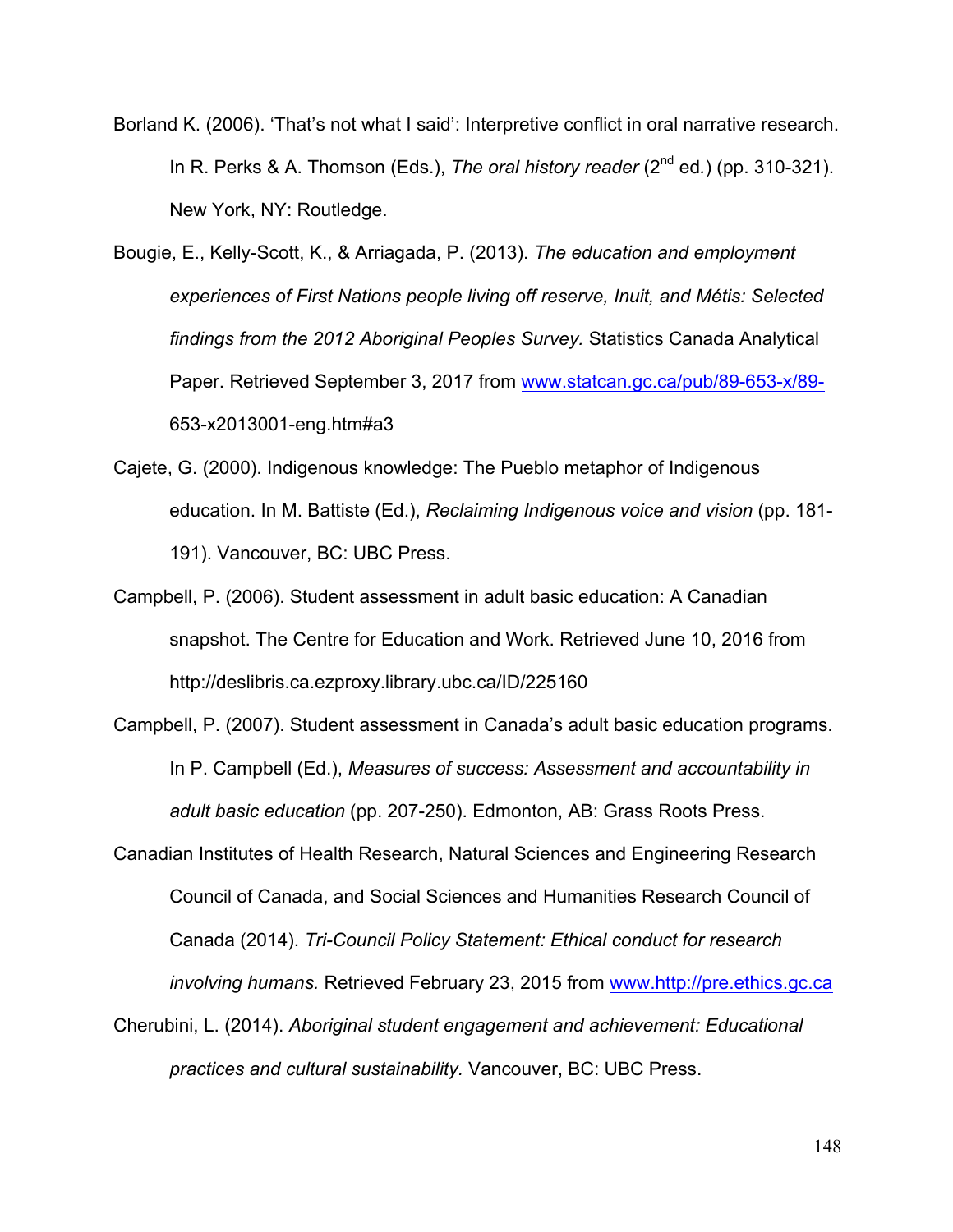Chilisa, B. (2012). *Indigenous research methodologies.* Los Angeles, CA: Sage.

- Cohen, L., Manion, L., & Morrison, K. (2002). *Research methods in education* (5<sup>th</sup> ed.). New York, NY: Routledge Falmer.
- Coleman, D. (2012). Different knowings and the Indigenous humanities: Daniel Coleman in conversation with Marie Battiste, Sakej Henderson, Isobel M. Findlay, and Len Findlay. *English Studies in Canada, 38*(1), 141-159. Retrieved September 2, 2017 from

http://search.proquest.com.exproxy.library.ubc.ca/docview/1346843459?accounti d=14656

Cooperrider, D.L., & Whitney, D. (2005). *Appreciative inquiry: A positive revolution in change.* San Francisco, CA: Berritt – Koehler.

Council of Ministers of Education Canada. (2012). *Adult learning and education:* 

*Canada progress report for the UNESCO Global Report on Adult Learning and Education (GRALE) and the end of the United Nations Literacy Decade.* 

Retrieved January 10, 2016 from

http://deslibris.ca.ezproxy.library.ubc.ca/ID/235313

Crate, E. (2005). *In search of the medicine road for the people's education: Kanatonikatak maskikiwi meskanaw, inniwak kiskinomakewina oschi.* (Master's thesis, University of Manitoba, Winnipeg, MB).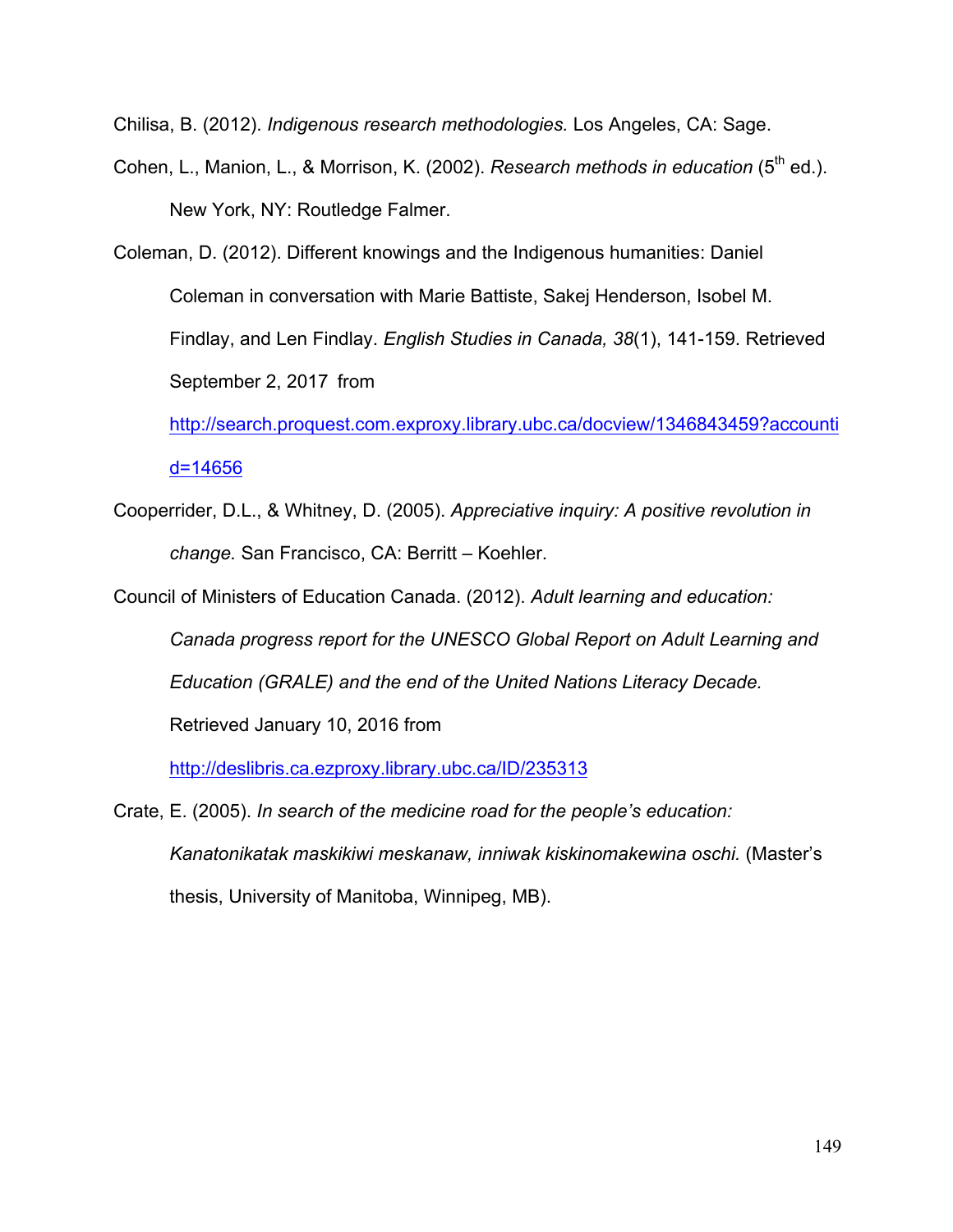Debassige, B. / Ahnungoonhs. (2010). Re-conceptualizing Anishinaabe mino bimaadiziwin (the good life) as research methodology: A spirit-centered way in Anishinaabe research. *Canadian Journal of Native Education, 33*(1), 11-28. Retrieved September 7, 2016 from

http://ezproxy.library.ubc.ca/login?url=https://search-proquest-

com.ezproxy.library.ubc.ca/docview/864885139?accountid=14656

- Donovan, M.J. (2015). Aboriginal student stories, the missing voice to guide us towards change. *Australian Educational Researcher, 42*(5), 613-625. doi: 10.1007/s13384-015-0182-3
- Drawson, A.S., Toombs, E., & Mushquash, C.J. (2017). Indigenous research methods: A systemic review. *The International Indigenous Policy Journal, 8*(2), Article 5. doi:10.18584/iipj.2017.8.2.5
- Gallop, C. & Bastien, N. (2016). Supporting success: Aboriginal students in higher education. *Canadian Journal of Higher Education, 46*(2), 206-224. Retrieved April 7, 2018 from http://ezproxy.library.ubc.ca/login?url=https://search-proquestcom.ezproxy.library.ubc.ca/docview/1824510902?accountid=14656
- Golbeck, A.L., Ahlers-Schmidt, C.R., & Pashal, A.M. (2005). Health literacy and adult basic education assessments. *Adult Basic Education, 15*(3), 151-168. Retrieved September 2, 2017 from Ebscohost.

Gopalakrishnan, A. (2008). Learner retention in adult secondary education: A comparative study. *Adult Basic Education & Literacy Journal*, *2*(3), 140-150. Retrieved January 6, 2018 from

http://web.b.ebscohost.com.ezproxy.library.ubc.ca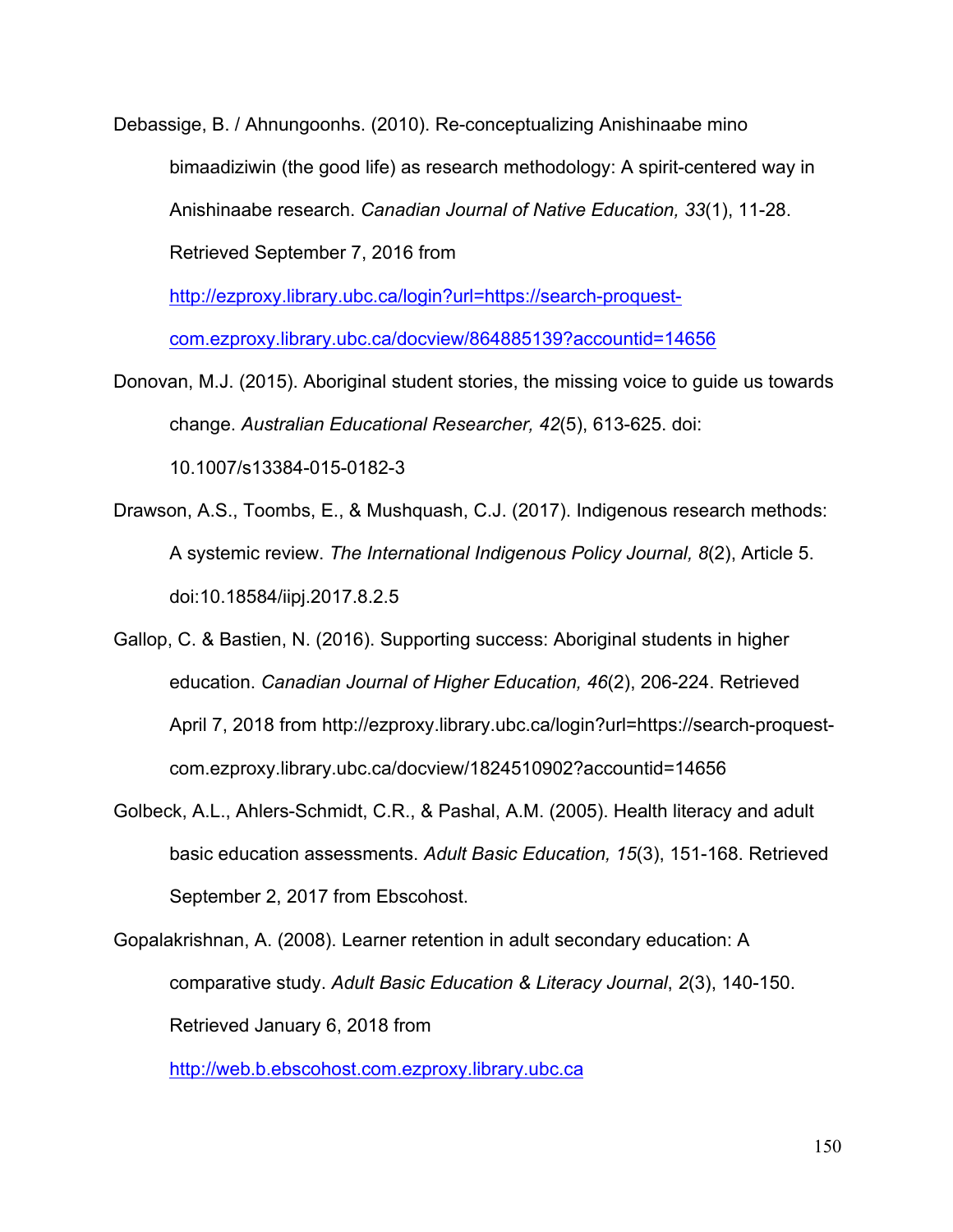- Goulet, L.M., & Goulet, K.N. (2014). *Teaching each other: Nehinuw concepts and Indigenous Pedagogies.* Vancouver, BC: UBC Press.
- Grieve, K. (2007). Assessment for whom and for what? Stepping back to ask important questions about assessment. In P. Campbell (Ed.), *Measures of success: Assessment and accountability in adult basic education* (pp. 123-158)*.* Edmonton, AB: Grass Roots Press.
- Haahuupayuk Elementary School (2015). Retrieved June 20, 2016 from http://www.haahuupayuk.com
- Haig-Brown, C. (1995). Taking control: Power and contradiction in First Nations adult education. Vancouver, BC: UBC Press.
- Hanohano, P. (1999). The spiritual imperative of Native epistemology: Restoring harmony and balance to education. *Canadian Journal of Native Education, 23*(2), 206 – 226. Retrieved June 20, 2016 from http://ezproxy.library.ubc.ca/login?url=http://search.proquest.com/docview/23030 5330?accountid=14656
- High, S. (2010). Telling Stories: A Reflection on Oral History and New Media. *Oral History 38,* (Spring 2010), 101-112. Retrieved April 14, 2018 from https://spectrum.library.concordia.ca/976907/1/Telling\_Stories\_pdf.pdf
- High, S. (2015). *Research ethics.* Centre for Oral History and Digital Storytelling, Concordia University. Retrieved January 10, 2016 from

http://www.storytelling.concordia.ca/toolbox/ethics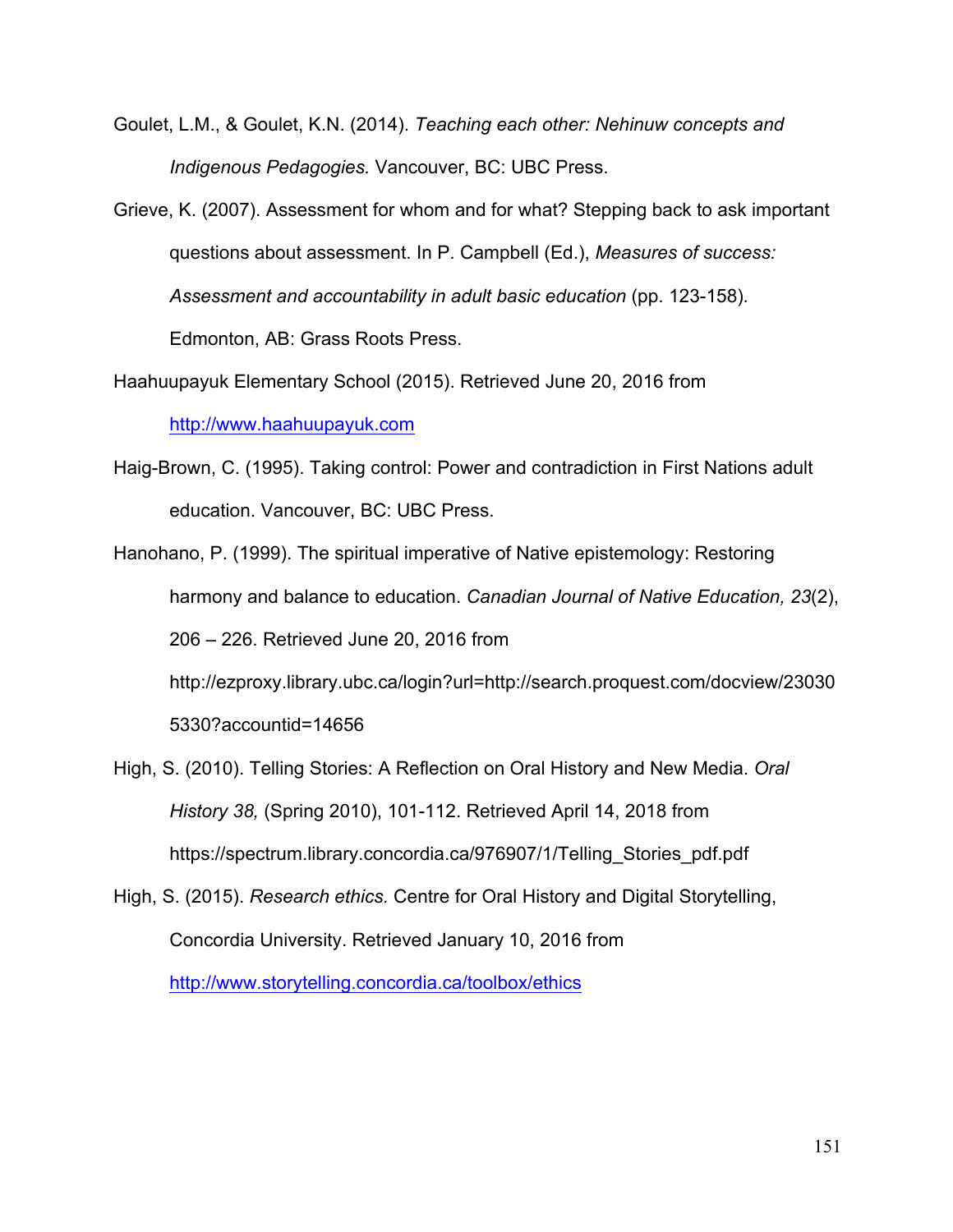- Isbister, W. (1998). A piece of the pie: The inclusion of aboriginal pedagogy into the structures of public education. In L. Stiffarm (Ed.), *As we see … Aboriginal pedagogy* (pp. 77-85). Saskatoon, SK: University Extension Press.
- Jackson, C., & Schaetti, M. (2013). Measurement and assessment in adult literacy and essential skills: A critical literature review. Bow Valley College. Retrieved April 20, 2017 from http://centreforfoundationallearning.files.wordpress.com

Jensen, V. (1994). *Carving a totem pole.* Vancouver, BC: Douglas & McIntyre.

- Jothen, K., Cavaliere, K., Cormode, S., Hanson Arnold, L., McKay, S., & William, G. (2011). *IAHLA Better Learner Assessment Project: Draft Final Report.* The Indigenous Adult and Higher Learner Association. Retrieved September 20, 2015 from http://www.iahla.ca
- Kanu, Y. (2011). *Integrating Aboriginal perspectives into the school curriculum: Purposes, possibilities, and challenges.* Toronto, ON: University of Toronto Press.
- Keitlah, W. (1995). *Waawaachukuk yaqwii? 'itq quu?as: The sayings of our first people.* Penticton, BC: Theytus Books.
- Kenny, C. (2002). *North American Indian, Metis, and Inuit women speak about culture, education and work.* Ottawa, ON: Status of Women Canada.
- Kenny, C., Faries, E., Fiske, J., & Voyageur, C. (2004). *A holistic framework for Aboriginal policy research.* Ottawa, ON: Status of Women Canada.
- King, K.P, & Wright, L. (2003). New perspectives on gains in the ABE classroom: Transformational learning results considered. *Adult Basic Education, 13*(2), 100- 123. Retrieved September 3, 2017 from Ebscohost.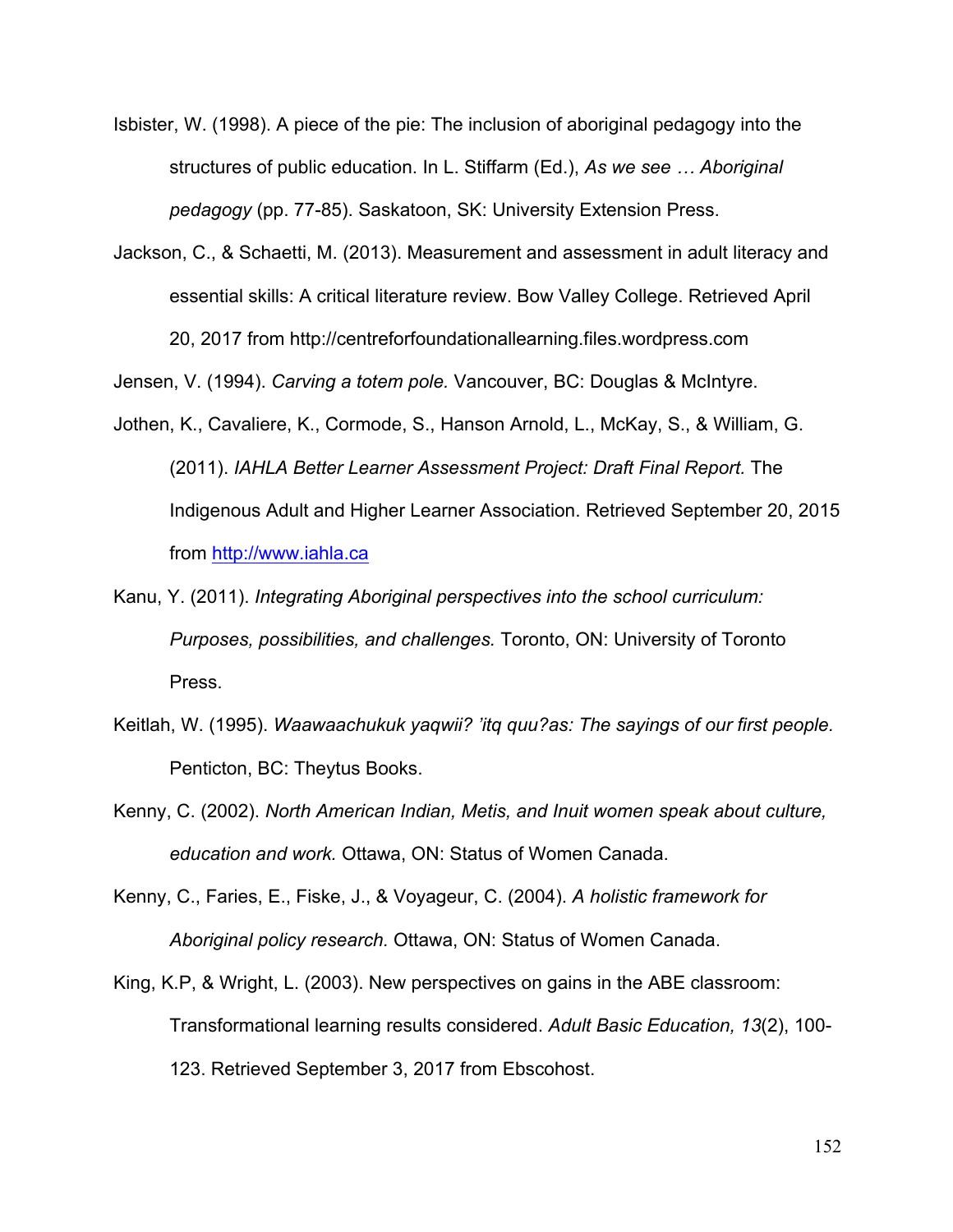- Kirkness, V. (1999). Aboriginal education in Canada: A retrospective and prospective. *Journal of American Indian Education, 39*(1), 14-30. Retrieved August 20, 2016 from http://jaie.asu.edu/v3911A2.pdf
- Kirkness, V. & Barnhardt, R. (1991). First nations and higher education: The four Rsrespect, relevance, reciprocity, responsibility. *Journal of American Indian Education, 30*(3), 1-15.
- Kovach, M. (2009). *Indigenous methodologies: Characteristics, conversations, and contexts.* Toronto, ON: University of Toronto Press.
- Kovach, M. (2010). Conversational method in Indigenous research. *First Peoples Child & Family Review, 5*(1), 40-48. Retrieved September 2, 2017 from: http://www.journals.sfu.ca
- Kovach, M. (2015). Emerging from the margins: Indigenous methodologies. In L. Brown & S. Strega (Eds.), *Research as resistance: Revisiting critical, Indigenous, and*  anti-oppressive approaches (2<sup>nd</sup> ed.), (pp. 43-64). Toronto, ON: Canadian Scholar's Press.
- Kunkel, T.I. & Schorcht, B. (2014). How Indigenous concepts guide education in different contexts: Tsilhqot'in culture course development. In B. van Wyk & D. Adeniji-Neill (Eds.), *Indigenous concepts of education: Toward elevating humanity for all learners* (pp.43-54). New York, NY: Palgrave MacMillan.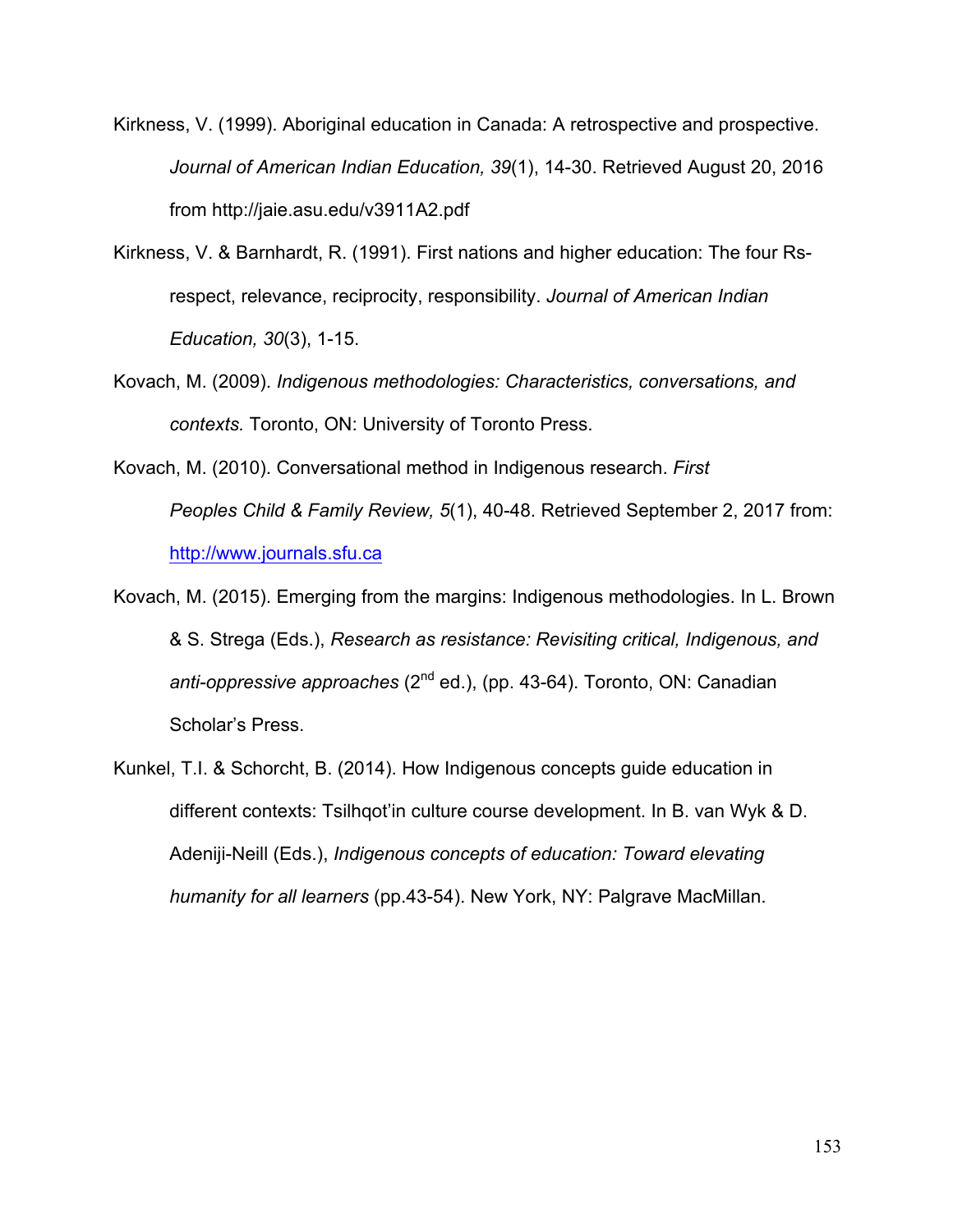- Lange, E. A., Chovanec, D. M., Cardinal, T., Kajner, T., & Smith Acuna, M. (2015). Wounded learners: Symbolic violence, educational justice, and re-engagement of low-income adults. *The Canadian Journal for the Study of Adult Education, 27*(3), 83-104. Retrieved January 8, 2017 from http://ezproxy.library.ubc.ca/login?url=http://search.ebscohost.com/login.aspx?dir
- Lanigan, M. (1998). Aboriginal pedagogy: Storytelling. In L. Stiffarm (Ed.), *As we see …*

ect=true&db=eue&AN=108437984&site=ehost-live&scope=site

*Aboriginal pedagogy* (pp. 77-85). Saskatoon, SK: University Extension Press.

- Little, L. (2013). *Factors that facilitate adult learner success in the NWT.* Yellowknife, NT: NWT Literacy Council. Retrieved April 8, 2018 from http://deslibris.ca.ezproxy.library.ubc.ca/ID/239065
- MacKinnon, S.T., & Silver, J. (2015). Tackling poverty through holistic, interconnected, neighbourhood-based intergenerational learning: The case of Winnipeg's Selkirk Avenue. *Universitas Forum, 4*(2), 13-33. Retrieved September 2, 2017 from http://www.universitasforum.org/index.php/ojs/article/view/185/553
- Mays, N., & Pope, C. (2000). Assessing quality in qualitative research. *British Medical Journal, 320*(7226), 50-52. Retrieved January 17, 2018 from http://www.ncbi.nlm.nih.gov/pmc/articles/PMC1117321/

McGuire, P.D. (2003). *Worldviews in transition: The changing nature of the Lake Nipigon Anishinabek Métis.* (Master's thesis). Retrieved October 23, 2017 from ProQuest Dissertations and Theses database. (UMI No. MQ84955)

McLeod, N. (2007). *Cree narrative memory: From treaties to contemporary times.* Saskatoon, SK: Purich Publishing.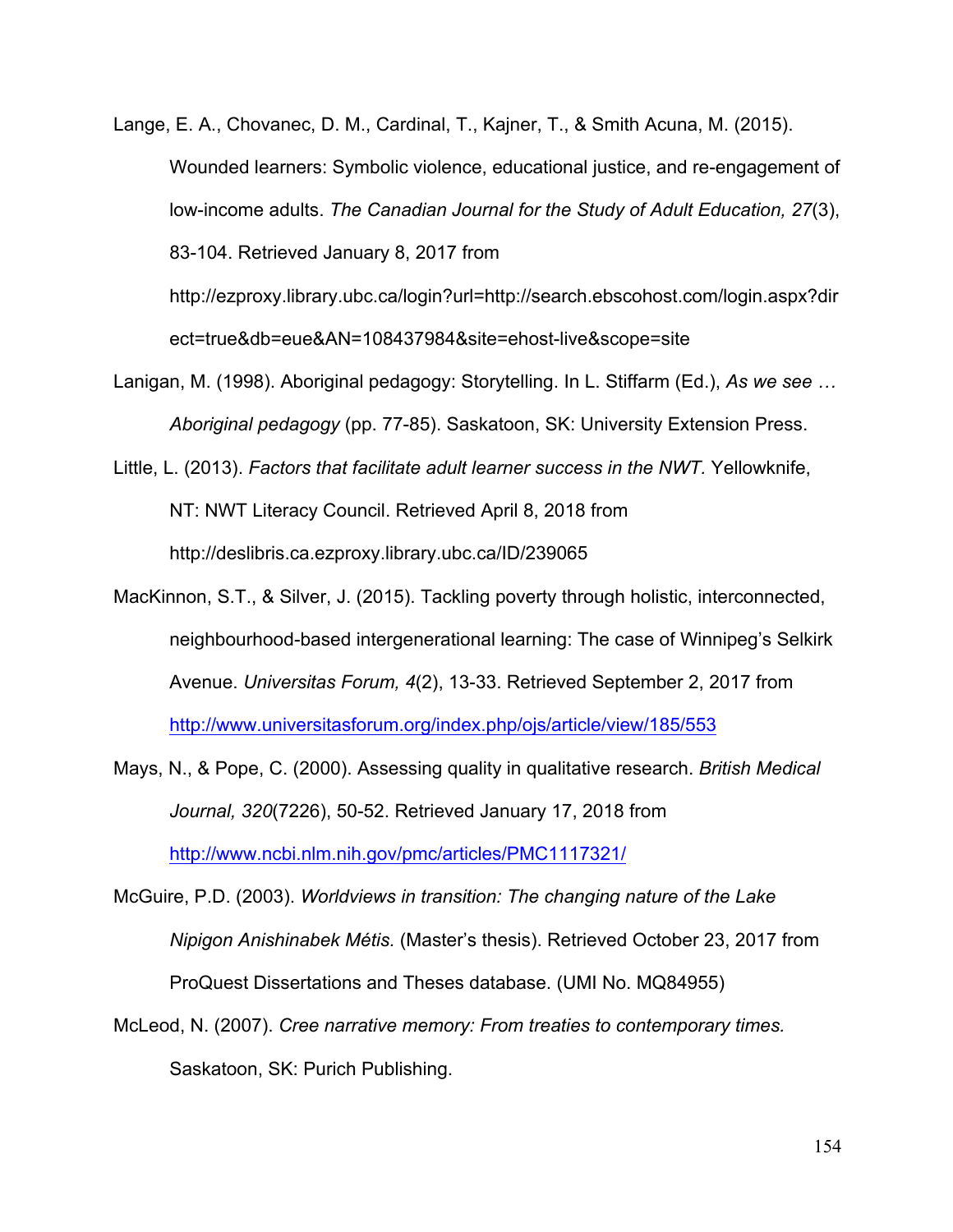- Mercer, K., Bellegarde, A., & Charland, A. (2012). *A selected literature review for adult learner success: Aboriginal upgrading program.* Bow Valley College. Retrieved September 3, 2017 from http://centreforfoundationallearning.files.wordpress.com
- Merriam, S.B., (1998). *Qualitative research and case study applications in education.* San Francisco, CA: Jossey-Bass.
- Millar, R. (2007). Diagnostic assessment. In P. Campbell (Ed.), *Measures of success: Assessment and accountability in adult basic education* (pp. 69-91). Edmonton, AB: Grass Roots Press*.*
- Native Education College (2017) Native Education College website "About us". Retrieved June 15, 2017 from http://www.necvancouver.org
- Newhouse, D. (2017). Ganigonhi:oh: The good mind meets the academy. *The Canadian Journal of Native Education, 39*(1), 74-87.
- Ormiston, N.T. (2010). Re-conceptualizing research: An Indigenous perspective. *First Peoples Child & Family Review, 5*(1), 50-56. Retrieved September 7, 2017 from: http://www.journals.sfu.ca
- Palmater, P. D. (2013). Matnm Tel-Mi'kmawi: I'm fighting for my Mi'kmaw identity. *The Canadian Journal of Native Studies, 33*(1), 147-167. Retrieved September 7, 2017 from http://ezproxy.library.ubc.ca/login?url=https://search-proquestcom.ezproxy.library.ubc.ca/docview/1498366017?accountid=14656
- Ray, L. (2012). Deciphering the "Indigenous" in Indigenous methodologies. *Alternative, 8*(1), 85-98.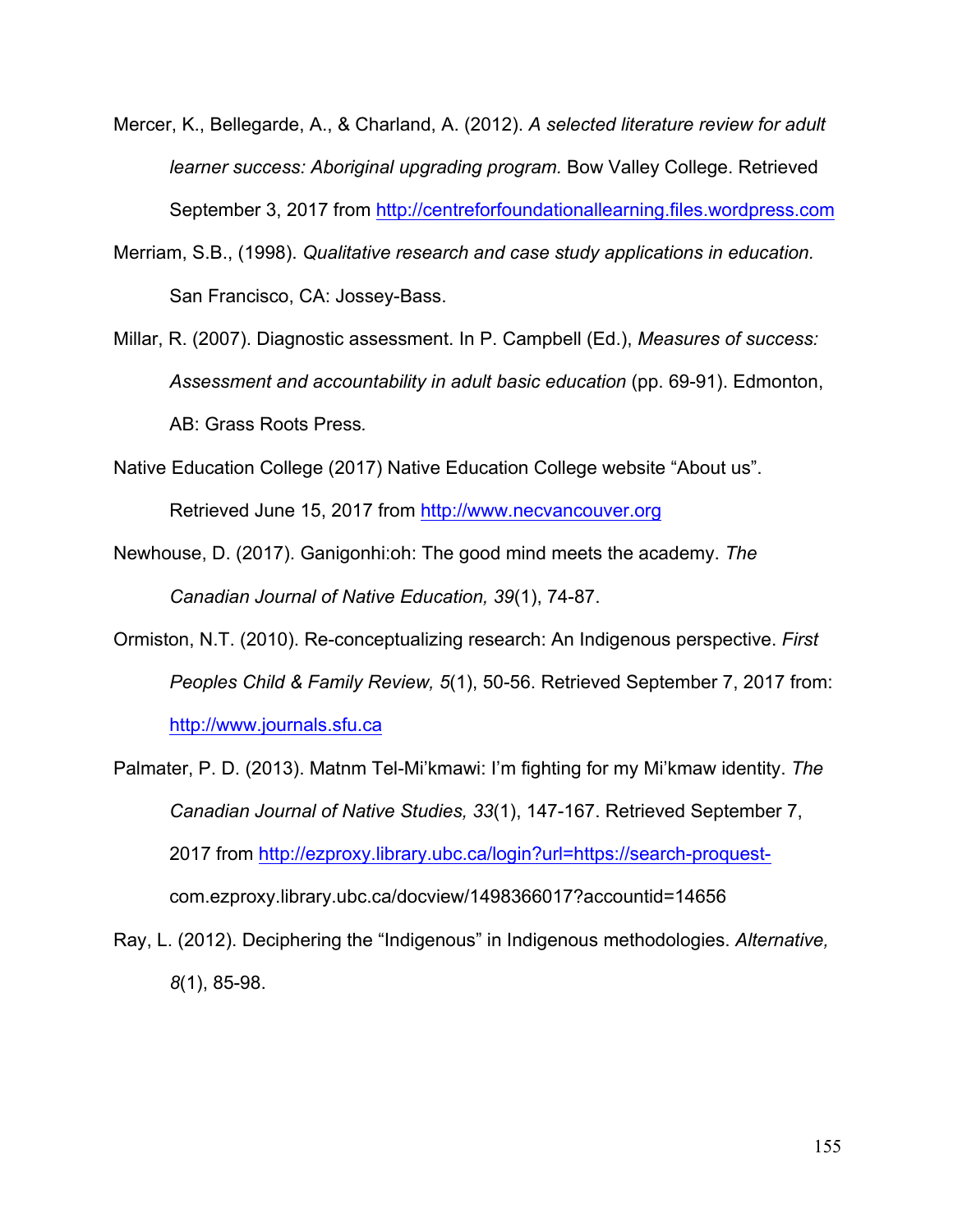- Restoule, J., Archibald, J., Lester-Smith, D., Parent, A., & Smillie, C.A. (2010). Editorial: Connecting to spirit in Indigenous research. *Canadian Journal of Native Education, 33*(1), 154-156. Retrieved January 26, 2018 from https://searchproquest-com.ezproxy.library.ubc.ca/docview/864885217?pqorigsite=summon&accountid=14656
- Reynolds, S., & Johnson, J. (2014). Pillars of support: A functional asset-based framework for ABE learners. *Journal of Research and Practice for Adult Literacy, Secondary, and Basic Education, 3*(3), 36-49. Retrieved January 5, 2018 from http://ezproxy.library.ubc.ca/login?url=http://search.ebscohost.com/login.aspx?dir ect=true&db=a9h&AN=100261095&site=ehost-live&scope=site
- Rubin, H.J. & Rubin, I.S. (2012). *Qualitative interviewing: The art of hearing data* (3rd ed.). Los Angeles, CA: Sage.
- Saskatchewan Learning (2003). *Intake and assessment framework: For basic education and related programs for adults.* Retrieved October 23, 2017 from http://publications.gov.sk.ca
- Silver, J. (2013). Aboriginal adult education: Combatting poverty and colonization. In J. Silver (Ed.), *Moving forward giving back: Transformative Aboriginal adult education* (pp. 1-16)*.* Winnipeg, MB: Fernwood Publishing & Canadian Centre for Policy Alternatives.
- Simonds, V.W., & Christopher, S. (2013). Adapting Western research methods to Indigenous ways of knowing. *American Journal of Public Health, 103*(12), 2185- 2192. doi: 10.2105/AJPH.2012.301157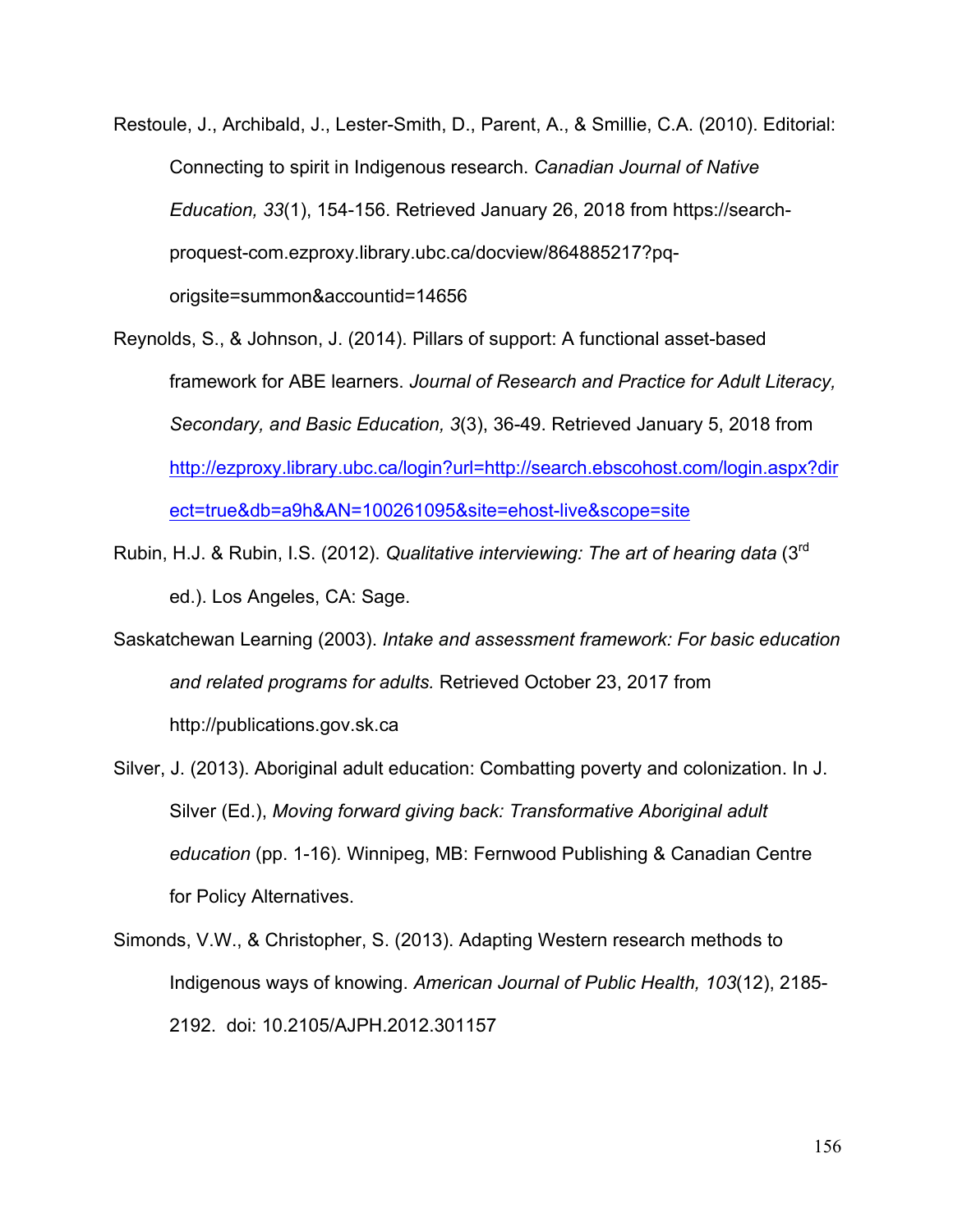- Simpson, L. B., & Manitowabi, E. (2013). Theorizing resurgence from within Nishnaabeg thought. In J. Doerfler, J. Sinclair/ Niigaanwewidam, & H. Stark / Kiiwetinepinesiik (Eds.), *Centering Anishinaabeg studies: Understanding the world through stories,*  (pp. 279-293). East Lansing, MI: Michigan State University Press.
- Smith, L. T. (1999). *Decolonizing methodologies: Research and Indigenous peoples*. New York, NY: Zed Books.
- Smith, L. T. (2013). *Decolonizing methodologies: Research and Indigenous peoples* (2nd ed*.*). New York, NY: Zed Books.
- Smylie, J., Olding, M., & Ziegler, C. (2014). Sharing what we know about living a good life: Indigenous approaches to knowledge translation. *Journal of the Canadian Health Libraries Association*, *35*(1), 16-23. doi: 10.5596/c14-009
- Sutton, J. & Austin, Z. (2015). Qualitative research: Data collection, analysis, and management. *The Canadian Journal of Hospital Pharmacy, 68*(3), 226-231. Retrieved March 8, 2018 from

https://www.ncbi.nlm.nih.gov/pmc/articles/PMC4485510/

- Tetnowski, J. (2015). Qualitative Case Study Research Design. *Perspectives on fluency and fluency disorders, (25)* May, 2015, 39 – 45. doi: 10.1044/ffd25.1.39
- Tisdell, E. (2006). Spirituality, cultural identity, and epistemology in culturally responsive teaching in higher education. *Multicultural Perspectives, 8*(3), 19-25. doi: 10.1207/s15327892mcp0802\_4
- Tracy, S.J. (2010). Qualitative quality: Eight "big-tent" criteria for excellent qualitative research. *Qualitative Inquiry, 16*(10), 837-851. doi: 10.1177/1077800410383121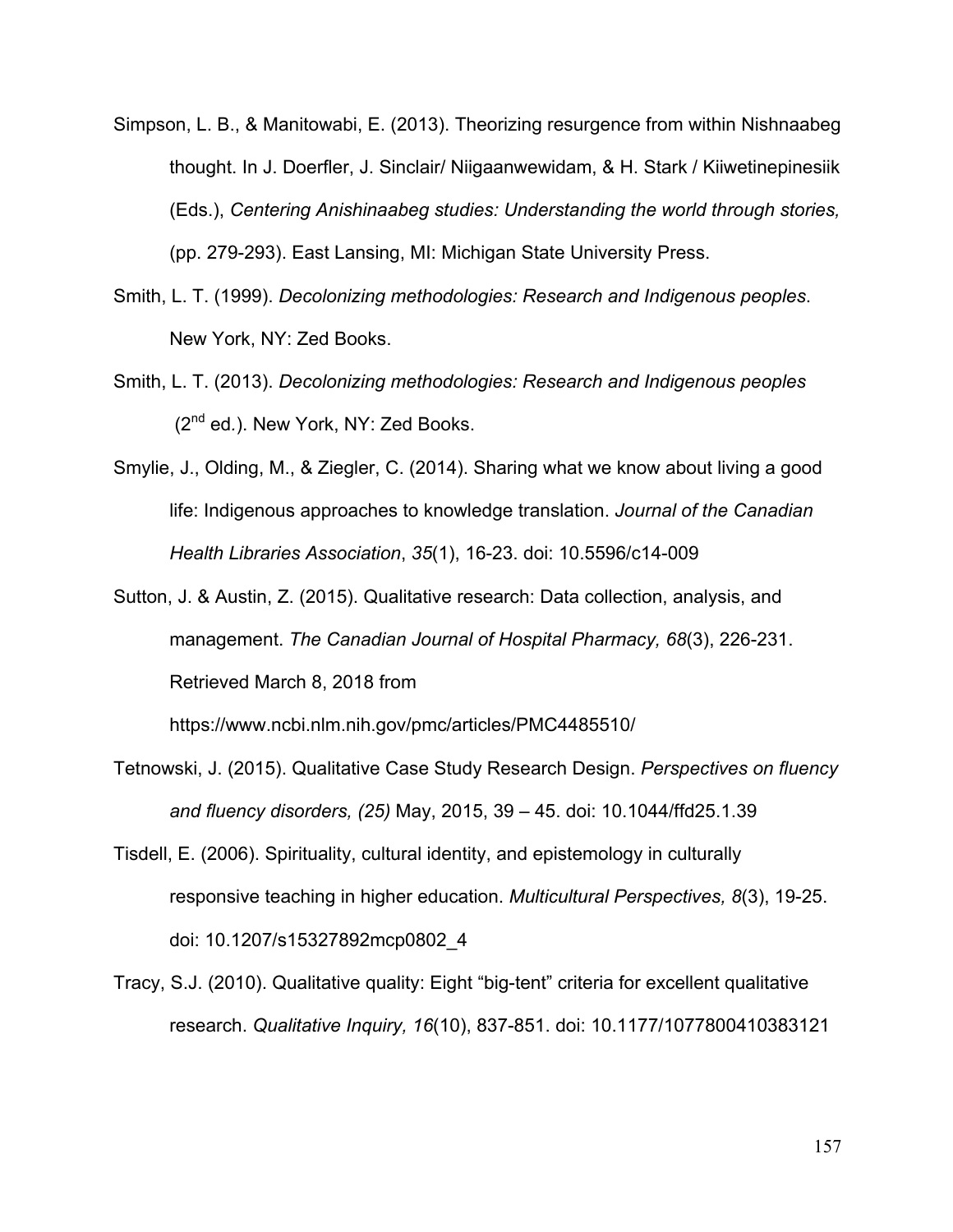- Verwoord, R., Mitchell, A., & Machado, J. (2011). Supporting Indigenous students through a culturally relevant assessment model based on the medicine wheel. *Canadian Journal of Native Education, 34*(1), 49-66. Retrieved January 10, 2016 from http://search.proquest.com.ezproxy
- Wall, S. & Arden, H. (2006). *Wisdomkeepers: Meetings with Native American spiritual Elders.* New York, NY: Atria Books; Hillsboro, OR: Beyond Words.

Weber-Pillwax, C. (2001). What is Indigenous research? *The Canadian Journal of Native Education, 25*(2), 166-174. Retrieved April 14, 2016 from http://search.proquest.com.ezproxy

Wilson, D., & Restoule, J. (2010). Tobacco ties: The relationship of the sacred to research. *Canadian Journal of Native Education, 33*(1), 29-45. Retrieved January 26, 2018 from

http://search.proquest.com.ezproxy

- Wilson, L. (2004). *Discourses of dominance: Saskatchewan adult basic education curriculum and Aboriginal learners* (Master's thesis, University of Saskatchewan, Saskatoon, SK). URI **http://hdl.handle.net/10388/etd-11192004-113722** Retrieved October 23, 2017 from Ebscohost.
- Wilson, S. (2008). *Research is ceremony: Indigenous research methods.* Winnipeg, MB: Fernwood Publishing.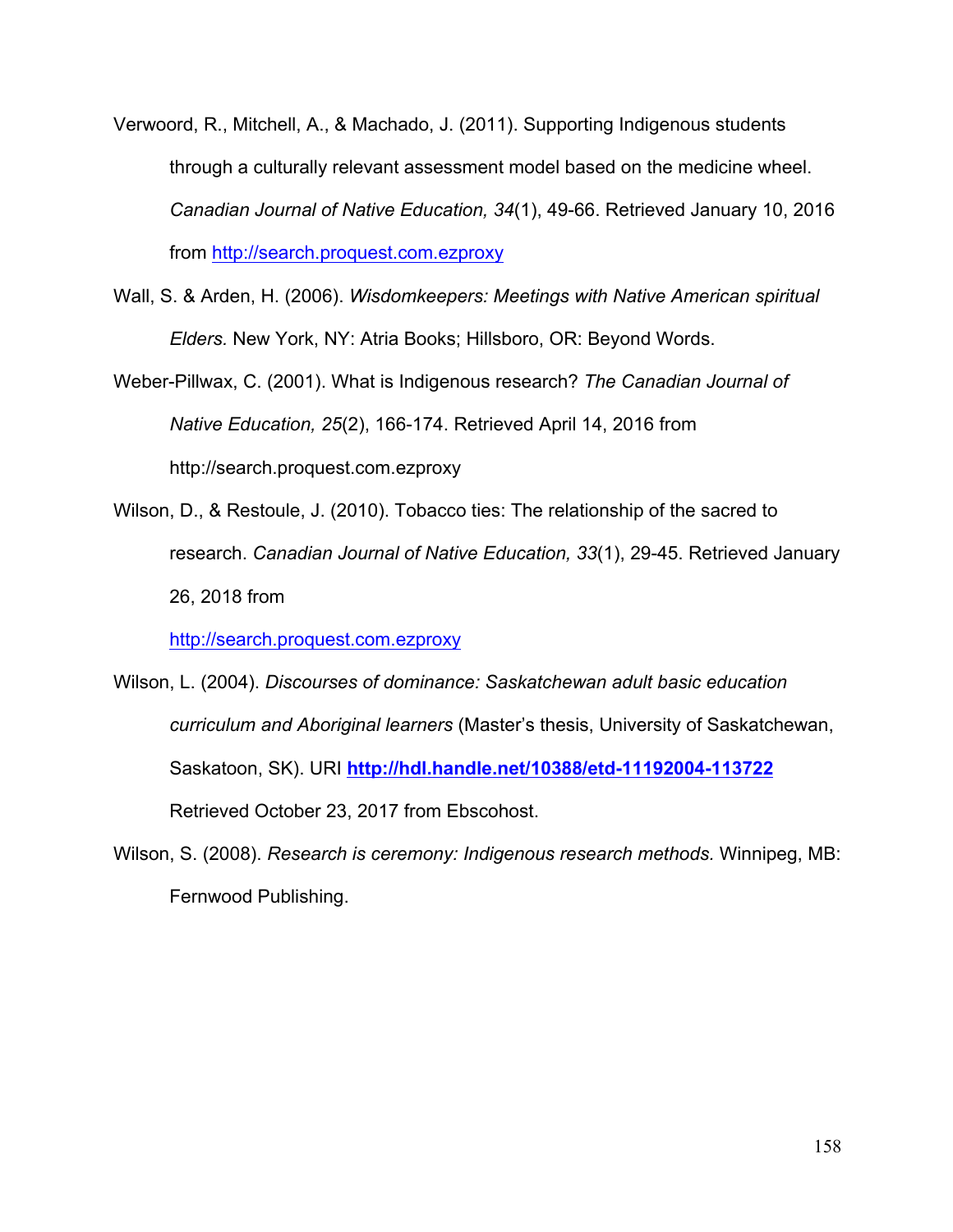Wright, A. L., Wahoush, O., Ballantyne, M., Gabel, C., & Jack, S. M. (2016). Qualitative health research involving Indigenous peoples: Culturally appropriate data collection methods. *The Qualitative Report, 21*(12), 2230-2245. Retrieved September 7, 2017 from

http://ezproxy.library.ubc.ca/login?url=https://search-proquest-

com.ezproxy.library.ubc.ca/docview/1867930753?accountid=14656

- Yin, R. (2014). *Case study research: Design and methods* (5th ed.). Los Angeles, CA: Sage.
- Young, M. I. (2005). Pimatisiwin: Walking in a good way: A narrative inquiry into language as identity. Winnipeg, MB: Pemmican Publications.
- Younging, G. (2018). *Elements of Indigenous style: A guide for writing by and about Indigenous Peoples.* Edmonton, AB: Brush Education.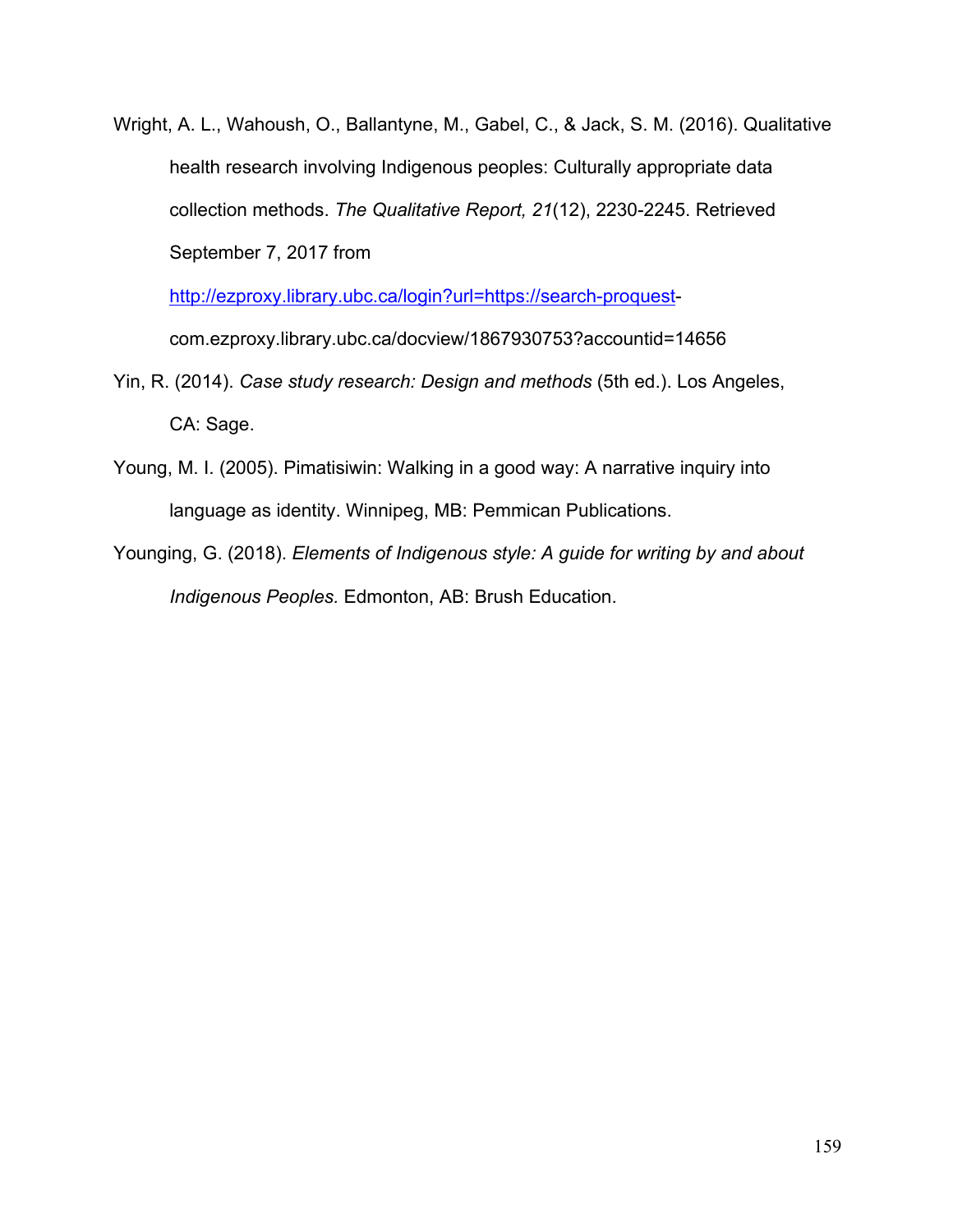# **Appendices**

#### **Appendix A Student Consent Form**



a place of mind THE UNIVERSITY OF BRITISH COLUMBIA **Department of Educational Studies** Faculty of Education Education Centre at Ponderosa Commons 6445 University Boulevard Vancouver B.C. V6T 1Z2 CANADA

Tel: 604-822-5374 Fax: 604-822-4244

December xx,  $2016<sup>1</sup>$ 

Web: http://www.edst.educ.ubc.ca

# **Letter of Consent for Student**

**Research study title:** Mindful Listening: Indigenous students speak about

adult basic education placement assessment.

## **Who is conducting the study?**

Francine Emmonds, Master's graduate student, UBC, is the **co-**

**investigator of this research**, which is for her graduate master's degree in

Educational Studies at UBC. Her thesis is a public document. Francine

Emmonds is a member of the Ochekwi Sipi Cree Nation, and is a former

student in adult upgrading at Saskatoon Community College.

(femmonds@alumni.ubc.ca)

 $<sup>1</sup>$  December 4, 2016</sup>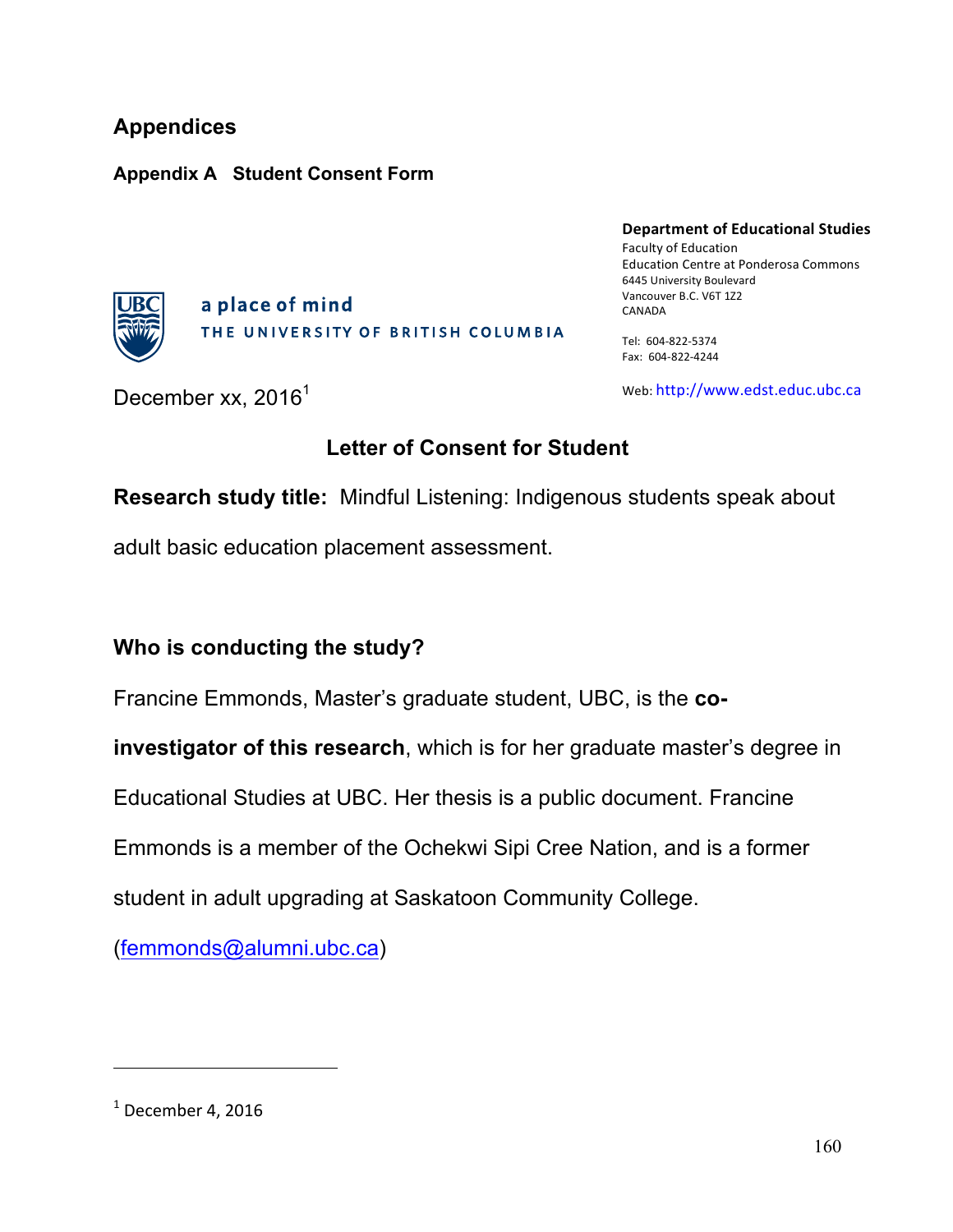Dr. Shauna Butterwick, UBC Educational Studies (EDST) Department is Francine's research supervisor and is considered the **Principal Investigator**. She can be contacted via phone:(604) 822-3897 or email: (shauna.butterwick@ubc.ca).

### **Why are we doing this study?**

Adult basic education and placement assessment are important subjects. We want to learn about how Indigenous adult learners experience ABE placement assessment. We want to hear their stories. We are honoured to be doing this study within the traditional territories of the local Indigenous Peoples, and we would like to acknowledge this.

## **Why are we asking you to take part in this study?2**

You are being invited to take part in this research because you have completed a placement assessment for ABE within the past 4 years. We invite you to share your story of what your assessment experience was like. We want to listen to your story.

 $2$  December 4, 2016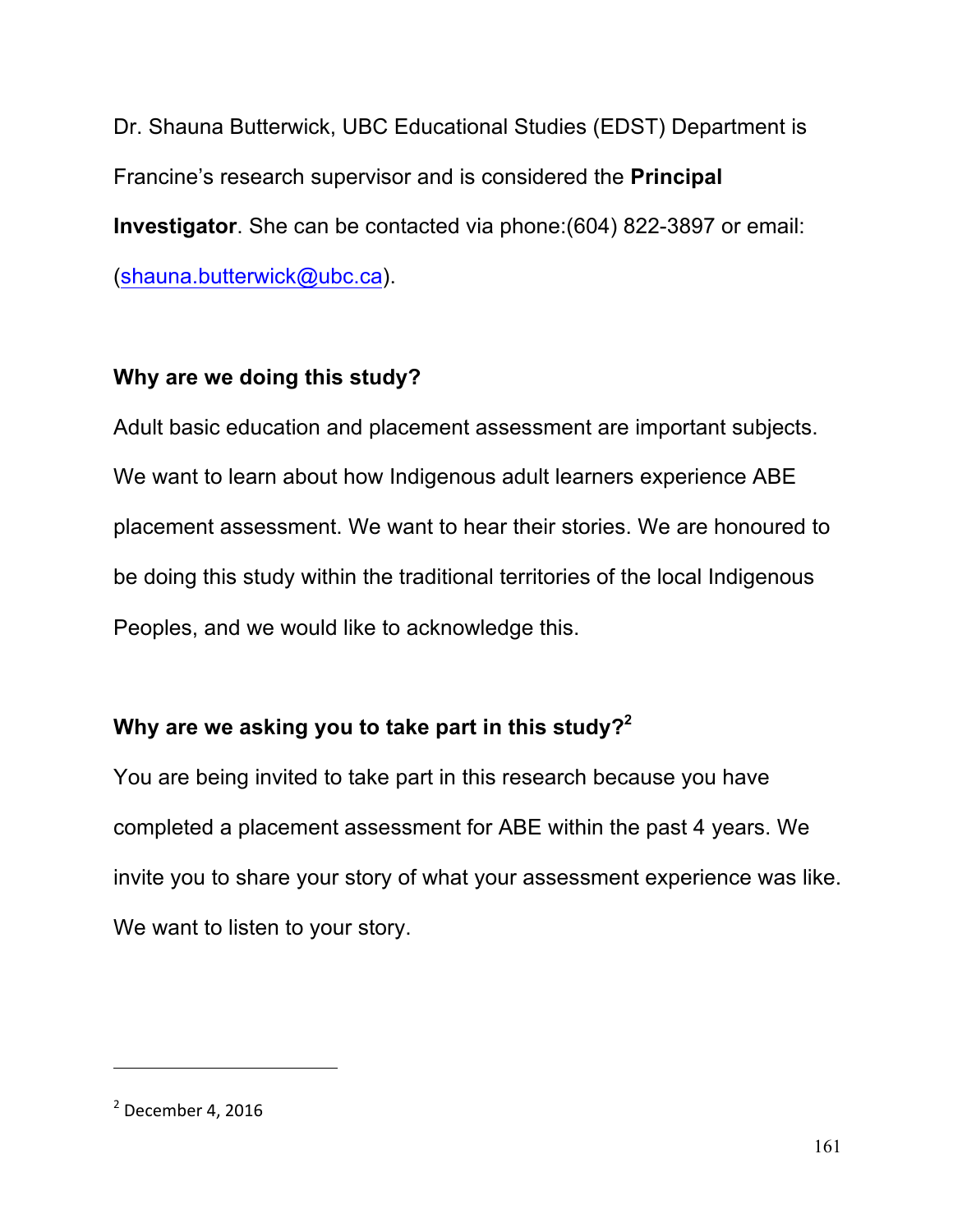## **What happens if you say, "Yes, I want to participate in this study"?**

#### **How is the study done?**

If you say "yes", here is how we will do the study:

- $\triangleright$  First, before you sign this letter of informed consent, Francine will discuss the study with you and answer any questions you might have.
- $\triangleright$  During the study, Francine will meet with you twice, for about an hour each time, so we require about 2 hours of your time in total.
- $\triangleright$  The first meeting will be a one on one interview, and Francine will ask you to share with us some of your experiences of your ABE placement assessment. The interview will be about an hour long. Francine will ask your permission to audio record the interview. The interview recording will be transcribed into notes by Francine.

It is important for a student to have support and encouragement

during the assessment process, and it is also important to respectfully acknowledge this support. At this first meeting, you will also be invited to request the participation of a support person in this study, someone who encouraged you during your assessment process. If you ask your support person if he or she would like to participate, and the support person says yes, then Francine will first of all give a letter of information to the support person, to invite the support person to be part of the study. If the support person agrees to an interview, Francine will ask the support person to tell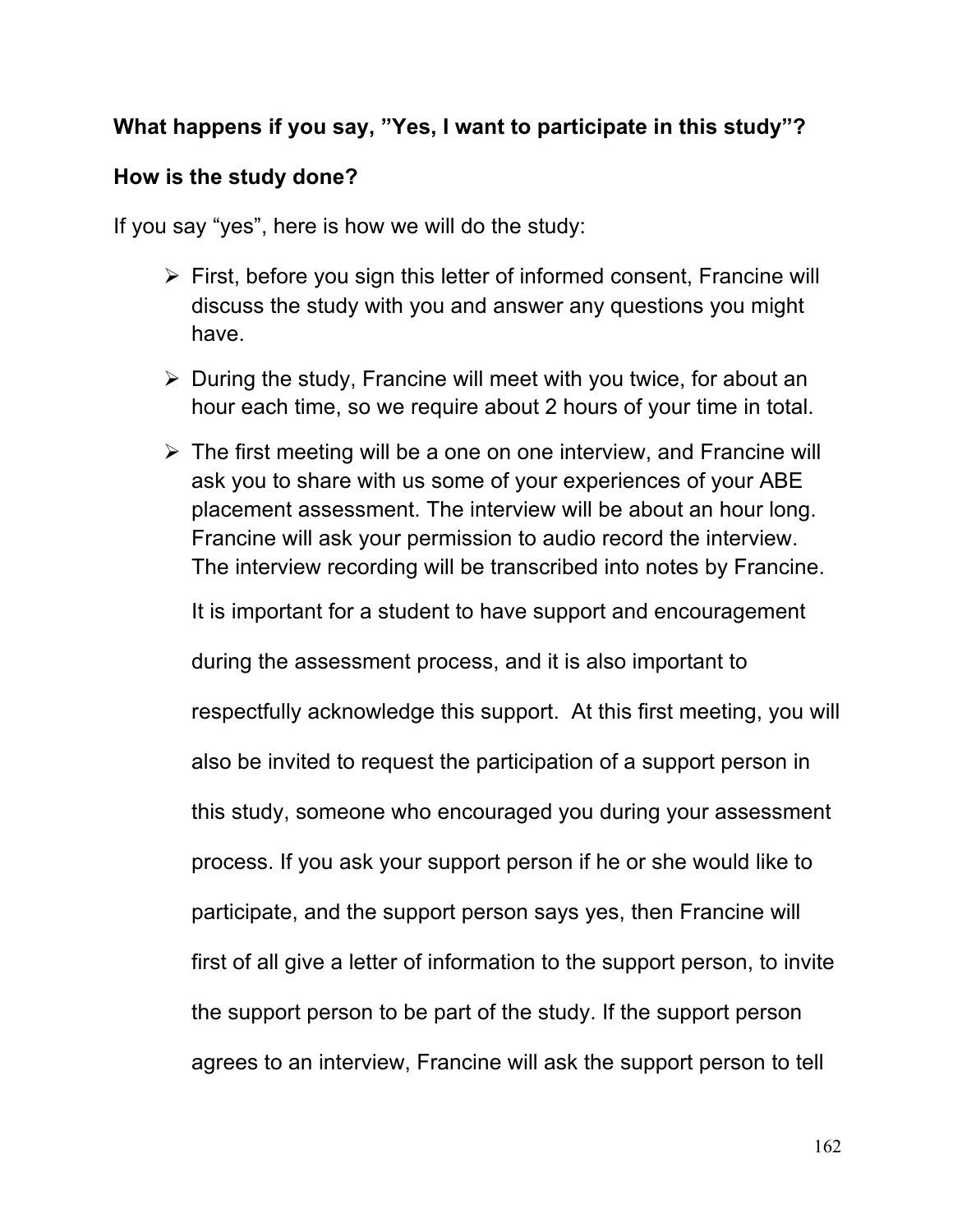his or her story of what it was like to offer support and encouragement to a student who was going through the ABE assessment process. This is entirely voluntary, and you do not have to name or give the contact information of a support person, if you do not wish to. In addition, the support person does not have to agree to be interviewed. You will still be able to participate in the study, whether you name a support person or not.

- $\triangleright$  At the second meeting, you have the opportunity to review and make changes to the notes of your interview. After you approve the interview transcriptions, the information will be studied as part of the project.
- $\triangleright$  The study results will be reported in Francine's graduate thesis and may be published in journal articles and books. A report on the results of this study will be made available to you, if you request it by adding your email or regular post mail address to the last page of this form.

# **Will being in this study help you in any way?3**

 $\triangleright$  Taking part in this study might be of value to you as it is an opportunity to share your experiences. In the future, others may benefit from what we learn in this research.

 $3$  December 4, 2016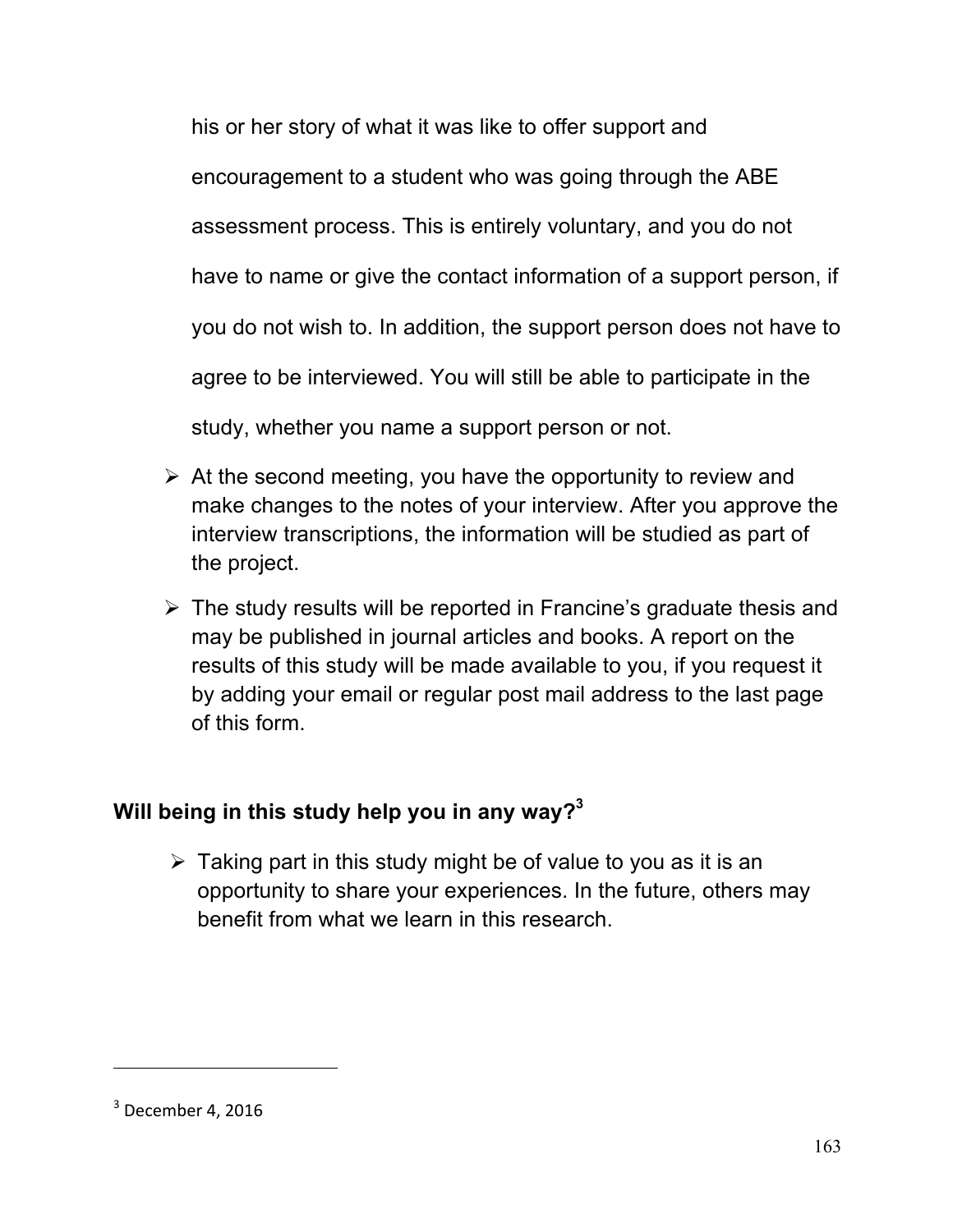## **Will being in this study be harmful for you in any way?**

 $\triangleright$  We do not think there is anything in this study that could harm you. In thinking about your previous education experience you may experience stress. To allow for this possibility, the contact information of a school-approved counselling service will be available to you at all steps of the research process. You do not have to answer any interview question if you do not want to, and you do not have to give a reason for not answering any question.

### **How will your identity be protected and your privacy be maintained? <sup>4</sup>**

 $\triangleright$  Your confidentiality will be respected at all times. Information that discloses your identity will not be released without your consent unless required by law. All documents will be identified only by a code number; you will not be identified by name in any reports of the completed study. During the study, audio recordings and documents will be kept in a locked filing cabinet. Email correspondence will be encrypted and password protected. Only the Principal Investigator and the Co-investigator will have access to the research materials. After the study is completed, all research materials will be stored in a secure, locked filing cabinet at UBC by the Principal Investigator. After 5 years, all materials will be destroyed.

 $4$  December 4, 2016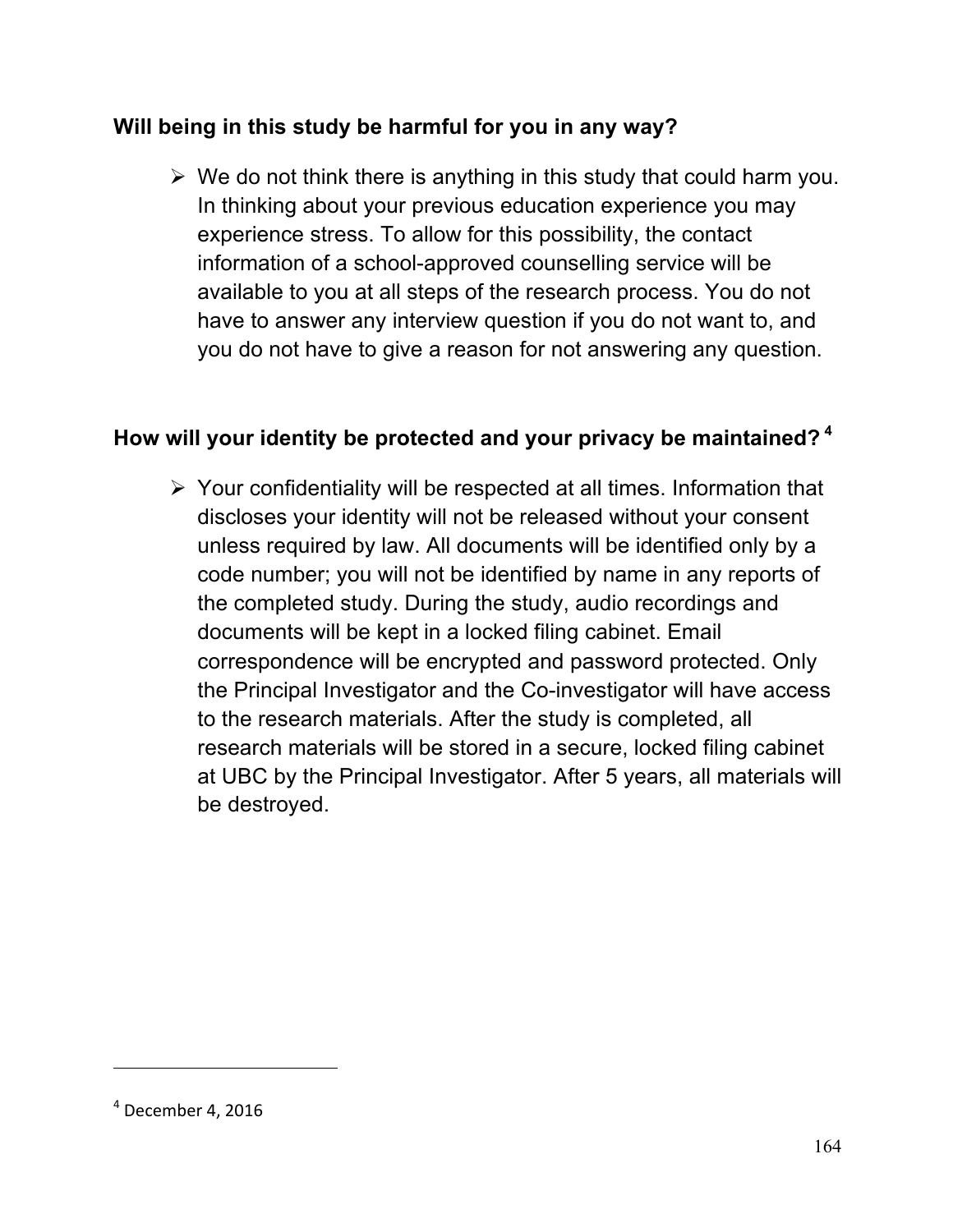# **Will you be paid for taking part in this research study?**

 $\triangleright$  Your participation in this study is entirely voluntary. We will not pay you for the time you take to be in this study. However, we will pay the cost of your bus fare, parking, and childcare. At the end of the study, we will give you a thank you card and a small gift card to acknowledge your help with this research.

### **Who can you contact if you have questions about the study?**

 $\triangleright$  If you have questions or concerns about what we are asking of you, please contact the Principal Investigator or the Coinvestigator. The names and contact information are listed on the first page of this form.

### **Who can you contact if you have concerns or complaints about the**

## **study? <sup>5</sup>**

 $\triangleright$  If you have any concerns or complaints about your rights as a research participant and / or your experiences while participating in this study, contact the Research Participant Complaint Line in the UBC Office of Research Ethics at (604) 822-8598, or if long distance you can email RSIL@ors.ubc.ca or call toll free 1-877-822-8598.

 $5$  December 4, 2016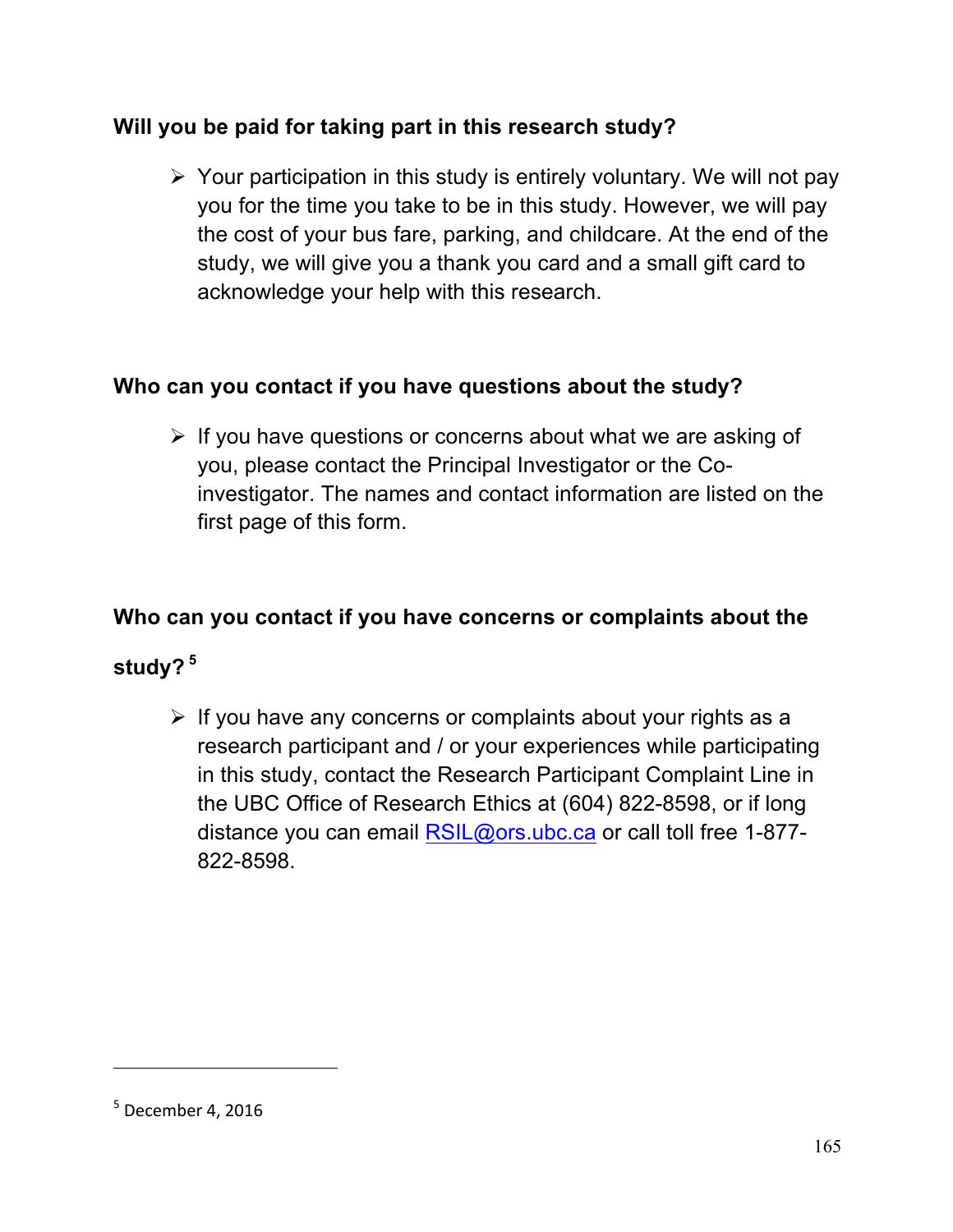# **Student Participant Consent and Signature Page6**

Taking part in this study is entirely up to you. You have the right to refuse to participate in this study. If you decide to take part, you may choose to pull out of the study at any time without giving a reason and without any negative impact to you.

- $\triangleright$  Your signature below indicates that you have received a copy of this consent form for your own records.
- $\triangleright$  Your signature indicates that you consent to participate in this study.

 $\mathcal{L}_\text{max}$  , and the contract of the contract of the contract of the contract of the contract of the contract of the contract of the contract of the contract of the contract of the contract of the contract of the contr

Student Participant Signature Date Date

Printed Name of the Participant signing above

\_\_\_\_\_\_\_\_\_\_\_\_\_\_\_\_\_\_\_\_\_\_\_\_\_\_\_\_\_\_\_\_\_\_\_\_\_\_\_\_\_\_\_\_\_\_\_

Email or mailing address if participant would like copy of completed study.

 $\_$  ,  $\_$  ,  $\_$  ,  $\_$  ,  $\_$  ,  $\_$  ,  $\_$  ,  $\_$  ,  $\_$  ,  $\_$  ,  $\_$  ,  $\_$  ,  $\_$  ,  $\_$  ,  $\_$  ,  $\_$  ,  $\_$  ,  $\_$  ,  $\_$  ,  $\_$  ,  $\_$  ,  $\_$  ,  $\_$  ,  $\_$  ,  $\_$  ,  $\_$  ,  $\_$  ,  $\_$  ,  $\_$  ,  $\_$  ,  $\_$  ,  $\_$  ,  $\_$  ,  $\_$  ,  $\_$  ,  $\_$  ,  $\_$  ,

1

 $6$  December 4, 2016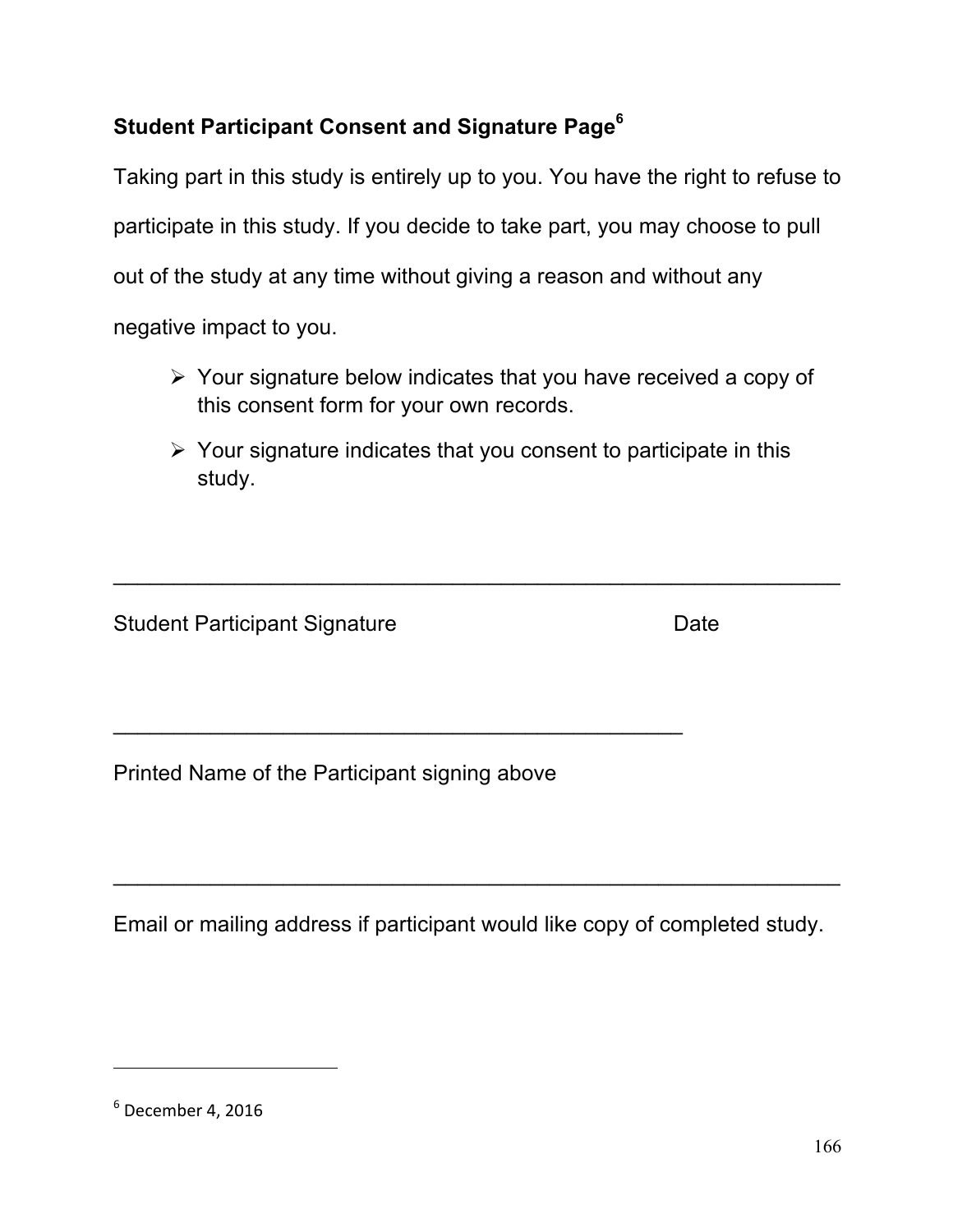## **Appendix B Sample Interview Questions**

#### **B.1 Questions for Students**

- Can you please share with me today, some of your own experiences with ABE? What was it like for you to return to school? How did you decide?
- When and where did you participate in ABE placement assessment?
- How would you describe your experience with ABE assessment? What is your story?
- What motivated you to attend an assessment?
- From your experience, what kind of purpose or role do you see placement assessment serving? How was it useful, or was it useful?
- Do you think your assessment experience made a difference to how your education plans will unfold/ have unfolded?
- If someone asked you what an assessment was, what might you say?
- Was there one person in particular who supported you in your return to school and through your assessment process? May I please ask to speak with that person, to hear their story of being a supporter of an ABE student? Is this okay with you?
- Do you have any questions or any comments that you would like to add?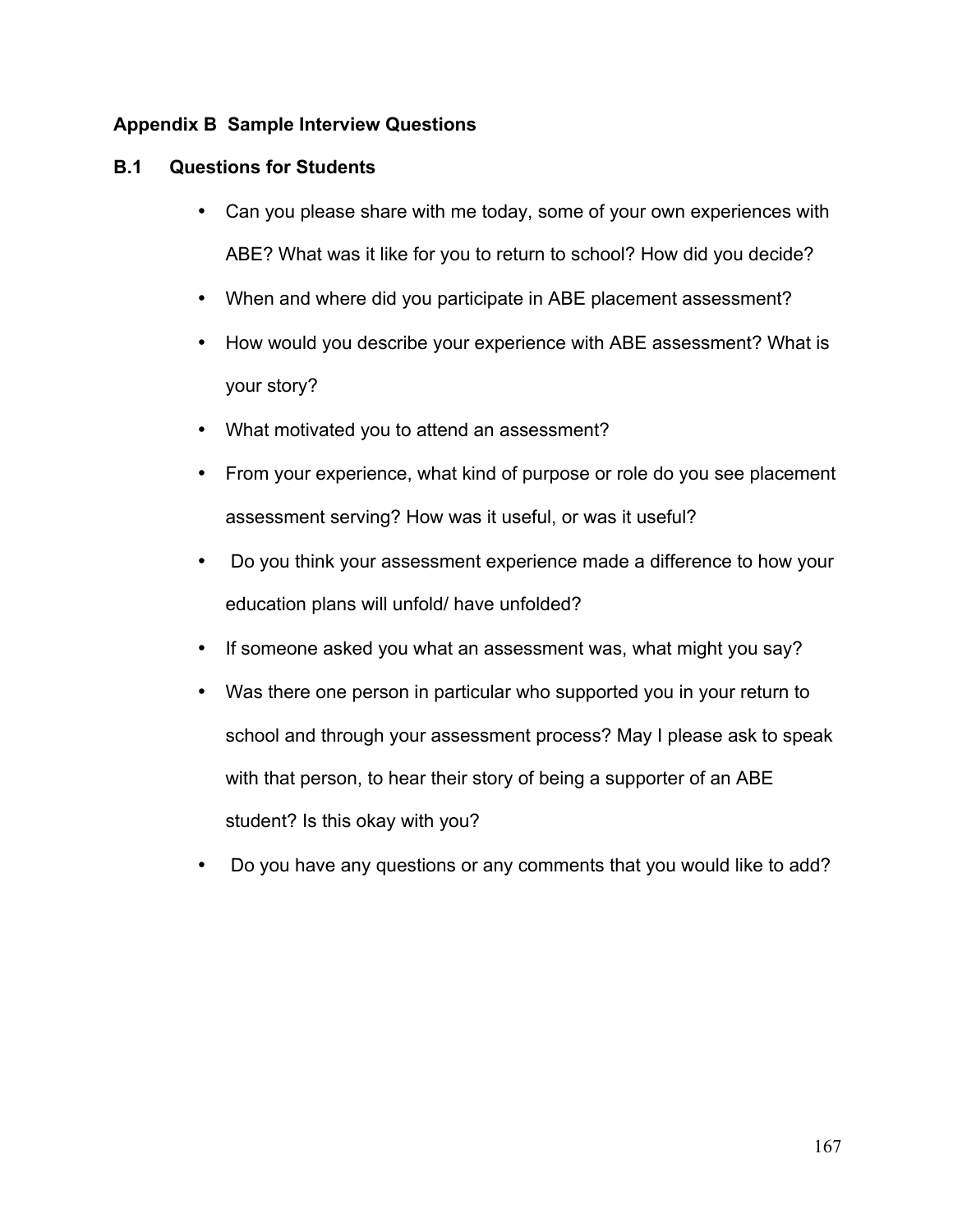# **B.2 Questions for the Student Support Person**

- Can you tell me please, how are you connected to the student?
- How would you describe your role as a support person to the student?
- What is your story of being a supporter? What did you do or say to offer support and encouragement to this student?
- What does it mean to you to offer this support to a student in this community?
- Do you have any questions or any comments to add?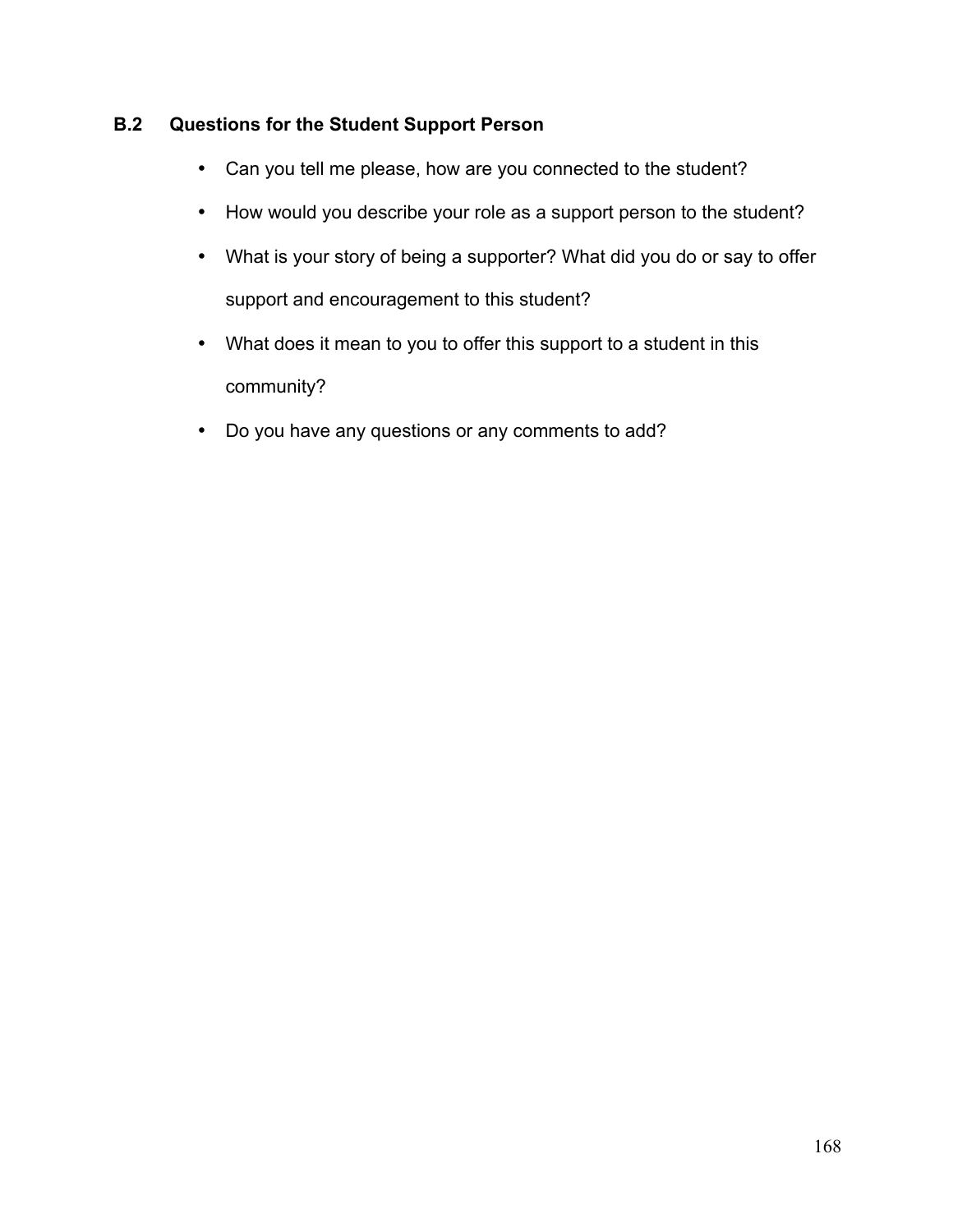### **B.3 Questions for the Instructor / Administrator**

- Can you tell me please, how do you connect with Indigenous ABE learners in general and with those who participate in the placement assessment process?
- What makes ABE learners different from high school or higher education students? What does the school need to know about the adult learners coming through its doors?
- How do you see Indigenous students going through the ABE placement assessment process? Do you think this a positive experience for them?
- Is intake assessment a doorway to higher education? Does this matter? Why?
- What is the importance of culturally relevant assessment? Where do you see it?
- Do you have any questions or any comments?